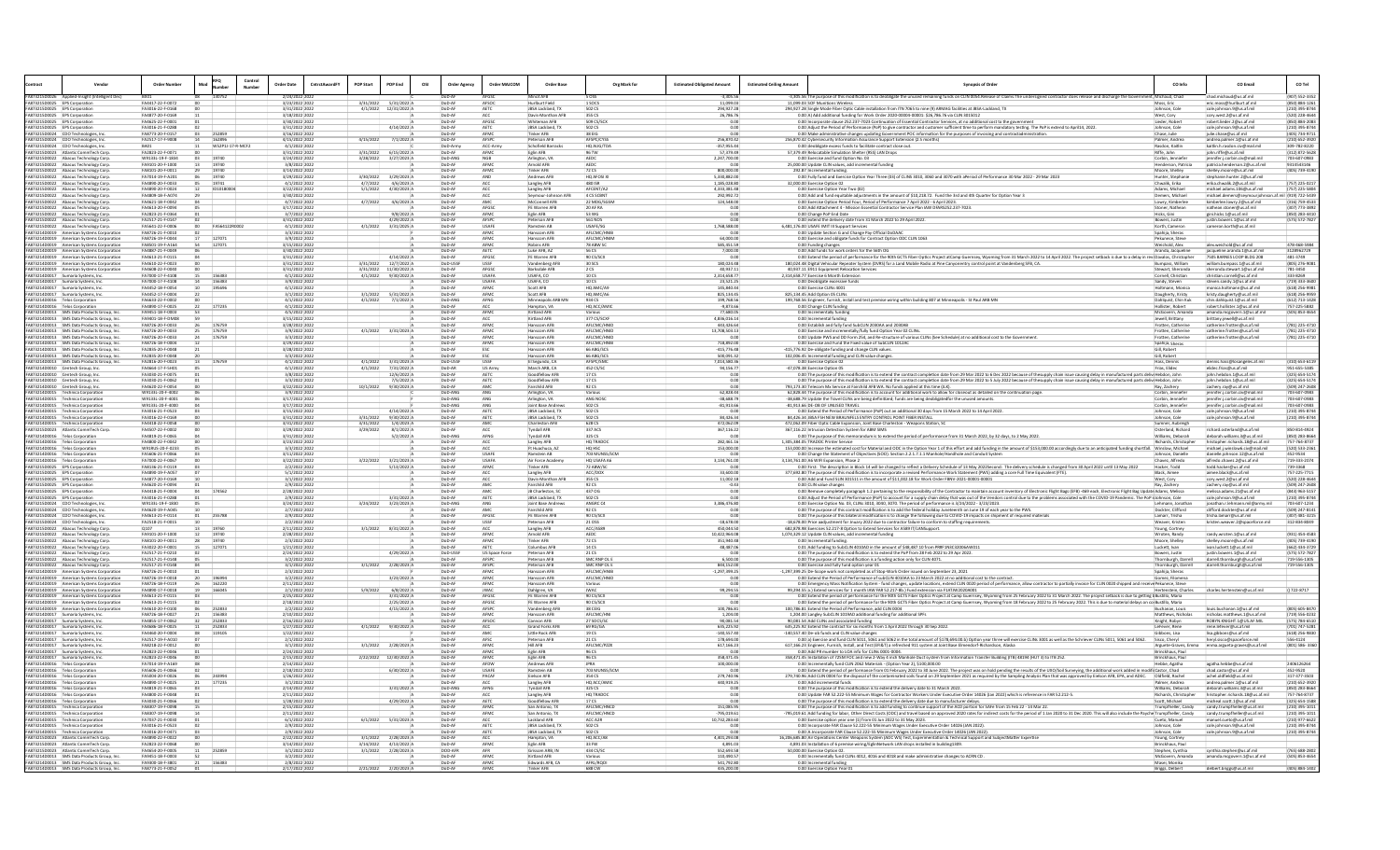|                                                   |                                                                                                      | <b>Order Numbe</b>                   |                  | Control<br>Vumber | <b>Order Date</b>                  | <b>POP Start</b>      | POP End                        | OSI | <b>Order Agency</b>  | Order MAJCOM                 | <b>Order Base</b>                       | Org Mark for                          | <b>Estimated Obligated Amount</b>           | <b>Estimated Ceiling Amoun</b> | <b>Synopsis of Orde</b>                                                                                                                                                                                                                                                                                              | CO Info                                | CO Emai                                                                   | CO Tel                             |
|---------------------------------------------------|------------------------------------------------------------------------------------------------------|--------------------------------------|------------------|-------------------|------------------------------------|-----------------------|--------------------------------|-----|----------------------|------------------------------|-----------------------------------------|---------------------------------------|---------------------------------------------|--------------------------------|----------------------------------------------------------------------------------------------------------------------------------------------------------------------------------------------------------------------------------------------------------------------------------------------------------------------|----------------------------------------|---------------------------------------------------------------------------|------------------------------------|
| FA873214D                                         | roducts Group, In<br>FA873214D0013 SMS Data Products Group, In                                       | FA8771-20-F-0006                     |                  |                   | 2/28/2022 2022                     |                       | $3/1/2022$ $2/28/2023$         |     | $DnD-A$              |                              | Maxwell-Gunter AFB                      | AFLCMC/HIC                            | 250,000.00                                  |                                | 10,150.91 The purpose of this modification is to authorize payment of \$156,307.09 and de-obligate \$110,150.91 from CLIN 2024 Mid-Term Award Fee<br>0.00 Network Operations - Exercise Option Year 02                                                                                                               | Barnes, Am<br>tway, Catrina            | my.barnes.2@us.af.mil                                                     | (405) 736-873<br>334-416-4157      |
|                                                   | EAR73214D0013 SMS Data Products Group Inc.                                                           | FA8726-18-F-0004                     |                  |                   | 2/11/2022 2022                     |                       |                                |     | DoD-AF               | <b>AEMA</b>                  | Hanscom AFR                             | AFLCMC/HNIR                           | 134 104 09                                  |                                | 301.747.44 Award a revision to the negotiated Technical Order requirement using Subject Matter Experts under P00010.                                                                                                                                                                                                 | Snahija Sheras                         |                                                                           |                                    |
|                                                   | FA873214D0013 SMS Data Products Group, Inc                                                           | FA7037-19-F-A006                     |                  |                   | 1/28/2022 2022                     |                       |                                |     | DoD-A                | <b>AFISRA</b>                | JBSA Lackland, T                        | <b>668 ALIS</b>                       | 44,000.00                                   |                                | 0.00 Add CLIN 3061 valued at \$44,000.00 intended to provide funding for CLIN 3060 - Other Direct Costs.                                                                                                                                                                                                             | Lamarre, Lee                           | ee.lamarre@us.af.mi                                                       | (210) 977-003                      |
|                                                   | FA873214D0013 SMS Data Products Group, Inc.<br>EA87321500023 Atlantic CommTech Corr                  | FA2816-20-F-0023<br>FA4654-20-F-0005 | 176759<br>252859 |                   | 2/3/2022 2022<br>2/25/2022 2022    |                       |                                |     | DOD-AFF              | AFF                          | El Segundo, C/<br><b>Crissom ARR IN</b> | <b>AFSPC/SN</b><br>434 CS/SC          | 290,798.0<br>0.00                           |                                | 60,793.92 Addl funding, CLIN unit price changes, correct pricing on other CLINs.<br>0.00 implement Executive Order (EO) 14026, which increases the minimum wage for Federal Contractors. The EO was effective 30 January 2022 and is incorporated by FAR clause 52.222-55 Stephen, Cynthia                           | inderson, Dere                         | derek.anderson.6@us.af.r<br>unthia stenhen@us af mi                       | $(310) 653 - 540$<br>(765) 688-280 |
|                                                   | FA873215D0023 Atlantic CommTech Corp                                                                 | FA2823-21-F-0478                     |                  |                   | 2/28/2022 2022                     |                       | $6/4/2022$ A                   |     | OoD-A                |                              | Eglin AFB                               | 6 TW                                  |                                             |                                | 0.00 Extend the period of performance from 4 March 2022 to 4 June 2022                                                                                                                                                                                                                                               | Riffe, John                            | hn.riffe@us.af.mil                                                        | (312) 872-562                      |
|                                                   | FA873215D0023 Atlantic CommTech Cor<br>FA873215D0023 Atlantic CommTech Corp                          | EA2823-21-E-0072<br>FA2823-21-F-0373 | 252859           |                   | 3/1/2022 2022<br>3/7/2022 2022     |                       | $5/20/2022$ A<br>$9/16/2022$ A |     | DoD-AP<br>DoD-AF     | <b>AEMA</b><br><b>AFM</b>    | Eglin AFB<br>Eglin AFB                  | 06.05<br>AFRL/RW                      | 0.00<br>0.00                                |                                | 0.00 Extend the Period of Performance (PoP) for the following CLINs: 0003 and 0004. Thenew PoP will be from 1 SEPTEMBER 2021 to 30 MAY 2022                                                                                                                                                                          | Brinckhaus, Paul                       | david.iesmain.1@us.af.mil                                                 | (850) 882-036                      |
|                                                   | FA873215D0023 Atlantic CommTech Corp                                                                 | FA2823-21-F-0373                     |                  |                   | 2/25/2022 2022                     |                       |                                |     | DoD-A                |                              | Eglin AFB                               | <b>AFRL/RV</b>                        |                                             |                                | 0.00 Changing the delivery date from 21 March 2022 to 16 September 2022 on CLINS 0001, 0002, 0003, and 0004<br>0.00 Adding PWS dated 13 July 2021, amended 9 December 2021 as an attachment. This change is due to conditions found onsite at and the redesign requirements of the MH 1F to MH 7B r Jesmain, David   | Jesmain, David                         | david.jesmain.1@us.af.mi                                                  | (850) 882-036                      |
| FA873215D0023                                     |                                                                                                      | FA8726-22-F-0014                     |                  |                   | (22/2022 202)                      | 3/17/2022             | 3/16/2023                      |     | $h_0 h_1$            |                              |                                         | <b>AFLCMC/H</b>                       | 3.190.540.0                                 |                                | 9,649,479.00 The purpose of this Task Order is to procure Contractor Logistics Support (CLS) for Theater Deployable Communications (TDC                                                                                                                                                                              |                                        |                                                                           |                                    |
|                                                   | FA873214D0010 Centech Group, Inc.                                                                    | FA4528-17-F-4001                     | 156383           |                   | 2/17/2022 2022                     | 3/1/2022              | $4/30/2022$ $\triangle$        |     | DoD-A                |                              | Minot AFR                               | 505                                   | 51,022.38                                   |                                | 58,196.76 EXTEND SERVICES for an additional two (2) months, starting the Period of Performance on 1 March 2022and ending on 30 April 2022 for a total of \$58,196.76.                                                                                                                                                | Smith Royan                            | hrvan smith 75@us af mil                                                  | 701-723-6367                       |
|                                                   | FA873214D0010 Centech Group, Inc<br>EA87321500023 Atlantic CommTech Cor                              | FA4460-21-F-0049<br>FA2823-22-F-0054 | 261782           |                   | 2/14/2022 2022<br>3/10/2022 2022   | 3/10/2022             | 2/28/2022 A<br>$4/9/2022$ A    |     | DoD-AF<br>DoD-A      | AFM                          | Little Rock AFB<br>Eglin AFB            | 19 CS<br><b>AFLCMC/EBD</b>            | 0.00<br>6.061.46                            |                                | 0.00 Extend the period of performance by 17 days from 11 February 2022 to 28 February 2022<br>6,061.46 SIPR Wiring for Eglin B47                                                                                                                                                                                     | Sikute, Trenton<br>lirks Gini          | trenton.sikute@us.af.mil<br>ini.hicks.1@us.af.mil                         | 501-987-3691<br>(850) 283-441      |
|                                                   | FA873215D0025 EPS Corporation                                                                        | FA4661-21-F-0089                     |                  |                   | 2/3/2022 2022                      |                       |                                |     | DoD-A                | <b>AFGS</b>                  | Dyess AFB                               | 705                                   | 0.00                                        |                                | 0.00 The purpose of this modification is to update the pricing list with PID numbers Line 947 (PID-4017) - J179 Ayaya IP Phone & Line 948 (PID-4020) - 9608G Ayaya IP Phone to allow for add White-Muldrow. Q                                                                                                        |                                        | iqua.w2itemuldrow@us.af.mil                                               | (1225-5763)                        |
| <b>EAR732150002</b>                               | FA873215D0025 EPS Corporation<br>Applied-Insight (Intelligen                                         | FAS641-17-F-Q503<br>FA4890-22-F-001  | 174562           |                   | 2/11/2022 2022<br>/19/2022 202     |                       | 1/23/2022 1/22/2023 A          |     | DoD-A<br>0.04        | <b>USAF</b>                  | Ramstein AB                             | HO USAFE/A<br>IO ACC/AM               | 1,437,658.44                                |                                | 0.00 Increase the estimated travel on CLIN 0074AA, utilizing \$23,886.97 in excess funds from CLIN 001401.<br>1,437,658.44 Provide Cybersecurity Assessment andAuthorization support services for information systems and networks within the AFCENT Authorizing Officialboundary                                    | Chaplin, Derek                         | derek.chaplin@us.af.mil                                                   | $(707)$ 424-77<br>$(757)$ 225-28   |
|                                                   | FA873215D0026 Applied-Insight (Intelligent Dec                                                       | FA4890-17-F-0031                     |                  |                   | 12/8/2021 2022                     |                       |                                |     | DoD-A                |                              | angley AFB                              | ACC/COM                               | 0.OO                                        |                                | 0.00 COVID clause addition                                                                                                                                                                                                                                                                                           | Wagner, Alexander                      | alexander.wagner.2@us.af.mil                                              | $(757) 764 - 80$                   |
| FA873215D0025 EPS Corporat                        | FA873215D0026 Applied-Insight (Intelligent Dec)                                                      | FA4427-20-F-0002<br>FAS641-17-F-0503 | 19740<br>174562  |                   | 11/29/2021 2022<br>1/27/2022 2022  |                       | 8/1/2022 1/31/2022 A           |     | DoD-A<br>$DnD-A$     | LISAFI                       | <b>Travis AFB</b><br><b>Camstein AF</b> | 60 MDG DGM<br>HO USAFE/A              | 4120.053.98                                 |                                | 0.00 Insert the clause 252.223-7999, Ensuring Adequate COVID-19 Safety Protocols for Federal Contractors (Deviation 2021-00009).                                                                                                                                                                                     | Rosendo, Maekyla Jane                  | maekyla jane.rosendo.3@us.af.mil                                          | 707-424-7728<br>(314) 489-528      |
|                                                   | FA873215D0025 EPS Corporation                                                                        | FA4890-19-F-A057                     |                  |                   | 11/30/2021 2022                    |                       |                                |     | DoD-A                | ACC                          | Langley AFB                             | ACC/DOX                               | 564,856.30                                  |                                | 4,120,053.98 Exercise and fund an additional six (6) months of performance IAW FAR 52.217-8 via CLINs 5001 through 5004.<br>0.00 Incremental funding                                                                                                                                                                 | Searing, Nathanie<br>Robinson, James   | athaniel.searing@us.af.mil<br>ames.robinson.54@us.af.mil                  | (757) 225-7706                     |
|                                                   | FA873215D0025 EPS Corporation                                                                        | FA3030-21-F-0052                     |                  |                   | 1/14/2022 2022                     |                       | 2/28/2022                      |     | DoD-A                |                              | odfellow AF                             | L7 CS                                 | 0.00                                        |                                | 1.00 Extend the delivery date due to manufacture delays and supply chain issues on required parts to perform service.                                                                                                                                                                                                | Scott, Michael                         | nicheal.scott.1@us.af.mil                                                 | (325) 654-158                      |
|                                                   | FA873215D0025 EPS Corporatio<br>FA873215D0025 EPS Corporation                                        | FA3030-21-F-0029<br>FA3016-21-F-0012 |                  |                   | 1/14/2022 2022<br>12/1/2021 2022   |                       | 2/28/2022 A                    |     | DoD-A<br>DoD-A       | <b>AFT</b>                   | Goodfellow AFE<br>JBSA Lackland, T      | HO AFPC/FN                            | 0.OO                                        |                                | 0.00 Extend Delivery date to February 28 2022 due to Manufacturer backorder<br>0.00 COVID clause                                                                                                                                                                                                                     | Scott, Michae<br>Lopez, Nelda          | nicheal.scott.1@us.af.mi<br>elda.lopez@us.af.mil                          | $(325) 654 - 158$<br>(210) 652-858 |
|                                                   | FA873215D0023 Atlantic CommTech Corp                                                                 | FA2823-21-F-0250                     |                  |                   | 1/31/2022 2022                     |                       | 7/1/2022 A                     |     | DoD-A                | <b>AFM</b>                   | Eglin AFB                               | 96 CS                                 | 0.00                                        |                                | 0.00 Extend PoP to 7/1/22                                                                                                                                                                                                                                                                                            | Brinckhaus, Pau                        |                                                                           |                                    |
|                                                   | FAB73215D0024 CDO Technologies, Inc                                                                  | FA4613-21-F-0110                     |                  |                   | 12/17/2021 2022                    |                       | 5/31/2022 A                    |     | DoD-AF               | <b>AFGS</b>                  | FF Warren AFR                           | 90 CS/SCX                             | 0.00                                        |                                | 0.00 Extend the delivery date for the 90 MW Video Teleconferencing Bridge from 30December 2021 to 31 May 2022 due to the COVID pandemic                                                                                                                                                                              | <b>Bustillo Maria</b>                  |                                                                           |                                    |
|                                                   | FA873215D0024 CDO Technologies, Inc.<br>FA873215D0024 CDO Technologies, Inc                          | FA3300-22-F-0004<br>FA2518-21-F-0019 |                  |                   | 1/7/2022 2022<br>1/25/2022 2022    |                       |                                |     | DoD-A<br>DoD-A       | AETC                         | Maxwell AFB<br>Peterson AFI             | 42 CS/SC<br>21 OSS                    | 98,892.80                                   |                                | 0.00 Incremental funding<br>0.00 PWS, DD254 and other document changes                                                                                                                                                                                                                                               | Thompson, Lachandra<br>Weaver, Kristen | lachandra.thompson@us.af.mil<br>kristen.weaver.2@spaceforce.m             | 334-953-6569<br>312-834-804        |
|                                                   | FAB73215D0024 CDO Technologies, Inc                                                                  | FA2518-21-F-0015                     |                  |                   | 1/4/2022 2022                      |                       |                                |     | $DnD-A$              | 11558                        | Peterson AFB                            | 21 OSS                                | 18.678.00                                   |                                | 18,678.00 Price adjustment                                                                                                                                                                                                                                                                                           | Weaver, Krister                        | kristen.weaver.2@spaceforce.mi                                            | 312-834-8049                       |
|                                                   | FA873215D0024 CDO Technologies, Inc                                                                  | FA2518-21-F-0015                     |                  |                   | 12/2/2021 2022                     |                       |                                |     | DoD-Al               |                              | Peterson AFB                            |                                       | $-18.678.00$                                |                                | -18.678.00 Price adjustment                                                                                                                                                                                                                                                                                          | Weaver, Kristen                        | kristen.weaver.2@spaceforce.mi                                            | 312-834-8049                       |
|                                                   | FA873215D0023 Atlantic CommTech Corp<br>FA873215D0023 Atlantic CommTech Cor                          | FA8726-17-F-0026<br>FAS240-19-F-A038 | 252859           |                   | 1/13/2022 2022<br>1/20/2022 2022   |                       |                                |     | DoD-A<br>DoD-AF      | PACA                         | Hanscom AFE<br>Andersen AFE             | AFLCMC/HI<br>36 CONS LGC              | $-226.700.88$                               |                                | 0.00 Theatre Deployable Communications (TDC) Contractor Logistics Support (CLS) Fund Realignment<br>-226,700.88 De-obligate funds and de-scope work.                                                                                                                                                                 | Somez, Filomena<br>Orman, Jared        |                                                                           |                                    |
|                                                   | FA873215D0023 Atlantic CommTech Core                                                                 | FA4654-20-F-0005                     | 252859           |                   | 1/28/2022 2022                     |                       |                                |     | DOD-AFF              |                              | Grissom ARB, II                         | 434 CS/SC                             | $-10,611.08$                                |                                | 0.00 De-obligate \$10,611.08 from CLIN 1003 / SLIN 100302                                                                                                                                                                                                                                                            | Stephen, Cynthia                       | cynthia.stephen@us.af.mil                                                 | (765) 688-280                      |
|                                                   | FA873215D0023 Atlantic CommTech Cor<br>EA873215D0023 Atlantic CommTech Cor                           | FA2823-21-F-0180<br>FA2823-21-F-0478 | 252859           |                   | 12/21/2021 2022<br>2/10/2022 2022  |                       | 3/4/2022                       |     | DoD-A<br>$DnD-A$     | <b>AFM</b>                   | Eglin AFB<br>Eglin AFB                  | 6 CS<br><b>96 TW</b>                  | 0.00<br>0.00                                |                                | 0.00 Update the CAGE code on the award to reflect: 1J0V2<br>0.00 Extend the period of performance from 11 February 2022 to 4 March 2022.                                                                                                                                                                             | Brinckhaus, Pau<br>Riffe John          | ohn.riffe@us.af.mil                                                       | (312) 872-562                      |
| FA873215D0022                                     | Abacus Technology Corp                                                                               | FA4613-20-F-0094                     |                  |                   | 12/6/2021 2022                     |                       |                                |     | DoD-A                | <b>AFGS</b>                  | E Warren AFB                            | 20 AF RA                              |                                             |                                | 0.00 Incorporate DFARS 252.223-7999, Ensuring Adequate COVID-19 SafetyProtocols for Federal Contractors (Deviation 2021-00009) by full text.                                                                                                                                                                         | ohnson, Trav                           | oy.johnson.19@us.af.mil                                                   | (307) 773-332                      |
|                                                   | FA873215D0022 Abacus Technology Corp.                                                                | FA9101-20-F-1000                     | 19740            |                   | 2/1/2022 2022                      | 2/1/2022              | 1/31/2023                      |     | DoD-A                |                              | Arnold AFB                              |                                       | 1,748,116.96                                |                                | 154,000.00 Exercise Option Yr 01                                                                                                                                                                                                                                                                                     | Wroten, Randy                          | randy.wroten.1@us.af.m                                                    | (931) 454-45                       |
| FA873215D0022                                     | FA873215D0022 Abacus Technology Cor<br>Abacus Technology Corp                                        | FAS641-21-F-0008<br>FA4809-18-F-A074 | 252802           |                   | 4/1/2022 2022<br>12/29/2021 2022   | 4/1/2022              | $3/31/2023$ A                  |     | DoD-Al<br>DoD-A      | LISAF                        | Ramstein AB<br>Seymour-Johnson A        | IO USAFE/A<br>4 CS SCBN               | 2.516.067.00<br>141,387.00                  |                                | 0.00 Update paragraph 1.7.7. of the Performance Work Statement (PWS) to replace two pieces of existing Promina equipment at two UK-based performance locations. Additional hands-on Searing, Nathani<br>0.00 2ND QUARTER FUNDING                                                                                     | Smith, Melissa                         | nathaniel.searing@us.af.mil<br>570 WRIGHT BROTHERS AVE BLDG 2903 722-1732 | (314) 489-528                      |
|                                                   | FA873215D0022 Abacus Technology Cor                                                                  | FA4809-18-F-4074                     |                  |                   | 12/10/2021 2022                    | 12/13/2021            | $9/30/2022$ A                  |     | DoD-A                |                              | ymour-Johnson AF                        | 4 CS SCBNT                            | 65,246.89                                   |                                | 65,246.89 A.) Add additional work IAW Installation of Fiber Optic Cable SOWB.) Create and fully fund CLIN 3007 in the amount of \$65,246.89                                                                                                                                                                          | Smith, Melissa                         | 1570 WRIGHT BROTHERS AVE BLDG 2903 722-1732                               |                                    |
|                                                   | FA873215D0022 Abacus Technology Cor                                                                  | FA4803-21-F-0006                     |                  |                   | 1/11/2022 2022                     |                       |                                |     | DoD-A                |                              | Shaw AFB                                | 20 CS SCXP                            | $-9.076.74$                                 |                                | 68,237.58 Cancel and remove funding for CLIN 0012AC and incorporate CLIN 1014 to fund equitable wage increases.                                                                                                                                                                                                      | Rodriguez-Dickey                       | emisha.rodriguez-dickey@us.af.mil                                         | 0965-5350                          |
|                                                   | FA873215D0022 Abacus Technology Corp<br>FA873215D0022 Abacus Technology Corp                         | FA4625-20-F-0091<br>FA4600-18-F-N02  | 19740            |                   | 12/30/2021 2022<br>12/28/2021 2022 |                       | $1/31/2022$ A                  |     | DoD-A<br>DoD-AF      |                              | Whiteman AFB<br>Offutt AFB              | 609 CS/SCC<br>SSTRATCOM/              | 0.00                                        |                                | 0.00 Extend the period of performance to 31 January, 2022.<br>0.00 Update the Section J, Attachment 1 Performance Work Statement (PWS) to the PWS dated 15 Dec 202.                                                                                                                                                  | Hancock, Forrest<br>Leroy, Angela      | forrest.hancock@us.af.mi<br>angela.leroy@us.af.mil                        | () 975-2911<br>402-232-595         |
|                                                   | FAB73215D0022 Abacus Technology Cor                                                                  | FA4600-18-F-N021                     |                  |                   | 12/7/2021 2022                     |                       |                                |     | DoD-A                |                              | Offutt AFR                              | USSTRATCOM/J833                       | $-170.563.12$                               |                                | 0.00 De-obligate funding                                                                                                                                                                                                                                                                                             | eroy, Angel                            | ngela.leroy@us.af.mil                                                     | 402-232-5956                       |
| FA873215D0022                                     | Abacus Technology Corp.<br>FA873215D0022 Abacus Technology Corp                                      | FA3022-20-F-0001<br>FA3022-20-F-0001 | 127071<br>127071 |                   | 1/20/2022 2022<br>12/31/2021 2022  |                       |                                |     | DoD-A<br>DoD-A       | <b>ACT</b>                   | Columbus AFI<br>Columbus AFB            | 14C5                                  | 1,169,884.26                                |                                | 48.487.05 Add SubCLIN 4010AD to later attach funding:                                                                                                                                                                                                                                                                | uckett, Ivar<br>Snow, Desiree          | van.luckett.1@us.af.mi<br>desiree.snow@us.af.mi                           | (662) 434-372<br>(662) 434-777     |
|                                                   | FA873215D0022 Abacus Technology Cor                                                                  | FA3022-20-F-0001                     | 127071           |                   | 12/31/2021 2022                    |                       |                                |     | DoD-A                | <b>AFT</b>                   | Columbus AFB                            | 14 CS                                 | 000                                         |                                | 0.00 1. Add funding to SubCLIN 4010AC in the amount of \$1,169,884.26.2. This will fund the second, third and fourth quarter of the contract for FY22;<br>1,169,884.26 1. Add SubCLIN 4010AC to add incremental funding.2. This will fund the second, third and fourth quarter of the contract for FY22;             | Luckett, Ivan                          | ivan.luckett.1@us.af.mil                                                  | (662) 434-372                      |
|                                                   | FA873215D0022 Abacus Technology Corp                                                                 | FA2517-21-F-0210                     |                  |                   | 12/27/2021 2022                    |                       | 2/28/2022                      |     | DoD-USS              | US Space F                   | Peterson AFB                            |                                       |                                             |                                | 0.00 Change the delivery on or before date from 27 December 2021 to 28 February 2022                                                                                                                                                                                                                                 | Babbitt, Marlene                       | marlene.babbitt@spaceforce.mi                                             | 7195563843                         |
| FA873214D0021 Microtec<br>FA873214D0021 Microtech |                                                                                                      | FAS641-19-F-A01<br>FA4452-21-F-0017  | 207473           |                   | 1/14/2022 2023<br>1/19/2022 2022   | 3/10/2022             | 3/9/2023                       |     | DoD-A<br>DoD-AF      |                              | amstein A<br>Scott AFB                  | <b>IQ USAFE/A</b><br>HQ AMC/A6        | 10,707,838.12                               |                                | 0.00 1) Exercise and fund Option Year 02 (CLINs 2012AA through 2012AJ, and 2072) with a period of performance of 10 Mar 2022through 9 Mar 2023.2) Correct conflicting Option Year 2 and Searing, Nathanis<br>0.00 Update information in the WAWF clause.                                                             | Strieker, Alexis                       | athaniel.searing@us.af.mi<br>lexis.strieker@us.af.mil                     | $(314) 489 - 52$<br>618-256-4234   |
| FA873214D0021                                     | Microtec                                                                                             | A4452-21-F-001                       | 207473           |                   | 1/1/2022 2022                      |                       | $1/1/2022$ $12/31/2022$        |     |                      |                              | <b>Scott AFE</b>                        | IQ AMC/A                              | 3,137,195.00                                |                                | 00 Exercise Option Year 01                                                                                                                                                                                                                                                                                           | lowman, Jena                           | ena.bowman@us.af.m                                                        | 618-256-999                        |
| FAR73214D0021 Microtec                            |                                                                                                      | FA4452-21-F-0017                     | 207473           |                   | 12/1/2021 2022                     |                       |                                |     | DoD-AF               |                              | Scott AFR                               | HO AMC/AF                             | 0 <sup>0</sup>                              |                                | 0.00 Add DFARS Clause: 252.223-7999 Ensuring Adequate COVID-19 Safety Protocols forFederal Contractors (Deviation 2021-00009) As prescribed in Class Deviation 2021-00009, Ensuring /Strieker, Alexis                                                                                                                |                                        | lexis.strieker@us.af.mil                                                  | 618-256-4234                       |
|                                                   | FA873214D0020 SOS International, LLC (STG, Inc.)<br>FA873214D0020 SOS International, LLC (STG, Inc.) | W91RUS-19-F-0014<br>W91RUS-19-F-0014 | 207473<br>207473 |                   | 1/13/2022 2022<br>12/10/2021 2022  | 12/10/2021            | 12/9/2022 A                    |     | DoD-Army<br>DoD-Army | ACC                          | Ft Huachuca, A<br>Ft Huachuca, Ai       | NETCOM G3, CUOP<br>NETCOM G3, CUOP    | 0.00<br>3.443.661.84                        |                                | 0.00 The purpose of modification P00013 is to incorporate revisions of the DD Form 254 and PWS into the Order.<br>0.00 To exercise and fund Option Period 03 of the Order.                                                                                                                                           | Hammonds, Audrey<br>Hammonds, Audrey   | audrey.c.hammonds.civ@mail.mi<br>audrey.c.hammonds.civ@mail.mi            | 5205387456<br>5205387456           |
|                                                   | FA873214D0020 SOS International, LLC (STG, Inc.)                                                     |                                      |                  |                   | 1/14/2022 2022                     |                       | 1/14/2022 7/13/2022 A          |     | OoD-Arm              | <b>MAIC</b>                  | FT BRAGG, N                             | ORCOM                                 | 2,831,511.1                                 |                                | 2,831,511.16 Extend services for six (6) months                                                                                                                                                                                                                                                                      | Lopez, Abelard                         | belardo.c.lopez.civ@mail.m                                                | (910) 396-39                       |
|                                                   | FA873214D0019 American Systems Corporation<br>FA873214D0019 American Systems Corporation             | FA9401-20-F-0067<br>FA9401-20-F-0067 |                  |                   | 1/31/2022 2022<br>12/17/2021 2022  |                       |                                |     | DoD-AF               |                              | Kirtland AFB<br>Kirtland AF             | AFNWC                                 | 71,917.28                                   |                                | 0.00 Fully fund CLIN 3011 for the remaining eight months of the contract, 1 February 2022 through 29 September 2022.<br>.00 Exercise Option                                                                                                                                                                          | Gonzales, Lisa<br>ionzales, Lisa       | isa.gonzales.6@us.af.mil<br>isa.gonzales.6@us.af.m                        | 263-8005<br>263-8005               |
|                                                   | FAR73214D0019 American Systems Corporation                                                           | FAR751-21-F-0018                     |                  |                   | 1/4/2022 2022                      |                       |                                |     | DoD-AF               | <b>AFM</b>                   | Rome Labs                               | AFRI /RISC                            | 36 396 80                                   |                                | 0.00 The purpose of this modification is to provide funding for the base year.                                                                                                                                                                                                                                       | Tarbania, Jenna                        | enna.tarbania@rl.af.mil                                                   | (315) 330-226                      |
|                                                   | FA873214D0019 American Systems Corporation                                                           | FA8751-21-F-0018                     |                  |                   | 12/9/2021 2022                     |                       |                                |     | DoD-AF               | <b>AFM</b>                   | Rome Labs                               | AFRL/RISC                             | 9,099.20                                    |                                | 0.00 The purpose of this modification is to provide funding for the base year and add a mandatory DFARS clause (COVID).                                                                                                                                                                                              | Tarbania, Jenna                        | enna.tarbania@rl.af.mil                                                   | (315) 330-226                      |
| FA873214D0019                                     | American Systems Corporation<br>FA873214D0019 American Systems Corporation                           | FA8726-19-F-0044<br>FA8726-19-F-0018 | 127071<br>196994 |                   | 12/15/2021 2022<br>12/20/2021 2022 |                       |                                |     | OoD-A<br>DoD-A       |                              | Hanscom AF<br>lanscom AFE               | AFLCMC/HN<br>AFLCMC/HNII              | $-868.7$                                    |                                | -868.79 Change delivery dates, adjust funding<br>0.00 Update to GFP Attachment                                                                                                                                                                                                                                       | ekunece, Steve<br>Gomez, Filomen       |                                                                           |                                    |
|                                                   | FA873214D0019 American Systems Corporation                                                           | FA8726-18-F-0119                     | 162220           |                   | 12/15/2021 2022                    |                       | 12/21/2021 12/20/2022 A        |     | DoD-A                |                              | Hanscom AFE                             | <b>Jarious</b>                        | 11.810.943.06                               |                                | 63.960.87 EMNS Exercise Option Year 04 CLINs                                                                                                                                                                                                                                                                         | Pekunece, Steve                        |                                                                           |                                    |
|                                                   | FA873214D0019 American Systems Corporation<br><b>EAR73214D0019</b> American Systems Corporation      | FA8501-19-F-A164<br>FA4887-21-F-0049 | 127071           |                   | 12/16/2021 2022<br>12/22/2021 2022 |                       |                                |     | DoD-A<br>DoD-AF      | <b>AFT</b>                   | Robins AFB<br>Luke AFR AZ               | 78 ABW SO<br>56.05                    | 73,651.37<br>8.000.00                       |                                | 53.488.82 Add funding for Work Order Requests for CLIN 2022 and CLIN 2062<br>0.00 add funds for work orders for the S6th OG, SUN 4012AH will be added in the amount of S8,000,00 from \$0.00 to \$8,000,00                                                                                                           | Odom, William                          | villiam.odom.2@us.af.mil<br>acqueline aranda 1@us af mi                   | (478) 926-238<br>3128962729        |
|                                                   | FA873214D0019 American Systems Corporation                                                           | FA4887-21-F-0049                     |                  |                   | 12/14/2021 2022                    |                       |                                |     | DoD-A                | <b>AETO</b>                  | Luke AFB, AZ                            | 56CS                                  | 6,000.00                                    |                                | 0.00 add funds for work orders for the 944th FW. SLIN 4012AG will be added in the amount of \$6000.00 from \$0.00 to \$6,000.00                                                                                                                                                                                      | Aranda, Jacquelin<br>Lackey, Sara      | ara.lackey@us.af.mil                                                      | (623) 856-278                      |
| FA873214D0019                                     | American Systems Corporation                                                                         | FA4613-21-F-0119                     |                  |                   | 12/20/2021 2022                    |                       | 2/18/2022                      |     | DoD-A                |                              | FE Warren AFE                           | 90 CS/SCX                             | 0.00                                        |                                | 0.00 extend the period of performance for the 90th GCTS Fiber Optics Project atCamp Guernsey, Wyoming from 31 December 2021 to 18 February 2022 due to supply chain issue and the C Bustillo, Maria                                                                                                                  |                                        |                                                                           |                                    |
| FA873214D0017                                     | FA873214D0017 Sumaria Systems, In<br>Sumaria Systems, In                                             | FA8726-18-F-0027<br>FA7000-17-F-4111 | 156383<br>189478 |                   | 12/13/2021 2022<br>12/3/2021 2022  |                       |                                |     | $DnD-A$<br>DoD-A     | <b>LISAE</b>                 | anscom AFE<br>USAFA, CO                 | <b>SELCIMO/HIM</b><br>HO USAFA        | 0 <sup>0<sup>c</sup></sup>                  |                                | 0.00 Admin changes to correct Mod 18<br>0.00 COVID contract clause                                                                                                                                                                                                                                                   | Matthews, Nicho<br>Staudacher, Meliss  | icholas.matthews.1@us.af.m<br>melissa.staudacher@us.af.mi                 | (719) 556-023<br>333-4504          |
| FA873214D0017                                     | Sumaria Systems, In                                                                                  | FA7000-17-F-4108                     | 156383           |                   | 2/1/2022 2022                      |                       |                                |     | DoD-A                |                              | USAFA, CO                               | 0 CS                                  | 52,025.15                                   |                                | 52,025.15 Deobligate excessive funds                                                                                                                                                                                                                                                                                 | sandy, Steven                          | steven.sandy.1@us.af.mil                                                  | (719) 333-360                      |
| FA873214D0017                                     | Sumaria Systems, In                                                                                  | FA4690-18-F-0014                     | 169380           |                   | 1/1/2022 2022                      |                       | 1/1/2022 12/31/2022 A          |     | DoD-A                |                              | Ellsworth AFE                           | 28 CS/SCC                             | 365,778.09                                  |                                | 0.00 Exercise Option Year 04 from 1 Jan 2022 through 31 Dec 2022                                                                                                                                                                                                                                                     | Salver, Mark                           | mark.salver@us.af.mil                                                     | (702) 652-540                      |
| FA873214D0017<br>FA873214D0017                    | Sumaria Systems, In<br>Sumaria Systems, In                                                           | FA3010-22-F-0009<br>FA2517-19-F-A010 |                  |                   | 11/15/2021 2022<br>2/1/2022 2022   | 9/17/2021<br>2/1/2022 | $2/1/2022$ A<br>$1/31/2023$ A  |     | DoD-A<br>$DnD-A$     | <b>AETO</b><br><b>AFS</b>    | Keesler AFB<br>Peterson AFI             | 81 MDG<br>21 <sub>CS</sub>            | 422,805.00<br>79,941.84                     |                                | 0.00 incrementally fund the second quarter of the base period (1 December 2021 - 30September 2022). The funds will cover the period of 1 March 2022 - 31 May 2022<br>0.00 Exercise option one covering Period of Performance 1 February 2022 - 31 January 2023                                                       | Howard, Andrea<br>Sisco, Chery         | andrea.howard.7@us.af.mi<br>eryl.sisco@spaceforce.m                       | 228-377-1829<br>556-4124           |
|                                                   | FA873214D0016 Telos Corporation                                                                      | FA4890-17-F-0025                     | 177235           |                   | 1/14/2022 2022                     |                       |                                |     | DoD-AF               |                              | Langley AFB                             | HO ACC/AMI                            | 1.632.96                                    |                                | 0.00 add incremental funds to the Incentive Fee CLIN and update the Line of Accounting                                                                                                                                                                                                                               | foung, Cortney                         |                                                                           |                                    |
| FA873214D0016                                     | <b>Telos Corporation</b>                                                                             | FAS606-21-F-0066                     |                  |                   | 1/11/2022 2022                     | 10/1/2021             | $2/1/2022$ A                   |     | DoD-A                | USAF                         | <b>Ramstein AB</b>                      | 703 MUNSS/SCI                         | 60,032.21                                   |                                | 60,032.21 The purpose of this modification is to add additional work (UXO / Soil Survey) which will result in a fund increase by\$60,032.21 from \$574,463.70 to 634,495.91                                                                                                                                          | Parker, John                           | john.parker.24@us.af.mil                                                  | (919) 722-176                      |
| FA873214D0016<br>FA873214D0016                    | <b>Telos Corporatio</b><br><b>Telos Corporation</b>                                                  | FA4890-17-F-0025<br>FA4819-21-F-0065 | 177235           |                   | 12/31/2021 2022<br>1/20/2022 2022  |                       | $1/2/2022$ $1/1/2023$ A        |     | OoD-A<br>DoD-ANG     | AFNO                         | Langley AFE<br><b>Fyndall AFB</b>       | IQ ACC/AMI<br>325CS                   | 17,579,104.73<br>0.00                       |                                | 0.00 Exercise of Option Year 04, and add Option Year 04 (OY4) Funding,<br>0.00 The purpose of this modification is to incorporate Notice of Termination into subject contract, dated 12 January 2022.                                                                                                                | Young, Cortney<br>Williams, Debora     | deborah.williams.3@us.af.mi                                               | (850) 283-866                      |
| FA873214D0016                                     | <b>Telos Corporation</b>                                                                             | FA4819-21-F-0065                     |                  |                   | 12/17/2021 2022                    |                       | 2/15/2022                      |     | DoD-ANG              | AFNO                         | <b>Tyndall AFB</b>                      | 325CS                                 |                                             |                                | 0.00 Extend the delivery date from 17 Dec 2021, by 60 calendar days, to 15 Feb 2022.                                                                                                                                                                                                                                 | Williams, Deborah                      | deborah.williams.3@us.af.mi                                               | (850) 283-866                      |
| APO00323400016                                    | <b>Telos Corporatio</b><br>FA873214D0016 Telos Corporation                                           | EA4625-19-E-A010<br>FA4625-19-F-A010 |                  |                   | 1/12/2022 2022<br>1/3/2022 2022    |                       |                                |     | DoD-AP<br>DoD-A      | <b>AEGS</b><br><b>AFGS</b>   | Whiteman AFB<br>Whiteman AFB            | sna cs/scc<br>509 CS/SCO              | 1,137.60<br>0.00                            |                                | 0.00 Change some CLIN values and add funding<br>0.00 Change PoP dates, add funding                                                                                                                                                                                                                                   | Lieder Robert<br>Wheeler, Mary         | obert.lieder.2@us.af.mil                                                  | (850) 884-2083                     |
| FA873214D0016                                     | <b>Telos Corporation</b>                                                                             | FA4625-19-F-A010                     |                  |                   | 12/30/2021 2022                    |                       |                                |     | DoD-A                | <b>AFGS</b>                  | Whiteman AFB                            | 609 CS/SCC                            | 466.56                                      |                                | 116.64 Change PoP dates, add funding                                                                                                                                                                                                                                                                                 | Hancock, Forrest                       | forrest.hancock@us.af.mil                                                 | () 975-2911                        |
| FA873214D0016                                     | <b>Telos Corporatio</b>                                                                              | FA4625-19-F-A01                      |                  |                   | 12/30/2021 202:                    | 2/1/2022              | 1/31/2023                      |     | OoD-A                |                              | Whiteman AFB                            | 09 CS/SCO                             | 135,460.8                                   |                                | 0.00 Exercise Option Year 03, from 01 February 2022 to 31 January 2023                                                                                                                                                                                                                                               | Wheeler, Mary                          |                                                                           | (325) 654-158                      |
| FA873214D0015                                     | FA873214D0016 Telos Corporation<br>Technica Corporatio                                               | FA3030-21-F-0066<br>FA8307-19-F-0098 |                  |                   | 12/14/2021 2022<br>2/15/2022 2022  | 2/15/2022             | 2/15/2022 A<br>$2/14/2023$ A   |     | DoD-A<br>DoD-A       | AFTO                         | Goodfellow AFI<br>San Antonio, T.       | 17C <sub>S</sub><br><b>AFLCMC/HNG</b> | 0 <sup>0<sup>c</sup></sup><br>20,695,169.81 |                                | 0.00 The purpose of this modification is to extend the delivery date due to manufacturer delays.<br>0.00 The purpose of this modification is to exercise the 3rd Option Period. The period of performance for the Option to Extend the Term of the Contract is 15 February 2022 - 14 February 2 Trumpfheller, Candra | Scott, Michael                         | nicheal.scott.1@us.af.mil<br>candy.trumpfheller@us.af.m                   | $(210)$ 395-101                    |
|                                                   | FAB73214D0013 SMS Data Products Group, In                                                            | FA9451-18-F-0003                     |                  |                   | 1/24/2022 2022                     |                       |                                |     | DoD-A                | AFM                          | Kirtland AFB                            |                                       | 1,435.526.30                                |                                | 0.00 Incrementally fund CLINs 4010, 4011, 4012, 4013 and 4015                                                                                                                                                                                                                                                        | McGovern, Amand                        | manda.mcgovern.1@us.af.mi                                                 | (505) 853-465                      |
|                                                   | FA873214D0013 SMS Data Products Group, In                                                            | FA9451-18-F-0003                     |                  |                   | 12/23/2021 2022                    |                       |                                |     | DoD-A<br>DoD-A       | <b>AFM</b>                   | Kirtland AFB                            | $377$ CS/SC                           | 541.262.49                                  |                                | 0.00 Incrementally fund CLINs 4010, 4015, 4016 and 4018.                                                                                                                                                                                                                                                             | McGovern, Amanda                       | amanda.mcgovern.1@us.af.mil                                               | (505) 853-4654                     |
| FA873214D0013                                     | SMS Data Products Group, Inc.<br>FA873214D0013 SMS Data Products Group, In                           | FA9401-18-F-DM08<br>FA9401-18-F-DM08 |                  |                   | 1/14/2022 2022<br>12/15/2021 2022  |                       |                                |     | DoD-A                |                              | Kirtland AFB<br>Grtland AFB             | 377 CS/SCX                            | 613,106.58<br>2,154,912.9                   |                                | 0.00 Incremental funding<br>0.00 Incremental fundin                                                                                                                                                                                                                                                                  | Jewell, Brittany<br>Jewell, Brittany   | brittany.jewell@us.af.mil<br>orittany.jewell@us.af.m                      |                                    |
|                                                   | FA873214D0013 SMS Data Products Group, In                                                            | FA9300-18-F-3801                     | 156383           |                   | 12/15/2021 2022                    |                       |                                |     | DoD-A                | <b>AFM</b>                   | Edwards AFB, C                          | AFRL/ROOI                             | 290.411.45                                  |                                | 0.00 Incremental fundin                                                                                                                                                                                                                                                                                              | Masei, Monika                          |                                                                           |                                    |
| FA873214D0013                                     | SMS Data Products Group, In<br>FA873214D0013 SMS Data Products Group, In                             | FA9300-18-F-3801<br>FA8726-18-F-0004 | 156383           |                   | 11/23/2021 2022<br>12/21/2021 2022 |                       |                                |     | DoD-A                | <b>AEMA</b>                  | Edwards AFB, C<br>lanscom AFR           | <b>AFRL/RQD</b><br>AFLCMC/HNI         | 301,606.3<br>1.251.581.95                   |                                | .00 Incremental funding                                                                                                                                                                                                                                                                                              | Masei, Monika                          |                                                                           |                                    |
|                                                   | FA873214D0013 SMS Data Products Group, Inc.                                                          | FA7037-19-F-A006                     |                  |                   | 1/26/2022 2022                     |                       |                                |     | DoD-A                | <b>AFISRA</b>                | JBSA Lackland, T.                       | <b>668 ALIS</b>                       | $-44.000.00$                                |                                | 2,615,475.44 Award the negotiated Technical Order requirement using Subject Matter Experts.<br>0.00 Remove funding totaling \$44,000.00 from CLIN 3071.                                                                                                                                                              | Spahija, Sheras<br>Lamarre, Lee        | ee.lamarre@us.af.mil                                                      | (210) 977-003                      |
| FA873214D0013                                     | SMS Data Products Group, Inc.                                                                        | FA7037-19-F-A006                     |                  |                   | 1/26/2022 2022                     |                       | 2/4/2022 2/3/2023 A            |     | DoD-A                | AFISRA                       | JBSA Lackland, T                        | <b>668 ALIS</b>                       | 688,727.00                                  |                                | 0.00 Exercise the Option Period 03 beginning on 04 February 2022 by fully funding CLINS 4010, 4060, and 4070 for a combined total of \$688,727.00.                                                                                                                                                                   | Lamarre, Lee                           | lee.lamarre@us.af.mil                                                     | (210) 977-003                      |
|                                                   | FA873214D0013 SMS Data Products Group, Inc.<br>FA873214D0013 SMS Data Products Group, In             | FA2835-20-F-0048<br>FA2816-20-F-0023 | 176759           |                   | 12/15/2021 2022<br>12/16/2021 2022 |                       |                                |     | DoD-A<br>DoD-USS     | 11998                        | lanscom AFE<br>El Segundo, CA           | 6 ABG/SC<br>AFSPC/SMC                 | $-44,440.2$                                 |                                | -284,802.71 Incremental funding and CLIN value changes.<br>0.00 he purpose for this modification is to revise the Payment Information in response to Contract Deficiency Report (CDR) CN72073.                                                                                                                       | Gill, Rober<br>Hernandez, Steph        |                                                                           |                                    |
| FA873214D0010                                     | Centech Group, Inc.                                                                                  | FA7014-17-F-308                      |                  |                   | 1/12/2022 202:                     |                       |                                |     |                      |                              | <b>Andrews AFE</b>                      |                                       | 339,411.72                                  |                                | 00 The purpose of this modification is to de-obligate the remaining funding in the amount of \$339,411.72. This action is now closed and no other payments will be made under this o                                                                                                                                 | racHebbe, Agatha                       | gatha.hebbe@us.af.mi                                                      | 2406126264                         |
|                                                   | FA873214D0010 Centech Group In                                                                       | FA3016-19-F-A524                     |                  |                   | 12/1/2021 2022                     |                       |                                |     | DoD-AF               | <b>AFT</b>                   | <b>IRSA Lackland TX</b>                 | HO AFTC/SC                            | 00                                          |                                | 0.00 1. Add the Juneteenth holiday to the Performance Work Statement2. Add DFARS Clause 252.223-7999 - Ensuring Adequate COVID-19 Safety Protocols for Federal Contractors to the cor.Johnson, Linda                                                                                                                 |                                        | inda.iohnson@randolph.af.mil                                              | (210) 652-511                      |
| FA873215D0023                                     | FA873214D0010 Centech Group, Inc<br>Atlantic CommTech Corp                                           | FA4497-18-F-5T76                     | 185588           |                   | 1/13/2022 2022<br>12/28/2021 2022  |                       | 12/28/2021 12/27/2022          |     | DoD-A<br>DoD-A       |                              | Seymour-Johnson A<br>Dover AFB          | 4 CS/SC<br>136 SVS                    | 9.458.06<br>7,629.84                        |                                | -22,317.95 De-obligate excess funds, correct the LOA on several CLINS and reduce the cost of CLIN 101401 by \$2,167.23 from\$11,817.03 to \$9,649.80.<br>0.00 Exercise Option Year 03 from 28 December 2021 through 27 Dec 2022.                                                                                     | Demers, Michae<br>McKenzie, Samur      | michael.demers@seymourjo                                                  | nil (919) 722-543                  |
|                                                   | FA873215D0023 Atlantic CommTech Corp                                                                 | FA4819-21-F-004:                     |                  |                   | 12/23/2021 2022                    |                       | $2/4/2022$ A                   |     | DoD-A                |                              | <b>Tyndall AFB</b>                      | 325 FSS                               |                                             |                                | 0.00 Extend the Delivery date from 23 December 2021 to 4 February 2022.                                                                                                                                                                                                                                              | Cempton, Brittan                       | brittany.kempton@us.af.mil                                                | (843) 963-51                       |
| FA873214D0016<br>FA873214D0016                    | <b>Telos Corporation</b>                                                                             | FA8773-20-F-0142<br>FA8726-21-F-000  | 176759           |                   | 12/1/2021 2022                     |                       | 2/28/2022 A                    |     | DoD-A<br>DoD-AF      | AFSP                         | <b>Tinker AFB</b>                       | 482 CS/SCX                            | 0.00<br>000                                 |                                | 0.00 The purpose of this modification is to extend the Period of Performance (PoP) from 31 December 2021 to 28 February 2022 and also to insert DFARS 252.223-7999 clause.                                                                                                                                           | Germosen, Jose                         |                                                                           | (405) 734-925                      |
|                                                   | <b>Telos Corporatio</b><br>FA873214D0016 Telos Corporation                                           | FA4887-20-F-0137                     |                  |                   | 12/9/2021 2022<br>12/6/2021 2022   |                       | 2/25/2022<br>$3/15/2022$ A     |     | DoD-A                | <b>AFTO</b>                  | Luke AFB, AZ                            | 56 COMM SO O                          | 0.00                                        |                                | 0.00 Extend SubCLIN 3010AA delivery date to 2/25/2022<br>0.00 Extend the contract period of performance by 90 calendar days from 15 December 2021 to 15 March 2021                                                                                                                                                   | iomez, Filomen<br>Draper, Tiffam       |                                                                           |                                    |
|                                                   | FA873215D0025 EPS Corporation                                                                        | ID10200059                           |                  |                   | 11/3/2021 2022                     |                       |                                | GSA |                      | GSA - Region 1               | Auburn, WA                              | HO AMC/A6                             | 0.00                                        |                                | 0.00 The purpose of this bilateral modification is to incorporate the following DFARS clause into this Task Order:1) 252 223-7999 Ensuring Adequate COVID-19 Safety Protocols for Federal CoSugiyama, Ryan                                                                                                           |                                        |                                                                           |                                    |
|                                                   | FA873215D0025 EPS Corporatio<br><b>EAR73215D0025 FPS Corporatio</b>                                  | ID05200026<br>1005200024             |                  |                   | 11/8/2021 2022<br>11/4/2021 2022   |                       |                                | GSC |                      | GSA - Region 5<br>GSA - Regi | O Fallon, IL<br>Auburn WA               | IQ AMC/AE<br>HO AMC/A                 | 0.00<br>0 OC                                |                                | 0.00 Update the Period of Performance (POP) for the base period installation sites and to update the option period POPsaccordingly.<br>0.00 Incorporate the following DFARs clause into this Task Order:252.223-7999 Ensuring Adequate COVID-19 Safety Protocols for Federal Contractors (Deviation 2021-00009)      | Clement, Kali<br>Sugiyama, Ryar        |                                                                           | $(618)$ 206-520                    |
|                                                   | FA873215D0025 EPS Corporation                                                                        | 1005200024                           |                  |                   | 10/29/2021 2022                    |                       |                                |     |                      | GSA - Region 10              | Auburn, WA                              | HQ AMC/A6                             | 32,884.34                                   |                                | 0.00 The purpose of this bilateral modification to exercise Optional CLIN 0010M - SBC training                                                                                                                                                                                                                       | Sugiyama, Ryan                         |                                                                           |                                    |
| <b>FA873215D0026</b>                              | Applied-Insight (Inte                                                                                | FA4819-20-F-0104                     | 174562           |                   | 11/5/2021 2023                     |                       |                                |     | DoD-A                |                              | vndall AFB                              | 1 AF FM                               | 0 <sub>0</sub>                              |                                | 0.00 The purpose of this mod is to correct the ship to code on page 9 of the contract within the WAWF clause<br>0.00 Incorporate clause 252.223-7999. Ensuring Adequate COVID-19 Safety Protocols for Federal Contractors (Deviation 2021-000009)                                                                    |                                        | elson.kraemer@us.af.mi                                                    | 0.523-2974                         |
|                                                   | FA873215D0025 EPS Corporation<br>FA873215D0025 EPS Corporation                                       | FA4418-21-F-0004<br>FA3030-21-F-0029 |                  |                   | 11/16/2021 2022<br>11/9/2021 2022  |                       | 8/23/2021 12/31/2021 F         |     | DoD-A<br>DoD-A       |                              | JB Charleston, S<br>oodfellow AFI       | 437 OG<br>17 <sub>CS</sub>            | 0.00                                        |                                | 0.00 The purpose of this modification is to extend the delivery date due to manufacturing delays and substitute 96 strand fiber optic cable to replace 72 strand fiber option cable                                                                                                                                  | Adams, Melissa<br>Scott, Michael       | nelissa.adams.21@us.af.mil<br>nicheal.scott.1@us.af.mil                   | (843) 963-515<br>(325) 654-1588    |
| FA873215D0024 CDO Tech                            |                                                                                                      | FA2517-17-F-9008                     | 162896           |                   | 11/5/2021 2022                     |                       |                                |     | OoD-A                |                              | eterson AFB                             |                                       |                                             |                                | 00 Purpose of this Modification is to update the clauses with the new COVID-19 CLAUSE (252.223-7999)-Ensuring Adequate COVID-19 Safety Pro                                                                                                                                                                           | oung, Cortner                          |                                                                           |                                    |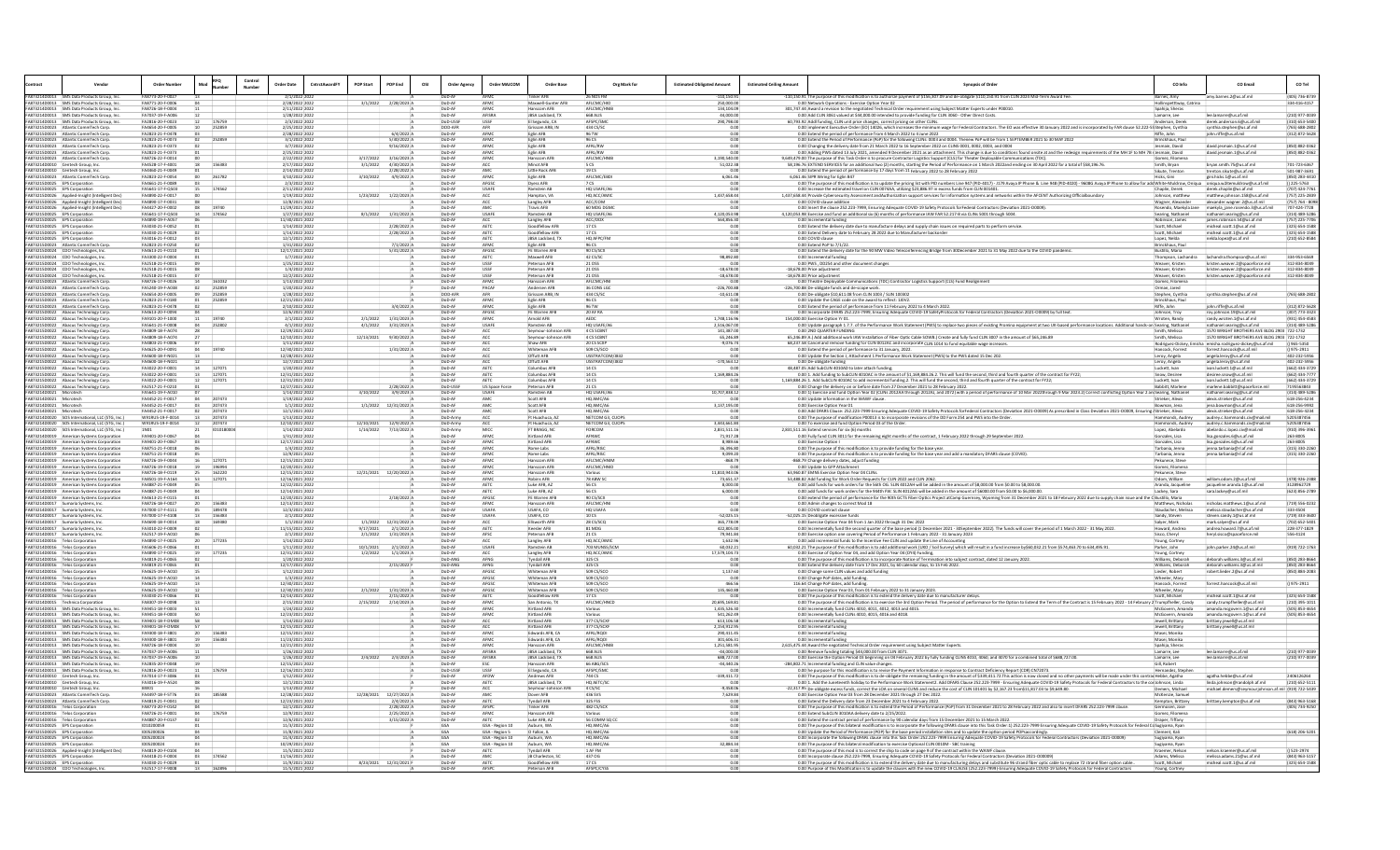|                                                    |                                                                                                 | <b>Order Numbe</b>                   |                     | Control<br>Numbe | <b>Order Date</b>                  | CntrctA | <b>POP Start</b> | POP End                                        | OSI<br><b>Order Agency</b>      | Order MAJCOM              | <b>Order Base</b>                             | Org Mark for                     | <b>Estimated Obligated Amount</b> | <b>Estimated Ceiling Amoun</b> | <b>Synopsis of Order</b>                                                                                                                                                                                                                                                                                                                                                    | CO Info                                | CO Emai                                                         | CO Tel                             |
|----------------------------------------------------|-------------------------------------------------------------------------------------------------|--------------------------------------|---------------------|------------------|------------------------------------|---------|------------------|------------------------------------------------|---------------------------------|---------------------------|-----------------------------------------------|----------------------------------|-----------------------------------|--------------------------------|-----------------------------------------------------------------------------------------------------------------------------------------------------------------------------------------------------------------------------------------------------------------------------------------------------------------------------------------------------------------------------|----------------------------------------|-----------------------------------------------------------------|------------------------------------|
| <b>FA8732150</b>                                   | FA873215D0023 Atlantic CommTech Corp                                                            | FA4654-16-F-0007                     | 145340              |                  | 11/22/2021 2022                    |         |                  |                                                | DOD-AFF                         | AFF                       | som ARB, IN                                   | 434 CS/SO                        | $-10,509.12$                      |                                | 00 Implement the requirements of Executive Order 14042 to incorporate DFARS Clause252.223-7999, Ensuring Adequate COVID-19 Safety Protocols for Federal Contractors (Deviation 2025 tephen, Cynthia<br>10,509.12 The purpose of this modification is to unilaterally de-obligate duplicated funds that were erroneously placed on the contract and to closeout the contract |                                        | cynthia.stephen@us.af.mil                                       | (765) 688-280                      |
|                                                    | EA87321500023 Atlantic CommTech Corp.                                                           | FA2823-21-F-0478                     |                     |                  | 11/23/2021 2022                    |         |                  | $9/30/2021$ $2/11/2022$ A                      | DoD-AF                          | <b>AEMA</b>               | Felin AFR                                     | <b>Q6 TIM</b>                    | 0.00                              |                                | 0.00 The purpose of this modification is to extend the period of performance from 29 November 2021 to 11 February 2022.                                                                                                                                                                                                                                                     | Cownsend Christopher                   | christopher townsend 1@us af mil                                | (757) 225-1546                     |
|                                                    | FA873215D0022 Abacus Technology Corp.                                                           | FA9101-20-F-1000                     |                     |                  | 12/1/2021 2022                     |         |                  |                                                | DoD-Al                          |                           | <b>Irnold AFB</b>                             |                                  | 964,000.00                        |                                | 964,000.00 Add incremental funding for Other Direct Costs Base of BCITS II Task Order with Period of Performance of 1 February 2021 - 31 January 2022., CLIN 2060AL                                                                                                                                                                                                         | Nroten, Randy                          | randy.wroten.1@us.af.mil                                        | (931) 454-458                      |
|                                                    | FA873215D0022 Abacus Technology Corp<br>FAB73215D0022 Abacus Technology Co                      | FA8101-20-F-0011<br>FA4600-18-F-N021 | 19740               |                  | 11/22/2021 202<br>11/30/2021 2022  |         |                  |                                                | DoD-A<br>$D \cap D - \Delta$    |                           | Tinker AFB<br>Offutt AFR                      | LISSTRATCOM/J832                 | 281,000.0<br>20.773.60            |                                | 0.00 The purpose of this mod is to apply funding in the amount of \$281,000.00 to CLIN 2061.                                                                                                                                                                                                                                                                                | Leroy, Angela                          | helley.moore@us.af.m<br>ngela.leroy@us.af.mil                   | (405) 739-419<br>402-232-5956      |
|                                                    | FA873215D0022 Abacus Technology Corp.                                                           |                                      | 19741               |                  | 12/1/2021 2022<br>12/1/2021 2022   |         |                  | 12/1/2021 12/31/2021                           | DoD-Al<br>DoD-AF                |                           | JB Charleston, 5                              | 628 CS                           | 57.562.03                         |                                | 0.00 CLIN 2010 is incrementally funded in the amount of \$20,773.60. CLIN 2010 was underfunded resulting in a request for anOARS to be submitted to request the additional funds (57,562.03) Exercise the Option to Extend Serv                                                                                                                                             | Harrelson, Terr                        | erry.harrelson.1@charlest                                       | (843) 963-518                      |
|                                                    | FAB73214D0019 American Systems Corpor<br>FA873214D0019 American Systems Corporation             | FA8501-19-F-A164<br>FA8501-19-F-A164 | 127071<br>127071    |                  | 11/10/2021 2022                    |         |                  |                                                | DoD-Al                          | <b>AEMA</b><br><b>AFM</b> | <b>Pohine AER</b><br>Robins AFB               | 78 ABW SO<br>78 ABW SC           | 494,389.50<br>3.265.35            |                                | 494,389.50 Add funding for Work Order Requests for CLIN 2062<br>0.00 Add funding for a Work Order Request for CLIN 2022                                                                                                                                                                                                                                                     | Odom, William<br>Odom, William         | villiam.odom.2@us.af.mil<br>william.odom.2@us.af.mil            | (478) 926-238<br>(478) 926-238     |
|                                                    | FA873214D0019 American Systems Corporation                                                      | FA4610-20-F-0100                     | 252833              |                  | 11/16/2021 2022                    |         |                  | 2/14/2022                                      | DoD-Al                          |                           | Vandenberg AF                                 | 38 CEIG                          |                                   |                                | 0.00 Extend the Period of Performance while the Government obtains funds for achange order                                                                                                                                                                                                                                                                                  | Buchanan, Louis                        | ouis.buchanan.1@us.af.m                                         | (805) 605-847                      |
| FA873214D0017                                      | Sumaria Systems, Ir<br>FAR73214D0017 Sumaria Systems In                                         | FA8201-19-F-A293<br>FA4830-19-F-A024 | 169380              |                  | 11/9/2021 202<br>12/1/2021 2022    |         |                  | 12/1/2021 11/30/2022 A                         | 0.04<br>DoD-AF                  |                           | <b>Hill AFR</b><br>Moody AFB                  | <b>IO LITTR/DO</b><br>24 MDG SGS | 138 912 00                        |                                | 0.00 Incorporate DFARS 252.223-7999 Ensuring Adequate COVID-19 Safety Protocols forFederal Contractors (Deviation 2021-00009)<br>0.00 Exercise Option 03 for the period of 01 December 2021 - 30 November 2022                                                                                                                                                              |                                        | AWN.SCHMIDT.1@US.AF.M                                           | (801) 777-09<br>460-2739           |
|                                                    | FA873214D0017 Sumaria Systems, Inc                                                              | FA4690-18-F-0014                     | 169380              |                  | 11/8/2021 2022                     |         |                  |                                                | DoD-AF                          |                           | Ellsworth AFB                                 | 28 CS/SCQ                        | 0.00                              |                                | 0.00 Incorporate DFARS 252.223-7999-Ensuring Adequate COVID-19 Safety Protocols for Federal Contractors (Deviation 2021-00009)                                                                                                                                                                                                                                              | Bongcayao, Jorda<br>Salyer, Mark       | jordon.bongcayao@us.af.mil<br>mark.salyer@us.af.mil             | (702) 652-540                      |
| FA873214D0017                                      | Sumaria Systems, In<br>FA873214D0017 Sumaria Systems, Inc.                                      | FA4452-18-F-0054<br>FA4452-17-F-0004 | 195696              |                  | 12/15/2021 2022<br>12/15/2021 2022 |         |                  |                                                | DoD-AF<br>DoD-Al                | <b>AEMA</b><br><b>AFM</b> | Scott AFR<br>Scott AFB                        | HO AMC/A<br>HO AMC/A6            | 0.00<br>0.00                      |                                | 0.00 Insert clause 252.223-7999 in accordance with Executive Order 14042 EnsuringAdequate COVID Safety Protocols for Federal Contractors<br>0.00 add DFARS Clause: 252.223-7999 Ensuring Adequate COVID-19 Safety Protocols for Federal Contractors (Deviation 2021-00009)                                                                                                  | Joltmann Monic<br>Daugherty, Kristy    | ann@us af mil<br>kristy.daugherty@us.af.mil                     | (618) 256-998<br>(618) 256-995     |
| FA873214D0017                                      | Sumaria Systems, Inc                                                                            | FA4452-17-F-0004                     |                     |                  | 11/15/2021 2022                    |         |                  |                                                | DoD-Al                          |                           | Scott AFB                                     | HQ AMC/A6                        | 5.000.00                          |                                | 5,000.00 Create new INFO SLIN 400201 to add certified funding for travel                                                                                                                                                                                                                                                                                                    | Daugherty, Kristy                      | kristy.daugherty@us.af.mi                                       | (618) 256-995                      |
| EA972214D0011                                      |                                                                                                 | EA4427-20-E-0005                     |                     |                  | 1/26/2021 202                      |         |                  |                                                | 0 <sub>n</sub>                  |                           | ravis AFB                                     |                                  |                                   |                                | 0.00 Insert the clause 252.223-7999, Ensuring Adequate COVID-19 Safety Protocols forFederal Contractors (Deviation 2021-00009                                                                                                                                                                                                                                               |                                        | naekyla_jane.ro                                                 | 707-424-772                        |
| FA873214D0017                                      | FA873214D0017 Sumaria Systems, Inc<br>Sumaria Systems, Inc                                      | FA4427-20-F-0009<br>FA3010-22-F-0009 |                     |                  | 11/9/2021 2022<br>11/15/2021 2022  |         |                  |                                                | DoD-Al<br>DoD-Al                | AETO                      | Travis AFB<br>Keesler AFB                     | 60 CS<br>81 MDG                  | 15,500.00<br>0.00                 |                                | 15,500.00 Increases the Task Order funded value<br>0.00 Contractor name change.                                                                                                                                                                                                                                                                                             | Duquette, Brian<br>Howard, Andrea      | brian.duquette.5@us.af.mil<br>andrea.howard.7@us.af.mil         | (631) 536-600<br>228-377-1829      |
| FA873214D0017                                      | Sumaria Systems In                                                                              | FA3010-22-F-0009                     |                     |                  | 11/12/2021 2022                    |         |                  | 12/1/2021 9/30/2022 /                          | $DnD-AI$                        | AFT                       | Keesler AFB                                   | 81 MDG                           | 422,805.00                        |                                | 5,752,228.00 Provide all personnel, equipment, supplies, facilities, tools, materials, supervision, and other items necessary toperform Information Management/Information Technology (IM/IT) suppBrowne, Deitre                                                                                                                                                            |                                        |                                                                 |                                    |
| FA873214D0017                                      | FA873214D0017 Sumaria Systems, Inc.<br>Sumaria Systems, Inc                                     | FA2517-19-F-A010<br>FA2517-19-F-A010 |                     |                  | 11/18/2021 2022<br>11/5/2021 2022  |         |                  |                                                | DoD-Al<br>DoD-A                 | AFSC                      | Peterson AFB<br>Peterson AFI                  | 21 C5<br>21 CS                   | 0.00                              |                                | 0.00 Incorporate Revised PWS dated 8 November 2021 and signed DD Form 254.<br>0.00 Change the Pay Official DoDAAC in the WAWF Clause for Schriever Space Force Base from F8700 to F87700                                                                                                                                                                                    | Burks, Sheri<br>Burks, Sheri           | sheri.burks@peterson.af.mil<br>sheri.burks@peterson.af.mi       | (719) 556-005<br>(719) 556-005     |
| FA873214D0016                                      | <b>Telos Corporatio</b>                                                                         | W91RUS-20-F-0233                     |                     |                  | 1/10/2021 2022                     |         |                  |                                                | DoD-A                           |                           | Ft Huachuca,                                  | HQ HS                            |                                   |                                | 0.00 Realign funding in the Base Period of thiseffort and incorporate DFARS clause 252.223-7999 Ensuring Adequate COVID-19 Safety Protocols For Federal Contractors (DEVIATION 2021-OO Winslow, Micha                                                                                                                                                                       |                                        | nichael.j.winslow6.civ@mail.r                                   | (520) 533-236                      |
|                                                    | FA873214D0016 Telos Corporation                                                                 | FA8726-17-F-0005                     | 172460              |                  | 11/15/2021 2022                    |         |                  |                                                | DoD-Al                          | <b>AFMO</b>               | Hanscom AFB                                   |                                  | 353.265.74                        |                                | 353,265.74 The purpose of P00010 to Delivery Order FA8726-17-F-0005 is to finalize the terms of Request for Equitable Adjustment (REA) dated 9 December 2019. This REA is to reimburse issues/cMatthews, Nicholas                                                                                                                                                           |                                        | nicholas.matthews.1@us.af.mi                                    | (719) 556-0232                     |
|                                                    | FA873214D0016 Telos Corporation<br><b>EAR73214D0016 Telos Corporatio</b>                        | FA4890-17-F-0025<br>FA3016-21-F-0566 | 177235              |                  | 11/5/2021 2022<br>11/16/2021 2022  |         |                  |                                                | DoD-Al<br>DoD-AF                | <b>AFTO</b>               | Langley AFB<br><b>IRSA Lackland TI</b>        | HQ ACC/AMI<br>SO2 FRS            | 0.00<br>0.00                      |                                | 0.00 Incorporate following clauses 252.223-7999 Ensuring Adequate COVID-19 SafetyProtocols for Federal Contractors.<br>0.00 (1) Change the Period of Performance to adjust the delivery date to account for a supply chain delay that was out of the Vendors control due to theproblems associated with the COVID Johnson, Cole                                             | Young, Cortney                         | ple.iohnson.9@us.af.mil                                         | (210) 395-874                      |
|                                                    | FA873214D0013 SMS Data Products Group, Inc                                                      | FA9451-18-F-0003                     |                     |                  | 11/19/2021 2022                    |         |                  |                                                | DoD-Al                          | AFM                       | Kirtland AFB                                  | Various                          | 36,990.56                         |                                | 0.00 The purpose of this modification is to Incrementally Fund CLINs 4012 and 4016                                                                                                                                                                                                                                                                                          | McGovern, Amanda                       | amanda.mcgovern.1@us.af.mil                                     | (505) 853-4654                     |
|                                                    | FA873214D0013 SMS Data Products Group, In<br>FA873214D0013 SMS Data Products Group, In          | FA9451-18-F-0003<br>FA8773-20-F-0027 |                     |                  | 11/5/2021 2022<br>12/9/2021 2022   |         |                  | $12/9/2021$ $12/11/2022$                       | DoD-Al<br>$D \cap D - \Delta$   | AFM                       | Kirtland AFB<br>Tinker AFB                    | 26 NOS EM                        | 42,500.00<br>18 934 191 00        |                                | 0.00 The purpose of this modification is to increase funding on CLINs 4015 and 4018 and to realign funds from 4015 to 4018.<br>0.00 The purpose of this modification is to Exercise Option 02 for the AFINC II requirement.                                                                                                                                                 | McGovern, Amanda<br>Barnes, Amy        | amanda.mcgovern.1@us.af.mi<br>my.barnes.2@us.af.mil             | (505) 853-465<br>(405) 736-873     |
|                                                    | FA873214D0013 SMS Data Products Group, Inc                                                      | FA8726-20-F-0033                     | 176759              |                  | 11/10/2021 2022                    |         |                  |                                                | DoD-AF                          |                           | Hanscom AFB                                   | AFLCMC/HN                        | 1.529.733.87                      |                                | 0.00 Fully funds CLINs 1010, 1060, 1061AA, 1071AA, 1072AA, and 1072AD. Establishes and fully funds Supplemental CLINs 1061AC, 1071AC, 1072AJ and 1072AK to accommodate funding ad Frotten. Cathering                                                                                                                                                                        |                                        | catherine.frotten@us.af.mil                                     | (781) 225-471                      |
|                                                    | FA873214D0013 SMS Data Products Group, Inc<br>FA873214D0013 SMS Data Products Group, Inc        | FA8307-17-F-009<br>FA7037-19-F-A006  |                     |                  | 11/30/2021 2022<br>11/9/2021 2022  |         |                  |                                                | DoD-A<br>DoD-Al                 | AFISRA                    | San Antonio, T<br>JBSA Lackland, TX           | AFLCMC/HNC<br>668 ALIS           | 286,407.09<br>0.01                |                                | 286,407.09 1. Incorporate revised Statement of Work, dated 21 September 2021 in Section J.2. CLIN 4010 (Option Year 4), the total amount of this line item is incresed by \$286,407.09 from \$2,898, Villarreal, Jennifer                                                                                                                                                   |                                        | deard.flores.1@us.af.mil                                        | (312) 969-545                      |
|                                                    | FA873215D0023 Atlantic CommTech Corp                                                            | FA4890-18-F-5021                     | 200262              |                  | 12/1/2021 2022                     |         |                  | 12/1/2021 11/30/2022 /                         | DoD-Al                          |                           | Langley AFB                                   | ACC/AMI                          | 12,696,263.80                     |                                | 0.00 Replace the Performance Work Statement (PWS), and add DFARS Clause 252.223-7999 (Deviation 2021-00009)(COVID).<br>0.00 Exercise Option Year 03                                                                                                                                                                                                                         | Flores, Edgard<br>Awadzi, Desmon       | smond.awadzi@us.af.mi                                           | 757-225-7718                       |
|                                                    | FA873215D0023 Atlantic CommTech Corp                                                            | FA4819-21-F-0041                     |                     |                  | 11/16/2021 2022                    |         |                  | 8/25/2021 12/23/2021 /                         | DoD-Al                          | AET                       | yndall AFB                                    | 325 FSS                          | 0.01                              |                                | 0.00 Extend the Delivery date from 23 Nov 2021 to 23 December 2021.                                                                                                                                                                                                                                                                                                         | Kempton, Brittan                       | orittany.kempton@us.af.mil                                      | (843) 963-51                       |
|                                                    | EAR73215D0023 Atlantic CommTech Cor<br>FA873215D0026 Applied-Insight (Intelligent Der           | FA2823-21-F-0276<br>FA4600-20-F-0002 | 174562              |                  | 10/26/2021 2022<br>11/1/2021 2022  |         |                  | 8/16/2021 12/10/2021<br>11/1/2021 10/31/2022 A | DoD-AF<br>DoD-Al                | <b>AFM</b>                | Eglin AFB<br><b>Offutt AFB</b>                | 20.88                            | 0.00<br>281.319.46                |                                | 0.00 The purpose of this modification is to extend period of performance (PoP) to 10 December 2021.<br>12,134.39 Add work to CLIN 2010 and fully fund Option Period 02.                                                                                                                                                                                                     | <b>Brinckhaus Paul</b><br>Davis, Jacob | Jacob.Davis.3@us.af.mi                                          |                                    |
|                                                    | FA873215D0025 EPS Corporation                                                                   | FAS641-17-F-Q503                     | 174562              |                  | 11/5/2021 2022                     |         |                  |                                                | DoD-AF                          |                           | tamstein A                                    | HQ USAFE/                        | $-146,709.22$                     |                                | -146,709.22 Deobligate residual funds                                                                                                                                                                                                                                                                                                                                       | Grub, Christen                         | christin.grub.de@us.af.m                                        | 314-489-603                        |
|                                                    | FAB73215D0025 EPS Corporatio<br>FA873215D0025 EPS Corporation                                   | FAS641-17-F-0503<br>FA4830-19-F-A095 | 174562<br>188499    |                  | 11/5/2021 2022<br>10/15/2021 2022  |         |                  |                                                | DoD-AF<br>DoD-A                 | LISAFE                    | <b>Ramstein AF</b>                            | HO USAFE/A                       | 0.01                              |                                | 0.00 Realign funds between two CLINs, CLIN 001401 to CLIN 0074AA                                                                                                                                                                                                                                                                                                            | Grub, Christen<br>Garfunkel, Samue     | hristin.grub.de@us.af.mil                                       | 314-489-6032                       |
|                                                    | FA873215D0025 EPS Corporatio                                                                    | FA4661-21-F-0089                     |                     |                  | 10/18/2021 2022                    |         |                  |                                                | DoD-AF                          | <b>AFGSO</b>              | Moody AFE<br>Dyess AFB                        | 23 CS                            | 144,000.00                        |                                | 0.00 Realign funds<br>0.00 Add funding to CLIN 0010AD                                                                                                                                                                                                                                                                                                                       | McDaniel, Michae                       | nichael.mcdaniel.7@us.af.mil                                    | (318) 456-340                      |
|                                                    | FA873215D0024 CDO Technologies, In                                                              | FA7014-20-F-0253                     | 188499              |                  | 11/3/2021 2022                     |         |                  |                                                | DoD-Al                          | AFDW                      | Joint Base Andre                              | 744 CS                           | 0.00                              |                                | 0.00 Add DFARS Clause 252.223-7999 Ensuring Adequate COVID-19 Safety Protocols for Federal Contractors                                                                                                                                                                                                                                                                      | Hebbe, Agatha                          | agatha.hebbe@us.af.mil                                          | 2406126264                         |
|                                                    | FA873215D0024 CDO Technologies, Inc<br>FA873215D0024 CDO Technologies, Inc                      | FA7014-19-F-A067<br>FA4890-18-F-008  | 252859              |                  | 11/3/2021 2022<br>10/29/2021 2022  |         |                  |                                                | DoD-A<br>DoD-AF                 | USSTRATO                  | Andrews AFB<br>Dahlgren, VA                   |                                  | 100.027.74                        |                                | 0.00 Add DFARS Clause 252.223-7999 Ensuring Adequate COVID-19 Safety Protocols for Federal Contractors<br>100,027.74 Increase task order funding                                                                                                                                                                                                                            | Hebbe, Agatha<br>eamon, John           | agatha.hebbe@us.af.mi<br>ohn.seamon.1@us.af.m                   | 2406126264<br>(540) 284-14!        |
|                                                    | FAB73215D0024 CDO Technologies, In                                                              | FA3030-17-F-0052                     | 178655              |                  | 10/21/2021 2022                    |         |                  |                                                | DoD-AF                          | AFTO                      | nodfellow AFF                                 | 17 TRSS/TSR                      | 297432                            |                                | 2,974.32 Incorporate funding for one (1) contractor to attend IITSEC 2021 Conference in Orlando, Florida.                                                                                                                                                                                                                                                                   | Simnkins William                       | william.simpkins@goodfellow.af.mi                               | (325) 654-521                      |
| FA873215D0024                                      | CDO Technologies, Inc.<br>FAB73215D0024 CDO Technologies, In                                    | FA2518-21-F-0015<br>FA2518-21-F-0015 |                     |                  | 11/2/2021 2022<br>10/22/2021 2022  |         |                  |                                                | DoD-A<br>DoD-AF                 |                           | Peterson AFI<br>eterson AFB                   | 21 OSS<br>21.055                 | $-18,678.00$<br>0.00              | $-18.678.00$                   | 0.00 ncorporate in Section I, in full text, DFARS clause 252.223-7999, Ensuring Adequate COVID-19 Safety Protocols for Federal Contractors (Deviation 2021-00009, dated October 1, 2021) Weaver, Kristen                                                                                                                                                                    | Veaver, Krister                        | kristen.weaver.2@spaceforce.mil<br>risten.weaver.2@spaceforce.m | 312-834-804<br>312-834-8049        |
|                                                    | FA873215D0023 Atlantic CommTech Cor                                                             | FA4890-18-F-5021                     | 200262              |                  | 11/1/2021 2022                     |         |                  |                                                | DoD-Al                          |                           | Langley AFB                                   | ACC/AMIC                         | 0.00                              |                                | 0.00 Incorporate DFARS Clause 252.223-7999, Ensuring Adequate COVID-19 SafetyProtocols for Federal Contractors into the contract.                                                                                                                                                                                                                                           | Awadzi, Desmon                         | desmond.awadzi@us.af.mil                                        | 757-225-7718                       |
|                                                    | FAB73215D0022 Abacus Technology Corp                                                            | FA8101-20-F-0011                     | 19740               |                  | 11/1/2021 2022                     |         |                  |                                                | DoD-A<br>DoD-Al                 |                           | inker AFB                                     | 480 ISR WG F                     | 404,628.66                        |                                | 0.00 Apply funding for option 02 of the contract                                                                                                                                                                                                                                                                                                                            | Moore, Shelley                         | shelley.moore@us.af.mi                                          | (405) 739-419                      |
|                                                    | FA873215D0022 Abacus Technology Cor<br>FAB73215D0022 Abacus Technology Cor                      | FA4890-20-F-0079<br>FA4890-20-F-0033 | 19741               |                  | 11/1/2021 202<br>11/1/2021 2022    |         |                  |                                                | DoD-AF                          |                           | Langley AF<br>Langley AFB                     | 480 ISR                          | 0.00                              |                                | 1.00 Incorporate DFARS Clause 252.223-7999, Ensuring Adequate COVID-19 Safety Protocols for Federal Contractors(Deviation 2021-00009) (Oct 2021).                                                                                                                                                                                                                           | Chwalik, Erika<br>Chwalik, Erika       | rika.chwalik.2@us.af.m<br>erika.chwalik.2@us.af.mil             | (757) 225-021<br>(757) 225-021     |
| FA873215D0022                                      | Abacus Technology Corp                                                                          | FA4890-20-F-0024                     | D1018000            |                  | 11/1/2021 2022                     |         |                  |                                                |                                 |                           | Langley AF                                    | AFCENT/A                         |                                   |                                | 0.00 Incorporate DFARS Clause 252.223-7999, Ensuring Adequate COVID-19 SafetyProtocols for Federal Contractors (Class Deviation 2021-00009)<br>0.00 Incorporate DFARS Clause 252.223-7999, Ensuring Adequate COVID-19 SafetyProto                                                                                                                                           | Adams, Michae                          | iichael.adams.106@us.af.n                                       | (757) 225-580                      |
|                                                    | FAB73215D0022 Abacus Technology Co<br>FA873215D0022 Abacus Technology Corr                      | FA4890-20-F-0024<br>FA4861-17-F-B066 | 1010180004<br>19740 |                  | 10/14/2021 2022<br>10/28/2021 2022 |         |                  |                                                | DoD-AF<br>DoD-AF                |                           | angley AFB<br>Nellis AFB                      | AFCENT/A2<br>99 CS               | 154 185 63<br>0.00                |                                | 0.00 The purpose of this modification is to provide funding for Network Technician services in Pakistan through the end of Option Year 01.<br>0.00 Incorporate DFARS 252.223-7999 - Ensuring Adequate COVID-19 Safety Protocols for Federal Contractors (Deviation 2021-00009)                                                                                              | Adams, Michae<br>McGuire, Michae       | michael.adams.106@us.af.mi<br>michael.mcguire.16@us.af.mil      | (757) 225-580                      |
|                                                    | FA873215D0022 Abacus Technology Corp                                                            | FA4803-21-F-0006                     |                     |                  | 11/1/2021 2022                     |         |                  | 11/1/2021 10/31/2022 A                         | DoD-A                           |                           | Shaw AFB                                      | 20 CS SCXP                       | 582,540.00                        |                                | 0.00 1. Fund and exercise Option Year One (1) IAW 52.217-9, with a period of performance (PoP) of 1 November 2021 - 31 October 2022.2. Incorporate DFARS clause 252.223-7999 COVID-1(Hunt, Nancy                                                                                                                                                                            |                                        | ancy.hunt@us.af.mil                                             | (803) 895-534                      |
|                                                    | FA873215D0022 Abacus Technology Corp<br>FA873215D0022 Abacus Technology Cor                     | FA4814-20-F-0008<br>FA4809-18-F-A074 |                     |                  | 10/19/2021 2022<br>10/15/2021 2022 |         |                  |                                                | DoD-Al<br>DoD-Al                |                           | MacDill AFB<br>Seymour-Johnson AFE            | 4 CS SCBN                        | 0.01<br>n nn                      |                                | 0.00 Incorporate clause 252.223-7999, Ensuring Adequate COVID-19 Safety Protocols for Federal Contractors (Deviation 2021-00009).<br>0.00 Incorporate DFARS clause 252.223-7999, (Deviation 2021-00009), Ensuring Adequate COVID-19 Safety Protocols forFederal Contractors                                                                                                 | Wright, Todo<br>Norvell, Melissa       | odd.wright.6@us.af.mi<br>nelissa.norvell@us.af.mi               | (813) 828-296<br>(919) 722-173     |
| FA873215D0022                                      | Abacus Technology Corp                                                                          | FA4613-20-F-0094                     |                     |                  | 10/14/2021 2022                    |         |                  | 11/10/2021 11/9/2022                           |                                 |                           | FE Warren AFB                                 |                                  | 123,624.0                         |                                | 0.00 Update the PWS and fund Option Year 02                                                                                                                                                                                                                                                                                                                                 | Stoner, Nathea                         | athean.stoner@us.af.m                                           | (307) 773-389                      |
|                                                    | FAR73214D0010 Centech Group Inc                                                                 | SCO <sub>1</sub><br>FA4600-18-F-N021 | 137259              |                  | 7/21/2020 2020                     |         |                  |                                                | DoD-AF<br>DoD-AF                |                           | Davis-Monthan AFR<br>Offutt AFB               | 255.05                           | 13,085,08<br>0.00                 |                                | 0.00 Add funding SLIN 006408 for work order 2020-00118 in support of 12 AF in the amount of \$13.085.08.<br>0.00 Add DFARS 252.223-7999- Ensuring Adequate COVID-19 Safety Protocols for Federal Contractors (Deviation 2021-00009).                                                                                                                                        | West, Cory                             | orv.west.2@us.af.mil                                            | (520) 228-464                      |
|                                                    | FA873215D0022 Abacus Technology Corp<br>FA873215D0022 Abacus Technology Corp                    | FA4600-18-F-N021                     |                     |                  | 10/26/2021 2022<br>10/15/2021 2022 |         |                  |                                                | DoD-A                           |                           | Offutt AFB                                    | USSTRATCOM/J83<br>JSSTRATCOM/J83 |                                   |                                | 0.00 Add DFARS 252.223-7999- Ensuring Adequate COVID-19 Safety Protocols for Federal Contractors (Deviation 2021-00009)                                                                                                                                                                                                                                                     | Leroy, Angela<br>Owen, Paula           | angela.leroy@us.af.mil<br>aula.Owen.1@us.af.m                   | 402-232-5956<br>(402) 232-866      |
|                                                    | FA873215D0022 Abacus Technology Cor                                                             | FA3022-20-F-0001                     | 127071              |                  | 10/4/2021 2022                     |         |                  |                                                | DoD-Al                          |                           | olumbus AFE                                   |                                  | $-15,644.40$                      |                                | 15,644.40 A. To change the verbiage in the PWS with the agreement of the customer and Abacus Inc. (See PWS revision 2)B. De-Obligate excess funds from CLIN 2010AF in the amount \$10,010.4CLuckett, Ivan                                                                                                                                                                   |                                        | van.luckett.1@us.af.mil                                         | $(662)$ 434-372                    |
|                                                    | FA873215D0022 Abacus Technology Corp<br>FA873215D0022 Abacus Technology Corp                    | FA2517-21-F-0148<br>FA2517-21-F-0147 |                     |                  | 10/15/2021 2022<br>11/2/2021 2022  |         |                  | 3/31/2022                                      | $D \cap D - \Delta$<br>DoD-Al   | AFSPI<br><b>AFSP</b>      | Peterson AFB<br>Peterson AFB                  | SMC RNP OL<br><b>561 NOS</b>     | 0.00                              |                                | 0.00 Change DoDAACs.<br>0.00 Extend the contract completion date by 146 days, from 05 November 2021 to 31 March 2022.                                                                                                                                                                                                                                                       | Burks, Sheri<br>Babbitt, Marlene       | sheri.burks@peterson.af.m<br>marlene.babbitt@spaceforce.mi      | (719) 556-005<br>7195563843        |
|                                                    | FA873215D0022 Abacus Technology Co                                                              |                                      | 19741               |                  | 11/1/2021 2022                     |         |                  | 1/30/2021                                      | DoD-AF                          |                           | IR Charleston                                 | 628.05                           | 57.562.03                         |                                | 57,562.03 Exercise the Option to Extend Services (CLINs 5015 and 5016), extending the term of the contract from 1 Nov 2021 to 30 Nov 2021. Funds added to CLINs 5015 and 5016.                                                                                                                                                                                              | Harrelson, Terry                       | erry.harrelson.1@charleston.af.m                                | (843) 963-518                      |
| FA873214D0021 Microtech<br>FA873214D0021 Microtech |                                                                                                 | FA8501-19-F-0021<br>FA8501-19-F-0021 |                     |                  | 2/1/2022 2022<br>10/15/2021 2022   |         | 2/1/2022         | 1/31/2023 A                                    | DoD-Al<br>DoD-Al                |                           | Robins AFB<br><b>Robins AFB</b>               | 78 MDG<br>8 MDC                  | 168,127.01                        |                                | 0.00 Exercise option 03 of the basic contract. The new period of performance is 1 Feb 2022 to 31 Jan 2023.<br>0.00 Add clause 252.223-7999 Ensuring Adequate COVID-19 Safety Protocols for Federal Contractors (Deviation 2021-O0009                                                                                                                                        | Anderson, Lasoni<br>Anderson, Lason    |                                                                 |                                    |
| FA873214D0021 Microtech                            |                                                                                                 | FA4890-19-F-A079                     |                     |                  | 11/5/2021 2022                     |         |                  |                                                | $D \cap D - \Delta$             |                           | angley AFB                                    | ACC AMI                          | 0.OC                              |                                | 0.00 Incorporate DFARS Clause 252.223-7999, Ensuring Adequate COVID-19 Safety Protocols for Federal Contractors(Deviation 2021-00009)                                                                                                                                                                                                                                       | Krewinghaus, Michae                    | michael.krewinghaus@us.af.m                                     | (757) 764-525                      |
|                                                    | FA873214D0020 SOS International, LLC (STG, Inc.)                                                | FA8501-18-F-0048                     | F3Q3AH7170A00       |                  | 10/21/2021 2022                    |         |                  |                                                | DoD-AF                          |                           | Robins AFB                                    | 78 ARW                           |                                   |                                | 0.00 Incorporate DFARS 252.223-7999, Deviation 2021-00009 - Ensuring Adequate COVID-19 Safety Protocols for Federal Contractors (Deviation 2021-00009) Oct 2021                                                                                                                                                                                                             | Anderson, Lasonia                      |                                                                 |                                    |
|                                                    | FA873214D0019 American Systems Corporation<br>FA873214D0019 American Systems Corporation        | FA8726-19-F-0018<br>FA8501-19-F-A164 | 196994<br>127071    |                  | 11/2/2021 2022<br>10/15/2021 2022  |         |                  |                                                | DoD-A<br>DoD-Al                 | <b>AFM</b>                | Hanscom AF<br><b>Robins AFB</b>               | AFLCMC/HN<br>78 ABW SO           | 114,530.00<br>0.00                |                                | 114,530.00 TDC SATCOM ECP MONITOR AND CONTROL (M&C) SOFTWARE UPGRADE<br>0.00 Add clause DFARS 252.223-7999 Ensuring Adequate COVID-19 Safety Protocols for Federal Contractors (Deviation 2021-00009)                                                                                                                                                                       | Gomez, Filomena<br>Odom, William       | illiam.odom.2@us.af.mil                                         | (478) 926-238                      |
|                                                    | FAB73214D0019 American Systems Corporation                                                      | FA7022-21-F-0007                     |                     |                  | 10/20/2021 2022                    |         |                  |                                                | DoD-Al                          |                           | Patrick AFB                                   | <b>USAF SPTG</b>                 | 166,840.56                        |                                | 627,219.54 Adjust several CLIN pricing levels                                                                                                                                                                                                                                                                                                                               | Melchione, Dawr                        | Jawn.Melchione@us.af.mi                                         | () 854-7641                        |
|                                                    | FA873214D0019 American Systems Corporation<br><b>EAR73214D0019</b> American Systems Corporation | FA4610-21-F-0086<br>FA4417-21-F-0256 |                     |                  | 10/12/2021 2022<br>10/22/2021 2022 |         |                  | 5/25/2022                                      | $D \cap D - \Delta I$<br>DoD-AF | <b>LISSI</b><br>AFSO      | Vandenberg AFE<br><b>Hurlburt Field</b>       | 30 SCS<br>150CS/SCI              | 0.01<br>0.00                      |                                | 0.00 Incorporate the clause below, in accordance with the master contract 52.228-15 Performance and Payment bonds - Construction<br>0.00 1) modify clause 52.217-7 Option for Increased Quantity-Separately Priced Line Item, 2) extend the delivery date from 26 November 2021 to 25 May 2022, and 3) add DFARS 252.223-75McCullough, Stephanie                            | Buchanan, Louis                        | ouis.buchanan.1@us.af.mi<br>stephanie.mccullough@us.af.mil      | (805) 605-847<br>(850) 884-661     |
|                                                    | FA873214D0018 Business Technologies and Solution                                                |                                      | 154357              |                  | 10/19/2021 2022                    |         |                  |                                                | DoD-Al                          |                           | JBSA Randolph,                                | HQ AETC/SG                       | $-2.000.00$                       |                                | -2,000.00 De-obligate \$2,000 remaining on travel CLIN 4070 for OY4 that remains unused.                                                                                                                                                                                                                                                                                    | lohnson, Linda                         | linda.johnson@randolph.af.mil                                   | (210) 652-511                      |
| FA873214D001                                       | Sumaria Systems, Inc<br>FA873214D0017 Sumaria Systems, Inc.                                     | FA4855-17-F-0062<br>FA4427-20-F-0009 | 252833              |                  | 10/1/2021 2022<br>10/6/2021 2022   |         |                  | 10/1/2021 9/30/2022 /                          | $D \cap D - \Delta I$           |                           | Cannon AFE<br>Travis AFB                      | 27 SOCS/SO<br>20.09              | 348,480.64<br>100,000.00          |                                | 0.00 A. Add DFARS Clause 252.223-7999 "Ensuring Adequate COVID-19 Safety Protocols for Federal Contractors".B. Add funding to Option Year 04, 1 October 2021 through 30 September 20 Knight, Robyn<br>100,000,00 This modification increases the Task Order funded value by \$100,000,00.                                                                                   | Wiltz, Eric                            | ROBYN.KNIGHT.1@US.AF.MIL<br>eric.wiltz@us.af.mil                | (575) 784-65:<br>(707) 424-201-    |
| FA873214D0017                                      | Sumaria Systems, Inc                                                                            | FA2823-21-F-0236                     | 253985              |                  | 10/7/2021 2022                     |         |                  | 1/15/2022                                      | DoD-Al                          |                           | Eglin AFB                                     | 96 CS                            | 0.00                              |                                | 0.00 Extend PoP dur to delay for Fire Suppression completion                                                                                                                                                                                                                                                                                                                | Brinckhaus, Pa                         |                                                                 |                                    |
| EA97221400017                                      | Sumaria Systems, In<br>FA873214D0017 Sumaria Systems, Inc                                       | FA2823-20-F-0225<br>FA2517-19-F-A010 |                     |                  | 10/22/2021 2022<br>10/1/2021 2022  |         |                  | 12/24/2021<br>1/31/2022 A                      | DoD-AP<br>DoD-Al                | <b>AEMA</b>               | glin AFB                                      | 95.09                            | 000<br>58,047,40                  |                                | 0.00 Extend the Period of Performance (PoP) of the following CLINs: 0002 - 0007. The newPoP end date will be 24 December 2021<br>417,503.48 Add Schriver Space Force Base to task order                                                                                                                                                                                     | <b>Brinckhaus</b> Pau<br>Burks, Sheri  |                                                                 |                                    |
| FA873214D0016                                      | <b>Telos Corporation</b>                                                                        | FA8726-21-F-0001                     | 176759              |                  | 10/14/2021 2022                    |         | 10/1/2021        | 12/15/2021 A                                   | DoD-Al                          | AFSC                      | Peterson AFB<br>Hanscom AF                    | 21 CS<br>Various                 |                                   |                                | 0.00 Extend SubCLIN 3010AAdelivery date to 15 December 2021                                                                                                                                                                                                                                                                                                                 | Gomez, Filomen                         | heri.burks@peterson.af.mil                                      | (719) 556-005                      |
| FA873214D0013                                      | SMS Data Products Group, In                                                                     | FA9451-18-F-0003                     |                     |                  | 11/1/2021 202                      |         |                  | 11/1/2021 10/31/2022 /                         | DoD-A                           |                           | Kirtland AF                                   |                                  | 1.002.041.8                       |                                | 0.00 Excercise Option 03, incrementallyfund and update Wage Deter<br>mination 2015-544<br>0.00 1. Incrementally fund FFP CLINs (SC) 4011, 4012, 4013, 4015, 4016, 4017, 4031/FSS) 4014, (AFRL) 4019, (AFNWC) 4021, and (SoRCO) 4022, 2. Incrementally Funds Cost CLINs (SC) 4024, 4(Jewell, Brittany                                                                        |                                        |                                                                 |                                    |
| FA873214D0013                                      | FA873214D0013 SMS Data Products Group, Inc<br>SMS Data Products Group, Inc                      | FA9401-18-F-DM08<br>FA8773-20-F-002  |                     |                  | 10/29/2021 2022<br>10/21/2021 2022 |         |                  |                                                | DoD-Al<br>DoD-A                 | AC                        | Kirtland AFB<br>inker AFB                     | 377 CS/SCXF<br>6 NOS FM          | 1.343.988.62<br>1,480,319.7       |                                | 0.00 The purpose of this modification is to add funds to CLIN 2021                                                                                                                                                                                                                                                                                                          | Barnes, Amy                            | brittany.iewell@us.af.mi<br>my.barnes.2@us.af.mil               | (405) 736-87                       |
|                                                    | FAB73214D0013 SMS Data Products Group, In                                                       | FA3002-19-F-A193                     |                     |                  | 10/20/2021 2022                    |         |                  |                                                | DoD-AF                          | AFTO                      | JBSA Randolph, T.                             | HO AFTC/SC                       | 000                               |                                | 0.00 The purpose of this modification is to incorporate clause DFARS 252.233-7999 (DEVIATION 2021-00009), Ensuring Adequate COVID-19 Safety Protocols for Federal Contractors.                                                                                                                                                                                              | Hatch, Robert                          | oberta.hatch.2@us.af.mi                                         | (405) 739-911                      |
|                                                    | FA873214D0013 SMS Data Products Group, Inc<br>FA873214D0013 SMS Data Products Group, Inc.       | FA2835-20-F-0048<br>FA2816-20-F-0023 | 176759              |                  | 11/1/2021 2022<br>11/1/2021 2022   |         |                  |                                                | DoD-AF<br>DoD-USS               | USSI                      | Hanscom AFB<br>El Segundo, CA                 | 66 ABG/SCS<br>AFSPC/SM0          | 0.00<br>7,230.00                  |                                | 0.00 Add Clause 252.223-7999 Ensuring Adequate COVID-19 Safety Protocols for Federal Contractors (Deviation 2021-00009) to the contract.<br>230.00 Add work scope and funding                                                                                                                                                                                               | Gill, Robert<br>Sevold, Jerred         | jerred.sevold@us.af.mil                                         | (781) 225-014                      |
|                                                    | FA873214D0013 SMS Data Products Group, Inc.                                                     |                                      | 176759              |                  | 10/25/2021 2022                    |         |                  |                                                | DoD-AF                          |                           | obins AFB                                     | 8 ABW                            |                                   |                                | 0.00 Add clause 252.223-7999 Ensuring Adequate COVID-19 Safety Protocols for Federal Contractors (Deviation 2021-00009) to Section I-Contract Clauses.                                                                                                                                                                                                                      | Inderson, Lason                        |                                                                 |                                    |
| FA873214D0012                                      | FA873214D0012 Smartronix, Inc.<br>Smartronix, Inc.                                              | FA8772-18-F-1017<br>FA7037-19-F-A041 |                     |                  | 10/19/2021 2022<br>10/25/2021 2022 |         |                  |                                                | DoD-Al                          | <b>AFMO</b>               | Maxwell-Gunter AFB<br>JBSA Lackland, TX       | AFLCMC/HN                        | 240.899.00<br>$-17,448.5$         |                                | 240,899.00 Capabilities Integration Environmen (CIE) - Funding Modification for additional funding to SLIN 0061<br>-17,448.56 The purpose of this bilateral modification is to de-obligate funding from Travel CLINs 2070 & 3070                                                                                                                                            | Watson, Shameeka<br>Cueto, Manuel      | SHAMEEKA.WATSON@US.AF.MIL<br>manuel.cueto@us.af.mi              | (334) 416-482<br>$(210)$ 977-66.   |
|                                                    | FAB73214D0010 Centech Group, In                                                                 | 501                                  | 137259              |                  | 6/12/2020 2020                     |         |                  |                                                | DoD-AF                          |                           | Davis-Monthan AFB                             | 255.05                           | 000                               |                                | 0.00 Change the vendor's address to match record in beta.sam.gov                                                                                                                                                                                                                                                                                                            | West, Cory                             | orv.west.2@us.af.mil                                            | (520) 228-464                      |
|                                                    | FA873215D0026 Applied-Insight (Intelligent Dec)                                                 | FA4452-19-F-A044                     | 227227              |                  | 10/1/2021 2022                     |         |                  |                                                | DoD-Al                          |                           | Scott AFB                                     | HO AMC A6                        | 4.194.533.16                      |                                | 0.00 The purpose of this modification is to fund Option Year 3.                                                                                                                                                                                                                                                                                                             | Daugherty, Kristy                      | kristy.daugherty@us.af.mi                                       | (618) 256-995                      |
| FA873215D0025 EPS Corpor                           | FA873215D0026 Applied-Insight (Intelligent Dec)                                                 | FA4427-20-F-0002<br>FA4625-22-F-0001 | 19740               |                  | 10/1/2021 2022<br>10/1/2021 2022   |         |                  | 10/1/2021 9/30/2022 /                          | DoD-Al<br>DoD-Al                | <b>AFGS</b>               | Travis AFB<br>Whiteman AFB                    | 60 MDG DGM<br>609 CS/SCX         | 253,689.9<br>409,408.6            |                                | 002.1-30 September 2022. The purpose of this modification is to fund CLIN 2010 in its entirety for Option Year 2 with the period of performance of 01October 2021 - 30 September 2022.<br>1,228,226.07 Base Telecommunications Services                                                                                                                                     | Duquette, Brian<br>ieder, Robert       | brian.duquette.5@us.af.m<br>obert.lieder.2@us.af.mi             | $(631) 536 - 601$<br>(850) 884-208 |
|                                                    | FA873214D0010 Centech Group, Inc                                                                | <b>SC01</b>                          | 137259              |                  | 7/1/2020 2020                      |         |                  |                                                | DoD-Al                          |                           | Davis-Monthan AFB                             | 355 CS                           | 839.36                            |                                | 839.36 Add value and funding SLIN 006407                                                                                                                                                                                                                                                                                                                                    | West, Corv                             | cory.west.2@us.af.mil                                           | (520) 228-464                      |
| FA873214D0010                                      | Centech Group, In<br>FA873214D0010 Centech Group, Inc                                           | SCO <sub>1</sub>                     | 137259<br>137259    |                  | 5/8/2020 202<br>4/7/2020 2020      |         |                  |                                                | DoD-A<br>DoD-AF                 |                           | avis-Monthan AFI<br>Davis-Monthan AFR         | 355 <sup>o</sup><br>255.05       | 76,889.0<br>60,000.00             |                                | 0.00 A) Add funding SLIN 006405 for Work Order 2020-00020B) Add funding SLIN 006406 for Work Order 25332303<br>0.00 The purpose of this modification is to Add funding subCLIN 006403 in the amount of \$60,000.00 for FY20 BTS Work Orders                                                                                                                                 | Nest, Cory<br>West, Cory               | cory.west.2@us.af.m<br>orv.west.2@us.af.mil                     | (520) 228-46<br>(520) 228-464      |
|                                                    | FA873215D0025 EPS Corporation                                                                   | FA4418-21-F-0004                     | 174562              |                  | 10/1/2021 2022                     |         |                  | 10/1/2021 9/30/2022 /                          | DoD-Al                          |                           | JB Charleston, SC                             | 437 OG                           | 409,725.84                        |                                | 0.00 The purpose of this modification is to:1. Exercise Option Period 1 (1 OCT 2021 - 30 SEP 2022)2. Incorporate the current Wage Determination 15-4427 Rev 17, dated 21 July 2021                                                                                                                                                                                          | Adams, Melissi                         | elissa.adams.21@us.af.mi                                        | (843) 963-515                      |
|                                                    | FA873215D0025 EPS Corporation                                                                   | FAS641-17-F-Q503<br>FA4877-20-F-0165 | 174562              |                  | 10/1/2021 2022                     |         |                  |                                                | DoD-Al                          | USAF                      | Ramstein AB                                   | HQ USAFE/A                       | 432.024.96                        |                                | 0.00 The purpose of this modification is to:(a) Update the Performance Work Statement (PWS) to reflect workload changes including a reduction of SharePointAdministrator workload and a Searing, Nathanie                                                                                                                                                                   |                                        | nathaniel.searing@us.af.m                                       | $(314) 489 - 521$                  |
|                                                    | FAB73215D0025 EPS Corporatio<br>FA873215D0025 EPS Corporation                                   | FA4830-19-F-A095                     | 188499              |                  | 10/1/2021 2022<br>10/1/2021 2022   |         |                  | 10/1/2021 9/30/2022<br>10/1/2021 9/30/2022 A   | DoD-Al<br>DoD-Al                |                           | Davis-Monthan AF<br>Moody AFB                 | 355.05<br>23.05                  | 652.410.12                        |                                | 0.00 Exercise Option 01<br>0.00 Exercise Option Year 02 of contract FA483019FA095 in the total amount of \$652.410.12.                                                                                                                                                                                                                                                      | Walker, Tyler                          | :ory.west.2@us.af.mil<br>tvler.walker.4@us.af.mi                | (520) 228-464<br>(312) 226-560     |
| FA873215D0025 EPS Corporati                        |                                                                                                 | FA4661-21-F-0089                     |                     |                  | 10/1/2021 202                      |         |                  |                                                | DoD-Al                          |                           | yess AFB                                      |                                  | 300.258.0                         |                                | 0.00 The purpose of this modification is to:1. Add Funding to CLIN 0010AA (\$277,288.80) and CLIN 0010AB (\$22,969.20)2. Total Funding equal \$300,258.00                                                                                                                                                                                                                   | Simmons, Ber                           | ennie.simmons@us.af.m                                           | $(1461 - 2353)$                    |
|                                                    | FA873215D0025 EPS Corporation<br>FA873214D0010 Centech Group, Inc                               | FA3016-21-F-0012<br><b>SC01</b>      | 137259              |                  | 10/1/2021 2022<br>4/15/2020 2020   |         |                  |                                                | DoD-Al<br>DoD-Al                | <b>AETI</b>               | <b>JBSA Lackland, TX</b><br>Davis-Monthan AFB | HO AFPC/FM<br>355 CS             | 423.093.96<br>18,000.00           |                                | 0.00 Fund the First Option Year CLIN 1010 for the period 1 Oct 2021 through 30 Sep 2022.<br>0.00 The purpose of this modification is to add funding subCLIN 006404 in the amount of \$18,000.00 for FY20 BTS Work Orders                                                                                                                                                    | Lopez, Nelda<br>West, Cory             | nelda.lopez@us.af.mil<br>cory.west.2@us.af.mi                   | (210) 652-858<br>(520) 228-464     |
|                                                    | FA873214D0010 Centech Group, Inc                                                                | <b>5CO</b>                           | 137259              |                  | 2/21/2020 2020                     |         |                  |                                                | DoD-Al                          |                           | Davis-Monthan AFB                             | 355 <sub>cs</sub>                | 186,263.02                        |                                | 0.00 Add funding subCLIN 006402                                                                                                                                                                                                                                                                                                                                             | Nest, Cory                             | cory.west.2@us.af.mi                                            | (520) 228-464                      |
|                                                    | FAB73215D0024 CDO Technologies, I                                                               | FA3300-22-F-0004                     | 137259              |                  | 10/1/2021 2022                     |         |                  | 10/1/2021 9/30/2022                            | DoD-AF<br>DoD-AR                |                           | Maxwell AFB                                   | 42 CS/St                         | 49 446 40                         |                                | 539.539.20 23rd FTS IT Support Services at Ft Rucker, AL<br>0.00 Fund CLIN 0014 and CLIN 0064 with a total of \$659,589.36                                                                                                                                                                                                                                                  | <b>Restad Mark</b>                     | nark restad 1@us af mi                                          | (334) 953-677                      |
|                                                    | FA873214D0010 Centech Group, Inc.<br>FA873215D0024 CDO Technologies, I                          | FA4620-19-F-A045                     |                     |                  | 10/1/2019 2020<br>10/1/2021 2022   |         |                  |                                                | DoD-A                           |                           | Davis-Monthan AFB<br>Fairchild AFB            | 355 CS                           | 659,589.36<br>325.038.2           |                                | 0.00 The purpose of this modification is to fund CLINS 2010, 2011, 2012, 2013, option period 02.                                                                                                                                                                                                                                                                            | West, Cory<br>Vemhoff, Grego           | cory.west.2@us.af.mil<br>gregory.wemhoff.1@us.af.mi             | (520) 228-464<br>(509) 247-197     |
|                                                    | FA873214D0010 Centech Group, Inc.                                                               | FA2823-20-F-0112<br>FA3002-18-F-0257 |                     |                  | 3/5/2020 2020<br>11/17/2020 2021   |         |                  | 3/6/2020 4/22/2020                             | DoD-Al<br>DoD-Al                |                           | Eglin AFB<br>Randolph AFB                     | 96 TW/TSD<br>HA AETC/A6          | 6,564.45                          |                                | 6,564.45 Premise Wiring and LAN Drops Building 1<br>0.00 Update DFARS clause 252.232-7006, change the "Inspect By DoDAAC", "Ship to Code", "Service Approver (DoDAAC)", and "Service Accepter (DODAAC)" from F3PF1A to F3PF2X                                                                                                                                               | Brannon, Kristina                      | ristina.brannon.1@us.af.mi                                      | (1882-5576)<br>(210) 652-5513      |
| FA873215D0023                                      | FA873214D0010 Centech Group, Inc.                                                               | FA3010-21-F-0056                     |                     |                  | 10/1/2021 2022                     |         |                  |                                                | oD-A                            |                           |                                               | 333 TRS                          | 2.122.670.40                      |                                | 0.00 The purpose of this modification is to fund Base Yea                                                                                                                                                                                                                                                                                                                   | Olivar, Gregory                        | gregory.olivar.1@us.af.mil<br>mberley.alvarez.l@us.af.m         | (228) 377-1837                     |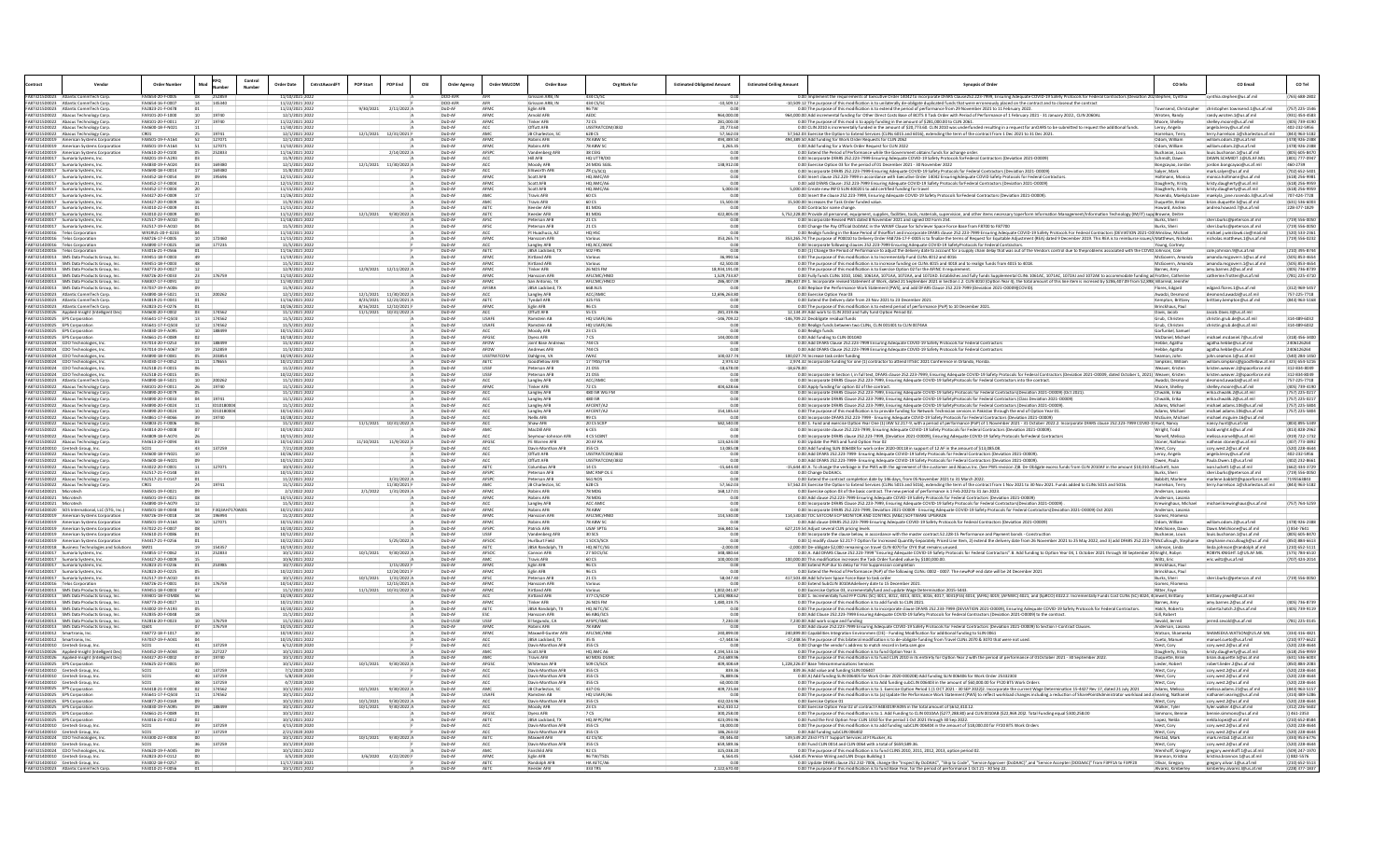|                      |                                                                                                          | <b>Order Numbe</b>                   |        |                  | <b>Number</b> | <b>Order Date</b>                  | <b>POP Start</b>       | POP End                           | OSI<br><b>Order Agency</b>    |                     | Order MAJCOM | Order Base                                       | Org Mark for                       | <b>Estimated Obligated Amount</b> | <b>Estimated Ceiling Amount</b> | <b>Synopsis of Orde</b>                                                                                                                                                                                                                                                                                                                                                           | CO Info                                 | CO Emai                                                        | CO Tel                           |
|----------------------|----------------------------------------------------------------------------------------------------------|--------------------------------------|--------|------------------|---------------|------------------------------------|------------------------|-----------------------------------|-------------------------------|---------------------|--------------|--------------------------------------------------|------------------------------------|-----------------------------------|---------------------------------|-----------------------------------------------------------------------------------------------------------------------------------------------------------------------------------------------------------------------------------------------------------------------------------------------------------------------------------------------------------------------------------|-----------------------------------------|----------------------------------------------------------------|----------------------------------|
|                      | FA873215D0023 Atlantic CommTech Corp<br>FA873214D0010 Centech Group, Inc.                                | FA3010-19-F-A084<br>FA3002-18-F-0257 |        | 161032           |               | 10/1/2021 202<br>6/11/2020 2020    |                        |                                   |                               |                     |              | <b>Ceesler AFR</b>                               | 336 TRS TRE                        | 1.144.831.08                      |                                 | 0.00 The purpose of this modification is to fund Option Year 2, for the period of performance 1 Oct 21 - 30 Sep 22.                                                                                                                                                                                                                                                               | Alvarez, Kimberley                      | kimberley.alvarez.l@us.af.mil                                  | (228) 377-183<br>(210) 652-5513  |
|                      | FAB73215D0022 Abacus Technology Corp                                                                     | FAS641-21-F-0008                     |        | 252802           |               | 10/6/2021 2022                     |                        |                                   | oD-A<br>DoD-AF                | LISAF               |              | Randolph AFE<br>nstein AR                        | HA AETC/A6<br>HO USAFE/A6          |                                   |                                 | 0.00 Update the vendor address and point of contact<br>0.00 Update paragraph 1.7.7. of the Performance Work Statement (PWS) to replace two pieces of existing Promina equipment at two UK-based performance locations. Additional hands-on Grub, Christe                                                                                                                          | Olivar, Gregory                         | gregory.olivar.1@us.af.mil<br>stin.grub.de@us.af.mil           | 314-489-6032                     |
|                      | FA873215D0022 Abacus Technology Corr                                                                     | FA4814-20-F-0008                     |        |                  |               | 10/1/2021 2022                     |                        | 10/1/2021 9/30/2022 A             | DoD-Al                        |                     |              | MacDill AFB                                      | 6 CES                              | 493,800.00                        |                                 | 0.00 exercise Option Year Two and incorporate Wage Determination 2015-4571, Revision number 14 dated 07/21/2021. The Period of Performance is 1 Oct 2021 - 30 Sep 2022                                                                                                                                                                                                            | Wright, Todd                            | todd.wright.6@us.af.mil                                        | (813) 828-296                    |
|                      | FA873215D0022 Abacus Technology Corp                                                                     | FA4814-17-F-AD1                      |        |                  |               | 10/1/2021 2022                     |                        |                                   | DoD-A                         |                     |              | MacDill AFB                                      | 6 Medical Suppi                    | 188,592.00                        |                                 | 0.00 The purpose of this modification is to exercise Option Year Four funding                                                                                                                                                                                                                                                                                                     | Williams, Corv                          | cory.williams.5@us.af.mi                                       | (210) 671-484                    |
| <b>FA873215D0022</b> | Abacus Technology Corp<br>FA873215D0022 Abacus Technology Corp.                                          | FA4809-18-F-A07<br>FA3022-20-F-0001  |        | 127071           |               | 0/1/2021 202<br>10/1/2021 2022     | 10/1/2021<br>10/1/2021 | 0/20/2022<br>9/30/2022 A          | DoD-A<br>DoD-AF               |                     |              | ieymour-Jol<br>Columbus AFB                      | 4 CS SCBN<br>14C5                  | 41 387 0<br>886,254.64            |                                 | 0.00 Exercise option year three (3)<br>880,620.64 Exercise and Fund Option Year 02                                                                                                                                                                                                                                                                                                | Norvell, Meliss<br>Snow, Desiree        | elissa.norvell@us.af.mi<br>desiree.snow@us.af.mil              | (919) 722-173<br>(662) 434-77    |
|                      | FA873214D0010 Centech Group, Inc.                                                                        | FA3002-18-F-0257                     |        |                  |               | 3/31/2020 2020                     |                        |                                   | DoD-A                         |                     |              | Randolph AFE                                     | IA AETC/A                          |                                   |                                 | 0.00 The Purpose of This Modification Is: 1. Incorporate FAR Clause 52.204-25, Prohibition on Contracting for Certain Telecommunications and Video Surveillance Services or Equipment int(Olivar, Gregory                                                                                                                                                                         |                                         | gregory.olivar.1@us.af.mil                                     | $(210) 652 - 551$                |
|                      | FA873214D0010 Centech Group, Inc                                                                         | FA3016-19-F-A524                     |        | 19741            |               | 9/29/2021 2021                     |                        | $9/29/2021$ 9/28/2022 A           | $DnD-AI$                      | AFT                 |              | JBSA Lackland, TX                                | HO AFTC/SC                         | 1 230 547 68                      |                                 | 0.00 Exercise the Second Option Year of this contract                                                                                                                                                                                                                                                                                                                             | Johnson, Line                           | da.johnson@randolph.af.mil                                     | (210) 652-5111                   |
| FA873214D0010        | FA873215D0022 Abacus Technology Corp.<br>Centech Group, Inc                                              | CR01<br>FA3016-19-F-A52              |        |                  |               | 10/1/2021 2022<br>9/11/2020 2020   |                        | 10/1/2021 10/31/2021              | DoD-Al                        |                     |              | JB Charleston, S<br>JBSA Lackland, 1             | 628 CS<br>HQ AETC/S                | 57,562.03                         |                                 | 57,562.03 Exercise the Option to Extend Services (CLINs 4015 and 4016), extending the term of the contract from 1 Oct 2021 to 31 Oct 2021. Funds added to CLINs 4015 and 4016 are from Fundir/Harrelson, Terry<br>0.00 The Purpose of this modification is to correct error in PWS and add user location to PWS.                                                                  | Johnson, Linda                          | terry.harrelson.1@charleston.af.mil                            | (843) 963-5182                   |
|                      | FA873214D0010 Centech Group, In                                                                          | FA3016-19-F-A524                     |        |                  |               | 9/29/2020 2020                     |                        | 9/29/2020 9/28/2021 A             | DoD-A                         |                     |              | JBSA Lackland,                                   | HO AETC/S                          | 1,206,509.04                      |                                 | 0.00 The purpose of this modification is to exercise the First Option Year                                                                                                                                                                                                                                                                                                        | ohnson, Linda                           | linda.johnson@randolph.af.mi                                   | 210) 652-511                     |
| FA873214D0010        | FA873214D0010 Centech Group, Inc.                                                                        | FA3016-19-F-A524<br>FA3016-19-F-A52  |        |                  |               | 8/20/2020 2020                     |                        |                                   | DoD-AF<br>DoD-A               | AETO                |              | JBSA Lackland, TX                                | HO AETC/SC                         | 0.00                              |                                 | 0.00 Add FAR Clauses to implement FY 2019 NDAA section 889                                                                                                                                                                                                                                                                                                                        | Johnson, Linda                          | linda.johnson@randolph.af.mil                                  | (210) 652-5111                   |
|                      | Centech Group, In<br>FA873214D0010 Centech Group, In                                                     | FA3016-19-F-A524                     |        |                  |               | 3/19/2020 202<br>2/3/2020 2020     |                        |                                   | DoD-AF                        | <b>AFTO</b>         |              | <b>BSA Lackland</b> ,<br><b>IRSA Lackland TX</b> | IQ AETC/S<br>HO AFTC/SC            | 0.00                              |                                 | 0.00 The purpose of this modification is add para 4.1.1 in the PWS: The government reserves the right to authorize routine or situational telework on acase-by-case basis<br>0.00 The purpose of this modification is:1. Change KTR address2. Change the ship to DoDAAC                                                                                                           | Johnson, Linda<br>Johnson, Linda        | linda.johnson@randolph.af.mil                                  | (210) 652-5111                   |
|                      | FA873214D0010 Centech Group, Inc                                                                         | FA3016-19-F-A524                     |        |                  |               | 11/5/2019 2020                     |                        |                                   | DoD-Al                        | AETO                |              | JBSA Lackland, TX                                | HQ AETC/SC                         | 0.00                              |                                 | 0.00 Change para 5.1.2 in the PWS                                                                                                                                                                                                                                                                                                                                                 | Johnson, Linda                          |                                                                |                                  |
| FA873214D0010        | Centech Group, Inc                                                                                       | FA3030-20-F-004:<br>FA3030-21-F-0062 |        |                  |               | 5/6/2020 2020<br>9/22/2021 2021    | 5/6/2020<br>9/22/2021  | 9/3/202                           | $D \cap D - \Delta S$         |                     |              | Goodfellow AF<br>Goodfellow AFE                  | 17 <sup>°</sup>                    | 42,208.12<br>584 435 92           |                                 | 12,208.12 Comm Closet Phase3                                                                                                                                                                                                                                                                                                                                                      | Kent, Danie                             |                                                                | (325) 654-158                    |
|                      | FA873214D0010 Centech Group, In<br>FA873214D0010 Centech Group, Inc                                      | FA3030-21-F-0075                     |        |                  |               | 9/22/2021 2021                     | 9/22/2021              | 3/29/2022 A<br>3/29/2022 A        | DoD-Al                        | AETO                |              | Goodfellow AFE                                   | 17 CS                              | 480.733.64                        |                                 | 584,435.92 Engineer, furnish, install, andtest (EFI and T) Premise Wiring within building 519 (B-519) at Goodfellow AFB TX.<br>480,733.64 Replace existing CAT5 Infrastructure (including, but not limited to: cabling, wall-plates, wall-boxes, jacks, floor panels, and equipment rack distribution panels) with Shielded CAT6 cablin Uzzle, Derrick                            | Uzzle, Derrici                          | derrick.uzzle@us.af.mil<br>derrick.uzzle@us.af.mil             | (325) 654-1588                   |
|                      | FA873214D0010 Centech Group, In                                                                          | FA4460-21-F-0049                     |        |                  |               | 7/27/2021 202                      | 8/15/2021              | 2/11/2022                         | DoD-A                         |                     |              | Little Rock AFI                                  |                                    | 205,415.99                        |                                 | 205,415.99 Premise wiring for Building 266 at Little Rock AFB, AR                                                                                                                                                                                                                                                                                                                 | Napier, Philip                          | philip.napier@us.af.mi                                         |                                  |
|                      | FA873214D0019 American Systems Corporation<br>FA873214D0010 Centech Group, Inc.                          | FA8726-18-F-0119<br>FA4528-17-F-4001 |        | 162220<br>156383 |               | 10/6/2021 2022<br>5/11/2021 2021   |                        | 11/30/2021 A                      | DoD-AF<br>DoD-Al              | AFM                 |              | Hanscom AFB<br>Minot AFB                         | Marine<br>5 <sup>o</sup>           | 0.00<br>$-72.325.92$              |                                 | 0.00 The purpose of this bilateral Modification (P00024) to Delivery Order FA8726-18-F-0119 is to extend the Period of Performance (PoP) of Giant Voice Installs/Integration CLIN 0020 from Pekunece, Stev<br>0.00 deobligation                                                                                                                                                   | Nichols, Ryan                           | rvan.nichols.4@us.af.mil                                       |                                  |
| FA873214D0010        | Centech Group, Inc.                                                                                      | FA4528-17-F-4001                     |        | 156383           |               | 3/1/2021 2021                      | 3/1/2021               | 2/28/2022                         |                               |                     |              | Minot AFB                                        |                                    | 46,460.0                          |                                 | 0.00 The purpose of this modification is to: Exercise Follow-On Year 4                                                                                                                                                                                                                                                                                                            | stauffer, Scot                          | scott.stauffer@us.af.mi                                        | 701) 723-417                     |
|                      | FA873214D0019 American Systems Corporatio                                                                | E47022-21-F-0003                     |        |                  |               | 10/1/2021 2022                     | 10/1/2021              | $9/30/2022$ A                     | DoD-AF                        | <b>AFSPI</b>        |              | Patrick AFB                                      | <b>LISAF SPT</b>                   | 2.680.098.48                      |                                 | 0.00 The purpose of this modification is to unilaterally fund exercised option year one (1) for period 1 Oct 2021 to 30 Sep 2022.                                                                                                                                                                                                                                                 | Melchione, Dav                          | Dawn.Melchione@us.af.m                                         | (1854-7641)                      |
|                      | FA873214D0019 American Systems Corporation<br>FA873214D0010 Centech Group, Inc.                          | FA4887-21-F-0049<br>FA4528-17-F-4001 |        | 156383           |               | 10/1/2021 2022<br>5/11/2020 2020   | 10/1/2021              | 9/30/2022 A                       | DoD-AF<br>$D \cap D - \Delta$ | AETO                |              | Luke AFB, AZ<br>Minot AFB                        | 56 CS<br>5 <sup>o</sup>            | 456,314.24<br>650,000.00          |                                 | 0.00 Exercise Option Year 1 with a period of performance beginning 1 October 2021 through 30 September 2022.<br>1,413.76 To incrementally fund all FY20 CLINs for the remainder of Option Period 3 through 28 February 2021.                                                                                                                                                      | Stauffer, Scott                         | scott.stauffer@us.af.mil                                       | (701) 723-417                    |
|                      | FA873214D0019 American Systems Corporation                                                               | FA4497-18-F-0021                     |        | FA4497-17-Q-0002 |               | 10/1/2021 2022                     |                        | 10/1/2021 9/30/2022 A             | DoD-Al                        | AM                  |              | Dover AFB                                        | 436 AW/CO                          | 17,200.83                         |                                 | 0.00 Exercise Option Year 2 from 1 Oct 2020 through 30 Sept 2021.                                                                                                                                                                                                                                                                                                                 | McKenzie, Samue                         |                                                                |                                  |
|                      | FA873214D0019 American Systems Corporation                                                               | FA4497-17-F-5R35                     |        | FA4497-17-Q-0002 |               | 10/1/2021 2022                     |                        |                                   | DoD-Al                        |                     |              | Dover AFB                                        | 436 SVS                            | 6,580.34                          |                                 | 0.00 Exercise Option Year 4 from 1 Oct 2021 through 30 Sept 2022.                                                                                                                                                                                                                                                                                                                 | McKenzie, Samue                         |                                                                |                                  |
|                      | FA873214D0019 American Systems Corporation<br>FA873214D0019 American Systems Corporation                 | FA3030-19-F-A069<br>FA3030-19-F-A060 |        | 182657<br>182657 |               | 10/6/2021 2022<br>10/1/2021 2022   |                        | 11/19/2021                        | DoD-Al<br>DoD-Al              | AFT                 |              | Goodfellow AF<br>Goodfellow AF                   | 17 CS SCXP R<br>17 TRSS/TSR        | 490.508.64                        |                                 | 0.00 Change the delivery date to Friday, Nov 19, 2021                                                                                                                                                                                                                                                                                                                             | Uzzle, Derrick<br>Simpkins, Willian     | derrick.uzzle@us.af.mil<br>william.simpkins@goodfellow.af.mil  | (325) 654-15<br>(325) 654-521    |
|                      | FA873214D0010 Centech Group, Inc                                                                         | FA4528-17-F-4001                     |        | 156383           |               | 1/29/2020 2020                     |                        |                                   | DoD-Al                        |                     |              | Minot AFB                                        |                                    |                                   |                                 | 0.00 The purpose of this modification is to fund the second option of this contract.<br>0.00 The purpose of this modification is to:Incorporate Attachment 1 - Performance Work Statement Changes Dated 8 January 2020                                                                                                                                                            | Nichols, Ryan                           | ryan.nichols.4@us.af.mi                                        |                                  |
|                      | FA873214D0010 Centech Group, In                                                                          | FA4528-17-F-4001                     |        | 156383           |               | 3/1/2020 2020                      |                        | $3/1/2020$ $2/28/2021$ A          | $D \cap D - \Delta I$         |                     |              | Minot AFR                                        | 50                                 | 150,000.00                        |                                 | 0.00 The Purpose of This Modification Is: To exercise Follow-On Year 3                                                                                                                                                                                                                                                                                                            | Stauffer, Scot                          | scott.stauffer@us.af.mil                                       | 7011 723-417                     |
|                      | FA873214D0010 Centech Group, In<br>FA873214D0010 Centech Group, Inc.                                     | FA4528-17-F-4001<br>FA4620-17-F-A09  |        | 156383           |               | 10/16/2019 2020<br>11/16/2020 2021 |                        | 10/1/2021 9/30/2022 /             | DoD-AF<br>DoD-Al              |                     |              | Minot AFB<br>Fairchild AFE                       | 50<br>92 CS                        | 0.00<br>0.00                      |                                 | 0.00 Incorporate Davis Bacon Wage Determinations ND20190001, ND20190011, ND20190039                                                                                                                                                                                                                                                                                               | Reed, Ellen<br>Ray, Zachery             | ellen.reed@us.af.mil<br>zachery.ray@us.af.mil                  | 701) 747-5284<br>(509) 247-260   |
|                      | FA873214D0010 Centech Group, Inc                                                                         | FA4620-17-F-A099                     |        |                  |               | 11/16/2020 2021                    |                        |                                   | DoD-Al                        |                     |              | Fairchild AFB                                    | 92 CS                              | 0.00                              |                                 | 0.00 Exercise option year four of the contract. Funds are not obligated by this instrument and are subject to FAR Clause 52.232-18, "Availability of Funds".<br>0.00 correct the line of accounting on CLINs 0013(3010)                                                                                                                                                           | Ray, Zachery                            | zachery.ray@us.af.mil                                          | (509) 247-260                    |
|                      | FA873214D0017 Sumaria Systems, In                                                                        | FA8726-18-F-0027                     |        | ARZ998 156383    |               | 10/6/2021 2022                     |                        |                                   | <b>DCMA</b>                   | DCM <sub>4</sub>    |              | Boston, MA                                       | AFLCMC/HNC                         |                                   |                                 | 0.00 This modification is to execute the approved change of name agreement from SUMARIA SYSTEMS, LLC to SUMARIA SYSTEMS, LLC                                                                                                                                                                                                                                                      | Nickerson, Pete                         | Peter.Nickerson@dcma.n                                         | (857) 268-4678                   |
|                      | FA873214D0010 Centech Group, Inc                                                                         | FA4620-17-F-A099<br>FA4620-17-F-A099 |        |                  |               | 10/1/2020 2021<br>7/21/2020 2020   |                        | 10/1/2020 9/30/2021 A             | DoD-A<br>DoD-Al               |                     |              | Fairchild AFB                                    | 92 CS                              | 353.561.74                        |                                 | 0.00 The purpose of this modification is to fully fund option year three                                                                                                                                                                                                                                                                                                          | Ray, Zachery                            | zachery.ray@us.af.mil                                          | (509) 247-260                    |
| FA873214D0017        | FA873214D0010 Centech Group, In<br>Sumaria Systems, In                                                   | FA8726-17-F-0015                     | ARZ998 |                  |               | 10/6/2021 2022                     |                        | 10/1/2020 9/30/2021               | DCMA                          | <b>DCM</b>          |              | Fairchild AFE<br>Boston, MA                      | AFLCMC/HNC                         | 0.00                              |                                 | 0.00 Exercise option year three of the contract. No funding allocated.<br>0.00 The total contract amount of this contract is unchanged. This modification is to execute the approved change of name agreement from SUMARIA SYSTEMS, LLC to SUMARIA SYSTEMS, Nickerson, Peter                                                                                                      | Ray, Zachery                            | achery.ray@us.af.mil<br>Peter.Nickerson@dcma.mi                | (509) 247-260<br>(857) 268-4678  |
|                      | FA873214D0017 Sumaria Systems, In                                                                        | FA8307-16-F-0095                     |        | ARZ998 145966    |               | 10/6/2021 2022                     |                        |                                   | DCMA                          | <b>DCM</b>          |              | Boston, MA                                       | AFLCMC/HNC                         | 0.00                              |                                 | 0.00 The total contract amount of this contract is unchanged. This modification is to execute the approved change of name agreement from SUMARIA SYSTEMS, LLC to SUMARIA SYSTEMS, Wickerson, Pete                                                                                                                                                                                 |                                         | Peter.Nickerson@dcma.m                                         | (857) 268-467                    |
|                      | FA873214D0010 Centech Group, In<br>FA873214D0010 Centech Group, Inc                                      | FA4620-17-F-A099<br>FA4620-17-F-A099 |        |                  |               | 5/6/2020 2020<br>10/1/2019 2020    |                        | 10/1/2019 9/30/2020 /             | DoD-AF<br>DoD-Al              |                     |              | Fairchild AFR<br>Fairchild AFB                   | 92.05<br>92C5                      | 0 <sup>0</sup><br>353.561.74      |                                 | 0.00 Correct LoAs from Mod 05<br>0.00 The purpose of this modification is to fully fund the subject contract and update wage determination WA20190017 June 2019 with WA20190017 August 2019 as stated herein                                                                                                                                                                      | Ray, Zachery<br>Ray, Zachery            | zachery.ray@us.af.mil<br>zachery.ray@us.af.mil                 | (509) 247-260<br>(509) 247-260   |
| FA873214D0017        | Sumaria Systems, Inc                                                                                     | FA4855-17-F-0062                     |        | 252833           |               | 10/1/2021 2022                     | 10/1/2021              | 9/30/2022                         | DoD-A                         | AFSO                |              | Cannon AFB                                       | 27 SOCS/S                          |                                   |                                 | 0.00 1. Exercise Option Year 04, CLINs 4010-4017 & 4040, pending availability of funds, for the Period of 1 October 2021 through 30 September 2022.                                                                                                                                                                                                                               | Knight, Robyn                           | ROBYN.KNIGHT.1@US.AF.M                                         | (575) 784-651                    |
| FA873214D0017        | Sumaria Systems, In                                                                                      | FA4690-18-F-0014                     |        | 169380           |               | 10/1/2021 2022                     |                        |                                   | DoD-AF                        |                     |              | Flisworth AFP                                    | 28 CS/SCQ                          | 97,764.93                         |                                 | 0.00 Add funding to provide services for months 1 October 2020 through 31 December 2021.                                                                                                                                                                                                                                                                                          | Salyer, Mark                            | mark.salyer@us.af.mil                                          | (702) 652-540                    |
|                      | FA873214D0010 Centech Group, Inc<br>FA873214D0017 Sumaria Systems, In                                    | FA4620-17-F-A099<br>FA4460-21-F-0066 |        |                  |               | 10/31/2019 2020<br>10/1/2021 2022  |                        | 10/1/2021 9/30/2022 A             | DoD-Al<br>DoD-AF              |                     |              | Fairchild AFB<br>Little Rock AFB                 | 92 CS<br>19 <sub>CS</sub>          | 851.036.00                        |                                 | 0.00 The purpose of this modification is to add FAR Clause 52.204-25 to the order as stated herein<br>0.00 1. Fund the base period; PoP 1 October 2021 - 30 Sep 2022.2. As a result of this modification, the total funded value has increased by \$851,036.00 from \$0.00 to \$851,036.00.                                                                                       | Ray, Zachery<br>Gibbs, Stephan          | zachery.ray@us.af.mil<br>stephanie.gibbs.4@us.af.n             | (509) 247-260<br>5019878123      |
|                      | FAR73214D0010 Centech Group Inc                                                                          | FA4664-17-F-5H01                     |        |                  |               | 4/1/2021 2021                      | 4/1/2021               | $3/31/2022$ A                     | DoD-AR                        | <b>LIS Arm</b>      |              | March ARB, CA                                    | 452 05/5                           | 282 470 30                        |                                 | 0.00 The purpose of this modification is to exercise Option 4                                                                                                                                                                                                                                                                                                                     | Scott, Kelly                            | kelly.scott.8@us.af.mil                                        | 9511655-437                      |
| FA873214D0017        | Sumaria Systems, In                                                                                      | FA4427-20-F-0020                     |        |                  |               | 10/1/2021 2022                     |                        | 10/1/2021 9/30/2022 A             | DoD-A                         |                     |              | Travis AFB                                       | 60 MDG                             | 1,019,614.20                      |                                 | 0.00 Fully fund Option Year 2 of the task order for the period of performance from 01Oct 2021 to 30 Sep 2022                                                                                                                                                                                                                                                                      | Escobedo, Robe                          | roberto.escobedo.1@us.af.m                                     | 7074247720                       |
| FA873214D0017        | Sumaria Systems, In<br>FA873214D0017 Sumaria Systems, In                                                 | FA4427-20-F-0009<br>FA4427-20-F-0009 |        |                  |               | 10/1/2021 2022<br>10/1/2021 2022   | 10/1/2021              | 9/30/2022 4                       | DoD-Al<br>DoD-AF              |                     |              | ravis AFB<br>Travis AFB                          | iso cs                             | 2,261,193.3<br>$-56,402,37$       |                                 | 130,117.52 Fully fund Option Year 2 of the task order for the period of 01 Oct 2021 through 30 Sep 2022.                                                                                                                                                                                                                                                                          | Vitaliy, Kim                            | vitaliy.kim@us.af.mi                                           | 707) 424-774<br>7071424-774      |
| FA873214D0010        | Centech Group, Inc.                                                                                      | FA4664-17-F-5H0                      |        |                  |               | 4/1/2020 2020                      |                        | 4/1/2020 3/31/2021 A              | DOD-AF                        |                     |              | March ARB, CA                                    | 452 CS/S                           | 282,470.30                        |                                 | 28,427.56 Exercise Option Year 2<br>0.00 Exercise option 3                                                                                                                                                                                                                                                                                                                        | Vitaliy, Kim<br>Morris, Barbara         | vitaliy.kim@us.af.mil<br>barbara.morris.3@us.af.mi             | 951) 655-575                     |
|                      | FA873214D0016 Telos Corporatio                                                                           | FA4625-19-F-A010                     |        |                  |               | 10/1/2021 2022                     |                        |                                   | DoD-AF                        | <b>AFGS</b>         |              | Whiteman AFB                                     | 509 CS/SCC                         | 62 775 24                         |                                 | 0.00 Add funding for 4 additional months                                                                                                                                                                                                                                                                                                                                          | Cone, John                              | john.cone@us.af.mil                                            | (660) 687-400                    |
|                      | FA873214D0010 Centech Group, Inc.                                                                        | FAS215-17-F-7001<br>FA8218-17-F-0057 |        |                  |               | 3/1/2020 2020<br>11/2/2020 2021    |                        | 3/1/2020 2/28/2021                | DoD-AF                        | PACAR               |              | JB Pearl Harbor-Hic                              | HO PACAF/A3                        | 835, 811, 28                      |                                 | 0.00 Exercise Option Year 3 (CLINs 3010 - 3017, 3070) in the amount of \$835,811.28 with a Period of Performance of 01 MAR 20 - 28 FEB 21.                                                                                                                                                                                                                                        | Closa, Louis                            | louis.closa@us.af.mil                                          | (808) 471-4248                   |
|                      | FA873214D0010 Centech Group, Inc<br>FA873214D0010 Centech Group, In                                      | FA8307-17-F-0167                     |        |                  |               | 4/7/2021 2021                      |                        |                                   | DoD-Al<br>DoD-AF              | AFM                 |              | Hill AFB<br>San Antonio, TX                      | AFLCMC/HNCY                        | $-10,000.00$<br>111,703.83        |                                 | 10,000.00 The purpose of this modification is to Deobligate funds for closeout purposes as the travel funds were not used.<br>0.00 Incremental Funding                                                                                                                                                                                                                            | Bell, Roger<br>Blankenship, Deird       | roger.bell@us.af.mil                                           | 801) 586-1233                    |
|                      | FAR7321400010 Centech Group In                                                                           | FA8307-17-F-0167                     |        |                  |               | 5/23/2020 2020                     |                        |                                   | DoD-AF                        | <b>AFM</b>          |              | San Antonio TX                                   | AFLOMO/HNOYE                       | 242,000.00                        |                                 | 0.00 Incremental funding                                                                                                                                                                                                                                                                                                                                                          | Blankenship, Deirdre                    |                                                                |                                  |
| FA873214D0013        | SMS Data Products Group, Inc.<br>FA873214D0010 Centech Group, Inc                                        | FA9401-18-F-DM08<br>FA8307-17-F-0167 |        |                  |               | 10/1/2021 2022<br>4/23/2020 2020   |                        |                                   | DoD-A<br>DoD-AF               | AFMO                |              | Kirtland AFB<br>San Antonio, TX                  | 377 CS/SCXF<br>AFLOMO/HNOYD        | 345,551.50<br>317,366.54          |                                 | 0.00 Funding for CLINs 4034 and 4035                                                                                                                                                                                                                                                                                                                                              | Jewell, Brittany<br>Blankenship, Deirdn | brittany.jewell@us.af.mil                                      |                                  |
|                      | FA873214D0010 Centech Group, Inc.                                                                        | FA8307-17-F-0167                     |        |                  |               | 3/23/2020 2020                     |                        |                                   | DoD-AF                        | <b>AFMO</b>         |              | San Antonio, TX                                  | AFLCMC/HNCYD                       | 242,000.00                        |                                 | 75,366.54 The purpose of this modification is to add incremental funds to option year three, and Option year two shortage<br>0.00 The purpose of this modification is to add funding in the amount of \$242,000.00 to option year three.                                                                                                                                          | Blankenship, Deirdre                    |                                                                |                                  |
| FA873214D0010        | Centech Group, In                                                                                        | FA8307-17-F-0167                     |        |                  |               | 2/24/2020 2020                     |                        |                                   | DoD-A                         |                     |              | San Antonio, TX                                  | AFLCMC/HNCY                        | 242,000.00                        |                                 | 0.00 TONTO OY3 - Incremental funding                                                                                                                                                                                                                                                                                                                                              | Jones, Isaac                            |                                                                |                                  |
|                      | FA873214D0010 Centech Group, In<br>FA873214D0010 Centech Group, Inc.                                     | FA8307-17-F-0167<br>FA8307-17-F-0167 |        |                  |               | 1/8/2020 2020<br>1/23/2020 2020    |                        |                                   | $D_2D_2A$<br>DoD-Al           | AEM<br><b>AFM</b>   |              | San Antonio, T.<br>San Antonio, TX               | AFLCMC/HNCY<br>AFLCMC/HNCYD        | 2,000.00<br>242,000.00            |                                 | 0.00 Correct Obligated amount for CLIN 3020 from Mod 10 from 240,000 to 242,000                                                                                                                                                                                                                                                                                                   | ones, Isaa<br>Blankenship, Deirdn       |                                                                |                                  |
|                      | FA873214D0012 Smartronix, Inc.                                                                           | FA4452-18-F-0072                     |        |                  |               | 10/1/2021 2022                     |                        | 10/1/2021 9/30/2022 A             | DoD-Al                        |                     |              | Scott AFB                                        | HQ AMC/A8                          | 523,836.00                        |                                 | 0.00 Incremental Funding<br>0.00 The purpose of this modification is to fund Option Period 3                                                                                                                                                                                                                                                                                      | Holtmann, Monica                        | monica.holtmann@us.af.mil                                      | $(618)$ 256-998                  |
|                      | FA873214D0010 Centech Group, Inc                                                                         | FA8307-17-F-0167                     |        |                  |               | 12/20/2019 2020                    |                        |                                   | DoD-AF                        | AFMO                |              | San Antonio TX                                   | AFLOMO/HNOVE                       | 240,000.00                        |                                 | 0.00 exercise option CLINs 3020, 3020, 3060 & 3070                                                                                                                                                                                                                                                                                                                                | lones Isaac                             |                                                                |                                  |
| FA873214D0010        | FA873214D0010 Centech Group, Inc                                                                         | FA4620-17-F-A099<br>FA8730-17-F-0247 |        |                  |               | 10/1/2021 2022<br>/20/2020 2020    |                        | 10/1/2021 9/30/2022 A             | DoD-Al<br>DoD-A               |                     |              | Fairchild AFB                                    | 92C5<br>AFLCMC/HB                  | 353.561.74                        |                                 | 0.00 The purpose of this modification is to fully fund option year 04                                                                                                                                                                                                                                                                                                             | Ray, Zachery                            | zachery.ray@us.af.mil                                          | 5091247-260<br>(571) 521-189     |
|                      | Centech Group, Inc<br>FA873214D0010 Centech Group, In                                                    | FA8730-17-F-0267                     | 400001 |                  |               | 7/13/2020 2020                     |                        |                                   | DoD-AF                        | AFM                 |              | Hanscom AF<br>anscom AFB                         | AFI CMC/HRR                        | $-51,410.32$<br>126,576.87        |                                 | 0.00 the purpose of this modification is to deobligate funds for closeoutpurpose<br>0.00 the purpose of this modification is to deobligate funds for closeoutpurpose                                                                                                                                                                                                              | Donovan, Peple<br>Pepley, Donov.        | donovan.d.pepley.civ@mail.t<br>onovan.d.pepley.civ@mail.m      | (571) 521-189                    |
|                      | FA873214D0010 Centech Group, Inc.                                                                        | FA8773-21-F-0024                     |        |                  |               | 9/8/2021 2021                      |                        | 11/30/2021                        | DoD-Al                        | AFSP                |              | <b>Tinker AFB</b>                                | Comm Flight                        | 0.00                              |                                 | 0.00 The purpose of this NO COST modification is to extend the Period of Performance (PoP) from 30 September 2021 to 30 November 2021                                                                                                                                                                                                                                             | Germosen, Jose                          |                                                                | (405) 734-925                    |
|                      | FA873214D0010 Centech Group, Inc<br>FAR7321400010 Centech Group In                                       | FA8773-21-F-0024<br>FA8773-21-F-0024 |        |                  |               | 6/25/2021 2021<br>1/29/2021 2021   | 1/29/2021              | 9/30/2021<br>7/30/2021            | DoD-Al<br>DoD-AF              | <b>AFSP</b><br>AFSP |              | Tinker AFB<br>Tinker AFR                         | Comm Flight<br>Comm Flie           | 290 939 94                        |                                 | 0.00 The purpose of this NO COST modification is to extend the Period of Performance (PoP) from 31 July 2021 to 30 September 2021.                                                                                                                                                                                                                                                | Germosen, Jose                          |                                                                | (405) 734-9250<br>(405) 734-9250 |
|                      | FA873214D0010 Centech Group, Inc                                                                         |                                      |        | 105275           |               | 3/3/2020 2020                      |                        |                                   | DoD-Al                        | AFSP                |              | Vandenberg AF                                    | 30 SCS                             | 167,447.82                        |                                 | 290,939.94 The purpose of this order is to engineer, furnish, install, and test premise wiring, installing Premise Wiring Shielded CAT6 Shielded IT Infrastructure to Bldg 448, 501, and 521 at Goodf<br>0.00 Provide Fiscal Year 20 incremental funding in the amount of \$167,447.82 for CLIN 4010.                                                                             | Bumpass, William                        | william.bumpass.1@us.af.mil                                    | (805) 276-908                    |
| FA873214D0010        | Centech Group, Inc.                                                                                      |                                      |        | 105275           |               | 1/14/2020 2020                     | 2/1/2020               | 4/30/2020                         | DoD-A                         | AFSE                |              | Vandenberg AF                                    | 30 SCS                             | 83,723.91                         |                                 | 0.00 The purpose of this modification is to provide FY20 funds                                                                                                                                                                                                                                                                                                                    | <b>Bumpass, Willian</b>                 | william.bumpass.1@us.af.mil                                    | 805) 276-908                     |
|                      | FAB73215D0025 EPS Corporat                                                                               | FA4661-21-F-0089                     |        |                  |               | 10/1/2021 2022                     | 10/1/2021              | $9/30/2022$ A                     | $DnD-AI$                      | <b>AFGS</b>         |              | Dyess AFB                                        |                                    |                                   |                                 | 1,332,774.00 BASE TELECOMMUNICATIONS SYSTEM (BTS) OPERATION AND MAINTENANCE SERVICES Dyess AFB.No funding until FY 22 funds are available                                                                                                                                                                                                                                         |                                         | ns@us.af.mil                                                   | $1461 - 2353$                    |
| FA873214D0010        | FA873214D0010 Centech Group, In<br>Centech Group, In                                                     | QW0                                  |        | 105275<br>105275 |               | 11/1/2019 2020<br>11/1/2019 2020   | 11/1/2019              | 1/31/2020<br>11/1/2019 10/31/2020 | DoD-Al<br>DoD-Al              | AFSP<br>AFSP        |              | Vandenberg AF<br>Vandenberg AFB                  | 30 SCS<br>30 SCS                   | 88,723.91                         |                                 | 0.00 The purpose of this modification is to provide FY20 funds<br>0.00 Pursuant to FAR 52.217-9, Option to Extend the Term of the Contract & FAR 52.232-18, Availability of Funds, the Govt hereby exercises OY4. The estimated value is \$428,807.64. When Bumpass, William                                                                                                      | Bumpass, William                        | william.bumpass.1@us.af.mil<br>william.bumpass.1@us.af.mil     | (805) 276-908<br>(805) 276-908   |
|                      | FA873214D0010 Centech Group. In                                                                          | OW02                                 |        |                  |               | 9/1/2021 2021                      |                        | 9/30/2021                         | DoD-AF                        | AFSP                |              | Vandenberg AFB                                   | 18 IS LC                           | $-79.299.71$                      |                                 | 0.00 The purpose of this modification is to de-obligate funds from CLIN 0020 (CPFF) in the amount of \$15,240.39 and CLIN 0090(COST) in the amount of \$64,059.32 as these funds are due tcWeber, Jennife                                                                                                                                                                         |                                         | iennifer.weber.6@us.af.mi                                      | (805) 606-8023                   |
|                      | FA873214D0010 Centech Group, Inc                                                                         | QW02                                 |        |                  |               | 4/8/2021 2021                      |                        |                                   | DoD-Al<br>DoD-AF              | AFSP                |              | Vandenberg AFB                                   | 18 IS LC                           | $-9.00$                           |                                 | 0.00 The purpose of this modification is to de-obligate funds                                                                                                                                                                                                                                                                                                                     | Weber, Jennife                          | jennifer.weber.6@us.af.mi                                      | (805) 606-802                    |
|                      | FA873214D0010 Centech Group, In<br>FA873214D0010 Centech Group, In                                       | Own?                                 |        |                  |               | 3/12/2021 2021<br>2/18/2021 2021   |                        |                                   | DoD-AF                        | AFSP<br>AFSP        |              | Vandenberg AF<br>Vandenberg AFB                  | 18 IS L<br>18.1510                 | 1,900,000.00<br>0.00              |                                 | 0.00 The purpose of this bilateral modification is to realign funds and add incremental funding to Option Year 3<br>356,121.60 The purpose of this modification is to realign funding                                                                                                                                                                                             | Weber, Jennife<br>Weber lennife         | nifer.weber.6@us.af.m<br>ennifer weber 6@us af mi              | (805) 606-802<br>(805) 606-8023  |
|                      | FA873214D0010 Centech Group, Inc                                                                         | QW02                                 |        |                  |               | 2/3/2021 2021                      |                        |                                   | DoD-Al                        | AFSP                |              | Vandenberg AFB                                   | 18 IS LC                           | 756,369.64                        |                                 | 756,369.64 The purpose of this modification is to increase the estimated cost and funding for the Activation of Bldg. 7000 based on the estimated cost of completion                                                                                                                                                                                                              | Weber, Jennife                          | jennifer.weber.6@us.af.mi                                      | (805) 606-802                    |
| FA873214D0010        | Centech Group, In<br>FA873214D0010 Centech Group, Inc.                                                   | OW02                                 |        |                  |               | 1/14/2021 2021<br>12/21/2020 2021  |                        | 3/31/2021<br>1/15/2021            | DoD-A<br>DoD-AF               | AFSPO               |              | Vandenberg AF<br>Vandenberg AFB                  | 18 IS LO<br>181510                 | 0.00                              |                                 | 0.00 The purpose of this modification is to extend the period of performance for the Activation of Bldg. 7000 CLINs and the Statement of Objectives to 31 Mar 2021<br>0.00 This purpose of this modification is to extend the period of performance for the Activation of Bldg. 7000 CLINs 0020, 0090, 0120, 0130, 2020, 2021, and 2090 and the Statement of ObieKleitsch, Janice | Weber, Jennife                          | jennifer.weber.6@us.af.mil<br>ianice.kleitsch@vandenberg.af.mi | (805) 606-802<br>(805) 606-3873  |
|                      | FA873214D0010 Centech Group, Inc.                                                                        | OW <sub>0</sub>                      |        |                  |               | 12/3/2020 2021                     |                        | 12/31/2020                        | DoD-Al                        | AFSP                |              | Vandenberg AFB                                   | 18 IS LO                           | 630,000.00                        |                                 | 630,000.00 The purpose of this modification is to increase the estimated cost and funding for the Activation of Bldg. 7000                                                                                                                                                                                                                                                        | Weber, Jennife                          | iennifer.weber.6@us.af.mi                                      | (805) 606-802                    |
|                      | FA873214D0010 Centech Group, In                                                                          | QW02                                 |        |                  |               | 11/20/2020 2021                    |                        | 12/31/2020                        | DoD-Al                        | AFSP                |              | Vandenberg AF                                    | 18 IS LC                           |                                   |                                 | 0.00 The purpose of this modification is to extend the Period of Performance on the Activation of Bldg. 7000 project CLINs: 0020, 0120, 2020, 0090, 0190 to 31 Dec 20                                                                                                                                                                                                             | Kleitsch, Janice                        | janice.kleitsch@vandenberg.af.mi                               | (805) 606-387                    |
|                      | FA873214D0010 Centech Group. In                                                                          | OW02                                 |        |                  |               | 10/6/2020 2021                     |                        |                                   | DoD-AF                        | AFSP                |              | Vandenberg AFB                                   | 18 IS LC                           | 0.00                              |                                 | 0.00 The purpose of this modification is to add On-Site Commercial Internet Capability which is work within scope                                                                                                                                                                                                                                                                 | Weber, Jennife                          | iennifer.weber.6@us.af.mi                                      | (805) 606-8023                   |
|                      | FA873214D0010 Centech Group, Inc<br>FA873214D0010 Centech Group, In                                      | QW02                                 |        |                  |               | 9/30/2020 2020<br>9/9/2020 2020    |                        |                                   | DoD-Al<br>DoD-Al              | AFSP<br>AFSP        |              | Vandenberg AFB<br>Vandenberg AF                  | 18 IS LC<br>$18$ IS $\nu$          | 200,000.00                        |                                 | 200,000.00 Services Activation of Bldg 7000 additional funds.<br>0.00 1) Add the provision at FAR 52 204-24 and the clause at FAR 52 204-252) Realign funds of \$568,416.57 for Bidg 7000 from CLIN 0090 to CLIN 0020.                                                                                                                                                            | Weber, Jennife<br>Weber, Jennife        | jennifer.weber.6@us.af.mi<br>jennifer.weber.6@us.af.m          | (805) 606-802<br>(805) 606-802   |
|                      | FAR73214D0010 Centech Group In                                                                           | OWN:                                 |        |                  |               | 8/12/2020 2020                     |                        |                                   | DoD-AF                        | <b>AFSPI</b>        |              | Vandenberg AFB                                   | 181516                             | 0.00                              |                                 | 405,032.76 The purpose of this modification is to correct the unit price for CLIN 2010                                                                                                                                                                                                                                                                                            | Kleitsch Janice                         | janice.kleitsch@vandenberg.af.mi                               | (805) 606-387                    |
| FA873214D0010        | Centech Group, Inc.                                                                                      |                                      |        |                  |               | 3/17/2020 2020<br>8/27/2020 2020   |                        |                                   | DoD-A                         |                     |              | Vandenberg AFB                                   | 18 IS L                            | 260,000.00                        |                                 | 796,512.00 The purpose of this modification is to add work within the scope of the PWS                                                                                                                                                                                                                                                                                            | Weber, Jennife                          | ennifer.weber.6@us.af.mil                                      | (805) 606-802                    |
|                      | FA873214D0010 Centech Group, In<br>FA873214D0010 Centech Group, Inc.                                     | OW03<br>OW02                         |        |                  |               | 7/28/2020 2020                     |                        | 8/1/2020 7/31/2021                | DoD-AF<br>DoD-Al              | AFSP<br>AFSP        |              | Vandenberg AF<br>Vandenberg AFB                  | 181510<br>18 IS LC                 | 00<br>1.750.000.00                |                                 | 0.00 The purpose of this modification is to extend the Period of Performance for CLINS 1011, 0020, 0090, 0120, and 0090<br>317,924.04 1. Add and fund work within scope of the PWS for Special Access Programs dated 2 June 2020.2. Add incremental funding in the amount of \$1,393,878.40 for Option year 3.                                                                    | Weber, Jennife<br>Kleitsch, Janice      | ennifer.weber.6@us.af.mi<br>ianice.kleitsch@vandenberg.af.mi   | (805) 606-802<br>(805) 606-387   |
|                      | FA873214D0010 Centech Group, Inc                                                                         |                                      |        |                  |               | 6/3/2020 2020                      |                        |                                   | DoD-Al                        | AFSP                |              | Vandenberg AFB                                   | 18 IS L                            | 482,292.7                         |                                 | 0.00 The purpose of this modification is to exercise option year 3 and partially fund                                                                                                                                                                                                                                                                                             | Weber, Jennife                          | jennifer.weber.6@us.af.mil                                     | (805) 606-802                    |
|                      | FA873214D0010 Centech Group, In                                                                          |                                      |        |                  |               | 5/17/2020 2020                     |                        |                                   | DoD-Al                        | AFSP                |              | Vandenberg AF                                    | 18 IS L                            |                                   |                                 | 0.00 Extend the Period of Performance - reallocate funding                                                                                                                                                                                                                                                                                                                        | Weber, Jennife                          | jennifer.weber.6@us.af.m                                       | (805) 606-802                    |
| FA873214D0010        | FA873214D0010 Centech Group. In<br>Centech Group, In                                                     |                                      |        |                  |               | 5/26/2020 2020<br>4/10/2020 2020   |                        |                                   | DoD-Al<br>DoD-A               | AFSP                |              | Vandenberg AFB<br>Vandenberg AFB                 | 18 IS LC<br>18 IS LO               | 317.707.29                        |                                 | 0.00 1. Correct the Contractor's address2. Incrementally fund FFP option CLIN 1010 for services3. Incrementally fund COST option CLIN 1060 for reimbursable                                                                                                                                                                                                                       | Weber, Jennife<br>Weber, Jennife        | iennifer.weber.6@us.af.mi<br>ennifer.weber.6@us.af.m           | (805) 606-802<br>(805) 606-802   |
|                      | FA873215D0023 Atlantic CommTech Corp.                                                                    | FA3010-19-F-A084                     |        | 161032           |               | 10/1/2021 2022                     |                        | 10/1/2021 9/30/2022 /             | DoD-AF                        | AFTO                |              | Keesler AFB                                      | 336 TRS TRR                        | 0.00                              |                                 | 0.00 a. This unilateral modification is issued pursuant to Contract Clause 52.217-9, Option to Extend the Term of the Contract and 52.232-18, Availability of Funds*. The Option to extend the Alvarez, Kimberley                                                                                                                                                                 |                                         | kimberley.alvarez.l@us.af.mi                                   | (228) 377-183                    |
|                      | FA873214D0010 Centech Group, Inc.                                                                        |                                      |        |                  |               | 3/25/2020 2020                     |                        |                                   | DoD-AF                        | AFSP                |              | Vandenberg AF                                    | 18 IS LC                           |                                   |                                 | 0.00 Remove the line of accounting used in the last incremental funding modification and replace with the correct line of accountingby request of Financial Management.                                                                                                                                                                                                           | Weber, Jennife                          | jennifer.weber.6@us.af.mi                                      | (805) 606-802                    |
|                      | FA873214D0010 Centech Group, Inc.<br>FA873214D0010 Centech Group, In                                     |                                      |        |                  |               | 12/4/2019 2020<br>12/9/2019 2020   |                        |                                   | DoD-A<br>DoD-Al               | AFSP<br>AFSP        |              | Vandenberg AFB<br>Vandenberg AF                  | 18 IS LO<br>18 IS LC               | 1,200,000.00                      |                                 | 0.00 To add new electrical work, as described in Section J Attachment 4.a, to be accomplished within the existing cost for material, labor, and fee.<br>0.00 This modification is to incrementally fund a FFP option CLIN for services                                                                                                                                            | Swain, Evelyn<br>Weber, Jennife         | evelyn.swain@us.af.mi<br>jennifer.weber.6@us.af.m              | (805) 606-398<br>(805) 606-802   |
|                      | FA873214D0010 Centech Group, Inc                                                                         | OW02                                 |        |                  |               | 12/18/2019 2020                    |                        |                                   | DoD-Al                        | AFSP                |              | Vandenberg AFB                                   | 18 IS LC                           |                                   |                                 | 0.00 extend the period of performance on CLIN 0111                                                                                                                                                                                                                                                                                                                                | Kleitsch, Janice                        | ianice.kleitsch@vandenberg.af.mi                               | (805) 606-387                    |
| FA873214D0010        | Centech Group, In                                                                                        | \$302                                |        |                  |               | 1/1/2020 2020                      |                        |                                   | DoD-Al                        | AFSP                |              | Patrick AFB                                      | AFTAC/L                            | 427,726.90                        |                                 | 0.00 The purpose of this modification is to exercise and fully fund option period 4.                                                                                                                                                                                                                                                                                              | Culberth, San                           | sam.culberth.1@us.af.mil                                       | 321) 494-975                     |
|                      | FAR7321400010 Centech Group In<br>FA873214D0010 Centech Group, Inc                                       | isana<br>W91247-19-F-013             |        |                  |               | 10/24/2019 2020<br>3/1/2021 2021   |                        | $3/1/2021$ $8/31/2021$            | DoD-AF<br>DoD-Army            | AFSP<br>MICO        |              | Patrick AFR<br>Fort Bragg NO                     | AFTAC/LS<br><b>USACAPO0</b>        | 1,561,510.00                      |                                 | 0.00 Add/incorporate FAR clause 52.204-25 into the contract<br>1,561,510.00 To exercise Option to Extend Services from 1 March 2021 to 31 August 2021                                                                                                                                                                                                                             | Culberth Sam<br>Clifton, Heather        | sam culherth 1@us af mil<br>heather.d.clifton.civ@mail.m       | (321) 494-975<br>(910) 643-7350  |
|                      | FA873214D0010 Centech Group, Inc.                                                                        | W91247-19-F-0139                     |        |                  |               | 10/30/2020 2021                    |                        |                                   | DoD-Army                      |                     |              | Fort Bragg NO                                    | USACAPOO                           | 0.00                              |                                 | 0.00 Remove FAR Clause 52.245-9 Use and Charges (Apr 2012).                                                                                                                                                                                                                                                                                                                       | Barnes, Ralph                           | alph.r.barnes.civ@mail.m                                       | (910) 907-391                    |
|                      | FA873214D0010 Centech Group, In                                                                          | W91247-19-F-013                      |        |                  |               | 10/28/2020 2021                    |                        |                                   | DoD-Arr                       | MIO                 |              | Fort Bragg M                                     | <b>USACAPOO</b>                    |                                   |                                 | 0.00 To add FAR Clause 52, 204-25                                                                                                                                                                                                                                                                                                                                                 | Barnes, Ralph                           | alph.r.barnes.civ@mail.m                                       | (910) 907-391                    |
|                      | FA873214D0010 Centech Group, Inc<br>FA873214D0010 Centech Group, In                                      | W91247-19-F-013<br>M01247-10-E-013   |        |                  |               | 2/28/2020 2020<br>12/31/2019 2020  |                        | 3/1/2020 2/28/2021                | DoD-Army<br>DoD-Arm           | MICO<br>MIC         |              | Fort Bragg NO<br>Fort Bragg N                    | <b>USACAPOO</b><br><b>ISACAROO</b> | 3,123,020.00<br>100.000.00        |                                 | 0.00 The purpose of this modification is to exercise Option Year 1 CLINS 1010 - 1100 for the Period of Performance of 1 Mar 20 - 28 Feb 21.<br>100,000.00 1. Remove the following equipment from Technical Exhibit 42. Add funding on CLIN 0070AC in the amount of \$100,000 for trave                                                                                            | Carpenter, Sherry<br>Barnes, Ralph      | sherry.e.carpenter.civ@mail.mi<br>alph.r.barnes.civ@mail.n     | (910) 907-5113<br>(910) 907-391  |
|                      | FA873214D0011 KABLab (Epsilon Sys Solutions, Inc.)                                                       | FA2823-20-F-0064                     |        |                  |               | 2/10/2020 2020                     | 2/4/2020               | 3/4/2020                          | DoD-AF                        |                     |              | Eglin AFB                                        | AFLCMC/EBA                         | 10,610.96                         |                                 | 10.610.96 Install fiber optics and copper cabling in Bldg 349. 5th Floor                                                                                                                                                                                                                                                                                                          | Miner, John                             | iohn.miner.3@us.af.mil                                         | 312) 882-340                     |
|                      | FA873214D0011 KABLab (Epsilon Sys Solutions, Inc.)<br>FA873214D0011 KABLab (Epsilon Sys Solutions, Inc.) | FA2823-20-F-0064<br>FA2823-20-F-0366 |        |                  |               | 2/21/2020 2020<br>9/28/2021 2021   | 9/27/2021              | 4/15/2020<br>1/28/2022 /          | DoD-Al<br>DoD-Al              |                     |              | Eglin AFE<br>Eglin AFE                           | AFLCMC/EBA                         | 17,806.40                         |                                 | 0.00 The purpose of this modification is to extend delivery from 04 March 2020 to 15 April 2020. Epsilon Systems incorporated a 3 week backlog for fabrication from the manufacture suppl Miner, John<br>17.806.40 The purpose of this modification is to fund additional work within the scope of the<br>contract that was not specified at time ofinitial award                 | Brinckhaus, Pa                          | john.miner.3@us.af.mil                                         | $(312) 882 - 3407$               |
|                      |                                                                                                          |                                      |        |                  |               |                                    |                        |                                   |                               |                     |              |                                                  |                                    |                                   |                                 |                                                                                                                                                                                                                                                                                                                                                                                   |                                         |                                                                |                                  |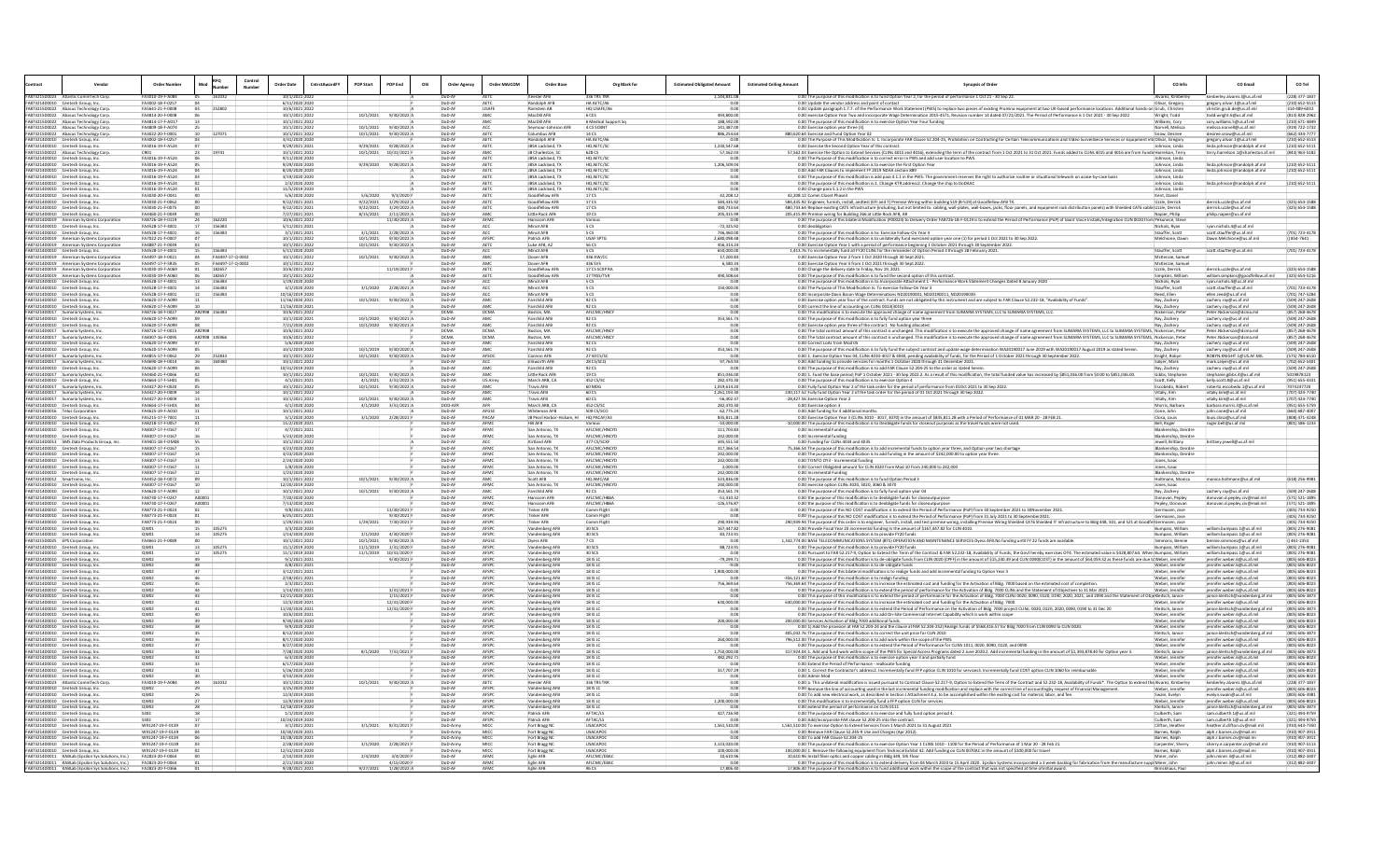|                                |                                                                                            | Order Numbe                          | Mod                  | Contro<br>Numbe | Order Date                        | CotrotAwardF | <b>POP Start</b>       | POP Fnd                         | OSI   | <b>Order Agency</b> | Order MAICOM             | <b>Order Base</b>                                        | Org Mark for                       | <b>Estimated Obligated Amount</b> | <b>Estimated Ceiling Amount</b> | Synopsis of Orde                                                                                                                                                                                                                                                                                                                                   | CO Info                                    | CO Email                                                    | CO Tel                             |
|--------------------------------|--------------------------------------------------------------------------------------------|--------------------------------------|----------------------|-----------------|-----------------------------------|--------------|------------------------|---------------------------------|-------|---------------------|--------------------------|----------------------------------------------------------|------------------------------------|-----------------------------------|---------------------------------|----------------------------------------------------------------------------------------------------------------------------------------------------------------------------------------------------------------------------------------------------------------------------------------------------------------------------------------------------|--------------------------------------------|-------------------------------------------------------------|------------------------------------|
| FA873214D001                   | KABLab (Epsilon Sys Solutions, Inc.)<br>FAR7321400012 Smartronix In                        | FA2823-20-F-036<br>FA4452-18-F-0072  |                      |                 | 10/1/2020 2021                    |              | 10/1/2020              | 2/28/2021<br>$9/30/2021$ A      |       | DoD-AF              |                          | Eglin AFE<br><b>COTT AFR</b>                             | HO AMC/AS                          | 516,096.00                        |                                 | 39,615.54 Installation VoIP phones for B88 Live Fire Range<br>0.00 The purpose of this modification is to fund Option Period                                                                                                                                                                                                                       | Jarrell, Elon<br>Joltmann Monic            | elona.jarrell.1@us.af.mi<br>onica holtmann@us af mil        | (850) 882-034<br>(618) 256-998     |
|                                | FA873214D0012 Smartronix, Inc.                                                             | FA4452-18-F-0072                     |                      |                 | 10/1/2020 2021                    |              | 10/1/2020              | 9/30/2021 A                     |       | DoD-Al              |                          | Scott AFB                                                | HO AMC/AR                          | 0.00                              |                                 | 0.00 The purpose of this modification is to exercise Option Year 2                                                                                                                                                                                                                                                                                 | mothers, Nichola:                          | nicholas.smothers@us.af.mil                                 | (618) 256-9979                     |
| FA873214D0012<br>FA873214D0012 | Smartronix, In                                                                             | FA4452-18-F-0072<br>FA4452-18-F-0073 |                      |                 | 8/10/2020 202                     |              |                        |                                 |       | DoD-A<br>$00-4$     |                          | <b>Scott AFE</b>                                         | HQ AMC/A8<br>HO AMC/A              |                                   |                                 | 1.00 The purpose of this modification is to change the name of the Contractor. The Contractor changed their name from Smartronix, Inc. to Smartonix, LLC.                                                                                                                                                                                          | Ioltmann, Monica                           | nonica.holtmann@us.af.m                                     | $(618)$ 256-99                     |
| FA873214D0012                  | Smartronix, In<br>Smartronix, In                                                           | FA4452-18-F-0072                     |                      |                 | 10/1/2019 2020<br>10/1/2019 2020  |              |                        | 10/1/2019 9/30/2020 A           |       | DoD-A               |                          | <b>Scott AFE</b><br>Scott AFB                            | HO AMC/AS                          | 547,368.00                        |                                 | 0.00 The purpose of this modification P0004 is to fund Option 1 for the period 1 Oct 2019 - 30 Sep 2020<br>0.00 This modification is issued to exercise Option One (CLIN 1001 - 1002) subject to FAR 52.232-18 Availability of func                                                                                                                | Sasparich, Jennife<br>Sasparich, Jennifer  | nnifer.gasparich@us.af.m                                    | (618) 256-99<br>(618) 256-996      |
| FA873214D0012                  | Smartronix, In                                                                             | FA7037-19-F-A04                      |                      |                 | 7/21/2021 202                     |              |                        |                                 |       | DoD-A               |                          | JBSA Lackland, T                                         |                                    | 35,904.00                         |                                 | 72,691.20 The purpose of this bilateral modification is to incorporate a revised PWS and change the pricing for CLINs 4010, 4011, 5010 and 5011 accordingly                                                                                                                                                                                        | Cueto, Manue                               | jennifer.gasparich@us.af.mil<br>manuel.cueto@us.af.mil      | $(210)$ 977-662                    |
| FA873214D0012                  | <b>EAR73214D0019</b> American Systems<br>Smartronix, In                                    | FA4610-20-F-0100<br>FA7037-19-F-A041 | 252833               |                 | 10/8/2021 2022<br>7/11/2021 2021  |              | 7/11/2021              | 11/16/2021<br>7/10/2022 A       |       | $DnD-A$<br>DoD-A    | AECD                     | Vandenberg AFB<br>JBSA Lackland, T.                      | 38 CFIG<br>35 IS                   | 00<br>1,684,932.28                |                                 | 0.00 Extend the Period of Performance in order for the Government to negotiate a change order. The Period of Performance is hereby extended from 30 September 2020 - 17 September 208 - 17 September 208 uchanan, Louis<br>0.00 The purpose of this modification is to exercise and fully fund option period two of the task order                 | Cueto, Manue                               | nuis huchanan 1@us af mil<br>nanuel.cueto@us.af.mi          | (805) 605-847<br>(210) 977-662     |
|                                | FA873214D0012 Smartronix, In                                                               | FA7037-19-F-A04:                     |                      |                 | 7/11/2020 2020                    |              |                        | 7/11/2020 7/10/2021             |       | DoD-AF              |                          | JBSA Lackland, T.                                        |                                    | 1,147,497.88                      |                                 | 0.00 The purpose of this modification (P00001) is to exercise and fully fund option period one of the task order.                                                                                                                                                                                                                                  | Cueto II, Manue                            | manuel.cueto@us.af.mi                                       | $(210)$ 977-662                    |
| FA873214D0012<br>FA873214D0012 | Smartronix, In<br>Smartronix, In                                                           | FAR772-18-F-1017<br>FA8772-18-F-1017 |                      |                 | 9/15/2021 2021<br>8/18/2021 2021  |              |                        | 4/27/2021 4/26/2022 A           |       | $DnD-A$<br>DoD-A    |                          | Manwell-Gunter AFF<br>Maxwell-Gunter AFB                 | AFLCMC/HN<br>AFLCMC/HN             | 23.115.00<br>29,186.00            |                                 | 0.00 Capabilities Integration Environment (CIE) - Additional Funding - OP 02 - CLIN 0022<br>0.00 Capabilities Integration Environment (CIE) - Additional Funding - OP 02 - CLIN 0022                                                                                                                                                               | <b>Natson Shamer</b><br>Watson, Shameeka   | HAMFFKA WATSON@US AF MI<br>SHAMEEKA.WATSON@US.AF.MII        | (334) 416-482<br>(334) 416-482     |
| FA873214D0012                  | Smartronix, In                                                                             | FA8772-18-F-101                      |                      |                 | 7/13/2021 2021                    |              |                        |                                 |       | DoD-AF              |                          | Maxwell-Gunter AFB                                       | <b>AFLCMC/HN</b>                   | 49,540.00                         |                                 | 0.00 addditional funding                                                                                                                                                                                                                                                                                                                           | Watson, Shameeka                           | HAMEEKA.WATSON@US.AF.MI                                     | $(334) 416 - 482$                  |
| FA873214D0012                  | FA873214D0012 Smartronix, Inc<br>Smartronix, Inc                                           | FA8772-18-F-1017<br>FA8772-18-F-1017 |                      |                 | 6/7/2021 2021<br>5/25/2021 2021   |              |                        |                                 |       | DoD-A<br>DoD-A      |                          | Maxwell-Gunter AFE<br>Maxwell-Gunter AFE                 | AFLCMC/HN<br>AFLCMC/HN             | 40,000.00<br>198,553.00           |                                 | -40,000.00 The purpose of this bilateral modification is to deobligate funding                                                                                                                                                                                                                                                                     | Watson, Shameeka                           | HAMEEKA.WATSON@US.AF.MII<br><b>IAMEEKA.WATSON@US.AF.MII</b> | (334) 416-482<br>(334) 416-482     |
|                                | FA873214D0012 Smartronix, In                                                               | FA8772-18-F-1017                     |                      |                 | 5/21/2021 2021                    |              |                        |                                 |       | DoD-A               |                          | Maxwell-Gunter AFE                                       | AFLCMC/HN                          | 300,000.00                        |                                 | 0.00 addditional funding<br>300,000.00 the corrections are made to P00019. The Government no longer wish to de-obligate the fundingupdate LOA from Air Force appropriation to US Space Forceappropriation                                                                                                                                          | Watson, Shameeka<br>Watson, Shameeka       | HAMEEKA.WATSON@US.AF.MII                                    | (334) 416-482                      |
| FA873214D0012                  | Smartronix, In                                                                             | FA8772-18-F-1017                     |                      |                 | 4/27/2021 2021                    |              |                        | 4/27/2021 4/26/2022 A           | DoD-A |                     | <b>AEM</b>               | Maxwell-Gunter AFE                                       | AFLCMC/HN                          | 4.104.986.19                      |                                 | 0.00 Exercise of Option Period Two                                                                                                                                                                                                                                                                                                                 | Watson, Shameeka                           | HAMEEKA.WATSON@US.AF.MII                                    | (334) 416-482                      |
| FA873214D0012<br>FA873214D0012 | Smartronix, In<br>Smartronix, In                                                           | FA8772-18-F-1017<br>FA8772-18-F-101  |                      |                 | 4/12/2021 2021<br>3/30/2021 2021  |              |                        |                                 |       | DoD-A<br>DoD-A      |                          | Maxwell-Gunter AFE<br>Maxwell-Gunter AFE                 | AFLCMC/HN<br>FLCMC/HN              | 157,210.87<br>41,260.3            |                                 | 157,210.87 Additional Funding<br>-41,260.33 1) To de-obligate funds2) In reference to CDR Control # CN86343, the corrections are made to P00                                                                                                                                                                                                       | Watson, Shameeka<br>Watson, Shameek        | SHAMEEKA.WATSON@US.AF.MII<br>AMEEKA.WATSON@US.AF.MI         | (334) 416-482<br>$(334) 416 - 48$  |
|                                | FA873214D0012 Smartronix, Inc                                                              | FA8772-18-F-1017                     |                      |                 | 3/9/2021 2021                     |              |                        |                                 | DoD-A |                     |                          | Maxwell-Gunter AFE                                       | AFLCMC/HN                          | 235.736.26                        |                                 | 0.00 The purpose of this bilateral modification is to add addditionalfunding                                                                                                                                                                                                                                                                       | Watson, Shameeka                           | SHAMEEKA.WATSON@US.AF.MII                                   | (334) 416-482                      |
| FA873214D0012                  | Smartronix, In<br>FA873214D0012 Smartronix, In                                             | FA8772-18-F-1017<br>FA8772-18-F-1017 |                      |                 | 2/25/2021 2021<br>1/29/2021 2021  |              |                        |                                 |       | DoD-A<br>DoD-A      | AFM                      | Maxwell-Gunter AFE<br>Maxwell-Gunter AFP                 | <b>AFLCMC/HN</b><br>AFLCMC/HN      | 439,410.00<br>937,530.55          |                                 | -475,488.24 De-Obligation of Funds<br>6,540,538.86 Add additional funding                                                                                                                                                                                                                                                                          | smith, Sophia<br>smith, Sophia             |                                                             |                                    |
|                                | FA873214D0012 Smartronix. In                                                               | FA8772-18-F-1017                     |                      |                 | 1/12/2021 2021                    |              |                        |                                 | DoD-A |                     | <b>AFM</b>               | Maxwell-Gunter AFE                                       | AFLCMC/HN                          | 1.814.045.44                      |                                 | 1,814,045.44 Additional Funding                                                                                                                                                                                                                                                                                                                    | Smith, Sophia                              |                                                             |                                    |
| FA873214D0012                  | Smartronix, In                                                                             | FA8772-18-F-1017                     |                      |                 | 11/24/2020 2021                   |              |                        |                                 |       | DoD-A               | <b>AFM</b>               | Maxwell-Gunter AFE                                       | AFLCMC/HN                          | 1,017,040.55                      |                                 | 1,017,040.55 Add additional funding to CLIN 0021 and CLIN 0061                                                                                                                                                                                                                                                                                     | smith, Sophia                              |                                                             |                                    |
| FA873214D0012                  | Smartronix, In<br>FA873214D0012 Smartronix, In                                             | FA8772-18-F-1017<br>FA8772-18-F-1017 |                      |                 | 9/24/2020 202<br>9/3/2020 2020    |              |                        |                                 | DoD-A | DoD-A               | <b>AFM</b>               | Aaxwell-Gunter AF<br>Maxwell-Gunter AFB                  | <b>AFLCMC/HN</b><br>AFLCMC/HNI     | 300,000.0<br>$-131,791.80$        |                                 | 00,000.00 Add additional funding to CLIN 0021 and CLIN 0061<br>-131,791.80 DeOligation of Funds                                                                                                                                                                                                                                                    | Smith, Sophia<br>Watson, Shameeka          | SHAMEEKA.WATSON@US.AF.MIL                                   | $(334)$ 416-482                    |
| FA873214D0012                  | Smartronix, In                                                                             | FA8772-18-F-1017                     |                      |                 | 9/14/2020 2020                    |              |                        |                                 |       |                     |                          | laxwell-Gunter AF                                        | <b>AFLCMC/HN</b>                   | 1,647,864.4                       |                                 | 1,647,864.42 Modification to Add Additional Funding and to Increase the Scope of Wor                                                                                                                                                                                                                                                               | lix, Johr                                  |                                                             |                                    |
|                                | FA873214D0012 Smartronix. In<br>FA873214D0012 Smartronix, Inc                              | FAR772-18-F-1017<br>FA8772-18-F-1017 |                      |                 | 8/14/2020 2020<br>7/23/2020 2020  |              |                        |                                 |       | DoD-AF<br>DoD-AF    | <b>AFM</b><br><b>AFM</b> | Maxwell-Gunter AFE<br>Maxwell-Gunter AFB                 | AFLCMC/HN<br>AFLCMC/HNI            | 1.658.278.46<br>$-55.530.00$      |                                 | 1,658,278.46 The purpose of this bilateral modification is to Add additional funding to CLIN 0021 and CLIN 0061                                                                                                                                                                                                                                    | Smith, Sophia                              | SHAMEEKA.WATSON@US.AF.MII                                   | $(334)$ 416-482                    |
| FA873214D0012                  | Smartronix, In                                                                             | FA8772-18-F-1017                     |                      |                 | 6/25/2020 2020                    |              |                        |                                 | DoD-A |                     |                          | Maxwell-Gunter AFE                                       | AFLCMC/HN                          | 1,595,479.32                      |                                 | -55,530.00 1 The correction of the line of accounting (LOA) for: CLIN 0021 InfoCLIN 002118 & CLIN 0061 InfoCLIN 0061022. De-obligation of funds from in the amount of (S55,530.00) from: CLIN 00Watson, Shameeka<br>1,595,479.32 Adding Funding                                                                                                    | Smith, Sophia                              |                                                             |                                    |
| FA873214D0012                  | Smartronix, In                                                                             | FA8772-18-F-1017                     |                      |                 | 5/12/2020 2020                    |              |                        |                                 |       | DoD-A               | AFM                      | Maxwell-Gunter AFE                                       | <b>AFLCMC/HN</b>                   | 343,712.98                        |                                 | 343,712.98 1. Add additional funding to CLIN 0021 and CLIN 00612. Add CLIN 0031 - CLOUD SME Support3. Add the Commerciality Clause in full text                                                                                                                                                                                                    | Smith, Sophia                              | SHAMEEKA.WATSON@US.AF.MIL                                   | $(334)$ 416-482                    |
| FA873214D0012                  | FA873214D0012 Smartronix, In<br>Smartronix, In                                             | FA8772-18-F-1017<br>FA8772-18-F-1017 |                      |                 | 3/23/2020 2020<br>4/27/2020 2020  |              |                        | 4/27/2020 4/26/2021             |       | DoD-A<br>DoD-A      | <b>AFM</b>               | Maxwell-Gunter AFB                                       | AFLCMC/HNI<br><b>AFLCMC/HN</b>     | 54,480.42<br>5,812,025.4          |                                 | 0.00 The purpose of this bilateral modification to Task Order FA8772-18-F-1017 is to add additionalfunding to CLIN 0020 and CLIN 0060<br>0.00 Exercise Option 1                                                                                                                                                                                    | Watson, Shameeka<br>Smith, Sophia          |                                                             |                                    |
|                                | FAR7321400012 Smartronix In                                                                | FA8772-18-F-1017                     |                      |                 | 1/16/2020 2020                    |              |                        |                                 |       | $DnD-A$             | <b>AEMA</b>              | Magwell-Gunter AFR                                       | AFLCMC/HN                          | 248.935.86                        |                                 | 0.00 Capabilities Integration Environment (CIE) - Additional Funding                                                                                                                                                                                                                                                                               | Stallings, Sharon                          |                                                             |                                    |
| A873214D0012                   | FA873214D0012 Smartronix, In<br>Smartronix, Ini                                            | FA4452-18-F-0072<br>FA8772-18-F-101  |                      |                 | 10/1/2021 2022<br>12/5/2019 2020  |              |                        | 10/1/2021 9/30/2022 A           |       | DoD-AF<br>DoD-A     |                          | Scott AFB<br>Maxwell-Gunter AF                           | HQ AMC/A8<br>AFLCMC/HI             | 0.00<br>340,487.80                |                                 | 0.00 Option Period 03 will be exercised upon availability of FY22 funds<br>0.00 Capabilities Integration Environment (CIE) - Additional Funding                                                                                                                                                                                                    | Holtmann, Monica                           | monica.holtmann@us.af.mil                                   | $(618)$ 256-998                    |
|                                | FA873214D0012 Smartronix, In                                                               | FA9401-17-F-0083                     | 176759               |                 | 7/23/2021 2021                    |              |                        |                                 |       | $DnD-A$             |                          | Kirtland AFB                                             | <b>IQ AFSC/SE</b>                  | 227,174.34                        |                                 | 227,174.34 1. Increase the price of CLIN 3010 by \$227,174.34 from \$577,200.00 to \$804,374.34.2. Add additional funding on SLIN 301001 in the amount of \$227,174.34.                                                                                                                                                                            | Stallings, Sharon<br>Miller, April         | pril.miller@us.af.mil                                       | 5058465506                         |
| FA873214D0012                  | Smartronix, In                                                                             | FA9401-17-F-0083                     | 176759<br>176759     |                 | 6/1/2021 2021                     |              |                        |                                 |       | DoD-A               |                          | Kirtland AFB                                             | HO AFSC/SE                         | 577,200.0                         |                                 | 0.00 The purpose of this modification is to :Correct the total obligated amount and the overall contract value amount on record.<br>0.00 1. Exercise of Option Year IV, CLIN 4010 with a Period of Performance of 01 August 2021-                                                                                                                  | Miller, April                              | oril.miller@us.af.mil                                       | 5058465506                         |
| FA873214D0012                  | FA873214D0012 Smartronix, Inc                                                              | FA9401-17-F-0083<br>FA9401-17-F-0083 | 176759               |                 | 5/25/2021 2021<br>9/25/2020 2020  |              |                        | 8/1/2021 7/31/2022              |       | DoD-A               | <b>AEMA</b>              | Grtland AF<br>Kirtland AFB                               | <b>Q AFSC/S</b><br>HO AFSC/SE      | 44.315.90                         |                                 | 44,315.90 Increase the value and obligated amount of CLIN 2010 as a result of the Request for Equitable Adjustment                                                                                                                                                                                                                                 | Miller, Apr<br>Weisensel, JeriAnn          | pril.miller@us.af.m<br>eriann.weisensel@us.af.mil           | 505846550<br>(505) 853-321         |
| FA873214D0012                  | Smartronix, In                                                                             | FA9401-17-F-0083                     | 176759               |                 | 3/11/2020 2020                    |              |                        | 8/1/2020 7/31/2021 A            |       | DoD-A               |                          | Kirtland AFB                                             | HQ AFSC/SE                         | 577,200.00                        |                                 | 0.00 1. Exercise of Option Year III, CLIN 3010 with a Period of Performance of 01 August 2020 - 31 July 2021                                                                                                                                                                                                                                       | Weisensel, JeriAnn                         | jeriann.weisensel@us.af.mil                                 | (505) 853-321                      |
| FA873214D0012                  | Smartronix, In<br>FA873214D0019 American Systems                                           | FA7022-21-F-0007                     | 145866               |                 | 8/5/2020 2020<br>9/2/2021 2022    |              | 10/1/2021              | 9/30/2022                       |       | DoD-A               | AFSP                     | <b>Scott AFE</b><br>Patrick AFB                          | IQ AMC/S<br><b>USAF SPTG</b>       | 0 OC                              |                                 | 1.00 The purpose of this modification is to change vendor name from "Smartronix, Inc.," to Smartronix, LLC<br>0.00 Exercise option year one (1) for period 1 Oct 2021 to 30 Sep 2022, subject to availabilty of FY22 funds.                                                                                                                        | Watson, Penny<br>Melchione Day             | penny.watson.1@us.af.m<br>Dawn.Melchione@us.af.m            | $(618)$ 256-99<br>0.854-7641       |
|                                | FA873214D0012 Smartronix, Inc.                                                             |                                      | 145866               |                 | 9/1/2020 2020                     |              | 9/1/2020               | 9/30/2020 F                     |       | DoD-A               |                          | Scott AFB                                                | HQ AMC/SG                          | 103,446.91                        |                                 | 203,446.91 The purpose of this modification is to exercise one month                                                                                                                                                                                                                                                                               | Watson, Penny                              | enny.watson.1@us.af.mi                                      | (618) 256-994                      |
| FA873215D0026                  | Applied-Insight (I                                                                         | FA4452-19-F-A044                     | 227227               |                 | 8/31/2021 2022                    |              | 10/1/2021              | 9/30/2022 A                     |       | $DnD-A$             |                          | <b>Scott AFE</b>                                         | HO AMC A6                          | 0 <sup>0<sup>c</sup></sup>        |                                 | 0.00 Exercise Option Year 03. Subject to FAR 52.232-18, Availability of Funds                                                                                                                                                                                                                                                                      | Daugherty, Krist                           | risty.daugherty@us.af.m                                     | $(618)$ 256-995                    |
|                                | FA873215D0026 Applied-Insight (In<br>FA873214D0012 Smartronix, In                          | FA4427-20-F-0002                     | 19740<br>145866      |                 | 10/1/2021 2022<br>3/17/2020 2020  |              | 10/1/2021              | 9/30/2022 A                     |       | DoD-A<br>DoD-A      |                          | Travis AFB<br>cott AFB                                   | 60 MDG DGM<br>HQ AMC/SG            | 0.00                              |                                 | 0.00 Exercise Option Year 02 pursuant to contract clause FAR 52.217-9 "Option to Extend the Term of the Contract" and contract clause FAR 52.232-18 "Availability of Funds."<br>0.00 1. Allow contractors on this contract to situationally telework due to the Novel Coronavirus Disease (COVID-19) during the current declared nationalemergency | Duquette, Brian<br>Watson, Penny           | brian.duguette.5@us.af.mi<br>enny.watson.1@us.af.m          | (631) 536-600<br>(618) 256-994     |
| FA873214D0012                  | Smartronix, In                                                                             |                                      | 131176               |                 | 8/11/2020 2020                    |              |                        |                                 | DoD-A |                     |                          |                                                          | <b>AFLCMC/HI</b>                   |                                   |                                 | 0.00 This modification is to execute the approved change of name agreement from SMARTRONIX, Inc to SMARTRONIX, LL                                                                                                                                                                                                                                  | Tucker, Harry                              | arry.tucker3.civ@mail.r                                     | (443) 884-115                      |
| FA873214D0012                  | FA873214D0012 Smartronix, Inc<br>Smartronix, Inc.                                          | TNO:                                 | 134757<br>134757     |                 | 4/21/2021 2021<br>3/1/2021 2021   |              | 5/1/2021               | 8/31/2021<br>3/1/2021 4/30/2021 |       | DoD-AF<br>DoD-A     | PACA<br>PACA             | JB Pearl Harbor-Hickam, HI<br>JB Pearl Harbor-Hickam, HI | HO PACAF/S<br>HQ PACAF/S           | 1,202,233.60<br>601,116.80        |                                 | 1,202,233.60 The purpose of this modification is to exercise Option to Extend Services (FAR 52.217-8) thereby adding new CLINS<br>601,116.80 Exercise of Option to Extend Services for Period of Performance (PoP) 1 March 2021 to 31 Aug 2021                                                                                                     | Kim, Kaipo<br>Womble, Letray               | kaipo, kim. 1@us. af. mil<br>letray.womble@us.af.m          | (808) 471-434<br>(660) 687-540     |
| FA873214D0012                  | Smartronix In                                                                              |                                      | 134757               |                 | 114/2020 2020                     |              |                        |                                 |       | DoD-A               | PACA                     | IR Pearl Harbor-Hickam HI                                | HO PACAE/S                         | $\overline{0}$                    |                                 | 0.00 The purpose of the modification is to de-scope the performance work state (PWS) to match technology and industry standards.                                                                                                                                                                                                                   | <b>Rernal Natalie</b>                      | atalie.bernal@us.af.mi                                      | (805) 606-160                      |
|                                | FA873214D0012 Smartronix, Inc.                                                             |                                      | 134757               |                 | 2/13/2020 2020                    |              |                        | 3/1/2020 2/28/2021              | DoD-A |                     | PACAR                    | JB Pearl Harbor-Hickam, HI                               | HO PACAF/S                         | 3.606.700.84                      |                                 | 0.00 The purpose of this modification is to exercise OY4. PoP 01MAR2020 to 28FEB2021                                                                                                                                                                                                                                                               | Hemington, Jeremy                          | jeremy.hemington@us.af.m                                    | (808) 448-291                      |
|                                | FA873214D0013 SMS Data Products Group, In<br>FAB73214D0013 SMS Data Products Group, In     | 500                                  | 594 121806<br>121806 |                 | 5/19/2020 2020<br>4/29/2020 2020  |              |                        |                                 |       | DoD-A<br>DoD-AF     | AFSP<br>AFSP             | Schriever AFB<br>Schriever AFB                           | AFSPC/CCQ<br>AFSPC/CCC             | $-4972760$                        |                                 | 0.00 CloseOut<br>49,727.60 The purpose of this modification is to de-obligate excess funding from CLIN 5060.                                                                                                                                                                                                                                       | Olsen, Jean Mari<br>Olsen, Jean Marie      | jean.olsen@schriever.af.m<br>an.olsen@schriever.af.m        | $(719) 567 - 48$<br>(719) 567-486  |
|                                | FA873214D0013 SMS Data Products Group, Inc.                                                | <b>SP01</b>                          | 121806               |                 | 3/6/2020 2020                     |              |                        |                                 |       | DoD-AF              | AFSP                     | Schriever AFB                                            | AFSPC/CCO                          | $-46.948.00$                      |                                 | 46,948.00 1. Incorporate revised PWS effective 12 February 2020.2. Reduce CLIN 5012 and SLIN 501201 from \$133,861.00 to \$66,913.00 a reduction of \$46,948.00.                                                                                                                                                                                   | Cummings, Linda                            | linda.cummings@us.af.mi                                     | (719) 567-733                      |
|                                | FA873214D0013 SMS Data Products Group, In<br>FAR73214D0013 SMS Data Products Group In      |                                      | 121806<br>121806     |                 | 1/17/2020 2020<br>10/17/2019 2020 |              |                        |                                 | DoD-A | DoD-A               | AFSP<br>AFSP             | Schriever AFE<br>Schriever AFF                           | AFSPC/CCC<br>AFSPC/CCC             | 48,572.11<br>20,000.00            |                                 | 0.00 The purpose of this modification is to deobligate excess funds from CLIN 4060.<br>0.00 The nurnose of this modification is to incrementally fund CLIN 6060.                                                                                                                                                                                   | Cummings, Linda<br>ummines Linda           | linda.cummings@us.af.m<br>inda.cummings@us.af.mi            | (719) 567-733<br>(719) 567-733     |
|                                | FA873214D0013 SMS Data Products Group, Inc.                                                |                                      | 121806               |                 | 10/24/2019 2020                   |              |                        |                                 |       | DoD-A               | AFSP                     | Schriever AFB                                            | AFSPC/CCQ                          | 0.00                              |                                 | 0.00 The purpose of this modification is to change and extend the Configuration and Integration study CLIN 5013 Period of Performance                                                                                                                                                                                                              | Olsen, Jean Mari                           | jean.olsen@schriever.af.mi                                  | (719) 567-486                      |
|                                | FA873214D0013 SMS Data Products Group, In<br>FAB73214D0013 SMS Data Products Group, Inc    | FA2550-20-F-0012<br>FA2550-20-F-0012 |                      |                 | 6/25/2021 2021<br>8/7/2020 2020   |              |                        |                                 |       | DoD-A<br>DoD-AF     | AFSP                     | Schriever AF<br>Schriever AFR                            | 60 SCS<br>50.503                   | 0.00<br>375,000.00                |                                 | 1.00 The purpose of this modification is to transfer all future procuring responsibility for this contract to USSF Space Acquisition Management Directorate (SAM-D, DoDAAC FA2518).<br>375,000.00 The purpose of this modification is to increase CLIN 1060                                                                                        | Mittelstedt, John<br>Knight, James         | hn.mittelstedt@us.af.m<br>mes.knight@peterson.af.m          | 195673453<br>(719) 566-539         |
|                                | FA873214D0013 SMS Data Products Group, Inc.                                                | FA2550-20-F-0012                     |                      |                 | 7/16/2020 2020                    |              |                        |                                 |       | DoD-A               | AFSP                     | Schriever AFB                                            | 50 SCS                             | n nn                              |                                 | 0.00 1. At attachment 1, replace PWS with "SDIN GCCS LFO PWS dated 13 Jul 2020."2. Add attachment 3, "CDRLs A001 through A007 dated 13 July 2020."3. Add attachment 4, "GFP listing daKnight, James                                                                                                                                                |                                            | ames.knight@peterson.af.mi                                  | (719) 566-539                      |
|                                | FA873214D0013 SMS Data Products Group, Inc                                                 | FA2550-20-F-0012                     |                      |                 | 3/30/2020 2020                    |              | 3/30/2020              | 3/29/2021                       |       | DoD-A               | AFSP                     | Schriever AFE                                            | 50 SCS                             | 2,531,754.68                      |                                 | ,996,101.71 Space Command Digital Integrated Network (SDIN) and Global Command and Control System (GCCS) (SDIN/GCCS)                                                                                                                                                                                                                               | Wolford, Bryar                             | bryan.wolford.1@us.af.mi                                    | (719) 567-56                       |
|                                | FA873214D0013 SMS Data Products Group, Inc.<br>FA873214D0013 SMS Data Products Group, Inc  | FA2816-20-F-0023<br>FA2816-20-F-0023 | 176759<br>176759     |                 | 9/17/2021 2021<br>7/30/2021 2021  |              | 6/1/2021<br>6/1/2021   | 3/31/2022<br>3/31/2022 A        |       | DoD-USS<br>DoD-A    | 11558<br><b>AFM</b>      | El Segundo, C/<br>El Segundo, CA                         | AFSPC/SM<br>HQ AFSC/SE             | 2.861.230.00<br>946,292.00        |                                 | 0.00 The purpose for this modification is to add funding to CLIN 4010.<br>0.00 The purpose for this modification is to add funding to CLIN 4010 for services within the scope of the terms and conditions of the contract.                                                                                                                         | Sevold, Jerre<br>sevold, Jerred            | erred.sevold@us.af.mi<br>erred.sevold@us.af.mil             | (781) 225-014<br>(781) 225-014     |
|                                | FA873214D0013 SMS Data Products Group, In                                                  | FA2816-20-F-0023                     | 176759               |                 | 5/27/2021 2021                    |              | 6/1/2021               | $3/31/2022$ A                   |       | DoD-USSF            | 1155                     | :I Segundo, CA                                           | <b>AFSPC/SM</b>                    | 1,757,910.00                      |                                 | 1.00 The purpose for this modification is to add funding to CLIN 4010 for services within the scope of the terms and conditions of the contract                                                                                                                                                                                                    | Sevold, Jerre                              | erred.sevold@us.af.mi                                       | (781) 225-014                      |
|                                | FAB73214D0013 SMS Data Products Group, In<br>FA873214D0013 SMS Data Products Group, Inc    | FA2816-20-F-0023<br>FA2816-20-F-0023 |                      |                 | 3/1/2021 2021<br>1/5/2021 2021    |              |                        |                                 |       | DoD-USSE<br>DoD-USS | 11558<br>USSF            | El Segundo, CA<br>El Segundo, CA                         | AFSPC/SM<br>AFSPC/SMC              | 1.874.608.00<br>334,026.00        |                                 | 0.00 A) Fund the remainder of SLIN 301002B) Exercise Option 1/CLIN 4010<br>0.00 The purpose for this modification is to incorporate funding for the remaining 3 months of Base Period (1 Jan 21 - 31 Mar 21)                                                                                                                                       | Sevold lerred<br>Sevold, Jerred            | erred.sevold@us.af.mil<br>erred.sevold@us.af.mil            | (781) 225-014<br>(781) 225-014     |
| FA873214D0013                  | SMS Data Products Group, Inc.                                                              | FA2816-20-F-0023                     |                      |                 | 10/27/2020 2021                   |              |                        |                                 |       | DoD-USS             |                          | El Segundo, CA                                           | AFSPC/SMC                          | 0.00                              |                                 | 1.00 1.) Officially incorporate updated DD 254 dated 26 Oct 20202.) PWS updated with Revision Number 0002                                                                                                                                                                                                                                          | sevold, Jerred                             | jerred.sevold@us.af.mi                                      | (781) 225-014                      |
| FA873214D0013                  | FA873214D0013 SMS Data Products Group, Inc<br>SMS Data Products Group, Inc.                | FA2816-20-F-0023<br>FA2816-20-F-0023 |                      |                 | 10/8/2020 2021<br>9/22/2020 2020  |              |                        | 10/8/2020 10/31/2020            |       | DoD-AF<br>DoD-A     | <b>AFM</b>               | El Segundo, CA<br>El Segundo, CA                         |                                    | 0 OC                              |                                 | 0.00 The purpose of this modification is to change the Period of Performance for CLIN 3011 to 8 Oct 2020 through 31 Oct 2020<br>0.00 Purchase Request F2T4AA0255GW01is established with same LOA asPR F2T4AA0070AW01. This is to clarify MDSs MIPR funding                                                                                         | Sevold, Jerred<br>Hass, Dennis             | erred.sevold@us.af.mil<br>dennis.hass@losangeles.af.n       | (781) 225-014<br>(310) 653-611     |
|                                | FA873214D0013 SMS Data Products Group, Inc                                                 | FA2816-20-F-0023                     |                      |                 | 8/18/2020 2020                    |              |                        | 11/1/2020 3/31/2021 A           |       | DoD-A               |                          | El Segundo, CA                                           |                                    | $-1,349,139.00$                   |                                 | 0.00 deobligate 2 months of funding from Phase-In period                                                                                                                                                                                                                                                                                           | Hass, Denni                                | ennis.hass@losangeles.af.m                                  | (310) 653-611                      |
|                                | FA873214D0013 SMS Data Products Group, Inc.                                                | FA2816-20-F-0023                     |                      |                 | 6/24/2020 2020                    |              |                        | 9/1/2020 3/31/2021 A            |       | DoD-AF              | <b>AFM</b>               | El Segundo, CA                                           | 66 ABG/S                           | 4.403.420.00                      |                                 | 35.731.044.00 Base Network IT Support Services                                                                                                                                                                                                                                                                                                     | Hass, Dennis                               | dennis.hass@losangeles.af.mil                               | (310) 653-611                      |
|                                | FA873214D0013 SMS Data Products Group, Inc.<br>FA873214D0013 SMS Data Products Group, Inc. | FA2835-17-F-0018<br>FA2835-17-F-0018 |                      |                 | 3/23/2020 2020<br>3/5/2020 2021   |              |                        |                                 |       | DoD-A<br>DoD-A      |                          | Hanscom AFB<br>Hanscom AFB                               | 6 ABG/S                            | 0.00<br>75,541.63                 |                                 | 0.00 Add attachments and clauses.<br>61,343.60 1. Addition of 2,640 labor hours, applied to CLIN 20452. CLIN 2044 - Change quantity from 3,792 to one (1) and change unit of measure from Labor Hours to Each3. De-obligate unused Gill, Rober                                                                                                     | Gill, Rober                                |                                                             |                                    |
|                                | FA873214D0013 SMS Data Products Group, In                                                  | FA2835-17-F-0018                     |                      |                 | 11/19/2019 2020                   |              |                        |                                 |       | DoD-Al              |                          | lanscom AFE                                              | 66 ABG/SO                          | 177 744 40                        |                                 | 0.00 De-Ob the following SLINs: 103101, 103201, 103202, 103302, 103401, 103501, 103602, 103702, 103801, 103901, 104001, 104101, 104201, and 104301                                                                                                                                                                                                 | Gill Rober                                 |                                                             |                                    |
| FA873214D0013                  | SMS Data Products Group, Inc.<br>FAB73214D0013 SMS Data Products Group, Inc.               | FA2835-20-F-0048<br>FA2835-20-F-0048 |                      |                 | 9/9/2021 2021<br>8/13/2021 2021   |              |                        |                                 | DoD-A | $DnD-A$             |                          | Hanscom AFE<br>lanscom AFE                               | 66 ABG/SCS<br>66 ABG/SCS           | 17,366.44<br>$-115,000.00$        |                                 | 0.00 Update, create, and fully fund a new Travel subCLIN to support authorized travel for necessary training required for 2 sub-contractors from Bluewater to attend TEMPEST school at KeeGill, Rober<br>-115,000.00 De-Ob several CLIN 3030 Sub-Clins in base year.                                                                               | Gill Rober                                 |                                                             |                                    |
|                                | FA873214D0013 SMS Data Products Group, Inc.                                                | FA2835-20-F-0048                     |                      |                 | 8/10/2021 2021                    |              |                        | 8/22/2021 8/21/2022 A           |       | DoD-A               |                          | Hanscom AFE                                              | 66 ABG/SCS                         | 0 <sup>0</sup>                    |                                 | 0.00 Update the current PWS on page 11, paragraph 2.1.1 to include: "Communication Focal Point is required to comply with T.O. 00-33A-1001                                                                                                                                                                                                         | Gill, Rober                                |                                                             |                                    |
| FA873214D0013                  | SMS Data Products Group, Inc.<br>FA873214D0013 SMS Data Products Group, In                 | FA2835-20-F-0048<br>FA2835-20-F-0048 |                      |                 | 8/9/2021 2021<br>8/22/2021 202:   |              | 8/22/2020<br>8/22/2021 | $8/21/2021$ A<br>8/21/2022      |       | DoD-A<br>DoD-A      |                          | Hanscom AFE<br>Hanscom AFE                               | 66 ABG/SCS<br>6 ABG/SC             | 109.533.20<br>2,033,722.96        |                                 | -109,533.20 De-obligate subCLIN 3030AEDe-obligate subCLIN 3030AN<br>0.00 The purpose of this modification is to exercise and fund Option Year 1 CLINS                                                                                                                                                                                              | Gill, Rober<br>Gill, Rober                 |                                                             |                                    |
|                                | FA873214D0013 SMS Data Products Group, In                                                  | FA2835-20-F-0048                     |                      |                 | 6/9/2021 2021                     |              |                        |                                 |       | DoD-A               |                          | Hanscom AFE                                              | 66 ABG/SCS                         | 000                               |                                 | -226,459.24 Adjust NTE Ceiling Amount subCLIN 3031AEAdjust NTE Ceiling Amount subCLIN 3032AEAmend Attachment 5                                                                                                                                                                                                                                     | Gill, Rober                                |                                                             |                                    |
|                                | SMS Data Products Group, Inc.<br>FAB73214D0013 SMS Data Products Group, Inc                | FA2835-20-F-0048                     |                      |                 | (27/2021 2021<br>5/4/2021 2021    |              |                        | 8/22/2021 8/21/2022             |       | DoD-A               |                          | lanscom AF<br>lanscom AFE                                | 6 ABG/SCS<br>66.486/503            | 11,554,218.40                     |                                 | 0.00 The purpose of this modification is to exercise and fund Option Year 1 CLINS<br>272.164.08 Adjust ceiling values . Amend attachment 5, and add AFFARS clause                                                                                                                                                                                  | Gill Rober                                 |                                                             |                                    |
|                                | FA873214D0013 SMS Data Products Group, Inc.                                                | FA2835-20-F-0048                     |                      |                 | 5/3/2021 2021                     |              |                        |                                 |       | DoD-A               |                          | Hanscom AFE                                              | 66 ABG/SCS                         | 75.535.20                         |                                 | 535,082.88 1) Create and Fully Fund SubCLIN 3030AX2) Increase NTE Ceiling Amount subCLIN 3031AN3) Increase NTE Ceiling Amount subCLIN 3032AN                                                                                                                                                                                                       | Gill, Rober                                |                                                             |                                    |
| FA873214D0013                  | SMS Data Products Group, Inc.                                                              | FA2835-20-F-0048                     |                      |                 | 2/9/2021 2021                     |              |                        |                                 |       |                     |                          | Hanscom AF                                               | 6 ABG/SCS                          |                                   |                                 | 0.00 The purpose of this modification is to add Clause 52.203-16 Preventing Personal Conflicts of Interest.                                                                                                                                                                                                                                        | Gill, Rober                                |                                                             |                                    |
|                                | FA873214D0013 SMS Data Products Group, Inc<br>FA873214D0013 SMS Data Products Group, Inc.  | FA2835-20-F-0048<br>FA2835-20-F-0048 |                      |                 | 2/1/2021 2021<br>1/21/2021 2021   |              |                        |                                 |       | DoD-A<br>DoD-A      |                          | lanscom AFE<br>Hanscom AFE                               | 66 ABG/SCS<br>66 ABG/SCS           | $-2653320$<br>127.065.12          | $-29.455.20$                    | -26,533.20 Decrease ceiling and de-obligate funds                                                                                                                                                                                                                                                                                                  | Gill, Rober<br>Gill, Rober                 |                                                             |                                    |
| FA873214D0013                  | SMS Data Products Group, Inc.                                                              | FA2835-20-F-0048                     |                      |                 | 9/17/2020 2020                    |              |                        |                                 |       | DoD-A               |                          | Hanscom AFE                                              | 6 ABG/SCS                          | 164.067.60                        |                                 | 495.370.72 Create ISA-14 Sub CLIN                                                                                                                                                                                                                                                                                                                  | Gill, Rober                                |                                                             |                                    |
|                                | EAR73214D0013 SMS Data Products Group In                                                   | FA2835-20-F-0048                     |                      |                 | 9/21/2020 2020                    |              |                        |                                 |       | DoD-A               |                          | Janscom AFF                                              | 66 ABG/SCS                         | 215 950 48                        |                                 | 490.612.60 Modify ISA-03 and ISA-12                                                                                                                                                                                                                                                                                                                | Gill Rober                                 |                                                             |                                    |
| FA873214D0013                  | FA873214D0013 SMS Data Products Group, Inc<br>SMS Data Products Group, Inc.                | FA2835-20-F-0048<br>FA2835-20-F-0048 |                      |                 | 8/21/2020 2020<br>7/31/2020 2020  |              |                        |                                 |       | DoD-A<br>DoD-A      |                          | Hanscom AFE<br>Hanscom AF                                | 66 ABG/SCS<br>6 ABG/SC             | 2,016,209.20<br>2,113,777.2       | $-109,886.40$                   | 1,417,132.40 1. Add (4) Full Time Equivalents (FTEs) to newly created subCLINs 3030/3031/3032AR2. Move Cable Plant Management Services from 3030/3031/3032AA to newly created subCLINs 30 Gill, Rober                                                                                                                                              | Gill, Rober                                |                                                             |                                    |
|                                | FA873214D0013 SMS Data Products Group, In                                                  | FA2835-20-F-0048                     |                      |                 | 6/24/2020 2020                    |              |                        |                                 |       | DoD-A               |                          | Hanscom AFB                                              | 66 ABG/SCS                         | 839 832 00                        |                                 | 0.00 Provide funding                                                                                                                                                                                                                                                                                                                               | Gill Rober                                 |                                                             |                                    |
| FA873214D0013                  | FA873214D0013 SMS Data Products Group, Inc.<br>SMS Data Products Group, Inc.               | FA2835-20-F-0048<br>FA3002-19-F-A193 |                      |                 | 8/22/2020 2020<br>9/14/2021 2021  |              |                        | 8/22/2020 8/21/2021 A           |       | DoD-A<br>DoD-A      |                          | Hanscom AFB<br>JBSA Randolph, 1                          | 66 ABG/SCS<br><b>IQ AETC/S</b>     | 8.398.725.00<br>$-30,531.63$      | 39 089 456 00                   | -30,531.63 1. Partially deobligate CLIN 20702. Fully deobligate CLIN 3070                                                                                                                                                                                                                                                                          | Gill, Robert<br>Hatch, Roberta             | oberta.hatch.2@us.af.n                                      | (405) 739-91:                      |
|                                | FA873214D0013 SMS Data Products Group, Inc.                                                | FA3002-19-F-A193                     |                      |                 | 7/16/2021 2021                    |              |                        | 9/26/2021 9/25/2022 A           |       | DoD-A               | <b>AFT</b>               | JBSA Randolph, TX                                        | HO AETC/SO                         | 1.007.204.00                      |                                 | 0.00 Exercise Option Year 2                                                                                                                                                                                                                                                                                                                        | Hatch, Roberta                             | oberta.hatch.2@us.af.mi                                     | (405) 739-911                      |
|                                | FA873214D0013 SMS Data Products Group, Inc.<br>FA873214D0013 SMS Data Products Group, Inc  | FA3002-19-F-A193<br>FA3002-19-F-A193 |                      |                 | 9/30/2020 2020<br>3/31/2020 2020  |              |                        |                                 |       | DoD-A<br>DoD-AL     | AFT                      | JBSA Randolph, T)<br>JBSA Randolph, T                    | HQ AETC/SO<br>HO AETC/S            | 987,836.00<br>0 <sup>0</sup>      |                                 | 0.00 Exercise Option Year 1<br>0.00 1. Incorporate the revised Performance Work Statement (PWS) dated 25 Mar 20 for SIPRNET access that is necessary for this requirement2. Incorporate verbiage into the PWS to allow                                                                                                                             | Olivar, Gregory<br>Olivar, Gregory         | gregory.olivar.1@us.af.m<br>gregory.olivar.1@us.af.m        | $(210) 652 - 551$<br>(210) 652-55: |
|                                | FA873214D0013 SMS Data Products Group, In                                                  | FA7037-19-F-A006                     |                      |                 | 5/28/2021 2021                    |              |                        |                                 |       | $DnD-A$             | <b>AFISRA</b>            | <b>IRSA Lackland TX</b>                                  | <b>668 ALIS</b>                    | 75,000.00                         |                                 | 75,000.00 The purpose of this modification is to increase Travel by \$75,000.00. This modification will also fully-fund the increase.                                                                                                                                                                                                              | Flores, Edgard                             | dgard.flores.1@us.af.mil                                    | (312) 969-545                      |
|                                | FA873214D0013 SMS Data Products Group, Inc                                                 | FA7037-19-F-A006                     |                      |                 | 2/4/2021 2021                     |              |                        | 2/4/2021 2/3/2022 A             |       | DoD-A               | AFISRA                   | JBSA Lackland, TX                                        | 668 ALIS                           | 679,375.04                        |                                 | 0.00 This Modification Action exercises Option Period 2 FROM 04 Feb 2021 TO 03 Feb 2022                                                                                                                                                                                                                                                            | Flores, Edgard                             | edgard.flores.1@us.af.mil                                   | (312) 969-545                      |
| FA873214D0013                  | SMS Data Products Group, Inc.<br>FA873214D0013 SMS Data Products Group, Inc.               | FA7037-19-F-A006<br>FA7037-19-F-A006 |                      |                 | 8/13/2020 2020<br>7/24/2020 2020  |              |                        |                                 |       | DoD-A<br>$DnD-A$    | AFISRA                   | JBSA Lackland, T.<br>JBSA Lackland, TX                   | <b>68 ALIS</b><br><b>668 ALIS</b>  | 0.00                              |                                 | 00 ADMIN MOD<br>0.00 The purpose of this modification is to incorporate the SOFA Clause for Korea.                                                                                                                                                                                                                                                 | Alva, Christoph<br>Alva. Christophe        | christopher.alva@us.af.m<br>christopher.alva@us.af.mi       | (210) 977-649<br>(210) 977-649     |
|                                | FA873214D0013 SMS Data Products Group, Inc.                                                | FA7037-19-F-A006                     |                      |                 | 6/10/2020 2020                    |              |                        |                                 |       | DoD-A               | AFISRA                   | JBSA Lackland, T                                         | <b>68 ALIS</b>                     | 5.000.00                          |                                 | 75,000.00 increase Travel by \$75,000                                                                                                                                                                                                                                                                                                              | Alva, Christophe                           | hristopher.alva@us.af.m                                     | (210) 977-649                      |
|                                | FAB73214D0013 SMS Data Products Group, In<br>FA873214D0013 SMS Data Products Group, Inc.   | FA7037-19-F-A006<br>FA7037-19-F-A006 |                      |                 | 2/4/2020 2020<br>11/8/2019 2020   |              | 2/4/2020               | 2/3/2021                        |       | DoD-AL<br>DoD-AF    | <b>AEICRA</b><br>AFISRA  | JBSA Lackland, T.<br><b>JBSA Lackland, TX</b>            | <b>668 ALIS</b><br><b>668 ALIS</b> | 670,084.04<br>0.00                |                                 | 0.00 The purpose of this modification is to exercise and fully fund option year one (1) of the contract<br>0.00 The purpose of this modification is to incorporate a revised PWS into the task order                                                                                                                                               | Alva, Christoph<br>Alva. Christophe        | hristopher.alva@us.af.m<br>christopher.alva@us.af.mi        | (210) 977-649<br>(210) 977-6490    |
|                                | FA873214D0013 SMS Data Products Group, Inc                                                 | FA8307-17-F-0091                     |                      |                 | 8/13/2021 2021                    |              |                        | 6/12/2021 6/11/2022 A           |       | DoD-A               | <b>AFM</b>               | San Antonio, TX                                          | AFLCMC/HNC0                        | 120.099.80                        |                                 | 0.00 Add funding under CLIN 4010, Network Centric Solutions (4th Option Period)                                                                                                                                                                                                                                                                    | Villarreal, Jennife                        |                                                             |                                    |
|                                | FA873214D0013 SMS Data Products Group, Inc.<br>FA873214D0013 SMS Data Products Group, Inc. | FA8307-17-F-009:<br>FA8307-17-F-0091 |                      |                 | 6/3/2021 2021<br>4/6/2021 2021    |              |                        | $6/12/2021$ $6/11/2022$         |       | DoD-A<br>DoD-A      |                          | san Antonio, T.<br>San Antonio. TX                       | <b>AFLCMC/HNCC</b><br>AFLCMC/HNCC  | 2,778,804.0<br>305.764.00         |                                 | 0.00 The purpose of this modification is issued to exercise Option Year 4.<br>0.00 The purpose of this modfication is to add and make funding changes                                                                                                                                                                                              | /illarreal, Jennife<br>Villarreal, Jennife |                                                             |                                    |
|                                | FA873214D0013 SMS Data Products Group, Inc.                                                | FA8307-17-F-009:                     |                      |                 | 2/10/2021 2021                    |              |                        |                                 |       | DoD-A               |                          | San Antonio, TX                                          | AFLCMC/HNC                         | 308,000.00                        |                                 | 0.00 The purpose of this modfication is to add funding                                                                                                                                                                                                                                                                                             | /illarreal, Jennife                        |                                                             |                                    |
|                                | FA873214D0013 SMS Data Products Group, Inc.                                                | FA8307-17-F-0091                     |                      |                 | 1/8/2021 2021                     |              |                        |                                 |       | DoD-AF              | <b>AFM</b>               | San Antonio, TX                                          | AFLCMC/HNCC                        | 154,000.00                        |                                 | 0.00 The purpose of this modfication is to add funding                                                                                                                                                                                                                                                                                             | Villarreal, Jennifer                       |                                                             |                                    |
|                                | FA873214D0013 SMS Data Products Group, Inc.                                                | FA8307-17-F-0091                     |                      |                 | 1/20/2020 202                     |              |                        |                                 |       |                     |                          | san Antonio. T.                                          | <b>AFLCMC/HNCC</b>                 | 154,000.0                         |                                 | 0.00 The purpose of this modfication is to add funding under CLIN 3010                                                                                                                                                                                                                                                                             | /illarreal, Jennife                        |                                                             |                                    |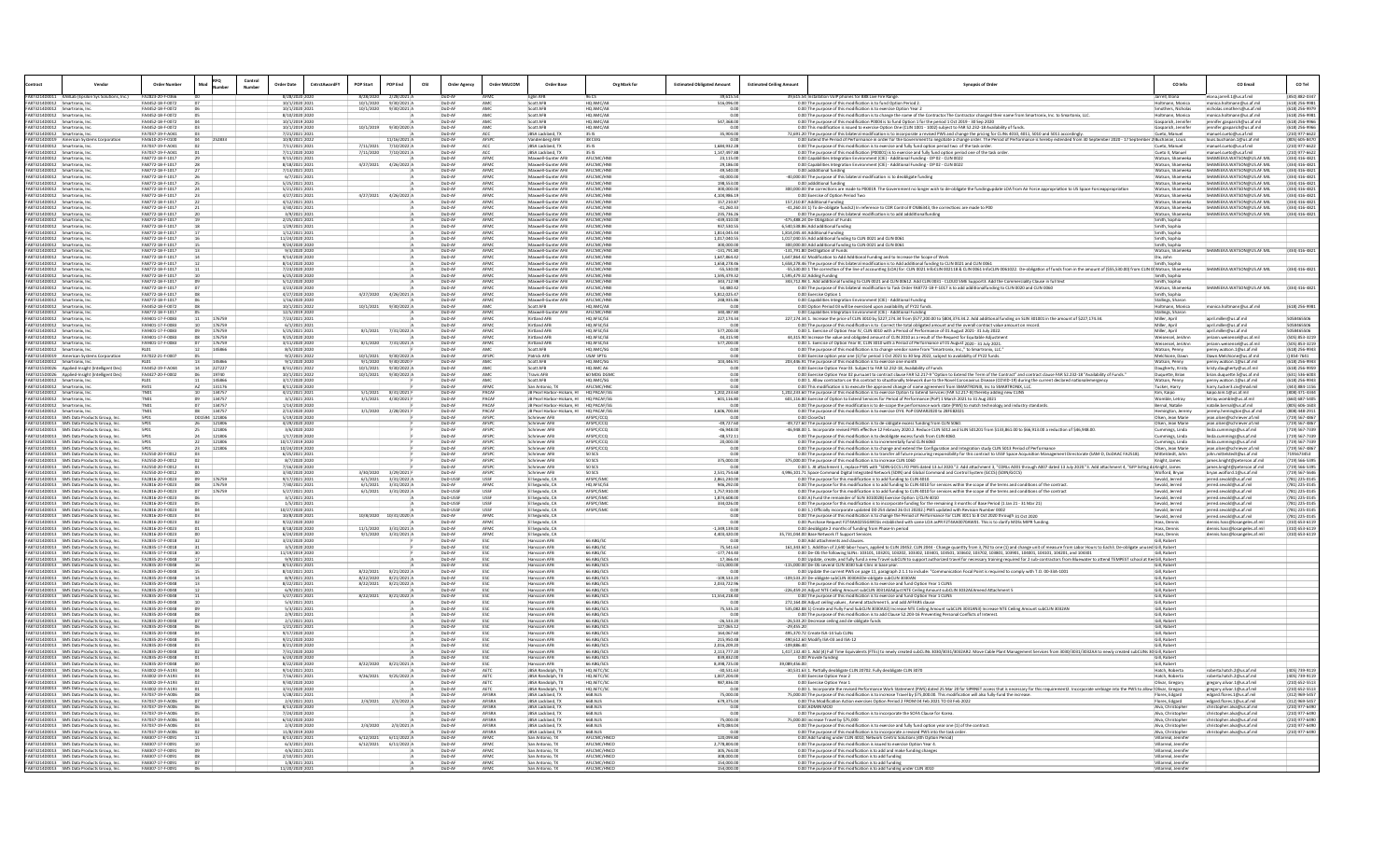|               |                                                                                                | <b>Order Numbe</b>                   |                  | Number | Order Date                        | <b>POP Start</b>         | POP End                      | OSI | <b>Order Agency</b>             | Order MAJCOM       | Order Base                         | Org Mark for                 | <b>Estimated Obligated Amount</b> | <b>Estimated Ceiling Amoun</b> | <b>Synopsis of Orde</b>                                                                                                                                                                                                                                                                                                                                                                                           | CO Info                                    | CO Emai                                                                     |                                    |
|---------------|------------------------------------------------------------------------------------------------|--------------------------------------|------------------|--------|-----------------------------------|--------------------------|------------------------------|-----|---------------------------------|--------------------|------------------------------------|------------------------------|-----------------------------------|--------------------------------|-------------------------------------------------------------------------------------------------------------------------------------------------------------------------------------------------------------------------------------------------------------------------------------------------------------------------------------------------------------------------------------------------------------------|--------------------------------------------|-----------------------------------------------------------------------------|------------------------------------|
| FA873214D0013 | FA873214D0013 SMS Data Products Group, Inc.<br>SMS Data Products Group, Inc.                   | FA8307-17-F-0091<br>FA8307-17-F-0091 |                  |        | 11/3/2020 202<br>6/8/2020 202     |                          |                              |     | DoD-AF                          |                    | San Antonio TX<br>San Antonio, TX  | AFICMC/HNCO<br>AFLCMC/HNCC   | 645 606 00<br>894,899.00          |                                | 1,700,586.80 changes in CLIN 3010 andCLIN 4010 to fund eight additional FTEs<br>0.00 exercise Option Year 3                                                                                                                                                                                                                                                                                                       | Villarreal, Jennife<br>Villarreal, Jennife |                                                                             |                                    |
|               | FA873214D0013 SMS Data Products Group, In                                                      | FA8726-17-F-0022                     |                  |        | 11/12/2020 2021                   |                          |                              |     | $DnD-A8$                        | AFMO               | <b>Inscom AFB</b>                  | AFLOML/HNID                  | 00                                |                                | 0.00 1. Change Administrative office2. Correct CLINS 2070Aa, 2070AB and 2070AE from FFP to Cost                                                                                                                                                                                                                                                                                                                   | Frotten, Catherin                          | atherine.frotten@us.af.mil                                                  | (781) 225-471                      |
|               | FA873214D0013 SMS Data Products Group, Inc.                                                    | FA8726-17-F-0022                     |                  |        | 4/21/2020 2020                    |                          |                              |     | DoD-AF                          | AFMC               | Hanscom AFB                        | AFLCML/HNI                   | 0.00                              |                                | 0.00 Update PWS and Update DD Form 254                                                                                                                                                                                                                                                                                                                                                                            | Frotten, Catherine                         | catherine.frotten@us.af.mil                                                 | (781) 225-471                      |
|               | FA873214D0013 SMS Data Products Group, Inc.<br>FAB73214D0013 SMS Data Products Group, In       | FA8726-17-F-0022<br>FA8726-18-F-0004 | 142353           |        | 1/17/2020 2020<br>5/24/2021 202   | $1/17/2020$ $1/18/2021$  |                              |     | DoD-Al<br>DoD-Al                |                    | Hanscom AFB<br>lanscom AFE         | AFLCMC/HN<br>AFLCMC/HNI      | 10,108,448.60<br>71,186.0         |                                | 0.00 CONES Option Yr 3 Exercise<br>1,186.00 Award the negotiated Request for Equitable Adjustment (REA) 2.0 using SubCLIN 0010AI                                                                                                                                                                                                                                                                                  | Frotten, Catherine<br>pahija, Shera        | catherine.frotten@us.af.mil                                                 | (781) 225-471                      |
|               | FA873214D0013 SMS Data Products Group, Inc.                                                    | FA8726-18-F-0004                     |                  |        | 5/13/2021 2021                    |                          |                              |     | DoD-Al                          | <b>AFM</b>         | Hanscom AFB                        | AFLCMC/HNI                   | 314,518.19                        |                                | 314,518.19 Award the negotiated Request for Equitable Adjustment (REA) 1.5 using SubCLIN 0010AE                                                                                                                                                                                                                                                                                                                   | Spahija, Sheras                            |                                                                             |                                    |
|               | FA873214D0013 SMS Data Products Group, Inc.<br>FAR73214D0013 SMS Data Products Group Inc.      | FA8726-18-F-0004<br>FA8726-18-F-0004 |                  |        | 3/23/2021 202<br>9/28/2020 2020   | $3/23/2021$ $3/22/2022$  |                              |     | DoD-Al<br>$DnD-AI$              | AFM<br>AFMO        | lanscom AF<br>Hanscom AFB          | AFLCMC/HNI<br>AFLOMO/HNIE    | 695,553.00<br>00                  |                                | 0.00 Exercise Option Product Support Year 2<br>0.00 Administrative Mod                                                                                                                                                                                                                                                                                                                                            | Spahija, Sheras<br>spahija, Sheras         |                                                                             |                                    |
|               | FA873214D0013 SMS Data Products Group. Inc.                                                    | FA8726-18-F-0004                     |                  |        | 7/30/2020 2020                    |                          | 9/30/2020 A                  |     | DoD-Al                          | AFMC               | Hanscom AFB                        | AFLCMC/HNIE                  | 0.00                              |                                | 0.00 Rxtend the Pop on CLINs 0010Aa, 0010AB, 0010AD, 0060AA, and 0070AA to 30 September 2020                                                                                                                                                                                                                                                                                                                      | Spahija, Sheras                            |                                                                             |                                    |
| FA873214D0013 | SMS Data Products Group, Inc.                                                                  | FA8726-18-F-0004                     |                  |        | 4/10/2020 2020                    | 4/10/2020 4/9/2021 A     |                              |     | DoD-Al                          |                    | Hanscom AFE                        | AFLCMC/HNI                   | 1,641,725.00                      |                                | 0.00 Exercise and fund option 1                                                                                                                                                                                                                                                                                                                                                                                   | Spahija, Sheras                            |                                                                             |                                    |
|               | FA873214D0013 SMS Data Products Group, In<br>FA873214D0013 SMS Data Products Group. Inc.       | FA8726-18-F-0047<br>FA8726-18-F-0047 |                  |        | 11/9/2020 2021<br>6/3/2020 2020   |                          |                              |     | DoD-Al<br>DoD-Al                | AFM<br>AFMC        | lanscom AFE<br>Hanscom AFB         | AFLCMC/HN<br>AFLCMC/HNID     | 90.715.00                         |                                | 0.00 Correct Admin DODAA<br>90,715.00 Increase the total DO and obligation values due to six weeks ofGovernment caused delays                                                                                                                                                                                                                                                                                     | Deluca, Nichola<br>Deluca, Nicholas        | icholas.deluca.1@us.af.mi<br>nicholas.deluca.1@us.af.mil                    | (781) 225-945<br>(781) 225-945     |
|               | FA873214D0013 SMS Data Products Group, Inc                                                     | FA8726-18-F-004                      |                  |        | 1/27/2020 202                     |                          |                              |     | DoD-AF                          |                    |                                    | AFLCMC/HN                    |                                   |                                | 0.00 Update ACRN AC forCLIN 0031 to add an ESP code.                                                                                                                                                                                                                                                                                                                                                              |                                            | cholas.deluca.1@us.af.m                                                     | 781) 225-945                       |
|               | FA873214D0013 SMS Data Products Group. Inc.                                                    | FA8726-18-F-0047                     |                  |        | 1/31/2020 2020                    |                          | 4/30/2020                    |     | DoD-Al                          | AFM                | Hanscom AFB                        | AFLCMC/HNID                  | 0.00                              |                                | 0.00 Extendthe PoP to 30 April 2020 for select CLINs                                                                                                                                                                                                                                                                                                                                                              | Deluca, Nicholas                           | nicholas.deluca.1@us.af.mil                                                 | (781) 225-945                      |
|               | FA873214D0013 SMS Data Products Group, Inc.<br>FA873214D0013 SMS Data Products Group, Inc.     | FA8726-18-F-0047<br>FA8726-18-F-0047 |                  |        | 3/13/2020 2020<br>4/3/2020 202    |                          | 8/30/2020                    |     | DoD-Al<br>$DnD-AI$              | AFMO<br>AFM        | Hanscom AFB<br>Hanscom AF          | AFLCMC/HNI<br>AFLCMC/HN      | 71,464.00<br>240,054.48           |                                | .<br>11.464.00 A. To establish Labor Hours on CLIN 0031 for EURAM Post Installation SupportB. Add Exhibit B, B-Table for EURAM Post Install Support, dated 6 Mar 2020C. Update the Statement of WoDeluca, Nicholas<br>240,054.48 1. Increase the Ceiling of CLIN 0031 by \$240,054.482. Extend the Period of Performance (PoP) to 30 August 2020                                                                  | Deluca, Nichola                            | icholas.deluca.1@us.af.mi<br>icholas.deluca.1@us.af.m                       | (781) 225-945<br>(781) 225-945     |
|               | FA873214D0013 SMS Data Products Group, Inc.                                                    | FA8726-18-F-0047                     |                  |        | 1/8/2020 2020                     |                          |                              |     | $D \cap D - \Delta S$           | <b>AFM</b>         | Hanscom AFB                        | AFICMC/HNID                  | 193 596.00                        |                                | -193,596.00 De-scope labor on 12 OCONUS (overseas) bases.                                                                                                                                                                                                                                                                                                                                                         | Deluca Nicholas                            | nicholas.deluca.1@us.af.mil                                                 | (781) 225-945                      |
|               | FA873214D0013 SMS Data Products Group, Inc.<br>FA873214D0013 SMS Data Products Group. In       | FA8726-18-F-0047<br>FA8726-18-F-0047 |                  |        | 1/24/2020 2020<br>12/20/2019 202  |                          | 1/31/2020                    |     | DoD-Al<br>$D \cap D - \Delta I$ | AFM<br>AFM         | Hanscom AFB<br>Inscom AF           | AFLCMC/HNID<br>AFLCMC/HNI    | $-96,513.00$                      |                                | -96,513.00 De-scope freight and PM labor on 12 OCONUS (overseas) bases.<br>0.00 Period of Performance Extensio                                                                                                                                                                                                                                                                                                    | Deluca, Nicholas<br>Deluca Nichola         | nicholas.deluca.1@us.af.mi<br>nicholas.deluca.1@us.af.m                     | (781) 225-945<br>(781) 225-945     |
|               | FA873214D0013 SMS Data Products Group, Inc.                                                    | FA8726-18-F-0047                     |                  |        | 11/27/2019 2020                   |                          |                              |     | DoD-Al                          | AFMC               | Hanscom AFB                        | AFLCMC/HNID                  | 1.596.309.00                      |                                | -1.596.309.00 Andrews and Peterson AFB Descope                                                                                                                                                                                                                                                                                                                                                                    | Deluca, Nicholas                           | nicholas.deluca.1@us.af.mil                                                 | (781) 225-945                      |
|               | FAB73214D0013 SMS Data Products Group, Inc.                                                    | FA8726-20-F-0033<br>EA9726-20-E-0032 | 176759           |        | 9/20/2021 2021                    | 4/1/2021                 | 3/31/2022                    |     | DoD-Al<br>DoD-AP                | AFM<br>AFM         | Hanscom AFE                        | AFLCMC/HN                    | 313,797.96                        |                                | 0.00 Fund CLIN 1013 and reallocate other CLIN values and obligation values.                                                                                                                                                                                                                                                                                                                                       | Frotten, Catherine                         | catherine.frotten@us.af.m                                                   | (781) 225-47                       |
|               | FA873214D0013 SMS Data Products Group, Inc.<br>FA873214D0013 SMS Data Products Group, Inc.     | FA8726-20-F-0033                     | 176759<br>176759 |        | 9/20/2021 202<br>9/14/2021 2021   | 4/1/202<br>4/1/2021      | 3/31/2022 A<br>$3/31/2022$ A |     | DoD-Al                          | AFMC               | Hanscom AFE<br>Hanscom AFB         | AFLCMC/HN<br>AFLCMC/HNID     | 588 370 37<br>960.272.57          |                                | 74,583.40 Establishes CR SubCLIN 1062AD for AFSN ESPs. Establishes and incrementally funds FFP SubCLINs 1012AH and 1072AH tosupplement SubCLINs 1012AG and 1072AG. Incrementally funcFrotten, Catherine<br>110,717.12 Establish CLINs 1030AB for EURAM TRN. Establish CLIN 1062AC OCO. Incrementally fund CLINs 1010, 1060, 1070, and 1072AA. Deobligate CLIN 0030AD.                                             | Frotten, Catherine                         | atherine.frotten@us.af.m<br>catherine.frotten@us.af.mil                     | (781) 225-471<br>(781) 225-471     |
|               | FA873214D0013 SMS Data Products Group, Inc.                                                    | FA8726-20-F-0033                     | 176759           |        | 8/24/2021 2021                    | 4/1/2021                 | 3/31/2022 A                  |     | DoD-Al                          | AFMC               | Hanscom AFB                        | AFLCMC/HNID                  | 406,628.00                        |                                | 0.00 Establishment of SubCLIN 1062AB to procure NCC-D Flex Management Laptops                                                                                                                                                                                                                                                                                                                                     | Frotten, Catherine                         | catherine.frotten@us.af.mi                                                  | (781) 225-471                      |
|               | FAR73214D0013 SMS Data Products Group Inc.<br>FA873214D0013 SMS Data Products Group, Inc.      | FA8726-20-F-0033<br>FA8726-20-F-0033 | 176759<br>176759 |        | 8/12/2021 2021<br>6/29/2021 2021  | 4/1/2021                 | $3/31/2022$ A                |     | DoD-AF<br>DoD-Al                | AFMO<br>AFMC       | Hanscom AFR<br>Hanscom AFB         | AFLOMO/HNID<br>AFLCMC/HNID   | 502,486.63<br>882,000.00          |                                | 0.00 Incrementally fund FEP OY 01 CLIN 1010 and CR CLIN 1060, and to correct the Performance Work Statement<br>0.00 Fully fund SubCLIN 1012AA SMEs CSCS and update the PWS and Form DD254                                                                                                                                                                                                                         | Frotten Catherine<br>Frotten, Catherine    | catherine frotten@us af mil<br>catherine.frotten@us.af.mil                  | (781) 225-4716<br>(781) 225-4710   |
|               | FA873214D0013 SMS Data Products Group, Inc.                                                    | FA8726-20-F-0033                     | 176759           |        | 6/3/2021 2021                     |                          |                              |     | DoD-Al                          |                    | Hanscom AFE                        | AFLCMC/HN                    | 3,990,764.34                      |                                | 0.00 Establish OCO CLIN 1062AA, incrementally and fully fund various CLINs, and admnistrative actions.                                                                                                                                                                                                                                                                                                            | Frotten, Catherine                         | catherine.frotten@us.af.m                                                   | (781) 225-471                      |
|               | FA873214D0013 SMS Data Products Group, Inc.                                                    | FA8726-20-F-0033                     |                  |        | 4/19/2021 2021                    |                          |                              |     | $D \cap D - \Delta I$           | AFMO               | Hanscom AFB                        | AFLOMO/HNID                  | 00                                |                                | 0.00 Admin Mod to update the PWS and Management Plan                                                                                                                                                                                                                                                                                                                                                              | Frotten, Catherine                         | catherine.frotten@us.af.mi                                                  | (781) 225-471                      |
|               | FA873214D0013 SMS Data Products Group, Inc.<br>FA873214D0013 SMS Data Products Group, Inc.     | FA8726-20-F-0033<br>FA8726-20-F-0033 |                  |        | 3/29/2021 2021<br>1/15/2021 2021  | $4/1/2021$ $3/31/2022$ A |                              |     | DoD-Al<br>DoD-Al                | AFM<br><b>AFM</b>  | Hanscom AFB<br>Hanscom AFB         | AFLCMC/HNID<br>AFLCMC/HNI    | 13.064.992.40<br>527,352.96       |                                | -0.22 Exercise Option Year 1 CLINs<br>0.00 1. Establishes and fully funds SubCLIN 0030AE2. Exercises Parent CLIN 1030 Task Requirements Notice (TRN) (Option 1)3. Establishes and fully funds SubCLIN 1030AA                                                                                                                                                                                                      | Frotten, Catherine<br>Frotten, Catherine   | catherine.frotten@us.af.mil<br>catherine.frotten@us.af.m                    | (781) 225-471<br>(781) 225-471     |
|               | FA873214D0013 SMS Data Products Group, Inc.                                                    | FA8726-20-F-0033                     |                  |        | 3/4/2021 2021                     |                          |                              |     | DoD-AF                          | AFMC               | Hanscom AFB                        | AFLCMC/HNID                  | 516,285.77                        |                                | 0.00 Fully funds CLINs 0010, 0060, and incrementally funds CLIN 0070.                                                                                                                                                                                                                                                                                                                                             | Frotten, Catherine                         | catherine.frotten@us.af.mil                                                 | (781) 225-471                      |
|               | FA873214D0013 SMS Data Products Group, Inc.<br>FA873214D0013 SMS Data Products Group, Inc.     | FA8726-20-F-0033<br>FA8726-20-F-0033 |                  |        | 2/17/2021 2021<br>1/21/2021 2021  |                          |                              |     | DoD-Al<br>DoD-Al                | <b>AFM</b><br>AFM  | Hanscom AFB<br>Hanscom AFE         | AFLCMC/HNID<br>AFLCMC/HNI    | 0.00                              |                                | 0.00 Changing SubCLIN 0062AC label and noun<br>0.00 Correct total CLIN value listed in the contract                                                                                                                                                                                                                                                                                                               | Frotten, Catherine<br>Frotten, Catherin    | catherine.frotten@us.af.mil<br>catherine.frotten@us.af.m                    | (781) 225-4710<br>(781) 225-471    |
|               | FA873214D0013 SMS Data Products Group, Inc.                                                    | FA8726-20-F-0033                     |                  |        | 1/19/2021 2021                    |                          |                              |     | DoD-AF                          | AFMO               | Hanscom AFB                        | AFLCMC/HNID                  | 396 712 00                        |                                | 0.00 Exercise Base Year Option SubCLINs 0012AE-0012AG and 0072AE-0072AG and correct CLIN type and Unit of Measure of various CLINs.                                                                                                                                                                                                                                                                               | Frotten Catherine                          | catherine.frotten@us.af.mi                                                  | (781) 225-471                      |
|               | FA873214D0013 SMS Data Products Group, Inc.                                                    | FA8726-20-F-0033                     |                  |        | 1/4/2021 2021                     |                          |                              |     | DoD-Al                          | <b>AFM</b>         | Hanscom AFB                        | AFLCMC/HNI                   | 32,904.96                         |                                | 0.00 serves to establishes and fully fundSubCLIN 0030AD                                                                                                                                                                                                                                                                                                                                                           | Frotten, Catherine                         | catherine.frotten@us.af.mil                                                 | (781) 225-471                      |
|               | FA873214D0013 SMS Data Products Group, Inc.<br>FA873214D0013 SMS Data Products Group, In       | FA8726-20-F-0033<br>FA8726-20-F-0033 |                  |        | 11/30/2020 202<br>11/30/2020 202: |                          |                              |     | DoD-Al<br>DoD-AF                | <b>AFM</b><br>AFMO | Hanscom AFB<br>lanscom AFE         | AFLCMC/HNI<br>AFLCMC/HNID    | 1.512.962.00                      |                                | 0.00 a. Update Exhibit A Contract Data Requirements Listb. Modify the PWSc. Modify the Management Pland. Reallocate approximately \$2.5K from CLINs 0030, 1030, 2030, 3030, 3030, 3030, and 4030 (Frotten, Catherine<br>0.00 Exercize SubCLINs 0012AA-0012AD and 0072AA-0072AD.                                                                                                                                   | Frotten, Catherine                         | catherine.frotten@us.af.mi<br>atherine.frotten@us.af.m                      | $(781)$ 225-47:<br>(781) 225-471   |
|               | FA873214D0013 SMS Data Products Group, Inc.                                                    | FA8726-20-F-0033                     |                  |        | 9/15/2020 2020                    | $9/15/2020$ $3/31/2021$  |                              |     | DoD-Al                          | <b>AFM</b>         | Hanscom AFE                        | AFLCMC/HN                    | 245.458.88                        |                                | 0.00 Award of Enterprise User Remote Access Modernization (EURAM) Task Requirements Notice (TRN).                                                                                                                                                                                                                                                                                                                 | Frotten, Catherine                         | catherine.frotten@us.af.mi                                                  | (781) 225-471                      |
|               | FA873214D0013 SMS Data Products Group, Inc.                                                    | FA8726-20-F-0033                     |                  |        | 9/23/2020 2020                    | 9/23/2020 3/31/2021 /    |                              |     | $D \cap D - \Delta$             | AFM                | lanscom AFB                        | AFLCMC/HNID                  | 2,399,765.33                      |                                | 0.00 Establishment of SubCLIN 0062AD to procure Cisco Service Delivery Switches (SDS) as an Out of Cycle Obsolescence (OCO) replacement                                                                                                                                                                                                                                                                           | Frotten, Catherine                         | catherine.frotten@us.af.mil                                                 | (781) 225-471                      |
|               | FA873214D0013 SMS Data Products Group. Inc.<br>FAB73214D0013 SMS Data Products Group, Inc.     | FA8726-20-F-0033<br>FA8726-20-F-0033 |                  |        | 9/9/2020 2020<br>8/11/2020 2020   |                          |                              |     | DoD-Al<br>DoD-Al                | AFMO<br>AFM        | Hanscom AFB<br>Hanscom AFB         | AFLCMC/HN<br>AFLCMC/HN       | 8.803.621.03<br>211,563.00        |                                | 0.00 updates Form DD254, adds FAR Clause 52.204-25, provides incremental funding<br>0.00 HNII Cloud One Enginering Support TRN                                                                                                                                                                                                                                                                                    | Frotten, Catherine<br>Frotten, Catherine   | catherine.frotten@us.af.mi<br>catherine.frotten@us.af.mi                    | (781) 225-471<br>(781) 225-471     |
|               | FA873214D0013 SMS Data Products Group, Inc.                                                    | FA8726-20-F-0033                     |                  |        | 7/28/2020 202                     |                          |                              |     | DoD-Al                          | AFM                | Hanscom AFB                        | AFLCMC/HNI                   | 100,043.00                        |                                | 0.00 a. Excersice Base Year Option CLIN 0030 and to establish CLIN 0030 as a Parent CLIN.b. Establish and fund SubCLIN 0030AAc. Modify the description of CLIN 0070d. Add Attachment 7                                                                                                                                                                                                                            | Frotten, Catherin                          | catherine.frotten@us.af.m                                                   | $(781)$ 225-471                    |
|               | FAR73214D0013 SMS Data Products Group Inc<br>FA873214D0013 SMS Data Products Group, Inc.       | FA8726-20-F-0033                     |                  |        | 6/16/2020 2020<br>4/22/2021 2021  | 6/29/2020 3/31/2021 A    |                              |     | DoD-AF<br>DoD-Al                | <b>AFMO</b>        | lanscom AFR<br>Maxwell-Gunter AFE  | AFLCMC/HNID<br>AFLCMC/HIC    | 4,000,000.00<br>17,912.29         |                                | 647.937,067.00 Cyber Support Services<br>0.00 Add Funding                                                                                                                                                                                                                                                                                                                                                         | Frotten Catherine<br>isky, Michae          | catherine.frotten@us.af.mil                                                 | (781) 225-471                      |
|               | FA873214D0013 SMS Data Products Group, Inc.                                                    | FA8771-20-F-0006                     |                  |        | 2/26/2021 2021                    | $3/1/2021$ $2/28/2022$   |                              |     | DoD-AF                          | AFMO               | Maxwell-Gunter AFB                 | AFLOMO/HIO                   | 143335371                         |                                | 0.00 Exercise Option Year One                                                                                                                                                                                                                                                                                                                                                                                     | Dodd, Cynthia                              |                                                                             |                                    |
|               | FA873214D0013 SMS Data Products Group. Inc.                                                    | FA8771-20-F-0006                     |                  |        | 3/11/2020 2020                    |                          |                              |     | DoD-Al                          | AFMO               | Maxwell-Gunter AFB                 | AFLCMC/HIC                   | 938,784.00                        |                                | 0.00 The purpose of this modification is to fully fund CLINs 2010, 2011, 2012, 2013                                                                                                                                                                                                                                                                                                                               | Brown, Avery                               | avery.brown@gunter.af.mil                                                   |                                    |
| FA873214D0013 | SMS Data Products Group, Inc.<br>FA873214D0013 SMS Data Products Group, In                     | FA8773-20-F-0027                     |                  |        | 3/1/2020 202<br>9/30/2021 202     | $3/1/2020$ $2/28/2021$ A |                              |     | DoD-Al                          | AFM                | Maxwell-Gunter AFE<br>Tinker AFB   | AFLCMC/HI<br>26 NOS FM       | 360,000.00<br>1.480.319.75        |                                | 7,404,398.80 Network Administration Support Services, Web Administration and Maintenance Services, and Network Operations.<br>0.00 The purpose of this modification is to obligate \$1,480,319.75 to CLIN 2021.                                                                                                                                                                                                   | Brown, Avery<br>Barnes, Amy                | avery.brown@gunter.af.mil<br>amy.barnes.2@us.af.mil                         | (405) 736-873                      |
|               | FA873214D0013 SMS Data Products Group. Inc.                                                    | FA8773-20-F-0027                     |                  |        | 8/5/2021 2021                     |                          |                              |     | DoD-Al                          | AFMC               | Tinker AFB                         | 26 NOS FM                    | $-15,564.41$                      |                                |                                                                                                                                                                                                                                                                                                                                                                                                                   |                                            | amy.barnes.2@us.af.mil                                                      | (405) 736-873                      |
|               | FA873214D0013 SMS Data Products Group, In<br>FAR73214D0013 SMS Data Products Group Inc.        | FA8773-20-F-0027<br>FA8773-20-F-0027 |                  |        | /21/2021 202<br>5/18/2021 2021    |                          |                              |     | DoD-AF<br>DoD-AF                | AFM<br>AFMO        | Tinker AFR                         | 26 NOS FM<br>26 NOS EM       | 0.00                              |                                | 0.04 The purpose of this modification is to authorize payment of \$200,893.59 and de-obligate \$52,376.19 from CLIN 2023 Mid-Term Award Fee, obligate funds to CLIN 2071, and correct theBarnes, Amy<br>0.00 The purpose of this mo                                                                                                                                                                               |                                            | amy.barnes.2@us.af.m<br>amy harnes 2@us af mil                              | (405) 736-87<br>(405) 736-8739     |
|               | FA873214D0013 SMS Data Products Group, Inc.                                                    | FA8773-20-F-0027                     |                  |        | 2/5/2021 2021                     |                          |                              |     | DoD-Al                          | AFMC               | <b>Tinker AFB</b>                  | 26 NOS FM                    | $-95,957.29$                      |                                | 0.00 The purpose of this modification is to add clauses and clause deviation<br>-95,957.29 de-obligated from CLIN 1024                                                                                                                                                                                                                                                                                            | Rarnes Amy<br>Barnes, Amy                  | amy.barnes.2@us.af.mil                                                      | (405) 736-873                      |
|               | FA873214D0013 SMS Data Products Group, Inc.                                                    | FA8773-20-F-0027                     |                  |        | 12/9/2020 202                     | 12/9/2020 12/8/2021 /    |                              |     | DoD-Al                          | AFM                |                                    | 26 NOS FM                    | 15,588,751.54                     |                                | 0.00 The purpose of this modification is to Exercise Option I for the AFINC II requirement                                                                                                                                                                                                                                                                                                                        | Barnes, Amy                                | amy.barnes.2@us.af.mi                                                       | (405) 736-873                      |
|               | FA873214D0013 SMS Data Products Group, In<br>FA873214D0013 SMS Data Products Group, Inc.       | FA8773-20-F-0027<br>FA8773-20-F-0027 |                  |        | 9/11/2020 2020<br>7/14/2020 2020  |                          |                              |     | $D \cap D - \Delta S$<br>DoD-Al | AFM<br><b>AFM</b>  | Tinker AFB<br><b>Tinker AFB</b>    | 26 NOS EM<br>26 NOS FM       | $-35.619.49$<br>$-83.646.25$      |                                | 35,619.49 The purpose of this modification is to update the Award Fee Plan, Exhibit 8 of the CSOW, and de-obligate \$35,619.49 from CLIN 1023.                                                                                                                                                                                                                                                                    | Barnes, Amy<br>Barnes, Amy                 | amy.barnes.2@us.af.mil<br>amy.barnes.2@us.af.mil                            | (405) 736-873<br>(405) 736-873     |
|               | FA873214D0013 SMS Data Products Group, In                                                      | EA9773-20-E-0027                     |                  |        | 3/27/2020 202                     |                          |                              |     | DoD-AP                          | AFM                | <b>Tinker AFB</b>                  | 26 NOS EM                    |                                   |                                | -83,646.20 The purpose of this modification is to update the Award Fee Plan, add the Award Fee FDO letter, and toauthorize SMS to invoice CLIN 1023<br>0.00 add the updated the Award Fee Planadd SOO with new Telework verbiageadd DD 254add Mission Essential Plan                                                                                                                                              |                                            | amy.barnes.2@us.af.mi                                                       | (405) 736-873                      |
|               | FA873214D0013 SMS Data Products Group, Inc.                                                    | FA8773-20-F-0027                     |                  |        | 1/7/2020 2020                     | 12/9/2019 12/8/2020 A    |                              |     | DoD-AF                          | AFMC               | <b>Tinker AFB</b>                  | 26 NOS FM                    | 17.059.461.18                     |                                | 0.00 The purpose of this modification is to add additional funding to CLINs 1021, 1022, 1023, 1024, 1061, and 1071.                                                                                                                                                                                                                                                                                               | Barnes, Amy                                | amy.barnes.2@us.af.mil                                                      | (405) 736-8739                     |
|               | FA873214D0013 SMS Data Products Group, Inc.<br>FA873214D0013 SMS Data Products Group, Inc      | FA8773-20-F-0027<br>FA8773-21-F-0052 |                  |        | 12/9/2019 2020<br>3/17/2021 202   | 3/21/2021                | 2/20/2022                    |     | DoD-Al<br>DoD-AF                | AFMC<br>AFM        | <b>Tinker AFB</b><br>Tinker AFB    | 26 NOS FM<br>688 CW          | 1,507,072.87<br>586,674.00        |                                | 4,680,104.00 Support to operate, manage and defend the AF portion of the Department of Defense Information Network.<br>2,924,166.00 Provide non-personal services for computer-related support for the 688 CW and subordinate offices                                                                                                                                                                             | Ethridge, Gary<br>Briggs, Delbert          | gary.ethridge@tinker.af.mi<br>lelbert.briggs@us.af.mil                      | (405) 734-296<br>(405) 884-140     |
|               | FA873214D0013 SMS Data Products Group, In                                                      | FA9300-18-F-3801                     | 156387           |        | 9/27/2021 2021                    | 10/1/2021                | 9/30/2022 A                  |     | $D \cap D - \Delta I$           | AFM                | <b>Edwards AFR CA</b>              | AFRI /ROO                    | 612 641 76                        |                                | 0.00 The purpose of this modification is to exercise Option Year 03 and to provide incremental funding                                                                                                                                                                                                                                                                                                            | Barzaghi, Alessandi                        | ALESSANDRA BARZAGHI@US.AF.MII                                               | (661) 277-0987                     |
|               | FA873214D0013 SMS Data Products Group, Inc.<br>FA873214D0013 SMS Data Products Group, Inc.     | FA9300-18-F-3801<br>FA9300-18-F-3801 | 156383<br>156383 |        | 9/7/2021 2021<br>6/30/2021 2021   | $4/1/2021$ $3/31/2022$ A |                              |     | DoD-Al<br>DoD-Al                | <b>AFM</b>         | Edwards AFB, CA<br>Edwards AFB, CA | AFRL/RQO<br>AFRL/RQC         | 79,307.00<br>761,428.00           |                                | 0.00 Incrementally fund ARTEMIS V from \$9,347,034.60 to \$9,426,341.60; an increase of \$79,307.00.<br>0.00 The purpose of this modification is to incrementally fund                                                                                                                                                                                                                                            | Masei, Monika<br>Masei, Monika             |                                                                             |                                    |
|               | FA873214D0013 SMS Data Products Group, Inc.                                                    | FA9300-18-F-3801                     |                  |        | 4/28/2021 2021                    |                          |                              |     | DoD-Al                          | AFMC               | Edwards AFB, CA                    | AFRL/ROO                     | 583,036.00                        |                                | 0.00 The purpose of this modification is to incrementally fund                                                                                                                                                                                                                                                                                                                                                    | Masei, Monika                              |                                                                             |                                    |
|               | FA873214D0013 SMS Data Products Group, Inc.                                                    | FA9300-18-F-3801                     |                  |        | 2/25/2021 2021                    |                          |                              |     | DoD-Al                          | <b>AFM</b>         | Edwards AFB, CA                    | AFRL/RQO                     | 428,036.00                        |                                | 0.00 Incremental funding                                                                                                                                                                                                                                                                                                                                                                                          |                                            |                                                                             |                                    |
|               | FA873214D0013 SMS Data Products Group, In<br>FA873214D0013 SMS Data Products Group, Inc.       | FA9300-18-F-3801<br>FA9300-18-F-3801 |                  |        | 12/18/2020 2021<br>12/2/2020 202  |                          |                              |     | $D \cap D - \Delta I$<br>DoD-Al | AFM<br>AFM         | Edwards AFB, CA<br>Edwards AFB, CA | AFRL/ROO<br>AFRL/ROO         | 502.955.08<br>271.631.27          |                                | 0.00 The purpose of this modification is to incrementally fund ARTEMIS V from \$7,071,579.52 to \$7,574,534.60; an increase of \$502,955.08.<br>0.00 The purpose of this modification is to: Incrementally fund ARTEMIS V from \$6,799,948.25 to \$7,071,579.52; an increase of \$271,631.27 and to reallocate funds from the Base Year and (Barzaghi, Alessandra                                                 | Barzaghi, Alessandra                       | ALESSANDRA.BARZAGHI@US.AF.MIL (661) 277-09<br>ALESSANDRA BARZAGHI@US.AF.MIL | $(661)$ 277-098                    |
|               | FAB73214D0013 SMS Data Products Group, Inc.                                                    | FA9300-18-F-3801                     |                  |        | 10/1/2020 2021                    | 10/1/2020 9/30/2021 /    |                              |     | DoD-Al                          |                    | Edwards AFB, C/                    | AFRL/ROO                     | \$88,054.00                       |                                | 0.00 The purpose of the modification is to exercise Option 2 and to provide incremental funding                                                                                                                                                                                                                                                                                                                   | Barzaghi, Alessandra                       | ALESSANDRA.BARZAGHI@US.AF.MIL                                               | (661) 277-09                       |
|               | FA873214D0013 SMS Data Products Group, Inc.<br>FA873214D0013 SMS Data Products Group, Inc.     | FA9300-18-F-3801<br>FA9300-18-F-3801 |                  |        | 1/31/2020 2020<br>4/8/2020 2020   |                          |                              |     | DoD-AF<br>DoD-Al                | <b>AFM</b><br>AFMO | Edwards AFB, CA<br>Edwards AFB, CA | AFRL/RQO<br>AFRL/RQO         | 544,442.84<br>1,585,666.41        |                                | 0.00 The purpose of this modification is to incrementally fund the Advanced Research & Technology Enclave Management and InformationService (ARTEMIS) V<br>0.00 This modification is being accomplished to provide incremental funding.                                                                                                                                                                           | Masei, Monika<br>Masei, Monika             |                                                                             |                                    |
|               | FA873214D0013 SMS Data Products Group, Inc.                                                    | FA9300-18-F-3801                     |                  |        | 1/9/2020 202                      |                          |                              |     | DoD-Al                          | AFM                | Edwards AFB, CA                    | AFRL/RQO                     |                                   |                                | 0.00 The purpose of this modification is to realign previously committed funds from the base period to option period 1.                                                                                                                                                                                                                                                                                           | Masei, Monika                              |                                                                             |                                    |
|               | FA873214D0013 SMS Data Products Group, Inc.                                                    | FA9300-18-F-3801                     |                  |        | 11/26/2019 2020                   |                          |                              |     | $D \cap D - \Delta I$           | AFMO               | <b>Edwards AFR CA</b>              | AFRI /ROO                    | 287 221 00                        |                                | 0.00 The purpose of this modification is to incrementally fund the Advanced Research & Technology Enclave Management and InformationService (ARTEMIS) V                                                                                                                                                                                                                                                           | Masei Monika                               |                                                                             |                                    |
|               | FA873214D0013 SMS Data Products Group, Inc.<br>FA873214D0013 SMS Data Products Group, Inc.     | FA9300-18-F-3801<br>FA9401-18-F-DM0  |                  |        | 10/1/2019 2020<br>9/29/2021 202   | 10/1/2019 9/30/2020 A    |                              |     | DoD-Al<br>DoD-Al                | <b>AFMO</b>        | Edwards AFB, CA<br>Kirtland AFB    | AFRL/ROO<br>$377 \text{ CS}$ | 574,444.00<br>454,221.46          |                                | 0.00 The purpose of this modification is to exercise Option 1 and provide incremental funding.<br>0.00 Incremental funding                                                                                                                                                                                                                                                                                        | McBride, Tvlan<br>Jewell, Brittany         | brittany.jewell@us.af.m                                                     |                                    |
|               | FA873214D0013 SMS Data Products Group, In                                                      | FA9401-18-F-DM08                     |                  |        | 9/24/2021 202                     | 9/30/2021 5/31/2022 A    |                              |     | DoD-AF                          |                    | Kirtland AFB                       | 377 CS/SCX                   | 1,701,394.54                      |                                | 1701,394.54 Add work by incorporating Voice over Internet Protocol (VoIP) Modernization through "Attachment 13 Performance Work Statement (PWS) VoIP dated 12 February 2021"                                                                                                                                                                                                                                      | Jewell, Brittany                           | orittany.jewell@us.af.m                                                     |                                    |
|               | FA873214D0013 SMS Data Products Group, Inc.<br>FA873214D0013 SMS Data Products Group, In       | FA9401-18-F-DM08<br>FA9401-18-F-DM08 |                  |        | 9/13/2021 2021<br>8/15/2021 202   | 9/16/2021 9/15/2022 A    |                              |     | DoD-Al<br>$D \cap D - \Delta I$ |                    | Kirtland AFB<br>Kirtland AFB       | 377 CS/SCX<br>377 CS/SCX     | 31,510.90<br>3,272,608.68         |                                | 348,210.90 1. Add work for 58th SOW in PWS2. Establish and fund CLINs<br>0.00 Exercise Option Year 04                                                                                                                                                                                                                                                                                                             | Jewell, Brittany<br>Jewell, Brittany       | brittany.jewell@us.af.m                                                     |                                    |
|               | <b>EAR73214D0013 SMS Data Products Group Inc.</b>                                              | FA9401-18-F-DM08                     |                  |        | 5/11/2021 2021                    | 3/23/2021 3/22/2022 A    |                              |     | DoD-AF                          |                    | Kirtland AFR                       | 377 CS/SCXE                  | 186 348 76                        |                                | 0.00 Add funding                                                                                                                                                                                                                                                                                                                                                                                                  | Postma Lisa                                | brittany.jewell@us.af.mi<br>isa nostma@us af mil                            | (505) 846-115                      |
|               | FA873214D0013 SMS Data Products Group, Inc.                                                    | FA9401-18-F-DM08                     |                  |        | 4/6/2021 2021                     |                          |                              |     | DoD-Al                          |                    | Kirtland AFB                       | 377 CS/SCXI                  | 4,327,455.14                      |                                | 0.00 Add funding                                                                                                                                                                                                                                                                                                                                                                                                  | Postma, Lisa                               | lisa.postma@us.af.mil                                                       | (505) 846-115                      |
|               | FA873214D0013 SMS Data Products Group, Inc.<br>FA873214D0013 SMS Data Products Group, Inc.     | FA9401-18-F-DM0<br>FA9401-18-F-DM0F  |                  |        | 3/9/2021 202<br>3/15/2021 2021    |                          |                              |     | DoD-Al<br>DoD-AF                |                    | Grtland AFI<br>Kirtland AFR        | 377 CS/SCX<br>377 CS/SCX     | $-26,341.86$<br>223,352.52        |                                | 0.00 Deobligate funding<br>0.00 Incrementally fund                                                                                                                                                                                                                                                                                                                                                                | Postma, Lisa<br>Postma, Lisa               | lisa.postma@us.af.m<br>lisa.postma@us.af.mi                                 | $(505) 846 - 11$<br>(505) 846-1153 |
|               | FA873214D0013 SMS Data Products Group, Inc.                                                    | A9401-18-F-DM08                      |                  |        | 3/17/2021 2021                    |                          |                              |     | DoD-Al                          |                    | Kirtland AFI                       | 377 CS/SCX                   |                                   |                                | 67,727.52 To perform a price adjustment in accordance with the Service Contract Labor Standards (SCLS) for Option Year III and Option Year IV.                                                                                                                                                                                                                                                                    | Postma, Lisa                               | lisa.postma@us.af.m                                                         | (505) 846-115                      |
|               | FAR73214D0013 SMS Data Products Group, In                                                      | FA9401-18-F-DM08                     |                  |        | 1/15/2021 2021                    |                          |                              |     | DoD-AF                          |                    | Kirtland AFB                       | 377 CS/SCX                   | 2.671.708.16                      |                                | 0.00 Add funds                                                                                                                                                                                                                                                                                                                                                                                                    | Postma, Lisa                               | lisa.postma@us.af.mi                                                        | (505) 846-115                      |
|               | FA873214D0013 SMS Data Products Group, Inc.<br>FA873215D0026 Applied-Insight (Intelligent Dec) | FA9401-18-F-DM08<br>FA4452-19-F-A044 | 227227           |        | 2/11/2021 2021<br>6/29/2021 2022  |                          |                              |     | DoD-Al<br>DoD-Al                |                    | Kirtland AFB<br>Scott AFB          | 377 CS/SCXF<br>HO AMC A6     | 228,544.38                        |                                | 0.00 Add funding<br>23,581.92 The purpose of this modification is to add Single Mobility System - Classified (SMS-C) to the contract                                                                                                                                                                                                                                                                              | Postma, Lisa<br>Daugherty, Kristy          | lisa.postma@us.af.mil<br>kristy.daugherty@us.af.m                           | (505) 846-115<br>(618) 256-995     |
|               | FA873214D0013 SMS Data Products Group, Inc.                                                    | FA9401-18-F-DM0                      |                  |        | 12/15/2020 202                    |                          |                              |     | DoD-Al                          |                    | Kirtland AFI                       | 377 CS/SCX                   | 82,584.20                         |                                | 0.00 Incremental funding                                                                                                                                                                                                                                                                                                                                                                                          | 'ostma, Lisa                               | sa.postma@us.af.mi                                                          | (505) 846-11                       |
|               | FA873214D0013 SMS Data Products Group, Inc.                                                    | FA9401-18-F-DM08                     |                  |        | 11/18/2020 2021                   |                          |                              |     | DoD-Al                          |                    | Kirtland AFB                       | 377 CS/SCX                   | 540.741.76                        |                                | 0.00 Incremental funding                                                                                                                                                                                                                                                                                                                                                                                          | Postma, Lisa                               | isa.postma@us.af.mi                                                         | (505) 846-115                      |
|               | FA873214D0013 SMS Data Products Group, Inc.<br>FA873214D0013 SMS Data Products Group. In       | FA9401-18-F-DM08<br>FA9401-18-F-DM0F |                  |        | 11/12/2020 2021<br>10/16/2020 202 |                          |                              |     | DoD-Al<br>DoD-AF                |                    | Kirtland AFB<br>Kirtland AF        | 377 CS/SCX<br>377 (S/SCX)    | 336,333.20<br>170 357 00          |                                | 0.00 1) Incrementally fund FFP CLIN 30202) Incrementally fund FFP CLIN 30213) Incorporate Attach 2 Incremental funding Schedule<br>0.00 Incrimental funding                                                                                                                                                                                                                                                       | Postma, Lisa<br>Postma, Lisa               | lisa.postma@us.af.mi<br>isa.postma@us.af.m                                  | (505) 846-115<br>(505) 846-115     |
|               | FA873214D0013 SMS Data Products Group, Inc.                                                    | FA9401-18-F-DM08                     |                  |        | 9/23/2020 2020                    |                          |                              |     | DoD-Al                          |                    | Kirtland AFB                       | 377 CS/SCXF                  | 117.229.45                        |                                | 0.00 Incremental funding                                                                                                                                                                                                                                                                                                                                                                                          | Postma, Lisa                               | lisa.postma@us.af.mi                                                        | (505) 846-115                      |
|               | FA873214D0013 SMS Data Products Group, Inc.<br>FA873214D0013 SMS Data Products Group, In       | FA9401-18-F-DM08<br>FA9401-18-F-DM08 |                  |        | 9/2/2020 2020<br>9/15/2020 2020   |                          |                              |     | DoD-AF                          |                    | Kirtland AFI<br>Kirtland AFB       | 377 CS/SCX<br>377 CS/SCX     | 14,676.55<br>99.047.06            |                                | 0.00 1) Add incremental funding in the amount of \$36,058 to CLIN 3019 JWICS.2) Deobligate excess funding from CLIN 2025, 2026, and 20283) Update Attachment 02, Incremental Funding 4Postma, Lisa<br>225,318.00 1) Add work by incorporating Air Force Nuclear Weapon Center (AFNWC)2) As a result of the PWS addition, increase the total value of CLINs 3021 and 40213) Correct LOA for CLIN 3023 Postma, Lisa |                                            | lisa.postma@us.af.m<br>isa.postma@us.af.mi                                  | (505) 846-11<br>(505) 846-11       |
|               | FA873214D0013 SMS Data Products Group. Inc.                                                    | FA9401-18-F-DM08                     |                  |        | 9/18/2020 2020                    |                          |                              |     | DoD-Al                          |                    | Kirtland AFB                       | 377 CS/SCX                   | 2,489.93                          |                                | 2,489.93 To perform a price adjustment for REA IAW FAR 52.243-1 Changes clause for Option Year II, CLIN 2021 in the amount of \$2,489.93.                                                                                                                                                                                                                                                                         | Postma, Lisa                               | lisa.postma@us.af.mi                                                        | (505) 846-115                      |
| FA873214D0013 | SMS Data Products Group, Inc.<br><b>EAR73214D0013 SMS Data Products Group Inc.</b>             | FA9401-18-F-DM08<br>FA9401-18-F-DM08 |                  |        | 8/10/2020 2020<br>7/13/2020 2020  |                          |                              |     | DoD-Al<br>$D \cap D - \Delta I$ |                    | Kirtland AFI<br>Kirtland AFR       | 377 CS/SCX<br>377 CS/SCX     | 805,678.68                        |                                | 0.00 Exercise Option Year III CLINs 3014, 3018, 3020, 3021 and 3032<br>0.00 1. Info SubCLIN 202106 is decreased \$60,000.00 from \$734,305.00 to \$674,305.00.2. Info SubCLIN 202107 is established for \$60,000.00.                                                                                                                                                                                              | Postma, Lisa<br>Postma Lisa                | lisa.postma@us.af.m<br>isa nostma@us af mi                                  | (505) 846-115<br>(505) 846-115     |
|               | FA873214D0013 SMS Data Products Group, Inc.                                                    | FA9401-18-F-DM08                     |                  |        | 7/30/2020 2020                    |                          |                              |     | DoD-Al                          |                    | Kirtland AFB                       | 377 CS/SCX                   | 3,587,982.51                      |                                | 0.00 1) Exercise Option Year III2) Incrementally fund FFP CLINs3) Incorporate Attach 2 Incremental Funding Schedule                                                                                                                                                                                                                                                                                               | Postma, Lisa                               | lisa.postma@us.af.mi                                                        | (505) 846-115                      |
|               | FA873214D0013 SMS Data Products Group, Inc.                                                    | FA9401-18-F-DM0                      |                  |        | 6/15/2020 202                     |                          |                              |     | DoD-AF                          |                    | Kirtland AF                        | 377 CS/SCX                   | 1,967,263.29                      | 79.359.32                      |                                                                                                                                                                                                                                                                                                                                                                                                                   | Postma, Lisa                               | lisa.postma@us.af.m                                                         | (505) 846-115                      |
|               | FA873214D0013 SMS Data Products Group, In<br>FA873214D0013 SMS Data Products Group, Inc.       | FA9401-18-F-DM05<br>FA9401-18-F-DM08 |                  |        | 5/14/2020 2020<br>4/14/2020 2020  |                          |                              |     | $D \cap D - \Delta I$<br>DoD-Al |                    | Kirtland AFB<br>Kirtland AFB       | 377 CS/SCXI<br>377 CS/SCXI   | 699,199.00<br>746,475.00          |                                | 0.00 The purpose of this modification is to Provide incremental funding in the amount of \$699,199.00 to CLIN's 2011, 2012, 2013, 2015, and 2019.<br>0.00 1. Add cost CLINs 3032 and 4032 for FSS OMC Maintenance.2. Cost CLINS 3025 and 4025 C4 for Maintenance for SC were reduced3. Provide Incremental Funding in the amount of \$746Postma, Lisa                                                             | Postma, Lisa                               | lisa.postma@us.af.mil<br>lisa.postma@us.af.mi                               | (505) 846-115<br>(505) 846-115     |
|               | FA873214D0013 SMS Data Products Group, Inc.                                                    | FA9401-18-F-DM0                      |                  |        | 3/13/2020 202                     |                          |                              |     |                                 |                    | Albuquerque, NI                    | 377 CS/SCX                   | 1,632,717.00                      |                                | 0.00 Provide incremental funding in the amount of \$1,632,717.00 to CLIN's 2011, 2012, 2013, 2015, 2021, and 2022.                                                                                                                                                                                                                                                                                                | Postma, Lisa                               | lisa.postma@us.af.m                                                         | (505) 846-11                       |
|               | FA873214D0013 SMS Data Products Group, Inc.<br>FAB73214D0013 SMS Data Products Group, Inc.     | FA9401-18-F-DM08<br>FA9401-18-F-DM0  |                  |        | 3/19/2020 2020                    |                          |                              |     | DoD-Al                          |                    | Albuquerque, NM                    | 377 CS/SCXF                  | 299.630.84                        |                                | 0.00 1. Incorporate contract clause DFARS 252.237-7023 "Continuation of Essential Contractor Services."2. revised Performance Work Statement3. Provide Incremental Funding in the amouPostma, Lisa                                                                                                                                                                                                                |                                            | lisa.postma@us.af.mil                                                       | (505) 846-1153<br>(505) 846-115    |
|               | FA873214D0013 SMS Data Products Group, In                                                      | FA9401-18-F-DM08                     |                  |        | 2/14/2020 2020<br>1/14/2020 2020  |                          |                              |     | oD-Al<br>DoD-AP                 |                    | Kirtland AFB<br>Kirtland AFB       | 377 CS/SCX<br>377 (S/SCX)    | 692,616.00<br>742,338.00          |                                | 0.00 The purpose of this modification is to Provide incremental funding in the amount of \$692,616.00 to CLIN's 2011, 2012, 2015, 2015, and 2019.<br>0.00 Provide incremental funding                                                                                                                                                                                                                             | Postma, Lisa<br>Postma, Lisa               | lisa.postma@us.af.mi<br>isa.postma@us.af.mi                                 | (505) 846-115                      |
|               | FA873214D0013 SMS Data Products Group, Inc.                                                    | FA9401-18-F-DM08                     |                  |        | 12/11/2019 2020                   |                          | 1/16/2020 A                  |     | DoD-Al                          |                    | Kirtland AFB                       | 377 CS/SCXF                  | 0.00                              |                                | 0.00 Revise the period of performance of CLIN 2030                                                                                                                                                                                                                                                                                                                                                                | Postma, Lisa                               | lisa.postma@us.af.mil                                                       | (505) 846-1153                     |
|               | FA873214D0013 SMS Data Products Group. Inc.<br>FA873214D0013 SMS Data Products Group, Inc.     | FA9401-18-F-DM08<br>FA9401-18-F-DM0  |                  |        | 12/12/2019 2020<br>12/19/2019 202 |                          |                              |     | DoD-Al<br>DoD-Al                |                    | Kirtland AFB<br>Grtland AF         | 377 CS/SCX<br>377 CS/SCX     | 595,477.00<br>129,974.00          |                                | 0.00 Provide incremental funding<br>0.00 fully fund CLIN 2023                                                                                                                                                                                                                                                                                                                                                     | Postma, Lisa<br>Postma, Lisa               | lisa.postma@us.af.mi<br>lisa.postma@us.af.m                                 | (505) 846-115<br>(505) 846-11      |
|               | FA873214D0013 SMS Data Products Group, Inc.                                                    | FA9401-18-F-DM08                     |                  |        | 11/14/2019 2020                   |                          |                              |     | DoD-Al                          |                    | Kirtland AFB                       | 377 CS/SCXF                  | 586.527.00                        |                                | 0.00 Provide incremental funding in the amount of \$586,527.00 to CLIN's 2012, 2019, and 2021.                                                                                                                                                                                                                                                                                                                    | Postma, Lisa                               | lisa.postma@us.af.mil                                                       | (505) 846-1153                     |
|               | FA873214D0013 SMS Data Products Group, Inc.<br>FA873214D0013 SMS Data Products Group, Inc.     | FA9451-18-F-0003<br>FA9451-18-F-0003 |                  |        | 7/12/2021 202<br>6/10/2021 2021   |                          |                              |     | DoD-Al<br>DoD-AF                | AFMO               | Kirtland AFB<br>Kirtland AFB       | Various<br>Various           | 1,183,998.7                       |                                | 0.00 Incremental Funding                                                                                                                                                                                                                                                                                                                                                                                          | McGovern, Amanda                           | amanda.mcgovern.1@us.af.                                                    | (505) 853-465<br>(505) 853-4654    |
|               | FA873214D0013 SMS Data Products Group, Inc                                                     | FA9451-18-F-0003                     |                  |        | 6/3/2021 202                      |                          |                              |     | $nD-A$                          | <b>AFMO</b>        | Grtland AFB                        |                              | 30,061.20                         |                                | 0.00 The purpose of this modification is to incorporate Attachment 1 - Class Deviation - Contractor Incidental Items dtd 21 April 2020 into this agreement and to incrementally fund CLIN 301McGovern, Amanda<br>746,875.45 Modification to De-Scope SCAR Engineer Support ServicesSupposed to de-obligate \$104,535.85 from CLIN 3010, but no LOA provided                                                       | McGovern, Amanda                           | amanda.mcgovern.1@us.af.mi<br>amanda.mcgovern.1@us.af.mi                    | (505) 853-4654                     |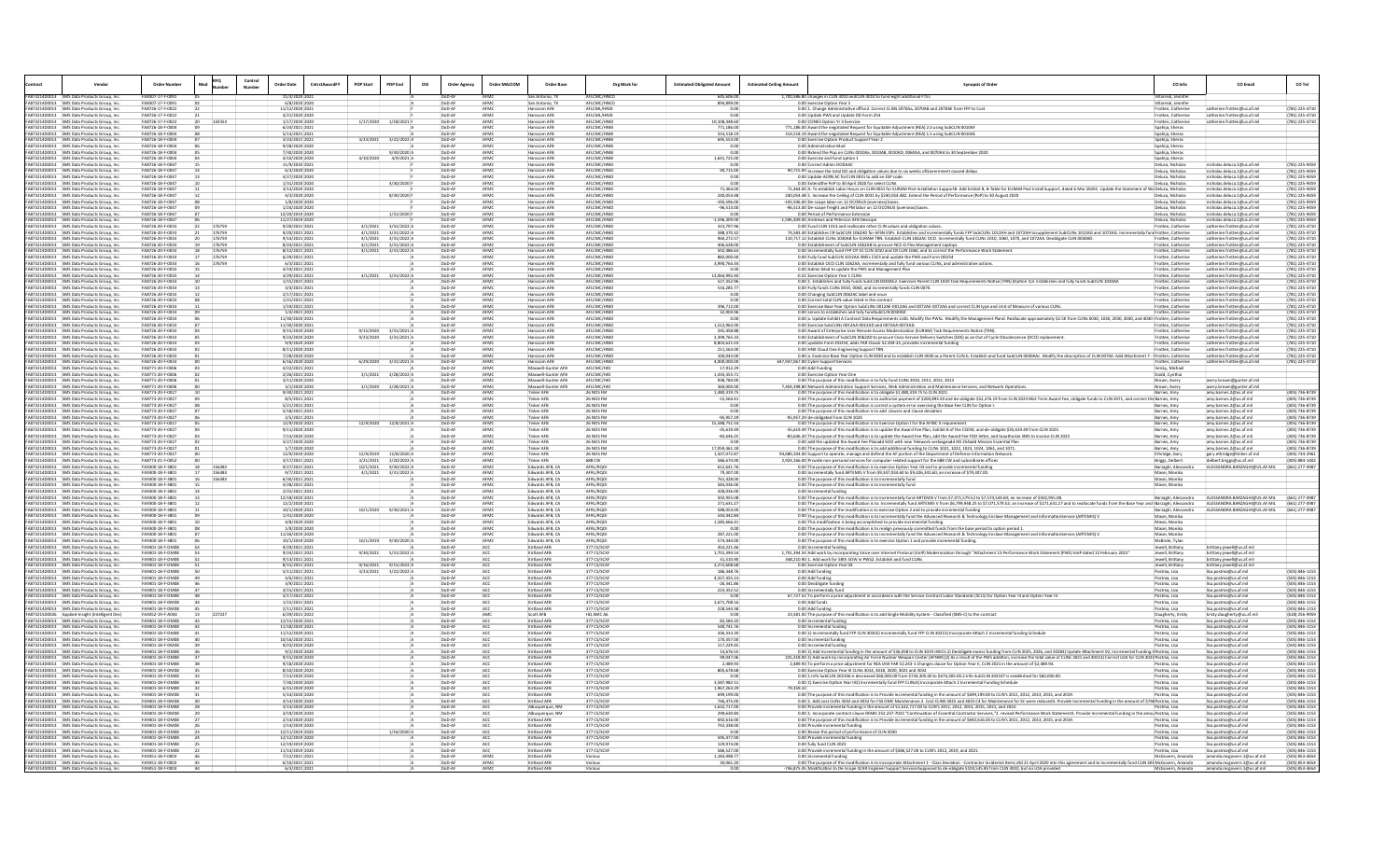|                                |                                                                                           |                                      |                  | Control<br><b>Order Date</b><br>CntrctAv<br>Number | POP End<br><b>POP Start</b>                              | OSI<br><b>Order Agency</b>      | Order MAJCOM                                                               | Order Bas                                           | Org Mark for                        | <b>Estimated Obligated Amount</b> | <b>Estimated Ceiling Amount</b> | <b>Synopsis of Orde</b>                                                                                                                                                                                                                                                                                                                                                                                                                         | CO Info                                    | CO Emai                                                                | CO Tel                          |
|--------------------------------|-------------------------------------------------------------------------------------------|--------------------------------------|------------------|----------------------------------------------------|----------------------------------------------------------|---------------------------------|----------------------------------------------------------------------------|-----------------------------------------------------|-------------------------------------|-----------------------------------|---------------------------------|-------------------------------------------------------------------------------------------------------------------------------------------------------------------------------------------------------------------------------------------------------------------------------------------------------------------------------------------------------------------------------------------------------------------------------------------------|--------------------------------------------|------------------------------------------------------------------------|---------------------------------|
| FA873214D00*                   | roducts Group, In<br>FA873214D0013 SMS Data Products Group, In                            | A9451-18-F-00<br>FA9451-18-F-0003    |                  | 4/9/2021 2021                                      | 11/1/2020                                                | DoD-AF                          | AFM                                                                        | <b>Grtland AFB</b>                                  |                                     | 60,122.40                         |                                 | 0.00 Incremental Funding                                                                                                                                                                                                                                                                                                                                                                                                                        | McGovern, Amanda                           | amanda.mcgovern.1@us.af.mil<br>amanda.mcgovern.1@us.af.mil             | (505) 853-465<br>(505) 853-4654 |
|                                | <b>EAR73214D0013 SMS Data Products Group Inc.</b>                                         | FA9451-18-F-0003                     |                  | 4/1/2021 2021                                      |                                                          | DoD-AF                          | <b>AFMO</b>                                                                | Kirtland AFR                                        | Various                             | 00                                |                                 | 0.00 The purpose of this modification is to make administrative corrections to Modification P00032 ACRN BGLOA and Modification P00039 ACRN.                                                                                                                                                                                                                                                                                                     | McGovern Amanda                            | amanda.mcgovern.1@us.af.mil                                            | 5051853-4654                    |
|                                | FA873214D0013 SMS Data Products Group, Inc<br>FA873214D0013 SMS Data Products Group, Inc. | A9451-18-F-0003<br>A9451-18-F-000    |                  | 3/30/2021 2021<br>2/26/2021 202                    |                                                          | DoD-AF<br>$DnD-AI$              | AFM<br>AFM                                                                 | Kirtland AFB<br>Grtland AFI                         | Variou:                             | 1.969.379.47<br>574,430.8         |                                 | 0.00 Incremental funding<br>0.00 Incremental Funding Modification                                                                                                                                                                                                                                                                                                                                                                               | McGovern, Amanda<br>McGovern, Amanda       | amanda.mcgovern.1@us.af.mil                                            | (505) 853-4654<br>(505) 853-465 |
|                                | FA873214D0013 SMS Data Products Group, Inc                                                | FA9451-18-F-0003                     |                  | 1/29/2021 2021                                     |                                                          | DoD-AF                          | AFM                                                                        | Kirtland AFR                                        |                                     | 60 122 40                         |                                 | 0.00 The purpose of this modification is to incrementally fund<br>463,348.50 INCREMENTAL FUNDING                                                                                                                                                                                                                                                                                                                                                | McGovern, Amanda                           | amanda.mcgovern.1@us.af.m<br>amanda.mcgovern.1@us.af.mil               | 5051853-4654                    |
|                                | A873214D0013 SMS Data Products Group, Inc.<br>FAR73214D0013 SMS Data Products Group, In   | A9451-18-F-000<br>EA9451-19-E-0002   |                  | 1/25/2021 2021<br>1/8/2021 2021                    |                                                          | oD-Al<br>DoD-AF                 | AFM<br><b>AEMA</b>                                                         | Kirtland AF<br>Kirtland AFB                         | Variou:<br>Varios                   | 163,577.64<br>24,664.00           |                                 |                                                                                                                                                                                                                                                                                                                                                                                                                                                 | McGovern, Amanda                           | amanda.mcgovern.1@us.af.mi                                             | 505) 853-465<br>(505) 853-4654  |
|                                | FA873214D0013 SMS Data Products Group, Inc.                                               | FA9451-18-F-0003                     |                  | 12/21/2020 2021                                    | 11/1/2020 10/31/2021 A                                   | DoD-AF                          | AFM                                                                        | Kirtland AFB                                        | Variou:                             | 00                                |                                 | 426,308.17 In-Scope Add Work and Incremental Funding<br>0.00 Exercise option year II CLIN 3060                                                                                                                                                                                                                                                                                                                                                  | McGovern, Amanda<br>McGovern, Amanda       | amanda.mcgovern.1@us.af.mil<br>amanda.mcgovern.1@us.af.mil             | (505) 853-4654                  |
|                                | FA873214D0013 SMS Data Products Group, Inc                                                | A9451-18-F-0003                      |                  | 12/29/2020 2021                                    |                                                          | DoD-Al                          | AFM                                                                        | Kirtland AFB                                        | Variou:                             | 548.346.31                        |                                 | 0.00 INCREMENTAL FUNDING                                                                                                                                                                                                                                                                                                                                                                                                                        | McGovern, Amanda                           | amanda.mcgovern.1@us.af.mi                                             | (505) 853-465                   |
| FA873214D0013                  | SMS Data Products Group, Inn<br>FAR73214D0013 SMS Data Products Group In                  | 49451-18-F-000<br>FA9451-18-F-0003   |                  | 1/30/2020 20<br>11/1/2020 2021                     | 11/1/2020 10/31/2021 A                                   | 0 <sub>0</sub><br>DoD-AF        | AFM<br><b>AFMO</b>                                                         | Kirtland AFI<br>Kirtland AFR                        | Variou                              | 535,590.1<br>578 407 52           |                                 | <b>DO INCREMENTAL FUNDING</b><br>0.00 a. Exercise Option Year IIb. Add Incremental Funding                                                                                                                                                                                                                                                                                                                                                      | McGovern, Amanda<br>Hochmuth Shannon       | amanda.mcgovern.1@us.af.mi<br>shannon hochmuth@us af mil               | 505) 853-465<br>9191722-5408    |
|                                | FA873214D0013 SMS Data Products Group, Inc                                                | FA9451-18-F-0003                     |                  | 9/30/2020 2020                                     |                                                          | DoD-AF                          | AFMC                                                                       | Kirtland AFB                                        | Variou:                             | 310,000.00                        |                                 | 0.00 The purpose of this modification is to fully fund CLIN 2010                                                                                                                                                                                                                                                                                                                                                                                | Hochmuth, Shannon                          | shannon.hochmuth@us.af.mil                                             | (919) 722-540                   |
|                                | FAB73214D0013 SMS Data Products Group. In<br>FA873214D0013 SMS Data Products Group, Inc.  | FA9451-18-F-0003<br>FA9451-18-F-0003 |                  | 8/31/2020 2020<br>4/16/2020 2020                   |                                                          | DoD-AF<br>DoD-AF                | <b>AFM</b><br>AFMO                                                         | Kirtland AFR<br>Kirtland AFB                        | Variou:                             | 548 165 20<br>116,724.46          |                                 | ntal Funding<br>0.00 The subject delivery order is hereby modified to add funding to CLIN 2012 and CLIN 2016.                                                                                                                                                                                                                                                                                                                                   | Sweeney, Meredithe<br>Sweeney, Meredithe   | eredithe.sweeney@us.af.m<br>meredithe.sweenev@us.af.mi                 | 5051253-7579<br>(505) 253-7579  |
|                                | A873214D0013 SMS Data Products Group, Inc.                                                | A9451-18-F-0003                      |                  | 6/29/2020 2020                                     |                                                          | DoD-AF                          | AFM                                                                        | Kirtland AFB                                        | Variou:                             | 857,640.00                        |                                 | 0.00 INCREMENTAL FUNDING                                                                                                                                                                                                                                                                                                                                                                                                                        | Sweeney, Meredithe                         | meredithe.sweeney@us.af.m                                              | (505) 253-757                   |
| FA873214D0013                  | KMS Data Products Group, In                                                               | 10451-19-6-000                       |                  | 3/17/2020 202                                      |                                                          | 0 <sub>0</sub>                  | AFM                                                                        | Kirtland AFI                                        |                                     | 1,286,856.0                       |                                 | 0.00 The subject delivery order is hereby modified to add funding to CLIN 2010                                                                                                                                                                                                                                                                                                                                                                  |                                            |                                                                        | 919) 722-540                    |
|                                | FA873214D0013 SMS Data Products Group, In<br>FA873214D0013 SMS Data Products Group, Inc   | FA9451-18-F-0003                     |                  | 1/30/2020 2020<br>2/27/2020 2020                   |                                                          | DoD-AF<br>DoD-AF                | AFM                                                                        | Kirtland AFB                                        | Variou:                             | 533,758.60                        |                                 | 0.00 Change CLINs 2060 ,2070, 3060, 3070, 4060, 4070, 5060, 5070, and 6060, 6070 from Fixed Price to Cost Reimbursment.Add incremental funding to CLINs 2010, 2012, and 2013 in the arrivochmuth, Shannon                                                                                                                                                                                                                                       |                                            | shannon.hochmuth@us.af.mi                                              | 919) 722-5408<br>(919) 722-540  |
|                                | FAB73214D0013 SMS Data Products Group. In                                                 | FA9451-18-F-0003<br>FA9451-18-F-0003 |                  | 12/19/2019 2020                                    |                                                          | DoD-AF                          | AFM<br><b>AFM</b>                                                          | Kirtland AFB<br>Kirtland AFR                        | Variou:<br>Varios                   | 588,190.80<br>481.266.07          |                                 | 0.00 The subject delivery order is hereby modified to add funding to CLINs 2010, 2011, and 2016<br>481,266.07 Incremental Funding                                                                                                                                                                                                                                                                                                               | Hochmuth, Shannon<br>Hochmuth Shannor      | shannon.hochmuth@us.af.mi<br>shannon bochmuth@us af mi                 | 9191722-5408                    |
|                                | FA873214D0013 SMS Data Products Group, Inc.                                               | FA9451-18-F-0003                     |                  | 11/15/2019 2020                                    | 11/1/2019 10/31/2020 A                                   | DoD-AF                          | <b>AFM</b>                                                                 | Kirtland AFB                                        | Variou:                             | 2,102.00                          |                                 | 2.102.00 The subject delivery order is hereby modified to increase ceiling and to add funding to CUN 1070                                                                                                                                                                                                                                                                                                                                       | Hochmuth, Shannon                          | shannon.hochmuth@us.af.mil                                             | 919) 722-5408                   |
|                                | FA873214D0013 SMS Data Products Group, Inc<br>FA873214D0013 SMS Data Products Group, In   | A9451-18-F-0003<br>A9451-18-F-0003   |                  | 11/22/2019 2020<br>1/27/2019 202                   |                                                          | DoD-Al<br>$DnD-A8$              | AFM<br>AFM                                                                 | Kirtland AF<br>Kirtland AFB                         | Variou:                             | 428,952.00                        |                                 | 0.00 The subject delivery order is hereby modified to incorporate FAR 52.204-25 and Wage Determinations, Attachment 5.<br>0.00 The subject delivery order is hereby modified to add funding to CLIN 2010                                                                                                                                                                                                                                        | Reichmuth, Promise<br>Sweeney, Meredithe   | promise.reichmuth.2@us.af.m<br>eredithe.sweeney@us.af.m                | (505) 263-465<br>(505) 253-757  |
|                                | FA873214D0013 SMS Data Products Group, In                                                 | FA9451-18-F-0003                     |                  | 11/1/2019 2020                                     | 11/1/2019<br>10/31/2020 /                                | DoD-AF                          | AFM                                                                        | Kirtland AFB                                        | Variou                              | 782,140.47                        |                                 | 0.00 Exercise and incrementally fund Option Year 1                                                                                                                                                                                                                                                                                                                                                                                              | Reichmuth, Promise                         | promise.reichmuth.2@us.af.mi                                           | (505) 263-4654                  |
|                                | FA873214D0013 SMS Data Products Group, Inc<br>FAR73214D0013 SMS Data Products Group In    | 0601<br>0601                         | 176759           | 9/23/2021 2021<br>4/22/2020 2020                   | 3/22/2022<br>9/23/2020<br>9/23/2020<br>9/22/2021         | DoD-AF<br>DoD-AF                | <b>AFM</b><br><b>AFMO</b>                                                  | Robins AFB<br><b>Robins AFR</b>                     | <b>78 ABW</b><br><b>78 ARW</b>      | 57,051.72<br>112 729 20           |                                 | 0.00 The purpose of this modification is to Exercise Option 5 in the amount of \$57,051.72, PoP: 23 September 2021-22 March 2022                                                                                                                                                                                                                                                                                                                | Anderson, Lasonia<br>Anderson Lasonia      | asonia anderson@us af mi                                               | (478) 926-205                   |
|                                | FA873214D0013 SMS Data Products Group, Inc                                                | SK01                                 | 155258           | 10/1/2020 2021                                     | 10/1/2020 9/30/2021 F                                    | DoD-AF                          | AETO                                                                       | JBSA Randolph, TX                                   | 58 SOW/FM                           | 566,167.68                        |                                 | 0.00 The purpose of this modification is to Exercise Option Year Four<br>0.00 Fully fund CLINs 3010 and 3011                                                                                                                                                                                                                                                                                                                                    | Postma, Lisa                               | lisa.postma@us.af.mil                                                  | (505) 846-1153                  |
|                                | FA873214D0013 SMS Data Products Group, Inc                                                |                                      | 155258           | 8/12/2020 2020                                     |                                                          | DoD-AF                          | AET                                                                        | JBSA Randolph, T.                                   | 58 SOW/FM                           | 0.00                              |                                 | 0.00 Intent to Exercise Option CLINs 3010 and 3011 for the period of performance of 01 Oct 20 through 30 Sept 21 - no funding                                                                                                                                                                                                                                                                                                                   | ostma, Lisa                                | lisa.postma@us.af.mil                                                  | (505) 846-115                   |
|                                | FA873214D0013 SMS Data Products Group, Inc<br>FA873214D0013 SMS Data Products Group, Inc. |                                      | 155258<br>155258 | 4/1/2020 2020<br>10/1/2019 2020                    | 9/30/2020<br>10/1/2019                                   | DoD-AF<br>DoD-AF                | AET<br>AFT                                                                 | JBSA Randolph, TX<br>JBSA Randolph, T.              | <b>SR SOW/FM</b><br>58 SOW/FN       | 000<br>556,414.56                 |                                 | 0.00 The Purpose of This Modification is to Incorporate contract clause DFARS 252.237-7023 "Continuation of Essential Contractor Services," at no additional cost to the government.<br>0.00 Fund Option Period 3. Period of Performance 1 October 2019 - 30 September 2020.                                                                                                                                                                    | Postma, Lisa<br>Olivar, Gregory            | lisa.postma@us.af.mil                                                  | (505) 846-115                   |
|                                | FA873214D0013 SMS Data Products Group, Inc.                                               |                                      | 127081           | 9/5/2020 2020                                      | 9/21/2020<br>3/20/2021                                   | DoD-Al                          | AFIW                                                                       | JBSA Lackland, TX                                   | <b>2310S</b>                        |                                   |                                 | 372,349.74 extend the term of the contract for an additional 6 months commencing 21 September 2020 through 20 March 2021.                                                                                                                                                                                                                                                                                                                       | Zabawa, Katherin                           | gregory.olivar.1@us.af.mil                                             | (210) 652-5513                  |
|                                | FA873214D0013 SMS Data Products Group, Inc.<br>FA873214D0014 Tetra Tech (Indus)           | 7vn1                                 | 127081<br>135619 | 9/10/2020 2020                                     |                                                          | DoD-AF                          | AFIW                                                                       | JBSA Lackland, TX                                   | <b>23105</b>                        | 372, 349.74                       |                                 | 0.00 funds the option period exercised on 5 Sep 20 with modification 18                                                                                                                                                                                                                                                                                                                                                                         | Zabawa, Katherine                          |                                                                        | (808) 448-29                    |
|                                | FA873214D0014 Tetra Tech (Indu                                                            | \$301                                | 135619           | 10/1/2019 2020<br>10/1/2019 2020                   | 9/30/2020<br>10/1/2019                                   | OD-AF<br>DoD-AF                 | AFSP<br>AFSP                                                               | Patrick AFB<br>Patrick AFB                          | AFTAC/LS<br>AFTAC/LS                | 844,513.20<br>0.00                |                                 | 0.00 Fully fund Option Period 4<br>0.00 Exercise OptionYear 4 CLINs 4010, 4040, and 4070 for the period of performance effective 01 October 2019 through 30 September 2020, subject to availability of funds                                                                                                                                                                                                                                    | Burke, Amy<br>Burke, Amy                   | amy.burke.2@us.af.mil<br>amy.burke.2@us.af.mil                         | (808) 448-294                   |
|                                | FAR73214D0015 Technica Cornoratio                                                         |                                      | 185459           | 12/16/2019 2020                                    | 12/17/2020 F                                             | DoD-ANG                         | ANG                                                                        | Arlington, VA                                       |                                     | 00                                |                                 | -2,694,506.96 To modify the Performance Work Statement to remove all material, equipment, and labor associated with the Indoor Mass Notification system                                                                                                                                                                                                                                                                                         | Swiantek, Kirk                             | kirk.m.swiantek.civ@mail.m                                             | 5861239-477                     |
| FA873214D0015<br>FA873214D0015 | Technica Corporatio<br>Technica Corporatio                                                |                                      | 185459<br>150459 | 10/30/2019 2020<br>9/30/2020 202                   | 12/31/2019<br>9/30/2020<br>9/29/2021                     | DoD-ANO<br>DoD-AF               |                                                                            | Arlington, VA                                       | $JTF-C$                             | 48,333.2                          |                                 | 0.00 The purpose of this modification is to extend the contract completion date from 31 October 2019 to 31 December 2019.                                                                                                                                                                                                                                                                                                                       | Swiantek, Kirk<br>Boudreau, Brand          | kirk.m.swiantek.civ@mail.mi<br>brandon.boudreau@us.af.m                | (586) 239-477<br>(757) 764-563  |
| FAR73214D0015                  | Technica Corporatio                                                                       | FA3016-20-F-044                      |                  | 9/18/2020 2020                                     | 3/31/2021<br>9/18/2020                                   | DoD-AF                          | AET                                                                        | Langley AFB<br><b>BSA Lackland, T</b>               | AFO:                                | 419,465.75                        |                                 | 0.00 Exercise Option Year 4 for the period of performance 30 Sep 2020 thru 29 Sep 2021                                                                                                                                                                                                                                                                                                                                                          | DeLorenzo, Karen                           | karen.delorenzo@us.af.mi                                               | 210) 671-175                    |
| FA873214D0015                  | Technica Corporatio                                                                       | A3016-20-F-045                       |                  | 2/26/2021 2021                                     | 3/28/2021                                                | DoD-Al                          | AET                                                                        | <b>IBSA Lackland, TJ</b>                            | $502 \, \text{CS}$                  | 0.0                               |                                 | 419,465.75 AFOSI Fiber Replacement and Infrastructure Expansion Project<br>0.00 The purpose of this modification is to revise the period of performance from 26 February 2021 to 28 March 2021.                                                                                                                                                                                                                                                 | Johnson, Cole                              | cole.johnson.9@us.af.mi                                                | (210) 395-874                   |
|                                | FA873214D0015 Technica Corporatio<br>FA873214D0015 Technica Corporatio                    | FA3016-20-F-0457<br>FA3016-20-F-0457 |                  | 1/14/2021 2021<br>9/23/2020 2020                   | 2/26/2021                                                | DoD-AF<br>DoD-AF                | AET<br>AET                                                                 | <b>JBSA Lackland, TX</b><br>JBSA Lackland, TX       | 502 <sup>o</sup><br>502 CS          | 0.00<br>00                        |                                 | 0.00 The purpose of this modification is to revise the period of performance from 21 January 2021 to 26 February 2021.<br>0.00 Contract Administration changes.                                                                                                                                                                                                                                                                                 | Johnson, Cole<br>Johnson, Cole             | cole.johnson.9@us.af.mi<br>cole.iohnson.9@us.af.mi                     | 210) 395-874<br>210) 395-8744   |
| FA873214D0015                  | Technica Corporatio                                                                       | A3016-20-F-045                       |                  | 9/18/2020 2020                                     | 1/21/2021<br>9/30/2020                                   | DoD-Al                          | <b>AET</b>                                                                 | <b>IBSA Lackland</b> , TJ                           | 502 C                               | 149,118.04                        |                                 | 149,118.04 Building 3395 OSP/ISP Infrastructure FTSH MEDCoE Commo Infrastructure Expansion                                                                                                                                                                                                                                                                                                                                                      | Johnson, Cole                              | cole.johnson.9@us.af.mi                                                | (210) 395-874                   |
| FA873214D0015                  | Technica Corporatio                                                                       | A3016-20-F-047                       |                  | 7/23/2021 202                                      | 9/18/2020<br>6/15/2022                                   | DoD-AF                          |                                                                            | <b>BSA Lackland, T</b>                              | 502 C                               | 55,181.63                         |                                 | 55,181.63 The purpose of this modification is to include the following:1) The Stop Work Order implemented on 18 February 2021 is hereby removed.2) Incorporated the Performance Work State Johnson, Cole                                                                                                                                                                                                                                        |                                            | cole.johnson.9@us.af.mi                                                | (210) 395-874                   |
| FA873214D0015                  | FAR73214D0015 Technica Cornoratio<br>Technica Corporatio                                  | FA3016-20-F-047<br>A3016-20-F-047    |                  | 1/19/2021 2021<br>9/18/2020 202                    | 2/19/2021<br>$9/18/2020$ $1/19/2021$ A                   | DoD-AF                          | AFT                                                                        | <b>IRSA Lackland TX</b><br><b>IBSA Lackland, T.</b> | 502.03<br>502 C                     | 00<br>170,328.96                  |                                 | 0.00 The purpose of this modification is to:1. Extend the period of performance to 19 February 2021.<br>170,328.96 Camp Bullis Aerial Communication Infrastructure Expansion                                                                                                                                                                                                                                                                    | Johnson Cole<br>Johnson, Cole              | cole.iohnson.9@us.af.mi<br>cole.johnson.9@us.af.mi                     | 2101395-8744<br>210) 395-874    |
|                                | FAR73214D0015 Technica Corporatio                                                         | FA3016-21-F-0523                     |                  | 9/24/2021 2021                                     |                                                          | DoD-AF                          | AET                                                                        | JBSA Lackland, TX                                   | 502.03                              | 000                               |                                 | 0.00 The purpose of this modification is to update the PWS to include disclaimer verbiage under Section 3.6                                                                                                                                                                                                                                                                                                                                     |                                            | cole.johnson.9@us.af.mi                                                | (210) 395-8744                  |
| FA873214D0015                  | FA873214D0015 Technica Corporatio                                                         | FA3016-21-F-0523<br>A3030-19-F-A049  |                  | 9/16/2021 2021<br>3/31/2021 2021                   | $9/16/2021$ $3/15/2022$                                  | DoD-AF<br>DoD-Al                | AET                                                                        | JBSA Lackland, TX                                   | 502 CS                              | 373.109.55                        |                                 | 373,109.55 Fiber Expansion between ITBs 1050, 935A, and 2057; Fiber Expansion between ITBs 100 at Chapman Training Annex and ITB 7065; and OSP Fiber Cable and MH/DS from MH-65 to BuildJohnson, Cole                                                                                                                                                                                                                                           |                                            | cole.iohnson.9@us.af.mil                                               | (210) 395-8744<br>(405) 739-403 |
| FA873214D0015                  | Technica Corporatio<br>Technica Corporatio                                                | FA3030-19-F-A04                      |                  | 1/17/2020 202                                      | 3/31/2021                                                | DoD-AF                          |                                                                            | Goodfellow AFB<br>oodfellow AFE                     | 17 TRS                              | $-8,000.00$                       |                                 | -8,000.00 The purpose of this mod is update PWS to reflect the changes to have bidg 409 and bldg 410 as standalone intercom systems.<br>0.00 The purpose of this modification is to update the Period of Performance date to 3/31/2021                                                                                                                                                                                                          | Casiano, Andre<br>Simpkins, Willia         | andre.casiano@us.af.mil<br>william.simpkins@goodfe                     | (325) 654-521                   |
|                                | FA873214D0015 Technica Corporation                                                        | FA3030-19-F-A049                     |                  | 10/22/2019 2020                                    | 11/17/2020 F                                             | DoD-AF                          | <b>AET</b>                                                                 | Goodfellow AFB                                      | 17 TRSS                             | 00                                |                                 | 0.00 The purpose of this modification is to update the Period of Performance date and change the unit of measure to Lot.                                                                                                                                                                                                                                                                                                                        | Casiano, Andre                             | andre.casiano@us.af.mil                                                | (405) 739-403                   |
| FA873214D0015                  | Fechnica Corporatio<br>FA873214D0015 Technica Corporatio                                  | A3030-19-F-A078<br>FA3030-19-F-A078  |                  | 9/27/2021 202<br>6/9/2021 2021                     | $9/27/2021$ $9/26/2022$                                  | DoD-AF                          | AFT                                                                        | podfellow AFE<br><b>Goodfellow AFR</b>              | 17 TRSS/TSR                         | 144,574.60<br>000                 |                                 | 0.00 The purpose of this modification is to exercise option year 2 of this contract.<br>14,215.32 The purpose of this mod is update SOW to reflect changes to add bldg. 240 for maintenance and services.                                                                                                                                                                                                                                       | Simpkins, William<br>Simpkins, William     | william.simpkins@goodfellow.af.m<br>william.simpkins@goodfellow.af.mil | (325) 654-521<br>(325) 654-521  |
|                                | FA873214D0015 Technica Corporatio                                                         | FA3030-19-F-A078                     |                  | 9/27/2020 2020                                     | 9/27/2020<br>9/26/2021 A                                 | DoD-AF                          | AETO                                                                       | Goodfellow AFB                                      | 17 TRSS/TSR                         | 137, 361, 40                      |                                 | 0.00 The purpose of this modification is to exercise option year 1 of this contract.                                                                                                                                                                                                                                                                                                                                                            | Simpkins, William                          | william.simpkins@goodfellow.af.mil                                     | (325) 654-5216                  |
| FA873214D0015                  | Technica Corporatio                                                                       | A3030-20-F-0058                      |                  | 8/19/2020 2020                                     | 111/2020                                                 | DoD-Al                          | AET                                                                        | oodfellow AFB                                       | 17 cpts                             | 1,200.00                          |                                 | 1,200.00 The purpose of the modification is to add an additional exterior camera at the Crossroads.                                                                                                                                                                                                                                                                                                                                             | Kent, Daniel                               |                                                                        |                                 |
| FA873214D0015                  | Technica Corporatio<br>FA873214D0015 Technica Corporation                                 | FA3030-20-F-0058<br>FA3030-20-F-0058 |                  | 8/28/2020 2020<br>7/28/2020 2020                   | 7/29/2020<br>8/28/2020 F                                 | DoD-AF<br>DoD-AF                | AET<br><b>AET</b>                                                          | Goodfellow AFB<br>oodfellow AFB                     | 17 cpt                              | 0.00<br>59.385.19                 |                                 | 0.00 The purpose of this modification is to extend the period of performance for the government to evaluate a potential modification request for additional work<br>59.385.15 Chapel Crossroad Cameras and Installation                                                                                                                                                                                                                         | Kent, Danie<br>Kent, Daniel                |                                                                        |                                 |
| FA873214D0015                  | echnica Corporatio                                                                        | AS000-21-F-013                       |                  | 9/30/2021 202                                      | 9/30/2021<br>3/31/2022                                   | DoD-Al                          | PACA                                                                       | <b>JBER, AK</b>                                     |                                     | 349,066.83                        |                                 | 349,066.83 Surveillance System procurement and Installation services for Hangar 5 (Bldg 7309) JBER AK.                                                                                                                                                                                                                                                                                                                                          | Swoyer, Daniel                             | daniel.swoyer.1@us.af.mil                                              | (317) 552-558                   |
|                                | FAB73214D0015 Technica Corporatio<br>FA873214D0015 Technica Corporation                   | FA7037-17-F-1003<br>FA7037-17-F-1003 | 164259<br>164358 | 5/27/2021 2021<br>8/17/2020 2020                   | $6/21/2021$ F<br>5/31/2021 F                             | DoD-AF<br>DoD-AF                | AFTO<br>AETO                                                               | Lackland AFB<br>Lackland AFB                        | 25th AF/A6<br>25th AF/A6            | 0.00<br>0.00                      |                                 | 0.00 The purpose of this modification is to extend the period of performance<br>0.00 The purpose of this modification is to extend the period of performance through 31 May 2021 and to incorporate FAR Clause 52.204-25 by full text.                                                                                                                                                                                                          | Cueto, Manuel                              | manuel.cueto@us.af.mil                                                 | (210) 977-662                   |
| FA873214D0015                  | Technica Corporatio                                                                       | A7037-21-F-003                       |                  | 5/21/2021 2021                                     | $6/1/2021$ $5/31/2022$ A                                 | DoD-Al                          |                                                                            | ackland AFE                                         | ACC A2R                             | 10,472,900.0                      |                                 | 43,473,826.80 centralized Command and control (2) of AF JWICS operations andservices                                                                                                                                                                                                                                                                                                                                                            | Cueto, Manue                               | manuel.cueto@us.af.mil                                                 | (210) 977-662                   |
| FA873214D0015                  | Technica Corporatio                                                                       | A8307-19-F-0098                      |                  | 6/3/2021 2021                                      |                                                          | DoD-AF                          | AFM                                                                        | San Antonio, 1                                      | AFLCMC/HNC                          | 538,239.44                        |                                 | 538,239.44 This purpose of this modification is to add funding for travel and funding for sustainment labor                                                                                                                                                                                                                                                                                                                                     | Trumpfheller, Candy                        | candy.trumpfheller@us.af.m                                             | (210) 395-101                   |
| FA873214D0015<br>FA873214D0015 | Technica Corporation<br>Technica Corporatio                                               | FA8307-19-F-0098<br>A8307-19-F-0098  |                  | 3/31/2021 2021<br>2/15/2021 2021                   | 2/15/2021 2/14/2022 A                                    | $D \cap D - \Delta F$<br>DoD-AF | AFM<br>AFM                                                                 | San Antonio, TX<br>San Antonio, T)                  | AFLCMC/HNCL<br>AFLCMC/HNCL          | 22,040,950.03                     |                                 | 0.00 Add revised DD Form 254<br>0.00 This purpose of this modification is to exercise the 2nd Option Period.                                                                                                                                                                                                                                                                                                                                    | Trumpfheller, Candy<br>Trumpfheller, Candy | candy.trumpfheller@us.af.mi<br>candy.trumpfheller@us.af.mi             | 210) 395-101<br>(210) 395-101   |
|                                | FAR73214D0015 Technica Cornoratio                                                         | FA8307-19-F-0098                     |                  | 1/22/2021 2021                                     |                                                          | DoD-AF                          | AFM                                                                        | San Antonio TX                                      | AFLCMC/HNCL                         | 303,426.24                        |                                 | 0.00 The purpose of this modification is to incrementally fund the remaining balance of \$303,426.24 for Development Labor.                                                                                                                                                                                                                                                                                                                     | Trumnfheller Candy                         | candy.trumpfheller@us.af.mi                                            | 2101395-101                     |
| FA873214D0015<br>FA873214D0015 | Technica Corporation<br>Technica Corporatio                                               | FA8307-19-F-0098<br>A8307-19-F-009   |                  | 1/13/2021 2021<br>9/30/2020 202                    |                                                          | DoD-AF<br>DoD-Al                | AFM<br>AFM                                                                 | San Antonio, TX<br>San Antonio, T                   | AFLCMC/HNCI<br>AFLCMC/HNC           | 0.00<br>3,428,312.78              |                                 | 30,510,765.67 The purpose of this modification is to revise the option year totals in the CLIN description to reflect the SAFE integration from P00007, andto correct the Period of Performance in the STrumpfheller, Candy<br>3,428,312.78 1. Add funding for the SAFe Integration2. Add revised PWS dated 9 Mar 203. Correct funding for Development Labor Overrun costs from P000064. Add FAR clauses 52.204-25 and 52.23Trumpfheller, Candy |                                            | candy.trumpfheller@us.af.mi<br>candy.trumpfheller@us.af.m              | (210) 395-101<br>(210) 395-101  |
| FAR73214D0015                  | Technica Corporatio                                                                       | 48307-19-F-0098                      |                  | 9/17/2020 2020                                     |                                                          | DoD-AF                          | AFM                                                                        | San Antonio. T                                      | AFLCMC/HNCL                         | 1.762.657.19                      |                                 | ,762,657.19 This purpose of this modification is to add funding for overrun costs                                                                                                                                                                                                                                                                                                                                                               | Trumpfheller, Candy                        | candy.trumpfheller@us.af.m                                             | (210) 395-101                   |
| FA873214D0015                  | Technica Corporatio                                                                       | FA8307-19-F-0098                     |                  | 5/8/2020 2020                                      |                                                          | DoD-AF                          | AFM                                                                        | San Antonio, T                                      | AFLCMC/HNCL                         | 174,718.66                        |                                 | 174,718.66 This purpose of this modification is to add funding for Labor, Other Direct Costs (ODCs) and travel to the Basic Period                                                                                                                                                                                                                                                                                                              | Leos. Tommy                                | tommy.leos@us.af.mil                                                   |                                 |
| FA873214D0015                  | Technica Corporatio<br>FA873214D0015 Technica Corporatio                                  | A8307-19-F-009<br>FA8307-19-F-0098   |                  | 6/17/2020 2020<br>2/15/2020 2020                   | 2/15/2020 2/14/2021 /                                    | DoD-AF                          | AFM                                                                        | an Antonio, TX<br>San Antonio, TX                   | AFLCMC/HNCI<br>AFLCMC/HNCD          | 555,000.0<br>13,591,345.20        |                                 | 555,000.00 add funding for Other Direct Costs 1st Option<br>0.00 DANS 1st Option Exercise                                                                                                                                                                                                                                                                                                                                                       | Trumpfheller, Candy<br>Trumpfheller, Candy | candy.trumpfheller@us.af.mi<br>candy.trumpfheller@us.af.mi             | (210) 395-10<br>(210) 395-101   |
| FA873214D0015                  | Technica Corporation                                                                      | FA8307-19-F-009                      |                  | 11/6/2019 2020                                     |                                                          | DoD-AF                          | AFM                                                                        | an Antonio, TX                                      | AFLCMC/HNCD                         | 0.0                               |                                 | 0.00 Add a revised DD 254                                                                                                                                                                                                                                                                                                                                                                                                                       | Leos, Tommy                                | tommy.leos@us.af.mil                                                   |                                 |
| FA873214D0015                  | Technica Corporatio<br>FA873214D0015 Technica Corporatio                                  | FA8773-20-F-0149<br>FA8773-20-F-0149 |                  | 12/22/2020 2021<br>3/30/2021 2021                  | 3/30/2021<br>5/31/2021                                   | DoD-AF<br>DoD-AF                | AFSP<br>AFSP                                                               | Tinker AFB<br>Tinker AFR                            | 502 <sup>o</sup><br>502.05          | 0.00                              |                                 | 0.00 The purpose of this modification is to extend the Period of Performance (POP)<br>0.00 The purpose of this modification is to extend the Period of Performance (POP)                                                                                                                                                                                                                                                                        | Germosen, Jose<br>Germosen Inse            |                                                                        | (405) 734-92<br>(405) 734-925   |
| FA873214D0015                  | Technica Corporatio                                                                       | FA8773-20-F-0149                     |                  | 11/23/2020 2021                                    |                                                          | DoD-AF                          | AFSP                                                                       | Tinker AFB                                          | 502 CS                              |                                   |                                 | 0.00 The purpose of this modification is to incorporate three no cost change orders                                                                                                                                                                                                                                                                                                                                                             | Germosen, Jose                             |                                                                        | (405) 734-925                   |
| FA873214D0015                  | Technica Corporatio                                                                       | A8773-20-F-0149                      | 148410           | 9/18/2020 202                                      | 9/18/2020<br>1/6/2021                                    |                                 |                                                                            | inker AFB                                           |                                     | 527,554.3                         |                                 | 527,554.39 Install 12 SM FO (Data)/SOpr Copper Cables (Voice on TDM Switch) at Entry Control Point (ECP) Camp Bullis, TX and F3YCFA0086AW01 - Fibers to JBSA-FSH Access Control Point Gates, FGermosen, Jose                                                                                                                                                                                                                                    |                                            |                                                                        | 405) 734-925                    |
| FA873214D0015                  | FA873214D0015 Technica Corporatio<br>Technica Corporatio                                  | 0102<br>3102                         | 148410           | 7/19/2021 2021<br>7/30/2020 2020                   | 9/1/2021<br>$2/28/2022$ $\mu$<br>9/1/2020<br>8/31/2021 / | DoD-AF<br>DoD-AF                | ACC                                                                        | Newport News, VA<br>Newport News, VA                | ACC/AS/AS89/ASC<br>ACC/AS/AS89/ASCH | 1.906.347.20<br>3,812,694.40      |                                 | 1.906.347.20 Six-month extension of services (OP 05) with a Period of Performance from 1 Sep 2021 - 28 Feb 2022.<br>0.00 The Purpose of This Modification Is: 1. Exercise Option Period 4 with a Period of Performance from 1 Sep 2020 - 31 Aug 2021.                                                                                                                                                                                           | Pillo, Steven<br>Robinson, Jame            | steven.pillo@langley.af.mil<br>james.robinson.54@us.af.mi              | 757) 225-769<br>757) 225-7706   |
|                                | FA873214D0015 Technica Corporatio                                                         | 0102                                 | 149410           | 12/6/2019 2020                                     |                                                          | DoD-AF                          | AC                                                                         | lewport News, VA                                    | ACC/AS/AS89/ASC                     | 1,528,920.00                      |                                 |                                                                                                                                                                                                                                                                                                                                                                                                                                                 | Markling, Matthe                           | natthew.markling@nellis.af.m                                           | 7021652-957                     |
|                                | FA873214D0015 Technica Corporatio                                                         | 0102                                 | 148410<br>159261 | 10/4/2019 2020<br>4/1/2021 2021                    | $5/31/2021$ F<br>5/1/2021                                | DoD-AF<br>DoD-AF                | ACC<br>ACC                                                                 | Newport News, VA                                    | ACC/AS/AS89/ASCX<br>ACC A2R OL      | 00<br>99.023.32                   |                                 | 0.00 Incorporate a No Cost revision to the PWS.<br>799,023.32 The purpose of this modification is to extend the period of performance                                                                                                                                                                                                                                                                                                           | Markling, Matthew                          | matthew.markling@nellis.af.mi                                          | 7021 652-957<br>(210) 977-662   |
| FA873214D0015<br>FA873214D0015 | Technica Corporatio<br>Fechnica Corporatio                                                |                                      | 159261           | 3/2/2020 202                                       | 5/1/2020<br>4/30/2021                                    | DoD-AF                          |                                                                            | San Antonio, TX<br>ian Antonio, TX                  | ACC A2R OL                          | 9,688,279.84                      |                                 | 0.00 The purpose of this modification is to exercise and fully fund option year three of the task order                                                                                                                                                                                                                                                                                                                                         | Cueto II, Manuel<br>Cueto II, Manue        | manuel.cueto@us.af.mil<br>manuel.cueto@us.af.mil                       | (210) 977-662                   |
|                                | FA873214D0015 Technica Corporatio                                                         |                                      |                  | 12/22/2020 2021                                    | 3/30/2021 F                                              | DoD-AF                          | AFSPO                                                                      | Tinker AFB                                          | 502 CS                              | 00                                |                                 | 0.00 The purpose of this modification is to extend the Period of Performance (POP) for JBSA Camp Bullis and Fort Sam Houston TX.                                                                                                                                                                                                                                                                                                                | Germosen, Jose                             |                                                                        | (405) 734-9250                  |
| FA873214D0015                  | Technica Corporatio<br>FA873214D0015 Technica Corporation                                 | V9133L-20-F-4000<br>W9133L-20-F-4000 |                  | 10/23/2020 202<br>7/24/2020 2020                   | 12/15/2020                                               | DoD-ANO<br>DoD-ANG              | ANG                                                                        | oint Base Andrew<br>Joint Base Andrew               | Variou:                             | 91,266.00                         |                                 | 0.00 The purpose of this modification is to extend the Period of Performance to 15 December 2020.<br>91,266.00 The purpose of this modification it to increase travel funding                                                                                                                                                                                                                                                                   | Swiantek, Kirk<br>Swiantek, Kirk           | drk.m.swiantek.civ@mail.m<br>kirk.m.swiantek.civ@mail.mil              | (586) 239-47<br>(586) 239-477   |
|                                | FA873214D0015 Technica Corporatio                                                         | W9133L-20-F-4000                     |                  | 1/24/2020 2020                                     |                                                          | DoD-ANG                         | ANG                                                                        | Joint Base Andrews                                  |                                     | 00                                |                                 | 0.00 The purpose of this modification is to incorporate the Performance Based Payments                                                                                                                                                                                                                                                                                                                                                          | Goldsmith, Jerem                           | jeremy.m.goldsmith.mil@mail.mil                                        | (703) 604-8124                  |
| A873214D0015                   | Technica Corporation                                                                      | V9133L-20-F-4000                     |                  | 10/30/2019 2020                                    | 10/31/2019 10/30/2020                                    | DoD-ANG                         |                                                                            | Joint Base Andrews                                  |                                     | 3.279.375.52                      |                                 | 3,279,375.52 Air National Guard (ANG) Installation Notification & Warning System (INWS) Next (Phase 3) Services                                                                                                                                                                                                                                                                                                                                 | Swiantek, Kirk                             | kirk.m.swiantek.civ@mail.mil                                           | (586) 239-47                    |
| FA873214D0015                  | Technica Corporati<br>FA873214D0015 Technica Corporation                                  | V9133L-20-F-4001<br>W9133L-20-F-4001 |                  | 9/16/2020 202<br>7/24/2020 2020                    | 3/31/2021                                                | DoD-ANO<br>DoD-ANG              |                                                                            | <b>Vrlington</b> , VA<br>Arlington, VA              | ANG NOS<br>ANG NOSC                 | 170,705.92<br>50.046.00           |                                 | 170,705.92 The purpose of this modification is to add funding to cover the additional material and labor to provide replacement HPSA/poles at 114th FW to continue the INWS Project.<br>50,046.00 The purpose of this modification it to increase travel funding                                                                                                                                                                                | Swiantek, Kirl<br>Swiantek, Kirk           | kirk.m.swiantek.civ@mail.mi<br>kirk.m.swiantek.civ@mail.mil            | (586) 239-47<br>(586) 239-477   |
| FA873214D0015                  | Fechnica Corporatio                                                                       | V9133L-20-F-4001                     |                  | 4/7/2020 202                                       |                                                          | OD-ANO                          |                                                                            | <b>Vrlington</b> , V.                               | ANG NOS                             | $-558,464.1$                      |                                 | 558,464.17 The purpose of this modification is to remove the 180th Fighter Wing (FW) and the cybersecurity requirement(CDRL 07) from the PWS.                                                                                                                                                                                                                                                                                                   | Goldsmith, Jerem                           | jeremy.m.goldsmith.mil@mail.r                                          | 703) 604-812                    |
|                                | FA873214D0015 Technica Corporatio<br>FA873214D0015 Technica Corporation                   | W9133L-20-F-4001<br>W9133L-20-F-4001 |                  | 1/22/2020 2020<br>10/11/2019 2020                  | 10/11/2019 10/10/2020                                    | DoD-ANG<br>DoD-ANG              | ANG<br>ANG                                                                 | Arlington, VA<br>Arlington, VA                      | ANG NOS<br>ANG NOSO                 | 00<br>2.538.758.25                |                                 | 0.00 The purpose of this modification is to incorporate the Performance Based Payments<br>2,538,758.25 ANG Installation Notification & Warning System (INWS) Next (Phase 3 Group B)                                                                                                                                                                                                                                                             | Goldsmith, Jerem<br>Swiantek, Kirk         | emy.m.goldsmith.mil@mail.mil<br>kirk.m.swiantek.civ@mail.mil           | 7031604-812<br>(586) 239-477    |
| FA873214D0015                  | Technica Corporatio                                                                       | V9133L-20-F-4001                     |                  | 10/22/2019 2020                                    |                                                          | DoD-ANG                         |                                                                            | Arlington, VA                                       | ANG NOS                             |                                   |                                 | 0.00 The purpose of this modification is to attach the current Performance Work Statement                                                                                                                                                                                                                                                                                                                                                       | Hawkins, Hillari                           | hillari.k.hawkins.civ@mail.mi                                          | (704) 604-419                   |
| FA873214D0015                  | Technica Corporati                                                                        | V9133L-20-F-4002                     |                  | 9/21/2021 202                                      |                                                          | DoD-ANO                         |                                                                            | <b>Irlington</b> , V.                               |                                     | $-445,492.61$                     |                                 | 445,492.61 The purpose of this modification is to adjust the funding on the CLINs as listed on the continuation page, and to update the PWS due tode-scoping of the 161 ARW portion of this contr Corbin, Jenniefe                                                                                                                                                                                                                              |                                            | nnifer.j.corbin.civ@mail.mi                                            | 703-607-0983                    |
| FA873214D0015<br>FA873214D0015 | Technica Corporatio<br>Technica Corporatio                                                | V9133L-20-F-4002<br>V9133L-20-F-4002 |                  | 10/23/2020 2021<br>9/30/2020 202                   | 12/15/2020<br>$9/30/2020$ $11/2/2020$                    | DoD-ANG<br>DoD-ANO              |                                                                            | Arlington, VA<br>Arlington, VA                      | Variou:<br>Variou:                  | 33,931.42                         |                                 | 0.00 The purpose of this modification is to extend the Period of Performance to 15 December 2020.<br>33,931.42 The purpose of this modification it to add funding to the contract to incorporate design changes in accordance with the Air Force adoptednew strategy for the 161ARW.                                                                                                                                                            | Swiantek, Kirk<br>Swiantek, Kirl           | kirk.m.swiantek.civ@mail.mil<br>drk.m.swiantek.civ@mail.m              | (586) 239-477<br>(586) 239-477  |
|                                | FAR73214D0015 Technica Cornoration                                                        | W9133L-20-F-4002                     |                  | 7/24/2020 2020                                     |                                                          | DoD-ANG                         | <b>ANG</b>                                                                 | Arlington, VA                                       | Various                             | 105,944.00                        |                                 | 105,944.00 The purpose of this modification it to increase travel funding                                                                                                                                                                                                                                                                                                                                                                       | Swiantek Kirk                              | kirk m swiantek civ@mail mil                                           | 5861239-477                     |
| FA873214D0015<br>FA873214D0015 | Technica Corporatio<br>Technica Corporatio                                                | W9133L-20-F-4002<br>V9133L-20-F-4002 |                  | 1/24/2020 2020<br>10/31/2019 202                   |                                                          | DoD-ANG<br>DoD-ANG              |                                                                            | Arlington, VA                                       | Variou:                             | 3,462,998.48                      |                                 | 0.00 The purpose of this modification is to incorporate the Performance Based Payments                                                                                                                                                                                                                                                                                                                                                          | Goldsmith, Jeren<br>Swiantek, Kirk         | jeremy.m.goldsmith.mil@mail.mil<br>drk.m.swiantek.civ@mail.mil         | (703) 604-812<br>(586) 239-47   |
| FA873214D0015                  | Technica Corporatio                                                                       |                                      | 15220            | 8/24/2020 2020                                     |                                                          | DoD-Army                        | US Army Corps of Eng. Huntsville, A                                        | Arlington, VA                                       | Various                             | $-73.097.20$                      |                                 | 462,998.48 ANG Installation Notification & Warning System (INWS) Next (Phase 3 Group A)<br>-73,097.20 De-obligate funds                                                                                                                                                                                                                                                                                                                         | Wiggins, Paul                              | Paul.A.Wiggins@usace.army.m                                            | 256) 895-112                    |
| FA873214D0015                  | Technica Corporatio                                                                       | ZW01                                 | 152206           | 4/16/2020 2020                                     |                                                          | DoD-Army                        | US Army Corps of Eng. Huntsville, A                                        |                                                     | Variou:                             | 34,803.10                         |                                 | 34,803.10 The purpose of this modification is to Add funds in the amount of \$33,172.60 to CLIN 0010 and \$1,630.50 to CLIN 0060<br>-44,100.70 Modification Request to De-Obligate Funds for Closecut                                                                                                                                                                                                                                           | Hamilton, Tezra                            | Tezra.J.Hamilton@usace.army.mil                                        | (256) 895-1389                  |
| FA873214D0015                  | Technica Corporati<br>FA873214D0015 Technica Corporatio                                   | ZW03                                 | 155673<br>155674 | 8/24/2020 2020<br>7/17/2020 2020                   |                                                          | DoD-Arm<br>DoD-Arm              | US Army Corps of Eng. Huntsville, A<br>US Army Corps of Eng. Huntsville, A |                                                     |                                     | 44,100.70<br>$-98.757.23$         |                                 | -98,757.23 The purpose of this modification is to De-obligate \$98,757.23 from CLIN 0070                                                                                                                                                                                                                                                                                                                                                        | Wiggins, Pau<br>Wiggins, Paul              | Paul.A.Wiggins@usace.army.mi<br>Paul.A.Wiggins@usace.army.m            | (256) 895-112<br>(256) 895-1129 |
| FA873214D0016                  | Telos Corporation                                                                         | 6V01                                 | 126653           | 9/29/2020 2020                                     |                                                          | DoD-AF                          |                                                                            | JB McGuire-Dix-Lake                                 | 87 CS                               | $-3,273.00$                       |                                 | 0.00 The purpose of this modification is to de-obligate excess option funding for FY 18 on CLIN 3002(3030)                                                                                                                                                                                                                                                                                                                                      | Sherwood, Edward                           | edward.sherwood@us.af.mil                                              |                                 |
|                                | FA873214D0016 Telos Corporatio<br>FA873214D0016 Telos Corporatio                          | C4851<br>303                         | 131421           | 10/29/2019 2020<br>9/29/2020 2020                  | 10/29/2019 10/28/2020<br>9/29/2020 3/28/2021             | DoD-AF<br>DoD-AF                | PACAR<br>ACC                                                               | Andersen AFB                                        | 734 Air Mobil<br>HO TRADOC          | 2,341.25                          |                                 | 2,341.25 This is for the services to set up a deployable wireless network access point at Andersen AFB in Guam.<br>407.220.08 Extend Option Year 4 for six month                                                                                                                                                                                                                                                                                | Boudreau, Brandon                          |                                                                        | 7571764-563                     |
|                                | FA873214D0016 Telos Corporation                                                           | F303                                 | 131421           | 8/14/2020 2020                                     |                                                          | DoD-AF                          |                                                                            | JBLE Langley, VA<br>JBLE Langley, VA                | HQ TRADOO                           | 407,220.08<br>0.00                |                                 | 0.00 admin mod                                                                                                                                                                                                                                                                                                                                                                                                                                  | Boudreau, Brandon                          | brandon.boudreau@us.af.mil<br>brandon.boudreau@us.af.mil               | (757) 764-5631                  |
| FA873214D0016                  | Telos Corporati                                                                           | FA2823-19-F-A407                     | 229833           | 3/27/2020 202                                      | 5/30/2020<br>4/1/2021                                    | DoD-AF                          | AFM                                                                        | Eglin AFB                                           |                                     |                                   |                                 | 0.00 The purpose of this modification is to extend the Period of Performance (PoP) from 26 MAR 2020 to 30 MAY 2020                                                                                                                                                                                                                                                                                                                              | Jarrell, Elona                             | lona.jarrell.1@us.af.mil                                               | (850) 882-034                   |
|                                | FA873214D0016 Telos Corporation<br>FA873214D0016 Telos Corporation                        | FA2823-21-F-0094<br>A2823-21-F-0163  |                  | 4/8/2021 2021<br>9/9/2021 2021                     | S/7/2021 F<br>9/9/2021<br>$9/8/2022$ A                   | DoD-AF<br>DoD-AF                | AFM<br>AFM                                                                 | Eglin AFB<br>Eglin AFB                              | 951 ELSG OL 1<br>96 TW              | 5.991.48<br>882,177,30            |                                 | 5.991.48 Purchase of LAN Drop Bldg. 350<br>882,177.30 HPC Engineering Support Hours Renewal                                                                                                                                                                                                                                                                                                                                                     | Hicks, Gini<br>Riffe, John                 | gini.hicks.1@us.af.mil<br>ohn.riffe@us.af.mil                          | 850) 283-441<br>(312) 872-5628  |
| FA873214D0016                  |                                                                                           | A3016-21-F-056                       |                  | 9/23/2021 202                                      | 9/27/2021<br>12/27/2021                                  | DoD-AF                          | AETO                                                                       | <b>BSA Lackland, TJ</b>                             | <b>SO2 FR</b>                       | 65.075.17                         |                                 | 65.075.17 MFRC JTRC AV INSTALLATION                                                                                                                                                                                                                                                                                                                                                                                                             |                                            | e.iohnson.9@us.af.m                                                    | (210) 395-8744                  |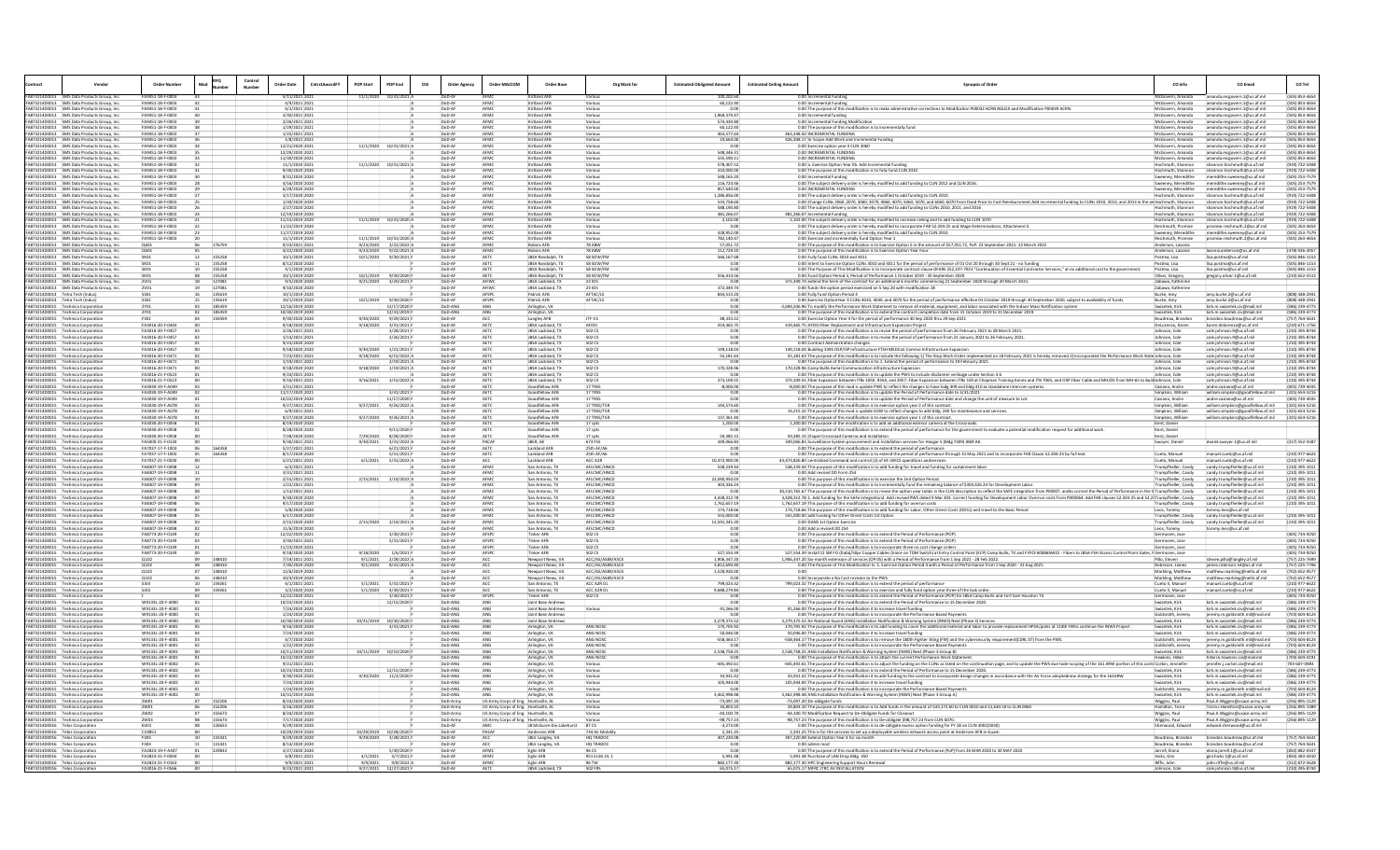|                                |                                                                    | <b>Order Number</b>                  |                  | Number | Order Date                        | CntrctAwardF | <b>POP Start</b>       | POP End                     | OSI | <b>Order Agency</b>             | Order MAJCON               | <b>Order Base</b>                                    | Org Mark for                       | <b>Estimated Obligated Amount</b> | <b>Estimated Ceiling Amount</b> | <b>Synopsis of Order</b>                                                                                                                                                                                                                                                                                                                                                                              | CO Info                                 | CO Email                                                          | CO Tel                          |
|--------------------------------|--------------------------------------------------------------------|--------------------------------------|------------------|--------|-----------------------------------|--------------|------------------------|-----------------------------|-----|---------------------------------|----------------------------|------------------------------------------------------|------------------------------------|-----------------------------------|---------------------------------|-------------------------------------------------------------------------------------------------------------------------------------------------------------------------------------------------------------------------------------------------------------------------------------------------------------------------------------------------------------------------------------------------------|-----------------------------------------|-------------------------------------------------------------------|---------------------------------|
| FA873214D0016                  | FA873214D0016 Telos Corporation                                    | EA2020-21-E-0066<br>FA4418-19-F-A102 |                  |        | 2/14/2021 202<br>2/28/2020 2020   |              |                        | 5/8/2020 F                  |     | DoD-Al                          |                            | odfellow AEE<br>JB Charleston, SC                    | 628 CS                             | 2011150<br>0.00                   |                                 | 11 115.98 MDG Campus Security<br>0.00 The purpose of this modification is to change the Period of Performance of CLINs 0001 and 0002 from 6 August 2019 - 28 February 2020 to 6 August 2019 - 8 May 2020.                                                                                                                                                                                             | <b>Scott Michae</b><br>Harrelson, Terry | cheal scott 1@us af mil<br>terry.harrelson.1@charleston.af.mi     | (325) 654-158<br>(843) 963-5182 |
| FA873214D0016                  | Telos Corporation                                                  | FA4418-19-F-A102                     |                  |        | 1/22/2020 202                     |              |                        |                             |     |                                 |                            | JB Charleston, SC                                    | 628 C                              |                                   |                                 | 0.00 The purpose of this modification is to change the unit of measure of CLINs 0001(2010) and 0002 (2011) from "Job" to "Lot".                                                                                                                                                                                                                                                                       | Harrelson, Terry                        | erry.harrelson.1@charleston.af.mi                                 | (843) 963-518                   |
|                                | FA873214D0016 Telos Corporation                                    | FA4460-19-F-A085                     |                  |        | 5/1/2020 2020                     |              |                        | 5/30/2020                   |     | DoD-AF                          |                            | Little Rock AFR                                      |                                    |                                   |                                 | 0.00 The purpose of this modification is to extend the period of performance by 63 days to 30 May 2020 from 28 March 2020 at no additional cos                                                                                                                                                                                                                                                        | Parsons, Anthon                         | inthony.parsons.1@us.af.mil                                       | (501) 987-384                   |
| FA873214D0016                  | FA873214D0016 Telos Corporation<br><b>Telos Corporation</b>        | FA4484-20-F-0226<br>FA4484-20-F-0226 |                  |        | 8/24/2021 2021<br>9/30/2020 202   |              | 9/30/2021<br>9/30/2020 | 9/29/2022 A<br>9/29/2021    |     | DoD-Al<br>DoD-Al                |                            | JB McGuire-Dix-Lakehurst<br>JB McGuire-Dix-Lakehurst | 87 CS/SCX<br>87 CS/SCX             | 210.564.84<br>204,630.60          |                                 | 0.00 Exercise SONET MX Support - Option Year 1<br>1,084,241.88 87 CS requirement for SONET System Mainter                                                                                                                                                                                                                                                                                             | Smith, Nicole<br>Sherwood, Edward       | icole.smith.9@us.af.mil<br>edward.sherwood@us.af.n                | (808) 448-294                   |
|                                | FA873214D0016 Telos Corporation                                    | FA4613-18-F-1002                     | 184123           |        | 5/20/2020 2020                    |              |                        |                             |     | DoD-Al                          | AFGS0                      | FE Warren AFB                                        | NAF AFSVA/SVPY                     | 00                                |                                 | 0.00 The purpose of this modification is to move \$1.379.61 from CLIN 0070 to CLIN 0010 to fund the additional electrical work and concrete encasement for the conduit ioints that was regulChiporo. Courtney                                                                                                                                                                                         |                                         | ourtney.chiporo@us.af.mil                                         | (481) 773-374                   |
|                                | FA873214D0016 Telos Corporation<br>FA873214D0016 Telos Corporatio  | FA4613-18-F-1002<br>FA4613-18-F-1002 | 184123<br>184123 |        | 2/19/2020 2020<br>11/8/2019 202   |              | 2/19/2020 5/29/2020    |                             |     | DoD-Al<br>DoD-Al                | AFGS0<br>AFGS              | FE Warren AFB<br>FE Warren AFB                       | NAF AFSVA/SVPY<br>NAF AFSVA/SVPY   | 13,905.19<br>0.00                 |                                 | 13,905.19 1. To change the end of the Period of Performance from 31 December 2019 to 29 May 20202. Add CLIN 0002 to fund additional material, labor and electrical in the amount of \$13,905.1Chiporo, Courtney<br>0.00 1. To change the end of the Period of Performance from 31 October 2019 to 31 December 20192. In addition, this modification is to move \$1,081.66 from CLIN 0007 to CLIN 0010 |                                         | courtney.chiporo@us.af.mil<br>arry.barto.1@us.af.mil              | (481) 773-374<br>(307) 773-475  |
|                                | FA873214D0016 Telos Corporatio                                     | FA4613-18-F-1002                     | 184123           |        | 10/3/2019 2020                    |              |                        | 10/31/2019                  |     | $D \cap D - \Delta I$           | <b>AFGSO</b>               | FF Warren AFR                                        | NAF AFSVA/SVPY                     | 0 <sup>0<sup>c</sup></sup>        |                                 | 0.00 The purpose of this bilateral modification is to change the Period of Performance from 30 September 2019 to 31 October 2019                                                                                                                                                                                                                                                                      | Chiporo, Courtn                         | urtney.chiporo@us.af.m                                            | (481) 773-374                   |
| FA873214D0016                  | <b>Telos Corporation</b>                                           | FA4613-19-F-A078                     |                  |        | 3/5/2021 2021                     |              |                        |                             |     | DoD-Al                          | AFGS                       | FE Warren AFB                                        | 90 CS/SCX                          | 15,259.58                         |                                 | 15,259.58 Add additional work                                                                                                                                                                                                                                                                                                                                                                         | Leo. Florence                           | lorence.leo@us.af.mi                                              | (307) 773-473                   |
| FA873214D0016                  | Telos Corporation                                                  | FA4613-19-F-A078<br>FA4613-19-F-A078 |                  |        | 1/26/2021 202<br>$9/1/2020$ 2020  |              |                        | 4/1/2021<br>1/31/2021       |     | DoD-Al<br>DoD-AF                |                            | FE Warren AFE                                        | 90 CS/SCX<br>90 CS/SCX             |                                   |                                 | 0.00 change PoP end from 1/31/2021 to 4/30/2021                                                                                                                                                                                                                                                                                                                                                       | Leo, Florence                           | lorence.leo@us.af.mil                                             | (307) 773-473                   |
| FA873214D0016                  | FAB73214D0016 Telos Corporatio<br>elos Corporatio                  | A4613-19-F-A078                      |                  |        | 1/31/2020 202                     |              |                        | 3/31/2020                   |     | DoD-Al                          | AFGSO<br>AFGS              | FE Warren AFB<br>FE Warren AFB                       | 90 CS/SC/                          | 0.00                              |                                 | 0.00 The purpose of this bilateral modification is to start work on the wiring projects at the three (3) MAFs (A, C, D). The Period of Performance (PoP) has been extended on CLINS 0001, 0001, 0001, 0001, 0001, 0001, 0001,                                                                                                                                                                         |                                         | trisha.lamarr@us.af.mil<br>trisha.lamarr@us.af.mi                 | (307) 481-321<br>(307) 481-32:  |
|                                | FA873214D0016 Telos Corporatio                                     | FA4613-19-F-A078                     |                  |        | 3/17/2020 2020                    |              |                        |                             |     | DoD-Al                          | AFGS0                      | FE Warren AFB                                        | 90 CS/SCX                          | 0.00                              |                                 | 0.00 The purpose of this bilateral modification is to issue Suspension of Work until further notice on CLIN 0001, CLIN 0002, and CLIN 0003. Due to guidance on the current COVID-19 issues, (Barto, Larry                                                                                                                                                                                             |                                         | larry.barto.1@us.af.mil                                           | (307) 773-475                   |
|                                | FA873214D0016 Telos Corporation                                    | FA4613-19-F-A078                     |                  |        | 11/27/2019 2020                   |              |                        | 1/31/2020                   |     | DoD-Al                          | AFGS0                      | FE Warren AFB                                        | 90 CS/SCX                          | 0.00                              |                                 | 0.00 The purpose of this bilateral modification is to change the Period of Performance date from 02 Dec 2019 to 31 January 2020.                                                                                                                                                                                                                                                                      | Barto, Larry                            | larry.barto.1@us.af.mil                                           | (307) 773-475                   |
| FA873214D0016<br>FA873214D0016 | elos Corporatio<br>Telos Corporatio                                | FA4613-19-F-A089<br>FA4613-19-F-A089 | 241330<br>241330 |        | 4/30/2021 202<br>3/8/2021 202     |              | 3/8/2021               | /28/2021<br>4/30/2021       |     | OoD-A<br>DoD-Al                 | AFGS<br>AFGS               | E Warren AFB, W<br>FE Warren AFB, W                  | 90 CS/SC<br>90 CS/SC               | 18.658.10                         |                                 | 0.00 Extend the PoP in response to delays caused by unusually severe weather<br>18,658.10 The purpose of this modification is to acquire additional labor and materials for work within scope of the current contrac                                                                                                                                                                                  | Leo. Florence<br>Leo, Florence          | lorence.leo@us.af.mi<br>lorence.leo@us.af.m                       | (307) 773-473<br>(307) 773-473  |
|                                | FAB73214D0016 Telos Corporatio                                     | FA4613-19-F-A089                     | 241330           |        | 1/26/2021 2021                    |              |                        | 4/30/2021                   |     | DoD-AF                          | <b>AFGSO</b>               | FF Warren AFR WY                                     | 90 CS/SCX                          | 00                                |                                 |                                                                                                                                                                                                                                                                                                                                                                                                       | Leo Florence                            | Intence len@us af mi                                              | (307) 773-473                   |
| FA873214D0016                  | elos Corporatio                                                    | FA4613-19-F-A089                     | 241330           |        | 9/3/2020 202                      |              |                        | 1/31/2021                   |     |                                 |                            | E Warren AFB, W                                      | 90 CS/SCX                          |                                   |                                 | 0.00 The purpose of this modification is to change the end of the Period of Performance for all CLINs from 31 Jan 21 to 30 Apr 21.<br>0.00 The purpose of this bilateral modification is begin to work on the wiring project. the<br>nded on CLINS 0001, 0002, and 0003 from 17 Jul 20 to 3:Lamarr, Trisha                                                                                            |                                         | trisha.lamarr@us.af.mil                                           | $(307)$ 481-32:                 |
|                                | FAB73214D0016 Telos Corporation<br>FA873214D0016 Telos Corporation | FA4613-19-F-A089<br>FA4613-19-F-A089 | 241330<br>241330 |        | 3/13/2020 2020<br>1/16/2020 2020  |              |                        | 7/17/2020                   |     | $D \cap D - \Delta I$<br>DoD-Al | AFGSO<br>AFGS0             | FE Warren AFB, WY<br>FE Warren AFB, WY               | 90 <sup>°</sup><br>90 CS/SCX       | 0.00<br>0.OO                      |                                 | 0.00 The purpose of this bilateral modification is to issue Suspension of Work until further notice on CLIN 2010, CLIN 2060, and CLIN 2070. Due to guidance on the current COVID-19, base g(Lamarr, Trisha<br>0.00 The purpose of this modification is to extend the end of the Period of Performance from 17 Jan 2020 to 17 Jul 2020                                                                 | Barto, Larry                            | trisha.lamarr@us.af.mil<br>arry.barto.1@us.af.mil                 | (307) 481-321<br>(307) 773-475  |
| FA873214D0016                  | elos Corporatio                                                    | A4625-19-F-A010                      |                  |        | 9/29/2021 2021                    |              |                        |                             |     |                                 |                            | Whiteman AFB                                         | 09 CS/SC                           | 37.028.32                         |                                 | 12,353.12 The Purpose of this Modification is:A. Create SLIN 200202, to add additional labor, this has increased by \$9,328.32 from \$0.00 to \$9,328.32. E. Create SLIN 200302, to add additional par Cone, John                                                                                                                                                                                     |                                         | john.cone@us.af.mil                                               | (660) 687-401                   |
| FA873214D0016                  | <b>Telos Corporatio</b>                                            | FA4625-19-F-A010                     |                  |        | 5/25/2021 202                     |              | 6/1/2021               | 12/31/2021 /                |     | DoD-Al                          | AFGS                       | Whiteman AFE                                         | 609 CS/SCO                         | 466.56                            |                                 | 5,310.48 A) Incorporate the revised Attachment 2, dated 5 Apr 2021 and incorporated Attachment 4 into Attachment 2.8) Add CLIN 2005, 3005, 4005, to incorporate additional maintenance asscBohnenstingel, Jan                                                                                                                                                                                         |                                         | james.bohnenstingel@us.a                                          | (312) 975-541                   |
| FA873214D0016                  | FA873214D0016 Telos Corporation<br>Telos Corporatio                | FA4625-19-F-A010<br>FA4625-19-F-A010 |                  |        | 12/30/2020 2021<br>11/3/2020 202  |              | 2/1/2021<br>11/1/2020  | 1/31/2022 A<br>1/31/2021    |     | DoD-Al<br>DoD-Al                | AFGS0                      | Whiteman AFB<br>Whiteman AFE                         | 509 CS/SCO<br>609 CS/SC            | 125,550.48<br>223.14              |                                 | 0.00 Exercise Option Year 2 (1 February 2021 thru 31 January 2022)<br>3,240.66 Add 21 - 131st LMR Radios                                                                                                                                                                                                                                                                                              | Wheeler, Mary<br>Wheeler, Mary          |                                                                   |                                 |
|                                | FAB73214D0016 Telos Corporation                                    | FA4625-19-F-A010                     |                  |        | 9/29/2020 2020                    |              |                        |                             |     | $D \cap D - \Delta I$           | AFGSO                      | Whiteman AFR                                         | 509 05/500                         | $-1190104$                        |                                 | 16,527.84 To de-obligate funds                                                                                                                                                                                                                                                                                                                                                                        | Wheeler Mary                            |                                                                   |                                 |
|                                | FA873214D0016 Telos Corporation                                    | FA4625-19-F-A010                     |                  |        | 10/1/2020 2021                    |              |                        |                             |     | DoD-Al                          | <b>AFGSO</b>               | Whiteman AFB                                         | 509 CS/SCO                         | 58,205.60                         |                                 | 4,626.80 Add 4 months of funding to OY1                                                                                                                                                                                                                                                                                                                                                               | Wheeler, Mary                           |                                                                   |                                 |
| FA873214D0016<br>FA873214D0016 | Telos Corporatio<br><b>Telos Corporatio</b>                        | FA4625-19-F-A010<br>FA4625-19-F-A010 |                  |        | 9/15/2020 202<br>2/1/2020 202     |              |                        |                             |     | $DnD-A8$                        | AFGS<br><b>AFGS</b>        | Whiteman AFE<br>Whiteman AFE                         | 609 CS/SC<br>509 05/500            | 116 411 20                        |                                 | -59,282.32 correct errors from previous modifications<br>0.00 Exercise Option Year 1                                                                                                                                                                                                                                                                                                                  | Wheeler, Mary<br>Wheeler, Ma            |                                                                   |                                 |
|                                | FA873214D0016 Telos Corporation                                    | FA4625-19-F-A010                     |                  |        | 10/1/2019 2020                    |              |                        |                             |     | DoD-Al                          | AFGS0                      | Whiteman AFB                                         | 509 CS/SCO                         | 59,282.32                         |                                 | 59.282.32 A. Add 4 months of funding to base yearB. Add CLIN 0005 for additional 4 months of fundingC. Add CLIN 0006 for additional 30 Hours of labor for 4 months. D. Add CLIN 0007 for additicitisk. Micheal                                                                                                                                                                                        |                                         | nicheal.fisk.1@us.af.mil                                          | (660) 687-542                   |
| FA873214D0016                  | <b>Telos Corporatio</b>                                            | FA4625-20-F-0106                     | 241330           |        | 5/4/2021 202                      |              | 9/30/2020              | 6/22/2021                   |     | $D \cap D - \Delta$             | AFGS                       |                                                      | 509 CS/SCO                         |                                   |                                 | 0.00 Incorporate updated Statement of Objections (SOO) dated 5 April 2021 revision 7 at no addit                                                                                                                                                                                                                                                                                                      |                                         |                                                                   |                                 |
| FA873214D0016                  | FA873214D0016 Telos Corporation<br><b>Telos Corporation</b>        | FA4625-20-F-0106<br>FA4800-21-F-0048 |                  |        | 9/24/2020 2020<br>3/30/2021 2021  |              | 9/30/2020<br>3/30/2021 | 6/22/2021 F<br>3/29/2022    |     | DoD-Al<br>DoD-Al                | AFGS0                      | Whiteman AFB<br>Langley AFB                          | 509 CS/SCC<br>HQ TRADOI            | 482.996.88<br>464,628.48          |                                 | 482,996.88 This requirement is to install fiber optic cable between Information Technology Building 9 to Building 4076<br>464,628.48 Lexmark Manage Printer Services                                                                                                                                                                                                                                  | Wheeler, Mary<br>Boudreau, Brandon      | brandon.boudreau@us.af.mi                                         | (757) 764-563                   |
| FA873214D0016                  | <b>Telos Corporatio</b>                                            | FA4819-20-F-0111                     | 164358           |        | /13/2021 202                      |              |                        |                             |     | DoD-Al                          |                            | ndall AFB                                            | 325 LRD                            |                                   |                                 | 548.56 The purpose of this modification is to decrease the amount of CLIN 3010                                                                                                                                                                                                                                                                                                                        | Lahr, Matthew                           |                                                                   |                                 |
| FA873214D0016                  | <b>Telos Corporatio</b>                                            | FA4819-20-F-0111                     |                  |        | 4/21/2021 202                     |              |                        |                             |     | DoD-AR                          |                            | vndall AFR                                           | 325 LRD                            | 1.538.67                          |                                 | -1,538.67 The purpose of this modification is to decrease the amount of CLIN 3010                                                                                                                                                                                                                                                                                                                     | Lahr, Matthew                           |                                                                   |                                 |
|                                | FA873214D0016 Telos Corporation                                    | FA4819-20-F-0111                     |                  |        | 12/7/2020 2021                    |              |                        | 6/30/2021                   |     | DoD-Al                          |                            | <b>Tyndall AFB</b>                                   | 325 LRD                            | 0.00                              |                                 | 0.00 extend the period of performance                                                                                                                                                                                                                                                                                                                                                                 | Lahr, Matthew                           |                                                                   |                                 |
| FA873214D0016                  | Telos Corporatio<br>FA873214D0016 Telos Corporation                | FA4819-20-F-0111<br>FA4819-21-F-0010 |                  |        | 9/30/2020 202<br>4/5/2021 2021    |              | 9/30/2020<br>4/6/2021  | 1/31/2021<br>7/5/2021       |     | DoD-Al<br>DoD-Al                | <b>AFMO</b>                | <b>Tyndall AFB</b><br><b>Fyndall AFB</b>             | 325 LRD<br>325 FSS                 | 77,477.95<br>37,507.61            |                                 | 77,477.95 Vindicator Intrusion Detection System for 325 CPTS Disbursing Vault<br>37,507.61 Inside and Outside plant cabling required to convert temporary lodging facilities to Distinguished Visitor (DV)Suites                                                                                                                                                                                      | Lahr, Matthew<br>Lahr, Matthew          |                                                                   |                                 |
| FA873214D0016                  | <b>Telos Corporation</b>                                           | FA4819-21-F-0065                     |                  |        | 9/17/2021 2021                    |              | 9/17/2021              | 12/17/2021                  |     | DoD-ANO                         | AFNO                       | <b>Tyndall AFB</b>                                   | 325 <sup>o</sup>                   | 61,574.57                         |                                 | 61,574.57 Vindicator Intrusion Detection System at bldg. 647 on Tyndall AFB, FL                                                                                                                                                                                                                                                                                                                       | Deffert, Karl                           | karl.deffert@shaw.af.mi                                           | (803) 895-538                   |
|                                | FA873214D0016 Telos Corporatio                                     | FA4887-19-F-A101                     |                  |        | 10/2/2019 202                     |              |                        | 11/7/2019                   |     | DoD-AF                          |                            | Luke AFB, A                                          | <b>56 CS</b>                       |                                   |                                 | 0.00 The purpose for this modification is to extend the delivery/ performance period from 16 Oct 19 to 7 Nov 19                                                                                                                                                                                                                                                                                       | McCarthy, Ma                            |                                                                   |                                 |
| FA873214D0016                  | FA873214D0016 Telos Corporation<br>Telos Corporation               | FA4887-20-F-0137<br>FA4887-20-F-0137 |                  |        | 2/8/2021 2021<br>8/27/2020 2020   |              | 8/27/2020              | 12/15/2021 /                |     | DoD-Al<br>DoD-Al                |                            | Luke AFB, A<br>Luke AFB, A                           | 56 COMM SO<br>56 COMM SO O         | 250.078.46<br>836, 323.47         |                                 | 250,078.46 1. Add additional access point (APs), switches, and incidental installation services2. Add CLIN 3011 for the additional equipment and services3. Incorporate the revised Attachment 14. EDraper, Tiffany<br>836,323.47 2nd Generation Wireless LAN Flightline Coverage Expansion                                                                                                           | Draper, Tiffany                         |                                                                   |                                 |
| FA873214D0016                  | <b>Telos Corporatio</b>                                            | FA4890-17-F-002                      | 17723            |        | 4/1/2021 202                      |              | 1/2/202                | 1/1/2022                    |     | DoD-Al                          |                            | Langley AFE                                          | HQ ACC/AM                          | 2,486,108.24                      |                                 | 0.00 Add the remaining incremental fundingto fully fund OY3 and bilaterally update the PWS, DD254, and Core and Optional FTE table.                                                                                                                                                                                                                                                                   | Young, Cortney                          |                                                                   |                                 |
| FA873214D0016                  | FA873214D0016 Telos Corporation<br><b>Telos Corporatio</b>         | FA4890-17-F-0025<br>FA4890-17-F-0025 | 177235<br>177235 |        | 4/1/2021 2021<br>12/3/2020 202    |              | 1/2/2021<br>1/2/2021   | 1/1/2022 F<br>1/1/2022      |     | DoD-Al<br>DoD-Al                |                            | Langley AFB                                          | HO ACC/AMI<br>HQ ACC/AM            | 6.441.617.94<br>11,296,602.74     |                                 | 0.00 add incremental funding<br>0.00 Exercise of Option Year 3, and add Option Year 3 (OY3) Funding                                                                                                                                                                                                                                                                                                   | Degruy, Madisc                          | nadison.degruv@us.af.mi                                           | (757) 225-414<br>(757) 225-414  |
|                                | FA873214D0016 Telos Corporatio                                     | FA4890-17-F-0025                     | 177235           |        | 12/18/2020 2021                   |              | 1/2/2021               | 1/1/2022                    |     | $DnD-AI$                        |                            | Langley AFE<br>Langley AFE                           | HO ACC/AMI                         | 61,490.18                         |                                 | 124,684.47 This modification will incorporate Swing Shift Support for four FTEs at Elmendorf Richardson, AFB                                                                                                                                                                                                                                                                                          | Degruy, Madiso<br>Degruy, Madiso        | nadison.degruy@us.af.mil<br>nadison.degruy@us.af.mi               | (757) 225-414                   |
|                                | FA873214D0016 Telos Corporation                                    | FA4890-17-F-0025                     | 177235           |        | 9/30/2020 2020                    |              |                        |                             |     | DoD-Al                          |                            | Langley AFB                                          | HO ACC/AMI                         | 2.797.084.53                      |                                 | 0.00 add funding, incorporate latest PWS revision and incorporate clause 52.204-25                                                                                                                                                                                                                                                                                                                    | Degruy, Madison                         | madison.degruy@us.af.mil                                          | (757) 225-414                   |
| FA873214D0016                  | <b>Telos Corporation</b>                                           | FA4890-17-F-0025<br>EA4990-17-C-0025 | 177235           |        | 7/30/2020 202                     |              |                        |                             |     | DoD-Al                          |                            | Langley AFE                                          | HO ACC/AM                          | 22,460.59                         |                                 | 133,510.74 To add 2 Cyber Transport - Network Administrator Associate and 1 Mid positions for On-Call Suppor                                                                                                                                                                                                                                                                                          | Degruy, Madiso                          | madison.degruy@us.af.m                                            | (757) 225-414                   |
| FA873214D0016                  | FA873214D0016 Telos Corporatio<br><b>Telos Corporation</b>         | FA4890-17-F-0025                     | 177235<br>177235 |        | 7/15/2020 202<br>10/2/2019 202    |              |                        |                             |     | DoD-AP<br>DoD-Al                |                            | Langley AFB<br>Langley AFE                           | HO ACC/AMI<br>HQ ACC/AMI           | 6,083,436.10<br>3,674,179.37      |                                 | 5,193,514.12 1. Increase FTEs in CLIN 20102. Increase Incentive fees in CLIN 20113. Add funding for 3rd quarter fy 204. Add and fund OCONUS location in South Korea and Germany<br>119,187.41 The purpose of this modification is to administratively update CON-IT with the previously issued manual modificati                                                                                      | Degruy, Madisc<br>Chwalik, Erika        | nadison.degruy@us.af.mi<br>erika.chwalik.2@us.af.m                | (757) 225-414<br>(757) 225-021  |
|                                | FA873214D0016 Telos Corporatio                                     | FA4890-17-F-0025                     | 177235           |        | 11/15/2019 202                    |              |                        |                             |     | DoD-Al                          |                            | Langley AFB                                          | HQ ACC/AM                          | 2,939,321.19                      |                                 | 5,632,405.02 1). Decrease the value of CLIN 20102). Decrease the value of CLIN 20113) To administratively exercise Option Year 02 and provide funding                                                                                                                                                                                                                                                 | ancour, Kyl                             | yle.lancour@langley.af.i                                          | (757) 225-769                   |
|                                | <b>EAR73214D0016 Telos Corporation</b>                             | FA4890-17-F-0025                     | 177235           |        | 1/2/2020 2020                     |              |                        |                             |     | DoD-AF                          | ACC                        | Langley AFE                                          | HO ACC/AMI                         | 182684892                         |                                 | 0.00 To administratively Exercise Optional CLIN 2012                                                                                                                                                                                                                                                                                                                                                  | Chwalik Frika                           | erika chwalik 2@us af mil                                         | (757) 225-021                   |
| FA873214D0016                  | FA873214D0016 Telos Corporation<br>Telos Corporation               | FA4890-17-F-0025<br>FAS004-19-F-A088 | 177235           |        | 2/10/2020 2020<br>7/22/2020 202   |              |                        |                             |     | DoD-Al                          | PAC.                       | Langley AFB<br>Eielson AFE                           | HQ ACC/AMI<br>38 CEIG              | 2,939,321.19                      |                                 | 0.00 funding<br>0.00 Change period of performance from 09/17/2020 to 10/30/2020                                                                                                                                                                                                                                                                                                                       | Degruy, Madisor<br>Hagan, Matthew       | madison.degruy@us.af.mi<br>matthew.hagan@patrick.af.              | (757) 225-414                   |
|                                | FAB73214D0016 Telos Corporatio                                     | FAS004-19-F-A088                     |                  |        | 1/6/2020 2020                     |              |                        |                             |     | DoD-AF                          | PACA                       | Eielson AFB                                          | 38 CEIG                            |                                   |                                 | 0.00 Incorporate a change to the Contractor's CAGE.                                                                                                                                                                                                                                                                                                                                                   | Fetou, Aziz                             | sziz.tetou@us.af.mil                                              | (210) 787-373                   |
| FA873214D0016                  | <b>Telos Corporation</b>                                           | FAS004-19-F-A088<br>FAS004-20-F-0026 | 243994           |        | 1/3/2020 2020<br>9/2/2021 2021    |              |                        |                             |     | DoD-Al<br>$D \cap D - \Delta$   | PACA<br>PACAR              | Eielson AFB                                          | 38 CEIO<br>354.09                  |                                   |                                 | 0.00 ADMIN MOD                                                                                                                                                                                                                                                                                                                                                                                        | etou, Aziz                              | aziz.tetou@us.af.mil                                              | (210) 787-372<br>317-377-3503   |
|                                | FA873214D0016 Telos Corporatio<br>FA873214D0016 Telos Corporation  | FAS004-20-F-0026                     | 243994           |        | 6/30/2021 2021                    |              | 7/11/2021 9/30/2021    |                             |     | DoD-AF                          | PACAR                      | Eielson AFB<br>Eielson AFB                           | 354 CS                             | 106,237.89<br>0.00                |                                 | 106,237.89 1. Add CLIN 0003 for the labor, material, and equipment for the soil samples and analysis2. Extend the Period of Performance from 30 September 2021 to 30 September 2022, due to th Oldfield, Rache<br>0.00 Extend the period of performance to 30 September 2021                                                                                                                          | Kot, James                              | achel.oldfield@us.af.mil<br>mes.kot@us.af.mil                     | (377) 377-796                   |
|                                | FA873214D0016 Telos Corporation                                    | FAS004-20-F-0026                     | 243994           |        | 12/7/2020 2021                    |              |                        | 6/30/2021                   |     | DoD-Al                          | PACAR                      | Eielson AFB                                          | 354 CS                             |                                   |                                 | 0.00 Extend the period of performance to 30 June 2021                                                                                                                                                                                                                                                                                                                                                 | Barrie, Alfred                          | alfred.barrie.1@us.af.m                                           | (317) 377-348                   |
| FA873214D0016                  | <b>Telos Corporatio</b>                                            | FAS004-20-F-0026<br>FA5004-20-F-0026 | 243994<br>243994 |        | 9/10/2020 202<br>5/15/2020 2020   |              |                        |                             |     | DoD-Al<br>DoD-AF                | <b>PACA</b><br><b>PACA</b> | Eielson AFE<br>Eielson AFB                           | 354.05                             | 1,541.00                          |                                 | 1,541.00 Replace the originally proposed non-armored fiber with armored fibe                                                                                                                                                                                                                                                                                                                          | Hagan, Matthew                          | matthew.hagan@patrick.a                                           |                                 |
|                                | FA873214D0016 Telos Corporatio<br>FA873214D0016 Telos Corporation  | FAS004-20-F-0026                     | 243994           |        | 4/1/2020 2020                     |              |                        | 4/1/2020 6/30/2020          |     | DoD-Al                          | PACA                       | Eielson AFB                                          | 354 CS                             | 162,550.68                        |                                 | 0.00 Incorporate a change to the Contractor's CAGE code. the CAGE code is being changed from 02PY5 to 8FP92.<br>162,550.68 Engineer, furnish, install and test (EFI+T) 12-strand single mode (SM) fiber optic cable (FOC) from Building 4110 to Building 4377                                                                                                                                         | Hagan, Matthev<br>Tracer, Brandor       | natthew.hagan@patrick.af.m<br>brandon.tracer@us.af.mil            | (317) 377-530                   |
| FA873214D0016                  | Telos Corporatio                                                   | FA5004-20-F-0064                     | 243994           |        | 10/6/2020 202                     |              |                        |                             |     | $DnD-A8$                        | PACAR                      | Eielson AFB                                          | 354 CS SCSPR REPRO                 |                                   |                                 | 0.00 The purpose of this modification is to revise the unit of issue on line item 1010.                                                                                                                                                                                                                                                                                                               | Tracer, Brando                          | randon.tracer@us.af.mi                                            | (317) 377-530                   |
| FA873214D0016                  | FA873214D0016 Telos Corporation                                    | FAS004-20-F-0064<br>FAS004-20-F-0064 | 243994<br>243994 |        | 7/15/2020 2020<br>6/23/2020 2020  |              | 6/23/2020              | 6/30/2021<br>9/30/2020      |     | DoD-Al<br>DoD-Al                | PACA<br>PACA               | Eielson AFB<br>Eielson AFB                           | 354 CS SCSPR REPRO<br>354 CS SCSPR | 0.00<br>770,830.00                |                                 | 0.00 The purpose of this modification is to extend the contract's period of performance through 30 June 2021 due to COVID-19 command directives.<br>770,830.00 Eielson AFB TDM migration                                                                                                                                                                                                              | Tracer, Brandor                         | brandon.tracer@us.af.mil                                          | (317) 377-530                   |
| FA873214D0016                  | <b>Telos Corporation</b><br><b>Telos Corporatio</b>                | FAS004-21-F-0051                     |                  |        | 7/19/2021 202                     |              | 7/19/2021              | 7/18/2022                   |     | DoD-Al                          | PACA                       | Eielson AFB                                          |                                    | 194,003.58                        |                                 | 94,003.58 EIELSON AFB BLDG 3112 NETWORKDROPS EQUIPMENT AND INSTALLATION                                                                                                                                                                                                                                                                                                                               | Houseworth, Joshi<br>Campos, Elias      | lias.campos.1@us.af.mi                                            | 3073773507                      |
|                                | FA873214D0016 Telos Corporatio                                     | FAS606-21-F-0066                     |                  |        | 9/17/2021 202                     |              | 9/17/2021              | 2/1/2022                    |     | DoD-Al                          | USAFE                      | Ramstein AE                                          | 703 MUNSS/SCN                      | 574.463.70                        |                                 | 574,463.70 Design and Installation of Distribution System                                                                                                                                                                                                                                                                                                                                             | Williams, Josep                         |                                                                   |                                 |
| FA873214D0016<br>FA873214D0016 | Telos Corporation<br>Telos Corporatio                              | FA6633-20-F-0004<br>FA7014-19-F-A169 |                  |        | 9/29/2020 2020<br>9/29/2021 202   |              |                        | 9/30/2020 10/30/2020 F      |     | DOD-AFR<br>DoD-AF               | AFF<br>AFDV                | Minneapolis ARB, MI<br>Andrews AFB                   | 934 SFS                            | 60,486.28<br>600 588.80           |                                 | 60,486.28 OpenEye APEX Camera System with Installa<br>0.00 1. Incrementally fund CLIN 2012 (Option Year 2), \$597,588.80 with PR#F1AF211272A0012. Incrementally fund CLIN 2062 Materials - (Option Year 2), \$3,000.00 with PR#F1AF2272A001. Hebbe, Agatha                                                                                                                                            | Dahlquist, Chin Kuk                     | chin.dahlquist.1@us.af.mi<br>gatha.hebbe@us.af.mil                | (612) 713-142<br>2406126264     |
|                                | FA873214D0016 Telos Corporation                                    | FA7014-19-F-A169                     |                  |        | 9/15/2021 2021                    |              |                        |                             |     | DoD-AR                          | AFDW                       | Andrews AFB                                          |                                    | 482,000.00                        |                                 | 0.00 1. Exercise and fully fund CLIN 2072 (Option Year 2), \$25,000.00 with PR# F1AF211216A001.2, Incrementally fund CLIN 2012 \$407,000.00, and CLIN 2062 \$50,000.00 with PR# F1AF2112 Hebbe. Agatha                                                                                                                                                                                                |                                         | agatha.hebbe@us.af.mi                                             | 2406126264                      |
| FA873214D0016                  | <b>Telos Corporatio</b>                                            | FA7014-19-F-A169                     |                  |        | 8/18/2021 2021                    |              |                        | 9/16/2021 9/15/2022 A       |     |                                 | AFDV                       | <b>Andrews AFB</b>                                   |                                    | 3,600,000.00                      |                                 | 0.00 Exercise Option Year Two for CLINs 2012 and 2062 with a Period of Performance of 16 Sep 2021 - 15 Sep 2022.2. Incrementally Fund CLIN 2012 \$3,500,000.00, and CLIN 2062 \$100,000.(Hebbe, Agatha                                                                                                                                                                                                |                                         | agatha.hebbe@us.af.mil                                            | 2406126264                      |
| FA873214D0016                  | Telos Corporatio                                                   | FA7014-19-F-A169                     |                  |        | 4/1/2021 2021                     |              |                        |                             |     | DoD-AF                          | AFDV                       | <b>Andrews AFB</b>                                   |                                    | 1,552,923.36                      |                                 | 0.00 Increase incremental funding                                                                                                                                                                                                                                                                                                                                                                     | Stills, Berlind                         | erlinda.stills.3@us.af.mi                                         | $(240)$ 612-620                 |
| FA873214D0016                  | FA873214D0016 Telos Corporation<br><b>Telos Corporatio</b>         | FA7014-19-F-A169<br>FA7014-19-F-A169 |                  |        | 9/30/2020 2020<br>8/28/2020 2020  |              |                        | 9/16/2020 9/15/2021 /       |     | DoD-Al<br>DoD-Al                | AFDW                       | Andrews AFB<br>Andrews AFE                           |                                    | 466.247.74<br>2,611,307.30        |                                 | 0.00 Increase incremental funding for CLIN 2011<br>0.00 Exercise Option Year One                                                                                                                                                                                                                                                                                                                      | Hyska, Ok<br>Stills, Berlinda           | ok.hyska@us.af.mil<br>berlinda.stills.3@us.af.mil                 | (240) 612-614<br>(240) 612-620  |
|                                | <b>EAR73214D0016 Telos Corporation</b>                             | FA7014-19-F-A169                     |                  |        | 3/12/2020 2020                    |              |                        |                             |     | $D \cap D - \Delta I$           | AFDW                       | <b>Indrews AFR</b>                                   |                                    | 00                                |                                 | 0.00 The purpose of this modification is to attach the DD FORM 254.                                                                                                                                                                                                                                                                                                                                   | Grosselin Collet                        |                                                                   |                                 |
| FA873214D0016                  | FA873214D0016 Telos Corporation                                    | FA7014-21-F-0138<br>FA7014-21-F-0138 |                  |        | 8/19/2021 2021<br>7/16/2021 202   |              | 7/16/2021<br>7/16/2021 | 7/15/2022 A<br>7/15/2022    |     | DoD-Al<br>DoD-Al                | AFDW<br>AFDV               | <b>Andrews AFB</b><br>drews AFE                      | 844 CO<br>844 CO                   | 538,318.20                        |                                 | 0.00 The purpose of this modification is to attach DD Form 254 - Department of Defense Contract Security ClassificationSpecification.                                                                                                                                                                                                                                                                 | Hebbe, Agatha<br>Hyska, Ok              | agatha.hebbe@us.af.mi<br>k.hyska@us.af.mil                        | 2406126264<br>(240) 612-614     |
|                                | Telos Corporatio<br>FAB73214D0016 Telos Corporation                | FA8052-19-F-A034                     |                  |        | 9/23/2020 2020                    |              |                        |                             |     | DoD-AF                          | <b>AFMOA</b>               | San Antonio, T.                                      | AFMRA/SGA                          | 0 <sup>0</sup>                    |                                 | 2,017,793.16 VMWARE Support Consulting and Training Credits<br>0.00 Contract Administrative changes                                                                                                                                                                                                                                                                                                   | Conger, Larry                           | arry.conger.1@us.af.mil                                           | (210) 395-172                   |
|                                | FA873214D0016 Telos Corporation                                    | FA8726-17-F-0005                     | 172460           |        | 4/8/2021 2021                     |              | 4/24/2021              | 4/23/2022                   |     | DoD-Al                          | AFMC                       | Hanscom AFB                                          |                                    | 606,508.00                        |                                 | 0.00 The CLIN being exercise is: CLIN 0018AA(1010)                                                                                                                                                                                                                                                                                                                                                    | Matthews, Nichola                       | icholas.matthews.1@us.af.n                                        | (719) 556-023                   |
| FA873214D0016                  | Telos Corporatio                                                   | FA8726-17-F-0005                     | 172460           |        | 3/13/2020 2020                    |              |                        | 4/24/2020 4                 |     | DoD-A                           |                            | Hanscom AFB                                          | Variou:                            | 0.00                              |                                 | 0.00 Extend the PoP on CLINs 0011 and 0014                                                                                                                                                                                                                                                                                                                                                            | Matthews, Nichola                       | nicholas.matthews.1@us.af.m                                       | (719) 556-023                   |
| FA873214D0016                  | FA873214D0016 Telos Corporation<br><b>Telos Corporation</b>        | FA8726-17-F-0005<br>FA8726-21-F-0001 | 172460<br>176759 |        | 10/11/2019 2020<br>6/24/2021 2021 |              |                        | 10/15/2021 /                |     | DoD-Al<br>DoD-Al                | AFM<br><b>AFM</b>          | lanscom AFB<br>lanscom AFE                           | Variou:<br>Variou:                 |                                   |                                 | 0.00 Extend the PoP<br>0.00 Modification to extend CLIN 3010AA PoP to 15 Oct 2021 and add new SRD                                                                                                                                                                                                                                                                                                     | Matthews, Nicholas<br>Gomez, Filomena   | nicholas.matthews.1@us.af.m                                       | (719) 556-023                   |
| FA873214D0016                  | Telos Corporatio                                                   | FA8726-21-F-0001                     |                  |        | 2/11/2021 202                     |              |                        |                             |     | DoD-AF                          | AFM                        | lanscom AFE                                          |                                    |                                   |                                 | 0.00 Correct the SRD and CDRL A001                                                                                                                                                                                                                                                                                                                                                                    | Gomez, Filomen                          |                                                                   |                                 |
|                                | FA873214D0016 Telos Corporation                                    | FA8726-21-F-0001                     |                  |        | 12/18/2020 2021                   |              | 12/18/2021 6/18/2021 / |                             |     | DoD-Al                          | AFM                        | lanscom AFB                                          |                                    | 5.992.360.00                      |                                 | 5,992,360.00 standardized technical solution for thereplacement of Theater Deployable Communications (TDC) legacy Uninterrupted Power Supply(UPS) modules                                                                                                                                                                                                                                             | Gomez, Filomen                          |                                                                   |                                 |
| FA873214D0016<br>FA873214D0016 | <b>Telos Corporation</b><br>elos Corporatio                        | FA8773-18-F-0228<br>FA8773-19-F-A134 |                  |        | 9/24/2020 2020<br>9/11/2020 202   |              |                        |                             |     | DoD-Al<br>DoD-Al                | AFSP<br>AFS                | <b>Finker AFB</b><br><b>Finker AFI</b>               | 33 NWS MS<br>AFIWC/346             | $-20,890.26$                      |                                 | -20,890.26 De-obligate remaining FY 18 travel funds<br>0.00 To change the unit from "each" to "lot" and changed the quantity to 77,376.28 with a unit price of \$1.00 allows for partial billing                                                                                                                                                                                                      | Chase, Julie<br>Celler, Sher            | julie.chase@us.af.mil                                             | (405) 734-971                   |
|                                | FAB73214D0016 Telos Corporation                                    | FA8773-19-F-A134                     |                  |        | 5/29/2020 2020                    |              |                        | 9/1/2020                    |     | DoD-AF                          | AFSP                       | Tinker AFR                                           | AFIWC/346T                         | 0.00                              |                                 |                                                                                                                                                                                                                                                                                                                                                                                                       | Keller Sheri                            |                                                                   |                                 |
| FA873214D0016                  | elos Corporation                                                   | A8773-19-F-A134<br>FA8773-19-F-A134  |                  |        | 1/30/2020 202                     |              |                        | 5/31/2020                   |     | DoD-Al<br>DoD-AF                |                            | inker AFB                                            | AFIWC/346T<br>AFIWC/346T           |                                   |                                 | 0.00 PURPOSE: To extend the delivery period from 31 May 20 to 1 Sep 20 for labor.<br>0.00 To extend the delivery period from 28 Feb to 31 May 20                                                                                                                                                                                                                                                      | Keller, Sheri                           |                                                                   |                                 |
|                                | FAB73214D0016 Telos Corporation<br>FA873214D0016 Telos Corporation | FA8773-20-F-0142                     |                  |        | 12/10/2019 2020<br>9/22/2021 2021 |              |                        | 2/28/2020 F<br>12/31/2021 A |     | DoD-AF                          | AFSP<br>AFSPO              | <b>Tinker AFB</b><br><b>Tinker AFB</b>               | 482 CS/SCX                         | 0.00<br>0.00                      |                                 | 0.00 PURPOSE: To extend the delivery period for CLIN 2010 from 27 Nov to 28 Feb<br>0.00 The purpose of this "NO COST" modification is to extend the Period of Performance (PoP) from 30 September 2021 to 31 December 2021.                                                                                                                                                                           | Keller, Sheri<br>Germosen, Jose         |                                                                   | (405) 734-925                   |
| FA873214D0016                  | elos Corporation                                                   | FA8773-20-F-0142                     |                  |        | 7/7/2021 2021                     |              |                        | 9/30/2021 A                 |     | DoD-Al                          | AFSPO                      | <b>Tinker AFB</b>                                    | 482 CS/SO                          |                                   |                                 | 0.00 The purpose of this "NO COST" modification is to move Handhole C 131A (near buildings 756 and 759) approximately 50 feet to higher ground and defer the requirement written in the Germosen, Jose                                                                                                                                                                                                |                                         |                                                                   | (405) 734-92                    |
| FA873214D0016                  | Telos Corporatio                                                   | FA8773-20-F-0142                     |                  |        | 5/27/2021 202                     |              |                        | 9/30/2021                   |     | $D \cap D - \Delta I$           | AFS                        | Tinker AFB                                           | 482 CS/SO                          |                                   |                                 | 0.00 FIRST: NO COST modification to extend PoP through 9/30/2021SECOND: Implement new SOO dated 26 May 2021 notating installing 2 NEMA boxesThird: Change Contractor Officer and Germosen, Jos                                                                                                                                                                                                        |                                         |                                                                   | (405) 734-925                   |
| FA873214D0016                  | FA873214D0016 Telos Corporation<br>elos Corporatio                 | FA8773-20-F-0142<br>FA9101-21-F-0052 |                  |        | 9/15/2020 2020<br>9/15/2021 202   |              | 9/15/2020<br>9/15/2021 | 5/10/2021 A<br>8/15/2024    |     | DoD-Al<br>DoD-Al                | AFSP                       | <b>Tinker AFB</b><br><b>Arnold AFB</b>               | 482 CS/SO<br>AEDC/TSD              | 654.298.76<br>2,388,500.98        |                                 | 654,298.76 Engineer, Furnish, Install and Test new duct bank infrastructure and single mode fiber optic cable (FOC) tosupport Base Backbone and ITB 191, ITB 213, ITB 356 FOC upgrade IAW each SFanning, Elizabeth<br>0.00 AEDC Telephone Design, Install and Support                                                                                                                                 | Mosley, Rober                           | elizabeth.fanning@tinker.af.mi                                    | (405) 734-736                   |
|                                | FA873214D0016 Telos Corporation                                    | 1010210012                           |                  |        | 9/28/2021 2021                    |              | 9/30/2021              | $9/29/2022$ A               |     | GSA.                            | GSA - Regio                | Auburn, WA                                           | HO AMC/A                           | 1923.081.59                       |                                 | 1,923,081.59 Scott AFB TDM VolP Migration                                                                                                                                                                                                                                                                                                                                                             | Burke Michael                           | nichael.burke@gsa.gov                                             | 253-931-7306                    |
|                                | FA873214D0016 Telos Corporation                                    | W91270-18-F-0118                     |                  |        | 9/24/2020 2020                    |              | 9/24/2020              | 9/23/2021 F                 |     | DoD-Army NGB                    |                            | Jackson MS                                           | ANG CRTC/LO                        | 814,211.00                        |                                 | 0.00 The purpose of this modification is to Exercise Option 2                                                                                                                                                                                                                                                                                                                                         | Oglesby, David                          | david.a.oglesby.mil@mail.mi                                       | (601) 313-163                   |
| FA873214D0016<br>FA873214D0016 | <b>Telos Corporation</b><br><b>Telos Corporatio</b>                | W91RUS-20-F-0233<br>W91RUS-20-F-0233 |                  |        | 8/6/2021 202<br>10/26/2020 202    |              | 8/26/2021              | 8/25/2022 /                 |     | DoD-Al<br>$DnD-A8$              |                            | t Huachuca, A<br>Ft Huachuca, AZ                     | HQ HSC                             | 6,092,220.00                      |                                 | 0.00 Exercise and fully fund Option Year 1.<br>0.00 The purpose of this bilateral modification is to incorporate the FAR interim rule issued on July 14, 2020 reference on Section 889(a)(1)(B)                                                                                                                                                                                                       | Winslow, Michae<br>Winslow, Michae      | michael.j.winslow6.civ@mail.mil<br>iichael.j.winslow6.civ@mail.mi | (520) 533-23<br>(520) 533-23    |
|                                | FA873214D0016 Telos Corporation                                    | W91RUS-20-F-0233                     |                  |        | 9/17/2020 2020                    |              |                        |                             |     | DoD-Al                          |                            | Ft Huachuca, AZ                                      | HO HSC                             |                                   |                                 | 0.00 The purpose of this unilateral modification is to incorporate the final Contract Security Classification Specification Forms DD254                                                                                                                                                                                                                                                               | Winslow, Michae                         | michael.i.winslow6.civ@mail.mil                                   | (520) 533-236                   |
| FA873214D0016                  | <b>Telos Corporatio</b>                                            | W91RUS-20-F-0233                     |                  |        | 8/6/2020 202                      |              |                        | 8/26/2020 8/25/2021 /       |     | DoD-Al                          |                            | t Huachuca, Az                                       | HQ HS                              | 6.133.024.34                      |                                 | 28,648,809.75 MLoS FSR support requirements                                                                                                                                                                                                                                                                                                                                                           | Winslow, Michae                         | ichael.j.winslow6.civ@mail.mi                                     | (520) 533-23                    |
| FA873214D0017                  | FAR73214D0017 Sumaria Systems In<br>Sumaria Systems, In            | F301                                 | 119105<br>129644 |        | 5/27/2021 2021<br>7/7/2021 2021   |              |                        | 9/30/2016 9/29/2017         |     | DoD-AF<br>DoD-Al                | AEMAS                      | WPAFR<br>Langley AFB                                 | AFMSA/SGI<br>633 CS                | $-200000$<br>$-85,424.20$         |                                 | -2,000.00 The purpose of this mod is to de-obligate the remaining travel funds and close the award<br>-372,977.92 De-obligation of remaining funds in the amount of \$85,424.20 from CLINS; 0010 and 1010.                                                                                                                                                                                            | Mendez Flisa<br>Boudreau, Brandon       | lisa m mendez civ@mail mil<br>brandon.boudreau@us.af.mi           | 2102952777<br>(757) 764-563     |
| FA873214D0017                  | Sumaria Systems, In                                                | F302                                 | 129644           |        | 7/22/2021 202                     |              |                        |                             |     | DoD-Al                          |                            | Langley AFE                                          | 633 CS                             |                                   |                                 | -193,593.96 During vendor order reconciliation, it appears no further options (03-04) were executed. Task order appears completed. Entry to adjust estimated Total Award Value to obligated amount. This is a HIKJ as                                                                                                                                                                                 |                                         | ent placeholder until a Contract m                                | DCMA m                          |
| FA873214D0017                  | Sumaria Systems, In                                                |                                      | 108582           |        | 7/22/2021 202                     |              |                        |                             |     | DoD-AF                          |                            | Langley AFB                                          | 633.09                             | 0 <sup>0</sup>                    |                                 | 10,000.00 During vendor order reconciliation, it appears no further options were available. Task order appears completed. Entry to adjust estimated Total Award Value to obligated amount. This is a HIKJ amenc                                                                                                                                                                                       |                                         | older until a Contract mod or DCM/                                |                                 |
| FA873214D0017<br>EA97221400017 | Sumaria Systems, Inc<br>Sumaria Systems, In                        | FA2517-19-F-A010<br>FA2517-19-F-A010 |                  |        | 1/8/2021 2021<br>1/29/2020 202    |              | 2/1/2021<br>2/1/2020   | 1/31/2022<br>1/31/2021      |     | DoD-Al<br>DoD-Al                | AFS                        | Peterson AFB<br>eterson AFB                          | Mission Sy                         | 79,941.84<br>79,941.84            |                                 | 0.00 Option period 02 CLIN 2001 (2010) is hereby exercised and fully funded<br>0.00 Option Period 01 CLIN 1001 (1010) is hereby exercised and fully funded                                                                                                                                                                                                                                            | Burks, Sheri<br>Boggs, Jeremy           | sheri.burks@peterson.af.mil<br>jeremy.boggs@us.af.mi              | (719) 556-005<br>(321) 494-561  |
|                                | FA873214D0017 Sumaria Systems, Inc                                 | FA2550-17-F-2038                     | 176759           |        | 9/8/2021 2021                     |              | 6/30/2021              | 6/29/2022 A                 |     | DoD-AF                          | AFSPO                      | Schriever AFB                                        | 50 SCS                             | 0.00                              |                                 | 0.00 This modification Mod is needed toremove the funds used from the original PR Line Item (CIN Number 6719077) and a new funding line established using the new item CIN (6948577 )(GBson, Marion                                                                                                                                                                                                   |                                         | marion.gibson@schriever.af.mil                                    | (719) 567-344                   |
| FA873214D0017                  | Sumaria Systems, Inc.                                              | FA2550-17-F-2038                     | 176759           |        | 7/27/2021 2021                    |              | 6/30/2021              | 9/30/2021 A                 |     | DoD-Al                          | AFSP                       | Schriever AFE                                        | 50 SCS                             | $-28.643.04$                      |                                 | -28,643.04 L Execute a Deductive Change to remove the Security Control System (SCS) services 1. Execute a Deductive Change to remove the Security Control System (SCS) services the Governme (Gibson, Alan                                                                                                                                                                                            |                                         |                                                                   |                                 |
| FA873214D0017                  | Sumaria Systems, In                                                | FA2550-17-F-2038                     | 176759           |        | 6/29/2021 202                     |              | 6/30/2021              | 6/29/2022                   |     | DoD-Al                          | AFSP                       | Schriever AFE                                        |                                    | 60,454.48                         |                                 | 0.00 The purpose of this mod<br>ification is to exercise and Incrementally fund Option Period 4                                                                                                                                                                                                                                                                                                       |                                         |                                                                   | (719) 567-3446                  |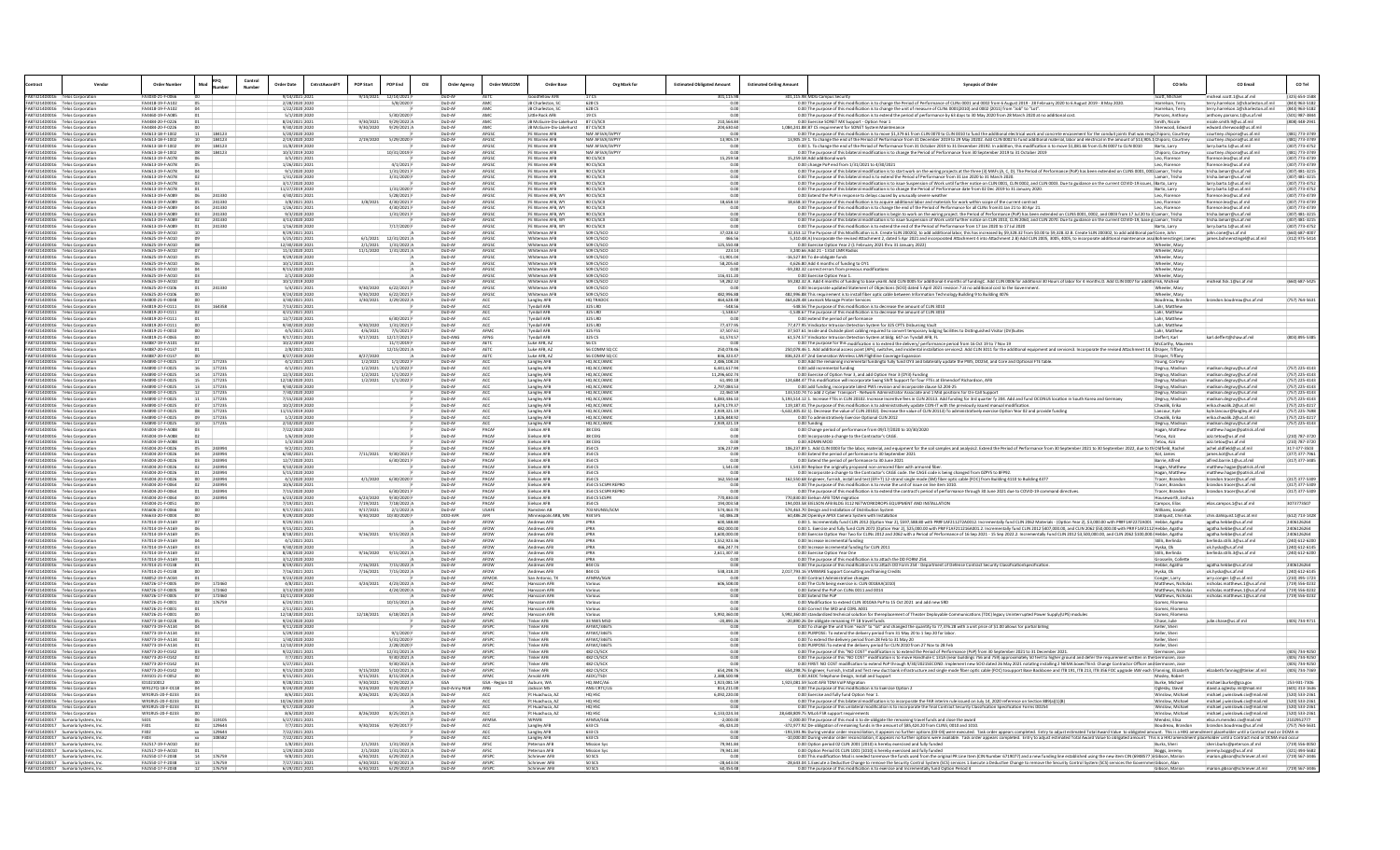|                                |                                                                            | <b>Order Numbe</b>                   |                  | Control<br>Number | <b>Order Date</b>                 | CntrctAwardF | <b>POP Start</b>       | POP End                                  | OSI<br><b>Order Agenc</b>              | Order MAJCOM         | <b>Order Base</b>                                    | Org Mark for             | stimated Obligated Amount    | <b>Estimated Ceiling Amo</b> | <b>Synopsis of Orde</b>                                                                                                                                                                                                                                                                                                                                                                          | CO Info                                | CO Emai                                                        | CO Tel                           |
|--------------------------------|----------------------------------------------------------------------------|--------------------------------------|------------------|-------------------|-----------------------------------|--------------|------------------------|------------------------------------------|----------------------------------------|----------------------|------------------------------------------------------|--------------------------|------------------------------|------------------------------|--------------------------------------------------------------------------------------------------------------------------------------------------------------------------------------------------------------------------------------------------------------------------------------------------------------------------------------------------------------------------------------------------|----------------------------------------|----------------------------------------------------------------|----------------------------------|
| FA873214D0                     | Sumaria Systems, Ini<br>FAB73214D0017 Sumaria Systems, In                  | FA2550-17-F-2038                     |                  |                   | 6/30/2020 2020                    |              | 000000018              | 6/29/2021                                | DoD-AP                                 | AFSP                 | chriever AFE                                         | 50.509                   | 367.672.95                   |                              | Transfer all future procuring responsibility for this contract to USSF Space Acquisition Management Delta (SAM-D, DoDAAC FA2518<br>0.00 The purpose of this modification is to exercise and fund Option Period 3                                                                                                                                                                                 | Gibson, Mario<br>Gibson, Mario         | marion.gibson@schriever.af.m<br>narion.gibson@schriever.af.mil | (719) 567-344<br>719) 567-344    |
|                                | FA873214D0017 Sumaria Systems, Inc.                                        | FA2550-17-F-2038                     |                  |                   | 6/30/2020 2020                    |              |                        | 6/30/2020 9/11/2020 A                    | DoD-AF                                 | AFSPC                | Schriever AFB                                        | 50 SCS                   | 8,803.08                     |                              | 8.803.08 new established CLIN 6090 FLIR Camera Service Repairs                                                                                                                                                                                                                                                                                                                                   | Watley, Camille                        | camille.watley.2@us.af.mil                                     | (719) 567-3450                   |
| FA873214D0017<br>FA873214D0017 | Sumaria Systems, Inc<br>Sumaria Systems, In                                | FA2550-19-F-A031<br>FA2823-20-F-0225 | 224560           |                   | 5/29/2020 2020<br>8/26/2021 202   |              | 8/26/2021              | 10/25/2021                               | <b>IOD-AF</b><br>$D \cap D - \Delta F$ | AFSP<br>AFN          | Schriever AFE<br>Eglin AFB                           | 50 SCS                   |                              |                              | 0.00 The purpose of this modification is to update the payment office to F03000 in order to facilitate payment to the contracto<br>0.00 Extend the Period of Performance (PoP) of the following CLINs: 0002 - 0007. The newPoP will be from 26 AUG 2021 to 25 October 2021                                                                                                                       | Holder, Sean<br>Brinckhaus, Par        |                                                                |                                  |
| FA873214D0017                  | Sumaria Systems, In                                                        | FA2823-20-F-0225                     |                  |                   | 2/23/2021 2021                    |              |                        | 8/26/2021                                | DoD-AF                                 | <b>AFM</b>           | Eglin AFB                                            | 960                      | 0.00                         |                              | 0.00 extend the Period of Performance (PoP) from 26 FEB 2021 to 26 AUG 2021.                                                                                                                                                                                                                                                                                                                     | Jarrell Flona                          | lona jarrell 1@us af mil                                       | 8501882-034                      |
| FA873214D0017                  | Sumaria Systems, In<br>FA873214D0017 Sumaria Systems, In                   | FA2823-20-F-0225<br>FA2823-20-F-0225 |                  |                   | 9/25/2020 2021<br>8/19/2020 2020  |              |                        | 8/19/2020 2/26/2021                      | OoD-A<br>DoD-AF                        | AFMO<br>AFMO         | Eglin AFB<br>Eglin AFB                               | 96.09                    | 2,178,213.25                 |                              | 0.00 To change the LOA on CLIN 0001, 0002, and 0003 and to change the Pay Office on the contract<br>2,178,213.25 Fiber Optic 56 Westside Modernization                                                                                                                                                                                                                                           | Jarrell, Elona<br>Jarrell Flona        | elona.jarrell.1@us.af.mil<br>elona.jarrell.1@us.af.mil         | 850) 882-034<br>8501882-034      |
|                                | FA873214D0017 Sumaria Systems, Inc.                                        | FA2823-20-F-0225                     |                  |                   | 8/25/2020 2020                    |              |                        |                                          | DoD-AF                                 | AFMO                 | Eglin AFB                                            | 96 CS                    | 0.00                         |                              | 0.00 ADMIN MOD                                                                                                                                                                                                                                                                                                                                                                                   | Jarrell, Elona                         | elona.iarrell.1@us.af.mil                                      | (850) 882-0347                   |
| FA873214D0017<br>EA972214D0017 | Sumaria Systems, Inc                                                       | FA2823-20-F-0451<br>EA2923-21-E-0236 | 253985           |                   | 9/21/2020 2020<br>8/3/2021 202:   |              | 9/21/2020<br>8/3/2021  | 12/31/2020<br>10/15/2021                 | DoD-AF<br>DoD-AP                       | AFM<br>AFM           | Eglin AFB<br>glin AFB                                | 96 LF                    | 92.828.22<br>46.057.9/       |                              | 92,828.22 AV Equipment Upgrade<br>46,057.84 Building 886 Inside/Outside Renovatio                                                                                                                                                                                                                                                                                                                | Jarrell, Elona<br>Brinckhaus, Pau      | elona.jarrell.1@us.af.mil                                      | (850) 882-034                    |
|                                | FA873214D0017 Sumaria Systems, Inc.                                        | FA2823-21-F-0363                     |                  |                   | 9/10/2021 2021                    |              |                        | 9/10/2021 12/9/2021                      | DoD-AF                                 | AFMO                 | Eglin AFB                                            | 782 TS                   | 97,494.56                    |                              | 97.494.56 INSTALL PREMISE WIRING/LAN DROPS                                                                                                                                                                                                                                                                                                                                                       | Hicks, Gini                            | gini.hicks.1@us.af.mil                                         | 850) 283-441                     |
| FA873214D0017<br>FA873214D0017 | Sumaria Systems, Inc.<br>Sumaria Systems In                                | FA3016-19-F-A468<br>FA3016-19-F-A468 |                  |                   | 6/25/2020 2020<br>5/11/2020 2020  |              |                        | 9/30/2020                                | DoD-AF<br>DoD-AF                       | AET<br>AFTO          | JBSA Lackland, T<br><b>IRSA Lackland TX</b>          | 802 CS<br>802.05         | 42,790.77                    |                              | 42,790.77 Add and fund CLIN 0002 Incorporating the revised PWS dated 10 February 2020<br>0.00 The purpose of this modification is to change the delivery date from 13 May 2020 to 30 Sept 202                                                                                                                                                                                                    | DeLorenzo, Kare<br>Del orenzo Karer    | karen.delorenzo@us.af.n<br>karen delorenzo@us af mi            | (210) 671-175<br>2101671-175     |
|                                | FA873214D0017 Sumaria Systems, Inc.                                        | FA3016-19-F-A468                     |                  |                   | 3/11/2020 2020                    |              |                        | 5/13/2020 8                              | DoD-AF                                 | AET0                 | JBSA Lackland, TX                                    | 802 CS                   | 0.00                         |                              | 0.00 The purpose of this modification is to change the delivery date from 13 March 2020 to 13 May 2020 at no cost to the government.                                                                                                                                                                                                                                                             | Garcia, Cathy                          | cathy.garcia@us.af.mil                                         | (210) 671-4151                   |
| FA873214D0017<br>FA873214D0017 | Sumaria Systems, In                                                        | FA3016-19-F-A468<br>FA3016-19-F-A468 |                  |                   | 2/6/2020 2020<br>3/2/2020 2021    |              |                        | 3/13/2020                                | OoD-A<br>DoD-AF                        |                      | JBSA Lackland, T<br>JBSA Lackland,                   | 802 C<br>802.09          |                              |                              | 0.00 extend the period of performance from 13 February 2020 to 13 March 2020 at no cost to the government.<br>0.00 change unit of measure from each to lot                                                                                                                                                                                                                                       | DeLorenzo, Kare<br>Garcia, Cathy       | karen.delorenzo@us.af.r<br>athy.garcia@us.af.mil               | (210) 671-175<br>(210) 671-415   |
| FA873214D0017                  | Sumaria Systems, In                                                        | FA3030-19-F-A079                     |                  |                   | 6/30/2020 2020                    |              |                        | 7/31/2020                                | DoD-AF                                 | AET                  | Soodfellow AFB                                       | 17 TRSS/TS               |                              |                              | 0.00 The purpose of this modification is to extend the period of performance of this task order                                                                                                                                                                                                                                                                                                  | Casiano, Andre                         | andre.casiano@us.af.mil                                        | (405) 739-4035                   |
| FA873214D0017                  | Sumaria Systems, Inc<br>FA873214D0017 Sumaria Systems, In                  | FA3030-19-F-A079<br>FA3030-20-F-0069 |                  |                   | 3/25/2020 2020<br>10/22/2020 2021 |              |                        | 6/30/2020<br>11/30/2020                  | DoD-AF<br>DoD-AF                       | AET<br>AETO          | oodfellow AFB<br>Goodfellow AFB                      | 17 TRSS/TSF<br>17 CS     |                              |                              | 0.00 The purpose of this modification is to extend the POP from 30 March 2020, 90 days.<br>0.00 Correction to Period of Performance                                                                                                                                                                                                                                                              | Simpkins, William<br>Kent, Daniel      | william.simpkins@goodfellow.af.mil                             | (325) 654-521                    |
| FA873214D0017                  | Sumaria Systems, Inc.                                                      | FA3030-20-F-0069                     |                  |                   | 10/8/2020 2021                    |              |                        | 11/30/2020                               | DoD-AF                                 | AETO                 | oodfellow AFB                                        | 17 CS                    |                              |                              | 0.00 The purpose of this modification is to extend the period of performance for government delays.                                                                                                                                                                                                                                                                                              | Kent, Danie                            |                                                                |                                  |
| FA873214D0017<br>FA873214D0017 | Sumaria Systems, In<br>Sumaria Systems, In                                 | FA3030-20-F-0069<br>FA3300-20-F-0052 | 119105           |                   | 7/29/2020 2021<br>5/28/2021 2021  |              | 7/31/2020<br>6/30/2021 | 10/29/2020<br>6/29/2022 4                | DoD-AF<br>DoD-AF                       | AET<br>AFM           | oodfellow AFB<br>Maxwell AFR                         | HO AU SO                 | 129.059.48<br>682 336 90     |                              | 129,059.48 Install FOC from B448 to B526<br>0.00 Exercise Option 1                                                                                                                                                                                                                                                                                                                               | Kent, Danie<br>Restad Mari             | mark.restad.1@us.af.mil                                        | 3341953-677                      |
| FA873214D0017                  | Sumaria Systems, Inc.                                                      | FA3300-20-F-0052                     |                  |                   | 6/9/2020 2020                     |              |                        | 6/30/2020 6/29/2021 A                    | DoD-AF                                 | <b>AFM</b>           | Maxwell AFB                                          | HQ AU SCX                | 2,076,778.24                 |                              | 4,153,682.04 Canvas Integrator Support Services                                                                                                                                                                                                                                                                                                                                                  | Restad, Mark                           | mark.restad.1@us.af.mil                                        | (334) 953-677                    |
| FA873214D0017                  | Sumaria Systems, In<br>FA873214D0017 Sumaria Systems, Inc.                 | FA4427-20-F-0009<br>FA4427-20-F-0009 |                  |                   | 7/21/2021 2021<br>5/7/2021 2021   |              |                        |                                          | DoD-A<br>DoD-AF                        | AM                   | ravis AFB<br><b>Travis AFB</b>                       | 60 CS<br>60 CS           | 7,316.64<br>26.031.14        |                              | 0.00 This modification increases the Task Order funded value by \$\$7,316.64 from \$4,493,837.96 to \$4,501,154.60. The funds are provide communications support to the VQ-3/TACAMO for Duquette, Brian<br>26.031.14 This bi-lateral modification adds funding to Option Year One and re-obligates \$1.000.00 back onto CLIN 0013                                                                | Escobedo, Rober                        | brian.duquette.5@us.af.m<br>roberto.escobedo.1@us.af.m         | (631) 536-600<br>7074247720      |
| FA873214D0017                  | Sumaria Systems, Inc.                                                      | A4427-20-F-0009                      |                  |                   | 3/8/2021 2021                     |              |                        |                                          | DoD-AF                                 |                      | ravis AFB                                            | 60 C                     | 17,000.00                    |                              | 17,000.00 provide communications support to the 349th AMW and 621 CRW units for fiscal year 2021                                                                                                                                                                                                                                                                                                 | Abafo, Ivy                             | ivy.abafo@us.af.mil                                            | 707) 424-773                     |
|                                | FA873214D0017 Sumaria Systems, Inc<br>FA873214D0017 Sumaria Systems, Inc.  | FA4427-20-F-0009<br>FA4427-20-F-0009 |                  |                   | 12/7/2020 2021<br>10/30/2020 2021 |              |                        |                                          | DoD-AF<br>DoD-AF                       | AM<br>AM             | Travis AFB<br>Travis AFB                             | 60 CS<br>60 C            | 145,000.00<br>$-105.400.05$  |                              | 145,000.00 provide communications support to the 60th Operations Group C5 and C17 units for fiscal year 2021<br>-105,400.05 This modification de-obligates a total of \$105,400.05 of unused funding                                                                                                                                                                                             | Abafo, Ivy<br>Kim, Vitaliv             | ivy.abafo@us.af.mil<br>vitaliy.kim@us.af.mil                   | (707) 424-7738<br>707) 816-389   |
| FA873214D0017                  | Sumaria Systems, Inc                                                       | FA4427-20-F-0009                     |                  |                   | 10/1/2020 202:                    |              |                        | 10/1/2020 9/30/2021 A                    |                                        |                      | <b>Travis AFI</b>                                    |                          | 2,210,550.58                 |                              | 0.00 The purpose of this modification is to fully fund Option Year 1                                                                                                                                                                                                                                                                                                                             | Kim, Vitaliv                           | vitaliy.kim@us.af.mil                                          | 707) 816-389                     |
| FA873214D0017                  | Sumaria Systems, In<br>FA873214D0017 Sumaria Systems, Inc.                 | FA4427-20-F-0009<br>FA4427-20-F-0009 |                  |                   | 9/1/2020 2020<br>12/20/2019 2020  |              |                        |                                          | DoD-AF<br>DoD-AF                       | AM                   | Travis AF<br>Travis AFB                              | 60 C<br>60 CS            | 10,000.00                    |                              | 0.00 Intent to exercise Option Year 1<br>10,000.00                                                                                                                                                                                                                                                                                                                                               | Kim, Vitaliy<br>Scheer, Amanda         | vitaliy.kim@us.af.mil<br>amanda.scheer@us.af.m                 | (707) 816-389<br>(707) 424-775   |
| FA873214D0017                  | iumaria Systems, In                                                        | FA4427-20-F-0009                     |                  |                   | 12/23/2019 202                    |              |                        |                                          | DoD-AF                                 |                      | Fravis AF                                            |                          | 114,000.00                   |                              | 114,000.00 C5 FY20 Work Orders                                                                                                                                                                                                                                                                                                                                                                   | Kim, Vitaliy                           | ritaliy.kim@us.af.mil                                          | (707) 816-389                    |
| FA873214D0017                  | FA873214D0017 Sumaria Systems, In<br>Sumaria Systems, Inc.                 | FA4427-20-F-0009<br>FA4427-20-F-0009 |                  |                   | 12/27/2019 2020<br>11/5/2019 2020 |              |                        |                                          | DoD-AF<br>DoD-AF                       | AM                   | Travis AFB<br>Travis AFB                             | 60 CS<br>60 C            | 31,000.00<br>7.000.00        |                              | 31,000,00 C17 FY20 Work Orders<br>7,000.00 This modification increases the Task Order funded value by \$7,000.00                                                                                                                                                                                                                                                                                 | Kim, Vitaliy<br>Scheer, Amanda         | vitaliy.kim@us.af.mil<br>amanda.scheer@us.af.m                 | 707) 816-389<br>707) 424-775     |
| FA873214D0017                  | Sumaria Systems, In                                                        |                                      |                  |                   | 10/1/2019 202                     |              |                        | 10/1/2019 9/30/2020 A                    |                                        |                      | ravis AF                                             |                          | 2,063,687.4                  |                              | 6,296,515.44 maintenance for the BaseTelecommunication System (BTS) andthe Medical Center TelecommunicationSystem (MCTS)                                                                                                                                                                                                                                                                         | Abafo, Ivy                             | ivy.abafo@us.af.mil                                            | (707) 424-77                     |
| FA873214D0017                  | FA873214D0017 Sumaria Systems, In<br>Sumaria Systems, In                   | FA4427-20-F-0009<br>FA4427-20-F-0020 |                  |                   | 10/2/2019 202<br>9/1/2021 2021    |              | 10/1/2021              | 9/30/2022                                | DoD-AF<br>DoD-AF                       | AM                   | Travis AFB<br><b>Travis AFB</b>                      | 60 C<br>60 MD            | 0.00                         |                              | 0.00 This modification adds the Wide Area Work Flow (WAWF) Clause that was inadvertently left off at time of award.<br>0.00 Exercise Option Year 2 of this contract for a period of performance of 01 Oct 2021 thru 30 Sep 2022, subject to availability of Fy 22 funds                                                                                                                          | Scheer, Amand<br>Escobedo, Rober       | amanda.scheer@us.af.mi<br>roberto.escobedo.1@us.af.m           | (707) 424-775<br>7074247720      |
| FA873214D0017                  | iumaria Systems, In                                                        | FA4427-20-F-0020                     |                  |                   | 0/1/2020 202                      |              | 10/1/2020              | 9/30/2021                                | DoD-A                                  |                      |                                                      | 60 MD                    | 998,642.7                    |                              | 0.00 The purpose of this modification is to fund Option Year 1 and to attach the latest Wage Determination                                                                                                                                                                                                                                                                                       | Kim, Vitaliy                           | vitaliy.kim@us.af.m                                            | 707) 816-38                      |
| FA873214D0017                  | FAR73214D0017 Sumaria Systems Inc.<br>Sumaria Systems, Inc                 | FA4427-20-F-0020<br>FA4427-20-F-0020 |                  |                   | 10/1/2020 2021<br>8/31/2020 2021  |              | 10/1/2020<br>10/1/2020 | $9/30/2021$ $\triangle$<br>$9/30/2021$ A | DoD-AF<br>DoD-AF                       | AM<br>AM             | Travis AFR<br><b>Travis AFB</b>                      | 60 MDG<br>60 MDG         | 0.00                         |                              | 0.00 ADMIN MOD<br>0.00 Intent to exercise Option Year 1                                                                                                                                                                                                                                                                                                                                          | Kim Vitaliy<br>Kim, Vitaliy            | vitaliy.kim@us.af.mil<br>vitaliy.kim@us.af.mil                 | 7071816-3899<br>707) 816-389     |
| FA873214D0017                  | Sumaria Systems, In                                                        | FA4427-20-F-0020                     |                  |                   | 10/1/2019 202                     |              |                        | 10/1/2019 9/30/2020 A                    |                                        |                      |                                                      |                          | 978,102.60                   |                              | 5,100,273.24 Network Support Services and Teleradiology Services                                                                                                                                                                                                                                                                                                                                 | Abafo, Ivy                             | ivy.abafo@us.af.mil                                            | 707) 424-77                      |
|                                | FA873214D0017 Sumaria Systems, In<br>FA873214D0017 Sumaria Systems, Inc.   | FA4452-17-F-0004<br>FA4452-17-F-0004 |                  |                   | 6/21/2021 202:<br>5/18/2021 2021  |              |                        |                                          | DoD-AF<br>DoD-AF                       | AFM<br>AFMO          | Scott AFB<br>Scott AFB                               | HO AMC/A<br>HO AMC/A6    | $-55.074.39$                 |                              | 0.00 1. Incorporated PWS 21 June 2021.<br>-55.074.39 1. Reduce CLIN 0001 (0010) by \$27.583.772. Reduce CLIN 0006 (0071) by \$6.693.012. Reduce CLIN 1004 (1071) by \$12.228.293. Reduce CLIN 3002 (3070) by \$8.569.32                                                                                                                                                                          | Daugherty, Krist<br>Daugherty, Kristy  | kristy.daugherty@us.af.m<br>kristy.daugherty@us.af.mi          | (618) 256-995<br>(618) 256-995   |
| FA873214D0017                  |                                                                            | EA4452-17-E-0004                     |                  |                   | 4/6/2021 202:                     |              |                        |                                          | $D_0D_2AB$                             | AFM                  | <b>Scott AFE</b>                                     | HO AMC/AL                |                              |                              | 0.00 1. Incorporated PWS 10 May 2021.2. Update CDRL A020.                                                                                                                                                                                                                                                                                                                                        | Daugherty, Kris                        | isty.daugherty@us.af.m                                         | (618) 256-995                    |
| FA873214D0017                  | FA873214D0017 Sumaria Systems, In<br>Sumaria Systems, Inc                  | FA4452-17-F-0004<br>FA4452-17-F-0004 |                  |                   | 3/1/2021 2021<br>12/8/2020 2021   |              |                        | 3/1/2021 2/28/2022 A                     | DoD-AF<br>DoD-AF                       | AFMO<br>AFM          | Scott AFB<br>Scott AFB                               | HO AMC/A6<br>HQ AMC/A6   | 3.280.537.80                 |                              | 0.00 Exercise and fund CLIN 4001 (4010)<br>0.00 The purpose of this modification is to add clause DFARS 252.204-7020, NIST SP 800-171 DOD Assessment Requirement (NOV 2020).                                                                                                                                                                                                                     | Daugherty, Kristy<br>Daugherty, Kristy | kristy.daugherty@us.af.mi<br>kristy.daugherty@us.af.m          | (618) 256-9959<br>(618) 256-995  |
| FA873214D0017                  | umaria Systems, In                                                         | FA4452-17-F-0004                     |                  |                   | 11/9/2020 202                     |              |                        |                                          |                                        | AFN                  |                                                      | HO AMC/                  |                              |                              | 0.00 The purpose of this modification is to add clauses FAR 52-204-25 and DFARS 252 204-7018                                                                                                                                                                                                                                                                                                     | Daugherty, Kristy                      | kristy.daugherty@us.af.m                                       | 618) 256-995                     |
| FA873214D0017                  | FA873214D0017 Sumaria Systems, In<br>Sumaria Systems, Inc.                 | FA4452-17-F-0004<br>FA4452-17-F-0004 |                  |                   | 3/19/2020 2020<br>2/12/2020 2020  |              |                        |                                          | DoD-AF<br>DoD-AF                       | AFM<br>AFMO          | Scott AFB<br>Scott AFB                               | HO AMC/A6<br>HQ AMC/A6   | 3,364.19                     |                              | 0.00 Allow contractors on this contract to situationally telework due to the Novel Coronavirus Disease (COVID-19) during the current declared national emergency,<br>3,364.19 add certified funding forunanticipated travel                                                                                                                                                                      | Wuest, Allye<br>Daugherty, Kristy      | allye.wuest@us.af.mil<br>kristy.daugherty@us.af.m              | (618) 256-995<br>(618) 256-995   |
| FA873214D0017                  | Sumaria Systems. In                                                        | FA4452-17-F-0004                     |                  |                   | 3/1/2020 2021                     |              |                        | 3/1/2020 2/28/2021                       | DoD-AF                                 | <b>AFM</b>           | Cott AFF                                             | HO AMC/A                 | 3250 742 20                  |                              | 0.00 Exercise and fully fund Option Year 3                                                                                                                                                                                                                                                                                                                                                       | Jaugherty, Krist                       | kristy.daugherty@us.af.m                                       | 6181256-995                      |
| FA873214D0017                  | FA873214D0017 Sumaria Systems, Inc<br>Sumaria Systems, Inc.                | FA4452-18-F-0054<br>FA4452-18-F-0054 | 195696<br>195696 |                   | 3/18/2021 2021<br>11/5/2020 2021  |              | 4/1/2021               | 3/31/2022 A                              | DoD-AF<br>DoD-AF                       | AFMO<br>AFMO         | Scott AFB<br>Scott AFB                               | HO AMC/AS<br>HQ AMC/AS   | 142,976.76                   |                              | 0.00 The purpose of this modification is to exercise the term of the contract for Option year 3 for the POP 01 April 2021 - 31 March 2022.<br>14,243.04 The purpose of this modification is to increase the scope of the contract on Option Year CLINs IAW the proposal received from the Contractor on 24 Aug 2020.                                                                             | Holtmann, Monica<br>Holtmann, Monica   | monica.holtmann@us.af.m<br>monica.holtmann@us.af.mi            | (618) 256-998<br>(618) 256-998   |
| FA873214D0017                  | Sumaria Systems, In                                                        | FA4452-18-F-0054                     | 195696           |                   | 9/1/2020 2020                     |              |                        |                                          | $D \cap D - \Delta F$                  | AFM                  | Scott AFB                                            | HO AMC/AS                | 4.044.32                     |                              | 18,287.36 The purpose of this modification is to increase the scope of the contract                                                                                                                                                                                                                                                                                                              | Holtmann, Monica                       | ica.holtmann@us.af.m                                           | $(618)$ 256-998                  |
| FA873214D0017<br>FA873214D0017 | Sumaria Systems, In<br>Sumaria Systems, Inc.                               | FA4452-18-F-0054<br>FA4452-18-F-0054 | 195696<br>195696 |                   | 4/1/2020 2020<br>3/19/2020 2020   |              |                        | $4/1/2020$ $3/31/2021$ A                 | DoD-AF<br>DoD-AF                       | AFM<br>AFMO          | Scott AFB<br>Scott AFB                               | HO AMC/AS<br>HQ AMC/A9   | 126,341.04                   |                              | 0.00 The Purpose of This Modification Is: is to exercise the term of the contract for Option Year 2 for the POP 01 April 2020 - 31 March 2021.<br>0.00 Allow contractors on this contract to situationally telework due to the Novel Coronavirus Disease (COVID-19) during the current declared national emergency                                                                               | Albers, Kelly<br>Joltmann, Monic       | kelly.albers@us.af.mil<br>monica.holtmann@us.af.r              | (618) 256-994<br>(618) 256-998   |
| FA87321400017                  | Sumaria Systems In                                                         | FA4460-20-F-0004                     | 119105           |                   | 8/23/2021 2021                    |              |                        |                                          | DoD-AF                                 | AM                   | Little Rock AFF                                      | 19.05                    | $-2228368$                   |                              | -22.283.68 De-ob funds for CLIN 1002 and 1003                                                                                                                                                                                                                                                                                                                                                    | Gibbs Stephanie                        | stephanie.gibbs.4@us.af.mi                                     | 5019878123                       |
| FA873214D0017<br>FA873214D0017 | Sumaria Systems, Inc.<br>Sumaria Systems, In                               | FA4460-20-F-0004<br>FA4460-20-F-0004 | 119105           |                   | 6/3/2021 2021<br>11/30/2020 202:  |              |                        |                                          | DoD-AF<br>OoD-AF                       | AM                   | Little Rock AFB<br>Little Rock AFE                   | 19 CS<br>19 CS           | $-25,000.00$<br>$-20,000.00$ |                              | -25,000.00 The purpose of this modification is to Decreased the Not to Exceed unit price for CLIN 1003 (1060) by \$25,000.00 and De-obligate the funds on CLIN 1003 (1060) by \$25,000.00<br>-20,000.00 The purpose of this modification is to is to de-obligate funds in the amount of \$20,000.00 for the repair of the T-15 cable that connects the north side to the south side of the base. | Gibbs, Stephani<br>Mance, Gail         | stephanie.gibbs.4@us.af.mi<br>gail.mance@us.af.mil             | 5019878123<br>$1731 - 8123$      |
| FA873214D0017                  | Sumaria Systems, In                                                        | FA4460-20-F-0004                     |                  |                   | 10/1/2020 2021                    |              |                        | 10/1/2020 9/30/2021                      | DoD-AF                                 | AM                   | Little Rock AFF                                      | 19 C                     | 469 518 60                   |                              | 0.00 Exercise option year 1 and to fully fund Option 1                                                                                                                                                                                                                                                                                                                                           | Mance, Gail                            | ail.mance@us.af.mil                                            | 1731-8123                        |
| FA873214D0017<br>FA873214D0017 | Sumaria Systems, In<br>Sumaria Systems, In                                 | FA4460-20-F-0004<br>FA4460-20-F-0004 |                  |                   | 8/14/2020 2020<br>6/1/2020 202    |              |                        |                                          | <b>JoD-AF</b><br>OoD-A                 |                      | Little Rock AFE<br>Little Rock AFE                   | 19C<br>19 C              | $-15.000.00$                 |                              | -15,000.00 The purpose of this modification is to de-obligate \$15,000.00 from CLIN 0003<br>0.00 revise the Line of Accounting (LOA) for Contract Line Item Number (CLIN) 0004 that was established and funded on modification P00001                                                                                                                                                            | Mance, Gail<br>Ashmore, Mano           | zail.mance@us.af.mil<br>mandy.ashmore@us.af.m                  | 1731-8123<br>(501) 987-38        |
| FA873214D0017                  | Sumaria Systems, In                                                        | FA4460-20-F-0004                     |                  |                   | 5/8/2020 2020                     |              | 5/8/2020               | 9/30/2020                                | DoD-AF                                 | AM                   | Little Rock AFE                                      | 19 C                     |                              |                              | 0.00 The Purpose of This Modification is: is to add within scope work to install fiber optic cable to the newly constructed Military Working Dog(MWD) Facility. [Ashmore, Mandy Ashmore, Mandy Ashmore, Mandy and add in Depar                                                                                                                                                                   |                                        | mandy.ashmore@us.af.mil                                        | (501) 987-3841                   |
| FA873214D0017<br>FAR73214D0017 | Sumaria Systems, In<br>Sumaria Systems, In                                 | FA4460-20-F-0004<br>FA4460-21-F-0066 |                  |                   | 10/1/2019 2020<br>9/27/2021 2021  |              | 10/1/2019<br>10/1/2021 | 9/30/2020<br>9/30/2022                   | DoD-AF<br>DoD-AF                       | AM                   | Little Rock AFB<br>Little Rock AFB                   | 19 C<br>19 CS            | 469,518.60<br>$-851.036.00$  |                              | 939,037.20 monthly maintenance on BaseTeleco<br>4,653,108.00 Remove the FY22 funding from CLIN 4010 and SLIN 403001. The funding will be modified back on to the contract once it is certified on or after 1 October 2021.2. As a result of this modiGibbs, Stephanie                                                                                                                            |                                        | michael.norwood.5@us.af.m<br>stephanie.gibbs.4@us.af.mi        | (501) 987-812<br>5019878123      |
| FA873214D0017                  | Sumaria Systems, In                                                        | FA4460-21-F-0066                     |                  |                   | 9/24/2021 2021                    |              | 10/1/2021              | 9/30/2022 A                              | DoD-AF                                 | AM                   | Little Rock AFB                                      | 19 C                     | 851,036.00                   |                              | 4,653,108.00 Support the mission of 19 Communications Squadron at Little Rock Air Force Base by providing highly reliablewired telecommunications and networked voice, video, data services, and Gibbs, Stephanie                                                                                                                                                                                |                                        | stephanie.gibbs.4@us.af.mi                                     | 5019878123                       |
| FA873214D0017<br>FA873214D0017 | Sumaria Systems, In<br>Sumaria Systems, In                                 | FA4484-19-F-A189<br>FA4484-19-F-A189 |                  |                   | 3/12/2020 202<br>11/1/2019 202    |              |                        | 4/30/2020<br>3/31/2020                   | DoD-A<br>OoD-A                         |                      | B McGuire-Dix-Lake<br><b>B McGuire-Dix-Lakehurst</b> | 87 C                     |                              |                              | 0.00 The purpose of this modification is to Extend current period of performance from 31 Mar 20 to 30 Apr 2020<br>0.00 Extend the Period of Performance end date from 1 November 2019 to 31 March 2020.                                                                                                                                                                                          | Sherwood, Edwar<br>McGrath, Nichola    | edward.sherwood@us.af.m<br>nicholas.mcgrath@us.af.mi           | (609) 754-2816                   |
| FA873214D0017                  | Sumaria Systems Ing                                                        | FA4497-19-F-A044                     |                  |                   | 9/30/2020 2020                    |              | 9/30/2020              | 9/29/2021                                | DoD-AF                                 | AM                   | Dover AFB                                            | 436 Med Grn/St           | 72,288.00                    |                              | 0.00 Exercise Option Year 1 from 30 September 2020 through 29 Sept 2021.                                                                                                                                                                                                                                                                                                                         | McKenzie Samuel                        |                                                                |                                  |
| FA873214D0017                  | iumaria Systems, Ini<br>FA873214D0017 Sumaria Systems, In                  | A4613-20-F-0089<br>FA4613-20-F-0089  | 246846<br>246846 |                   | 0/26/2020 202:<br>9/24/2020 2020  |              | 9/25/2020              | 6/1/2021<br>2/1/2021                     | DoD-AF                                 | AFGS<br>AFGSO        | E Warren AFE<br>FE Warren AFB                        | 90 CS SCX<br>90 CS SCXE  | 222, 204.21                  |                              | 0.00 Change PoP end date to 1 June 2021<br>222,204.21 Fiber Optic Cable Installation to include Labor, Material and Travel                                                                                                                                                                                                                                                                       | Lamarr, Trisha<br>Lamarr, Trisha       | trisha.lamarr@us.af.mi<br>trisha.lamarr@us.af.mil              | (307) 481-321<br>(307) 481-3219  |
| FA873214D0017                  | Sumaria Systems, In                                                        | FA4613-21-F-0030                     | 252833           |                   | 5/5/2021 2021                     |              | 2/1/2021               | 5/3/2021                                 | DoD-AF                                 | AFGSO                | FE Warren AFB                                        | 90 CS SCXF               | 15,707.35                    |                              | 15,707.35 The purpose of this modification is to make the changes to the contract as a result of an approved Request for Equitable Adjustment (REA):                                                                                                                                                                                                                                             | Lamarr, Trisha                         | trisha.lamarr@us.af.mil                                        | (307) 481-321                    |
| FA873214D0017<br>FA873214D0017 | Sumaria Systems, In<br>Sumaria Systems, II                                 | A4613-21-F-0030<br>FA4613-21-F-0030  | 25283<br>252833  |                   | 4/5/2021 202:<br>1/28/2021 2021   |              | 2/1/2021               | 1/2021<br>5/3/2021                       | $D \cap D - \Delta F$                  | AFGS                 | E Warren AFE<br>FE Warren AFB                        | 90 CS SCX<br>90 CS SCX   | 174,823.14                   |                              | 0.00 Extend Period of Performance<br>174,823.14 Install fiber optic cable for F. E. Warren AFB, WY                                                                                                                                                                                                                                                                                               | Leo, Florence<br>Leo, Florenc          | lorence.leo@us.af.mi<br>lorence.leo@us.af.mi                   | 307) 773-473<br>(307) 773-473    |
|                                | FA873214D0017 Sumaria Systems, In                                          | FA4625-17-F-0047                     | 186481           |                   | 7/23/2021 2021                    |              |                        |                                          | DoD-AF                                 |                      | Vhiteman AFB                                         | 5909 CS                  | 0.00                         |                              | -77,370.13 It appears no further options (01-04) and base CLIN 0050 were executed. Task order appears completed. Entry to adjust estimated Total Award Value to obligated amount. This is a HIKJ amendment pl                                                                                                                                                                                    |                                        | r until a contract mod or DCMA more                            |                                  |
| FA873214D0017                  | iumaria Systems, In<br>FAR73214D0017 Sumaria Systems Inc                   | FA4686-18-F-0025<br>FA4686-18-F-0025 | 252833<br>252833 |                   | 9/8/2021 202:<br>5/7/2021 2021    |              |                        |                                          | OoD-A<br>DoD-AF                        |                      | <b>Grand Forks AFE</b><br><b>Beale AFR</b>           | 69 rg/ra                 | 0.00                         |                              | 0.00 A. Change the period of performance of the second date range of CLIN 3009 by 12 calendar days.B. The new period of performance dates for CLINs 3009 shall be 19 September 2021 th Wyant, Joshua<br>0.00 Undate the Performance Work Statement                                                                                                                                               | Tabuyaqona, Irinieta                   | joshua.wyant@us.af.mi<br>irinieta.tabuyaqona.1@us.af.mi        | (808) 448-296<br>(701) 747-3904  |
| FA873214D0017                  | Sumaria Systems, Inc.                                                      | FA4686-18-F-0025                     | 252833           |                   | 5/4/2021 2021                     |              |                        | $5/4/2021$ $3/31/2022$ A                 | DoD-AF                                 |                      | Grand Forks AFB                                      | 69 BG/R/                 | 1,349.80                     |                              | 1.349.80 Add CLIN 3009 (3070) to fund travel and 28 days of per diem for the deployment of Information Technologist to Yokota AFB                                                                                                                                                                                                                                                                | Tabuvagona, Irinieta                   | irinieta.tabuvagona.1@us.af.mi                                 | (701) 747-390                    |
| FA873214D0017<br>FA873214D0017 | Sumaria Systems, In<br>Sumaria Systems, I                                  | A4686-18-F-0025<br>FA4686-18-F-0025  |                  |                   | 3/19/2020 202<br>3/26/2020 2020   |              |                        | $4/1/2020$ $3/31/2021$ A                 | $00-45$                                |                      | Beale AFB<br><b>Beale AFB</b>                        | 69 rg/ra<br>69 rg/ra     | 1 221 054 80                 |                              | 27.57 1) Remove 118 hours from CLIN 1001 in the amount of \$6,832.20.2) Add 107 hours to CLIN 1002 in the amount of \$6,859.77. This modification is to reverse an error made during Modifi Bilello, Brian<br>0.00 Exercise Option Year 2                                                                                                                                                        | Bilello, Brian                         | brian.bilello@us.af.m<br>brian.bilello@us.af.m                 |                                  |
|                                | FA873214D0017 Sumaria Systems, Inc.                                        | FA4686-18-F-0025                     |                  |                   | 4/1/2021 2021                     |              |                        | 4/1/2021 3/31/2022 A                     | DoD-AF                                 |                      | Beale AFB                                            | 69 rg/ra<br>69.90.00     | 694,626.60                   |                              | 0.00 Exercise option 3                                                                                                                                                                                                                                                                                                                                                                           | LeFever, Rene                          | rene.lefever@us.af.mi                                          | (701) 747-5281                   |
| FA873214D0017                  | iumaria Systems, li<br>FA873214D0017 Sumaria Systems, In                   | FA4686-18-F-0025<br>FA4690-18-F-0014 | 169380           |                   | 5/29/2020 2021<br>9/27/2021 2021  |              |                        |                                          | DoD-AF<br>DoD-AF                       |                      | Beale AFB<br>Ellsworth AFB                           | 28 CS/SCO                | 41,800.00<br>1.393.214.86    |                              | 41,800.00 Add CLIN 2009 to cover the cost of TDY travel from Guam to Japa<br>0.00 1. Increase CLIN 3012 by \$73.833.96 from \$175.513.90 to \$249.347.86.2. Create SLIN 301201 to fund Special Project Avava VoIP Phase I for \$249.347.86.3. Added Attachment 17 SOW 3/Salver. Mark                                                                                                             | Bilello, Bria                          | rian.bilello@us.af.m<br>mark.salver@us.af.mil                  | (702) 652-540                    |
| FA873214D0017                  | Sumaria Systems, Inc.                                                      | FA4690-18-F-0014                     | 169380           |                   | 9/8/2021 2021                     |              |                        | $1/1/2021$ $12/31/2021$                  | DoD-AF                                 |                      | Ellsworth AFB                                        | 28 CS/SCQ                | 249,347.86                   |                              | 73,833.96 1. Increase CLIN 3012 by \$73,833.96 from \$175,513.90 to \$249,347.86.2. Create SLIN 301201 to fund Special Project Avaya VoIP Phase I for \$249,347.86.3. Added Attachment 17 SOW 3/Salyer, Mark                                                                                                                                                                                     |                                        | mark.salyer@us.af.mil                                          | (702) 652-540                    |
| FA873214D0017<br>FA873214D0017 | Sumaria Systems, In<br>Sumaria Systems, II                                 | FA4690-18-F-0014<br>FA4690-18-F-0014 | 169380<br>169380 |                   | 12/8/2020 202:<br>10/1/2020 202:  |              |                        | $1/1/2021$ $12/31/2021$                  | DoD-AF<br>DoD-AF                       |                      | Ilsworth AF<br><b>Ilsworth AFP</b>                   | 28 CS/SCC<br>28 CS/SCC   | 64,145.43<br>97 729 62       |                              | 0.00 Exercise Option Year 3 from 1 Jan 2021 through 31 Dec 2021<br>0.00 Add funding to provide services for months 1 October 2020 through 31 December 2021                                                                                                                                                                                                                                       | Salyer, Mark<br>Salver, Mark           | mark.salyer@us.af.mi<br>mark.salyer@us.af.mil                  | (702) 652-540<br>(202) 652-540   |
| FA873214D0017                  | Sumaria Systems, In                                                        | FA4690-18-F-0014                     | 169380           |                   | 7/27/2020 2020                    |              |                        |                                          | DoD-AF                                 |                      | Ilsworth AFB                                         | 28 CS/SCQ                | $-25,462.26$                 |                              | 0.00 The purpose for this modification is to deobligate unused funds from CLIN 1011                                                                                                                                                                                                                                                                                                              | Salyer, Mark                           | mark.salyer@us.af.mil                                          | (702) 652-540                    |
| FA873214D0017<br>FA873214D0017 | Sumaria Systems, In<br>Sumaria Systems, In                                 | FA4690-18-F-0014<br>FA4690-18-F-0014 | 169380<br>169380 |                   | 12/12/2019 202<br>10/1/2019 2020  |              |                        | 1/1/2020 12/31/2020                      | DoD-A<br>DoD-AF                        |                      | Ilsworth AFI<br>Ilsworth AFB                         | 28 CS/SCO<br>28 CS/SCO   | 365,539.50<br>97,700.22      |                              | 0.00 Exercise Option year 2<br>0.00 Add funding to provide services for months 1 Oct 19 through 31 Dec 2019                                                                                                                                                                                                                                                                                      | Salyer, Mar<br>Salver, Mark            | mark.salyer@us.af.mil<br>mark.salver@us.af.mil                 | (702) 652-540<br>(702) 652-540   |
| FA873214D0017                  | Sumaria Systems, Inc.                                                      | FA4800-17-F-0458                     |                  |                   | 7/27/2021 2021                    |              |                        |                                          | DoD-AF                                 |                      | Langley AFB                                          | 633 CS                   | 0.00                         |                              | 471,909.00 it appears no further options (02-04) were executed. Task order appears completed. Entry to adjust estimated Total Award Value to obligated amount. This is a HIKJ amendment placeholder until a Co                                                                                                                                                                                   |                                        | od or DCMA mod occurs                                          |                                  |
| FA873214D0017<br>FA873214D0017 | Sumaria Systems, In<br>Sumaria Systems, In                                 | FA4800-17-F-0458<br>FA4814-19-F-A276 |                  |                   | 4/6/2021 202:<br>11/22/2019 2020  |              |                        |                                          | $D \cap D - \Delta F$<br>DoD-AF        |                      | angley AFB<br>MacDill AFB                            | 633 CS<br>6CS/S          | $-154,509.65$                |                              | -154,509.65 De-obligate funds<br>0.00 The purpose of this modification is to make an administrative change to update Clause 252.232-7006 Wide Area WorkFlow Payment Instructions DoDACCs from F2V3CC to F2V337 Biggar, Melissa                                                                                                                                                                   | Terrill, Chester                       | chester.terrill@us.af.m<br>melissa.biggar@us.af.mil            | 757) 764-29<br>(813) 828-749     |
| FA873214D0017                  | Sumaria Systems, In                                                        | FA4819-19-F-A075                     |                  |                   | 7/29/2020 2020                    |              |                        |                                          | DoD-AF                                 |                      | <b>Tyndall AFB</b>                                   | 325 <sup>o</sup>         |                              |                              | 0.00 The purpose of this modification is to update the PWS                                                                                                                                                                                                                                                                                                                                       | Lahr. Matthew                          |                                                                |                                  |
| FA873214D0017<br>FA873214D0017 | Sumaria Systems, In<br>Sumaria Systems, In                                 | FA4819-21-F-005<br>FA4830-19-F-A024  |                  |                   | 9/17/2021 202:<br>12/1/2020 2021  |              | 12/1/2020              | 11/30/2021<br>11/30/2021 A               | DoD-AF                                 |                      | yndall AFB<br><b>Moody AFB</b>                       | 24 MDG SGS               | 21,178.24<br>136.620.00      |                              | 21,178.24 CEMIRT is requesting the removal of existing outdated and damaged premise wiring and the installation of newreplacement premise wiring. The contractor shall survey, engineer, furni Kraemer, Nelson<br>0.00 To exercise Option Two (2) for the period 1 December 2020 through 30 November 2021                                                                                        | Entwisle, Gerard                       | nelson.kraemer@us.af.m<br>gerard.entwisle.2@us.af.mi           | [323-2974]<br>(229) 460-250      |
| FA873214D0017                  | Sumaria Systems, In                                                        | FA4830-19-F-A024                     |                  |                   | 11/27/2019 202                    |              | 12/1/2019              | 11/30/2020                               | DoD-AF                                 |                      | <b>Moody AFB</b>                                     | 24 MDG SGS               | 134,304.00                   |                              | 0.00 Exercise Option 1 (1 Dec 2019 - 30 Nov 2020)                                                                                                                                                                                                                                                                                                                                                | Entwisle, Gerard                       | gerard.entwisle.2@us.af.m                                      | $(229)$ 460-250                  |
| FA873214D0017<br>FA873214D0017 | Sumaria Systems, In<br>Sumaria Systems, In                                 | FA4855-17-F-0062<br>FA4855-17-F-0062 | 252837<br>252833 |                   | 9/24/2021 2021<br>9/17/2021 202:  |              |                        |                                          | DoD-AF<br>DoD-AF                       | AFSO<br>AFSO         | Cannon AFE<br>Cannon AFE                             | 27 SOCS/SO<br>27 SOCS/SO | 107 407 50<br>$-9.651.00$    |                              | 107,407.50 Modification to incorporate Work Order REQ0031553 into the contract as CLIN 3019.<br>-9,651.00 A. To De-Obligate funds from the following CLINs: 3011AA for \$200.00; 3011AB for \$500.00; 3011AC for \$400.00; 3011ADfor \$200.00 and 3040 for \$8351.00 for a total of \$9,651.00. Knight, Robyn                                                                                    | Knight, Robyr                          | ROBYN.KNIGHT.1@US.AF.MI<br>ROBYN.KNIGHT.1@US.AF.MIL            | (575) 784-651<br>(575) 784-651   |
| FA873214D0017                  | Sumaria Systems, In                                                        | FA4855-17-F-0062                     | 252833           |                   | 5/4/2021 2021                     |              | 10/1/2020              | $9/30/2021$ A                            | DoD-A                                  | AFSOC                | Cannon AFE                                           | 27 SOCS/SC               | 148,400.75                   |                              | 148,400.75 To incorporate CLIN 3018, Work Order PDS Fiber B164, PDS Remediation Project                                                                                                                                                                                                                                                                                                          | Knight, Robyn                          | ROBYN.KNIGHT.1@US.AF.MI                                        | (575) 784-6510                   |
| FA873214D0017<br>FA873214D0017 | Sumaria Systems, II<br>Sumaria Systems, In                                 | FA4855-17-F-0062<br>FA4855-17-F-0062 |                  |                   | 4/7/2021 202:<br>10/1/2020 202:   |              | 10/1/2020<br>10/1/2020 | 9/30/2021 A<br>9/30/2021 A               | DoD-AF<br>DoD-AF                       | AFSO<br>AFSO0        | Cannon AFE<br>Cannon AFE                             | 27 SOCS/S<br>27 SOCS/SO  | 6,532.24<br>348,680.64       |                              | 6,532.24 To incorporate CLIN 2025, Work Order INC0039614<br>64,740.00 To add funding to Option Year III                                                                                                                                                                                                                                                                                          | Knight, Robyr<br>Knight, Robyn         | ROBYN.KNIGHT.1@US.AF.MI<br>ROBYN.KNIGHT.1@US.AF.MI             | (575) 784-651<br>(575) 784-6510  |
|                                | FA873214D0017 Sumaria Systems, In                                          | FA4855-17-F-0062                     |                  |                   | 9/22/2020 2020                    |              | 10/1/2020              | $9/30/2021$ A                            | DoD-AF                                 | AFSOC                | Cannon AFE                                           | 27 SOCS/S                | 0.00                         |                              | 0.00 Exercise Option Year III pending availability of funds                                                                                                                                                                                                                                                                                                                                      | Knight, Robyr                          | ROBYN.KNIGHT.1@US.AF.MI                                        | (575) 784-651                    |
| FA873214D0017                  | FAR73214D0017 Sumaria Systems Inc<br>Sumaria Systems, In                   | FA4855-17-F-0062<br>FA4855-17-F-0062 |                  |                   | 8/10/2020 2020<br>7/21/2020 202   |              | 10/1/2019<br>10/1/2019 | $9/30/2020$ $\Delta$<br>9/30/2020 A      | DoD-AF<br>OoD-AF                       | AFSOC<br>AFSOC       | Cannon AFP<br>Cannon AFE                             | 275005/50<br>27 SOCS/SC  | 0.00<br>592,187.44           |                              | 0.00 Modification to add EAR Clause 52.204-25<br>592,187.44 A. To incorporate CLIN 2020, Work Order 25723199, building 600B. To incorporate CLIN 2021, Work Order 25723200, building 300C. To incorporate CLIN 2022, Work Order 25714731, b Morales, Arthur                                                                                                                                      | Knight, Robyr                          | ROBYN KNIGHT 1@US AF MIL<br>arthur.morales@us.af.mil           | (575) 784-6510                   |
| FA873214D0017                  | Sumaria Systems, In                                                        | FA4855-17-F-006.                     |                  |                   | /27/2020 202                      |              | 10/1/2019              | 9/30/2020                                |                                        | AFSO                 | Cannon AFI                                           | 27 SOCS/S                | 137,194.82                   |                              | 237,194.82 To incorporate CLIN 2023, Work Order 25723202, building 1                                                                                                                                                                                                                                                                                                                             | Knight, Robyn                          | ROBYN.KNIGHT.1@US.AF.M                                         | (575) 784-6510                   |
| FA873214D0017                  | FAB73214D0017 Sumaria Systems, In<br>Sumaria Systems, In                   | FA4855-17-F-0062<br>A4855-17-F-0062  |                  |                   | 7/30/2020 2020<br>5/14/2020 2021  |              | 10/1/2019<br>10/1/2019 | 9/30/2020 4<br>9/30/2020 A               | DoD-AF<br>loD-A                        | AFSOC<br><b>AFSO</b> | Cannon AFE<br>Cannon AFE                             | 27 5005/50<br>27 SOCS/SC | 69 948 51<br>19.933.66       |                              | 69,948.51 To incorporate CLIN 2024, Work Order 24625868, building 2328<br>19,933.66 Incorporate CLIN 2019 to add MAFR 72 Pair Fiber Repair in the amount of \$19,933.66.                                                                                                                                                                                                                         | Knight, Robyn<br>Knight, Robyr         | RORYN KNIGHT 1@US AF MI<br>ROBYN.KNIGHT.1@US.AF.MI             | 575) 784-6510<br>(575) 784-6510  |
|                                | FA873214D0017 Sumaria Systems, In                                          | FA4855-17-F-0062                     |                  |                   | 4/23/2020 2020                    |              | 10/1/2019              | $9/30/2020$ $\Delta$                     | DoD-AF                                 | AFSOC                | Cannon AFE                                           | 27 SOCS/SC               | 47,136.55                    |                              | 47,136.55 Incorporate CLIN 2018 to add Work Order 22900996 to Purchase and Install Fiber from Building 2328 to Manhole 400                                                                                                                                                                                                                                                                       | Knight, Robyr                          | ROBYN.KNIGHT.1@US.AF.MI                                        | (575) 784-6510                   |
|                                | FA873214D0017 Sumaria Systems, Inc.<br>FA873214D0017 Sumaria Systems, Inc. | FA4855-17-F-0062<br>FA4855-17-F-0062 |                  |                   | 3/12/2020 2020<br>10/1/2019 202   |              | 10/1/2019<br>10/1/2019 | 9/30/2020 A<br>9/30/2020 A               | DoD-AF                                 | AFSOC<br><b>AFSO</b> | Cannon AFB<br>Cannon AFE                             | 27 SOCS/SO<br>27 SOCS/S  | 0.00<br>43.497.22            |                              | 0.00 Modification to incorporate new Price List dated - Revised 20 February 2020.<br>60,000.00 To add funding to Option Year II CLINs/SubCLINs                                                                                                                                                                                                                                                   | Knight, Robyn<br>alazar, James         | ROBYN.KNIGHT.1@US.AF.MIL<br>ames.salazar.2@us.af.mil           | (575) 784-6510<br>(575) 784-2945 |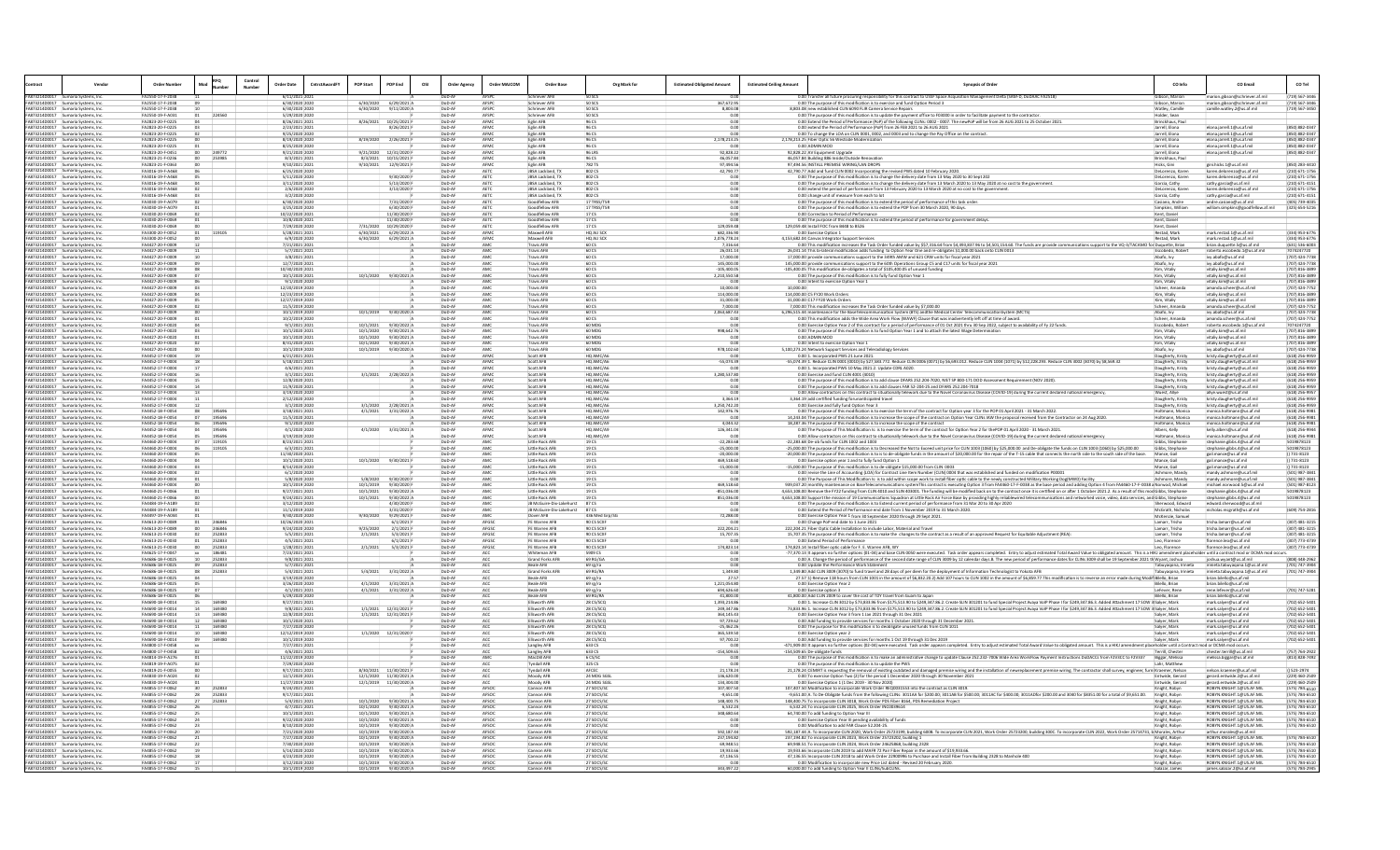|                                |                                                                                                        | <b>Order Numbe</b>                   |               | Contro<br>Number | <b>Order Date</b> |                                   | <b>POP Start</b>        | POP End                               | OSI | <b>Order Agency</b>                | Order MAJCOM                 | <b>Order Base</b>                       | Org Mark fo                           | <b>Estimated Obligated Amount</b> | <b>Estimated Ceiling Amour</b> |                                                                                                                                                                                                                                                                                                                                                                                                              | CO Info                                   | <b>CO Email</b>                                                  | CO Tel                             |
|--------------------------------|--------------------------------------------------------------------------------------------------------|--------------------------------------|---------------|------------------|-------------------|-----------------------------------|-------------------------|---------------------------------------|-----|------------------------------------|------------------------------|-----------------------------------------|---------------------------------------|-----------------------------------|--------------------------------|--------------------------------------------------------------------------------------------------------------------------------------------------------------------------------------------------------------------------------------------------------------------------------------------------------------------------------------------------------------------------------------------------------------|-------------------------------------------|------------------------------------------------------------------|------------------------------------|
|                                | FA873214D0017 Sumaria Systems, In                                                                      | FA4887-19-F-A176                     |               |                  |                   | 10/2/2020 2021                    |                         |                                       |     | $DnD-A$                            | <b>AFT</b>                   | uke AFB, AZ                             | 27 SOCS/S                             | $-21,653.48$                      | $-21,653.48$                   | 0.00 To add funding to Option Year II CLIN 2017                                                                                                                                                                                                                                                                                                                                                              | Lav. Andre<br>Seifert Davis               | andrea.lay.1@us.af.mil<br>david.seifert.2@us.af.mi               | (575) 784-485<br>(623) 856-2791    |
|                                | FAR73214D0017 Sumaria Systems Inc.                                                                     | FA4887-19-F-A176                     |               |                  |                   | 7/2/2020 2020                     |                         | 9/11/2020                             |     | DoD-AF                             | AFTO                         | Luke AFR AZ                             | 56.03                                 | 0.00                              |                                | 0.00 The nurnose of this modification is rescind the Ston Work order that was issued on 25 March 2020 This modification will extend theneriod of nerformance an additional 45 days to be cSeifert. David                                                                                                                                                                                                     |                                           | lavid seifert 2@us af mil                                        | (623) 856-2791                     |
| FA873214D0017<br>FA873214D0017 | Sumaria Systems, Inc.<br>Sumaria Systems, In                                                           | FA4887-19-F-A176<br>FAS240-17-F-004  |               |                  |                   | 11/7/2019 2020<br>1/30/2020 2020  |                         | 1/13/2020 5/29/2020                   |     | OoD-A<br>$\overline{\text{on}}$ -4 |                              | Luke AFB, AZ<br>Indersen AF             |                                       |                                   |                                | 0.00 The purpose of this modification is extend the period of performance at no additional cost to the government. Phase 1 shall start on or about 13 Jan 2020 and the contractor shall follouleffers, Stever<br>00 Change CLIN 0100 from a single 288-strand SM FOC to two 144-strand SM FOCs at no additional cost to the Gove                                                                             | Orman, Jared                              |                                                                  |                                    |
| FA873214D0017                  | Sumaria Systems, In                                                                                    | FAS240-17-F-0046                     |               |                  |                   | 12/17/2020 2021                   |                         |                                       |     | $DnD-A$                            | <b>PACA</b>                  | Andersen AFB                            | 36.05                                 |                                   |                                | 0.00 A. Correct the Wide Area Workflow Clause, DFARS 252.232.7006B. Change the LPO DoDAAC from "FA5240" to "N40192/LGCB"                                                                                                                                                                                                                                                                                     |                                           |                                                                  |                                    |
| FA873214D0017                  | Sumaria Systems, Inc<br>FA873214D0017 Sumaria Systems, In                                              | FAS240-20-F-0008<br>EAS240-20-F-0009 |               |                  |                   | 7/29/2020 2020<br>1/13/2021 2021  | 8/3/2020                | 1/30/2021<br>1/20/2021                |     | DoD-A<br>DoD-AP                    | PACA<br><b>PACAL</b>         | Andersen AFE<br>Andersen AFB            | MSG COMM                              | 9.498.60                          |                                | 99,498.60 DET 2 Premise Wiring Installation<br>0.00 PoP has been extended from 17 Aug 20 through 14 Jan 21 to 17 Aug 20 through 30 Jan 21.                                                                                                                                                                                                                                                                   | Orman, Jared<br>Orman, Jared              |                                                                  |                                    |
|                                | FA873214D0017 Sumaria Systems, Inc.                                                                    | FAS240-20-F-0009                     |               |                  |                   | 8/17/2020 2020                    |                         | 8/17/2020 1/14/2021                   |     | DoD-AF                             | PACAR                        | Andersen AFB                            | MSG COMM                              | 211.363.96                        |                                | 211.363.96 36 CS ICC Premise Wiring                                                                                                                                                                                                                                                                                                                                                                          | Orman, Jared                              |                                                                  |                                    |
| FA873214D0017<br>FAR73214D0017 | Sumaria Systems, Inc                                                                                   | FA6633-20-F-0003<br>E46633-20-F-0003 |               |                  |                   | 1/14/2021 2021<br>11/25/2020 202  |                         | 12/24/2020                            |     | DoD-AF<br>$DoD-A$                  |                              | Minneapolis ARB M<br>Minneapolis ARB MI | 934 CS<br>924C                        |                                   |                                | 0.00 DFARS 252.232-7006 Wide Area Workflow Payment instruction<br>00 the revised Period of Performance (POP) will be extended 20 calendar days from 04 DEC 2020 to 24 DEC 2020.                                                                                                                                                                                                                              | Dahlquist, Chin Kul<br>Dahlquist, Chin Ku | chin.dahlquist.1@us.af.mi<br>hin.dahlquist.1@us.af.m             | (612) 713-142<br>612) 713-142      |
|                                | umaria Systems, In<br>FAR73214D0017 Sumaria Systems In                                                 | FA6633-20-F-0003                     |               |                  |                   | 10/27/2020 2021                   |                         |                                       |     | DoD-AR                             | AFF                          | Minneapolis ARB MN                      | 934 05                                | 0 <sup>0<sup>c</sup></sup>        |                                | 0.00 The purpose of this no cost modification changes the Statement of Objectives                                                                                                                                                                                                                                                                                                                            | Dahlquist, Chin Kul                       | chin.dahlquist.1@us.af.mi                                        | (612) 713-1428                     |
| FA873214D0017<br>FA873214D0017 | Sumaria Systems, Inc.                                                                                  | FA6633-20-F-0003<br>FA7000-17-F-4108 |               | 156383           |                   | 9/18/2020 2020<br>8/27/2021 2021  | 4/1/2021                | 9/18/2020 11/17/2020<br>$3/31/2022$ A |     | DoD-AR<br>DoD-A                    | LISAFA                       | Minneapolis ARB MN<br>USAFA CO          | 934 CS                                | 82,097.30<br>50,000.00            |                                | 82,097.30 Communications relocation CAT 6 Premise Wiring upgrades and the removal of any existing outdated premise wiring PW Abandon In Place AIP clean up in Building 744 at Minn St.Paul ADahlquist, Chin Kuk<br>0.00 a. Create and fund CLIN 4080 in the amount of \$50,000.00 to accome<br>in fundingb. The total amount of this contract is increased by \$50,000.00 from \$21,751,465.74 Sandy, Stever |                                           | chin.dahlquist.1@us.af.mi<br>ven.sandy.1@us.af.mi                | (612) 713-1428<br>(719) 333-3600   |
|                                | FA873214D0017 Sumaria Systems, Inc.                                                                    | FA7000-17-F-4108                     |               | 156383           |                   | 7/14/2021 2021                    |                         |                                       |     | DoD-AF                             | <b>LISAFA</b>                | USAFA, CO                               | 10C5                                  | 0.00                              |                                | 0.00 incorporate Wage determination No. 2015-5418 (Rev-15)                                                                                                                                                                                                                                                                                                                                                   | Sandy, Steven                             | steven.sandy.1@us.af.mi                                          | (719) 333-3600                     |
| FA873214D0017<br>149722140001  | Sumaria Systems, Inc                                                                                   | FA7000-17-F-4108<br>EA7000-17-E-4108 |               |                  |                   | 4/1/2021 2021                     |                         | $4/1/2021$ $3/31/2022$ A              |     | DoD-A<br>0.04                      | <b>USAFA</b><br>LISAE.       | USAFA, CO                               |                                       | 4,524,277.32                      |                                | 0.00 Exercise Option Year Four (OY4): PoP 1 Apr 2021 - 31 Mar 2022                                                                                                                                                                                                                                                                                                                                           | Smith, Jerry                              | jerry.smith.25@us.af.m                                           | (719) 333-826                      |
| FA873214D0017                  | Sumaria Systems, Inc.                                                                                  | FA7000-17-F-4108                     |               |                  |                   | 11/2021 20<br>6/9/2020 2020       |                         |                                       |     | DoD-A                              | <b>USAFA</b>                 | JSAFA, C<br>USAFA, CO                   | 10 <sup>c</sup>                       | 99,890.00                         |                                | 01,687.56 A) Create and fund SLIN 3061ACB) Create and fund SLIN 3062ABC) Create SLIN 4010AJD) Incorporate FAR clause 52.204-25<br>171.700.00 Delete and reestablish CLINs                                                                                                                                                                                                                                    | Sandy, Ste<br>Western, Dana               | teven.sandy.1@us.af.n<br>dana.western@us.af.mi                   | 719) 333-360<br>(719) 333-396      |
| FA873214D0017<br>FA873214D0017 | Sumaria Systems, Inc<br>Sumaria Systems In                                                             | FA7000-17-F-4108<br>FA7000-17-F-4108 |               |                  |                   | 4/1/2020 2020<br>4/9/2020 2020    |                         | 4/1/2020 3/31/2021 A                  |     | DoD-A<br>DoD-A                     | <b>USAFA</b><br>LISAFA       | USAFA, CO<br>USAFA CO                   | 10 CS<br>10 <sub>CS</sub>             | 4,926,961.08<br>00                |                                | -200,000.00 a. Fund Option Year 3: PoP 01 Apr 2020 - 31 Mar 2021.b. Change the Unit of Measurement for SLIN 3010AJ from Hours to Months<br>0.00 ncorporate clause DFARS 252.237-7023 - Continuation Of Essential Contractor Services (Oct 2010).                                                                                                                                                             | Western, Dana<br>Western Dani             | dana.western@us.af.mi                                            | (719) 333-396<br>(719) 333-396     |
|                                | FA873214D0017 Sumaria Systems, Inc.                                                                    | FA7000-17-F-4108                     |               |                  |                   | 4/1/2020 2020                     | 4/1/2020                | 3/31/2021 A                           |     | DoD-A                              | <b>LISAFA</b>                | USAFA, CO                               |                                       | 0.00                              |                                | 91.687.60 Exercise Option Year Three: PoP 01 Apr 2020 - 31 Mar 2021Funds will be added to Option Year Three through the next contract modification. Incorporate CCTV O&M Support into the ciWestern, Dana                                                                                                                                                                                                    |                                           | dana.western@us.af.m<br>dana.western@us.af.mi                    | (719) 333-3961                     |
| FA873214D0017                  | Sumaria Systems, Inc                                                                                   | FA7000-17-F-411:                     |               | 189478           |                   | 9/29/2020 2020                    | 9/30/2021               | $9/29/2022$ A                         |     | DoD-A                              | <b>USAF</b>                  | USAFA, CO                               | HQ USAF                               | 456,804.00                        |                                | 0.00 1. Exercise and fully fund CLIN 4010 for Option Year 4, Period of Performance 30 SEP 2021 - 29 SEP 2022;2. Increase the funds obligated to this contract by \$456,804.00 from \$2,208,864 Staudacher, Meliss                                                                                                                                                                                            |                                           | melissa.staudacher@us.af.m                                       | 333-4504                           |
| FA8732140001<br>FA873214D0017  | Sumaria Systems, I<br>Sumaria Systems, Inc.                                                            | FA7000-17-F-4111<br>FA8201-19-F-A293 |               | 189478           |                   | 9/29/2020 2020<br>7/22/2021 2021  | 9/30/2020<br>9/28/2021  | 9/29/2021<br>$9/27/2022$ A            |     | DoD-A<br>DoD-A                     | <b>USAFA</b>                 | USAFA, CO<br>Hill AFB                   | HO USAFA<br>HO UTTR/DO                | 449.172.00<br>234,756.00          |                                | 0.00 The purpose of this modification is to exercise Option Year 3 for Cadet and Faculty Academic Mission (CFAM) support at the US Air Force Academy<br>0.00 This modification is to exercise Option Year Two of the current contract. The Period of Performance for this option year will be from 28 September 2021-27 September 2022.                                                                      | Graham, Rebecca<br>Johnson, Chandler      | ecca.graham.5@us.af.mi<br>chandler.iohnson.2@us.af.mil           | (719) 333-320<br>777-5394          |
| FA873214D0017                  | Sumaria Systems, Inc                                                                                   | FA8201-19-F-A293                     |               |                  |                   | 9/28/2020 2020                    | 9/28/2020               | 9/27/2021 A                           |     | DoD-A                              |                              | Hill AFB                                | HQ UTTR/DO                            | 230,148.00                        |                                | 0.00 Exercising Option year one for Information Security Systems Technicians                                                                                                                                                                                                                                                                                                                                 | Witt, Cheryl                              | cheryl.witt@patrick.af.mil                                       | (321) 494-439                      |
| FA873214D0017                  | FAR73214D0017 Sumaria Systems Inc.<br>Sumaria Systems, Inc.                                            | FA8307-16-F-0095<br>FA8726-17-F-0015 | A00001 145966 |                  |                   | 2/12/2021 2021<br>8/23/2021 2021  |                         | 10/1/2020 12/31/2021                  |     | DoD-AF<br>DoD-A                    | <b>AFM</b><br><b>AFM</b>     | San Antonio T.<br>Hanscom AFE           | AFLOMO/HNC<br>AFLCMC/HN               | $-34.830.06$<br>0.00              |                                | 0.00 DCMA deobligate \$34, 830.06 fromACRN AA<br>0.00 Coorect typo errors in Mod 25                                                                                                                                                                                                                                                                                                                          | <b>Baldock Jame</b><br>Matthews, Nichola  | ames s haldock civ@mail mi<br>nicholas.matthews.1@us.af.mi       | (781) 259-1973<br>(719) 556-0232   |
| FA873214D0017                  | Sumaria Systems, Inc                                                                                   | FA8726-17-F-0019                     |               |                  |                   | 7/29/2021 2021                    |                         | 12/31/2021                            |     | DoD-A                              |                              | Hanscom AF                              | AFLCMC/HN                             | 98,898.00                         |                                | 98,898.00 Purchase two additional SFPs for Ellsworth AFB and Tinker AFB                                                                                                                                                                                                                                                                                                                                      | Matthews, Nicholas                        | nicholas.matthews.1@us.af.m                                      | (719) 556-023                      |
| FA873214D0017<br>FA873214D0017 | Sumaria Systems, In<br>Sumaria Systems, Inc                                                            | FA8726-17-F-0015<br>FA8726-17-F-0019 |               |                  |                   | 3/17/2021 2021<br>4/22/2020 2020  |                         |                                       |     | $DnD-A$<br>DoD-A                   | AFM                          | Hanscom AFE<br>Hanscom AFE              | AFLCMC/HN<br>AFLCMC/HN                | 17.542.00<br>22.299.00            |                                | 17,542.00 Tinker Descope; Randolph SFP Buy<br>22,299.00 1) Procure additional Single Form Pluggables (SFPs) for Eglin AFB2) Procure additional equipment for Robins AFB Server Farm3) De-obligate the total obligated amount from previously eMatthews, Nicholas                                                                                                                                             | Matthews, Nicholas                        | nicholas.matthews.1@us.af.mi<br>nicholas.matthews.1@us.af.mi     | (719) 556-023<br>(719) 556-0232    |
| FA873214D0017                  | Sumaria Systems, Inc                                                                                   | FA8726-17-F-0019                     |               |                  |                   | 1/28/2020 2020                    |                         |                                       |     | DoD-A                              |                              | Hanscom AFE                             | AFLCMC/HNI                            | 43,070.00                         |                                | 43,070.00 A. Update the BITI BAN Proposal ToolB. Update the Statement of Work (SOW)C. To implement REA-01, REA-02, CCP-06, CCP-07, CCP-08, CCP-09, Additional OEM pre-install training sessiDeluca, Nicholas                                                                                                                                                                                                 |                                           | nicholas.deluca.1@us.af.mil                                      | (781) 225-945                      |
| FA873214D0017                  | FA873214D0017 Sumaria Systems, Inc.<br>Sumaria Systems, Inc                                            | FA8726-17-F-0015<br>FA8726-18-F-0027 |               | 156383           |                   | 11/18/2019 2020<br>7/30/2021 2021 |                         |                                       |     | DoD-AF<br>OoD-A                    | <b>AFM</b>                   | Hanscom AFE<br>Hanscom AFE              | AFLCMC/HN<br>AFLCMC/HN                | 1,340.00<br>3.841.771.00          |                                | 1,340.00 a. Update the BITI BAN Proposal Tool.b. Update the Statement of Work (SOW)c. To award Red Hat licensing to the Tinker 2FA requirement establishing new CLIN 2017<br>1.072.290.00 BITI Ban Wired Option Exercise                                                                                                                                                                                     | Deluca, Melissa<br>Matthews, Nicholas     | nicholas.matthews.1@us.af.mi                                     | (719) 556-023                      |
|                                | FA873214D0017 Sumaria Systems, In                                                                      | FA8726-18-F-0027                     |               | 156383           |                   | 9/28/2021 2021                    |                         |                                       |     | DoD-A                              | <b>AFM</b>                   | lanscom AFE                             | AFLCMC/HN                             | 106,432.00                        |                                | 106,432.00 Admin changes, Add funding, Option Exercis                                                                                                                                                                                                                                                                                                                                                        | Matthews, Nichola                         | nicholas.matthews.1@us.af.m                                      | (719) 556-023                      |
| FA873214D0017                  | Sumaria Systems, Inc                                                                                   | FA8726-18-F-0023                     |               | 156383           |                   | 7/8/2021 2021                     |                         | 7/8/2021 10/8/2021                    |     | $DnD-A$                            | <b>AFM</b>                   | Hanscom AFE                             | AFLCMC/HN                             | 824 825.00                        |                                | 267.168.00 Option Exercise and update delivery Information                                                                                                                                                                                                                                                                                                                                                   |                                           |                                                                  | (719) 556-023                      |
| FA873214D0017<br>FA873214D0017 | Sumaria Systems, Inc<br>Sumaria Systems, Inc.                                                          | FA8726-18-F-0027<br>FA8726-18-F-002  |               |                  |                   | 3/1/2021 2021<br>12/29/2020 2021  |                         |                                       |     | DoD-A<br>DoD-AF                    |                              | Hanscom AFE<br>Hanscom AF               | AFLCMC/HN<br>AFLCMC/HM                | 517,938.00<br>7,000,563.85        |                                | 21,950.00 Option Exercise and update delivery Information<br>1,964,161.85 Option Exercise and update delivery Informatio                                                                                                                                                                                                                                                                                     | Matthews, Nicholas<br>Matthews, Nicholas  | nicholas.matthews.1@us.af.mi<br>nicholas.matthews.1@us.af.m      | (719) 556-023                      |
| FA873214D0017<br>FA873214D0017 | Sumaria Systems, In                                                                                    | FA8726-18-F-0023<br>FA8726-18-F-0027 |               |                  |                   | 11/9/2020 2021<br>9/29/2020 2020  |                         |                                       |     | DoD-Al<br>DoD-A                    |                              | lanscom AFE                             | AFLCMC/HN<br>AFLCMC/HN                | 4 312 461 00<br>4.317.859.00      |                                | 1,195,854.00 FY18 Recapitalization Options Exercise and Prop Tool Revisi                                                                                                                                                                                                                                                                                                                                     | Matthews Nichola                          | nicholas.matthews.1@us.af.mi                                     | (719) 556-023                      |
|                                | Sumaria Systems, Inc<br>FA873214D0017 Sumaria Systems, In                                              | FA8726-18-F-0027                     |               |                  |                   | 7/23/2020 2020                    |                         |                                       |     | DoD-A                              | <b>AFM</b>                   | lanscom AFE<br>lanscom AFE              | AFLCMC/HN                             | 1,587,148.00                      |                                | 195,686.00 incorporates changes described and agreed upon in the Core NodeVirtualization CCP Amend Proposal dated 23 July 2020<br>3,372,828.00 1a. Establish, exercise and fund CLIN 3011 Cybersecurity RMFb. Increase the value of 29 base Installationc. Increase the value of 30 base Access Node2. Exercise and fund Option SubCL Matthews, Nicholas                                                     | Matthews, Nicholas                        | nicholas.matthews.1@us.af.mi<br>nicholas.matthews.1@us.af.mi     | (719) 556-023<br>(719) 556-023     |
|                                | FA873214D0017 Sumaria Systems, Inc                                                                     | FA8726-18-F-0027                     |               |                  |                   | 5/26/2020 2020                    |                         |                                       |     | DoD-A                              | <b>AFM</b>                   | Hanscom AFE                             | AFLCMC/HN                             | 683,549.00                        |                                | -91,831.00 1. S/SDD Base Level re-design to include revised IPA deliverables2. Update various SS&IP SubCLIN delivery dates3. De-scope some Malmstrom AFB, MT requirements4. Replace LOM Matthews, Nicholas                                                                                                                                                                                                   |                                           | nicholas.matthews.1@us.af.mi                                     | (719) 556-023                      |
| FA873214D0017<br>FA873214D0017 | Sumaria Systems, Inc.<br>Sumaria Systems, In                                                           | FA8726-18-F-0027<br>FA8726-18-F-002  |               |                  |                   | 4/3/2020 2020<br>12/19/2019 2020  |                         |                                       |     | DoD-A<br>DoD-A                     |                              | Hanscom AFE<br>Hanscom AFE              | AFLCMC/HN<br>AFLCMC/HN                | 82,180.00<br>0.00                 |                                | 82,180.00 This Delivery Order modification incorporates changes described and agreed upon in the Contract Change Proposal (CCP)-5 Cisco SwitchReplacement Phase 1 proposal,<br>341,697.00 BITI WIRED FY18 Recap Proposal Tool and Statement of Work Changes                                                                                                                                                  | Matthews, Nicholas<br>Dornfeld, Danie     | nicholas.matthews.1@us.af.mil                                    | (719) 556-0232                     |
| FA873214D0017                  | Sumaria Systems Inc                                                                                    | FA8726-19-F-0144                     |               |                  |                   | 5/15/2020 2020                    |                         |                                       |     |                                    | <b>AFM</b>                   | lanscom AFB                             | AFLOMO/HOL                            | 0.00                              |                                | 0.00 Add payment instructions to Section G                                                                                                                                                                                                                                                                                                                                                                   | Esquivel Elise                            |                                                                  |                                    |
| FA873214D0017                  | Sumaria Systems, Inc<br>FA873214D0017 Sumaria Systems, In                                              | FA8726-19-F-0144<br>FA8726-19-F-0144 |               |                  |                   | 1/22/2020 2020<br>11/8/2019 2020  |                         |                                       |     |                                    | <b>AFM</b>                   | lanscom AFE<br>anscom AFE               | AFLCMC/HO<br>AFLCMC/HCIO              | $-1,915.66$<br>0.00               |                                | -1,915.66 update the pricing on the List of Materials (LOM) and de-obligate \$1,915.66<br>0.00 Revised SOW                                                                                                                                                                                                                                                                                                   | Esquivel, Elise<br>Esquivel, Elise        |                                                                  |                                    |
|                                | FA873214D0017 Sumaria Systems, Inc                                                                     | FA8773-19-F-A12                      |               |                  |                   | 1/19/2021 2021                    |                         |                                       |     | DoD-A                              | AFSP                         | <b>Tinker AFB</b>                       | 38 CEIG                               | 74.122.34                         |                                | 74,122.34 The purpose of this modification is for a request for equitable adjustment due to a government delay in issuing the dig permits.                                                                                                                                                                                                                                                                   | Germosen, Jose                            |                                                                  | (405) 734-92                       |
| FA873214D0017<br>FA873214D0017 | Sumaria Systems, Inc.<br>Sumaria Systems, In                                                           | FA8773-19-F-A12<br>FA8773-19-F-A12   |               |                  |                   | 6/25/2020 2020<br>12/23/2019 202  |                         | 4/14/2020                             |     | DoD-A<br>DoD-A                     | AFSP                         | inker AFB<br>Tinker AFB                 | 38 CEIG<br><b>B</b> CEIG              | 37,475.91                         |                                | 37,475.91 The purpose of this modification is to add funding to CLIN 2012 for additional work<br>0.00 The purpose of this modification is to extend the period of performance for CLIN 201                                                                                                                                                                                                                   | Germosen, Jose<br>Germosen, Jose          |                                                                  | (405) 734-925<br>405) 734-925      |
|                                | FA873214D0017 Sumaria Systems, Inc                                                                     | FA9401-20-F-0011                     |               |                  |                   | 3/4/2020 2020                     |                         |                                       |     | DoD-AF                             | <b>AFM</b>                   | Kirtland AFB                            | 377 CPTS FM                           | 0.00                              |                                | 0.00 The purpose of this modification is to change the pay DoDAAC from F87700 to F03000                                                                                                                                                                                                                                                                                                                      | Slosser, Steven                           | steven.slosser@us.af.mi                                          | (505) 853-426                      |
| A873214D001                    | Sumaria Systems, In<br>FA873214D0017 Sumaria Systems, In                                               | FA9401-20-F-001:<br>FA9453-21-F-0003 |               | 247199           |                   | 12/5/2019 2020<br>12/3/2020 2021  |                         | 12/5/2019 3/14/2020                   |     | DoD-A                              | AFMO                         | Kirtland AF<br>Kirtland AFB             | AFRI / MCA                            | 167,348.08                        |                                | 167,348.08 Fiber installation for buildings 37064 and 37065 at Kirtland AFB, NM1. SCOPE<br>0.00 Administrative modification                                                                                                                                                                                                                                                                                  | Slosser, Stever<br>Hamilton, Brend        | teven.slosser@us.af.m<br>brenda.hamilton@offutt.af.mi            | (505) 853-4263                     |
|                                | FA873214D0017 Sumaria Systems, Inc.                                                                    | FA9453-21-F-0002                     |               | 247199           |                   | 11/10/2020 2021                   | 11/10/2020              | 5/10/2021                             |     | DoD-AF                             | AFMO                         | Kirtland AFB                            | AFRL/LMCA                             | 492.191.90                        |                                | 492.191.90 upgrade the DREN network to enable wireless capabilities for PhillipsResearch Site (PRS)                                                                                                                                                                                                                                                                                                          | Hamilton, Brenda                          | brenda.hamilton@offutt.af.mi                                     |                                    |
| FA873214D0017                  | Sumaria Systems, Inc<br>FA873214D0017 Sumaria Systems, In                                              | ID04160011<br>ID0416001              |               |                  |                   | 9/9/2020 2020<br>7/28/2020 2020   | 9/30/2020<br>9/30/2019  | 9/29/2021<br>9/29/2020                |     |                                    | GSA - Region<br>GSA - Region | Atlanta, GA<br>Atlanta, GA              | 81 MG/SGH/<br><b>B1 MG/SGHA</b>       | 1.598.964.7<br>$-4,750.15$        |                                | 0.00 Exercise Option Period 04.<br>-4,750.15 Reduce CLIN 0072 CLIN Value to actuals obligated. D-ob excess funding in CLIN 0072 also                                                                                                                                                                                                                                                                         | Albertson, Kevir<br>Albertson, Kevir      | kevin.albertson.1@us.af.mi<br>kevin.albertson.1@us.af.mi         | (334) 953-656<br>(334) 953-656     |
| FA873214D0017                  | Sumaria Systems, Inc                                                                                   | ID04160011                           |               |                  |                   | 6/1/2020 2020                     | 9/30/2019               | 9/29/2020                             | GSA |                                    | GSA - Region                 | Atlanta, GA                             | 81 MG/SGH/                            | 402,009.98                        |                                | 0.00 Incrementally fund CLIN 0013. This CLIN is fully funded. Fundng action derived from the GSA summary document, not an actual order/mod                                                                                                                                                                                                                                                                   |                                           |                                                                  |                                    |
| FA873214D001                   | Sumaria Systems, In<br>FAR73214D0017 Sumaria Systems Inc.                                              | ID0416001<br>1004160011              |               |                  |                   | 5/11/2020 2020<br>3/3/2020 2020   | 9/30/2019<br>9/30/2019  | 9/29/2020<br>9/29/2020 F              | GSA |                                    | GSA - Region<br>GSA - Region | Atlanta, GA<br>Atlanta, GA              | <b>B1 MG/SGH</b><br><b>81 MG/SGHA</b> | 0.00                              |                                | 00 Updates shipping and Accepting blocks information of the SF 300 with newly appointed COR information.<br>0.00 Mod 009 No-Cost mod to revise DFARS 252,232-7007 payment allotmentschedule                                                                                                                                                                                                                  | Albertson, Kev<br>Capik, Danielle         | kevin.albertson.1@us.af.mi                                       | (334) 953-6569                     |
|                                | FA873214D0017 Sumaria Systems, Inc.                                                                    | QPO1                                 |               | 135409           |                   | 10/3/2019 2020                    | 1/27/2016               | 1/26/2017                             |     | DoD-A                              | AFMO                         | Hill AFB                                | AFLCMC/HBZBI                          | $-256,268.17$                     |                                | -342,179.17 The purpose of this modification is to De-obligate funds for close out actions                                                                                                                                                                                                                                                                                                                   | Neilson, Marshal                          | marshall neilson 1@us af mi                                      |                                    |
| FA873214D001<br>FA873214D0017  | Sumaria Systems, Inc                                                                                   |                                      |               |                  |                   | 7/20/2021 2021<br>11/12/2020 2021 |                         |                                       |     | DoD-A<br>DoD-A                     |                              | <b>Scott AFE</b><br><b>Scott AFE</b>    | HQ AMC/A2<br>HO AMC/A2                | $-28,524.58$                      |                                | -28,524.58 This modification will remove unused travel funds                                                                                                                                                                                                                                                                                                                                                 | Strube, Catherine<br>Strube, Catherin     | catherine.strube@us.af.mil<br>catherine.strube@us.af.mil         | $(618)$ 256-983<br>$(618)$ 256-983 |
| FA873214D0017                  | Sumaria Systems, In<br>Sumaria Systems, Inc.                                                           | <b>RIO</b>                           |               |                  |                   | 11/6/2020 2021                    |                         |                                       |     | DoD-A                              |                              | Scott AFE                               | HO AMC/A2                             | $-32.351.50$                      |                                | 0.00 This modification incorporates Performance Work Statement V9<br>-32.351.50 This modification will remove unused travel funds                                                                                                                                                                                                                                                                            | Strube, Catherine                         | catherine.strube@us.af.mil                                       | (618) 256-983                      |
| FA873214D0017                  | Sumaria Systems, Inc<br>FAR73214D0017 Sumaria Systems Inc.                                             | RL01<br><b>RIO</b>                   |               |                  |                   | 6/22/2020 2020<br>7/1/2020 2020   |                         | $7/1/2020$ 6/30/2021                  |     | DoD-A<br>DoD-AF                    |                              | Scott AFB<br>Scott AFR                  | HO AMC/A2<br>HO AMC/A2                | 1 772 318 62                      |                                | 0.00 This modification incorporates Performance Work Statement V8                                                                                                                                                                                                                                                                                                                                            | Strube, Catherine                         | catherine.strube@us.af.mil<br>angela.port@us.af.mil              | (618) 256-9835<br>(618) 256-9835   |
| FA873214D0017                  | Sumaria Systems, Inc                                                                                   | RL01                                 |               |                  |                   | 11/1/2019 2020                    |                         |                                       |     | DoD-A                              |                              | Scott AFB                               | HQ AMC/A2                             | $-158,421.36$                     |                                | 0.00 Exercise and fund Option 4, Period of Performance 1 July 2020 - 30 June 2021<br>-400,095.36 The Purpose of This Modification Is: To de-scope and reduce cost of Task 3 for POP 1 Nov 2019 - 30 Jun 2020 and 1 Jul 2020 - 30 Jun 2021.                                                                                                                                                                   | Port, Angela<br>Port, Angela              | angela.port@us.af.mil                                            | (618) 256-9835                     |
| FA873214D0017<br>FA873214D0017 | Sumaria Systems, Inc                                                                                   | W9133L-19-F-0014<br>W9133L-19-F-0014 |               |                  |                   | 4/16/2021 2021<br>5/29/2020 2020  | 6/10/2021               | 6/9/2022                              |     | DoD-A<br>DoD-A                     | NG                           | Andrews Al                              | Various                               | 4,445,664.00<br>4,374,048.00      |                                | 0.00 The Government hereby exercises Option No. 2                                                                                                                                                                                                                                                                                                                                                            | Larkle, Whitney<br>Goldsmith, Jeremy      | whitney.Larkle.civ@mail.m                                        | (703) 604-534<br>(703) 604-8124    |
| FA873214D0017                  | Sumaria Systems, In<br>Sumaria Systems, Inc                                                            | W9133L-19-F-001                      |               |                  |                   | 3/27/2020 2020                    | 6/10/2020               | $6/9/2021$ A                          |     | DoD-Al                             |                              | Andrews AFB<br>Andrews AFB              | Various                               |                                   |                                | 0.00 Exercise and fund option period 1.<br>0.00 The purpose of this modification is to revise the PWS to allow telework for contractor personnel due to the Coronavirus Pandemic. Telework performed by the contractor is at no addit Goldsmith. Jeremy                                                                                                                                                      |                                           | jeremy.m.goldsmith.mil@mail.m<br>ieremy.m.goldsmith.mil@mail.mil | (703) 604-812                      |
| FA873214D0017<br>FA873214D0017 | Sumaria Systems, Inc<br>Sumaria Systems, Inc.                                                          | W9133L-19-F-2518<br>W9133L-19-F-2518 |               | 156383<br>156383 |                   | 9/23/2021 2021<br>9/23/2021 2021  | 9/30/2021<br>10/30/2021 | $9/29/2022$ A<br>$9/29/2022$ A        |     | OOD-AN<br>DoD-ANG                  | AFN<br><b>AFNO</b>           | Arlington, VA                           | Various                               | 964.235.72                        |                                | 0.00 The purpose of this modification is to correct the Period of performance on CLIN 2070 from 30-OCT-2021 TO 29-SEP-2022 to 30SEP21-29SEP22.<br>0.00 Exercise Option year 02                                                                                                                                                                                                                               | Hawkins, Hillari<br>Goldsmith, Jeremy     | illari.k.hawkins.civ@mail.mil<br>jeremy.m.goldsmith.mil@mail.mi  | (704) 604-419<br>(703) 604-8124    |
| FA873214D0017                  | Sumaria Systems, Inc.                                                                                  | W9133L-19-F-2518                     |               |                  |                   | 9/10/2020 2020                    | 9/30/2020               | $9/29/2021$ A                         |     | DoD-ANG                            | AFNO                         | Arlington, VA<br>Arlington, VA          | Various<br>Various                    | 946,910.24                        |                                | 0.00 Exercise Option Year 1                                                                                                                                                                                                                                                                                                                                                                                  | Goldsmith, Jeremy                         | eremy.m.goldsmith.mil@mail.mil                                   | (703) 604-812                      |
| FA873214D0017                  | Sumaria Systems, Inc.                                                                                  | W9133L-19-F-2518                     |               |                  |                   | 1/2/2020 2020                     | 9/30/2019               | 9/29/2020                             |     | DoD-AN                             | AFNO                         | Arlington, V.                           |                                       | 0.00                              |                                | 0.00 The purpose of this modification is to change the security verbiage in PWS sections 1.4.5.b.; 4.2; and 5.3.                                                                                                                                                                                                                                                                                             |                                           | illari.k.hawkins.civ@mail.mi                                     | (704) 604-419                      |
|                                | FA873214D0018 Business Technologies and Solutions<br>FA873214D0018 Business Technologies and Solutions | FA4890-19-F-A076<br>FA8773-18-F-0047 |               | 182657           |                   | 1/13/2020 2020<br>8/27/2021 2021  |                         | 10/1/2020 12/31/2021 A                |     | DoD-AF<br>DoD-A                    | AFSP                         | Langley AFB<br>Tinker AFB               | HO ACC AMIC DR<br>24 AF/FM            | 0.00<br>10,000.00                 |                                | 0.00 Incorporate and attach revised - PWS dated 13 January 20.<br>0.00 This modification exercises Travel CLIN 3070 and adds funds in the amount of \$10,000.00 to SLIN 307001.                                                                                                                                                                                                                              | Chwalik, Erika<br>Holman, Tracie          | erika chwalik 2@us af mil<br>tracie.holman@us.af.mi              | (757) 225-021<br>(405) 734-973     |
| FA873214D0018                  | <b>Business Technologies and Solutions</b>                                                             |                                      |               |                  |                   | 6/1/2021 2021                     |                         |                                       |     |                                    |                              | <b>Finker AFB</b>                       | 24 AF/F                               |                                   |                                | 0.00 This modification changes the LOA for \$500,000.04 in support of CLIN 3010,                                                                                                                                                                                                                                                                                                                             | Iolman, Tracie                            | tracie.holman@us.af.m                                            | (405) 734-97                       |
|                                | FA873214D0018 Business Technologies and Solutions<br>FA873214D0018 Business Technologies and Solutions | FA8773-18-F-0047<br>FA8773-18-F-004  |               | 182657<br>182657 |                   | 4/30/2021 2021<br>2/5/2021 2021   |                         | 5/1/2021 4/30/2022 A                  |     | DoD-A<br>DoD-A                     | AFSP<br>AFSP                 | <b>Tinker AFB</b><br>Lackland AFB       | 24 AF/FM<br>24 AF/FM                  | 3.925.838.56<br>$-213,519.22$     |                                | -11.672.003.47 This modification restructures option periods 3 and 4 IAW revised PWS dated 15 Apr 2021. See schedule for details of changes. This modification also exercises option period 3.<br>-213,519.22 1) Add FY19 funds in the amount \$4,000 to SLIN 101001 due to invoicing error2) De-obligate excess travel funds from FY18 and 19                                                               | Holman, Tracie<br>Jolman, Tracie          | tracie.holman@us.af.mi<br>tracie.holman@us.af.m                  | (405) 734-9731<br>(405) 734-973    |
|                                | FA873214D0018 Business Technologies and Solutions                                                      | EA9772-19-E-0043                     |               | 182657           |                   | 5/1/2020 2020                     |                         |                                       |     | DoD-AL                             | AECO                         | Lackland AFB                            | 24 AE/EM                              | 4 402 166 97                      |                                | 6,770,004.57 This modification restructures option periods 2, 3, and 4 and exercises option period 2                                                                                                                                                                                                                                                                                                         | Holman, Traci                             | tracie.holman@us.af.m                                            | (405) 734-973                      |
|                                | FA873214D0018 Business Technologies and Solutions<br>FA873214D0018 Business Technologies and Solutions | FA8773-18-F-0047<br>FA8773-18-F-004  |               | 182657<br>182657 |                   | 7/22/2020 2020<br>7/22/2020 2020  |                         |                                       |     | DoD-A<br>DoD-A                     | AFSP<br>AFSP                 | Lackland AFB<br>Lackland AFB            | 24 AF/FM<br>24 AF/FN                  | 709, 848.78<br>786,153.06         | 426.201.00                     |                                                                                                                                                                                                                                                                                                                                                                                                              | Holman, Tracie<br>Holman, Tracie          | tracie.holman@us.af.mi<br>tracie.holman@us.af.m                  | (405) 734-9731<br>(405) 734-973    |
| FA873214D0018                  | <b>Business Technologies and Solutions</b>                                                             | FA8773-18-F-0047                     |               | 182657           |                   | 7/1/2020 2020                     |                         |                                       |     | DoD-A                              |                              | Lackland AF                             | 24 AF/FN                              | 640,347.5                         |                                | 0.00 Activates CLIN 2050 in support of PWS 3.2.3 and 3.2.4, effective 1 Jul 2020                                                                                                                                                                                                                                                                                                                             | Iolman, Traci                             | tracie.holman@us.af.m                                            | (405) 734-973                      |
|                                | FA873214D0018 Business Technologies and Solutions<br>FA873214D0018 Business Technologies and Solutions | FA8773-18-F-0047                     |               | 182657<br>154357 |                   | 3/11/2020 2020<br>9/13/2021 2021  | 3/11/2020<br>10/1/2021  | 4/30/2020 A<br>$1/31/2022$ A          |     | DoD-A<br>DoD-A                     | AFSP                         | Lackland AFB<br>JBSA Randolph, T        | 24 AF/FM<br>HQ AETC/S                 | 78,060.40<br>24,214.40            |                                | 78.060.40 Add funding to CLIN 1010 in response to the Request for Equitable Adjustment<br>0.00 Funding CLIN 5010                                                                                                                                                                                                                                                                                             | Holman, Tracie<br>lohnson, Linda          | tracie.holman@us.af.mi<br>inda.johnson@randolph.af.n             | (405) 734-9731<br>$(210)$ 652-51:  |
|                                | FA873214D0018 Business Technologies and Solutions                                                      | SMO                                  |               | 154357           |                   | 9/13/2021 2021                    | 10/1/2021               | $1/31/2022$ $\Delta$                  |     | DoD-AF                             | AFTO                         | JBSA Randolph, TX                       | HO AFTC/SG                            | 0.00                              |                                | 24,214.40 A: Pursuant to FAR 52.217-8, Option to Extend Services, this modification is necessary to exercise the extension of services for an additional four (4) month period from 01 October 202 Johnson, Linda                                                                                                                                                                                            |                                           | linda.johnson@randolph.af.mi                                     | $(210)$ 652-511                    |
|                                | FA873214D0018 Business Technologies and Solutions<br>FA873214D0018 Business Technologies and Solutions | SM <sub>0</sub><br>SM <sub>0</sub>   |               | 154357<br>154357 |                   | 10/1/2020 2021<br>10/1/2020 2021  | 10/1/2020               | $9/30/2021$ A                         |     | DoD-A<br>DoD-A                     | AFTO                         | JBSA Randolph, TX<br>JBSA Randolph, T   | HO AETC/SG<br>HO AETC/SO              | 74.643.20<br>0.00                 |                                | 0.00 The purpose of this modification is to Fund the Fourth (4th) Option Year<br>0.00 The purpose of this modification is to provide the 15-day notice to extend the term of the contract for the Fourth Option Year                                                                                                                                                                                         | Johnson, Linda<br>Johnson, Linda          | linda.johnson@randolph.af.m                                      | (210) 652-51                       |
|                                | FA873214D0018 Business Technologies and Solutions                                                      |                                      |               | 154357           |                   | 8/20/2020 2020                    |                         |                                       |     | DoD-A                              |                              | BSA Randolph, 1                         | HQ AETC/S                             |                                   |                                | 0.00 ADMIN MOD                                                                                                                                                                                                                                                                                                                                                                                               | Johnson, Linda                            | inda.johnson@randolph.af.m                                       | (210) 652-51:                      |
| FA873214D0018                  | FA873214D0018 Business Technologies and Solutions<br><b>Business Technologies and Solutions</b>        | SM <sub>0</sub>                      |               | 154357<br>15435  |                   | 3/23/2020 2020<br>2/6/2020 2020   |                         |                                       |     | DoD-A                              | <b>AFT</b>                   | JBSA Randolph, TX<br>BSA Randolph, 7    | HO AETC/SG<br>IQ AETC/S               | 0.00                              |                                | 0.00 The government reserves theright to authorize routine or situational telework on a case-by-case basis                                                                                                                                                                                                                                                                                                   | Johnson, Linda                            | linda.johnson@randolph.af.mil                                    | (210) 652-5111                     |
|                                | FAB73214D0018 Business Technologies and Solutions                                                      | SMO                                  |               | 154357           |                   | 10/1/2019 2020                    |                         | 10/1/2019 9/30/2020                   |     | DoD-AF                             | <b>AFT</b>                   | JBSA Randolph, TX                       | HO AFTC/SG                            | 73 928 80                         |                                | 4,000.00 The Purpose of This Modification Is: De-obligate funds for FY 18 and FY 19 as per customer on the travel CLIN as travel was not used for these FY years.<br>0.00 The purpose of this modification is to Exercise and Fund the 3rd Option Year for the Contract.                                                                                                                                     | Johnson, Linda<br>Johnson, Linda          |                                                                  |                                    |
|                                | FA873214D0019 American Systems Corporation                                                             | <b>SD0</b>                           |               | 127071           |                   | 5/18/2021 2021                    |                         |                                       |     | DoD-A                              | AFT                          | Luke AFB, AZ                            | 56 Ops Gro                            | $-28.625.23$                      |                                | -28,625.23 The purpose of this modification is to deobligate excess/expired funds for completed work orders                                                                                                                                                                                                                                                                                                  | Lackey, Sara                              | sara.lackev@us.af.mi                                             | (623) 856-278                      |
|                                | A873214D0019 American Systems Corporation<br>FA873214D0019 American Systems Corporation                | <b>SD0</b>                           |               | 127071<br>127071 |                   | 2/26/2021 2021<br>2/2/2021 2021   |                         |                                       |     | DoD-A<br>DoD-A                     |                              | Luke AFB, AZ<br>Luke AFB, A             | 56 Ops Grp<br>6 Ops Gr                | $-42,485.28$<br>2,000.00          |                                | 42,485.28 The purpose of this modification is to deobligate excess/expired funds for completed work orders<br>2,000.00 The purpose of this modification is to add funds to CLIN 4016/SLIN 4016AD and CLIN 4043 for work orders for the Fighter Wing and 944th.                                                                                                                                               | Lackey, Sara<br>Lackey, San               | sara.lackey@us.af.mil<br>sara.lackey@us.af.mi                    | (623) 856-278<br>(623) 856-278     |
|                                | FA873214D0019 American Systems Corporation                                                             |                                      |               | 127071           |                   | 1/1/2021 2021                     |                         | 3/31/2021                             |     | DoD-A                              | <b>AFT</b>                   | Luke AFB, AZ                            | 56 Ops Gro                            | 87.013.46                         |                                | 87,013.46 The purpose of this modification is to extend services for a period of three (3) months from 1 January 2021 - 31 March 2021.                                                                                                                                                                                                                                                                       | Lackey, Sara                              | sara.lackey@us.af.mi                                             | (623) 856-2789                     |
|                                | FA873214D0019 American Systems Corporation<br><b>EAR73214D0019</b> American Systems Cornoration        | 500                                  |               | 127071<br>127071 |                   | 10/26/2020 2021<br>10/5/2020 2021 |                         |                                       |     | DoD-A<br>DoD-AF                    | <b>AFT</b>                   | uke AFB, AZ<br>Luke AFR AZ              | 6 Ops Grp<br>56 Ops Gro               | $-3,672.00$<br>0.00               |                                | -3,672.00 The purpose of this modification is to deobligate excess funds<br>0.00 The purpose of this modification is to correct the Purchase request number associated with CLIN 4042                                                                                                                                                                                                                        | Lackey, San<br>Lackey Sara                | sara.lackey@us.af.m<br>sara lackev@us af mi                      | (623) 856-278<br>(623) 856-2789    |
|                                | FA873214D0019 American Systems Corporation                                                             |                                      |               | 127071           |                   | 10/1/2020 2021                    |                         | 10/1/2020 12/31/2020                  |     | DoD-A                              | AET                          | Luke AFB, AZ                            | 56 Ops Grp                            | 114,358.96                        |                                | 114,358.96 The purpose of this modification is to extend services for a period of three (3) months from 1 October 2020 - 31 December 2020.                                                                                                                                                                                                                                                                   | Lackey, Sara                              | sara.lackey@us.af.mi                                             | (623) 856-2789                     |
|                                | FA873214D0019 American Systems Corporation<br>FA873214D0019 American Systems Corporatio                |                                      |               | 127071<br>127071 |                   | 7/15/2020 2020<br>5/1/2020 2020   |                         |                                       |     | DoD-A<br>DoD-A                     |                              | Luke AFB, AZ<br>Luke AFB, A             | 56 Ops Grp<br>6 Ops Grp               | $-4,343.96$<br>$-4.590.00$        |                                | -4,343.96 The purpose of this modification is deobligate funds from CLIN 3014/SLIN 3014AE<br>4,590.00 The purpose of this modification is to incorporate a revised PWS and bid schedule. This modification will also deobligate funds from CLIN 4014/SLIN 4014AA                                                                                                                                             | Lackey, Sara<br>Lackey, San               | sara.lackey@us.af.m<br>sara.lackey@us.af.mi                      | (623) 856-278<br>(623) 856-278     |
|                                | FA873214D0019 American Systems Corporation                                                             |                                      |               | 127071           |                   | 3/31/2020 2020                    |                         |                                       |     | DoD-A                              | <b>AFT</b>                   | Luke AFB, AZ                            | 56 Ops Grp                            | 7,200.00                          |                                | 7.200.00 Phone additions and relocations.                                                                                                                                                                                                                                                                                                                                                                    | Lackey, Sara                              | sara.lackey@us.af.mi                                             | (623) 856-2789                     |
|                                | FA873214D0019 American Systems Corporatio<br>FA873214D0019 American Systems Corporation                | isno                                 |               | 127071<br>127071 |                   | 2/26/2020 2020<br>10/1/2019 2020  |                         |                                       |     | DoD-A<br>DoD-A                     | <b>AFT</b>                   | Luke AFB, AZ<br>Luke AFB, AZ            | 56 Range Mgt/CC<br>56 Range Mgt/CCF   | 0 <sub>0</sub><br>$-13.169.09$    |                                | 0.00 The purpose of this modification is to deobligate funds from CLIN 3014/SLIN3014AA to fund special project CLIN 4020/SLIN402001 for an additional 400 phone<br>13,169.09 The purpose of this modification is to adjust FY20 unit prices to reflect approved SCA wage and H&W adjustments, also de-bligate excess funds from FY16, 17, 18                                                                 | Lackey, San<br>Lackey, Sara               | sara.lackey@us.af.m<br>sara.lackey@us.af.mi                      | (623) 856-278<br>(623) 856-2789    |
|                                | FA873214D0019 American Systems Corporation                                                             |                                      |               | 127071           |                   | 10/1/2019 2020                    |                         | 10/1/2019 9/30/2020                   |     | DoD-A                              | <b>AET</b>                   | Luke AFB, AZ                            | 56 Range Mgt/CC                       | 404,035.88                        |                                | 404,035.88 The purpose of this modification is to exercise option year 4. Period of performance will begin 1 October 2019 - 30 Sep 2020.                                                                                                                                                                                                                                                                     | Lackey, Sara                              | sara.lackey@us.af.mi                                             | (623) 856-2789                     |
|                                | FA873214D0019 American Systems Corporation<br>FAR73214D0019 American Systems Corporatio                |                                      |               | 127071<br>151992 |                   | 10/3/2019 2020<br>12/13/2019 2020 |                         |                                       |     | DoD-A<br>DoD-A                     |                              | uke AFB, AZ<br>Travis AFB               | 56 Range Mgt/CCF<br>SO CS             | 2,000.00<br>131 937 09            |                                | 2,000.00 The purpose of this modification is to fund the 944th CLIN 4017/SLIN 401701.<br>130,937.09 de-obligate fund                                                                                                                                                                                                                                                                                         | Lackey, Sara<br>Scheer, Amanda            | sara.lackey@us.af.m                                              | (623) 856-278<br>$(707)$ 424-77    |
|                                | FA873214D0019 American Systems Corporation                                                             |                                      |               | 147916           |                   | 2/10/2021 2021                    |                         |                                       |     | DoD-A                              | AFGS                         | Whiteman AFB                            | 509 CS/SCX                            | 11,708.40                         |                                | 11,708.40 1) Add CLIN 4017 for FY21 wage adjustmen                                                                                                                                                                                                                                                                                                                                                           | Bohnenstingel, James                      | manda.scheer@us.af.mi<br>james.bohnenstingel@us.af.mil           | (312) 975-5414                     |
|                                | FA873214D0019 American Systems Corporatio<br>FA873214D0019 American Systems Corporation                | 6R01                                 |               | 147916<br>147916 |                   | 10/1/2020 202<br>9/14/2020 2020   |                         | 10/1/2020 9/30/2021                   |     | DoD-A<br>DoD-A                     | AFGS                         | Whiteman AFB<br>Whiteman AFB            | 509 CS/SCX<br>509 CS/SCX              | 336.191.91<br>$-25.000.00$        |                                | 0.00 Fund Option Year 4 (1 Oct 2020 - 30 Sept 2021)<br>-25,000.00 De-obligate excess funds of \$25,000.00 from CLIN 3012 (SLIN 301201)                                                                                                                                                                                                                                                                       | Wheeler, Mar<br>Wheeler, Mar-             |                                                                  |                                    |
|                                | FA873214D0019 American Systems Corporation                                                             |                                      |               | 147916           |                   | 8/12/2020 2020                    |                         |                                       |     | DoD-A                              | <b>AFGS</b>                  | Whiteman AFB                            | 09 <sub>CS</sub>                      | 0.00                              |                                | 0.00 Intent to Exercise Option Year 4                                                                                                                                                                                                                                                                                                                                                                        | Wheeler, Mary                             |                                                                  |                                    |
|                                | FA873214D0019 American Systems                                                                         |                                      |               | 147916           |                   | 6/19/2020 2020                    |                         |                                       |     | OoD-A                              |                              |                                         | 09 < S/SO                             | $-1.321.50$                       |                                | -8.320.33 DEOBLIGATE VALUE AND FUNDS                                                                                                                                                                                                                                                                                                                                                                         |                                           |                                                                  |                                    |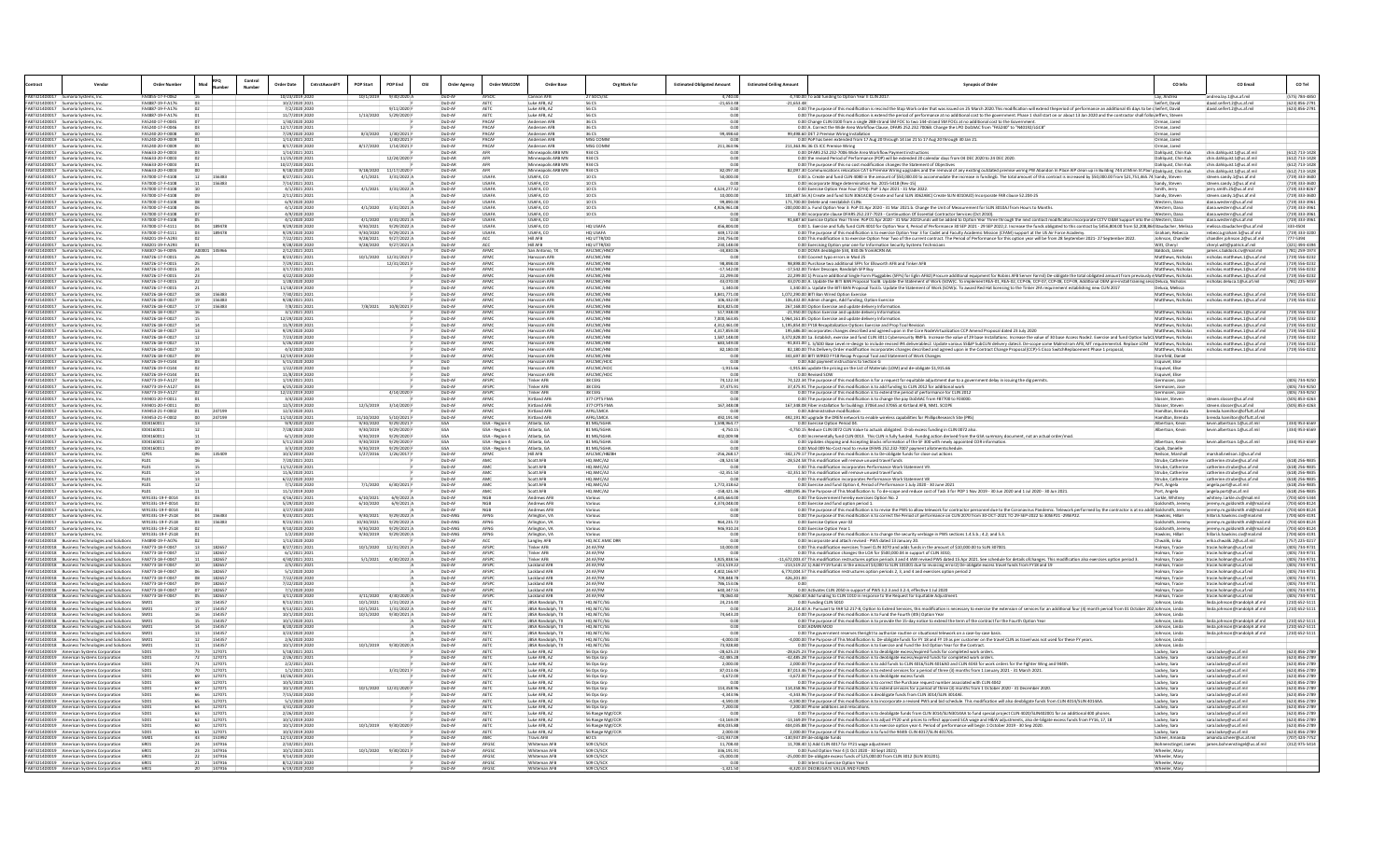|               |                                                                                                 |                                      | Control<br>Number | <b>Order Date</b>                 | CntrctAwardF<br>POP Start | POP End                              | OSI | <b>Order Agency</b> | Order MAJCON              | <b>Order Base</b>                                              | Org Mark for                    | <b>Estimated Obligated Amount</b> | <b>Estimated Ceiling Amount</b> | Synopsis of Order                                                                                                                                                                                                                                                                                                                                                                    | CO Info                                  | CO Emai                                                                  | CO Tel                           |
|---------------|-------------------------------------------------------------------------------------------------|--------------------------------------|-------------------|-----------------------------------|---------------------------|--------------------------------------|-----|---------------------|---------------------------|----------------------------------------------------------------|---------------------------------|-----------------------------------|---------------------------------|--------------------------------------------------------------------------------------------------------------------------------------------------------------------------------------------------------------------------------------------------------------------------------------------------------------------------------------------------------------------------------------|------------------------------------------|--------------------------------------------------------------------------|----------------------------------|
|               | American Systems Corporatio<br>FA873214D0019 American Systems Corporatio                        |                                      | 147916            | 10/1/2019 2020                    |                           |                                      |     | DoD-AP              | AFGSO                     | Whiteman AFB                                                   | 509 CS/SO                       | 330,746.91                        |                                 | 583.20 [1] Add CLIN 3016 for FY20 wage adjustment.2) Add SLIN 301601 to fund FY20 wage adjustment in the amount of \$291.60.3) Add CLIN 4016 to account for the FY20 wage adjustm<br>0.00 Fund Option Year 3 (1 Oct 2019 - 30 Sep 2020)                                                                                                                                              | Fisk, Michea                             | cheal.fisk.1@us.af.mil                                                   | (660) 687-542                    |
|               | <b>EAR73214D0019</b> American Systems Corporation                                               | FA2517-18-F-9006                     | FA25171887015     | 3/5/2021 2021                     |                           |                                      |     | DoD-AF              | AFSPO                     | Peterson AFR                                                   | 20 SPCS DET                     | 0.00                              |                                 | 0.00 1. The purpose of this modification is to transfer all future procuring responsibility for this contract to USSF Space Acquisition Management Directorate (SAM-D, DoDAAC FA2518).                                                                                                                                                                                               | <b>Brindus Scott</b>                     | scott.brindus@tyndall.af.mil                                             | (850) 283-8648                   |
|               | FA873214D0019 American Systems Corporation                                                      | FA2517-18-F-9006<br>FA2823-21-F-0458 | FA251718R701      | 3/23/2020 2020                    |                           | 8/1/2020 7/31/2021                   |     | DoD-Al<br>$DnD-AI$  | AFSPO                     | Peterson AFB                                                   | 20 SPCS, DET                    | 142.056.00                        |                                 | 0.00 Exercise and Fully Fund Option Year 3, CLIN 3010 with a period of performance of 1 August 2020 through 31 July 2021.                                                                                                                                                                                                                                                            | Sonnenberg, Day                          |                                                                          |                                  |
|               | FA873214D0019 American Systems Corporation<br>FA873214D0019 American Systems Corporation        | FA2860-19-F-A041                     |                   | 9/27/2021 202<br>12/2/2020 2021   | 9/27/2021                 | 11/29/2021                           |     | DoD-AF              | AFDW                      | Eglin AFB<br>oint Base Andrew                                  | 11 MDG                          | 4,780.6                           |                                 | 4,780.62 Wiring of temporary workspace - Building214<br>0.00 The purpose of this administrative modification is to add clause FAR 52.204-25                                                                                                                                                                                                                                          | Brinckhaus, Pau<br>McClain, Craig        | traig.l.mcclain.civ@mail.mi                                              | 2401612-566                      |
|               | FA873214D0019 American Systems Corporation                                                      | FA2860-19-F-A04                      |                   | 7/29/2020 202                     | 8/9/2020                  | 8/8/2021                             |     | DoD-Al              | AFDV                      | Joint Base Andrews                                             | 11 MDG                          | 275.212.80                        |                                 | 0.00 1. Exercise Option Year I2. Fund CLIN 1001.                                                                                                                                                                                                                                                                                                                                     | McClain, Craig                           | craig.l.mcclain.civ@mail.m                                               | (240) 612-566                    |
|               | FA873214D0019 American Systems Corporation<br>FA873214D0019 American Systems Corporation        | EA2016-20-F-0189<br>FA3030-17-F-0072 | 186895            | 5/15/2020 2020<br>9/30/2021 2021  | 5/15/2020                 | 6/16/2020<br>9/30/2021 9/29/2022 A   |     | DoD-AF<br>DoD-AF    | <b>AFT</b><br>AFT         | JBSA Randolph, TX<br>Goodfellow AFB                            | SO2 OCC<br>17 TRSS/TSR          | 97,869.60<br>1.390.139.88         |                                 | 97,869.60 Land Mobile Radios and Accessori<br>0.00 The purpose of this modification is to exercise option year 4 at service level 1.                                                                                                                                                                                                                                                 | Macias, Laur<br>Simpkins, William        | william.simpkins@goodfellow.af.mil                                       | (325) 654-5216                   |
|               | FA873214D0019 American Systems Corporation                                                      | FA3030-17-F-0072                     | 186895            | 9/30/2020 2021                    |                           | 9/30/2020 9/29/2021 A                |     | DoD-Al              |                           | Soodfellow AFB                                                 | 17 TRSS/TSF                     | 913,033.32                        |                                 | 0.00 The purpose of this modification is to exercise option year 3 (level 2) of this contrac                                                                                                                                                                                                                                                                                         | Simpkins, William                        | william.simpkins@goodfellow.af.mil                                       | (325) 654-521                    |
|               | FAB73214D0019 American Systems Corporatio                                                       | FA3030-19-F-A005                     | 215152            | 6/19/2020 202                     |                           |                                      |     | DoD-AP              |                           | Soodfellow AFE                                                 | <b>7 TRSS/TSLI</b>              |                                   |                                 | 0.00 The purpose of this modification is to extend the period of performance of this task orde                                                                                                                                                                                                                                                                                       | Casiano, Andre                           | andre.casiano@us.af.mil                                                  | 405) 739-403                     |
|               | FAR73214D0019 American Systems Corporation<br>FA873214D0019 American Systems Corporation        | FA3030-19-F-A009<br>FA3030-19-F-A009 | 215152<br>215152  | 3/6/2020 2020<br>12/23/2019 2020  |                           | 7/1/2020<br>$3/17/2020$ i            |     | DoD-AF<br>DoD-Al    | AFT                       | <b>Goodfellow AFR</b><br>Goodfellow AFB                        | 17 TRSS/TSLD<br>17 TRSS/TSU     | 0.001<br>0.00                     |                                 | 0.00 The purpose of this modification is to incorporate changes made to the performance work statement and extend the period of performance of this task order.<br>0.00 extend the period of performance by 12 weeks                                                                                                                                                                 | Casiano Andre<br>Simpkins, William       | andre.casiano@us.af.mil<br>william.simpkins@goodfellow.af.mi             | (405) 739-4039<br>(325) 654-5216 |
|               | FAR73214D0019 American Systems Corporatio                                                       | FA3030-19-F-A009                     | 215152            | 10/1/2019 2020                    |                           | 12/24/2019 1                         |     | DoD-AF              |                           | <b>Goodfellow AFR</b>                                          | 17 TRSS/TSLD                    |                                   |                                 | 0.00 The purpose of this modification is to extend the period of performance by 12 weeks                                                                                                                                                                                                                                                                                             | Simnkins William                         | william.simpkins@goodfellow.af.mil                                       | (325) 654-521                    |
|               | FA873214D0019 American Systems Corporation                                                      | FA3030-19-F-A060                     | 182657            | 9/1/2021 2021                     |                           | 10/1/2021 9/30/2022 A                |     | DoD-AF              | AFT                       | Goodfellow AFB                                                 | 17 TRSS/TSR                     | 0.00                              |                                 | 0.00 The purpose of this modification is to exercise Option Year 02. NOTE: FAR clause 52.232-18 Availability of Funds, applies tothis action. Funds are not presently available for this contract Simpkins. William                                                                                                                                                                  |                                          | william.simpkins@goodfellow.af.mil                                       | (325) 654-5216                   |
|               | A873214D0019 American Systems Corporation<br>FAR73214D0019 American Sys                         | FA3030-19-F-A060<br>EA2020-19-F-A050 |                   | 1/13/2021 2021<br>0/1/2020 202    | 10/1/2020                 | 0/20/2021                            |     | DoD-Al<br>DoD-AP    |                           | Soodfellow AFB<br><b>Sondfellow AFF</b>                        | 17 TRSS/TSR<br>7 TOCC/TCG       | 961,808.40                        |                                 | 0.00 Correction of Line of Accounting<br>0.00 The purpose of this modification is to fund the first option term of the contract                                                                                                                                                                                                                                                      | Simpkins, William<br>Simpkins, William   | william.simpkins@goodfellow.af.mil<br>william.simpkins@goodfellow.af.mil | (325) 654-5216<br>(325) 654-52   |
|               | FA873214D0019 American Systems Corporation                                                      | FA3030-19-F-A060                     |                   | 9/9/2020 2020                     |                           | 10/1/2020 9/30/2021 A                |     | DoD-AF              | AET                       | Goodfellow AFB                                                 | 17 TRSS/TSR                     | 0.00                              |                                 | 0.00 The purpose of this modification is to exercise Option 1 and to incorporate FAR clause 52.204-25.                                                                                                                                                                                                                                                                               | Simpkins, William                        | william.simpkins@goodfellow.af.mil                                       | (325) 654-521                    |
|               | FA873214D0019 American Systems Corporation                                                      | FA3030-19-F-A060                     |                   | 10/1/2019 2020                    |                           |                                      |     | DoD-Al              |                           | Goodfellow AFB                                                 | 17 TRSS/TSR                     | 942,822.00                        |                                 | 0.00 The purpose of this modification is to provide FY2020 funding.                                                                                                                                                                                                                                                                                                                  | Simpkins, William                        | william.simpkins@goodfellow.af.mil                                       | (325) 654-521                    |
|               | <b>EAR73214D0019</b> American Systems Corporation<br>FA873214D0019 American Systems Corporation | FA3099-18-F-0007<br>FA4417-21-F-0256 | 193311            | 8/26/2020 2020<br>9/21/2021 2021  |                           | 9/21/2021 11/26/2021 A               |     | DoD-AF<br>DoD-Al    | <b>AFT</b><br><b>AFSO</b> | Laughlin AFB<br><b>Hurlburt Field</b>                          | 47.055/060<br>1 SOCS/SCX        | $-630133$<br>256,615.00           |                                 | -6,301.33 de-obligate excess funding<br>411.862.00 TDM to VolP Migration Hurlburt Field AFB. FL                                                                                                                                                                                                                                                                                      | Frerich Charles<br>McCullough, Stephanie | charles.frerich@us.af.mil<br>stephanie.mccullough@us.af.mil              | 8301298-517<br>(850) 884-6613    |
|               | FA873214D0019 American Systems Corporation                                                      | FA4484-19-F-A119                     |                   | 11/18/2019 2020                   |                           | 7/24/2019 12/27/2019                 |     | DoD-Al              |                           | <b>B</b> McGuire-Dix-Lakehurst                                 | 87 CS                           |                                   |                                 | 0.00 Change the PoP from 24 Jul 2019 - 25 Oct 2019 to 24 Jul 2019 - 27 Dec 2019                                                                                                                                                                                                                                                                                                      | Brown, Sarah                             | sarah.brown.22@us.af.mil                                                 | (609) 754-281                    |
|               | FA873214D0019 American Systems Corporatio                                                       | FA4484-19-F-A177                     |                   | 3/4/2020 2020                     |                           |                                      |     | DoD-AF              |                           | JB McGuire-Dix-Lakehurst                                       | 875550                          |                                   |                                 | 0.00 The purpose of this modification is to correct the DoDAAC from FU4484 to F3A3L3.                                                                                                                                                                                                                                                                                                | Brown, Sarah                             | arah.brown.22@us.af.m                                                    | (609) 754-281                    |
|               | FA873214D0019 American Systems Corporation<br>FA873214D0019 American Systems Corporation        | FA4484-19-F-A172<br>FA4484-20-F-0176 |                   | 10/16/2019 2020<br>5/25/2021 2021 |                           | 6/25/2021                            |     | DoD-Al<br>DoD-Al    |                           | JB McGuire-Dix-Lakehurst<br>JB McGuire-Dix-Lakehurst           | 87 CS SCOS<br>87 CS SCX         | 0.00                              |                                 | 0.00 The purpose of this modification is to correct the Authority Details from modification P00001 from Supplemental (Block 13C) toAdministrative (Block 13B).<br>0.00 Change the End Date of the Period of Performance from 27 May 2021 to 25 June 2021                                                                                                                             | Brown, Sarah                             | sarah.brown.22@us.af.mil                                                 | (609) 754-2812<br>(609) 754-372  |
|               | <b>EAR73214D0019</b> American Systems Corporation                                               | FA4484-20-F-0176                     |                   | 4/16/2021 2021                    | 4/16/2021                 | 5/27/2021                            |     | DoD-AF              |                           | IR McGuire-Dix-Lakehurst                                       | 87 05 50 X                      | 35,970,16                         |                                 | 35.970.16 Add and fund Additional Work - Unforeseen Conditions - Fiber Optic Cable Re-Routing                                                                                                                                                                                                                                                                                        | Dunaway, Adrian<br>Dunaway Adriana       | adriana.dunaway.2@us.af.mi<br>adriana dunaway 2@us af mil                | (609) 754-3723                   |
|               | FA873214D0019 American Systems Corporation                                                      | FA4484-20-F-0176                     |                   | 2/24/2021 2021                    |                           | 5/27/2021                            |     | DoD-Al              |                           | JB McGuire-Dix-Lakehurst                                       | 87 CS SCX                       | 0.00                              |                                 | 0.00 Extend the Period of Performance from 27 Feb 2021 to 27 May 2021                                                                                                                                                                                                                                                                                                                | Dunaway, Adriana                         | adriana.dunaway.2@us.af.mil                                              | (609) 754-3723                   |
|               | FA873214D0019 American Systems Corporation<br>FA873214D0019 American Systems Corporation        | FA4484-20-F-0176<br>FA4484-20-F-0176 |                   | 9/3/2020 202<br>8/14/2020 2020    | 8/14/2020                 | 2/14/2021                            |     | DoD-Al<br>DoD-AF    |                           | JB McGuire-Dix-Lakehurst<br>JB McGuire-Dix-Lakehurst 87 CS SCX | 87 CS SO                        | 133,693.78                        |                                 | 0.00 1. Update DBA Wage Determination NJ20200001 date to 6/19/20202. Update JB MDL SFS Appendix date to 6/10/20153 Update JB MDL AT Awareness Guide for Contractors, March 202Carruba, Lorraine<br>133,693.78 Engineering, furnishing, installation and testing of new conduit infrastructure and fiber optic cable to provideconnectivity from Core Node (CN) 5418 to Edge Building | Carruba, Lorraine                        |                                                                          |                                  |
|               | FA873214D0019 American Systems Corporation                                                      | FA4484-20-F-0235                     | 182657            | 6/1/2021 2021                     |                           | 8/20/2021                            |     | DoD-Al              |                           | JB McGuire-Dix-Lakehurst 305 APS                               |                                 | 0.00                              |                                 | 0.00 Extend Period of Performance from 1 June 2021 to 20 August 2021 due to updated lead time, as requested by contractor                                                                                                                                                                                                                                                            | Sherwood, Edward                         | edward.sherwood@us.af.mil                                                |                                  |
|               | FA873214D0019 American Systems Corporation                                                      | FA4484-20-F-0235                     |                   | 4/1/2021 202:                     |                           | 6/1/2021                             |     | DoD-Al              |                           | JB McGuire-Dix-Lakehurst                                       | 305 APS                         |                                   |                                 | 0.00 Extend Period of Performance from 31 March 2021 to 1 June 2021 due to updated lead time, as requested by contractor                                                                                                                                                                                                                                                             | Sherwood, Edward                         | edward.sherwood@us.af.mil                                                |                                  |
|               | FA873214D0019 American Systems Corporation<br>FA873214D0019 American Systems Corporation        | FA4484-20-F-0235<br>FA4484-20-F-0249 |                   | 9/23/2020 2020<br>3/24/2021 2021  | 9/23/2020                 | 3/31/2021<br>4/30/2021 8             |     | DoD-AF<br>DoD-Al    |                           | JB McGuire-Dix-Lakehurst<br>JB McGuire-Dix-Lakehurst           | 305 APS<br>87 CS                | 319,056.40<br>0.00                |                                 | 319.056.40 Purchase of CCTV cameras and installation.<br>0.00 Change the Period of Performance End Date from 31 March 2021 to 30 April 2021.                                                                                                                                                                                                                                         | Sherwood, Edward<br>Dunaway, Adriana     | edward.sherwood@us.af.mil<br>adriana.dunaway.2@us.af.mil                 | (609) 754-372                    |
|               | FA873214D0019 American Systems Corporation                                                      | FA4484-20-F-0249                     |                   | 2/23/2021 202:                    |                           |                                      |     | DoD-Al              |                           | JB McGuire-Dix-Lakehurst                                       | 87 C                            |                                   |                                 | 0.00 Correct "Ship To" and Accepted By" DODAAC within WAWF Clause 252.232-7006                                                                                                                                                                                                                                                                                                       | Dunaway, Adriana                         | adriana.dunaway.2@us.af.mi                                               | (609) 754-372                    |
|               | FA873214D0019 American Systems Corporation                                                      | FA4484-20-F-0249                     |                   | 9/30/2020 2020                    |                           | 9/30/2020 3/31/2021                  |     | DoD-AF              |                           | IB McGuire-Dix-Lakeburst                                       | 870                             | 184,726.75                        |                                 | 184,726.75 Installation of fiber optic cable at JB MDL Clubhouses                                                                                                                                                                                                                                                                                                                    | Sherwood Edward                          | edward sherwood@us af mil                                                |                                  |
|               | FA873214D0019 American Systems Corporation<br>FA873214D0019 American Systems Corporation        | FA4484-20-F-0274<br>FA4484-20-F-0274 |                   | 3/4/2021 2021<br>9/30/2020 202    | 10/1/2020                 | 3/31/2021                            |     | DoD-Al<br>DoD-Al    |                           | JB McGuire-Dix-Lakehurst 87 C<br>JB McGuire-Dix-Lakehurst      |                                 | 40,059.87                         |                                 | 0.00 The purpose of this modification is to update DFARs Clauses 252.232-7006 to change the delivery DoDAAC to F3A3L3.                                                                                                                                                                                                                                                               | Dunaway, Adriana<br>Sherwood, Edward     | adriana.dunaway.2@us.af.mil                                              | (609) 754-372                    |
|               | FA873214D0019 American Systems Corporation                                                      | FA4484-20-F-0222                     |                   | 4/16/2021 202:                    | 4/16/2021                 | 8/29/2021                            |     | DoD-AF              |                           | JB McGuire-Dix-Lakehurst                                       | 87 <sub>0</sub>                 | 18 527 51                         |                                 | 40,059.87 installing copper telephone cables to Edge Building 659 and to EB 661<br>18,527.51 Add and fund Additional Work - Unforeseen Conditions - Fiber Optic Cable Re-Routing B489                                                                                                                                                                                                | Dunaway, Adriana                         | edward.sherwood@us.af.mi<br>adriana.dunaway.2@us.af.mi                   | (609) 754-372                    |
|               | FA873214D0019 American Systems Corporation                                                      | FA4484-20-F-0277                     |                   | 9/28/2020 2021                    | 9/28/2020                 | 3/27/2021 1                          |     | DoD-Al              |                           | JB McGuire-Dix-Lakehurst                                       | 87 C                            | 212,922.93                        |                                 | 212,922.93 PURCHASE AND INSTALL FIBER FROM T120 TO BLDG 571/BLDG 489, JBMDL                                                                                                                                                                                                                                                                                                          | Sherwood, Edward                         | edward.sherwood@us.af.mil                                                |                                  |
|               | FA873214D0019 American Systems Corporation<br>FA873214D0019 American Systems Corporation        | FA4484-20-F-0293<br>FA4484-20-F-0293 |                   | 2/23/2021 202:<br>9/28/2020 2020  | 9/29/2020                 | 3/28/2021                            |     | DoD-AF<br>DoD-Al    |                           | JB McGuire-Dix-Lakehurst                                       | 87 C<br>87 CS                   | 000<br>56.933.52                  |                                 | 0.00 Change all DODAAC F3ATSC to F3A3L3                                                                                                                                                                                                                                                                                                                                              | Dunaway, Adriana<br>Buschmann, Jan       | adriana.dunaway.2@us.af.mi                                               | (609) 754-372                    |
|               | FA873214D0019 American Systems Corporation                                                      | FA4497-17-F-5R35                     | FA4497-17-Q-000   | 10/1/2020 2021                    | 10/1/2020                 | 9/30/2021                            |     | DoD-Al              |                           | JB McGuire-Dix-Lakehurst<br>Dover AFB                          | 436 SVS                         | 6,388.68                          |                                 | 56,933.52 EC Bldgs. 6915 and 6917 WiFi Expansion<br>0.00 Option Year 3                                                                                                                                                                                                                                                                                                               | McKenzie, Samue                          | ian.buschmann@seymourjo                                                  | (919) 722-175                    |
|               | FA873214D0019 American Systems Corporation                                                      | FA4497-17-F-5R3!                     | FA4497-17-Q-00    | 12/13/2019 202                    | 12/13/2019                | 1/1/2020                             |     | DoD-Al              |                           | Dover AFB                                                      | 436 SVS                         | 9,264.94                          |                                 | 9,264.94 Equipment replacement due to storm damages                                                                                                                                                                                                                                                                                                                                  | Roman, Juan                              | juan.roman.1@us.af.mi                                                    | 302) 677-672                     |
|               | <b>EAR73214D0019</b> American Systems Corporation<br>FA873214D0019 American Systems Corporation | FA4497-17-F-5835<br>FA4497-18-F-0021 | FA4497-17-Q-0002  | 10/1/2019 2020<br>10/1/2020 202:  | 10/1/2019<br>10/1/2020    | 9/30/2020<br>$9/30/2021$ A           |     | DoD-AF<br>DoD-Al    |                           | Dover AFR<br>Dover AFB                                         | 436 SVS                         | 6.202.60                          |                                 | 0.00 Exercise Option Year 2 from 1 October 2019 through 30 September 2020<br>0.00 Exercise Option Year 2 from 1 Oct 2020 through 30 Sept 2021.                                                                                                                                                                                                                                       | Roman, Juan<br>McKenzie, Samue           | juan.roman.1@us.af.mil                                                   | (302) 677-672                    |
|               | FAB73214D0019 American Systems Corporation                                                      | FA4497-18-F-0021                     |                   | 10/1/2019 2020                    | 10/1/2019                 | 9/30/2020 A                          |     | DoD-AF              |                           | Dover AFB                                                      | 436 AW/C<br>436 AW/C            | 17,200.83<br>17,200.83            |                                 | 0.00 Exercise Option Year 1 from 10ct 2019 through 30 Sept 2020.                                                                                                                                                                                                                                                                                                                     | Roman, Juan                              | an.roman.1@us.af.mil                                                     | 302) 677-672                     |
|               | FA873214D0019 American Systems Corporation                                                      | FA4497-20-F-0033                     |                   | 4/20/2021 2021                    |                           |                                      |     | DoD-Al              |                           | Dover AFB                                                      | 436 CPTS                        | 000                               |                                 | 0.00 1. Adjust the base year period of performance to a total of 12 months, dated 14 Sep 20 to 13 Sep 21.2. Change the option years period of performance to begin subsequent to the adju Castillo, Christophe                                                                                                                                                                       |                                          | christopher.castillo.5@us.af.m                                           | (302) 677-4978                   |
|               | FA873214D0019 American Systems Corporation                                                      | FA4497-20-F-0033                     |                   | 2/22/2021 202:                    |                           |                                      |     | DoD-Al              |                           | Dover AFB                                                      | 436 CPTS                        | 5.024.74                          |                                 | 5,024.74 Create and fund CLIN 0004 incorporating Change Order Request 1Extend the PoP of CLINs 0001 and 0002 by 28 days from 31Jan21 to 28Feb21.                                                                                                                                                                                                                                     | Castillo, Christopher                    | christopher.castillo.5@us.af.m                                           | 3021 677-497                     |
|               | FA873214D0019 American Systems Corporation<br>FA873214D0019 American Systems Corporation        | FA4497-20-F-0033<br>FA4497-20-F-0033 |                   | 1/12/2021 202<br>12/1/2020 202:   |                           | 1/31/2021<br>12/31/2020              |     | DoD-Al<br>DoD-AF    |                           | Dover AFB<br>Dover AFB                                         | 436 CPTS<br>436 CPTS            | 0.00<br>0.00                      |                                 | 0.00 extend the contract's period of performance due to COVID-19 and weather delays<br>0.00 The purpose of this modification is to extend the contract's period of performance due to COVID-19 and weather delays.                                                                                                                                                                   | Castillo, Christophe<br>Jones, Talaya    | christopher.castillo.5@us.af.m<br>talaya.jones@us.af.mil                 | (302) 677-497<br>3021 677-5226   |
| FA873214D0019 | American Systems Corporation                                                                    |                                      |                   | 9/16/2020 202                     |                           | 9/14/2020 12/31/2021                 |     |                     |                           |                                                                | 436 CPT                         | 216,672.29                        |                                 | 364,692.16 Replacement and upgrade of the Command Post Video Surveillance System (VSS)                                                                                                                                                                                                                                                                                               | Castillo, Christophe                     | christopher.castillo.5@us.af.mi                                          | (302) 677-4978                   |
|               | FA873214D0019 American Systems Corporation                                                      | FA4497-21-F-0030                     |                   | 9/17/2021 2021                    |                           |                                      |     | DoD-AF              |                           | Dover AFB                                                      | ΔΕΜΔΟ                           | 000                               |                                 | 0.00 1. Extend period of performance from September 30, 2021 to December 30, 2021                                                                                                                                                                                                                                                                                                    | McKenzie, Samuel                         |                                                                          |                                  |
|               | FA873214D0019 American Systems Corporation<br>FA873214D0019 American Systems Corporation        | FA4497-21-F-0030<br>FA4610-18-F-0109 |                   | 6/8/2021 2021<br>2/27/2020 2020   | 5/27/2021                 | 9/30/2021                            |     | DoD-AF<br>DoD-Al    |                           | Dover AFB<br>/andenberg AFE                                    | AFMAO<br>30 SC                  | 37,792.80<br>$-25,313.58$         |                                 | 37.792.80 AFMAO Gym Projection System.<br>-25,313.58 The purpose of this modification is to change the work to be done resulting in a \$25,313.58 reduction                                                                                                                                                                                                                          | McKenzie, Samue<br>Buchanan, Louis       | louis.buchanan.1@us.af.mil                                               | 805) 605-847                     |
|               | FA873214D0019 American Systems Corporation                                                      | FA4610-18-F-0109                     |                   | 1/31/2020 202                     |                           | 2/28/2020                            |     | DoD-AF              | AFSF                      | Vandenberg AFE                                                 | 30 SC                           | 0.00                              |                                 | 0.00 The purpose of this no-cost modification is to extend the period of performance (PoP) from 22 Aug 2018 - 31 Jan 2020 to 22 Aug 2018 - 28 Feb 2020, an increase of 28 calendar days. Buchanan, Louis                                                                                                                                                                             |                                          | louis.buchanan.1@us.af.mi                                                | (805) 605-847                    |
|               | FA873214D0019 American Systems Corporation                                                      | FA4610-18-F-0109<br>FA4610-18-F-0144 |                   | 12/2/2019 2020<br>5/5/2020 202    |                           | 1/31/2020                            |     | DoD-Al<br>DoD-Al    | AFSPO                     | Vandenberg AFE                                                 | 30 SCS                          | 0.00                              |                                 | 0.00 The purpose of this no-cost modification is to extend the period of performance (PoP) from 22 Aug 2018 - 2 Dec 2019" to "22 Aug 2018 - 31 Jan 2020, an increase of 60 calendar days. Buchanan, Louis                                                                                                                                                                            |                                          | louis.buchanan.1@us.af.mi                                                | (805) 605-847                    |
|               | FA873214D0019 American Systems Corporatio<br><b>EAR73214D0019</b> American Systems Corporation  | FA4610-18-F-0144                     |                   | 2/14/2020 2020                    |                           | 6/30/2020                            |     | DoD-AF              | AFSPO                     | andenberg AF<br>Vandenberg AFB                                 | 30.505                          | 0.00                              |                                 | 0.00 The purpose of this no-cost modification is to extend the period of performance for 62 calendar days from 14 September 2018 - 29 April 2020 to 14 September 2018 - 30 June 2020<br>0.00 The purpose of this administrative modification is transfer misallocated funds associated in P00001                                                                                     | Buchanan Louis                           | is.buchanan.1@us.af.m<br>louis.buchanan.1@us.af.mil                      | 805) 605-847<br>805) 605-8470    |
|               | FA873214D0019 American Systems Corporation                                                      | FA4610-18-F-0144                     |                   | 1/30/2020 2020                    | 9/14/2018                 | 4/29/2020                            |     | DoD-Al              | AFSPO                     | Vandenberg AFE                                                 | 30 SCS                          | n nn                              |                                 | 0.00 Extend the period of performance for 90 calendar days from 14 September 2018-30 January 2020 to 14 September 2018-29 April 2020 due to delay in obtaining approval to bore and Buchanan, Louis                                                                                                                                                                                  |                                          | louis.buchanan.1@us.af.mi                                                | (805) 605-8470                   |
|               | FA873214D0019 American Systems Corporation                                                      | FA4610-18-F-0144<br>FA4610-19-F-0080 |                   | 11/1/2019 202                     |                           | 1/30/2020                            |     | DoD-Al<br>DoD-AF    |                           | andenberg AFE                                                  |                                 |                                   |                                 | 0.00 The purpose of this no-cost modification is to extend the period of performance for 90 calendar days from 14 September 2018 - 1 November 2019 to 14 September 2018 - 30 January 2Buchanan, Louis                                                                                                                                                                                |                                          | uis.buchanan.1@us.af.m                                                   | (805) 605-847                    |
|               | FA873214D0019 American Systems Corporation<br>FA873214D0019 American Systems Corporation        | FA4610-19-F-A048                     |                   | 12/19/2019 2020<br>7/30/2020 2020 |                           | 1/30/2020 8<br>9/30/2020             |     | DoD-Al              | AFSP<br>AFSPO             | andenberg AFE<br>Vandenberg AFE                                | 30 SCS SCX<br>30 SCS            | n co                              |                                 | 0.00 Extend the period of performance end date<br>0.00 The purpose of this bilateral modification is to extend the delivery date due to excusable delays caused by COVID epidemic                                                                                                                                                                                                    | Bumpass, William<br>Ngiraswei, Lucille   | william.bumpass.1@us.af.mil<br>lucille.ngiraswei@us.af.mil               | (805) 276-9081<br>(805) 606-586  |
|               | FA873214D0019 American Systems Corporation                                                      | FA4610-19-F-A048                     |                   | 3/31/2020 202                     | 3/30/2020                 | 6/1/2020                             |     | DoD-Al              | AFSP                      | Vandenberg AFE                                                 | 30 SCS                          | 13.177.28                         |                                 | 13,177.28 i. Create CLIN 2090 (2011) to fund minor repair of damaged conduit. E. CLIN 2090 (2011) is funded via UOA with FY19 funds in the amount of \$13,177.28 iii. Extend the period of perform Ngiraswei, Lucille                                                                                                                                                                |                                          | ucille.ngiraswei@us.af.mil                                               | (805) 606-586                    |
|               | <b>EAR73214D0019</b> American Systems Corporation                                               | FA4610-19-F-A048<br>FA4610-20-F-0100 | 252833            | 10/28/2019 2020                   |                           | 1/30/2020                            |     | DoD-AF              | AFSPO                     | <b>Jandenhere AFF</b>                                          | 30,505                          | 0.00                              |                                 | 0.00 The purpose of this no cost change bilateral modification is to extend the contract completion date from 31 Oct 2019 through 30 Jan 2020.                                                                                                                                                                                                                                       | Ngiraswei, Lucille                       | lucille.ngiraswei@us.af.mil                                              | 8051606-586                      |
|               | FA873214D0019 American Systems Corporation<br>FA873214D0019 American Systems Corporation        | FA4610-20-F-0100                     | 252833            | 8/4/2021 2021<br>7/2/2021 202:    | 9/30/2020                 | $9/17/2021$ A<br>3/2/2021            |     | DoD-Al<br>DoD-AF    | AFSPO<br>AFSF             | Vandenberg AFE<br>andenberg AFE                                | 38 CEIO<br>38 CE                |                                   |                                 | 0.00 The purpose of this no cost change modification is to extend the Period of Performance due to Government delays in obtaining Environmental approval for a manhole relocation neces Buchanan, Louis<br>0.00 The purpose of this no cost change modification is to extend the Period of Performance while the Government awaits Environmental Approval.                           | Buchanan, Loui                           | louis.buchanan.1@us.af.mi<br>ouis.buchanan.1@us.af.m                     | (805) 605-847<br>805) 605-847    |
|               | FA873214D0019 American Systems Corporation                                                      | FA4610-20-F-0100                     | 252833            | 5/4/2021 2021                     | 9/30/2020                 | $5/19/2021$ A                        |     | DoD-AF              | AFSPO                     | andenberg AFE                                                  | 38 CFIC                         | 10.637.55                         |                                 | 10,637.55 a. Incorporate the Statement of Work addendum resulting from differing site conditionb. Period of performance is hereby extended from 30 September 2020 - 23 March 2021 to 30 SejBuchanan, Louis                                                                                                                                                                           |                                          | louis.buchanan.1@us.af.mi                                                | 805) 605-8470                    |
|               | FA873214D0019 American Systems Corporation                                                      | FA4610-20-F-0100                     |                   | 9/22/2020 2020                    | 9/30/2020                 | 3/23/2021 A                          |     | DoD-Al              | AFSPO                     | Vandenberg AFB                                                 | 38 CEIG                         | 412,440.60                        |                                 | 412.440.60 Fiber Optic Diversity to Building 8510                                                                                                                                                                                                                                                                                                                                    | Buchanan, Louis                          | louis.buchanan.1@us.af.mi                                                | (805) 605-847                    |
|               | FA873214D0019 American Systems Corporation<br>FA873214D0019 American Systems Corporation        | FA4610-21-F-0011<br>FA4610-21-F-0086 |                   | 12/17/2020 2021<br>9/20/2021 202: | 12/16/2020<br>9/20/2021   | 2/28/2021<br>7/20/2022 A             |     | DoD-A<br>DoD-Al     | <b>US Space Ford</b>      | Vandenberg AFE<br>andenberg AFE                                | 30 CS<br>30,505                 | 31,438.65<br>476.053.69           |                                 | 31,438.65 Dorm Conduit Repair and Cable Install<br>476.053.69 CABLE PURCHASE AND INSTALL -NEW SM FIBER AND DUCT SYSTEM                                                                                                                                                                                                                                                               | Feliciano, Jordan<br>Buchanan, Louis     | jordan.feliciano.1@us.af.m<br>louis.buchanan.1@us.af.mi                  | (312) 276-218<br>(805) 605-8470  |
|               | FA873214D0019 American Systems Corporation                                                      | FA4613-20-F-0056                     | 244856            | 6/23/2020 2021                    | 7/1/2020                  | 12/31/2020                           |     | DoD-Al              | AFGS0                     | FE Warren AFB                                                  | 90 CS SCX                       | 303,468.00                        |                                 | 303,468.00 VolP Hardware Expansion with Installation                                                                                                                                                                                                                                                                                                                                 | Bustillo, Maria                          |                                                                          |                                  |
|               | FA873214D0019 American Systems Corporation                                                      | FA4613-21-F-0115                     |                   | 9/13/2021 202                     | 9/14/2021                 | 12/31/2021 A                         |     | DoD-AF              | <b>AFGS</b>               | FE Warren AFB                                                  | 90 CS/SC                        | 133,756.60                        |                                 | 133,756.60 Install Fiber Optics cable at CampGuernsey, Wyoming for Buildings B001and B003.                                                                                                                                                                                                                                                                                           | Bustillo, Maria                          |                                                                          |                                  |
|               | FAR73214D0019 American Systems Corporation<br>FA873214D0019 American Systems Corporation        | FA4625-21-F-0096<br>FA4654-19-F-A009 |                   | 9/14/2021 2021<br>11/19/2019 2020 | 9/13/2021                 | $2/14/2022$ $\triangle$<br>1/31/2020 |     | DoD-AF<br>DoD-Al    | AFGSO<br><b>AFM</b>       | Whiteman AFR<br>Grissom ARB, IN                                | 509 05/502<br>434 CS/SC         | 51,683.36<br>0.00                 |                                 | 51,683.36 Engineer, furnish, install and test the Network Control Center (NCC) to Dial Central Office (DCO) cable infrastructure at Whiteman AFB MO<br>0.00 The purpose of this Modification is to extend the Period Of Performance to 31 January 2020.                                                                                                                              | Bohnenstingel, Jam<br>Correll, Sue       | james.bohnenstingel@us.af.m<br>sue.correll@us.af.mil                     | (312) 975-541<br>(765) 688-234   |
|               | FA873214D0019 American Systems Corporation                                                      | FA4661-21-F-0104                     |                   | 9/16/2021 202:                    | 11/15/2021                | 5/31/2022 A                          |     |                     |                           | Dyess AFB                                                      |                                 | 1,316,175.59                      |                                 | 1,316,175.59 Secure AV solution be provided to support the mission of the 7th Bomb Wing.                                                                                                                                                                                                                                                                                             | White-Muldrow, Oniqua                    | oniqua.w2itemuldrow@us.af.mi                                             | $1225 - 5763$                    |
|               | FA873214D0019 American Systems Corporation                                                      | FA4887-21-F-0049                     |                   | 7/27/2021 2021                    |                           |                                      |     | DoD-AF              | <b>AFT</b>                | Luke AFB, AZ                                                   | 56 CS                           | 97,000.00                         |                                 | 0.00 Add funds to CUN 3012AH and CLIN 3012AJ for work orders for 56 COM and for a special project work order for the Commissary to install fiber optic cable (WO # 21040044).                                                                                                                                                                                                        | Lackey, Sara                             | sara.lackev@us.af.mil                                                    | (623) 856-2789                   |
|               | FA873214D0019 American Systems Corporation<br>FA873214D0019 American Systems Corporatio         | FA4887-21-F-0049<br>EA4997-71-E-0049 |                   | 6/3/2021 2021<br>4/1/2021 202     | 4/1/2021<br>4/1/2021      | $9/30/2021$ A<br>9/30/2021           |     | DoD-Al<br>DoD-AF    |                           | Luke AFB, AZ<br>Luke AFB, A                                    | <b>56 CS</b><br>56 C            | 3,000.00<br>202,415.28            |                                 | 3,000.00 The purpose of this modification is to add funds to CLIN 3012 / SLIN 3012AG for work orders for the 56 FW and 56 RMO<br>4,826,196.14 Base Telecommunication Services                                                                                                                                                                                                        | Lackey, Sara<br>Hinsch, Eri              | sara.lackey@us.af.mil<br>eric.hinsch@us.af.mi                            | (623) 856-278<br>(623) 856-966   |
|               | FA873214D0019 American Systems Corporation                                                      | FA4890-17-F-0018                     | 166045            | 7/1/2021 2021                     |                           |                                      |     | DoD-Al              | <b>IWA</b>                | Dahlgren, VA                                                   | <b>IWA</b>                      | $-236.759.17$                     |                                 | -236,759.17 deobligate funding on option year three                                                                                                                                                                                                                                                                                                                                  | Seamon, John                             | iohn.seamon.1@us.af.mi                                                   | (540) 284-1450                   |
|               | FA873214D0019 American Systems Corporation                                                      | FA4890-17-F-0018                     | 166045            | 2/24/2021 2021                    |                           |                                      |     | DoD-Al              |                           | Dahlgren, VA                                                   | <b>JWAC</b>                     | 0.00                              |                                 | 0.00 The purpose of this modification is to add 1 subject matter expert (SME) for Auto CAD Services                                                                                                                                                                                                                                                                                  | Seamon, John                             | john.seamon.1@us.af.mi                                                   | (540) 284-145                    |
|               | FA873214D0019 American Systems Corporation<br>FA873214D0019 American Systems Corporation        | FA4890-17-F-0018<br>FA4890-17-F-0018 | 16604<br>166045   | 5/9/2021 202:<br>9/28/2020 2020   | 5/9/2021                  | 5/8/2022<br>9/28/2020 9/28/2021 A    |     | DoD-Al<br>DoD-AF    | <b>IWA</b>                | Dahlgren, VA<br>Dahlgren, VA                                   | <b>IWAC</b>                     | 1,344,534.6<br>150,000.00         |                                 | 0.00 This modification exercises option period 4<br>0.00 The purpose of this contract is to extend Option 3, CLIN 3060.                                                                                                                                                                                                                                                              | Seamon, John<br>Seamon, John             | john.seamon.1@us.af.mi<br>iohn.seamon.1@us.af.mi                         | (540) 284-145<br>(540) 284-1450  |
|               | FA873214D0019 American Systems Corporation                                                      | FA4890-17-F-0018                     | 166045            | 6/1/2020 2021                     |                           |                                      |     | DoD-Al              |                           | Dahlgren, VA                                                   | <b>JWA</b>                      | 286,006.13                        |                                 | -286,006.13 deobligate funding on option year two                                                                                                                                                                                                                                                                                                                                    | Seamon, John                             | john.seamon.1@us.af.mi                                                   | (540) 284-145                    |
|               | FA873214D0019 American Systems Corporation                                                      | FA4890-17-F-0018                     | 166045            | 3/13/2020 2020                    | 5/9/2020                  | 5/8/2021                             |     | DoD-AF              | <b>IWA</b>                | Dahlgren, V                                                    | <b>IWA</b>                      | 1,176,920.40                      |                                 | 0.00 1.) Exercise option year effective 9 May 2020.2.) Fund option year in the amount of \$1,176,920.40 via F1ATJW0064AW03                                                                                                                                                                                                                                                           | Barva, Stever                            | even.barva@us.af.mil                                                     | (540) 653-207                    |
|               | FA873214D0019 American Systems Corporation<br>FA873214D0019 American Systems Corporation        | FA4890-17-F-0018<br>FA4890-17-F-0018 | 166045            | 1/7/2020 2020<br>12/17/2019 2020  | 1/6/2020                  | 5/8/2020                             |     | DoD-AF<br>DoD-Al    | <b>JWA</b>                | Dahlgren, VA                                                   | <b>JWAC</b>                     | 266,402.65                        |                                 | 10,555.32 The purpose of this modification is to fully fund action from modification P00011.<br>0.00 designate CLIN 2060 for work outlined in proposal, "Surge System Admin Support for Classified Computer Systems and Services JWAC IT Services Systems administration"                                                                                                            | Woodruff, Rober<br>Woodruff, Rober       | obert.b.woodruff2.civ@mail.mi<br>obert.b.woodruff2.civ@mail.m            | (540) 284-1450<br>(540) 284-145  |
|               | FA873214D0019 American Systems Corporati                                                        | FA4890-19-F-A030                     | 166045            | 6/24/2021 202:                    | 7/1/2021                  | 7/31/2021                            |     | DoD-AF              |                           | Dahlgren, VA<br>Langley AFB                                    | <b>JWAC</b><br>ACC/FM           | 14,645.1                          |                                 | 14,645.16 Exercise the Option to Extend Services Clause FAR 52.217-8 for the period of 1 July - 31 July 2021                                                                                                                                                                                                                                                                         | Pacyna, Elizabeth                        | izabeth.pacyna.1@us.af.mi                                                | 757) 225-487                     |
|               | FA873214D0019 American Systems Corporation                                                      | FA4890-19-F-A030                     | 182657            | 5/27/2021 2021                    |                           |                                      |     | DoD-Al              |                           | Langley AFB                                                    | ACC/FM                          | $-9.711.83$                       |                                 | -9,711.83 The requirement owner has confirmed that services provided under this contract are no longer needed for CLIN 2005 after 31 May 2021.                                                                                                                                                                                                                                       | Pacyna, Elizabeth                        | elizabeth.pacyna.1@us.af.mil                                             | 757) 225-4874                    |
|               | FA873214D0019 American Systems Corporation<br>FA873214D0019 American Systems Corporation        | FA4890-19-F-A03<br>FA4890-19-F-A030  |                   | 3/26/2021 202<br>4/30/2020 2020   | 5/1/2021                  | 6/30/2021<br>4/30/2021               |     | DoD-AF              |                           | Langley AFB                                                    | ACC/FM<br>ACC/FM                | 48,713.98                         |                                 | 48,713.98 Exercise the Option to Extend Services Clause FAR 52.217-8 for the period of 1 May-30 June 2021.<br>0.00 Exercise Option Year 1. The Period of Performance of Option Year 1 is 1 May 2020 to 30 April 2021                                                                                                                                                                 | Pacyna, Elizabet<br>Chwalik, Erika       | elizabeth.pacyna.1@us.af.m                                               | 757) 225-487<br>757) 225-021     |
|               | FA873214D0019 American Systems Corporation                                                      | FAS000-19-F-A131                     |                   | 9/15/2020 2020                    | 5/1/2020                  | 12/31/2020                           |     | DoD-Al              | <b>PACA</b>               | angley AFE<br>JBER, AK                                         | 673 CS SCX PLANS PROG           | 280,946.88                        |                                 | 0.00 Extend the period of performance from 24 Sep 2020 to 31 Dec 2020 to account for scheduling delays                                                                                                                                                                                                                                                                               | Behr, Brittney                           | erika.chwalik.2@us.af.mil<br>brittney.behr@us.af.mil                     | (907) 552-7563                   |
|               | FA873214D0019 American Systems Corporation                                                      | FAS641-17-F-Q502                     | 165409            | $6/1/2021$ 202:                   |                           | $6/1/2021$ $5/31/2022$ A             |     | DoD-Al              |                           | Ramstein A                                                     | HQ USAFE SO                     | 2,340,407.00                      |                                 | 0.00 The purpose of this modification is to exercise and fund the fourth option period                                                                                                                                                                                                                                                                                               | Cordell, Alex                            | alex.cordell.1@us.af.mi                                                  | 314-480-304                      |
|               | FA873214D0019 American Systems Corporation                                                      | FAS641-17-F-0502                     | 165409            | 3/10/2021 202:                    |                           |                                      |     | DoD-Al              | LISAF                     |                                                                | HQ USAFE SO                     |                                   |                                 | 0.00 The purpose of this modification is to add FAR 52.204-25                                                                                                                                                                                                                                                                                                                        | Searing, Nathanie                        | nathaniel.searing@us.af.m                                                | (314) 489-528                    |
|               | FA873214D0019 American Systems Corporation<br>FA873214D0019 American Systems Corporation        | FAS641-17-F-0502<br>FA7022-21-F-00   | 165409            | 6/1/2020 2020<br>9/16/2021 202    |                           | 6/1/2020 5/31/2021 A                 |     | DoD-Al<br>DoD-Al    | LISAFE<br>AFSP            | Ramstein AE<br>atrick AFB                                      | HO USAFE SG<br><b>USAF SPTG</b> | 2.317.848.56<br>$-265,603.69$     |                                 | 0.00 The purpose of this modification is to bilaterally exercise and fund the third option period, namely 01 June 2020 through 31 May 2021<br>-265,603.65 The purpose of this modification is to de-obligate unused funds and hours.                                                                                                                                                 | Veit, Antie<br>Melchione, Dav            | antje.veit.de@us.af.mil<br>Dawn.Melchione@us.af.mi                       | (314) 478-786<br>854-7641        |
|               | <b>EAR73214D0019</b> American Systems Corporation                                               | FA7022-21-F-0007                     |                   | 8/20/2021 2021                    |                           | 10/1/2020 12/31/2021                 |     | DoD-AF              | AFSPO                     | Patrick AFR                                                    | <b>LISAF SPTG</b>               | $-82.85$                          |                                 | 4.310.265.53 Create new CLINS and funding                                                                                                                                                                                                                                                                                                                                            | Melchione Dawn                           | Dawn.Melchione@us.af.mi                                                  | 1854-7641                        |
|               | FA873214D0019 American Systems Corporation                                                      | FA7022-21-F-0007                     |                   | 7/14/2021 202:                    |                           |                                      |     | DoD-Al              | AFSP                      | Patrick AFB                                                    | USAF SPT                        | $-292,578.00$                     |                                 | -292,578.00 The purpose of this modification is to de-obligate unused funds and hours                                                                                                                                                                                                                                                                                                | Melchione, Dawn                          | Dawn.Melchione@us.af.mi                                                  | () 854-7641                      |
|               | FA873214D0019 American Systems Corporation<br>FA873214D0019 American Systems Corporation        | FA7022-21-F-0007<br>FA7022-21-F-0007 |                   | 5/11/2021 202<br>11/5/2020 202:   |                           |                                      |     | DoD-Al<br>DoD-AF    | AFSP<br>AFSF              | Patrick AFB<br>Patrick AFB                                     | <b>USAF SPTC</b><br>USAF SPT    |                                   |                                 | 0.00 The purpose of this modification is to transfer funds<br>0.00 1. Correct the Line Of Accounting (LOA) and remove PR #F3KTK60211AW02 and add current PR #F3KTK60295AW01.2. To incrementally fund CLINs 0001, 0004, 0007, and 0008 by \$0.04 Batchelor, lan                                                                                                                       |                                          | ian.batchelor.1@us.af.mi                                                 | 8501283-668                      |
|               | FA873214D0019 American Systems Corporation                                                      | FA7022-21-F-0007                     |                   | 10/1/2020 2021                    | 10/1/2020                 | 9/30/2021 A                          |     | DoD-Al              | AFSPO                     | Patrick AFB                                                    | USAF SPT                        | 2.690.275.14                      |                                 | 20.616.605.17 Provide information technology (IT) support services                                                                                                                                                                                                                                                                                                                   | Melchione, Dawn                          | Dawn.Melchione@us.af.mi                                                  | (1854-7641)                      |
|               | FA873214D0019 American Systems Corporatio                                                       | FA7037-19-F-A062                     |                   | 9/18/2020 202                     | 9/18/2020                 | 9/17/2021                            |     | DoD-Al              |                           | San Antonio, T                                                 | ACC A2R O                       | 677,680.00                        |                                 | 0.00 The purpose of this modification is to fully fund option year 1 of the task order.                                                                                                                                                                                                                                                                                              | Alva, Christophe                         | nristopher.alva@us.af.m                                                  | (210) 977-649                    |
|               | FA873214D0019 American Systems Corporation<br>FA873214D0019 American Systems Corporation        | FA7037-19-F-A062<br>FA8101-19-F-A144 |                   | 9/18/2020 2020<br>9/16/2020 202   | 9/18/2020                 | 9/17/2021                            |     | DoD-Al<br>DoD-Al    | AFM                       | San Antonio, TX<br><b>Tinker AFB</b>                           | ACC A2R OI<br>72 CS             | 135,536.00<br>34,745.66           |                                 | 0.00 The purpose of this modification is to exercise option period one of the task order<br>34,745.66 The purpose of this modification is to add additional funding for a work order for VTC Maintenance.                                                                                                                                                                            | Alva, Christophe<br>Moore, Shelley       | christopher.alva@us.af.mi<br>shelley.moore@us.af.mil                     | 2101977-6490<br>(405) 739-4190   |
|               | FA873214D0019 American Systems Corporation                                                      | FA8101-19-F-A144                     |                   | 8/1/2020 2021                     |                           | 8/1/2020 7/31/2021                   |     | DoD-Al              | AFN                       | Tinker AFB                                                     | 72 C                            | 14,260.32                         |                                 | 0.00 Option 1 is hereby executed adding funding in the amount of \$14,260.32                                                                                                                                                                                                                                                                                                         | Moore, Shelley                           | shelley.moore@us.af.mil                                                  | (405) 739-419                    |
|               | FAR73214D0019 American Systems Cornoration                                                      | FA8101-19-F-A144                     |                   | 11/5/2019 2020                    |                           |                                      |     | DoD-AF              | <b>AFM</b>                | Tinker AFR                                                     | 72 CS                           |                                   |                                 | 0.00 To add subcontractor's DD254.                                                                                                                                                                                                                                                                                                                                                   | Moore, Shelley                           | shelley.moore@us.af.mil                                                  | (405) 739-4190                   |
|               | FA873214D0019 American Systems Corporation<br>FA873214D0019 American Systems Corporation        | FA8218-17-F-0015<br>FA8218-17-F-0019 | LADDDD.           | 6/10/2021 2021<br>6/10/2021 202   |                           |                                      |     | DoD-AF<br>DoD-AF    | AFM<br>AFN                | Hill AFB<br>Hill AFB                                           | Variou                          | 0.00                              |                                 | 0.00 Purpose of Modification section added<br>0.00 The Admin By DoDAAC is changed from S2404A to FA8217.                                                                                                                                                                                                                                                                             | Parish, Joy<br>Parish, Joy               | joy.s.parish.civ@mail.mil<br>joy.s.parish.civ@mail.mi                    | 6034799820<br>6034799820         |
|               | FA873214D0019 American Systems Corporation                                                      | FA8307-19-F-0019                     |                   | 7/20/2021 2021                    |                           | 7/1/2021 9/30/2021                   |     | DoD-AF              | AFM                       | San Antonio, TX                                                | Variou                          | 0.00                              |                                 | 0.00 No cost mod to make changes to the installation at Van Nuys, CA                                                                                                                                                                                                                                                                                                                 | Trumpfheller, Candy                      | candy.trumpfheller@us.af.mi                                              | (210) 395-101                    |
|               | FA873214D0019 American Systems Corporation                                                      | FA8307-19-F-0019                     |                   | 9/30/2020 2020                    |                           | 9/30/2021                            |     | DoD-Al              |                           | San Antonio, TX                                                |                                 |                                   |                                 | 0.00 Extend the PoP to 30 September 2021                                                                                                                                                                                                                                                                                                                                             | Trumpfheller, Candy                      | candy.trumpfheller@us.af.mi                                              | $(210)$ 395-1011                 |
|               | FA873214D0019 American Syste                                                                    | FA8307-19-F-0019                     |                   | 1/1/2020 202                      |                           |                                      |     | DoD-Al              |                           |                                                                |                                 | 47.166.97                         |                                 | 47.166.97 ADD FUNDING TO TRAVEL                                                                                                                                                                                                                                                                                                                                                      | Frumpfheller, Candy                      | candy.trumpfheller@us.af.m                                               | (210) 395-101                    |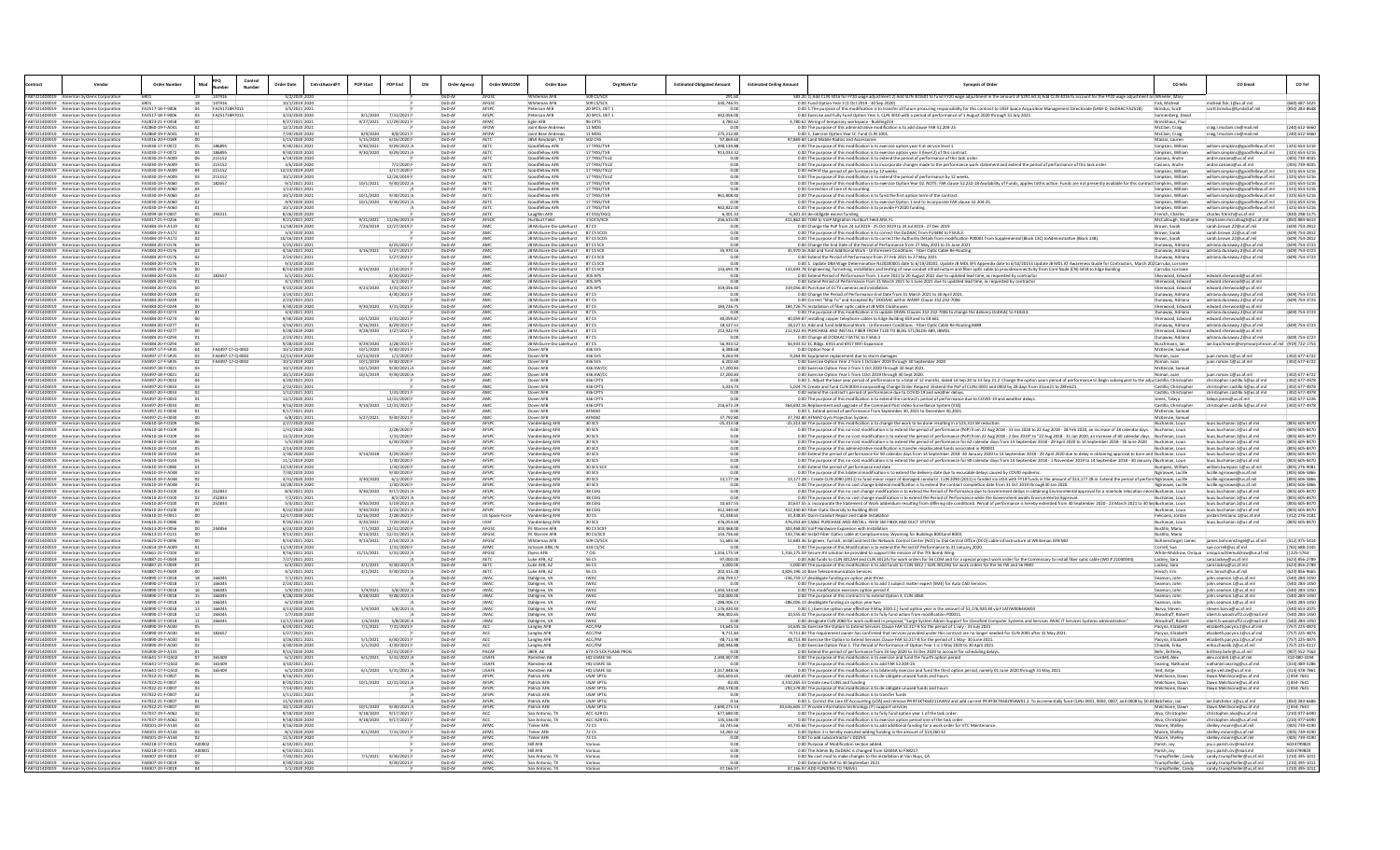|                                                                                                 | Order Numbe                          |                  | Control<br>Order Date<br>Vumber    | CntrctAwardFY<br>POP Star          | POP End                                  | OSI<br>Order Agency           | Order MAJCON              | Order Base                             |                                | Org Mark fo | <b>Estimated Obligated Amour</b> | <b>Estimated Ceiling Amour</b> | <b>Synopsis of Orde</b>                                                                                                                                                                                                                                                                                                                                                                                                                          | CO Info                                  | CO Emai                                                      | CO Tel                           |
|-------------------------------------------------------------------------------------------------|--------------------------------------|------------------|------------------------------------|------------------------------------|------------------------------------------|-------------------------------|---------------------------|----------------------------------------|--------------------------------|-------------|----------------------------------|--------------------------------|--------------------------------------------------------------------------------------------------------------------------------------------------------------------------------------------------------------------------------------------------------------------------------------------------------------------------------------------------------------------------------------------------------------------------------------------------|------------------------------------------|--------------------------------------------------------------|----------------------------------|
| American Systems Corporation<br>FA873214D0019 American Systems Corporatio                       | FA8307-19-F-0019                     |                  | 4/21/2020 2020                     |                                    |                                          | DoD-AF                        | AEM                       | San Antonio, TX                        |                                |             | 5,000.00                         |                                | 6.512.51 ADD FUNDING FOR TRAVE<br>5,000.00 The purpose of this modification is to add funding for travel in the amount of \$5,000 on CLIN 107002                                                                                                                                                                                                                                                                                                 | Frumpfheller, Candy                      | candy.trumpfheller@us.af.m<br>candy.trumpfheller@us.af.mi    | (210) 395-10:<br>(210) 395-101   |
| FA873214D0019 American Systems Corporation                                                      | FA8307-19-F-0019                     |                  | 3/27/2020 2020                     |                                    | 9/30/2020                                | DoD-AF                        | AFM                       | San Antonio, TX                        |                                |             | 52.657.27                        |                                | 52,657.27 The purpose of this modification is to extend the Period of Performance to 30 September 2020 and to add funding in the amount of \$52,657.27.                                                                                                                                                                                                                                                                                          | Leos. Tommy                              | tommy.leos@us.af.mil                                         |                                  |
| FA873214D0019 American Systems Corporation                                                      | FA8501-19-F-A164                     | 127071           | 9/30/2021 2021                     |                                    |                                          | OoD-A                         |                           | <b>Robins AFB</b>                      | 78 ABW S                       |             | 1,638,366.39                     |                                | 587,949.22 Add funding to CLIN 2022 and CLIN 2062                                                                                                                                                                                                                                                                                                                                                                                                | Odom, William                            | villiam.odom.2@us.af.mi                                      | (478) 926-238                    |
| FA873214D0019 American Systems Corporation<br>FAR73214D0019 American Systems Cornoration        | FA8501-19-F-A164<br>FAR501-19-F-A164 | 12707<br>127071  | 3/20/2021 202<br>113/2021 2021     | 7/14/2021<br>7/14/2021             | 6/15/2022<br>6/15/2022 A                 | $D \cap D - \Delta$<br>DoD-AF | <b>AFM</b>                | Robins AFB<br><b>Robins AFR</b>        | 78 ABW<br>78 ARW SO            |             | 1,021,270.8<br>149 699 86        |                                | 661,491.20 Add funding to CLIN 2022 and CLIN 2062                                                                                                                                                                                                                                                                                                                                                                                                | Odom William                             | villiam.odom.2@us.af.m<br>villiam.odom.2@us.af.mil           | (478) 926-23<br>(478) 926-238    |
| FA873214D0019 American Systems Corporation                                                      | FA8501-19-F-A164                     | 127071           | 7/8/2021 202:                      | 7/9/2021                           | 6/15/2022                                | DoD-A                         |                           | Robins AFB                             | 78 ABW S                       |             | 1,732,153.89                     |                                | 0.00 The purpose of this modification is to fund CLIN 2022 and CLIN 2062 for additional work that will be performed.<br>1,732,153.89 The purpose of this modification is to increase funding for the Avaya Aura Communications Ma                                                                                                                                                                                                                | Odom, William                            | villiam.odom.2@us.af.m                                       | (478) 926-238                    |
| FA873214D0019 American Systems Corporation<br>FA873214D0019 American Systems Corporation        | FA8501-19-F-A164<br>FA8501-19-F-A164 | 127071<br>127071 | 6/15/2021 2021<br>6/14/2021 2021   | 6/15/2021<br>6/15/2021 9/30/2021 A | $9/30/2021$ $\Delta$                     | DoD-AF<br>DoD-AF              | AFMO<br><b>AFMO</b>       | Robins AFB<br>Robins AFB               | <b>78 ARW SO</b><br>78 ABW SO  |             | 4.973.18<br>5.202.93             |                                | 4,973.18 The purpose of this modification is to fund for REQ000001716813 for CLIN 2021<br>0.00 The purpose of this modification is to add additional lines for the install of the VOIP for the vault with a Period of Performance of 15 June 2021 to 30 September 2021, Items are pre-priodom. William                                                                                                                                           | Odom William                             | william.odom.2@us.af.mi<br>william.odom.2@us.af.mil          | (478) 926-238<br>(478) 926-2388  |
| A873214D0019 American Systems Corporation                                                       | FA8501-19-F-A164                     | 127071           | 5/19/2021 2021                     |                                    |                                          | DoD-A                         |                           | <b>Robins AFB</b>                      | 78 ABW S                       |             |                                  |                                | 0.14 The purpose of this modification is to remove all funding from CLIN 2022/02/03/04/05 (except 202201) to CLIN 2021.                                                                                                                                                                                                                                                                                                                          | Odom, William                            | villiam.odom.2@us.af.m                                       | (478) 926-238                    |
| FAB73214D0019 American Systems Corporati                                                        | EARS01-10-E-A16/                     | 127071           | (17/2021 20)                       |                                    |                                          | DoD-A                         | <b>AEA</b>                | <b>Robins AFB</b>                      | 78 ARW                         |             | 11 959 5                         |                                | 0.14 The purpose of this modification is to update the PoP on CLIN 201201 and 202201 on the previous modification to reflect 15 June 2021-14 June 2022.                                                                                                                                                                                                                                                                                          | Odom, Willian                            | villiam.odom.2@us.af.n                                       | (478) 926-231                    |
| FA873214D0019 American Systems Corporation                                                      | FA8501-19-F-A164                     |                  | 4/19/2021 2021                     |                                    |                                          | DoD-AF                        | <b>AFM</b>                | Robins AFB                             | 78 ABW SO                      |             | 31,429.46                        |                                | 0.00 The purpose of this modification to add funding<br>0.00 The purpose of this modification is to remove \$30,375.43 funding from CLIN 202130 to 206118.                                                                                                                                                                                                                                                                                       | Odom, William                            | william.odom.2@us.af.mil                                     | (478) 926-238                    |
| FA873214D0019 American Systems Corporation<br>FAR73214D0019 American Systems Corporation        | FA8501-19-F-A164<br>FA8501-19-F-A164 |                  | 4/21/2021 2021<br>$4/22/2021$ 2021 | $6/15/2021$ $6/14/2022$            |                                          | DoD-AF<br>DoD-AF              | <b>AFM</b><br>AFM         | <b>Robins AFB</b><br><b>Robins AFR</b> | 78 ABW SC<br>78 ARW SO         |             | 0.00<br>751 429 00               |                                | 0.00 The purpose of this modification is to exercise Option Year Tw                                                                                                                                                                                                                                                                                                                                                                              | Odom, William<br>Odom William            | william.odom.2@us.af.mil<br>villiam odom 2@us af mi          | (478) 926-238<br>(478) 926-238   |
| FA873214D0019 American Systems Corporation                                                      | FA8501-19-F-A164                     |                  | 4/12/2021 2021                     | 4/15/2021 9/30/2021 A              |                                          | DoD-AF                        | <b>AFMO</b>               | Robins AFB                             | 78 ABW SC                      |             | 50,000.00                        |                                | 0.00 The purpose of this modification to add funding                                                                                                                                                                                                                                                                                                                                                                                             | Odom, William                            | william.odom.2@us.af.mil                                     | (478) 926-2388                   |
| FA873214D0019 American Systems Corporation<br>FA873214D0019 American Systems Corporat           | FA8501-19-F-A164<br>FA8501-19-F-A164 |                  | 4/14/2021 2021                     |                                    |                                          | DoD-A<br>DoD-A                | <b>AFN</b>                | <b>Robins AFB</b><br><b>Robins AFE</b> | 78 ABW S<br>78 ARW             |             | 785.46<br>248.517.4              |                                | 0.00 The purpose of this modification to correct the funding verbiage from P00036 and to add funding                                                                                                                                                                                                                                                                                                                                             | Odom, William                            | william.odom.2@us.af.mi                                      | (478) 926-238<br>(478) 926-231   |
| FA873214D0019 American Systems Corporation                                                      | FA8501-19-F-A164                     |                  | (22/2021 20)<br>3/10/2021 2021     |                                    |                                          | DoD-AF                        | <b>AFMO</b>               | Robins AFB                             | 78 ABW SO                      |             | 60,000.00                        |                                | 247,732.00 The purpose of this modification to add funding<br>0.00 The purpose of this modification to add funding to CLINS 2021                                                                                                                                                                                                                                                                                                                 | Odom, Willian<br>Odom, William           | villiam.odom.2@us.af.m<br>william.odom.2@us.af.mil           | (478) 926-238                    |
| FA873214D0019 American Systems Corporation                                                      | FA8501-19-F-A164                     |                  | 2/24/2021 2021                     |                                    |                                          | DoD-AF                        | AFM                       | <b>Robins AFB</b>                      | 78 ABW SC                      |             | 96,960.99                        |                                | 0.00 The purpose of this modification to add funding                                                                                                                                                                                                                                                                                                                                                                                             | Odom, William                            | william.odom.2@us.af.mi                                      | (478) 926-238                    |
| <b>EAR73214D0019</b> American Systems Corporation                                               | FA8501-19-F-A164<br>FA8501-19-F-A164 |                  | 2/1/2021 2021<br>1/7/2021 2021     |                                    |                                          | DoD-AF<br>DoD-AF              | <b>AFMO</b><br><b>AFM</b> | <b>Robins AFR</b>                      | <b>78 ARW SO</b>               |             | 11 619 78<br>523.64              |                                | 0.00 The purpose of this modification to add funding to CLIN 2021                                                                                                                                                                                                                                                                                                                                                                                | Odom William                             | william odom 2@us af mi                                      | (478) 926-238                    |
| FA873214D0019 American Systems Corporation<br>FA873214D0019 American Systems Corporation        | FA8501-19-F-A164                     |                  | 12/16/2020 202:                    |                                    |                                          | DoD-A                         |                           | <b>Robins AFB</b><br><b>Robins AFE</b> | 78 ABW SO<br>78 ABW S          |             |                                  |                                | 0.00 add funding to CLIN 2021<br>0.00 The purpose of this modification is to correct the previous statements in P00025                                                                                                                                                                                                                                                                                                                           | Odom, William<br>Odom, William           | villiam.odom.2@us.af.mil<br>villiam.odom.2@us.af.m           | (478) 926-238<br>(478) 926-23    |
| FA873214D0019 American Systems Corporation                                                      | FA8501-19-F-A164                     |                  | 12/17/2020 2021                    |                                    |                                          | DoD-A                         | AFM                       | <b>Robins AFB</b>                      | <b>78 ARW S</b>                |             | 606 264 93                       |                                | 0.00 The purpose of this modification is to add funding to CLIN 2061                                                                                                                                                                                                                                                                                                                                                                             | Odom, William                            | villiam.odom.2@us.af.m                                       | (478) 926-238                    |
| FA873214D0019 American Systems Corporation<br>FA873214D0019 American Systems Corporation        | FA8501-19-F-A164<br>FA8501-19-F-A16  |                  | 11/20/2020 2021<br>11/5/2020 2021  |                                    |                                          | DoD-AF<br>DoD-A               | <b>AFM</b>                | Robins AFB                             | 78 ABW SC                      |             | 83,403.91                        |                                | 0.00 Incremental funding                                                                                                                                                                                                                                                                                                                                                                                                                         | Odom, William                            | villiam.odom.2@us.af.mil                                     | (478) 926-238<br>(478) 926-238   |
| FA873214D0019 American Systems Corporation                                                      | FA8501-19-F-A164                     |                  | 9/28/2020 2020                     |                                    |                                          | DoD-AF                        | AFM                       | Robins AFB<br>Robins AFB               | 78 ABW S<br>78 ABW SO          |             | 450,000.00<br>859,000.00         |                                | 0.00 The purpose of this modification is to add funding to CLIN 2021 and CLIN 2061<br>0.00 Add funding to CLIN 2011, 2021 and ODC CLIN 2061.                                                                                                                                                                                                                                                                                                     | Odom, William<br>Odom, William           | william.odom.2@us.af.m<br>william.odom.2@us.af.mil           | (478) 926-238                    |
| FA873214D0019 American Systems Corporation                                                      | FA8501-19-F-A164                     |                  | 9/30/2020 2020                     |                                    |                                          | DoD-A                         | AFM                       | <b>Robins AFB</b>                      | 78 ABW SO                      |             | $-30,000,00$                     |                                | 0.00 de-obligate a total of \$30,000 off of CLIN/SLIN 2020/22 and to correct funding verbiage from P00025(previous modification) on CLIN 2011, 2021 and ODC CLIN 2061                                                                                                                                                                                                                                                                            | Odom, William                            | villiam.odom.2@us.af.mi                                      | (478) 926-238                    |
| FA873214D0019 American Systems Corporation<br>FA873214D0019 American Systems Corporation        | FA8501-19-F-A164<br>FA8501-19-F-A164 |                  | 9/16/2020 2020<br>9/22/2020 2020   |                                    |                                          | DoD-AF<br>DoD-AF              | AFM<br>AFM                | Robins AFB<br>Robins AFB               | 78 ABW SO<br>78 ABW S          |             | 21,504.50<br>1.653.983.57        |                                | 0.00 The purpose of this modification is to add funding to CLIN 2021 and CLIN 2061 for associated work orders.                                                                                                                                                                                                                                                                                                                                   | Odom, William<br>Odom, William           | william.odom.2@us.af.mil<br>william.odom.2@us.af.mil         | (478) 926-238<br>(478) 926-238   |
| FA873214D0019 American Systems Corporation                                                      | FA8501-19-F-A164                     |                  | 9/24/2020 2020                     |                                    |                                          | DoD-A                         |                           | <b>Robins AFB</b>                      | 78 ABW S                       |             | 69,499.5                         |                                | 1,653,983.57 The purpose of this modification is to add funding to the ODC CLIN 2061<br>0.00 Add funding to CLIN 2021 Recurring and Support Services and the ODC CLIN 206                                                                                                                                                                                                                                                                        | Odom, William                            | villiam.odom.2@us.af.mi                                      | (478) 926-238                    |
| FA873214D0019 American Systems Corporation                                                      | FA8501-19-F-A164                     |                  | 8/14/2020 202                      |                                    |                                          | DoD-AF                        |                           | Robins AFB                             | 78 ABW S                       |             | 1,402.0                          |                                | 1,402.09 The purpose of this modification is to add funding to CLIN 2021 Cable Drops for Bldg 255 for JSTARS.                                                                                                                                                                                                                                                                                                                                    | Odom, Willian                            | villiam.odom.2@us.af.mi                                      | (478) 926-23                     |
| FA873214D0019 American Systems Corporation<br>FA873214D0019 American Systems Corporation        | FA8501-19-F-A164<br>FA8501-19-F-A164 |                  | 8/31/2020 2020<br>7/7/2020 2021    |                                    |                                          | DoD-AF                        | <b>AFM</b>                | Robins AFB<br><b>Robins AFE</b>        | 78 ABW SO<br>78 ABW S          |             | 6.627.22<br>4,019.9              |                                | 6,627.22 The purpose of this modification is to add funding to CLIN 2021 Recurring Support Services<br>0.00 The purpose of this modification is to add funding to the Recurring Support Services (RSS), Routine Work Orders and Cabling Projects on CLIN 2021 and the ODC CLIN 2061.                                                                                                                                                             | Odom, William<br>Odom, William           | william.odom.2@us.af.mil<br>illiam.odom.2@us.af.m            | (478) 926-238<br>(478) 926-238   |
| FA873214D0019 American Systems Corporation                                                      | FA8501-19-F-A164                     |                  | 7/28/2020 2020                     |                                    |                                          | DoD-AF                        | <b>AFM</b>                | Robins AFB                             | 78 ABW SO                      |             | 332.629.68                       |                                | 0.00 The purpose of this modification is to increase funding to CLIN 2021 Recurring Support Services (RSS) and CLIN 2061 ODC.                                                                                                                                                                                                                                                                                                                    | Odom, William                            | william.odom.2@us.af.mi                                      | (478) 926-238                    |
| FA873214D0019 American Systems Corporation                                                      | FA8501-19-F-A164                     |                  | 5/14/2020 2020                     | $6/15/2020$ $6/14/2021$            |                                          | DoD-AF                        | <b>AFM</b>                | Robins AFB                             | 78 ABW SO                      |             | 822.549.31                       |                                | 972.82 The purpose of this modification is to exercise Option Year One                                                                                                                                                                                                                                                                                                                                                                           | Odom, William                            | william.odom.2@us.af.mil                                     | (478) 926-238                    |
| A873214D0019 American Systems Corporation                                                       | FA8501-19-F-A164                     |                  | 4/6/2020 2021<br>4/30/2020 2020    |                                    |                                          | DoD-AF                        | <b>AEM</b>                | <b>Robins AFB</b>                      | '8 ABW S<br>78 ABW S           |             | 1,137.58<br>336.60               |                                | L137.58 The purpose of this modification is to add funding to CLIN 2020 for Base Telecommunication Systems (BTS).                                                                                                                                                                                                                                                                                                                                | Odom, William                            | villiam.odom.2@us.af.m                                       | (478) 926-23                     |
| FA873214D0019 American Systems Corporation<br>FA873214D0019 American Systems Corporation        | FA8501-19-F-A164<br>FA8501-19-F-A164 |                  | 3/11/2020 2020                     |                                    |                                          | DoD-AF                        | <b>AFM</b>                | Robins AFB<br>Robins AFB               | 78 ABW SO                      |             | 229.978.25                       |                                | 336.60 The purpose of this modification is to add funding to CLIN 2020 to install HDMI cables                                                                                                                                                                                                                                                                                                                                                    | Odom, William                            | villiam.odom.2@us.af.m<br>william.odom.2@us.af.mi            | (478) 926-23<br>(478) 926-238    |
| FA873214D0019 American Systems Corporation                                                      | FA8501-19-F-A16                      |                  | 3/25/2020 2021                     |                                    |                                          |                               |                           | Robins AFE                             | 8 ABW S                        |             | 89,442.9                         |                                | 189,707.21 The purpose of this modification is to add funding to CLIN 2010 Telephone Support and CLIN 2020 Recurring Support for the Base Telephone Support (BTS) Contract. [Odom, William<br>89,442.93 The purpose of this modif                                                                                                                                                                                                                |                                          | illiam.odom.2@us.af.n                                        | (478) 926-238                    |
| <b>EAR73214D0019</b> American Systems Corporation                                               | FAR501-19-F-A164                     |                  | 2/11/2020 2020                     |                                    |                                          | DoD-AF                        | AFMO                      | <b>Robins AFR</b>                      | 78 ARW SO                      |             | 3 170 18                         |                                | 1,901.09 The purpose of this modification is to add funding to CLIN 2020 and CLIN 2060<br>0.00 The purpose of this modification is to add funding to CLIN 2020 Recurring Support for IT Requirements for the C2ISR Division                                                                                                                                                                                                                      | Odom William                             | william.odom.2@us.af.mil                                     | (478) 926-238                    |
| FA873214D0019 American Systems Corporation<br>A873214D0019 American Systems Corporation         | FA8501-19-F-A164<br>FA8501-19-F-A164 |                  | 1/7/2020 2020<br>1/9/2020 2021     |                                    |                                          | DoD-AF                        | <b>AFMO</b>               | Robins AFB<br><b>Robins AFE</b>        | 78 ABW SO<br>'8 ABW S          |             | 7.680.68<br>7,082.68             |                                | 0.00 Add funding to CLIN 2020- Recurring Support Base Telephone Support and to correct the RCCC and PC Code on line item 202017.                                                                                                                                                                                                                                                                                                                 | Odom, William<br>Odom, William           | william.odom.2@us.af.mil<br>villiam.odom.2@us.af.m           | (478) 926-238<br>(478) 926-238   |
| FAB73214D0019 American Systems Corporation                                                      | FA8501-19-F-A164                     |                  | 12/10/2019 202                     |                                    |                                          | DoD-A                         | AFM                       | <b>Robins AFB</b>                      | 78 ABW S                       |             | 54.376.02                        |                                | 27,365.86 fund CLIN 2020 (0011) and 2060 (0060)                                                                                                                                                                                                                                                                                                                                                                                                  | Odom, William                            | villiam.odom.2@us.af.m                                       | (478) 926-23                     |
| FA873214D0019 American Systems Corporation                                                      | FA8501-19-F-A164<br>FA8501-19-F-A164 |                  | 12/18/2019 2020                    |                                    |                                          | DoD-AF<br>$D \cap D - \Delta$ | <b>AFMO</b>               | Robins AFB                             | 78 ABW SO<br>8 ABW S           |             | 56,585.66<br>700A                |                                | 56.585.66 fund CLIN 2060 (0060)                                                                                                                                                                                                                                                                                                                                                                                                                  | Odom, William                            | william.odom.2@us.af.mil                                     | (478) 926-238<br>(801) 777-759   |
| FA873214D0019 American Systems Corporation<br><b>EAR73214D0019</b> American Systems Corporation | FA8501-19-F-A164                     |                  | 12/31/2019 202<br>11/21/2019 2020  |                                    |                                          | DoD-AF                        | AFMO                      | Robins AFE<br><b>Robins AFR</b>        | 78 ARW SO                      |             | S68 289 12                       |                                | 0.00 provide funds for installation of VOIP phones on CLIN 2020 (0011)<br>0.00 The purpose of this modification is to fund CLIN 2020 (0011) Recurring Support Services for 448 SCMW                                                                                                                                                                                                                                                              | Davidson, Tyle<br>Odom William           | tyler.davidson@us.af.m<br>villiam odom 2@us af mil           | (478) 926-238                    |
| FA873214D0019 American Systems Corporation                                                      | FA8501-19-F-A164                     |                  | 10/1/2019 2020                     |                                    |                                          | DoD-AF                        | <b>AFM</b>                | Robins AFB                             | 78 ABW SC                      |             | 0.00                             |                                | 0.00 The purpose of this modification is to remove funding off of CLINS 2010, 2020 and 2046 and place funding on a SLIN for obligation.                                                                                                                                                                                                                                                                                                          | Odom, William                            | william.odom.2@us.af.mil                                     | (478) 926-238                    |
| A873214D0019 American Systems Corporation                                                       | FA8501-19-F-A16                      |                  | 10/16/2019 202                     |                                    |                                          |                               |                           | <b>Robins AFE</b>                      | 8 ABW !                        |             | 350,000.0                        |                                | 0.00 The purpose of this modification is fund CLIN 2020 (0011) Routine work orders in support of CSAG-M                                                                                                                                                                                                                                                                                                                                          | Odom, William                            | villiam.odom.2@us.af.m                                       | (478) 926-23                     |
| FA873214D0019 American Systems Corporation<br>FA873214D0019 American Systems Corporation        | FA8501-19-F-A164<br>FA8726-18-F-0034 | 180729           | 10/30/2019 202<br>9/29/2021 2021   |                                    |                                          | DoD-AF<br>DoD-AF              | AFM<br><b>AFMO</b>        | <b>Robins AFB</b><br>Hanscom AFB       | 78 ABW S<br>Various            |             | 442.12<br>8,708.00               |                                | 0.00 The purpose of this modification is to fund the Recurring Support (CLIN 2020) (0011) and to relocate and Install Circuit From SCIF B116 TO SCIF C038) CSRD REQ# 18-910627.<br>8,708.00 Modify and fund the 128 ARW Milwaukee, WI Installation option                                                                                                                                                                                        | Odom, William<br>Matthews, Nichola       | villiam.odom.2@us.af.mil<br>nicholas.matthews.1@us.af.m      | (478) 926-231<br>(719) 556-023   |
| FA873214D0019 American Systems Corporation                                                      | FA8726-18-F-003-                     | 180729           | 9/9/2021 202                       |                                    |                                          | DoD-AL                        |                           | Hanscom AF                             |                                |             |                                  |                                | 0.00 CAC POP Change:                                                                                                                                                                                                                                                                                                                                                                                                                             |                                          | nolas.matthews.1@us.af.m                                     | (719) 556-023                    |
| FA873214D0019 American Systems Corporation                                                      | FA8726-18-F-0034                     | 180729           | 7/29/2021 2021                     | $6/4/2021$ $8/31/2021$             |                                          | DoD-AF                        | AFM                       | Hanscom AFB                            | Various                        |             | 1,428,906.90                     |                                | 900,750.30 Fund and add CLINS                                                                                                                                                                                                                                                                                                                                                                                                                    | Matthews, Nicholas                       | nicholas.matthews.1@us.af.mi                                 | (719) 556-023                    |
| FA873214D0019 American Systems Corporation<br>FA873214D0019 American Systems Corporation        | FA8726-18-F-0034<br>FA8726-18-F-0034 | 180729<br>180729 | 6/3/2021 2021<br>4/14/2021 2021    | 4/9/2021                           | 7/8/2021                                 | DoD-AF<br>DoD-AF              | <b>AFM</b><br>AFM         | Hanscom AFB<br>Hanscom AFI             | Various                        |             | 1,274,723.90<br>108.255.3        |                                | -187,846.00 This Delivery Order modification will exercise the AN Buy Options<br>108,255.35 A. Establish and fund RAF Lakenheath Access Nodes Purchase Part 3B. Modify Exhibit A to reflect a change with the Contract Specallist                                                                                                                                                                                                                | Matthews, Nicholas<br>Matthews, Nichola  | nicholas.matthews.1@us.af.mi<br>icholas.matthews.1@us.af.m   | (719) 556-023<br>(719) 556-023   |
| FA873214D0019 American Systems Corporation                                                      | FA8726-18-F-0034                     | 180729           | 1/25/2021 2021                     |                                    |                                          | DoD-AF                        | AFM                       | Hanscom AFB                            | Variou                         |             | 71.504.35                        |                                | 30,539.00 Access Node (A/N) Option Exercise -Moffett ANG                                                                                                                                                                                                                                                                                                                                                                                         | Matthews, Nicholas                       | nicholas.matthews.1@us.af.mi                                 | (719) 556-023                    |
| FA873214D0019 American Systems Corporation<br>FAB73214D0019 American Systems Corporatio         | FA8726-18-F-0034<br>FAR726-18-F-0034 | 180729<br>180729 | 12/4/2020 2021<br>11/20/2020 202   |                                    |                                          | DoD-AF<br>$D \cap D - \Delta$ | AFM<br>AFM                | Hanscom AFB                            | Various                        |             | 589,530.00<br>$-59.016.01$       |                                | 276,048.00 BITI BAN 17 - Option Exercise - Installation (Charlotte AFB) and Access Node/Distribution Node (AN/DN) Buys                                                                                                                                                                                                                                                                                                                           | Matthews, Nicholas<br>Matthews, Nichola  | nicholas.matthews.1@us.af.mi                                 | (719) 556-023<br>(719) 556-023   |
| FA873214D0019 American Systems Corporation                                                      | FA8726-18-F-0034                     | 180729           | 10/28/2020 2021                    |                                    |                                          | DoD-AF                        | AFMO                      | anscom AFI<br>Hanscom AFB              | Various                        |             | 4.072.311.00                     |                                | 0.00 BITI 17 De-Obligation - SubCLIN 0311 Great Falls Installation<br>365.909.00 Installation Option Exercise - 12 Sites                                                                                                                                                                                                                                                                                                                         | Matthews, Nicholas                       | icholas.matthews.1@us.af.m<br>nicholas.matthews.1@us.af.mi   | (719) 556-023                    |
| FAB73214D0019 American Systems Corporation                                                      | FA8726-18-F-003                      | 180729           | 9/8/2020 2020                      |                                    |                                          | DoD-A                         |                           | Hanscom AFB                            | Various                        |             | 3.066.438.05                     |                                | 1,588,080.00 This Delivery Order incorporates the changes described and agreed upon in the Core Virtualization proposal, dated 31 August 20.                                                                                                                                                                                                                                                                                                     | Matthews, Nicholas                       | nicholas.matthews.1@us.af.m                                  | (719) 556-023                    |
| FA873214D0019 American Systems Corporation                                                      | FA8726-18-F-0034                     | 180729           | 7/8/2020 2020                      |                                    |                                          | DoD-AF                        | <b>AFM</b>                | Hanscom AFB                            | Variou                         |             | 1.677.975.00                     |                                | 4,424,666.00 BITI BAN 17 Wired - Cisco Replacement Solution                                                                                                                                                                                                                                                                                                                                                                                      | Matthews, Nichola                        | nicholas.matthews.1@us.af.mi                                 | (719) 556-023                    |
| FA873214D0019 American Systems Corporation<br>FA873214D0019 American Systems Corporation        | FA8726-18-F-0034<br>FA8726-18-F-0034 | 180729<br>180729 | 6/10/2020 2020<br>5/17/2020 2020   |                                    |                                          | DoD-AF<br>DoD-A               | <b>AFM</b>                | Hanscom AFB<br>Hanscom AFI             | Various<br>Various             |             | 31,221.00<br>733,179.00          |                                | 31.221.00 BITI Wired 17 - TO and RMF Revisions<br>33,179.00 Revision of IPA Delivera bles with new Switch Solution                                                                                                                                                                                                                                                                                                                               | Matthews, Nicholas<br>Matthews, Nicholas | nicholas.matthews.1@us.af.mi<br>nicholas.matthews.1@us.af.mi | (719) 556-023<br>(719) 556-023   |
| FA873214D0019 American Systems Corporation                                                      | FA8726-18-F-0034                     | 180729           | 2/12/2020 202                      | 2/12/2020 4/10/2020                |                                          | DoD-AF                        |                           | Hanscom AFI                            |                                |             | 56,813.00                        |                                | 56,813.00 BITI Wired 17 - Overarching S/SDD Re-design                                                                                                                                                                                                                                                                                                                                                                                            | Anderson, Kiel                           | kiel.anderson@us.af.mil                                      | (781) 225-105                    |
| FA873214D0019 American Systems Corporation<br>FA873214D0019 American Systems Corporation        | FA8726-18-F-0034<br>FA8726-18-F-003  | 180729<br>176770 | 10/23/2019 2020<br>9/28/2021 202:  |                                    |                                          | DoD-AF<br>DoD-AF              | AFM                       | Hanscom AFB<br>Hanscom AFI             | AFLCMC/HN                      |             | 1,027,272.00<br>134,452.00       |                                | 53,031.00 BITI 17 WIRED Installation Opt; Price Correction; SOW& Prop Tool Update                                                                                                                                                                                                                                                                                                                                                                | Frotten, Catherin<br>Grant, Harold       | catherine.frotten@us.af.mil                                  | (781) 225-471<br>(781) 225-487   |
| FA873214D0019 American Systems Corporation                                                      | FAR726-18-F-0119                     | 162220           | 9/3/2021 2021                      | $9/3/2021$ 9/30/2021               |                                          | DoD-AF                        | <b>AFM</b>                | Hanscom AFB                            |                                |             | 26.029.26                        |                                | 134,452.00 1. Extend Period of Performance for CLIN 0010 and 0011-0014.2. CLIN pricing changes<br>26,029.26 Emergency Mass Notification System Support/Service HBSS to ESS Transition.                                                                                                                                                                                                                                                           | Pekunece, Stev                           | arold.grant@af.us.mil                                        |                                  |
| FA873214D0019 American Systems Corporation                                                      | FA8726-18-F-0119                     | 162220           | 5/19/2021 2021                     | 6/21/2021 5/31/2022 A              |                                          | DoD-AF                        | <b>AFM</b>                | Hanscom AFB                            | AFLCMC/HN                      |             | 38.593.71                        |                                | 38,593.71 This Delivery Order (DO) is being issued in accordance with (IAW) the National Aeronautics and SpaceAdministration Solutions for Enterprise-Wide Procurement (NASA SEWP) Governm Townsend, Alexandra                                                                                                                                                                                                                                   |                                          | alexandra.townsend@us.af.mil                                 | 781-225-4845                     |
| A873214D0019 American Systems Corporation                                                       | FA8726-18-F-011<br>FAR726-18-F-0119  | 162220<br>162220 | 6/10/2021 202:                     |                                    |                                          | DCMA<br>DoD-AF                | <b>AFM</b>                | Hanscom AF                             | AFLCMC/HN                      |             | 10 943.372.31                    |                                | 0.00 The purpose of this modification is to change the Administration Office: FROM: S2404A TO: FA8726                                                                                                                                                                                                                                                                                                                                            | Shumate, Benjamir                        |                                                              |                                  |
| FA873214D0019 American Systems Corporation<br>FA873214D0019 American Systems Corporation        | FA8726-18-F-0119                     | 162220           | 1/12/2021 2021<br>12/17/2020 2021  |                                    |                                          | DoD-A                         | AFM                       | Hanscom AFB<br>Hanscom AFI             | Various                        |             | 972,806.60                       |                                | -681,010.50 Establish and fund CLIN 0021 - Installationa/Integration/LicensesEstablish and fund SubCLIN 3010AE - EMNS Support/ServiceEstablish and fund SubCLIN 3010AE - EMNS Support/ServiceEstablish Option SubCLIN 4010AD -<br>972,806.60 Establish SubCLIN 3010AD in the amount of \$972,806.60 to fund one month of EMNS support/service for Active Duty (AD), Air National Guard (ANG) and Air Force ReserveCommand (APekunece, Steve      |                                          |                                                              |                                  |
| FA873214D0019 American Systems Corporation                                                      | FA8726-18-F-0119                     | 162220           | 11/12/2020 202:                    |                                    |                                          | DoD-AF                        | <b>AEM</b>                | Hanscom AFI                            | Various                        |             |                                  |                                | 0.00 Change the administered by office                                                                                                                                                                                                                                                                                                                                                                                                           | Pekunece, Stev                           |                                                              |                                  |
| <b>EAR73214D0019</b> American Systems Corporation                                               | FA8726-18-F-0119                     | 162220           | 9/24/2020 2020                     | $9/24/2020$ 9/23/2021 4            |                                          | DoD-AF                        | <b>AFMO</b>               | Hanscom AFR                            | Various                        |             | 753 687 76                       |                                | 753,687.76 The purpose of this bilateral Modification (P00018) to Delivery Order FA8726-18-F-0119 is to establishand fund new CLIN 0020, Giant Voice Installs/Integration, Upgraded Lot 2,                                                                                                                                                                                                                                                       | Pekunece Stew                            |                                                              |                                  |
| FA873214D0019 American Systems Corporation<br>A873214D0019 American Systems Corporation         | FA8726-18-F-0119<br>FA8726-18-F-011  | 162220<br>162220 | 7/10/2020 2020<br>1/15/2020 2021   | 7/10/2020 1/10/2021 A              |                                          | DoD-AF<br>DoD-A               | AFM                       | Hanscom AFB<br>Hanscom AFE             | Various<br>Various             |             | 15,830.40<br>0,679,297.9         |                                | 15,830.40 Establish SubCLIN 2010AF to fund six (6) months of EMNS support/service<br>970,845.51 Establish SubCLIN 2010AE to fund eleven (11) months of EMNS support/service for Active Duty (AD), Air National Guard (ANG) and Air Force Reserve Command (AFRC) locations.                                                                                                                                                                       | ekunece, Steve<br>Pekunece, Steve        |                                                              |                                  |
| FA873214D0019 American Systems Corporation                                                      | FAR726-18-F-0119                     | 162220           | 3/6/2020 2020                      |                                    |                                          | DoD-AF                        | <b>AEMA</b>               | Hanscom AFB                            |                                |             | $-8,822.16$                      |                                | -8,822.16 Reduce CLIN 0019 by \$8,822.16 and extend the PoP to 15 May 2020                                                                                                                                                                                                                                                                                                                                                                       | Pekunece, Steve                          |                                                              |                                  |
| FA873214D0019 American Systems Corporation                                                      | FA8726-18-F-0119<br>FA8726-18-F-0119 | 162220           | 5/12/2020 2020<br>12/19/2019 2020  | 12/21/2019                         | 9/24/2020                                | DoD-A<br>DoD-AF               | <b>AEMA</b>               | Hanscom AFI                            | Various                        |             |                                  |                                | 0.00 Extend the PoP for CLIN 0019 to 24 September 2020                                                                                                                                                                                                                                                                                                                                                                                           | Pekunece, Steve                          |                                                              |                                  |
| FA873214D0019 American Systems Corporation<br>FA873214D0019 American Systems Corporation        | FA8726-19-F-0018                     | 162220<br>196994 | 7/8/2021 2021                      |                                    | $1/20/2020$ $\mu$<br>3/31/2022 A         | DoD-AF                        | <b>AFM</b>                | lanscom AFB<br>Hanscom AFB             | AFLCMC/HNI                     |             | 970,845.27<br>000                |                                | 970,845.27 EMNS Support/Service - ESTABLISH CLIN 2010AD<br>0.00 POP extension for subCLIN 3015AD                                                                                                                                                                                                                                                                                                                                                 | Pekunece, Steve<br>Gomez, Filomena       |                                                              |                                  |
| FA873214D0019 American Systems Corporation                                                      | FA8726-19-F-0018                     | 196994           | 5/4/2021 2021                      |                                    | 11/4/2021 A                              | DoD-AF                        | AFM                       | Hanscom AFI                            | AFLCMC/HNID                    |             |                                  |                                | 0.00 TDC Satcom POP extension for subCLIN 3015AF due to COVID-19.                                                                                                                                                                                                                                                                                                                                                                                | Somez, Filomena                          |                                                              |                                  |
| A873214D0019 American Systems Corporation                                                       | FA8726-19-F-001                      | 196994           | (28/2021 202                       | 5/1/2021                           | 10/31/2021                               | DoD-A                         |                           | Hanscom AFI                            | AFLCMC/HN                      |             | 6,853.0                          |                                | 0.00 The purpose of this modification P00015 is to exercise Option subCLIN 3015AC, 3015AD, and 3015AJ.                                                                                                                                                                                                                                                                                                                                           | Somez, Filomena                          |                                                              |                                  |
| <b>EAR73214D0019</b> American Systems Corporation<br>FA873214D0019 American Systems Corporation | FA8726-19-F-0018<br>FA8726-19-F-0018 | 196994<br>196994 | 1/19/2021 2021<br>12/22/2020 2021  | 1/22/2021                          | $7/21/2021$ $\triangle$<br>$5/31/2021$ A | DoD-AF<br>DoD-A               | <b>AFMO</b>               | Hanscom AFB<br>Hanscom AF              | AFLOMO/HNID<br>AFLCMC/HN       |             | 36,589.00                        |                                | 0.00 Exercise training subCLIN 3015AB<br>0.00 PoP extension for CLIN 3015AA due to COVID-19                                                                                                                                                                                                                                                                                                                                                      | Gomez Filomenz<br>iomez, Filomen         |                                                              |                                  |
| FA873214D0019 American Systems Corporation                                                      | FAR726-19-F-0018                     | 196994           | 11/4/2020 2021                     |                                    |                                          | DoD-AF                        | <b>AFM</b>                | Hanscom AFB                            | AFLCMC/HNL                     |             | 12,196.00                        |                                | 0.00 Exercise CLIN 3015AF                                                                                                                                                                                                                                                                                                                                                                                                                        | Granfield, William                       | villiam.granfield@us.af.mil                                  | (781) 225-278                    |
| FA873214D0019 American Systems Corporation                                                      | FA8726-19-F-0018<br>FA8726-19-F-0018 | 196994           | 10/6/2020 2021<br>7/9/2020 2020    |                                    | 12/31/2020 A<br>8/30/2020 A              | DoD-AF                        | <b>AFMO</b>               | Hanscom AFB                            | AFLCMC/HNID<br>AFLCMC/HNI      |             | 0.00                             |                                | 0.00 Extend the PoP for Robins AFB Training due to COVID 19 related travel restrictions<br>0.00 Extend the PoP to 8/30/2020 for CLINS 3011AP, 3011AQ, 3013, and 3014.                                                                                                                                                                                                                                                                            | Granfield, William                       | william.granfield@us.af.mil                                  | (781) 225-278<br>(781) 225-278   |
| FA873214D0019 American Systems Corporation<br>FA873214D0019 American Systems Corporation        | FA8726-19-F-0018                     | 196994<br>196994 | 3/24/2020 2020                     |                                    | 9/19/2020                                | DoD-A<br>DoD-A                | AFM<br><b>AEM</b>         | Hanscom AFI<br>Hanscom AFB             | AFLCMC/HNI                     |             | 0.01                             |                                | 0.00 Extend the PoP for CLIN 3015AA                                                                                                                                                                                                                                                                                                                                                                                                              | Sranfield, William<br>Granfield, Willian | william.granfield@us.af.mi<br>villiam.granfield@us.af.mi     | (781) 225-278                    |
| FA873214D0019 American Systems Corporation                                                      | FA8726-19-F-0018                     | 196994           | 12/3/2019 2020                     |                                    |                                          | DoD-AF                        | <b>AFM</b>                | Hanscom AFB                            | AFLCMC/HNI                     |             | 12,196.00                        |                                | 0.00 exercise Option SubCLIN 3015A                                                                                                                                                                                                                                                                                                                                                                                                               | Granfield, William                       | william.granfield@us.af.mi                                   | (781) 225-278                    |
| FA873214D0019 American Systems Corporation                                                      | FA8726-19-F-0018                     | 196994           | 12/17/2019 2020                    |                                    |                                          | DoD-A                         |                           | Hanscom AFI                            | AFLCMC/HNI                     |             | 10,910,430.00                    |                                |                                                                                                                                                                                                                                                                                                                                                                                                                                                  | Matthews, Nicholas                       | nicholas.matthews.1@us.af.mi                                 | (719) 556-023                    |
| FA873214D0019 American Systems Corporation<br>FA873214D0019 American Systems Corporation        | FAR726-19-F-0018<br>FA8726-19-F-0044 | 196994<br>127071 | 10/16/2019 2020<br>9/30/2021 2021  |                                    |                                          | DoD-AF<br>DoD-A               | AFM<br><b>AFM</b>         | Hanscom AFB<br>Hanscom AFB             | AFLCMC/HNL<br>AFLCMC/HNIM      |             | 36,589.00<br>000                 |                                | 0.00 exercise Ontion SubCLIN 301544<br>0.00 Change CLIN locations and re-align CLIN funding                                                                                                                                                                                                                                                                                                                                                      | Pekunece, Steve                          |                                                              |                                  |
| FA873214D0019 American Systems Corporation                                                      | FA8726-19-F-0044                     | 127071           | 8/23/2021 2021                     | $7/14/2021$ 6/15/2022 /            |                                          | DoD-A                         | AFN                       | Hanscom AF                             | AFLCMC/HNI                     |             |                                  |                                | 0.00 Realign funding among CLINS                                                                                                                                                                                                                                                                                                                                                                                                                 | ekunece, Steve                           |                                                              |                                  |
| FA873214D0019 American Systems Corporation                                                      | FAR726-19-F-0044                     |                  | 3/15/2021 2021                     |                                    |                                          | DoD-AF                        | <b>AFM</b>                | Hanscom AFB                            | AFLCMC/HNIM                    |             | $-11.776.05$                     |                                | 19,866.84 A. Reduce the price and funding on subCLIN 1012ABB. Reduce the price and funding on subCLIN 1019AB and increase the price and funding on subCLIN 1019ACC. Move excess fund                                                                                                                                                                                                                                                             | e Pekunece, Steve                        |                                                              |                                  |
| FA873214D0019 American Systems Corporation<br>FA873214D0019 American Systems Corporation        | FA8726-19-F-0044<br>FA8726-19-F-004  |                  | 1/15/2021 2021<br>11/16/2020 202:  |                                    |                                          | DoD-AF                        | <b>AFM</b>                | Hanscom AFB<br>Hanscom AF              | AFLCMC/HNIN<br>AFLCMC/HNI      |             | 0.00<br>365,381.49               |                                | 0.00 Realign funds<br>365,381.49 1. Add funding2. Extend the PoP to subCLIN 1012AB to 29 March 2021 and subCLINs 1016AA and 1017AA to 17 March 2021                                                                                                                                                                                                                                                                                              | Pekunece, Steve<br>Pekunece, Steve       |                                                              |                                  |
| FA873214D0019 American Systems Corporation                                                      | FA8726-19-F-0044                     |                  | 10/21/2020 2021                    |                                    |                                          | DoD-AF                        | <b>AFM</b>                | Hanscom AFB                            | AFLCMC/HNIN                    |             | 000                              |                                | 0.00 Update LoA data for ACRN AC                                                                                                                                                                                                                                                                                                                                                                                                                 | Pekunece, Steve                          |                                                              |                                  |
| FA873214D0019 American Systems Corporation                                                      | FA8726-19-F-0044                     |                  | 7/20/2020 2020                     |                                    |                                          | DoD-A                         |                           | Hanscom AFB                            | AFLCMC/HNIN                    |             | 19,622.29                        |                                | 19,622.29 A. Adjust SubCLIN 1011AB by \$10,451.30 and 1011AC by \$9,170.99B. Replace Attachment 1- Performance Work StatementC. Extend the PoP on CLINs 1016AA, 1017AA, 1018AA, and 10 Pekunece, Steve                                                                                                                                                                                                                                           |                                          |                                                              |                                  |
| FA873214D0019 American Systems Corporation<br>FAB73214D0019 American Systems Corporation        | EART36-19-F-0044<br>FA8726-19-F-0044 |                  | 7/30/2020 2020<br>5/11/2020 2020   |                                    | 8/7/2020 A                               | $D \cap D - \Delta$<br>DoD-AF | AFM<br><b>AFMO</b>        | Hanscom AFI<br>Hanscom AFB             | AFLCMC/HNL<br>AFLOMO/HNIN      |             | 34,463.88<br>0.00                |                                | 34,463.88 Adjust SubCLINs 1010AB by (\$3,829.32), 1011AB by (\$3,829.32), 1012AB by (\$3,829.32), 1013AB by(\$3,829.32), 1014AB by (\$3,829.32), 1016AB by (\$3,829.32), 1017AB by (\$3,829.32), 1017AB by (\$3,829.32), 1017AB by (\$3<br>0.00 The purpose of this No Cost modification (P00005), to Delivery Order FA8726-19-F-0044 is toextend the Period of Performance of Site Survery CLINs 1014AA, 1016AA, 1017AA and 1018Pekunece, Steve |                                          |                                                              |                                  |
| FA873214D0019 American Systems Corporation                                                      | FA8726-19-F-0044                     |                  | 5/11/2020 2020                     |                                    |                                          | DoD-AF                        | <b>AFM</b>                | Hanscom AFB                            | AFLCMC/HNIM                    |             | 0.00                             |                                | 0.00 Re-allocate Microsoft Software costs from Firm Fixed Price (FFP) CLINs 1010AB, 1011AB, 1012AB, 1013AB, 1014AB, 1015AB, 1016AB, 1017AB, 1018AB and 1019AB to Other Direct Costs Pekunece, Steve                                                                                                                                                                                                                                              |                                          |                                                              |                                  |
| FA873214D0019 American Systems Corporation                                                      | FA8726-19-F-004                      |                  | 5/29/2020 202                      |                                    |                                          |                               |                           | Hanscom AFE                            | AFLCMC/HN                      |             | $-21,378.48$                     |                                | 21,378.48 Adjust SubCLIN 1015AB by (\$28,718.85) and 1015AC by \$7,340.37                                                                                                                                                                                                                                                                                                                                                                        | ekunece, Steve                           |                                                              |                                  |
| FA873214D0019 American Systems Corporation<br>A873214D0019 American Systems Corporation         | FA8726-19-F-0044<br>FA8726-19-F-004  |                  | 4/13/2020 2020<br>3/20/2020 2020   |                                    | 6/7/2020                                 | DoD-AF<br>DoD-A               | <b>AFMO</b>               | Hanscom AFB<br>Hanscom AFE             | AFLCMC/HNIN<br>AFLCMC/HNI      |             | 1.710.026.70                     |                                | -404.30 Adjust SubCLIN 1010AB by (\$2,939.35) and 1010AC by \$2,535.05 for an overall contract value change decrease of \$404.30.B. Exercise and obligate funding for Contract Option SubCLINs Pekunece, Steve<br>0.00 Extend PoP for CLINS 1014AA, 1016AA, 1017AA, and 1018AA from 7 April 2020 to 7 June 2020                                                                                                                                  | Pekunece, Steve                          |                                                              |                                  |
| FAB73214D0019 American Systems Corporatio                                                       | EAR736-19-E-0044                     |                  | 1/10/2020 2020                     | 9/30/2019                          |                                          | DoD-AP                        | <b>AEMA</b>               | Hanscom AFI                            | AFLOMO/HNIM                    |             | 0 <sub>0</sub>                   |                                | 0.00 Update Section J AttachmentsUpdate Period of Performance start datesUpdate Wide Area Work Flow Clause                                                                                                                                                                                                                                                                                                                                       | Anthony, Sher                            |                                                              |                                  |
| FA873214D0019 American Systems Corporation                                                      | FA8726-19-F-0044                     |                  | 2/7/2020 2020                      |                                    |                                          | DoD-AF                        | AFM                       | Hanscom AFB                            | AFLCMC/HNIN                    |             | 3.975.716.00                     |                                | 0.00 Data Wall Tech Refresh Option Exercise                                                                                                                                                                                                                                                                                                                                                                                                      | Pekunece, Steve                          |                                                              |                                  |
| FA873214D0019 American Systems Corporation<br>FA873214D0019 American Systems Corporation        | FA8726-21-F-0010<br>FA8751-21-F-001  |                  | 6/17/2021 2021<br>9/29/2021 202    | 6/17/2021 3/16/2022                |                                          | DoD-AF                        | AFM                       | Hanscom AFB<br>tome Labs               | AFLCMC/HNI<br>AFRL/RISC        |             | 1.459.122.00<br>2,563,621.8      |                                | 1,459,122.00 Provide JTF with the infrastructure to have the flexibility needed to support mission operations in an ever changing environment.                                                                                                                                                                                                                                                                                                   | Spahija, Sheras<br>Farbania, Jenna       | nna.tarbania@rl.af.m                                         | (315) 330-22                     |
| FA873214D0019 American Systems Corporation                                                      | FA8751-21-F-0018                     |                  | 9/1/2021 2021                      | 7/14/2021 6/15/2022 A              |                                          | DoD-AF                        | <b>AFM</b>                | Rome Labs                              | AFRL/RISC                      |             | 000                              |                                | 0.00 The purpose of this modification is to provide funding for the base year.<br>267.894.84 A. PWS Amendment No. 1 dated 27 July 2021 is hereby incorporated into the contract.B. CLIN 4012 is hereby added to incorporate PWS Amendment No. 1, which is effective 01 Octobe Tarbania, Jenna                                                                                                                                                    |                                          | enna.tarbania@rl.af.mil                                      | (315) 330-2260                   |
| FA873214D0019 American Systems Corporation                                                      | FA8751-21-F-001                      |                  | /14/2021 202:                      |                                    |                                          | DoD-A                         |                           | Rome Labs                              | AFRL/RIS                       |             | 8,061.12                         |                                | 0.00 The purpose of this modification is to provide funding for the base year and to replace a labor category.                                                                                                                                                                                                                                                                                                                                   | Tarbania, Jenna                          | enna.tarbania@rl.af.mi                                       | $(315) 330 - 226$                |
| FA873214D0019 American Systems Corporation<br>FA873214D0019 American Systems Corporation        | FA8751-21-F-0018<br>FA8751-21-F-0018 |                  | 6/11/2021 2021<br>/27/2021 202:    | 6/1/2021                           | 5/31/2022                                | DoD-AF<br>$n - \Omega$        | AFMO                      | Rome Labs<br>tome Lab                  | AFRI /RISC<br><b>AFRI /RIS</b> |             | 0.00<br>1.904.521.8              | 15.931.945.00                  | 0.00 The purpose of this modification is to incorporate a revised DD 254.                                                                                                                                                                                                                                                                                                                                                                        | Tarbania, Jenna<br>Farbania, Jenna       | enna.tarbania@rl.af.mil<br>enna.tarbania@rl.af.mil           | (315) 330-2260<br>(315) 330-2260 |
|                                                                                                 |                                      |                  |                                    |                                    |                                          |                               |                           |                                        |                                |             |                                  |                                |                                                                                                                                                                                                                                                                                                                                                                                                                                                  |                                          |                                                              |                                  |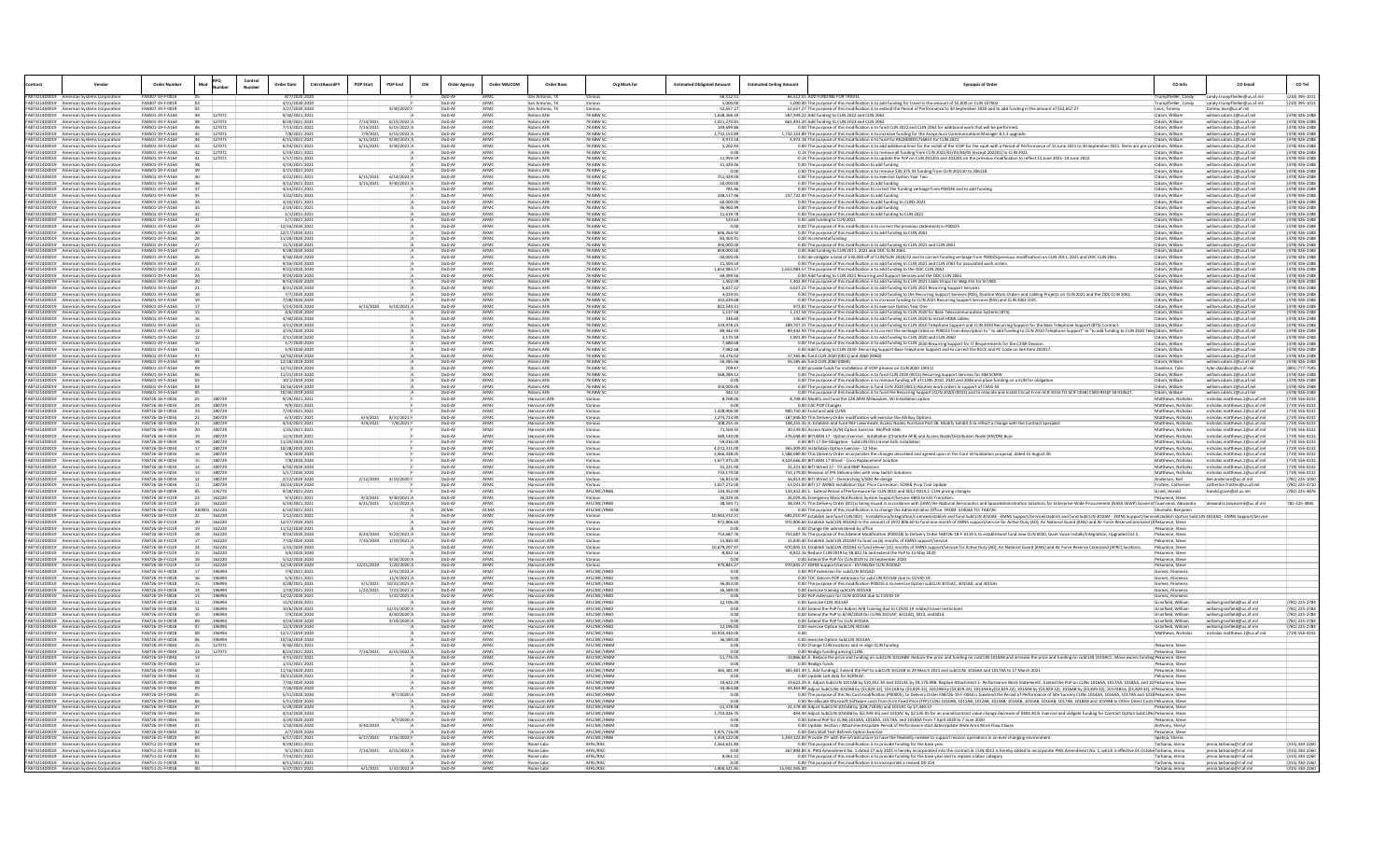|                                                    |                                                                                                      | <b>Order Numbe</b>                   |                                | Control<br>Number | <b>Order Date</b>                 | <b>POP Start</b>       | POP End                                  | OSI | <b>Order Agency</b>           | Order MAJCOM        | <b>Order Base</b>                    | Org Mark for                                              | <b>Estimated Obligated Amount</b>        | <b>Estimated Ceiling Amoun</b> | <b>Synopsis of Orde</b>                                                                                                                                                                                                                                                                                                                                               | CO Info                                     | CO Emai                                                                  | CO Tel                                |
|----------------------------------------------------|------------------------------------------------------------------------------------------------------|--------------------------------------|--------------------------------|-------------------|-----------------------------------|------------------------|------------------------------------------|-----|-------------------------------|---------------------|--------------------------------------|-----------------------------------------------------------|------------------------------------------|--------------------------------|-----------------------------------------------------------------------------------------------------------------------------------------------------------------------------------------------------------------------------------------------------------------------------------------------------------------------------------------------------------------------|---------------------------------------------|--------------------------------------------------------------------------|---------------------------------------|
| FA873214D                                          | FA873214D0019 American Systems Corporatio                                                            | FA9401-20-F-0067                     |                                |                   | 7/16/2021 2021                    | 9/30/2021              | 9/29/2022                                |     | $DnD-A$                       |                     | Kirtland AFB                         |                                                           | 26,968.98                                |                                | 39.543.00 LAUGHLIN, AFB DS-SM FIBER OPTICCABLE TO BUILDING 650 RECEIVERSITE<br>0.00 Exercise Option                                                                                                                                                                                                                                                                   | Parker, Katherin                            | katherine.parker.2@us.af.mil                                             | (405) 734-925<br>5058466284           |
|                                                    | <b>EAR73214D0019</b> American Systems Corporation                                                    | FA9401-20-F-0067                     |                                |                   | 2/3/2021 2021                     |                        |                                          |     | DoD-AF                        | <b>AEMA</b>         | Kirtland AFR                         | <b>AENMAC</b>                                             | 7 999 92                                 |                                | 15,999.84 The purpose of this modification is to cover the repair or replacement of cables or connectors, minor hardware changes, and repair other miscellaneous components                                                                                                                                                                                           | Postma Lisa                                 | isa nostma@us af mil                                                     | (505) 846-1153                        |
|                                                    | FA873214D0019 American Systems Corporation                                                           | FA9401-20-F-0067                     |                                |                   | 9/24/2020 2020                    | 9/30/2020              | $9/29/2021$ A                            |     | DoD-A                         |                     | Kirtland AFB                         |                                                           | 95,172.00                                |                                | 195,048.00 AFNWC VTC Maintenance                                                                                                                                                                                                                                                                                                                                      | Postma, Lisa                                | lisa.postma@us.af.mil                                                    | (505) 846-115                         |
|                                                    | FA873214D0019 American Systems Corporation<br>FA873214D0019 American Systems Corporation             | W912JF-19-F-5016<br>W912IF-19-F-5016 | 237397<br>237397               |                   | 6/1/2020 2020<br>6/2/2020 2020    |                        | 8/1/2020<br>9/1/2020                     |     | DoD-A<br>$DnD-A$              | LISPEC              | Little Rock AF<br>Little Rock AFR    | 189TH COMMUNICATIONS FLIGHT<br>RATH COMMUNICATIONS FLIGHT | 0.00                                     |                                | 0.00 Extend the PoP by 60 days<br>0.00 Extend the Period of Performance from 01 AUG 20 - 01 SEP 20                                                                                                                                                                                                                                                                    | ownes, Hope<br><b>Cownes</b> Hor            | ope.townes@ang.af.r<br>ope.townes@ang.af.m                               | (501) 987-10<br>(501) 987-106         |
|                                                    | FA873214D0019 American Systems Corporation                                                           | W912JF-19-F-5016                     | 237397                         |                   | 3/12/2020 2020                    |                        | 6/1/2020                                 |     | DoD-A                         |                     | Little Rock AFE                      | <b>IS9TH COMMUNICATIONS FLIGH</b>                         |                                          |                                | 0.00 Extend the period of performance from 18 FEB 20 to 01 JUN 20 for CLINS 2011, 2012, and 2013                                                                                                                                                                                                                                                                      | ownes, Hope                                 | ope.townes@ang.af.m                                                      | (501) 987-106                         |
|                                                    | FA873214D0019 American Systems Corporatio                                                            | W912JF-19-F-5016                     | 237397                         |                   | 10/18/2019 2020                   |                        | 3/15/2020 F                              |     | DoD-AF                        | <b>LISPEC</b>       | Little Rock AFB                      | <b>189TH COMMUNICATIONS FLIGHT</b>                        | 0.00                                     |                                | 11,277.50 Extend the period of performance from 18 Nov 2019 to 15 March 2020 for CLINS 2011, 2012 and 2013;Decrease CLIN 2011 price of materials by \$11,277.50 from \$38,600.58 to \$22,858 Townes, Hope                                                                                                                                                             |                                             | ope.townes@ang.af.mi                                                     | (501) 987-106                         |
|                                                    | FA873214D0020 SOS International, LLC (STG, Inc.)<br>FA873214D0020 SOS International, LLC (STG, Inc.) |                                      | ID10180004<br>ID1018000        |                   | 9/22/2021 2021<br>9/22/2021 2021  |                        |                                          |     | DoD-Army<br>DoD-Army          | MICO                | <b>FT BRAGG, NC</b><br>T BRAGG, NO   | FORCOM<br>ORCOM                                           | 472,908.00                               |                                | 472,908.00 The purpose of this modification is to add CLIN 0014XC FCCS III IT Operations Management for a total amount of 472,908.00. CLIN 0014 AH is now funding for twelve months.<br>0.00 The purpose of this NO COST adminstr                                                                                                                                     | Lopez, Abelarda<br>Lopez, Abelardo          | abelardo.c.lopez.civ@mail.m<br>belardo.c.lopez.civ@mail.m                | (910) 396-396<br>(910) 396-396        |
| FA873214D0020                                      |                                                                                                      |                                      | D1018000                       |                   | 9/20/2021 202:                    |                        |                                          |     | OoD-Army                      | MK                  | FT BRAGG N                           | FORCOR                                                    |                                          |                                | 0.00 The purpose of this administrative modification is to change CAGE Code 0XMZ5 to 6QG06, by execution of the Novation Agreement effect<br>ve date on 22 Feb 2                                                                                                                                                                                                      | Lopez, Abelard                              | belardo.c.lopez.civ@mail                                                 | (910) 396-39                          |
|                                                    | EAR73214D0020 SOS International LLC (STG Inc.)                                                       |                                      | ID10180004                     |                   | 9/17/2021 2021                    |                        |                                          |     | DoD-Army                      | MICO                | FT BRAGG NO                          | FORCOM                                                    | 439 761 00                               |                                | 439,761.00 correct CLIN 0014AE and CLIN 0014AF. These line items are duplicate and have different lines of accounting which is causing GFEB errors. CLIN 0014XA and CLIN 0014XA have been add Lopez, Abelardo                                                                                                                                                         |                                             | tbelardo.c.lopez.civ@mail.mi                                             | (910) 396-396                         |
|                                                    | FA873214D0020 SOS International, LLC (STG, Inc.)<br>EAR73214D0020 SOS International LLC (STG Inc.    |                                      | ID10180004<br>ID10180004       |                   | 9/17/2021 2021<br>7/15/2021 2021  |                        |                                          |     | DoD-Army<br>DoD-Arm           | MICO<br>MICO        | FT BRAGG, NO<br>FT BRAGG NO          | FORCOM<br>FORCOM                                          | $-439,761.00$<br>1.070.305.00            |                                | -439,761.00 The purpose of the administrative modification is to correct CLIN 0014AE and CLIN 0014AF. These line items are duplicate and have different lines of accounting which is causing GFEB (Lopez, Abelardc<br>1,070,305.00 The purpose of this modification is an administrative modification to add additional funding                                       |                                             | abelardo.c.lopez.civ@mail.mi<br>andra kharan 1@us af mi                  | (910) 396-396<br>(757) 764-815        |
|                                                    | FA873214D0020 SOS International, LLC (STG, Inc.)                                                     |                                      | ID10180004                     |                   | 5/12/2021 2021                    |                        |                                          |     | DoD-Army                      | MICO                | FT BRAGG, NC                         | FORCOM                                                    | 157,636.00                               |                                | 157.636.00 The purpose of this modification is for Incremental Funding for CLIN 0014                                                                                                                                                                                                                                                                                  | Kharan, Sandra                              | sandra.kharan.1@us.af.mi                                                 | (757) 764-8154                        |
| FA873214D0020                                      | FA873214D0020 SOS International, LLC (STG, Inc.)                                                     |                                      | ID10180004<br>01018000         |                   | 3/14/2021 2021<br>/13/2021 202    | 1/14/2021              | 1/13/2022                                |     | DoD-Army                      |                     | T BRAGG, NO<br>FT RRAGG N            | <b>FORCOM</b><br>FORCOM                                   | 3 952 173 3                              |                                | 0.00 The purpose of this modification is IAW 43.103(B) changes to decrease/increase CLIN lines.<br>1,700,849.00 exe<br>rcises Option No. 3.                                                                                                                                                                                                                           | Kharan, Sandra                              | sandra.kharan.1@us.af.m<br>andra.kharan.1@us.af.n                        | (757) 764-815<br>(757) 764-815        |
|                                                    | FA873214D0020 SOS International, LLC (STG, Inc.)                                                     |                                      | ID10180004                     |                   | 1/13/2020 2020                    |                        | 1/14/2020 1/13/2021                      |     | DoD-Army                      | MIC                 | FT BRAGG, NO                         | <b>FORCOM</b>                                             | 5,770,993.24                             |                                | 0.00 The Government hereby exercises Option No. 2                                                                                                                                                                                                                                                                                                                     | Kharan, Sandra                              | andra.kharan.1@us.af.mi                                                  | (757) 764-815                         |
|                                                    | FA873214D0020 SOS International, LLC (STG, Inc.)                                                     |                                      | ID10180004                     |                   | 3/27/2020 2020                    |                        |                                          |     | DoD-Army                      | MICO                | FT BRAGG, NO                         | <b>FORCOM</b>                                             | 0.00                                     |                                | 0.00 The purpose of this modification is in response to COVID-19 National Emergency, the requiring activity requested an immediate contractmodification to permit portions of labor on cor Kharan, Sandra                                                                                                                                                             |                                             | sandra.kharan.1@us.af.mi                                                 | (757) 764-815                         |
|                                                    | EAR73214D0020 SOS International LLC (STG Inc.)<br>FA873214D0020 SOS International, LLC (STG, Inc.)   |                                      | 1010180004<br>ID10180004       |                   | 8/13/2020 2020<br>8/18/2020 2020  |                        |                                          |     | DoD-Army<br>DoD-Army          | MICO<br>MICO        | FT BRAGG NO<br>FT BRAGG, NC          | FORCOM<br>FORCOM                                          | 0.00<br>0.00                             |                                | 0.00 The purpose of the modification is to incorporate Section 889(a)(1)(b). Includes provision and clause FAR 52.204-24 and FAR 52.204-25.<br>0.00 The purpose of this modification is in response to COVID-19 National Emergency, which will permit portions of labor on contractFA87321400020 to be performed by telework until Jan(Kharan, Sandra                 | Kharan Sandra                               | andra.kharan.1@us.af.mi<br>sandra.kharan.1@us.af.mi                      | (757) 764-815<br>(757) 764-8154       |
|                                                    | FA873214D0020 SOS International, LLC (STG, Inc.)                                                     |                                      | D10180004                      |                   | 5/29/2020 2020                    |                        |                                          |     | DoD-Army                      |                     | T BRAGG, NO                          | ORCOM                                                     | $-58,767.60$                             |                                | -155,551.60 revise PRS (TE1) and Deliverables Schedule (TE2) to remove the DARTS CLIN                                                                                                                                                                                                                                                                                 | Kharan, Sandra                              | andra.kharan.1@us.af.m                                                   | (757) 764-815                         |
|                                                    | FA873214D0020 SOS International, LLC (STG, Inc.)                                                     |                                      | D10180004                      |                   | 1/3/2020 2020                     |                        |                                          |     | DoD-Army                      | MK                  | FT BRAGG, N                          | FORCOM                                                    |                                          |                                | 0.00 The purpose of this modification is to revise Technical Exhibit 1 (PRS) and Technical Exhibit 2 (Deliverables) of the Performance Work Statement (PWS)                                                                                                                                                                                                           | Kharan, Sandra                              | andra.kharan.1@us.af.mi                                                  | (757) 764-815                         |
|                                                    | FA873214D0020 SOS International, LLC (STG, Inc.)<br>FA873214D0020 SOS International, LLC (STG, Inc.) | FA8501-18-F-0048<br>FA8501-18-F-0048 | F3Q3AH7170A00<br>F3Q3AH7170A00 |                   | 1/7/2020 2020<br>2/1/2021 2021    |                        | 2/1/2020 1/31/2021<br>2/1/2021 1/31/2022 |     | DoD-AF<br>DoD-AF              |                     | Robins AFB<br>Robins AFB             | 78 ABW<br><b>78 ABW</b>                                   | 735.766.60<br>739,665.00                 |                                | 0.00 exercise annual option 2 of the basic contract<br>0.00 exercise annual option 3 of the basic contract                                                                                                                                                                                                                                                            | Davidson, Tyler<br>Anderson, Lason          | tyler.davidson@us.af.mil<br>asonia.anderson@us.af.mi                     | (801) 777-759<br>(478) 926-20         |
|                                                    | EAR73214D0020 SOS International LLC (STG Inc.)                                                       | W91RUS-19-F-0014                     | 207473                         |                   | 9/10/2021 2021                    |                        |                                          |     | DoD-Army                      | ACC                 | Ft Huachuca, A2                      | NETCOM G3 CHOP                                            | 00                                       |                                | 0.00 The purpose of modification P00011 is to revise the DD Form 254 and PWS, and to update contract administration POC information for the Order.                                                                                                                                                                                                                    | Hammonds Audre                              | audrey c hammonds civi@mail mi                                           | 5205387456                            |
|                                                    | FA873214D0020 SOS International, LLC (STG, Inc.)<br>FA873214D0020 SOS International, LLC (STG, Inc.) | W91RUS-19-F-0014<br>W91RUS-19-F-0014 | 207473<br>207473               |                   | 3/5/2021 2021<br>1/15/2021 2021   |                        |                                          |     | DoD-Army<br>DoD-Army          |                     | Ft Huachuca, A<br>Ft Huachuca, Al    | NETCOM G3, CUOPS<br>NETCOM G3, CUOP                       | 0.00<br>0.00                             |                                | 0.00 The Contractor's name is changed to SOS International LLC (SOSi).                                                                                                                                                                                                                                                                                                | Arciniega, Lorraine                         | orraine.i.arciniega.civ@mail.mil                                         | () 538-6334<br>$(1538 - 633)$         |
|                                                    | FA873214D0020 SOS International, LLC (STG, Inc.)                                                     | W91RUS-19-F-0014                     | 207473                         |                   | 12/10/2020 2021                   |                        | 12/10/2020 12/9/2021                     |     | DoD-Army                      |                     | Ft Huachuca, Al                      | NETCOM G3 CHOP                                            | 3,424,450.00                             |                                | 0.00 The purpose of Modification P00009 is to revise the DD Form 254, change the CPARS Assessing Official, change the Contracting Officer under Contract Administration, and change the cArciniega, Lorraine<br>0.00 The purpose of Modification P00008 is to exercise and fully fund Option Period 2.                                                                | Leuschel, Debra                             | orraine.i.arciniega.civ@mail.m<br>debra.l.leuschel.civ@mail.mil          | 0538-8244                             |
|                                                    | FA873214D0020 SOS International, LLC (STG, Inc.)                                                     | W91RUS-19-F-0014                     | 207473                         |                   | 11/19/2020 2021                   |                        |                                          |     | DoD-Army                      |                     | Ft Huachuca, Ai                      | NETCOM G3, CUOP                                           | n nr                                     |                                | .<br>1.00 incorporate the FAR interim rule issued on 14 July 2020 reference on Section 889(a)(1)(8) and revise ECMRA data reporting requirements to Service Contract Reporting (SCR).                                                                                                                                                                                 | Arciniega, Lorraine                         | lorraine.i.arciniega.civ@mail.m                                          | (1538-6334                            |
|                                                    | FA873214D0020 SOS International, LLC (STG, Inc.)<br>FA873214D0020 SOS International, LLC (STG, Inc.) | W91RUS-19-F-0014<br>W91RUS-19-F-0014 | 207473<br>207473               |                   | 8/12/2020 2020<br>7/29/2020 2020  |                        |                                          |     | DoD-Army<br>DoD-Army          |                     | t Huachuca, Ai<br>Ft Huachuca, A     | <b>VETCOM G3, CUOP</b><br>NETCOM G3, CUOPS                | $-25,150.00$<br>561.253.60               |                                | -25,150.00 The purpose of modification P00006 is to deobligate funds.<br>0.00 Fully fund the Labor CLIN 0101AB(1030AB)                                                                                                                                                                                                                                                | Leuschel, Debra<br>Leuschel, Debra          | debra.l.leuschel.civ@mail.mi<br>debra.l.leuschel.civ@mail.mil            | $($ ] 538-824<br>0 538-8244           |
|                                                    | FA873214D0020 SOS International, LLC (STG, Inc.)                                                     | W91RUS-19-F-0014                     | 207473                         |                   | 3/17/2020 2020                    |                        |                                          |     | oD-Army                       |                     | Ft Huachuca, Al                      | NETCOM G3, CUOP!                                          |                                          |                                | 0.00 Add telework language to the Performance Work Statement (PWS)                                                                                                                                                                                                                                                                                                    | Leuschel, Debra                             | debra.l.leuschel.civ@mail.mi                                             | 0 538-8244                            |
|                                                    | FA873214D0020 SOS International, LLC (STG, Inc.)                                                     | W91RUS-19-F-0014                     | 207473                         |                   | 12/10/2019 2020                   |                        |                                          |     | DoD-Army                      |                     | Ft Huachuca, Al                      | NETCOM G3, CUOP!                                          | 2,854,988.00                             |                                | 0.00 The purpose of this modification is to exercise the Government's unilateral right to exercise an Option                                                                                                                                                                                                                                                          | Leuschel, Debra                             | debra.l.leuschel.civ@mail.mi                                             | () 538-8244                           |
|                                                    | FA873214D0020 SOS International, LLC (STG, Inc.)                                                     | W91RUS-19-F-0142<br>W91RUS-19-F-0142 |                                |                   | $4/1/2021$ 2021                   |                        |                                          |     | DoD-Army<br><b>IoD-Army</b>   |                     | Ft Huachuca, A                       | NETCOM ACOES GS                                           | 0 <sup>0<sup>c</sup></sup>               |                                | 0.00 The purpose of modification P00010 is to revise the DD254 to change the contractors name to SOS International LLC.Xxx                                                                                                                                                                                                                                            | Arciniega, Lorraine                         | lorraine.i.arciniega.civ@mail.m                                          | () 538-6334                           |
|                                                    | FA873214D0020 SOS International, LLC (STG, Inc.)<br>FA873214D0020 SOS International, LLC (STG, Inc.) | W91RUS-19-F-0142                     |                                |                   | 3/5/2021 2021<br>11/2/2020 2021   |                        |                                          |     | DoD-Army                      |                     | Ft Huachuca, Al<br>Ft Huachuca, Al   | NETCOM ACOFS G!<br><b>VETCOM ACOFS G</b>                  | $-4,126,175.16$                          |                                | 0.00 The Contractor's name is changed to SOS International LLC (SOSi<br>-4,126,175.16 The purpose of modification P00007 is to deobligate excess funds                                                                                                                                                                                                                | Leuschel, Debra                             | debra.l.leuschel.civ@mail.m                                              | () 538-8244                           |
|                                                    | FA873214D0020 SOS International, LLC (STG, Inc.                                                      | W91RUS-19-F-0142                     |                                |                   | 11/19/2020 2021                   |                        |                                          |     | DoD-Army                      |                     | Ft Huachuca, Al                      | NETCOM ACOES G                                            |                                          |                                | 0.00 The purpose of Modification P00008 is to revise ECMRA data reporting requirements to Service Contract Reporting (SCR).                                                                                                                                                                                                                                           | Arciniega, Lorrair                          | orraine.i.arciniega.civ@mail.m                                           | 0.538-6334                            |
|                                                    | FA873214D0020 SOS International, LLC (STG, Inc.)<br>FA873214D0020 SOS International, LLC (STG, Inc.  | W91RUS-19-F-0142<br>W91RUS-19-F-0142 |                                |                   | 8/13/2020 2020<br>3/17/2020 2020  |                        |                                          |     | oD-Army<br>DoD-Army           |                     | Ft Huachuca, Ai<br>Ft Huachuca, A    | NETCOM ACOFS G<br>NETCOM ACOFS GS                         | $-352,255.00$                            |                                | -3,197,255.00 The purpose of modification P00006 is to deobligate funds<br>0.00 Add telework language to the Performance Work Statement (PWS)                                                                                                                                                                                                                         | Leuschel, Debra<br>Leuschel, Debra          | debra.l.leuschel.civ@mail.mi<br>debra.l.leuschel.civ@mail.mi             | 0 538-824<br>0 538-8244               |
|                                                    | FA873214D0020 SOS International, LLC (STG, Inc.)                                                     | W91RUS-19-F-0142                     |                                |                   | 5/1/2020 2020                     | 5/1/2020               | 4/30/2021                                |     | DoD-Army                      |                     | Ft Huachuca, AZ                      | NETCOM ACOFS GS                                           | 4.077.302.60                             |                                | 0.00 1. The purpose of modification P00005 is to exercise and fund Option Period 1                                                                                                                                                                                                                                                                                    | Leuschel, Debra                             | debra.l.leuschel.civ@mail.mi                                             | 0 538-8244                            |
| FA873214D0021 Microtech                            |                                                                                                      |                                      |                                |                   | 3/24/2021 2021                    |                        | 5/31/2021                                |     | DoD-A                         |                     | Offutt AFB                           | 55 SCS                                                    | 338,961.31                               |                                | 338,961.31 A. Settle amended claimB. Revision to switchesC. Extend the PoP to 31 May 2021                                                                                                                                                                                                                                                                             | lough, Maryann                              | maryann.hough@us.af.mi                                                   | (312) 272-645                         |
| FA873214D0021 Microted<br>FAR73214D0021 Microtec   |                                                                                                      | FA3002-18-F-0252                     | 132047                         |                   | 7/31/2020 2020<br>9/30/2021 2021  | 9/30/2021              | 9/29/2022                                |     | DoD-AF<br>DoD-AF              |                     | Langley AFE<br>Randolph AFB          | HO AFTC/A                                                 | 16,205.0<br>628.200.00                   |                                | -16,205.00 A) Descope 2 months of serviceB) Change POP end date from 29 September 2020 to 31 July 2020.C) Deobligate \$16,205.00 from contract                                                                                                                                                                                                                        | Ferrill, Chester                            | hester.terril@us.af.mi<br>ustin havnes 2@us af mil                       | (757) 764-29.<br>0.634-5816           |
| FA873214D0021                                      | Microtec                                                                                             | FA3002-18-F-0252                     |                                |                   | 9/16/2020 2020                    | 9/20/2020              | 9/29/2021 A                              |     | DoD-A                         |                     | Randolph AFE                         | 10 AETC/A                                                 | 663,090.00                               |                                | 0.00 The purpose of this modification is to exercise and fund option year 03. Due to not sending the notice required by \$2.217-9 this modification will be bilateral. (Names, Justin in States of the period of 30 Sep 20 - 29                                                                                                                                       |                                             | gregory.olivar.1@us.af.m                                                 | (210) 652-551                         |
| FAR73214D0021 Microtec                             |                                                                                                      | FA3002-18-F-0252                     |                                |                   | 4/14/2020 2020                    |                        |                                          |     | DoD-AF                        | AFT                 | Randolph AFB                         | HO AETC/A6                                                | 0.00                                     |                                | 0.00 Incorporate FAR Clause 52.204-25, Prohibition on Contracting for Certain Telecommunications and Video Surveillance Services or Equipment                                                                                                                                                                                                                         | Olivar, Gregory                             | gregory.olivar.1@us.af.mi                                                | (210) 652-551                         |
| FA873214D0021 Microtech<br>FA873214D0021 Microtech |                                                                                                      | FA3022-21-F-0044<br>FA4452-21-F-0017 |                                |                   | 9/28/2021 2021<br>1/21/2021 2021  |                        | 9/28/2021 10/28/2021                     |     | DoD-A<br>DoD-A                | <b>AFT</b>          | Columbus AFB<br>Scott AFB            | 14 CS<br>HQ AMC/A                                         | 868,426.00                               |                                | 868,426.00 Engineer, furnish, install, and test (EFIT) a unified voice communications system and associated peripheralequipment at Columbus Air Force Base (CAFB)<br>0.00 The purpose of this modification is to attach 3 documents to the contract                                                                                                                   | Bunda, Janmicha<br>Albers, Kelly            | kelly.albers@us.af.mil                                                   | $(618)$ 256-99                        |
| FA873214D0021 Microtec                             |                                                                                                      | FA4452-21-F-001                      |                                |                   | 12/29/2020 202:                   | 1/1/2021               | 12/31/2021                               |     | DoD-A                         |                     | <b>Scott AFB</b>                     | IQ AMC/A                                                  | 3.157.823.87                             |                                | 12,584,570.00 global sustainment services to AMC HCl Systems for both Non-ClassifiedInternet Protocol Router Network (NIPRNet) and Secret Internet Protocol Router Network (SIPRNe                                                                                                                                                                                    | Albers, Kelly                               | elly.albers@us.af.mi                                                     | $(618)$ 256-99                        |
| FA873214D0021 Microtech<br>FA873214D0021           |                                                                                                      | FA4497-21-F-0050<br>FA4600-17-F-N04  |                                |                   | 9/30/2021 2021<br>9/30/2021 2021  | 9/30/2021<br>3/30/2021 | 9/29/2022 A<br>9/29/2022                 |     | DoD-AF<br>DoD-A               |                     | Dover AFB<br>Offutt AFE              | 436 Med Grp/SG                                            | 103,680.00<br>104,169.3                  |                                | 103,680.00 Provide Information Management/Information Technology (IM/IT) Services equal to one full-time Health Services Management Technician for the 436th Medical Group, Dover Air Forc/McKenzie, Samu                                                                                                                                                             |                                             | acob.Davis.3@us.af.mi                                                    |                                       |
| FAR73214D0021 Microter                             |                                                                                                      | FA4600-17-F-N040                     |                                |                   | 8/6/2021 2021                     | 9/30/2020              | $9/29/2021$ A                            |     | DoD-AF                        |                     | Offutt AFR                           | 555                                                       | 6,840.00                                 |                                | 0.00 The purpose of this mod is to exercise option year 4 (four) and add \$404,169.34 in funding support of CLIN 4001 and 4002<br>0.00 Incorporate SIPR VDI Firmware Update                                                                                                                                                                                           | Davis, Jacob<br>Hergenrader, Melissa        | Melissa.Hergenrader@us.af.mi                                             | (402) 294-520                         |
| FA873214D0021 Microtech                            |                                                                                                      | FA4600-17-F-N040                     |                                |                   | 7/24/2020 2020                    |                        |                                          |     | DoD-AF                        |                     | Offutt AFB                           | <b>SS CS</b>                                              | 0.00                                     |                                | 0.00 The Purpose of This Modification Is: to update the quantity and price for SIPR VDI flood replacement units                                                                                                                                                                                                                                                       | Hergenrader, Melissa                        | Melissa.Hergenrader@us.af.mil                                            | (402) 294-520                         |
| FA873214D0021 Microtech<br>FA873214D0021 Microtec  |                                                                                                      | FA4600-17-F-N040<br>FA4600-17-F-N04  |                                |                   | 6/15/2020 2020<br>5/18/2020 2020  |                        | 9/30/2020 9/29/2021 A                    |     | DoD-A<br>DoD-A                |                     | Offutt AFB<br>Offutt AFE             | <b>55 CS</b><br><b>55 CS</b>                              | 403.105.51<br>61,208.94                  |                                | 0.00 exercise the third option period<br>0.00 Incorporate CLIN 2004 (2013) to replace devices for SIPER VDI due to flood.                                                                                                                                                                                                                                             | lemandez, Mavra<br>tergenrader, Melissa     | mayra.hernandez.1@us.af.mi<br>Melissa.Hergenrader@us.af.m                | (402) 232-145<br>(402) 294-520        |
| FA873214D0021 Microtech                            |                                                                                                      | FA4800-20-F-0327                     |                                |                   | 7/23/2021 2021                    | 9/30/2020              | 9/29/2021                                |     | DoD-A                         |                     | Langley AFB                          | <b>Unknoy</b>                                             | 0.00                                     |                                | 848,525.26 Update CLIN pricing on 3040-44 and 3074                                                                                                                                                                                                                                                                                                                    | Terrill, Chester                            | chester.terrill@us.af.mil                                                | (757) 764-292                         |
| FA873214D0021                                      |                                                                                                      | FA4800-20-F-032                      |                                |                   | 9/29/2020 2020                    | 9/30/2020              | 9/29/2021                                |     |                               |                     | Langley AF                           |                                                           | 82,899.72                                |                                | 35,648.74 SIPR VDI Storage Lease Service                                                                                                                                                                                                                                                                                                                              | Boudreau, Brando                            | orandon.boudreau@us.af.m                                                 | (757) 764-56                          |
| FAR73214D0021 Microtech<br>FA873214D0021 Microtech |                                                                                                      | FA4890-19-F-A079<br>FA4890-19-F-A079 |                                |                   | 9/29/2021 2021<br>9/3/2021 2021   | 9/3/2021               | $9/2/2022$ A                             |     | DoD-AF<br>DoD-AF              |                     | Langley AFB<br>Langley AFB           | ACC AMIC<br>ACC AMIC                                      | 3 703 795 09<br>12,000,000.00            |                                | -3,941,948.17 PWS de-scoping and CLIN pricing changes<br>0.00 Exercise Option Year Two                                                                                                                                                                                                                                                                                | Krewinghaus, Michae<br>Krewinghaus, Michael | michael.krewinghaus@us.af.mi<br>michael.krewinghaus@us.af.mi             | (757) 764-525<br>(757) 764-525        |
| FA873214D0021 Microtec                             |                                                                                                      | FA4890-19-F-A07                      |                                |                   | 1/21/2021 2021                    |                        |                                          |     | DoD-A                         |                     | Langley AFE                          | ACC AM                                                    |                                          |                                | 5,478,929.09 1. Incorporate PWS Revision 32. Add DFARS Clause 252.204-7020 NIST SP 800-1713. Reduce SLIN 2070AB and SLIN 2060AB4. Deobligate SLIN 2011AF by \$0.02                                                                                                                                                                                                    | Krewinghaus, Michael                        | michael.krewinghaus@us.af.mi                                             | (757) 764-525                         |
| FA873214D0021 Microtec                             |                                                                                                      | FA4890-19-F-A079                     |                                |                   | 9/30/2020 2020                    |                        |                                          |     | DoD-A                         |                     | Langley AFB                          | ACC AMI                                                   | 22 758 341 35                            |                                | 6,478,929.09 Fully fund the remaining Option Period 1                                                                                                                                                                                                                                                                                                                 | ena, Lisa                                   | isa.pena@langley.af.mil                                                  | (757) 225-452                         |
| FA873214D0021 Microtech<br>FA873214D0021 Microtec  |                                                                                                      | FA4890-19-F-A079<br>FA4890-19-F-A079 |                                |                   | 7/31/2020 2020<br>9/3/2020 2020   |                        | 9/3/2020 9/2/2021 A                      |     | DoD-A<br>DoD-A                |                     | Langley AFB<br>Langley AFE           | ACC AMI<br>ACC AMI                                        | $-2.140.534.62$<br>1.502.413.39          |                                | 2,140,534.62 De-obligate funding<br>0.00 Exercise Option Year One                                                                                                                                                                                                                                                                                                     | Pena, Lisa<br>Pena, Lisa                    | lisa.pena@langley.af.mil<br>lisa.pena@langley.af.mi                      | (757) 225-452<br>(757) 225-4525       |
| FA873214D0021 Microtec                             |                                                                                                      | FA4890-19-F-A079                     |                                |                   | 9/3/2020 2020                     |                        |                                          |     | DoD-AF                        |                     | angley AFB                           | ACC AMIC                                                  | 4,676,710.96                             |                                | 7,877,475.64 Add (6) FTEs to the scope of the contract                                                                                                                                                                                                                                                                                                                | Pena Lisa                                   | lisa.pena@langley.af.mil                                                 | (757) 225-452                         |
| FA873214D0021 Microtech<br>FA873214D0021 Microtec  |                                                                                                      | FA4890-19-F-A079<br>FA4890-19-F-A07  |                                |                   | 6/19/2020 2020<br>2/14/2020 2020  |                        |                                          |     | DoD-A<br>DoD-A                |                     | Langley AFB                          | ACC AMIC<br>ACC AMI                                       | 13,720,373.14                            |                                | 0.00 ADMIN MOD<br>0.00 1. Add base period funding in the amount of \$13,720,373.142. Incorporate DD 254 dated 10 February 20203. Incorporate PWS Revision 1 dated 13 February 2020                                                                                                                                                                                    | Pena, Lisa<br>ena, Lisa                     | lisa.pena@langley.af.mil                                                 | (757) 225-452<br>(757) 225-452        |
| FA873214D0021 Microtecl                            |                                                                                                      | FA4890-19-F-A079                     |                                |                   | 1/17/2020 2020                    |                        |                                          |     | $DnD-A$                       |                     | Langley AFE<br>angley AFB            | ACC AMI                                                   | 0.00                                     |                                | 4,739,419.26 1. Change the PoP for CLIN 2010 2. Change the quantity and the PoP of CLINs 2011AA; 2012AA; 2013AA; 2014AB; 2015AA; 2015AA; 2015AA; 2018AA; and 2019AA 3. Change the PoP for Pena, Lisa                                                                                                                                                                  |                                             | isa.pena@langley.af.mil<br>isa.pena@langley.af.mi                        | (757) 225-452                         |
| FA873214D0021 Microtech                            |                                                                                                      | FA4890-19-F-A07                      |                                |                   | 10/8/2019 2020                    |                        | $9/20/2019$ 12/2/2019 A                  |     | DoD-A                         |                     | Langley AFE                          | ACC AMIC                                                  | 0 OC                                     |                                | 0.00 The purpose of this modification is to implement the provisions of FAR Clause 52,233-3 Protest After Award.                                                                                                                                                                                                                                                      | Pena, Lisa                                  | lisa.pena@langley.af.mil                                                 | (757) 225-452                         |
| FA873214D0021 Microtec<br>FA873214D0021 Microtec   |                                                                                                      | FAS641-19-F-A01<br>FAS641-19-F-A010  |                                |                   | 7/9/2021 2021<br>3/10/2021 2021   | 3/10/2021              | 3/9/2022 A                               |     | DoD-A<br>DoD-A                | LISAFI              | Ramstein Al<br>Ramstein AB           | HQ USAFE/A<br>HO USAFE/A                                  | 16,182.12<br>10.650.196.00               |                                | 57,482.88 1. Update the PWS to Rev 22. Revise CLIN 2011AH for RAF Croughton 422 CS, to include RAF Alconbury 423 CS.3. Increase the total pricing by \$57,482.88 via added CLINs 2011AI, 2012/Searing, Nathaniel<br>0.00 The purpose of this modification is to exercise option year 1                                                                                | Collins, Thomas                             | nathaniel.searing@us.af.m<br>homas.collins.de.16@us.af.m                 | $(314) 489 - 528$<br>(631) 536-686    |
| FA873214D0021 Microtec                             |                                                                                                      | FAS641-19-F-A010                     |                                |                   | 5/15/2020 2020                    |                        |                                          |     | DoD-A                         | USAFI               | Ramstein AE                          | HQ USAFE/A                                                | 237,012.00                               |                                | 0.00 1. add funding to cover the deficit for the base year for FY202 transfer of 3 Full-Time Equivalents (FTE) from the 52nd Spangdahlem AB to the 86 Communication Squadron (CS) Ran                                                                                                                                                                                 |                                             | ian.orton@us.af.mil                                                      | (631) 536-809                         |
| FA873214D0021 Microtec                             |                                                                                                      | FAS641-19-F-A01                      |                                |                   | 3/10/2020 2020                    |                        | 3/10/2020 3/9/2021 A                     |     | $DnD-A$                       | USAFI               | Ramstein AB                          | HO USAFE/A                                                | 0 <sup>0</sup>                           |                                | 0.00 The periods of performance will be changed from 9 November 2019 through 8 November 2020 to 10 March 2020 through 9 March 2021 (with the option years shifted accordingly). Collins, Thomas                                                                                                                                                                       |                                             | homas.collins.de.16@us.af.m                                              | (631) 536-686                         |
| EA873214D0021 Microtech<br>FA873214D0021 Microtech |                                                                                                      | FAS641-19-F-A010<br>FA8501-17-F-0144 |                                |                   | 11/8/2019 2020<br>10/2/2019 2020  |                        |                                          |     | DoD-A<br>DoD-A                | LISAFI              | Ramstein AB<br>Robins AFB            | HO USAFE/A<br>78 ABW/SCX                                  | 0.00<br>$-1.182.74$                      |                                | 1,810,116.00 Corrective Action Taken Following a Protest After Award<br>-1,182.74 The purpose of this modification is to deobligate the SLIN 0060AH by \$1,182.74 from \$5,000.00 to \$3,817.26                                                                                                                                                                       | Magelitz, Rebecc<br>Owens, Jessica          | jessica.owens.5@us.af.mi                                                 | $(478) 472 - 118$                     |
| FA873214D0021                                      |                                                                                                      | FA8501-19-F-002:                     |                                |                   | 8/24/2021 2021                    |                        | 2/1/2021 1/31/2022 A                     |     |                               |                     | <b>Robins AF</b>                     | 8 MDG                                                     | 75,421.90                                |                                | 75,421.90 The purpose of this modification is to perform a NAOC LMR Refresh for AFB-Barksdale AFB for PoP: 1 Feb 21- 31 Jan 22 or ARO (After Receipt of Order) 12 months                                                                                                                                                                                              | Anderson, Lasoni                            |                                                                          |                                       |
| FA873214D0021 Microted                             |                                                                                                      | FA8501-19-F-0021<br>FA8501-19-F-0021 |                                |                   | 2/1/2021 2021                     |                        |                                          |     | DoD-A<br>DoD-A                | <b>AFM</b>          | Robins AFB<br>Robins AFB             | 78 MDG<br>78 MDG                                          | 0 <sup>0<sup>c</sup></sup><br>156,388.00 |                                | 0.00 The purpose of this modification is to correct CLIN funding obligation error for Option 2.<br>6,750.00 The purpose of this modification is to exercise option 2                                                                                                                                                                                                  | Anderson, Lasoni                            |                                                                          |                                       |
| FA873214D0021 Microted<br>FAR73214D0021 Microter   |                                                                                                      | EARS01-19-E-0021                     |                                |                   | 2/1/2021 2021<br>9/9/2020 2020    |                        | $2/1/2021$ $1/31/2022$ A                 |     | DoD-AL                        | <b>AEMA</b>         | <b>Robins AFR</b>                    | <b>78 MDC</b>                                             |                                          |                                | 0.00 The purpose of this modification is to incorporate clause 52.204-24, 52.204-25, and applicable contractor certification                                                                                                                                                                                                                                          | Anderson, Lasonia<br>Davidson, Tyle         | tyler.davidson@us.af.mi                                                  | (801) 777-759                         |
| FA873214D0021 Microtech                            |                                                                                                      | FA8501-19-F-0021                     |                                |                   | 5/4/2020 2020                     |                        |                                          |     | DoD-A                         | <b>AFM</b>          | Robins AFB                           | 78 MDG                                                    | 0.00                                     |                                | 0.00 The purpose of this modification is to address CDR CN64262 and correct an error on the Line of Accounting on MIPRSP10012000141 reflected on CLIN 101102.                                                                                                                                                                                                         | Davidson, Tyle                              | tyler.davidson@us.af.mi                                                  | (801) 777-759                         |
| FA873214D0021 Microtech<br>FA873214D0021           |                                                                                                      | FA8501-19-F-002:<br>FA8501-19-F-0021 |                                |                   | 2/28/2020 2020<br>2/1/2020 2021   | 2/1/2020               | 1/31/2021                                |     | DoD-A<br>DoD-A                |                     | Robins AFB<br>Robins AFB             | 78 MDG<br>8 MDC                                           | 159,279.20                               |                                | 0.00 Update the delivery address on SLINs: 101101, 101102, 101103, 101104, 105101, 105102, 105103, 105104.<br>0.00 Exercise Option I of the basic contract with a Period of Performance of 01 Feb 2020-31 Jan 2021                                                                                                                                                    | Davidson, Tyler<br>Davidson, Tyle           | tyler.davidson@us.af.m<br>tyler.davidson@us.af.m                         | (801) 777-759<br>(801) 777-759        |
| FA873214D0021 Microtech                            |                                                                                                      | FA8773-20-F-0032                     |                                |                   | 9/29/2020 2020                    |                        | 4/18/2021                                |     | DoD-A                         | <b>AFM</b>          | <b>Tinker AFB</b>                    | 52.05                                                     | 0 <sup>0<sup>c</sup></sup>               |                                | 0.00 extend the performance completion date                                                                                                                                                                                                                                                                                                                           | Robertson, Xavie                            | xavier.robertson@us.af.m                                                 | (314) 452-9540                        |
| FA873214D0021                                      |                                                                                                      | FA8773-20-F-0032                     |                                |                   | 1/23/2020 2020                    |                        | 1/23/2020 10/30/2020                     |     | OoD-A                         |                     | <b>Tinker AFB</b>                    | 52 <sub>CS</sub>                                          | 1,898,624.46                             |                                | 1,898,624.46 LMR Expansion project required atSpangdahlem AB, Germany                                                                                                                                                                                                                                                                                                 | Smith, Maurice                              | terry.smith.33@us.af.mi                                                  | (405) 734-73                          |
| FAR73214D0021 Microtec<br>FA873214D0021 Microtech  |                                                                                                      | FA8773-20-F-0032                     | 123346                         |                   | 2/4/2020 2020<br>4/9/2020 2020    |                        |                                          |     | DoD-AF<br>DoD-AF              | <b>AFM</b><br>AFMOA | <b>Tinker AFB</b><br>San Antonio, TX | 52C5<br>AFMOA/SGA                                         | 0 <sup>0</sup><br>0.00                   |                                | 0.00 The purpose of this modification is to transfer contract administration duties and responsibility to Spangdahlem, AB Contracting Office DODAAC FA5606.<br>0.00 The purpose of this modification is to incorporate AFFARS Clause 5352.223-9001, Health & Safety on Government Installation due to the current world situation of the COVID-19 pande Conger, Larry | Smith, Maurice                              | erry.smith.33@us.af.mi<br>rry.conger.1@us.af.mil                         | (405) 734-736<br>(210) 395-172        |
| FA873214D0021 Microtec                             |                                                                                                      | W9133L-18-F-004                      |                                |                   | 8/3/2020 2020                     |                        |                                          |     | DoD-Army NGE                  | <b>NGB</b>          | Arlington, VA                        | <b>NGB J37</b>                                            | 351,220.00                               |                                | 0.00 exercises the 2nd Option Year                                                                                                                                                                                                                                                                                                                                    | Soldsmith, Jeremy                           | jeremy.m.goldsmith.mil@mail                                              | (703) 604-812                         |
| FA873214D0021 Microtec                             |                                                                                                      | W9133L-18-F-004                      |                                |                   | 3/27/2020 202                     |                        |                                          |     | DoD-Army NGB                  | <b>NG</b>           | Arlington, V                         | <b>NGB J37</b>                                            |                                          |                                | 0.00 The purpose of this modification is to revise the PWS to allow telework for contractor personnel due to the Coronavirus Pandemic. Telework performed by the contractor is at no additi Goldsmith, Jeremy                                                                                                                                                         |                                             | eremy.m.goldsmith.mil@mail.mi                                            | (703) 604-812                         |
| FA873214D0021 Microtech<br>FA873214D0021           |                                                                                                      | 7W02                                 |                                |                   | 6/30/2021 2021<br>12/11/2020 2021 |                        | 12/11/2020 9/30/2021                     |     | DoD-Army<br>oD-Army           | USACE               | Huntsville, AL<br>funtsville, A      | Various<br>/arious                                        | $-518.466.72$<br>59,378.68               |                                | -518,466.72 1. Partially terminate the task order ZW02 for the Government's convenience2. Incorporate the following regarding the settlement 3. CLIN 0010 is descoped4. The funding on SubCLIN (Wiggins, Paul<br>59,378.68 1. Inc                                                                                                                                     |                                             | Paul.A.Wiggins@usace.army.mil<br>aul.A.Wiggins@usace.army.m              | (256) 895-112<br>(256) 895-11.        |
| FAR73214D0021 Microtec                             |                                                                                                      | 7W02                                 |                                |                   | 11/24/2020 2021                   | 11/20/2020             | 7/31/2021                                |     | DoD-Army                      | LISACE              | Huntsville A                         | Variou                                                    | 1 109.00                                 |                                | 1,109.00 A. Add aditional funds to the current contract.B. Adding CLIN 0061C. Adding FAR Clauses 52.212-4, 52.204-25 and 252.204-7018.                                                                                                                                                                                                                                | <b>Niggins</b> , Pau                        | Paul.A.Wiggins@usace.army.m                                              | (256) 895-112                         |
| FA873214D0021 Microtech                            |                                                                                                      | ZW03                                 |                                |                   | 6/30/2021 2021                    |                        |                                          |     | DoD-Army                      | USACE               | Huntsville, AL                       | Various                                                   | $-123.458.62$                            |                                | -123.458.62 Partially terminate the task order ZW03 for the Government's convenience                                                                                                                                                                                                                                                                                  | Wiggins, Paul                               | Paul.A.Wiggins@usace.army.mil                                            | (256) 895-1129                        |
| FA873214D0021 Microtec<br>FA873214D0021 Microtec   |                                                                                                      | ZW03                                 |                                |                   | 7/10/2020 2020<br>1/24/2020 2020  |                        | 12/30/2020<br>6/5/2020                   |     | DoD-Army<br>DoD-Army          | USAC<br><b>USAC</b> | Huntsville, A<br>funtsville, A       | Various                                                   | 0.00                                     |                                | 0.00 The purpose of this no cost modification is to extend the Period of Performance CLINs 0010, 0060, and 0070 from 5 JUN 2020 to 30 DEC 2020, due to the COVID-19 pandemic.<br>0.00 Extend the Period of Performance from 01 MAY 2020 to 05 JUN 2020                                                                                                                | Wiggins, Paul<br>milton, Tezra              | Paul.A.Wiggins@usace.army.mil<br>ton@usace.army.m                        | $(256) 895 - 11$<br>$(256) 895 - 138$ |
| FA873214D0021 Microtech                            |                                                                                                      | ZW04                                 |                                |                   | 6/30/2021 2021                    |                        |                                          |     | DoD-Army                      | USACE               | Huntsville, A                        | Various                                                   | -440.369.47                              |                                | -440.369.47 Partially terminate the task order ZW04 for the Government's convenience                                                                                                                                                                                                                                                                                  | Wiggins, Pau                                | Paul.A.Wiggins@usace.army.mil                                            | (256) 895-112                         |
| FA873214D0021<br>FAR73214D0021 Microtech           |                                                                                                      | ZWOS                                 |                                |                   | 12/4/2020 2021<br>6/30/2021 2021  |                        |                                          |     | DoD-Army<br>DoD-Army          | USACE<br>LISACE     | funtsville, A<br>Huntsville Al       | /arious<br>Variou                                         | 17,159.8<br>-55 712 97                   |                                | 17,159.86 Add funding to CLIN 0060<br>-55,712.97 Partially terminate the task order ZW05 for the Government's convenience                                                                                                                                                                                                                                             | Niggins, Pau<br>Wiggins, Paul               | aul.A.Wiggins@usace.army.m<br>Paul.A.Wiggins@usace.army.mil              | $(256) 895 - 11$<br>(256) 895-112     |
| FA873214D0021 Microtech                            |                                                                                                      | ZW06                                 |                                |                   | 6/30/2021 2021                    |                        |                                          |     | DoD-Army                      | USACE               | Huntsville, A                        | Various                                                   | 785,849.99                               |                                | -785,849.99 Partially terminate the task order ZW06 for the Government's convenience                                                                                                                                                                                                                                                                                  | Wiggins, Pau                                | Paul.A.Wiggins@usace.army.mil                                            | (256) 895-112                         |
| FA873214D0021 Microtech                            |                                                                                                      |                                      |                                |                   | 11/9/2020 2021                    |                        |                                          |     | DoD-Army                      | USACE               | Huntsville, A                        | Various                                                   | 39,109.59                                |                                | 18,062.76 De-obligation of Travel & Other Direct Cost Funds                                                                                                                                                                                                                                                                                                           | Wiggins, Pau                                | Paul.A.Wiggins@usace.army.mil                                            | $(256) 895 - 11$                      |
|                                                    | FAB73215D0022 Abacus Technology Corp<br>FA873215D0022 Abacus Technology Corp                         | C90<br>C901                          | 1975<br>19751                  |                   | 3/16/2021 2021<br>12/20/2019 2020 |                        | 11/1/2019 10/31/2020                     |     | $D \cap D - \Delta$<br>DoD-AF |                     | Shaw AFB<br>Shaw AFB                 | 20.05<br>20C <sub>5</sub>                                 | $-70,264.78$<br>497.04                   |                                | 70,264.78 De-obligate funds and Incorporate a Release of Claims document (see Attachment 12) in preparation for contract closeout<br>497.04 Incorporate CLIN 4013 to fund equitable wage increase as a result of the updated South Carolinawage determination 2015-4439                                                                                               | Kane, Danie<br>Kane, Daniel                 | daniel.kane@shaw.af.mil<br>daniel.kane@shaw.af.mil                       | (803) 895-535<br>(803) 895-5354       |
|                                                    | FA873215D0022 Abacus Technology Cor                                                                  | C901                                 | 19751                          |                   | 10/22/2019 202                    |                        | 11/1/2019 10/31/2020                     |     | DoD-AF                        |                     | Shaw AFB                             |                                                           | 484,809.16                               |                                | 0.00 Exercise Option Year Four (4) IAW FAR 52.217-9, with a period of performance (PoP) of 1 November 2019 - 31 October 2020.                                                                                                                                                                                                                                         | Cane, Danie                                 | aniel.kane@shaw.af.m                                                     | (803) 895-535                         |
|                                                    | FA873215D0022 Abacus Technology Cor                                                                  | CRO1                                 | 19741                          |                   | 9/13/2021 2021                    |                        |                                          |     | DoD-A                         |                     | JB Charleston.                       | 628 C                                                     |                                          |                                | 0.00 The purpose of this modification is to incorporate FAR clause 52.217-8, Option to Extend Services (Nov 1999) into the contract                                                                                                                                                                                                                                   | Harrelson, Terr                             | terry.harrelson.1@charleston.af.m                                        | (843) 963-518                         |
|                                                    | FA873215D0022 Abacus Technology Corp.<br>FA873215D0022 Abacus Technology Corp                        | CRO1<br>CRO1                         | 19741<br>19741                 |                   | 6/29/2021 2021<br>10/1/2020 2021  |                        | 10/1/2020 9/30/2021                      |     | DoD-A<br>DoD-A                |                     | JB Charleston, S<br>JB Charleston, S | 628 C<br>628 C                                            | $-20.000.00$<br>1,197,165.78             |                                | -20,000.00 deobligate funding<br>0.00 Exercise Option P                                                                                                                                                                                                                                                                                                               | Harrelson, Terry<br>larrelson, Terry        | terry.harrelson.1@charleston.af.mi<br>terry.harrelson.1@charleston.af.mi | (843) 963-518<br>$(843) 963 - 518$    |
|                                                    | FAB73215D0022 Abacus Technology Co                                                                   | CRO1                                 | 19741                          |                   | 9/16/2020 2020                    |                        |                                          |     | DoD-A                         |                     | IR Charleston <sup>5</sup>           | 628.09                                                    | 0 <sup>0<sup>c</sup></sup>               |                                | -443,000.00 The purpose of this modification is to administratively correct the unit prices for CLIN 2015AA and CLIN 2063 which were never updated in Mod 18 - FY20 Deobligation of Funds                                                                                                                                                                             | Harrekon Terr                               | erry.harrelson.1@charleston.af.mi                                        | (843) 963-518                         |
|                                                    | FA873215D0022 Abacus Technology Corp                                                                 | CR01                                 | 19741                          |                   | 8/5/2020 2020                     |                        |                                          |     | DoD-A                         |                     | JB Charleston, S                     | 6280                                                      | 443,000.00                               |                                | 0.00 deobligate funding                                                                                                                                                                                                                                                                                                                                               | Harrelson, Terry                            | terry.harrelson.1@charleston.af.mi                                       | (843) 963-5182                        |
|                                                    | FAR73215D0022 Abacus Technology Cor<br>FA873215D0022 Abacus Technology Corp                          | CRO1<br>CRO1                         | 19741<br>19741                 |                   | 10/22/2019 202<br>10/1/2019 2020  |                        |                                          |     | DoD-A<br>DoD-A                |                     | JB Charleston,<br>JB Charleston, SO  | 628.0<br>628 CS                                           | 6.342.60<br>1.190.823.18                 |                                | 12,685.20 1. add CLIN 2016 to the current option period in the amount of \$6,342.602. increase the total price of option CLIN 3015 by \$6,342.60<br>0.00 exercise the third option of this contract, funding CLINs 2014, 2015 and 2063                                                                                                                                | Harrelson, Terry                            | erry.harrelson.1@charleston.af.mi<br>terry.harrelson.1@charleston.af.mil | (843) 963-518.<br>(843) 963-5182      |
|                                                    | FA873215D0022 Abacus Technology Corp.                                                                | E501                                 | 19657                          |                   | 9/30/2021 2021                    |                        |                                          |     | DoD-A                         |                     | Dyess AFB                            |                                                           | 13,000.00                                |                                | 13,000.00 The purpose of this modification is to:1. Fund CLIN 30602. As a result of this modification, the total funded amount was increased by \$13,000.00 from \$100,000.00 to \$113,000.00.                                                                                                                                                                        | Simmons, Bennie                             | ennie.simmons@us.af.mil                                                  | () 461-2353                           |
|                                                    | FA873215D0022 Abacus Technology Corp                                                                 | E501                                 |                                |                   | 9/24/2021 2021                    |                        |                                          |     | OoD-A                         |                     | vess AFB                             |                                                           | 57,442.94                                |                                | 57.442.94 1. \$22.435.47 from CLIN 1010AM. \$14.885.28 from CLIN 1060. \$54.24 from CLIN 1061. \$885.40 from CLIN 2010AB.\$1.215.04 from CLIN 2061. \$3.635.99 from CLIN 2073. \$1.331.52 from                                                                                                                                                                        |                                             |                                                                          | 0461-2353                             |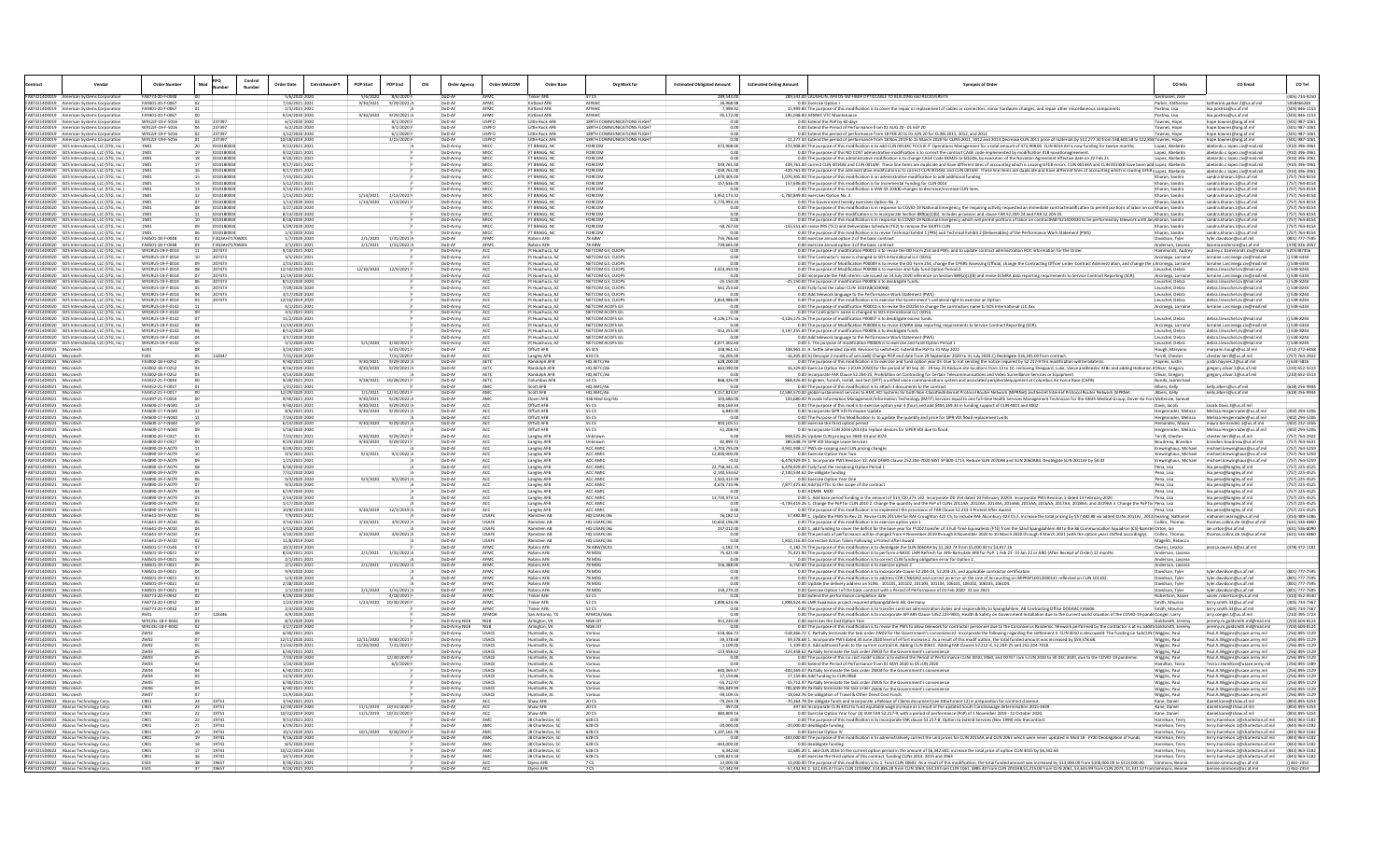|                                         |                                                                              | <b>Order Numbe</b>                   |                        | Control<br>Number | Order Date                        | <b>POP Start</b>        | POP End                               | OSI | <b>Order Agenc</b>  | Order MAJCOM       | Order Base                                 | Org Mark for                                 | <b>Estimated Obligated Amount</b> | <b>Estimated Ceiling Amoun</b> | <b>Synopsis of Orde</b>                                                                                                                                                                                                                                                                                                                                                                                                            | CO Info                             | CO Emai                                                                                                  | CO Tel                                      |
|-----------------------------------------|------------------------------------------------------------------------------|--------------------------------------|------------------------|-------------------|-----------------------------------|-------------------------|---------------------------------------|-----|---------------------|--------------------|--------------------------------------------|----------------------------------------------|-----------------------------------|--------------------------------|------------------------------------------------------------------------------------------------------------------------------------------------------------------------------------------------------------------------------------------------------------------------------------------------------------------------------------------------------------------------------------------------------------------------------------|-------------------------------------|----------------------------------------------------------------------------------------------------------|---------------------------------------------|
| FA873215D<br>FA873215D0022 Abacus Techn | ology Corp                                                                   |                                      | 19657                  |                   | 9/30/2020 2020                    |                         |                                       |     | DoD-AF              |                    | wess AFB                                   |                                              | 15,000.00                         |                                | 15,000.00 To obligate \$15,000.00 funds to CLIN 2073 (2063) which was created for this funding action                                                                                                                                                                                                                                                                                                                              | ons, Benn                           | ons@us.af.mil<br>ns@us.af.mil                                                                            | 1461-2353<br>1461-2353                      |
|                                         | FAB73215D0022 Abacus Technology Corp                                         | ESO1                                 | 19657                  |                   | 10/1/2020 2021                    |                         | $10/1/2020$ $9/30/2021$               |     | DoD-AF              | $\Lambda$ C        | Duess AFR                                  |                                              | 438,006.56                        |                                | 0.00 Add FY21 Option Year 4 funding                                                                                                                                                                                                                                                                                                                                                                                                | Simmons Rennie                      | hennie simmons@us af mil                                                                                 | 0.461-2353                                  |
|                                         | FA873215D0022 Abacus Technology Corp<br>FA873215D0022 Abacus Technology Corp | E501                                 | 19657<br>1965          |                   | 9/17/2020 2020<br>8/14/2020 202   |                         |                                       |     | OoD-AF<br>DoD-A     |                    | Dyess AFB<br>Dyess AFE                     |                                              | $-15,000.00$                      |                                | -15,000.00 To de-obligate \$15,000.00 funds from CLIN 2010AB and realign under CLIN 2061 via a separate modification<br>0.00 To change the Purchase Requisition Number associated with CLIN 2072 From: F1R33A9302AW01 To:F3YCFA0086AW0                                                                                                                                                                                             | Simmons, Bennie<br>Simmons, Benni   | bennie.simmons@us.af.mil<br>bennie.simmons@us.af.mi                                                      | 1461-2353<br>1461-2353                      |
|                                         | FA873215D0022 Abacus Technology Co                                           | F501                                 | 19657                  |                   | 6/17/2020 2020                    |                         |                                       |     | DoD-AF              |                    | Dyess AFB                                  |                                              | 98 695 61                         |                                | 100,847.38 Add CLIN 2072(2013) for special project Premise Wiring Bldg 8031 OSS Intel facility.<br>751.68 1) Add CLINs 2071, 3071, and 4071 for economic price adjustment made in response to the incorporation of the latest Wag                                                                                                                                                                                                  |                                     | bennie simmons@us.af.mil                                                                                 | 1461-2353                                   |
|                                         | FA873215D0022 Abacus Technology Corp<br>FAB73215D0022 Abacus Technology Corp | ESOT                                 | 1965<br>19657          |                   | 3/18/2020 2020<br>1/27/2020 2020  |                         |                                       |     | DoD-AF              | AC                 | Dyess AFB<br>Dyess AFB                     |                                              | 250.56<br>8.183.23                |                                | 8,183.23 Add and Fund CLIN 2070 to install a pharmacy Kiosk (provided by 7 MDG) at the Dyess Base Exchange                                                                                                                                                                                                                                                                                                                         | Bell, Brock<br>Chrismer, Damo       | brock.bell@us.af.mil<br>damon.chrismer@us.af.mil                                                         | 5801481-726<br>(505) 846-2310               |
|                                         | FA873215D0022 Abacus Technology Corp                                         | F501                                 | 19657                  |                   | 10/1/2019 2020                    |                         | 10/1/2019 9/30/2020                   |     | DoD-AF              | ACC                | Dyess AFB                                  |                                              | 435,500.00                        |                                | 0.00 Add FY20 Option Year 3 funding                                                                                                                                                                                                                                                                                                                                                                                                | Chrismer, Damo                      | damon.chrismer@us.af.mil                                                                                 | (505) 846-2310                              |
| FA873215D0022                           | FA873215D0022 Abacus Technology Corp<br>Abacus Technology Corp               | FA2517-21-F-014<br>FA2517-21-F-014   |                        |                   | 8/10/2021 2021<br>9/15/2021 202   | 8/10/2021               | 11/5/2021                             |     | DoD-AF<br>$h$ -0o   | AESE               | Peterson AF                                | 561 NO<br>SMC RNP O                          | 110,647.31                        |                                | 110,647.31 561 NOS VTC SYSTEM INSTALL<br>0.00 Incorporate the DD254                                                                                                                                                                                                                                                                                                                                                                | Babbitt, Marlene                    | marlene.babbitt@spaceforce.m                                                                             | 7195563843<br>719) 556-005                  |
|                                         | FA873215D0022 Abacus Technology Cor                                          | FA2517-21-F-0148                     |                        |                   | 8/23/2021 2021                    |                         |                                       |     | DoD-AF              | AFSPO              | Peterson AFB                               | SMC RNP OLI                                  | 000                               |                                | 0.00 The purpose of this modification is to change the Pay Office ID.                                                                                                                                                                                                                                                                                                                                                              | <b>Burks Sher</b>                   | sheri.burks@peterson.af.m<br>sheri.burks@peterson.af.mi                                                  | (719) 556-0050                              |
|                                         | FA873215D0022 Abacus Technology Corp<br>FA873215D0022 Abacus Technology C    | FA2517-21-F-0148<br>FA2517-21-F-021  |                        |                   | 8/11/2021 2021<br>9/28/2021 2021  | 8/16/2021               | 2/28/2022 A<br>12/27/2021A            |     | DoD-AF<br>DoD-LISSE | AFSPC<br>LIS Space | Peterson AFB<br>Peterson AF                | SMC RNP OL E<br>21C5                         | 463,802.00<br>68.037.83           | 68.037.83 Ma                   | 3,242,408.00 IT Support for SMC range network sustainment at Peterson AFB (ECPL), Patrick AFB (ECPLP), and Vandenberg AFB (ECPLV), and its mission partners                                                                                                                                                                                                                                                                        | Burks, Sheri                        | sheri.burks@peterson.af.mi<br>tin.bowers.1@us.af.mil                                                     | (719) 556-0050<br>575) 572-7827             |
|                                         | FA873215D0022 Abacus Technology Corp                                         | FA2550-18-F-2182                     |                        |                   | 11/15/2019 2020                   | 9/28/2021               | 12/13/2019 F                          |     | DoD-AF              | AFSPO              | Schriever AFB                              | <b>NSDC</b>                                  | 0.00                              |                                | terials, parts, equipment and labor nece<br>0.00 Extend the period of performance (PoP) by 49 calendar days from 26 Oct 2019 to 13 Dec 2019                                                                                                                                                                                                                                                                                        | Walter, Rober                       | robert.walter.10@us.af.mil                                                                               | (719) 567-5266                              |
|                                         | FA873215D0022 Abacus Technology Corp                                         | FA2823-21-F-036                      |                        |                   | 9/9/2021 2021                     | 9/9/2021                | 3/8/2022 A                            |     | DoD-AF              | <b>AFM</b>         | Eglin AFB                                  | 53 WG                                        | 3,882.00                          |                                | 3.882.00 INSTALL 24 NIPR PREMISE WIRING/LANDROPS - BLDG 351 Room 503                                                                                                                                                                                                                                                                                                                                                               | Hicks, Gini                         | gini.hicks.1@us.af.mil                                                                                   | (850) 283-4410                              |
| FA873215D0022                           | Abacus Tech<br>nology Corp<br>FA873215D0022 Abacus Technology Corp           | F43022-20-F-000<br>FA3022-20-F-0001  | 127071                 |                   | (14/2021 20)<br>12/10/2020 2021   | 4/13/2021               | 9/30/2021                             |     | $h$ -OnC<br>DoD-AF  | AFTI               | Columbus AFB                               | 14C                                          | 5,634.0<br>0.00                   |                                | 5,634.00 The purpose of this modification is to add an additional CLIN that will allow 60<br>0.00 1. Reduce CLIN 3010AA by \$466.162.002. Add new CLIN 3010AB with \$466.162.00                                                                                                                                                                                                                                                    | Snow, Desiree                       | n.luckett.1@us.af.m<br>desiree.snow@us.af.mi                                                             | 662) 434-372<br>(662) 434-777               |
|                                         | FA873215D0022 Abacus Technology Corp                                         | FA3022-20-F-0001                     |                        |                   | 9/28/2020 2020                    | 9/28/2020               | $9/27/2021$ A                         |     | DoD-AF              | AETC               | Columbus AFB                               | 14 CS                                        | 143,570.40                        |                                | 143,570.40 Add two additional CLINs to incorporate 1 FTE IT Specialists and overtime for said position                                                                                                                                                                                                                                                                                                                             | Luckett, Ivan                       | ivan.luckett.1@us.af.mi                                                                                  | (662) 434-3729                              |
|                                         | FAB73215D0022 Abacus Technology C<br>FA873215D0022 Abacus Technology Corp    | FA3022-20-F-000<br>FA3022-20-F-0001  |                        |                   | 10/1/2020 2021<br>7/27/2020 2020  | 10/1/2020               | $9/30/2021$ A                         |     | DoD-AF<br>DoD-AF    | <b>AFT</b><br>AFTI | Columbus AFR<br>Columbus AFB               | 14C<br>14.05                                 | 2.062.344.00<br>0.00              |                                | 0.00 Exercise and Fund Option Year 1<br>0.00 Updates to PWS                                                                                                                                                                                                                                                                                                                                                                        | Snow Desire<br>Luckett, Ivan        | desiree snow@us af m<br>ivan.luckett.1@us.af.mi                                                          | 6621434-7777<br>(662) 434-3729              |
|                                         | FA873215D0022 Abacus Technology Corp                                         | FA3022-20-F-000                      |                        |                   | 5/8/2020 2020                     |                         |                                       |     | DoD-A               |                    | Columbus AFB                               | 14 C                                         |                                   |                                | 0.00 A) Incorporate FAR Clause 52.237-3 Continuity of Services into the contract.B) Incorporate DFARS Clause 252.237-7023 Continuation of Essential Contractor Services into the contract.                                                                                                                                                                                                                                         | Snow, Desiree                       | desiree.snow@us.af.m                                                                                     | (662) 434-777                               |
|                                         | FA873215D0022 Abacus Technology Corp<br>FA873215D0022 Abacus Technology Corp | FA3022-20-F-000<br>FA3022-20-F-0001  |                        |                   | (29/2020 2021<br>2/1/2020 2020    | 4/1/2020                | 9/30/2020 A                           |     | $DoD-A$<br>DoD-AF   | AFTI               | Columbus AFE<br>Columbus AFB               | 14.05                                        | 1.013.202.00                      |                                | 0.00 1. Revise Line of Accounting for SubCLIN 2010AC2. Revise Line of Accounting for SubCLIN 2010AD<br>1,013,202.00 1. Add SubCLIN 2010AC to add AETC fund2. Add SubCLIN 2010AD to add AFIMSC funds3. This will fund the third and fourth quarter of the contract for FY20                                                                                                                                                         | Snow, Desiree                       | desiree.snow@us.af.m<br>desiree.snow@us.af.mi                                                            | 662) 434-77<br>(662) 434-777                |
|                                         | FA873215D0022 Abacus Technology Corp                                         | FA3022-20-F-0001                     |                        |                   | 1/1/2020 2020                     | 1/1/2020                | 3/31/2020 A                           |     | DoD-AF              | <b>AET</b>         | Columbus AFB                               | 14 CS                                        | 506,601.00                        |                                | 506,601.00 Incremental fund the second quarter of FY20 (1 January 20 - 31 March 20).                                                                                                                                                                                                                                                                                                                                               | Snow, Desiree                       | desiree.snow@us.af.mi                                                                                    | (662) 434-777                               |
|                                         | FAB73215D0022 Abacus Technology Cor                                          | FA3022-20-F-0001                     |                        |                   | 10/1/2019 2020                    | 10/1/2019               | 12/31/2019 4                          |     | DoD-AF<br>DoD-AF    | AFTI               | Columbus AFR                               | 14C5<br>628 CS                               | 506,601.00                        |                                | 6.804.321.00 Base Network and Telecommunications System (BNTS) Services<br>569,769.51 PURCHASE AND INSTALL FIBEREXPANSION FROM CORE NODE 206TO 3305                                                                                                                                                                                                                                                                                | Crown Kevin                         | kevin.crown@us.af.mil                                                                                    | (662) 434-7805                              |
|                                         | FA873215D0022 Abacus Technology Corp<br>FA873215D0022 Abacus Technology Corp | FA4418-20-F-0020<br>FA4484-19-F-A198 |                        |                   | 11/12/2019 2020<br>1/31/2020 2021 | 11/12/2019              | 5/12/2020 F                           |     | DoD-A               |                    | Charleston AFB<br>Vandenberg AFB           | <b>USAF ECECS</b>                            | 569,769.51<br>5,392.01            |                                | 5,392.01 a) Add CLIN 0002 in the amount of \$5,392.01 (0011)b) Add 252.232-7006, Wide Area Workflow Payment Instructions                                                                                                                                                                                                                                                                                                           | Melton, Rober<br>Buschmann, Ia      | robert.melton-02@charlseton.af.mil<br>ian.buschmann@seymo                                                | (843) 963-5157<br>nson.af.mil (919) 722-175 |
|                                         | FA873215D0022 Abacus Technology Corp                                         | FA4600-18-F-N021                     |                        |                   | 9/17/2021 2021                    | 9/17/2021               | 9/16/2022                             |     | DoD-AF              |                    | Offutt AFB                                 | LISSTRATCOM/J83                              | 1 688 723 97                      |                                | 0.00 Exercise Option Period 03                                                                                                                                                                                                                                                                                                                                                                                                     | Owen, Paula                         | Paula.Owen.1@us.af.mil                                                                                   | (402) 232-866                               |
|                                         | FA873215D0022 Abacus Technology Corr<br>FA873215D0022 Abacus Technology Corp | FA4600-18-F-N021<br>A4600-18-F-N02   |                        |                   | 12/18/2020 2021<br>9/8/2020 2021  | 9/17/2020               | 9/16/2021                             |     | DoD-AF<br>DoD-A     |                    | Offutt AFB<br>Offutt AFB                   | USSTRATCOM/J83<br>USSTRATCOM/J83             | $-28441352$<br>1,796,699.96       |                                | 0.00 Deobligate funds<br>0.00 A. Exercise Option Period 2B. Apply Incremental fundingC. Update Attachment 2- Wage DeterminationC. Update DFARS Clause 252.232-7007                                                                                                                                                                                                                                                                 | Owen Paula<br>Owen, Paula           | Paula.Owen.1@us.af.mi<br>Paula.Owen.1@us.af.m                                                            | (402) 232-8661<br>(402) 232-866             |
|                                         | FA873215D0022 Abacus Technology Cor                                          | FA4613-20-F-0094                     |                        |                   | 9/29/2021 2021                    | 11/10/2021              | 11/9/2022 A                           |     | DoD-AF              | AFGSO              | FE Warren AFE                              | 20 AF RA                                     | 0.01                              |                                | 0.00 Exercise option year 02 and extend the term of this contract from 10 November 2021 through 9 November 2022. NOTE: Funds will be added in a separate modification                                                                                                                                                                                                                                                              | Stoner, Curtis                      | curtis.stoner@us.af.mi                                                                                   | (478) 926-8753                              |
|                                         | FA873215D0022 Abacus Technology Corp<br>FA873215D0022 Abacus Technology Corp | FA4613-20-F-009<br>FA4613-20-F-009   |                        |                   | 11/10/2020 2021<br>8/31/2020 2020 | 11/10/2020<br>9/10/2020 | 11/9/2021 A<br>11/9/2020 A            |     | OoD-A<br>DoD-AF     | AFGSO<br>AFGSO     | FE Warren AFE<br>FE Warren AFE             | 20 AF RA<br>20 AF RA                         | 121,200.00<br>20,136.00           |                                | 0.00 To exercise Option Year One<br>519,696.00 Information Technology (IT) Support services for Headquarter, 20th Air Force                                                                                                                                                                                                                                                                                                        | Chiporo, Courtn<br>Lamarr, Trisha   | courtney.chiporo@us.af.mi<br>trisha.lamarr@us.af.mi                                                      | (481) 773-3749<br>$(307)$ 481-3215          |
|                                         | FAB73215D0022 Abacus Technology Cor                                          | FA4613-20-F-0112                     |                        |                   | 4/28/2021 2021                    |                         | 5/7/2021                              |     | DoD-AF              | AFGSC              | FF Warren AFF                              | 20 AF RA                                     | 0.00                              |                                | 0.00 The purpose of this bilateral modification is to change the period of performance for both CLIN0001 and CLIN0002 from 30 April 2021 to 7 May 2021.                                                                                                                                                                                                                                                                            | <b>Bustillo Maria</b>               |                                                                                                          |                                             |
|                                         | FA873215D0022 Abacus Technology Corp<br>FA873215D0022 Abacus Technology Corp | FA4613-20-F-011<br>FA4613-20-F-011   |                        |                   | 2/19/2021 2021<br>1/28/2021 202:  | 1/28/2021               | 1/30/2021<br>2/19/2021                |     | OoD-A<br>DoD-AF     | AFGSO<br>AFGSO     | FE Warren AFE<br>FE Warren AFI             | 20 AF RA<br><b>20 AF RA</b>                  | 3,181.24                          |                                | 0.00 The purpose of this bilateral modification is to extend the delivery date for the VTC Suite Upgrade from 19 February 2021 to 30 April 2021<br>3,181.24 Within scope addition                                                                                                                                                                                                                                                  | Bustillo, Maria<br>Bustillo, Maria  |                                                                                                          |                                             |
|                                         | FA873215D0022 Abacus Technology Co                                           | FA4613-20-F-011                      |                        |                   | 1/12/2020 2021                    |                         | 119/2021                              |     | DoD-AF              | AFGSC              | FE Warren AFE                              | 20 AF RA                                     |                                   |                                | 0.00 The purpose of this modification is to extend the delivery date from 13 Nov 2020 to 19 Feb 2021.                                                                                                                                                                                                                                                                                                                              | Bustillo, Maria                     |                                                                                                          |                                             |
|                                         | FA873215D0022 Abacus Technology Corp<br>FAB73215D0022 Abacus Technology Corp | FA4613-20-F-011<br>FA4621-18-F-0042  |                        |                   | 9/14/2020 2020<br>4/7/2021 2021   | 9/14/2020<br>4/7/2021   | 11/15/2020<br>$4/6/2022$ A            |     | DoD-AF<br>DoD-AF    | AFGSC              | FE Warren AFE<br>McConnell AFE             | 20 AF RA<br>22 MDG/SGSI                      | 209.884.18<br>122,100.00          |                                | 209,884.18 Video teleconferencing tech refresh for 20AF conferernce rooms.<br>0.00 To exercise Option Period Three                                                                                                                                                                                                                                                                                                                 | Bustillo, Maria                     | kimberlee.lowry.2@us.af.mi                                                                               | (216) 759-4522                              |
|                                         | FA873215D0022 Abacus Technology Cor                                          | FA4621-18-F-0042                     |                        |                   | 4/7/2020 2020                     | 4/7/2020                | $4/6/2021$ A                          |     | DoD-AF              |                    | McConnell AFE                              | 22 MDG/SGSM                                  | 119,700.00                        |                                | 0.00 Exercise and fund option 2                                                                                                                                                                                                                                                                                                                                                                                                    | Lowry, Kimberle<br>Lowry, Kimberlee | kimberlee.lowry.2@us.af.mil                                                                              | (316) 759-4533                              |
|                                         | FA873215D0022 Abacus Technology Corp                                         | FA4625-20-F-009                      | 19740                  |                   | 7/28/2021 2021                    | 9/3/2020                | $9/30/2021$ A                         |     | OoD-A               |                    | Whiteman AFE                               | 509 CS/SCO                                   | 5,204.00                          |                                | 5,204.00 B) Add CLIN 0003 to fund the changes to the SoOC) Add funding to CLIN 0003 by \$5,204.00 from \$0.00 to \$5,204.00D) Change the end of the period of performance from 31 May 2021 (Wheeler, Mary                                                                                                                                                                                                                          |                                     |                                                                                                          |                                             |
|                                         | FA873215D0022 Abacus Technology Corp<br>FAB73215D0022 Abacus Technology Cor  | FA4625-20-F-009<br>FA4625-20-F-009   |                        |                   | 4/30/2021 202:<br>9/11/2020 2020  | 9/21/2020               | 5/31/2021<br>1/29/2021 A              |     | DoD-AF<br>DoD-AF    |                    | Whiteman AFI<br>Whiteman AFP               | 509 CS/SC<br>509 05/500                      | 159,742.69                        |                                | 0.00 Extend the period of performance through 31 May 202<br>159.742.69 fiber optic cable(s) to be installed in multiple ITBs and CEB                                                                                                                                                                                                                                                                                               | Bohnenstingel, Jame<br>Lieder Rober | james.bohnenstingel@us.af.mil<br>robert lieder 2@us af mil                                               | (312) 975-5414<br>(850) 884-2083            |
|                                         | FA873215D0022 Abacus Technology Corp                                         | A4625-20-F-009                       |                        |                   | 9/11/2020 2020                    |                         |                                       |     | DoD-A               |                    | Whiteman AFI                               | 509 CS/SCO                                   |                                   |                                | 0.00 Add Clause DFARS 252.232-7006 Wide Area WorkFlow Payment Instructions                                                                                                                                                                                                                                                                                                                                                         | Lieder, Rober                       | robert.lieder.2@us.af.m                                                                                  | (850) 884-2083                              |
|                                         | FAB73215D0022 Abacus Technology Cor<br>FA873215D0022 Abacus Technology Cor   | FA4800-18-F-0002<br>FA4800-18-F-0002 |                        |                   | 10/1/2020 2021<br>9/2/2020 2020   | 10/1/2020               | 9/30/2021                             |     | DoD-AF<br>DoD-AF    |                    | Langley AFB<br>Langley AFB                 | ACC CG<br>ACC CG                             | 111,211.32<br>0.00                |                                | 0.00 Add fiscal year 2021 funding to CLIN 0010AD(3010)<br>0.00 To implement section 889(a)(1)(B) of the John S. McCain National Defense Authorization Act (NDAA) for Fiscal Year (FY) 2019 (Pub. L. 115-232).                                                                                                                                                                                                                      | Terrill, Cheste<br>Terrill, Chester | chester.terrill@us.af.mi<br>chester.terrill@us.af.mi                                                     | (757) 764-2922<br>(757) 764-2922            |
|                                         | FA873215D0022 Abacus Technology Corp                                         | FA4800-18-F-0002                     |                        |                   | 9/24/2020 2020                    | 10/1/2020               | 9/30/2021                             |     | DoD-A               |                    | Langley AFB                                | ACC CG                                       |                                   |                                | 0.00 Exercise Option Year 3 for the period of performance 01 Oct 2020 thru 30 September 2021. funds are not presently available for this contract                                                                                                                                                                                                                                                                                  | Terrill, Chester                    | chester.terrill@us.af.m                                                                                  | 757) 764-292                                |
| FA873215D0022                           | Abacus Technology Corp<br>FA873215D0022 Abacus Technology Cor                | FA4800-18-F-000<br>FA4803-21-F-0006  |                        |                   | 10/1/2019 202<br>9/16/2021 2021   | 0/1/2019                | 9/30/2020<br>11/30/2021 A             |     | DoD-AF<br>DoD-AF    |                    | Langley AFB<br>Shaw AFB                    | ACC CO<br>20 CS SCX                          | 03.886.68<br>34,848.18            |                                | 5,000.00 a) Add fiscal year 2020 funding to CLIN 0010ACb) Remove funding from CLIN 0011AB                                                                                                                                                                                                                                                                                                                                          | Hamlin, Gregory                     | gregory.hamlin.2@us.af.<br>ancy.hunt@us.af.mil                                                           | (757) 764-813<br>(803) 895-5349             |
| A873215D0022                            | Abacus Technology Corp                                                       | A4803-21-F-000                       |                        |                   | 5/7/2021 2021                     | 9/23/2021               | 8/9/2021 A                            |     |                     |                    | Shaw AFB                                   | 20 CS SCX                                    |                                   |                                | 34,848.18 1) Add SLIN 0012AC to incorporate a within Scope Special Project to provide SIPR fiber to Carnation Circ. 7533 (Govt living quarters).2) Add Attachment 8, Statement of Work (SOW), Re Hunt, Nancy<br>0.00 The purpose of this modification is to change period of performance for CLIN 0012AB from 5/27/21 - 6/26/21 to 5/27/21 - 8/9/21.                                                                               | Hunt, Nancy                         | nancy.hunt@us.af.m                                                                                       | 803) 895-5349                               |
|                                         | FAB73215D0022 Abacus Technology Co<br>FA873215D0022 Abacus Technology Corp   | FA4803-21-F-0006<br>FA4803-21-F-0006 |                        |                   | 5/27/2021 2021<br>1/8/2021 2021   | 5/27/2021<br>1/19/2021  | 6/26/2021 A<br>$3/22/2021$ A          |     | DoD-AF<br>DoD-AF    | AC                 | Shaw AFB<br>Shaw AFB                       | 20 CS SCXP<br>20 CS SCXP                     | 15 467 74<br>18,142.86            |                                | 15,467.74 incorporate a within Scope Special Project to provide 144 fiber to Bldg. 1947<br>18.142.86 incorporate a within Scope Special Project to provide AFCENT BC3 office space in Bldg. 1947                                                                                                                                                                                                                                   | Hunt, Nanc<br>Hunt, Nancy           | nancy.hunt@us.af.mil<br>nancy.hunt@us.af.mil                                                             | (803) 895-5349<br>(803) 895-5349            |
|                                         | FA873215D0022 Abacus Technology Corp                                         | A4803-21-F-0006                      |                        |                   | 11/10/2020 2021                   |                         |                                       |     | DoD-A               | AC <sub>1</sub>    | Shaw AFB                                   | 20 CS SCX                                    |                                   |                                | 0.00 The Purpose of this modification is to add Tab C&D to the Product Identification List                                                                                                                                                                                                                                                                                                                                         |                                     | Rodriguez-Dickey, Emisha emisha.rodriguez-dickey@us.af.mil                                               | () 965-5350                                 |
|                                         | FA873215D0022 Abacus Technology Corp                                         | FA4803-21-F-000                      |                        |                   | 11/1/2020 202:                    | 11/1/2020               | 10/31/2021                            |     | DoD-A               |                    | Shaw AFB                                   | 20 CS SCXF                                   | 588,744.00                        |                                | 3,481,680.00 operations and maintenance of theBase Telecommunication System (BTS)                                                                                                                                                                                                                                                                                                                                                  | Rodriguez-Dickey, Emisha            |                                                                                                          |                                             |
| FA873215D0022                           | FA873215D0022 Abacus Technology Cor<br>Abacus Technology Corp                | FA4809-18-F-A074<br>A4809-18-F-A07   |                        |                   | 8/12/2021 2021<br>6/22/2021 202:  | 6/22/2021<br>6/22/2021  | 9/30/2021<br>9/30/2021                |     | DoD-AF              |                    | Seymour-Johnson AFI<br>Seymour-Johnson AF  | 4 CS SCBNT<br>4 CS SCBM                      | 33,549.52                         |                                | 0.00 The purpose of this modification is to add additional Special Projects to provide and install Telephones in the Control Towerand run Fiber in the Dorms. The total obligated amount of thDemers. Michael<br>138,419.06 The purpose of this modification is to 1. incorporate and fund CLIN 2013 (2023)2. incorporate and fund CLIN 2014 (2024) 3. CLINS were adjusted to account for Special project costs pre Demers, Michae |                                     | michael.demers@seymouriohnson.af.mil (919) 722-543<br>michael.demers@seymourjohnson.af.mil (919) 722-543 |                                             |
|                                         | FAB73215D0022 Abacus Technology Corp                                         | FA4809-18-F-A074                     |                        |                   | 4/21/2021 2021                    |                         |                                       |     | DoD-AF              | $\overline{M}$     | Seymour-Johnson AFB                        | 4 CS SCRNT                                   | 4984.64                           |                                | 4,984.64 The purpose of this modification is to incorporate and fund CLIN 2012(2022)                                                                                                                                                                                                                                                                                                                                               | Norvell Melissa                     | melissa norvell@us af mil                                                                                | (919) 722-1732                              |
|                                         | FA873215D0022 Abacus Technology Corp<br>FA873215D0022 Abacus Technology Corp | FA4809-18-F-A074<br>FA4809-18-F-A07  |                        |                   | 3/5/2021 2021<br>12/30/2020 2021  |                         |                                       |     | DoD-AF<br>OoD-A     |                    | Seymour-Johnson AFB<br>eymour-Johnson AFE  | 4 CS SCBNT<br>4 CS SCBN                      | 371,836.97<br>424,555.80          |                                | 367,077.14 1. Provide equitable adjustment for SLIN 2005022. Incorporate and fund CLIN 2007, 2008, 2009, 2010, 2011<br>13,005.30 Incrementally fund SLINs and provide an equitable adjustment due to the publication of a revised Service Contract Act Wage Determination                                                                                                                                                          | Norvell, Melissa<br>Demers, Micha   | melissa.norvell@us.af.mil<br>michael.demers@seymourjohnson.af.mil (919) 722-543                          | (919) 722-1732                              |
|                                         | FA873215D0022 Abacus Technology Corp                                         | FA4809-18-F-A074                     |                        |                   | 10/1/2020 2021                    |                         | 10/1/2020 9/30/2021                   |     | OoD-A               |                    | Seymour-Johnson AFE                        | 4 CS SCBN                                    | 41,866.61                         |                                | 0.00 Option Year II was exercised via written letter on 31 Aug 2020 for the period of 1 Oct 2020 through 30 Sep2021.                                                                                                                                                                                                                                                                                                               | Demers, Michae                      | michael.demers@seymourjohnson.af.mil (919) 722-543                                                       |                                             |
|                                         | FA873215D0022 Abacus Technology Corp<br>FA873215D0022 Abacus Technology Corp | FA4809-18-F-A074<br>FA4809-18-F-A074 |                        |                   | 9/18/2020 2020<br>6/3/2020 2020   |                         |                                       |     | DoD-AF<br>DoD-A     |                    | Seymour-Johnson AFB                        | 4 CS SCBNT<br>4 CS SCBN                      | 233,812.28<br>0.00                |                                | 0.00 1. Incorporate FAR 52.204-252. Incorporate CLIN 1010 in the amount of \$38,452.763. Incorporate CLIN 1011 in the amount of \$195,359.524. Reduce CLIN 3004 by \$149,760.705. ReduceDemers, Michae<br>0.00 1. Change Line of Accounting for CLIN 1005(1014).2. Change Line of Accounting for CLIN 1006(1015).                                                                                                                  | Demers, Michae                      | michael.demers@seymouriohnson.af.mil (919) 722-543<br>michael.demers@seymourjohnson.af.mil (919) 722-543 |                                             |
|                                         | FAB73215D0022 Abacus Technology Cor                                          | FA4809-18-F-A074                     |                        |                   | 6/25/2020 2020                    |                         | $6/26/2020$ 10/20/2020                |     | DoD-AF              |                    | Seymour-Johnson AFB<br>Seymour-Johnson AFB | 4 CS SCRNT                                   | 342 106.69                        |                                | 0.00 1. Incorporate CLIN 1009 in the amount of \$342,106.69 to move copper and fiber cable at building 3200for new warehouse.2. Reduce CLIN 1004 by \$254,336.063. Reduce CLIN 4004 by Demers, Michael                                                                                                                                                                                                                             |                                     | michael demers@seymouriohnson af mil (919) 722-5439                                                      |                                             |
|                                         | FA873215D0022 Abacus Technology Corp<br>FA873215D0022 Abacus Technology Corp | FA4809-18-F-A074<br>FA4809-18-F-A074 |                        |                   | 2/13/2020 2020<br>3/23/2020 2020  |                         | 6/30/2020                             |     | DoD-AF<br>DoD-A     |                    | Seymour-Johnson AFB<br>eymour-Johnson AF   | 4 CS SCBN<br>4 CS SCBN                       | 6,346.44                          |                                | 28,558.98 FY20 Equitable adjustments<br>0.00 1. The purpose is to extend CLIN 0008 Period of Performance from 31 Jan 2020 to 30 Jun 2020 at no cost.2. The purpose is to extend CLIN 0009 Period of Performance from 11 Feb 202CGuerrero, Veronica                                                                                                                                                                                 | Guerrero, Veronic                   | veronica.guerrero@us.af.mil<br>veronica.guerrero@us.af.mi                                                | (919) 722-074<br>919) 722-074               |
|                                         | FA873215D0022 Abacus Technology Corp                                         | FA4809-18-F-A074                     |                        |                   | 10/4/2019 2020                    |                         |                                       |     | DoD-AF              |                    | Seymour-Johnson AFE                        | 4 CS SCRNT                                   | 886.31                            |                                |                                                                                                                                                                                                                                                                                                                                                                                                                                    | Demers, Michae                      | michael.demers@seymourjoh                                                                                | n af mil (919) 722-543                      |
|                                         | FA873215D0022 Abacus Technology Corp                                         | FA4809-18-F-A074                     |                        |                   | 12/9/2019 2020                    | 12/16/2019              | 2/14/2020                             |     | DoD-A               |                    | Seymour-Johnson AFB                        | 4 CS SCBN                                    | 40.884.92                         |                                | 0.00 Add CLIN 1006 to reroute copper and fiber for new Air Traffic Control Tower                                                                                                                                                                                                                                                                                                                                                   | Demers, Michae                      | michael.demers@seymouriohnson.af.mil (919) 722-543                                                       |                                             |
|                                         | FA873215D0022 Abacus Technology Corp<br>FA873215D0022 Abacus Technology Cor  | FA4809-18-F-A07<br>FA4809-18-F-A074  |                        |                   | 12/18/2019 2020<br>10/1/2019 2020 | 12/18/2019<br>10/1/2019 | 9/30/2020<br>9/30/2020 F              |     | OoD-A<br>DoD-AF     |                    | Seymour-Johnson AFE<br>eymour-Johnson AFE  | 4 CS SCBN<br>4 CS SCBNT                      | 3,892.72<br>556,764.00            |                                | 0.00 Listed as CLIN1007 - Special Projects - Install Cat 6 shielded and non-shielded premise wire inside the Idg 4517 (101<br>0.00 Option Year I was exercised via written letter on 28 Aug 2019 for the period covering 1 Oct 2019 through 30 Sep 2020                                                                                                                                                                            | Demers, Michae<br>Demers, Michae    | michael.demers@seymourjohnson.af.mil (919) 722-543<br>michael.demers@sevm                                | n.af.mil (919) 722-5439                     |
|                                         | FA873215D0022 Abacus Technology Corp                                         | FA4814-17-F-AD1                      |                        |                   | 9/30/2021 2021                    | 10/1/2021               | 9/30/2022 A                           |     | DoD-AF              |                    | MacDill AFB                                | <b>6 Medical Support St</b>                  | 95,376.00                         |                                | 0.00 The purpose of this modification is to exercise Option Year Four                                                                                                                                                                                                                                                                                                                                                              | Lovett, David                       | david.lovett@us.af.mil                                                                                   | (801) 777-019                               |
|                                         | FA873215D0022 Abacus Technology Corp<br>FA873215D0022 Abacus Technology Corp | FA4814-17-F-AD17<br>FA4814-17-F-AD17 |                        |                   | 10/1/2020 2021<br>9/30/2020 2020  | 10/1/2020<br>9/30/2020  | $9/30/2021$ A<br>$9/29/2021$ $\Delta$ |     | DoD-AF<br>DoD-AF    |                    | MacDill AFB<br>MarDill AFR                 | 6 Medical Support So<br>6 Medical Support St | 184,884.00<br>93.504.00           |                                | 0.00 The purpose of this modification is to exercise Option Year Three<br>0.00 The purpose of this modification is to exercise Option Year Three                                                                                                                                                                                                                                                                                   | Biggar, Melissa<br>Biggar, Melissa  | melissa.biggar@us.af.mi<br>melissa.biggar@us.af.mil                                                      | (813) 828-749<br>(813) 828-749              |
|                                         | FA873215D0022 Abacus Technology Corp                                         | FA4814-17-F-AD17                     |                        |                   | 10/1/2019 2020                    | 10/1/2019               | 9/30/2020 A                           |     | DoD-AF              |                    | MacDill AFB                                | 6 Medical Support So                         | 181,248.00                        |                                | 0.00 A. To exercise Option Year 2 for CLIN 2001                                                                                                                                                                                                                                                                                                                                                                                    | Biggar, Melissa                     | melissa.biggar@us.af.mi                                                                                  | (813) 828-749                               |
| FA873215D0022                           | Abacus Technology Corp<br>FA873215D0022 Abacus Technology Corp               | FA4814-20-F-000<br>FA4814-20-F-0008  |                        |                   | 1/7/2021 202:<br>10/6/2020 2021   |                         |                                       |     | DoD-AF              |                    | MacDill AF<br>MacDill AFB                  | 6 CES<br>6 CES                               | 0.01                              |                                | 0.00 The purpose of this modification is to update payment information from payment by GPC to payment by WAWF<br>0.00 The purpose of this unilateral modification is to incorporate the latest Wage Determination, 2015-4571 (Rev 11), to Option Year 1 of the subject order                                                                                                                                                       | Wright, Todd<br>Wright, Todd        | todd.wright.6@us.af.m<br>todd.wright.6@us.af.mi                                                          | (813) 828-296<br>(813) 828-2962             |
|                                         | FA873215D0022 Abacus Technology Corp                                         | FA4814-20-F-000                      |                        |                   | 10/1/2020 2021                    |                         | 10/1/2020 9/30/2021 A                 |     | DoD-AF              |                    | MacDill AFB                                | 6 CES                                        | 486,504.00                        |                                | 0.00 To exercise Option Year One.                                                                                                                                                                                                                                                                                                                                                                                                  | Wright, Todd                        | todd.wright.6@us.af.mi                                                                                   | (813) 828-2962                              |
|                                         | FAB73215D0022 Abacus Technology Corp<br>FA873215D0022 Abacus Technology Corp | EA4914-20-F-0008<br>FA4814-20-F-0008 |                        |                   | 9/3/2020 2020<br>10/1/2019 2020   |                         | 10/1/2019 9/30/2020 A                 |     | DoD-AF<br>DoD-AF    |                    | MacDill ACB<br>MacDill AFB                 | 600                                          | 000<br>479,304.00                 |                                | 0.00 Obtain the certifications required by FAR provisions 52.204-24 and 52.204-26, and incorporate FAR clause 52.204-25.                                                                                                                                                                                                                                                                                                           | Wright, Todd<br>Boyette, Patrick    | todd.wright.6@us.af.mi                                                                                   | (813) 828-2962<br>(1968-4027)               |
|                                         | FA873215D0022 Abacus Technology Corp                                         | FA4814-20-F-0008                     |                        |                   | 10/16/2019 2020                   |                         |                                       |     | DoD-A               |                    | MacDill AFB                                | 6 CES<br>6 CES                               |                                   |                                | 2,469,492.00 Civil Engineer Network Technology Solutions (CENTS) Services for 6 CES<br>0.00 The purpose of this modification is to correct CLIN 0010 by changing the selection of "Yes" under the Option Year section to "No.                                                                                                                                                                                                      | Boyette, Patrick                    | patrick.boyette@us.af.mi<br>patrick.boyette@us.af.mi                                                     | () 968-4027                                 |
| FA873215D0022                           | Abacus Technology Corp                                                       | FA4861-17-F-B06                      | 19740<br>19740         |                   | 8/26/2021 202:                    | 7/1/2021                | 6/30/2022                             |     | DoD-AF              |                    | Nellis AFB                                 |                                              | 21,860.9                          |                                | 21,860.99 The purpose of this modification is to fund the required labor and cabling for the Nellis Temp Office<br>0.00 1.1 S3.386.43 will be funded for Network Centric Solutions Wage Equitable Adjustment2.1 \$10.000.00 will fund 432d Work Orders3.1 \$24.644.29 will fund 549 CTS Work Orders                                                                                                                                | Lam Ho, John                        | john.lam ho.1@us.af.n                                                                                    | 702) 652-314                                |
| FA873215D0022                           | FA873215D0022 Abacus Technology Corp<br>Abacus Technology Corp               | FA4861-17-F-B066<br>A4861-17-F-B06   | 1974                   |                   | 8/4/2021 2021<br>5/26/2021 2021   | 7/1/2021<br>7/1/2020    | 6/30/2022 A<br>6/30/2021              |     | DoD-AF<br>OoD-AF    |                    | Nellis AFB<br>Nellis AFB                   | 99.09                                        | 38.030.72                         |                                | 589.33 The purpose of this modification is to incorporate Wage Determination 2015-5593 Rev 12 dated 23 Dec 19 and GeneralDecision NV20200038 dated 24 April 20.                                                                                                                                                                                                                                                                    | Lam Ho, John<br>Lam Ho, John        | iohn.lam ho.1@us.af.mi<br>john.lam_ho.1@us.af.n                                                          | (702) 652-3145<br>(702) 652-314             |
|                                         | FA873215D0022 Abacus Technology Co                                           | FA4861-17-F-B066                     | 19740                  |                   | 7/1/2021 2021                     | 7/1/2021                | 6/30/2022 A                           |     | DoD-AF              |                    | Nellis AFB                                 | 99 0                                         | 902 494 12                        |                                | 85,000.00 Exercise Option Year Four                                                                                                                                                                                                                                                                                                                                                                                                | Lam Ho, John                        | john.lam_ho.1@us.af.mi                                                                                   | (702) 652-3145                              |
|                                         | FA873215D0022 Abacus Technology Corp<br>FA873215D0022 Abacus Technology Corp | FA4861-17-F-B066<br>FA4861-17-F-B066 | 19740<br>19740         |                   | 11/24/2020 2021<br>8/20/2020 2020 |                         |                                       |     | DoD-AF<br>OoD-A     |                    | Nellis AFB<br>Nellis AFB                   | 99 C<br>99 C                                 | 75,000.00<br>25,000.00            |                                | 75,000,00 The purpose of this modification is to fund work orders for Nellis AFB.<br>25,000.00 ADDED NELLIS WORK ORDERS                                                                                                                                                                                                                                                                                                            | Pettit, Julia<br>Pettit, Julia      | iulia.pettit@us.af.mil<br>julia.pettit@us.af.mi                                                          | (702) 652-8482<br>(702) 652-8482            |
|                                         | FA873215D0022 Abacus Technology Corp                                         | FA4861-17-F-B06                      | 1974                   |                   | 6/1/2020 202                      |                         |                                       |     | OoD-A               |                    | Nellis AFB                                 |                                              | 163,795.56                        |                                | i6,712.68 The Purpose of This Modification Is: Fund the SMFO Cable from Nellis bldg 1740 to Nellis Bldg 10215, Hospital work orders, and wage increase.                                                                                                                                                                                                                                                                            | Pettit, Julia                       | julia.pettit@us.af.m                                                                                     | 702) 652-848                                |
| FA873215D0022                           | FA873215D0022 Abacus Technology Corp<br>Abacus Technology Corp               | FA4861-17-F-B066<br>A4861-17-F-B06   | 19740                  |                   | 6/23/2020 2020<br>3/10/2020 202   |                         | 7/1/2020 6/30/2021 A                  |     | DoD-AF<br>DoD-AF    |                    | Nellis AFB<br>Nellis AFB                   | 99 C                                         | 896.250.12<br>120,524.5           |                                | 82.808.56 Exercise Option Year Three for the period of performance of 1 July 2020 - 30 June 2021.                                                                                                                                                                                                                                                                                                                                  | Pettit, Julia<br>Pettit, Julia      | julia.pettit@us.af.mil<br>julia.pettit@us.af.m                                                           | (702) 652-8482<br>702) 652-848              |
|                                         | FAB73215D0022 Abacus Technology Co                                           | FA4861-17-F-R066                     | 19740                  |                   | 12/16/2019 2020                   |                         |                                       |     | DoD-AF              |                    | Nellis AFR                                 | 99.09                                        | 375 320 14                        | 231 633 68                     | 43,441.77 The Purpose of This Modification Is: Fund the SMFO Cable from Nellis bldg 1740 to Nellis Bldg 10215, Hospital work orders, and wage increase.                                                                                                                                                                                                                                                                            | Pettit Julia                        | iulia.pettit@us.af.mil                                                                                   | (702) 652-8482                              |
|                                         | FA873215D0022 Abacus Technology Corp                                         | FA4890-20-F-0024                     | ID10180004             |                   | 9/14/2021 2021                    |                         |                                       |     | DoD-AF<br>DoD-A     |                    | Langley AFB                                | AFCENT/A2                                    | $-349.400.00$                     |                                | 349,400.00 The purpose of this modification is to de-obligate Option Year 1 Travel funds from CLIN 2070AB. Funding is hereby decreased by \$349,400.00, bringing the funded amount to \$143,000 Adams, Michael                                                                                                                                                                                                                     |                                     | michael.adams.106@us.af.mi                                                                               | (757) 225-5804                              |
|                                         | FA873215D0022 Abacus Technology Corp<br>FA873215D0022 Abacus Technology Corp | A4890-20-F-002<br>FA4890-20-F-0024   | ID1018000<br>ID1018000 |                   | 9/2/2021 2021<br>5/25/2021 2021   |                         | 3/31/2025 A                           |     | DoD-AF              |                    | Langley AFB<br>Langley AFB                 | AFCENT/A<br>AFCENT/A                         | 492,400.00                        |                                | 1,146,543.60 The purpose of this modification is to extend Network Technician services in Pakistan through the end of the Contract asstated in the PWS.<br>492,400.00 The purpose of this modification is to de-obligate Base Year Travel                                                                                                                                                                                          | Adams, Michae<br>Adams, Michae      | michael.adams.106@us.af.m<br>michael.adams.106@us.af.m                                                   | (757) 225-580<br>(757) 225-5804             |
|                                         | FA873215D0022 Abacus Technology Corp                                         | FA4890-20-F-0024                     |                        |                   | 4/1/2021 2021                     |                         | 5/13/2021 11/12/2021 A                |     | DoD-AF              |                    | Langley AFB                                | AFCENT/A2                                    | 170,492.16                        |                                | 170,492.16 The purpose of this modification is to extend Network Technician services in Pakistan 0.00 Exercise Option Year One and Funding for Option Year One                                                                                                                                                                                                                                                                     | Adams, Michae                       | michael.adams.106@us.af.mi                                                                               | (757) 225-5804                              |
|                                         | Abacus Technology Corp<br>FA873215D0022 Abacus Technology Corp               | A4890-20-F-002<br>FA4890-20-F-0024   |                        |                   | 3/1/2021 202:<br>10/21/2020 2021  | 5/1/2021                | 4/30/2022                             |     | DoD-AF<br>DoD-AF    |                    | Langley AF<br>Langley AFB                  | AFCENT/A<br>AFCENT/A2                        | ,927,664.0<br>162,006.24          |                                | 0.00 The purpose of this modification is to exercise CLIN 2011AG. Also, adding clause 52.217-7                                                                                                                                                                                                                                                                                                                                     | Adams, Micha<br>Adams Michae        | nichael.adams.106@us.af.n<br>michael adams 106@us af mil                                                 | 757) 225-580<br>(757) 225-5804              |
|                                         | FA873215D0022 Abacus Technology Corp                                         | FA4890-20-F-0024                     |                        |                   | 6/5/2020 2020                     |                         |                                       |     | DoD-AF              |                    | Langley AFB                                | AFCENT/A2                                    | 0.00                              |                                | 0.00 The purpose of this modification is to change the inspect/accept DoDAAC to FA4890 from DoDAAC F3UTA2.                                                                                                                                                                                                                                                                                                                         | Adams, Michae                       | michael.adams.106@us.af.mil                                                                              | (757) 225-5804                              |
|                                         | FA873215D0022 Abacus Technology Corp<br>FA873215D0022 Abacus Technology Corp | A4890-20-F-002<br>FA4890-20-F-002-   |                        |                   | 5/13/2020 2020<br>3/5/2020 2020   |                         | $5/1/2020$ $4/30/2021$ .              |     | DoD-A<br>DoD-A      |                    | Langley AFB                                | AFCENT/A2<br>AFCENT/A2                       | 168,510.06<br>3,767,312.00        |                                | 330,516.30 The purpose of this modification is to add a Network Technician in Pakistan for a period of six months<br>19,769,205.00 The purpose of this contract is to provide C4ISR IT sustainment, design, operations and maintenancesupport for approximately 1600 systems, 3 networks, and 250 USAFCENT users.                                                                                                                  | Adams, Michae<br>Adams, Michae      | michael.adams.106@us.af.m<br>michael.adams.106@us.af.mi                                                  | (757) 225-580-<br>(757) 225-5804            |
|                                         | FA873215D0022 Abacus Technology Corp                                         | FA4890-20-F-0024                     |                        |                   | 3/9/2020 2020                     |                         |                                       |     | DoD-AF              |                    | Langley AFB<br>Langley AFB<br>Langley AFB  | AFCENT/A2                                    | 000                               |                                | 0.00 This is an administrative modification to correct erroneous information created by a system issue during award.                                                                                                                                                                                                                                                                                                               | Adams, Michae                       | michael.adams.106@us.af.mil                                                                              | (757) 225-5804                              |
| FA873215D0022                           | Abacus Technology Corp<br>FA873215D0022 Abacus Technology Cor                | FA4890-20-F-003<br>FA4890-20-F-0033  | 19741                  |                   | 6/28/2021 202:<br>4/1/2021 2021   |                         | 4/1/2021 3/31/2022 A                  |     | DoD-AF<br>DoD-AF    |                    |                                            | 480 ISR<br>480 ISR                           | 1.168.835.20                      |                                | 0.00 The purpose of this modification is to incorporate PWS Revision 3 with Alternative Work Location language as outlined in CO Letter 21-003-Abacus.<br>0.00 Exercise OY1                                                                                                                                                                                                                                                        | Chwalik, Erika<br>Chwalik, Erika    | erika.chwalik.2@us.af.mil<br>erika.chwalik.2@us.af.mil                                                   | 757) 225-021<br>(757) 225-0217              |
|                                         | FA873215D0022 Abacus Technology Corp                                         | FA4890-20-F-0033                     |                        |                   | 4/1/2020 2020                     |                         |                                       |     | DoD-AF              | AC                 | Langley AFB<br>Langley AFB                 | 480 ISR                                      |                                   |                                | 0.00 The purpose of this modification is to add PWS Revision 1 with standard security language and allow for Alternative Work Locations due to COVID19 as outlined in CO Letter 20-001.                                                                                                                                                                                                                                            | Chwalik, Erika                      | erika.chwalik.2@us.af.mil                                                                                | (757) 225-0217                              |
|                                         | FA873215D0022 Abacus Technology Corp<br>FAB73215D0022 Abacus Technology      | FA4890-20-F-003<br>FA4890-20-F-007   |                        |                   | 4/1/2020 2020<br>8/4/2021 2021    | 9/10/2021               | $4/1/2020$ $3/31/2021$ .              |     | DoD-AF<br>DoD-AF    |                    | Langley AFB                                | 480 ISR<br>480 ISB WG FF                     | 1,171,121.60                      |                                | 6,685,662.41 480th ISRW DCGS Server Support<br>0.00 1. Exercise Option Year 1, fully fund CLIN 1001 and fund CLIN 1002 for \$25,000.2. Incorporate DFARS clause 252.204-7020, NIST SP 800-171 DoD Assessment Requirements (Nov 2020). Chwalik, Erika                                                                                                                                                                               | Markling, Matth                     | matthew.markling@nellis.af.mil                                                                           | (702) 652-957<br>(757) 225-021              |
|                                         | FA873215D0022 Abacus Technology Corp                                         | FA4890-20-F-0079                     |                        |                   | 7/20/2021 2021                    |                         | $9/9/2022$ A                          |     | DoD-A               |                    | Langley AFB<br>Langley AFB                 | 480 ISR WG FN                                | 501,508.00<br>0.00                |                                | -613,192.11 1. De-scope (2) Information Systems Technician FTEs.2. Incorporate revised PWS revision 3, dated 19 July 2021                                                                                                                                                                                                                                                                                                          | Chwalik, Erika                      | erika.chwalik.2@us.af.mil<br>erika.chwalik.2@us.af.mil                                                   | (757) 225-0217                              |
|                                         | FAR73215D0022 Abacus Technology Corp                                         | FA4890-20-F-007                      |                        |                   | 3/24/2021 202:                    |                         |                                       |     | DoD-A               |                    | Langley AFB                                | 480 ISR WG FM                                | 0.01                              |                                | 0.00 Incorporate Performance Work Statement Revision 2, dated 15 March 2021 into the contract.                                                                                                                                                                                                                                                                                                                                     | Chwalik, Erika                      | erika.chwalik.2@us.af.m                                                                                  | 7571225-021                                 |
|                                         | FA873215D0022 Abacus Technology Corp<br>FA873215D0022 Abacus Technology Corp | FA4890-20-F-0079<br>FA4890-20-F-0079 |                        |                   | 9/9/2020 2020<br>8/17/2020 2020   |                         | 9/10/2020 9/9/2021 A                  |     | DoD-AF<br>OoD-A     |                    | Langley AFB<br>Langley AFB                 | 480 ISR WG FM<br>480 ISR WG FM               | 0.00<br>680,702.00                |                                | 0.00 (1) Incorporate PWS Revision 1 to allow for Alternative Work Locations due to COVID19.(2) Incorporate DD 254.(3) Add FAR Clause 52.204-25(4) Add DFARS Clause 252.237-7023<br>3,239,841.11 480th It Systems Support                                                                                                                                                                                                           | Chwalik, Erika<br>Chwalik, Erika    | erika.chwalik.2@us.af.mil<br>erika.chwalik.2@us.af.m                                                     | (757) 225-0217<br>(757) 225-0217            |
| FA873215D0022 Abacus Tech               | ology Corp                                                                   | FAS641-21-F-0008                     | 252802                 |                   | 6/7/2021 2021                     |                         |                                       |     | OoD-A               |                    |                                            | HO USAFE/A6                                  |                                   |                                | 0.00 1) change the Payment DoDaac from F3NF19 to F3NF03.2) correct the contractor POC email address                                                                                                                                                                                                                                                                                                                                | Searing, Nath                       | nathaniel.searing@us.af.n                                                                                | (314) 489-5286                              |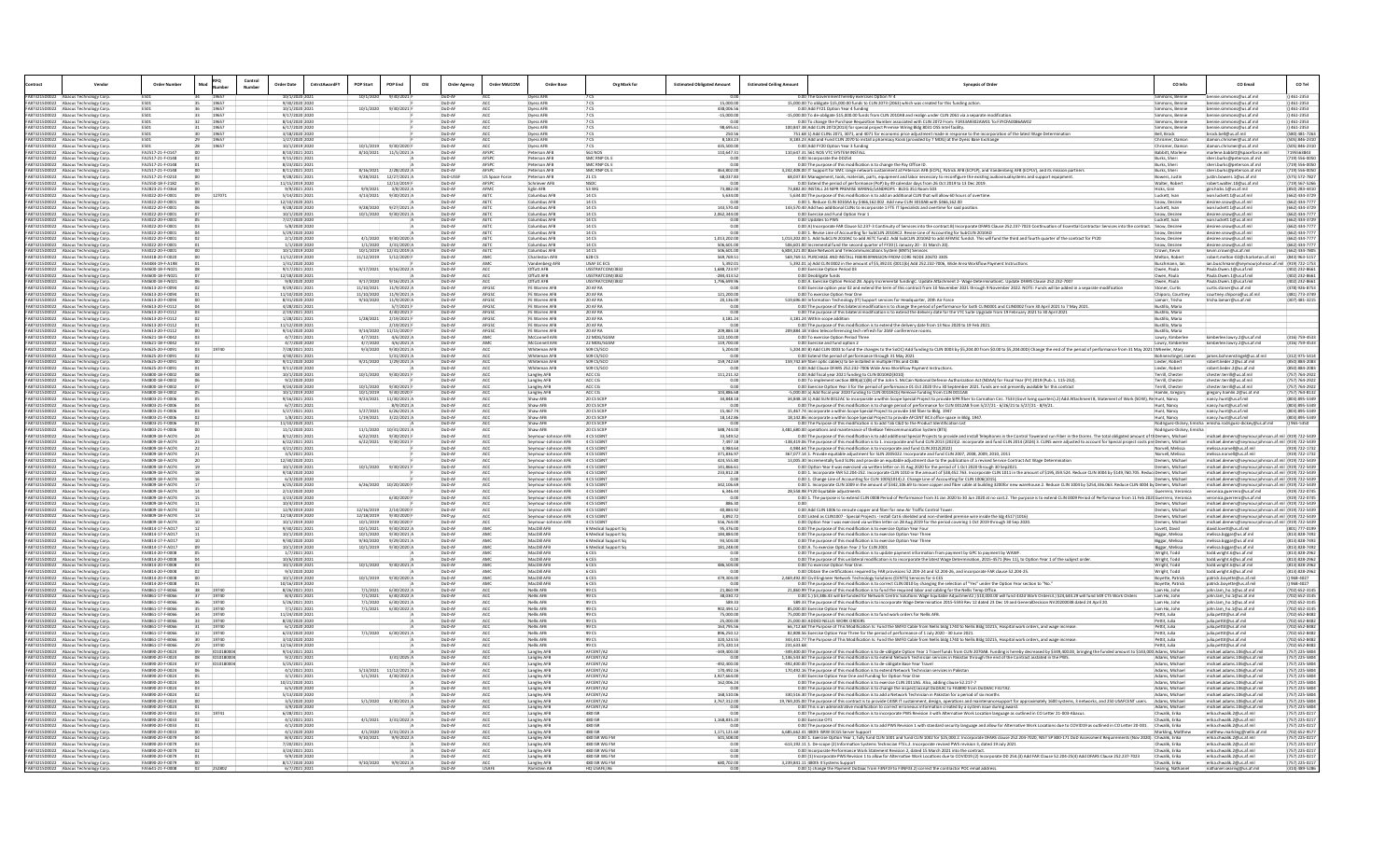|                                       |                                                                              | <b>Order Numbe</b>                   | <b>RFO</b>       | Control<br>Number | Order Date<br>CntrctAwardF        | <b>POP Start</b>       | POP End                                      | OSI<br><b>Order Agency</b> | Order MAJCON              | Order Base                                                  | Org Mark for                | <b>Estimated Obligated Amount</b>       | <b>Estimated Ceiling Amoun</b> | <b>ynopsis of Orde</b>                                                                                                                                                                                                                                                                              | CO Info                                  | CO Email                                                        | CO Tel                              |
|---------------------------------------|------------------------------------------------------------------------------|--------------------------------------|------------------|-------------------|-----------------------------------|------------------------|----------------------------------------------|----------------------------|---------------------------|-------------------------------------------------------------|-----------------------------|-----------------------------------------|--------------------------------|-----------------------------------------------------------------------------------------------------------------------------------------------------------------------------------------------------------------------------------------------------------------------------------------------------|------------------------------------------|-----------------------------------------------------------------|-------------------------------------|
| FA873215                              | Abacus Technology Corp<br>FA873215D0022 Abacus Technology Corp               | FAS641-21-F-0008                     | 252802           |                   | 4/1/2021 2021                     |                        | $4/1/2021$ $3/31/2022$                       | DoD-AF                     | LISAF                     | mstein Al                                                   | HO USAFE/A                  | 2.484.195.00                            |                                | 1.00 The reason for this modification is to incorporate the fully executed DD Form 254 and revised PWS into this Task Order<br>7,569,945.00 Operation and Maintenance of Enterprise Legacy Voice and Information Systems in accordance with the Performance Work Statement (PWS)                    | Schneider Jennife                        | ennifer.schneider.7.de@us.af.m<br>nifer.schneider.7.de@us.af.mi |                                     |
|                                       | FA873215D0022 Abacus Technology Corp                                         | FA7014-19-F-A201                     | 19740            |                   | 6/3/2021 2021                     |                        |                                              | DoD-AF                     | AND                       | Andrews AFF                                                 | HO AFOSLYL                  | 157,000.00                              |                                | 157,000,00 increase funding to CUN 2060 ODC for Solunk licenses                                                                                                                                                                                                                                     | Sanghott, Brandy                         | brandy.sanghott@us.af.mil                                       | 0.612-6194                          |
| FA873215D0022                         | FA873215D0022 Abacus Technology Corp<br>Abacus Technology Corp               | FA7014-19-F-A201<br>FA7014-19-F-A20  |                  |                   | 3/30/2021 2021<br>3/12/2021 202:  |                        | 3/30/2021 3/29/2022 A                        | DoD-A<br>DoD-A             |                           | Indrews AFE<br>Andrews AF                                   | HQ AFOSI X<br>HQ AFOSI >    | 5,228,755.99                            |                                | 0.00 The purpose of this modification is to Exercise Option Year Tw<br>226,000.00 The purpose of this modification is to add \$226,000.00 to CLIN 2060 Other Direct Cost to cover the cost of NetApp equipment and Commvault software licenses                                                      | Sanghott, Brandy<br>Sanghott, Brandy     | brandy.sanghott@us.af.mi<br>brandy.sanghott@us.af.mi            | $(1612 - 6194)$<br>$(1612 - 6194)$  |
|                                       | FAB73215D0022 Abacus Technology Co                                           | FA7014-19-F-A201                     |                  |                   | 3/24/2020 2020                    |                        | 3/30/2020 3/29/2021 A                        | $D \cap D - \Delta$        | AND                       | Indrews AFE                                                 | HO AFOSLYL                  | 5,128,541.00                            |                                | $0.00$ Exercise Option Year 1 with a Period of Performance dates of 30 Mar 2020 to 29 Mar 2021.<br>$0.00$ The purpose of this modification is to incorporate the signed DD254 into the contract.                                                                                                    | rosselin, Collet                         |                                                                 |                                     |
| FA873215D0022                         | Abacus Technology Corp<br>FA873215D0022 Abacus Technology Cor                | FA7014-19-F-A20<br>FA8101-20-F-0011  | 19740            |                   | 1/27/2019 2020<br>9/28/2021 2021  | 10/1/2021              | 9/30/2022                                    | DoD-A<br>DoD-Al            | <b>AEMA</b>               | Andrews AFI<br><b>Tinker AFB</b>                            | HO AFOSI X<br>7200          | 2,578,306.99                            |                                | 0.00 The purpose of this modification is the exercise of Option 02 of the contract and to add funding for Option I in the amount of \$90,000.00.                                                                                                                                                    | Hanson, Ramona<br>Moore, Shelley         | amona.l.hanson2.civ@mail.mi<br>shelley.moore@us.af.mil          | (240) 612-619<br>(405) 739-419      |
|                                       | FA873215D0022 Abacus Technology Corp                                         | FA8101-20-F-0011                     | 19740            |                   | 9/20/2021 2021                    |                        |                                              | DoD-Al                     | <b>AFM</b>                | Tinker AFB                                                  | 72 CS                       | 40,000.00                               |                                | 0.00 The purpose of this modification is to apply funding in amount of \$40,000.00 for CLIN 1061                                                                                                                                                                                                    | Moore, Shelley                           | shelley.moore@us.af.mi                                          | (405) 739-4190                      |
| FA873215D0022                         | FA873215D0022 Abacus Technology Corp<br>Abacus Technology Corp               | FA8101-20-F-0011<br>FA8101-20-F-001  | 19740<br>1974    |                   | 8/25/2021 2021<br>7/28/2021 202:  |                        | 9/3/2020 9/2/2021 A<br>$9/3/2020$ $9/2/2021$ | DoD-A<br>DoD-A             | AFM<br>AFM                | Tinker AFB<br>Tinker AFB                                    | 72 CS                       | 234,000.00<br>300,000.00                |                                | 234,000.00 The purpose of this modification is to apply funding in the total amount of \$234,000.001) SLIN 106112 is hereby established and funding in the amount of \$100,000.00 is applied.2) SLIN Moore, Shelley<br>0.00 Funding is hereby applied to SLIN 106111 in the amount of \$300,000.00. | Moore, Shelley                           | shelley.moore@us.af.mi<br>helley.moore@us.af.m                  | (405) 739-4190<br>(405) 739-419     |
|                                       | FAB73215D0022 Abacus Technology Cor                                          | FA8101-20-F-0011                     | 19740            |                   | 7/13/2021 2021                    |                        |                                              | DoD-AF                     | <b>AFMO</b>               | Tinker AFR                                                  | 72 CS                       | 0.00                                    |                                | 0.00 The purpose of this modification is to attach a new PID list and revised PWS.                                                                                                                                                                                                                  | Moore, Shelley                           | shelley.moore@us.af.mi                                          | (405) 739-419                       |
| FA87321500022                         | FA873215D0022 Abacus Technology Corp<br>Abacus Technology                    | FA8101-20-F-0011<br>FA8101-20-F-001  | 19740<br>19740   |                   | 6/4/2021 2021<br>5/14/2021 2021   |                        |                                              | DoD-Al<br>DoD-A            | <b>AFM</b><br><b>AFM</b>  | Tinker AFB<br>Tinker AFB                                    | 72 CS                       | 10,000.00<br>250,000.00                 |                                | 0.00 The purpose of this modification is to attach new PID list and to add funding<br>0.00 The purpose of this modification is to add funding                                                                                                                                                       | Moore, Shelley<br>Moore, Shelle          | shelley.moore@us.af.mi<br>shelley.moore@us.af.m                 | (405) 739-419<br>(405) 739-419      |
|                                       | FA873215D0022 Abacus Technology Corp                                         | FA8101-20-F-0011                     |                  |                   | 4/28/2021 2021                    |                        |                                              | DoD-Al                     | AFMO                      | <b>Tinker AFB</b>                                           | 72 CS                       | 590.262.94                              |                                | 3.466.34 The purpose of this modification is to add funding                                                                                                                                                                                                                                         | Moore, Shelley                           | shelley.moore@us.af.mi                                          | (405) 739-4190                      |
| CAR72215D0022                         | FA873215D0022 Abacus Technology Corp<br>Abacus Technology Cor                | FA8101-20-F-001<br>FA8101-20-F-001   |                  |                   | 2/17/2021 2021<br>12/4/2020 202:  |                        |                                              | DoD-Al<br>DoD-A            | AFM<br><b>AEMA</b>        | Tinker AFB<br>Tinker AFB                                    | 72 C                        | 696.131.47<br>150,000.00                |                                | 0.00 The purpose of this modification is to add funding<br>0.00 The purpose of this modification is the apply fu                                                                                                                                                                                    | Moore, Shelley<br>Moore, Shelley         | shelley.moore@us.af.mi<br>shelley.moore@us.af.m                 | (405) 739-419<br>(405) 739-419      |
|                                       | FAB73215D0022 Abacus Technology Corp                                         | FA8101-20-F-0011                     |                  |                   | 11/10/2020 2021                   |                        |                                              | DoD-Al                     | <b>AFM</b>                | <b>Tinker AFB</b>                                           | 72 C                        | 0.00                                    |                                | 0.00 The purpose of this modification is correct line of accounting (LOA) for purchase request (PR) F3Y0AS0260AC03.                                                                                                                                                                                 | Moore, Shelley                           | shelley.moore@us.af.mi                                          | (405) 739-419                       |
| FAR73215D0022                         | FA873215D0022 Abacus Technology Corp<br>Abacus Technology Co                 | FA8101-20-F-0011<br>FA8101-20-F-0011 |                  |                   | 11/6/2020 2021<br>10/1/2020 2021  |                        | 10/1/2020 9/30/2021 /                        | DoD-A<br>DoD-AF            | <b>AFM</b><br><b>AFM</b>  | Tinker AFB<br>Tinker AFR                                    |                             | 300,131.47<br>00                        |                                | 0.00 The purpose of this modification is to apply funding for option year I<br>0.00 1. exercise Option I2. attach a new PID list3. attach a new Wage Determination4. attach Clause 52.204-25                                                                                                        | Moore, Shelley<br>Moore Shelle           | shelley.moore@us.af.mi<br>shelley moore@us af mi                | (405) 739-419<br>(405) 739-419      |
|                                       | FA873215D0022 Abacus Technology Corp                                         | FA8101-20-F-0011                     |                  |                   | 9/17/2020 2020                    |                        |                                              | DoD-Al                     | <b>AFMO</b>               | <b>Tinker AFB</b>                                           | 72 CS                       | 175,000.00                              |                                | 0.00 The purpose of this modification is to establish SLIN 006114 (001114)and apply funding in the amount \$175,000.00                                                                                                                                                                              | Moore, Shelley                           | shelley.moore@us.af.mi                                          | (405) 739-4190                      |
| FA873215D0022<br><b>EAR73215D0022</b> | Abacus Technology Corp<br>Abacus Technology Corr                             | FA8101-20-F-001<br>FA8101-20-F-001   |                  |                   | 7/31/2020 2021<br>6/10/2020 2020  |                        |                                              | $DoD-l$<br>DoD-A           | AFM<br>AFM                | inker AFE<br><b>Tinker AFB</b>                              |                             | 255,000.00<br>6,000.00                  |                                | 1.00 The purpose of this modification is to add funding in the amount of \$255,000.00<br>0.00 The purpose of this modification is to add funding in the amount of \$6,000.00.                                                                                                                       | Moore, Shelley<br>Moore, Shelley         | shelley.moore@us.af.m<br>shelley.moore@us.af.m                  | (405) 739-419<br>(405) 739-419      |
|                                       | FA873215D0022 Abacus Technology Corp                                         | FA8101-20-F-0011                     |                  |                   | 5/1/2020 2020                     |                        |                                              | DoD-Al                     | AFM                       | <b>Tinker AFB</b>                                           | 72 CS                       | 0.00                                    |                                | 0.00 The purpose of this modification is to correct funding SLIN 006109 to reflect \$10,000 and a reimbursement SLIN added with \$150,000,                                                                                                                                                          | Moore, Shelley                           | shelley.moore@us.af.mi                                          | (405) 739-419                       |
|                                       | FA873215D0022 Abacus Technology Corp<br>FA873215D0022 Abacus Technology Cor  | FA8101-20-F-0011<br>FA8101-20-F-0011 |                  |                   | 4/29/2020 2020<br>3/5/2020 2020   |                        |                                              | DoD-A<br>DoD-AF            | <b>AFM</b><br><b>AFMO</b> | Tinker AFB<br>Tinker AFR                                    | 72 CS<br>72C                | 160,000.00<br>301,000.00                |                                | 0.00 The Purpose of This Modification Is: The purpose of this modification is to add missing Mission Essential Personnel clauses and funding.<br>0.00 The purpose of this modification is to add funding and to establish SLIN's 006107 (0011)& 006108(0011).                                       | Moore, Shelley<br>Moore Shelley          | shelley.moore@us.af.mi<br>shelley moore@us af mi                | (405) 739-4190<br>(405) 739-419     |
|                                       | FA873215D0022 Abacus Technology Corp                                         | FA8101-20-F-0011                     |                  |                   | 2/6/2020 2020                     |                        |                                              | DoD-A                      | <b>AFM</b>                | Tinker AFB                                                  | 72 C                        | 0.00                                    |                                | 0.00 The purpose of this modification is attach a PID list dated 13 January 2020.                                                                                                                                                                                                                   | Moore, Shelley                           | shelley.moore@us.af.mi                                          | (405) 739-419                       |
| FA873215D0022                         | Abacus Technology Corp<br>FAB73215D0022 Abacus Technology Cor                | FA8101-20-F-001<br>FA8101-20-F-0011  |                  |                   | 1/9/2020 202<br>1/9/2020 2020     |                        |                                              | DoD-A<br>DoD-AF            | AFM<br>AFMO               | Tinker AFE<br><b>Tinker AFB</b>                             | 72C                         | $-200,000.00$<br>482,982.99             |                                | 1.00 The purpose of this modification is to remove funding for SLIN 006103 (001103) in order to amend the LOA on a follow-on modification<br>0.00 Funding for 0061 (0011)                                                                                                                           | Moore, Shelley<br>Moore, Shelley         | shelley.moore@us.af.m<br>shelley.moore@us.af.mi                 | 405) 739-419<br>(405) 739-419       |
|                                       | FA873215D0022 Abacus Technology Corp                                         | FA8101-20-F-0011                     |                  |                   | 1/6/2020 2020                     |                        |                                              | DoD-Al                     | <b>AFM</b>                | <b>Tinker AFB</b>                                           | 72C                         | 0.OO                                    |                                | 0.00 Correct LOA for ACRN AB to 5703400 300 47U4 3642C7 R10000 44000 33005F 503000 F03000 SC:63G, SEE mod 03                                                                                                                                                                                        | Moore, Shelley                           | shelley.moore@us.af.mi                                          | (405) 739-419                       |
| FA873215D0022                         | Abacus Technology Corp<br>FA873215D0022 Abacus Technology Cor                | A8101-20-F-001<br>FA8101-20-F-0011   |                  |                   | 2/20/2019 202<br>11/25/2019 2020  | 12/1/2019              | 9/30/2020                                    | DoD-Al                     | AFM<br>AFM                | inker AFB<br>Tinker AFB                                     | 72 CS                       | 861,708.68<br>00                        |                                | .928.68 add funding<br>12.318.250.90 Base Infrastructure and Telecommunications Support (BITS) Services                                                                                                                                                                                             | Moore, Shelley<br>Moore, Shelley         | shelley.moore@us.af.mi<br>shelley.moore@us.af.mi                | (405) 739-419<br>(405) 739-419      |
|                                       | FA873215D0022 Abacus Technology Corp                                         | FA8101-20-F-0011                     |                  |                   | 11/26/2019 2020                   | 12/1/2020              |                                              | DoD-A                      | AFM                       | Tinker AFB                                                  |                             |                                         |                                | 0.00 To change the effective date of FA810120F0011 from 25 Nov 19 to 1 Dec 19.                                                                                                                                                                                                                      | Moore, Shelley                           | shelley.moore@us.af.mi                                          | (405) 739-419                       |
|                                       | FA873215D0022 Abacus Technology Corp<br>FAB73215D0022 Abacus Technology Cor  | FA9101-20-F-1000<br>FA9101-20-F-1000 | 19740<br>19740   |                   | 9/27/2021 202:<br>8/20/2021 2021  |                        | $2/1/2021$ $1/31/2022$ $\Delta$              | DoD-Al<br>DoD-AF           | AFM<br>AFMO               | Arnold AFE<br>Arnold AFR                                    | AFF<br>AFDO                 | 350,000.00<br>1.596.607.00              |                                | 211,064.88 Incremental funding and CLIn pricing changes.                                                                                                                                                                                                                                            | Wroten, Randy<br>Wroten Randy            | andy.wroten.1@us.af.m<br>randy wroten 1@us af mil               | (931) 454-458<br>(931) 454-458      |
|                                       | FA873215D0022 Abacus Technology Corp                                         | FA9101-20-F-1000                     | 19740            |                   | 8/6/2021 2021                     |                        | 2/1/2021 1/31/2022 A                         | DoD-Al                     | <b>AFM</b>                | Arnold AFB                                                  | AED                         | 379,800.00                              |                                | 1,596,607.00 Add incremental funding and CLINs for Other Direct Costs Base of BCITS II Task Order<br>0.00 Add incremental funding for Other Direct Costs Base of BCITS II Task Order with Period of Performance of 1 February 2021 - 31 January 2022.                                               | Wroten, Randy                            | randy.wroten.1@us.af.mil                                        | (931) 454-4583                      |
|                                       | FA873215D0022 Abacus Technology Corp<br>FAB73215D0022 Abacus Technology Corp | A9101-20-F-1000<br>FA9101-20-F-1000  | 19740            |                   | 6/3/2021 2021<br>5/10/2021 2021   |                        |                                              | DoD-A<br>DoD-AF            | <b>AFM</b>                | Arnold AFB<br>Arnold AFE                                    | <b>AFD</b>                  | 509,069.00                              |                                | 0.00 Reprogram funding of \$1691.76 from CLIN 2060AC Other Direct Costs Base Year to CLIN 2070AA Travel Base Year.<br>294,780.32 Add incremental funding                                                                                                                                            | Henderson, Patrici<br>Wroten, Randy      | patricia.henderson.2@us.al<br>andy.wroten.1@us.af.mil           | 9314543146<br>(931) 454-458         |
| FA873215D0022                         | Abacus Technology Corp                                                       | FA9101-20-F-1000                     | 19740            |                   | 3/4/2021 2021                     |                        |                                              | $DoD-A$                    | AFM                       | Arnold AFE                                                  | <b>AED</b>                  | 1,090,138.58                            |                                | 0.00 Add incremental funding                                                                                                                                                                                                                                                                        | Wroten, Randy                            | randy.wroten.1@us.af.mi                                         | (931) 454-458                       |
|                                       | FA873215D0022 Abacus Technology Corp<br>FA873215D0022 Abacus Technology Cor  | FA9101-20-F-1000<br>FA9101-20-F-1000 |                  |                   | 2/11/2021 202:<br>1/29/2021 2021  | 2/1/2021               | 1/31/2022 A                                  | DoD-Al<br>DoD-AF           | <b>AFMO</b><br>AFMO       | Arnold AFE<br>Arnold AFB                                    | <b>AED</b><br>AEDO          | 10.101.641.30                           |                                | 0.00 1. Incorporate the revised BCITS II PWS2. Add .04 to the 3600 funding<br>0.00 Add incremental funding                                                                                                                                                                                          | Wroten, Randy<br>Wroten, Randy           | andy.wroten.1@us.af.m<br>randy.wroten.1@us.af.mi                | (931) 454-458<br>(931) 454-458      |
|                                       | FA873215D0022 Abacus Technology Corp                                         | FA9101-20-F-1000                     |                  |                   | 11/2/2020 2021                    | 11/2/2020              | 1/31/2021 A                                  | DoD-A                      | AFM                       | Arnold AFE                                                  | AEDO                        | 141,862.98                              |                                | 0.00 Add funding to fully fund CLIN 2010                                                                                                                                                                                                                                                            | Wroten, Randy                            | randy.wroten.1@us.af.mil                                        | (931) 454-458                       |
| FA873215D0022                         | Abacus Technology Corp                                                       | FA9101-20-F-1000                     |                  |                   | 11/2/2020 202:<br>3/1/2021 2021   | 11/2/2020              | $1/31/2021$ /                                | DoD-Al<br>DoD-AF           |                           | Arnold AFB                                                  | ACC/AS89                    | 881 626 00                              |                                | 48,081,248.32 BASE COMMUNICATIONS AND INFORMATION TECHNOLOGY SERVICES (BCITS) II                                                                                                                                                                                                                    | Wroten, Randy                            | randy.wroten.1@us.af.mi                                         | 931) 454-458<br>(757) 225-769       |
| FA873215D0022                         | FAB73215D0022 Abacus Technology Co<br>Abacus Technology Corp                 | 0107                                 | 1976<br>19760    |                   | 6/25/2020 2020                    | 3/1/2021               | 2/28/2022 A                                  | DoD-Al                     |                           | Langley AFB<br>Langley AFI                                  | ACC/A589                    | 68,206.56                               | 210.641.32                     | -120,232.00 The purpose of this mod is to exercise Option Year 4, 1 March 2021 - 28 February 2022.                                                                                                                                                                                                  | Pillo, Steven<br>Pillo, Steven           | steven.pillo@langley.af.mil<br>steven.pillo@langley.af.mi       | (757) 225-7699                      |
|                                       | FAB73215D0022 Abacus Technology Cor                                          | 0107                                 | 19760            |                   | 2/12/2020 2020                    |                        | 3/1/2020 2/28/2021 A                         | DoD-AF<br>DoD-AF           |                           | angley AFB                                                  | ACC/AS89                    | 791.859.88                              |                                | 0.00 Exercise Option Year 3 PoP 01 Mar 2020 - 28 Feb 2021                                                                                                                                                                                                                                           | Markling, Matthe                         | natthew.markling@nellis.af.m                                    | (702) 652-957                       |
|                                       | FA873215D0022 Abacus Technology Cor<br>A873215D0022 Abacus Technology Corp   | 0107<br>Q911                         | 19760<br>108942  |                   | 11/18/2019 2020<br>4/10/2020 2020 |                        |                                              | DoD-A                      | AFM                       | Langley AFB<br>inker AFB                                    | ACC/A589<br>72 ABW/S        | 30,942.45<br>$-170,608.90$              |                                | 0.00 1). Exercise optional FTE2.) Initiate Sub-Clin 201402<br>0.00 The Purpose of This Modification Is: Deobligation for closeout                                                                                                                                                                   | Markling, Matthew<br>Moore, Shelley      | matthew.markling@nellis.af.mil<br>shelley.moore@us.af.mi        | (702) 652-957<br>(405) 739-419      |
| FA873215D0022                         | Abacus Technology Corp                                                       |                                      | 1971             |                   | 12/5/2019 202                     |                        |                                              | DoD-A                      | AFM                       | inker AFB                                                   | 2 ABW/S                     |                                         |                                | 1.00 To correct the overall order/contract obligated amount and the total funded amount for CLIN 0063 - ADMIN MOD                                                                                                                                                                                   | Moore, Shelley                           | shelley.moore@us.af.m                                           | (405) 739-419                       |
| FA873215D0022                         | FAB73215D0022 Abacus Technology Cor<br>Abacus Technology Corp                | 0911                                 | 19715<br>19715   |                   | 11/7/2019 2020<br>10/17/2019 202  |                        |                                              | DoD-AF                     | AFM                       | <b>Tinker AFB</b><br>inker AFB                              | 72 ABW/S<br>72 ABW/S        | 29.190.74<br>122,782.58                 |                                | 0.00 Add funding for a work order.<br>0.00 Adds funding to current two-month extension (MOD 48).                                                                                                                                                                                                    | Moore, Shelley<br>Moore, Shelley         | shelley.moore@us.af.mi<br>shelley.moore@us.af.m                 | (405) 739-419<br>405) 739-419       |
|                                       | FA873215D0022 Abacus Technology Cor                                          | W9133L-19-F-1834                     |                  |                   | 3/12/2021 2021                    | 3/28/2021              | 3/27/2022 A                                  | DoD-ANG                    | <b>NGR</b>                | Arlington, VA                                               |                             | 2 454 275 08                            |                                | 0.00 Exercise and fund Option No. 2                                                                                                                                                                                                                                                                 | Larkle, Whitney                          | whitney.Larkle.civ@mail.mi                                      | (703) 604-534                       |
|                                       | FA873215D0022 Abacus Technology Corp<br>FA873215D0022 Abacus Technology Corp | W9133L-19-F-1834<br>W9133L-19-F-2515 | 19740            |                   | 3/20/2020 2020<br>8/17/2021 2021  | 3/28/2020<br>9/28/2021 | 3/27/2021 A<br>9/27/2022 A                   | DoD-ANG<br>DoD-ANG         | <b>NGB</b><br>NGB         | Arlington, VA<br>Arlington, VA                              | AEDC                        | 2,406,417.04<br>2.337.389.52            |                                | 0.00 Exercise and fund option 1<br>0.00 Exercises Option Period Two                                                                                                                                                                                                                                 | Glasgow, Theresa<br>Larkle, Whitney      | theresa.m.glasgow.civ@mail.mi<br>whitney.l.arkle.civ@mail.mil   | (703) 607-098<br>(703) 604-534      |
|                                       | FA873215D0022 Abacus Technology Corp                                         | W9133L-19-F-2519                     |                  |                   | 8/31/2020 202                     | 9/28/2020              | 9/27/2021                                    | DoD-AN                     | NGB                       | Arlington, VA                                               |                             | 956,224.08                              |                                | 0.00 exercise the 1st Option Year                                                                                                                                                                                                                                                                   | oldsmith, Jeremy                         | jeremy.m.goldsmith.mil@mail.mi                                  | (703) 604-812                       |
| FA873215D0022                         | FA873215D0022 Abacus Technology Cor<br>Abacus Technology Corp                | W9133L-19-F-2515                     |                  |                   | 4/1/2020 2020<br>6/15/2020 202    |                        |                                              | DoD-ANO<br>oD-A            | <b>NGB</b>                | Arlington, VA<br>Andrews AFI                                | HQ JPRA (J61                | 00<br>56,793.00                         |                                | 0.00 The purpose of this modification is to revise the PWS to allow telework for contractor personnel due to the Coronavirus Pandemic. Telework performed by the contractor is at no addit Goldsmith, Jerem<br>.00 Exercise and fully fund Option Year 4                                            | Grosselin, Collett                       | eremy.m.goldsmith.mil@mail.mil                                  | (703) 604-812                       |
|                                       | EAR73215D0023 Atlantic CommTech Corr                                         | CC96TW-2019-00301                    | 241582           |                   | 1/24/2020 2020                    | 1/24/2020              | 2/29/2020 F                                  | DoD-AF                     | AFMO                      | Eglin AFB                                                   | <b>AETC</b>                 | 3.760.20                                |                                | 3.760.20 NIPR DROP ROOM 206 & 216Data supplied by vendor DOSR (JLK-2/11/2020)                                                                                                                                                                                                                       |                                          |                                                                 |                                     |
| FA873215D0023                         | FA873215D0023 Atlantic CommTech Corp<br>Atlantic CommTech Corp               | FA2823-20-F-0023<br>A2823-20-F-005-  |                  |                   | 10/21/2019 2020<br>12/3/2019 202  | 12/16/2019             | 10/21/2019 12/30/2019 F<br>12/23/2019        | DoD-AF<br>$DoD-l$          | <b>AFMO</b>               | Eglin AFB<br>Eglin AFE                                      | 46 TW                       | 125,422.30<br>4,680.30                  |                                | 125,422.30 Engineer, furnish, install and test NIPR and SIPR Drops in various rooms of Bldg. 85<br>4,680.30 NIPR Drops Bldg 1280                                                                                                                                                                    | Hoppe, Rebecca<br>Hoppe, Rebecca         | rebecca.hoppe@us.af.mil<br>rebecca.hoppe@us.af.mil              | (850) 862-033<br>(850) 862-033      |
|                                       | FA873215D0023 Atlantic CommTech Cor                                          | FA2823-20-F-0063                     | 236730           |                   | 1/27/2020 2020                    | 2/1/2020               | 8/1/2020 F                                   | DoD-A                      | <b>AFM</b>                | Eglin AFB                                                   |                             | 647.101.78                              |                                | 547,101.78 Fiber Optic 58 Replacemen                                                                                                                                                                                                                                                                | Wiggs, Lequetta                          | LEQUETTA.WIGGS@US.AF.                                           | (850) 882-0354                      |
|                                       | FA873215D0023 Atlantic CommTech Core<br>FA873215D0023 Atlantic CommTech Corp | FA2823-20-F-0126<br>FA2823-20-F-0418 | 242950<br>249338 |                   | 3/17/2020 2020<br>9/16/2020 2020  | 3/18/2020<br>9/16/2020 | 4/21/2020 F<br>11/30/2020 F                  | DoD-Al<br>DoD-A            | <b>AFMO</b><br><b>AFM</b> | Eglin AFE<br>Eglin AFE                                      | 96 TW<br>592 SOMXS          | 6.975.34<br>16,507.31                   |                                | 6.975.34 SIPR Drops and CAT6 Patch Pannel for 782 TS, Building 374<br>16,507.31 SIPR installation in rooms 122 and 123 of BLDG 3115 in Duke Field                                                                                                                                                   | Riffe, John<br>Brinckhaus, Pau           | hn.riffe@us.af.mil                                              | (312) 872-562                       |
|                                       | EA87321500023 Atlantic CommTech Cor                                          | FA2823-20-F-0422                     |                  |                   | 12/14/2020 2021                   |                        | $1/13/2021$ F                                | DoD-AF                     | <b>AFMO</b>               | Eglin AFB                                                   | 16 FWS                      | 0.00                                    |                                | 0.00 the Extend Period of Performance from 14 December 2020 to 13 January 2021                                                                                                                                                                                                                      | <b>Jesmain David</b>                     | lim ta zu@t niemzei hiveh                                       | (850) 882-036                       |
| FA873215D0023                         | FA873215D0023 Atlantic CommTech Corp<br>Atlantic CommTech Corp               | FA2823-20-F-0422<br>FA2823-20-F-0510 | 250169           |                   | 9/14/2020 2020<br>9/30/2020 2020  | 9/14/2020<br>9/30/2020 | 12/14/2020 F<br>1/28/2021                    | DoD-Al<br>DoD-A            | <b>AFM</b><br>AFM         | Eglin AFE<br>Eglin AFE                                      | <b>16 EWS</b>               | 35.423.39<br>11,163.34                  |                                | 35,423.39 Building 68 Lan drops; BLDG 351 fiber install<br>11,163.34 Bldg 732 LAN-Drop Installation                                                                                                                                                                                                 | Jesmain, David<br>Brinckhaus, Pau        | david.jesmain.1@us.af.mil                                       | (850) 882-036                       |
|                                       | FA873215D0023 Atlantic CommTech Cor                                          | FA2823-21-F-0020                     |                  |                   | /22/2021 202                      |                        | $125/2021$ F                                 | DoD-A                      | <b>AFM</b>                | Eglin AFB                                                   | 782 T                       | 0.00                                    |                                | 0.00 Period of Performance is extended from 28 Dec 2020 to 25 Jan 202                                                                                                                                                                                                                               | ownsend, Chr.                            | christopher.townsend.1@us.af.m                                  | (757) 225-154                       |
|                                       | FA873215D0023 Atlantic CommTech Core<br>FA873215D0023 Atlantic CommTech Corp | FA2823-21-F-0020<br>FA2823-21-F-0073 | 252859           |                   | 11/3/2020 2021<br>9/1/2021 2021   | 11/2/2020<br>9/1/2021  | 12/28/2020 F<br>$3/1/2022$ A                 | DoD-A<br>DoD-Al            | <b>AFM</b><br>AFM         | Eglin AFE<br>Eglin AF                                       | <b>782 TS</b><br>96 CS      | 7.159.40                                |                                | 7.159.40 PZIOAB / LAN Drops Bldg 22<br>0.00 Extend PoP of CLINs 0002, 0003, 0004. New PoP is 9/1/21 to 3/1/22                                                                                                                                                                                       | Riffe, John<br>Brinckhaus, Paul          | iohn.riffe@us.af.mil                                            | (312) 872-562                       |
|                                       | FA873215D0023 Atlantic CommTech Cor                                          | FA2823-21-F-0073                     | 252859           |                   | 3/10/2021 2021                    | 3/10/2021              | 9/30/2021 A                                  | DoD-Al                     | AFMO                      | Eglin AFB<br>Eglin AFB                                      | 96.09                       | 1,718,934.90                            |                                | 1,718,934.90 Field 2 Backbone Project                                                                                                                                                                                                                                                               | Jarrell, Elona                           | elona.jarrell.1@us.af.mil                                       | (850) 882-034                       |
| FA873215D0023                         | FA873215D0023 Atlantic CommTech Corp<br>Atlantic CommTech Corp               | FA2823-21-F-0180<br>FA2823-21-F-0219 | 252859           |                   | 6/29/2021 2021<br>7/15/2021 2021  | 7/30/2021<br>7/15/2021 | 10/29/2021 F<br>11/30/2021                   | DoD-Al<br>DoD-Al           | <b>AFM</b><br>AFM         | Eglin AFE                                                   | 96 CS                       | 93,415.91<br>4,589.67                   |                                | 93,415.91 6RTB Manhole duct / Fiber optic<br>14,589.67 LAN Upgrades for Bldgs 1106, 1226, and 1280                                                                                                                                                                                                  | Brinckhaus, Pau<br>Riffe, John           | john.riffe@us.af.mil                                            | (312) 872-5628                      |
|                                       | EA87321500023 Atlantic CommTech Cor                                          | FA2823-21-F-024                      | 254554           |                   | 8/4/2021 2021                     | 8/4/2021               | $10/8/2021$ F                                | $D_0D-\Delta$              | <b>AFM</b>                | Eglin AFB<br>Eglin AFB                                      |                             | 5,922.69                                |                                | 5,922.69 Lan Drops for Duke Field Building 3087                                                                                                                                                                                                                                                     | Brinckhaus, Par                          |                                                                 |                                     |
| A873215D0023                          | FA873215D0023 Atlantic CommTech Corp<br>Atlantic CommTech Corp               | FA2823-21-F-0250<br>A2823-21-F-025   |                  |                   | 8/3/2021 2021<br>8/2/2021 2021    | 8/1/2021<br>8/1/2021   | 1/31/2022 A<br>1/31/2022 A                   | DoD-Al<br>DoD-A            | AFM                       |                                                             | 96 CS                       | 0.00<br>615,389.46                      |                                | -0.18 Correct the typographical error in the price Amount Price of CLIN 0002, which should match the Unit Price of CLIN 0002. This modification also deletes SubCLIN 000401<br>615,389.64 Duke Field Auto Wire                                                                                      | Brinckhaus, Pau<br>Brinckhaus, Par       |                                                                 |                                     |
|                                       | FA873215D0023 Atlantic CommTech Core                                         | FA2823-21-F-0276                     |                  |                   | 8/11/2021 2021                    | 8/11/2021              | 10/29/2021 F                                 | DoD-Al                     | AFMO                      | Eglin AFB<br>Eglin AFB                                      | 96.09                       | 32,769.11                               |                                | 32.769.11 96 TW Building 1/Room 301 LAN Drop Installatio                                                                                                                                                                                                                                            | Brinckhaus, Pau                          |                                                                 |                                     |
|                                       | FA873215D0023 Atlantic CommTech Corp<br>FA873215D0023 Atlantic CommTech Cor  | FA2823-21-F-029<br>FA2823-21-F-0316  |                  |                   | 8/16/2021 2021<br>9/1/2021 2021   | 8/16/2021<br>9/2/2021  | $9/21/2021$ F<br>11/4/2021 F                 | DoD-A<br>DoD-Al            | <b>AFM</b><br><b>AFM</b>  | Eglin AFB<br>Eglin AFE                                      | AFLCMC/EBD<br><b>68 FWS</b> | 18,645.72<br>10 149 47                  |                                | 18,645.72 Installation of 96 NIPR drops (CAT 6) to support 96 TDY laptops<br>0.00 96TW Network Cable Conversion NIPR Drop                                                                                                                                                                           | Hicks, Gini<br>Hicks, Gini               | zini.hicks.1@us.af.mil<br>gini.hicks.1@us.af.mil                | (850) 283-441<br>(850) 283-441      |
|                                       | FA873215D0023 Atlantic CommTech Core                                         | FA2823-21-F-0373                     |                  |                   | 9/17/2021 2021                    | 9/17/2021              | 3/21/2022 A                                  | DoD-Al                     | AFM                       | Eglin AFB                                                   | AFRL/RW                     | 519.045.31                              |                                | 519.045.31 Fiber Optic Outside Plant Cable Project                                                                                                                                                                                                                                                  | Jesmain, David                           | david.iesmain.1@us.af.m                                         | (850) 882-036                       |
| FA873215D0023                         | FA873215D0023 Atlantic CommTech Corp<br>Atlantic CommTech Corp               | FA2823-21-F-0403<br>FA2823-21-F-043  |                  |                   | 9/16/2021 2021<br>9/27/2021 202:  | 9/16/2021<br>9/30/2021 | 11/23/2021 F<br>3/29/2022                    | DoD-A<br>DoD-A             | AFM<br>AFM                | Eglin AFE<br>Eglin AFE                                      | AFLCMC/PK-<br>96 LRS        | 16,328.67<br>9,288.6                    |                                | 16,328.67 Installation of 48 premise wiring/Eglin Network LAN drops installed in Building 350<br>9,288.66 INSTALLATION OF PREMISE WIRINGFOR SECURE COMM VoSIP AT BLDG1392                                                                                                                           | Hicks, Gini<br>Brinckhaus, Pa            | gini.hicks.1@us.af.mil                                          | (850) 283-441                       |
|                                       | FA873215D0023 Atlantic CommTech Core                                         | FA2823-21-F-0441                     |                  |                   | 9/24/2021 2021                    | 9/30/2021              | 3/29/2022 A                                  | DoD-Al                     | <b>AFM</b>                | Eglin AFB                                                   | <b>96 LRS</b>               | 8.249.75                                |                                | 8.249.75 PREMISE WIRING BLDG 600                                                                                                                                                                                                                                                                    | Brinckhaus, Pau                          |                                                                 |                                     |
| FA873215D0023                         | Atlantic CommTech Corp<br>FA873215D0023 Atlantic CommTech Cor                | FA2823-21-F-045<br>FA2823-21-F-0464  |                  |                   | 9/29/2021 202:<br>9/24/2021 2021  | 9/29/2021<br>9/30/2021 | 11/15/2021<br>3/29/2022 A                    | DoD-A<br>DoD-Al            | AFM<br><b>AFMO</b>        | Eglin AFB<br>Eglin AFB                                      | 96 TW<br>29189              | 5,590.86<br>859367                      |                                | 5,590.86 Network Infrastructure Installation, 8 NIPRdrops Added to Hangar 71, S-103<br>8,593.67 INSTALLATION OF PREMISE WIRINGFOR BLDG. 797 AND 8840                                                                                                                                                | Riffe, John<br>Brinckhaus, Pau           | john.riffe@us.af.mil                                            | $(312) 872 - 5621$                  |
|                                       | FA873215D0023 Atlantic CommTech Core                                         | FA2823-21-F-0478                     |                  |                   | 9/29/2021 2021                    |                        | 9/30/2021 11/29/2021 A                       | DoD-Al                     | AFM                       | Eglin AFB                                                   | 96 TW                       | 77,810.45                               |                                | 77,810.45 LAN Drops: PMEL Bldg 78                                                                                                                                                                                                                                                                   | Riffe, John                              | phn.riffe@us.af.mil                                             | (312) 872-562                       |
| FA873215D0023                         | Atlantic CommTech Core<br>FA873215D0023 Atlantic CommTech Cor                | FA3010-18-F-009<br>FA3010-18-F-0094  | ID1018000        |                   | 5/27/2021 2021<br>10/1/2020 202:  | 10/1/2020              | 9/30/2021                                    | DoD-A<br>DoD-AF            | <b>AET</b>                | Keesler AF<br>Keesler AFE                                   | 333 TRS/NS<br>333 TRS/NSA   | 33,000.00<br>1,753,745.16               |                                | -33,000.00 The purpose of this modification is to de-obligate funds from CLIN 3070<br>0.00 The purpose of this modification is to fund Option Year 3.                                                                                                                                               | Alvarez, Kimberley<br>Alvarez, Kimberley | kimberley.alvarez.l@us.af.n<br>cimberley.alvarez.l@us.af.m      | (228) 377-183<br>(228) 377-183      |
|                                       | FA873215D0023 Atlantic CommTech Core                                         | FA3010-18-F-0094                     |                  |                   | 10/1/2020 2021                    | 10/1/2020              | 9/30/2021 F                                  | DoD-Al                     | <b>AET</b>                | Keesler AFE                                                 | 333 TRS/NS/                 |                                         |                                | 0.00 The purpose of this modification is to exercise the second option                                                                                                                                                                                                                              | Alvarez, Kimberle                        | kimberley.alvarez.l@us.af.mil                                   | (228) 377-1837                      |
| FA873215D0023                         | Atlantic CommTech Corp<br>FAR73215D0023 Atlantic CommTech Cor                | A3010-18-F-009<br>FA3010-18-F-0094   |                  |                   | 10/1/2019 202<br>10/1/2019 2020   | 10/1/2019              | 9/30/2020                                    | DoD-A<br>DoD-AF            | AFT                       | Keesler AFE<br>Keesler AFB                                  | 33 TRS/NSA<br>333 TRS/NSA   | 1,711,783.56<br>00                      |                                | 1.00 The purpose of this modification is to fund Option Year<br>0.00 exercise the first option, subject to the availability of fund                                                                                                                                                                 | Alvarez, Kimberley<br>Alvarez Kimberle   | mberley.alvarez.l@us.af.m<br>kimberley.alvarez.l@us.af.mil      | $(228) 377 - 183$<br>(228) 377-1837 |
|                                       | FA873215D0023 Atlantic CommTech Core                                         | FA3010-19-F-A084                     |                  |                   | 10/1/2020 2021                    | 10/1/2020              | 9/30/2021 A                                  | DoD-Al                     | AFT                       | Keesler AFB                                                 | 336 TRS TRR                 | 1.111.478.01                            |                                | 0.00 The purpose of this modification is to fund Option Year 1.                                                                                                                                                                                                                                     | Alvarez, Kimberley                       | kimberley.alvarez.l@us.af.mil                                   | (228) 377-1837                      |
| FA873215D0023                         | Atlantic CommTech Corp<br>FA873215D0023 Atlantic CommTech Co                 | FA3010-19-F-A084<br>FA3010-19-F-A084 |                  |                   | 10/1/2020 202:<br>10/1/2019 2020  | 10/1/2020<br>10/1/2019 | 9/30/2021<br>$9/30/2020$ A                   | $DoD-l$<br>DoD-Al          |                           | Keesler AFB<br>Keesler AFB                                  | 336 TRS TRE<br>336 TRS TRR  | 1,079,115.20                            |                                | 0.00 The purpose of this modification is to exercise the first option when funds available<br>0.00 The purpose of this modification is to provide funding for the Base Period 1 Oct 19 to 30 Sept 20.                                                                                               | Alvarez, Kimberley<br>Alvarez, Kimberle  | kimberley.alvarez.l@us.af.m<br>kimberley.alvarez.l@us.af.m      | $(228) 377 - 183$<br>(228) 377-183  |
|                                       | FA873215D0023 Atlantic CommTech Core                                         | FA3010-21-F-0056                     |                  |                   | 9/16/2021 2021                    | 10/1/2021              | 9/30/2022 A                                  | DoD-Al                     | <b>AET</b>                | Keesler AFB                                                 | 333 TRS                     |                                         |                                | 6,437,227.20 Cyber Operation and Training Support. No funding at this time.                                                                                                                                                                                                                         | Alvarez, Kimberle                        | kimberley.alvarez.l@us.af.mil                                   | (228) 377-183                       |
| FA873215D0023                         | Atlantic CommTech Corp<br>EAR73215D0023 Atlantic CommTech Corr               | FA3016-20-F-019<br>FA3030-20-F-0071  | 245266           |                   | 5/11/2020 202<br>1/7/2021 2021    | 5/11/2020              | 6/11/2020<br>$1/22/2021$ F                   | DoD-Al<br>DoD-AF           | <b>AFTI</b>               | JBSA Lackland, T<br>Goodfellow AFR                          | 433 MS<br>17 TRSS/TSR       | 34,178.10<br>00                         |                                | 34,178.10 Installation of Network Data Drops<br>0.00 The purpose of this modification is to extend the POP from 8 Jan 2021 to 22 Jan 2021                                                                                                                                                           | Zabawa, Katheri<br>Casiano Andre         | andre casiano@us af mil                                         | (405) 739-403                       |
|                                       | FA873215D0023 Atlantic CommTech Corp                                         | FA3030-20-F-007                      | 245266           |                   | 8/12/2020 2020                    | 8/12/2020              | 1/15/2021 F                                  | DoD-A                      | AET                       | Goodfellow AFB                                              | 17 TRSS/TSR                 | 283,449.13                              |                                | 283,449.13 Engineer, Furnish, Install, and Test (EFIT) all components for a new IP-base Video Surveillance System (VSS)for four pipeline dormitory buildings (241/242/243/356) at Goodfellow AFB, 1Casiano, Andre                                                                                   |                                          | andre.casiano@us.af.mil                                         | (405) 739-403                       |
| FA873215D0023                         | Atlantic CommTech Corp<br>FA873215D0023 Atlantic CommTech Cor                | FA3030-20-F-007<br>FA3030-20-F-007   |                  |                   | 9/17/2020 202<br>7/30/2020 2020   | 8/3/2020               | 1/6/2020<br>10/2/2020 F                      | DoD-Al<br>DoD-Al           | AFT                       | oodfellow AF<br><b>Goodfellow AFR</b>                       | 17 MSG                      | 87,233.97                               |                                | 0.00 The purpose of this modification is to extend the delivery due date due to manufacturer delays.<br>87,233.97 Event Center AV System Upgrade                                                                                                                                                    | Kent, Daniel<br>Kent Daniel              |                                                                 |                                     |
|                                       | FA873215D0023 Atlantic CommTech Corp                                         | FA4417-21-F-0273                     |                  |                   | 9/24/2021 2021                    | 9/27/2021              | 9/27/2022 A                                  | DoD-Al                     | AFSOC                     | Hurlburt Field                                              | 2002 <sup>t</sup>           | 577.336.94                              |                                | 577,336.94 Hurlburt Backbone Fiber Upgrade - High Priority Fiber/Duct Work - Phase 1                                                                                                                                                                                                                | Capik, Jesse                             | iesse.capik@us.af.mil                                           | (850) 884-216                       |
| <b>FAR73215D0023</b>                  | Atlantic CommTech C<br>FA873215D0023 Atlantic CommTech Core                  | FA4484-18-F-031<br>FA4484-18-F-0310  | 211429<br>211435 |                   | 7/1/2021 202:<br>4/1/2021 2021    |                        | 0/1/2021<br>7/1/2021 F                       | DoD-AF<br>DoD-Al           | <b>AMA</b>                | JB McGuire-Dix-Lakehurst<br>JB McGuire-Dix-Lakehurst        | 817 CRO<br>817 CRG          | 13,367.63<br>0 <sup>0<sup>c</sup></sup> |                                | 13,367.63 a. Extend the period of performance from 1 Jul 2021 to 1 Oct 2021b. Add CLIN 0011 for redeployment/Finalization and fund in the amount of \$13,367.63<br>0.00 The purpose of this modification is to Extend the period of performance from 1 Apr 2021 to 1 Jul 2021                       | Mahadeo, Ramnarin<br>Mahadeo, Ramnarine  | ramnarine.mahadeo.1@us.af.m<br>ramnarine.mahadeo.1@us.af.m      | (609) 650-395<br>(609) 650-395      |
|                                       | FA873215D0023 Atlantic CommTech Corp                                         | FA4484-18-F-0310                     | 211435           |                   | 11/1/2020 2021                    |                        | $4/1/2021$ F                                 | DoD-A                      | AM                        | JB McGuire-Dix-Lakehurst                                    | 817 CRG                     | 0.00                                    |                                | 0.00 Extend the period of performance from 1 Nov 2020 to 1 Apr 2021                                                                                                                                                                                                                                 | Mahadeo, Ramnarine                       | ramnarine.mahadeo.1@us.af.m                                     | (609) 650-395                       |
|                                       | FA873215D0023 Atlantic CommTech Corp<br>EAR73215D0023 Atlantic CommTech Cor  | FA4484-18-F-0310<br>FA4484-18-F-0310 | 211435<br>211435 |                   | 10/28/2020 202:<br>7/1/2020 2020  |                        | 11/1/2020 F                                  | DoD-Al<br>DoD-AF           |                           | B McGuire-Dix-Lakehurst<br>IR McGuire-Dix-Lakeburst 817 CRC | 817 CRO                     | 0.00<br>0.00                            |                                | 0.00 Update DoDAAC from F3A1AM to F3A15D<br>0.00 Extend the period of performance from 30 June 2020 to 1 Nov 2020                                                                                                                                                                                   | Mahadeo, Ramnarine<br>Mahadeo Ramnarine  | ramnarine.mahadeo.1@us.af.n<br>ramnarine mahaden 1@us af m      | (609) 650-395<br>(609) 650-395      |
|                                       | FA873215D0023 Atlantic CommTech Corp                                         | FA4484-18-F-0310                     | 211435           |                   | 3/31/2020 2020                    |                        | 6/30/2020 F                                  | DoD-A                      |                           | JB McGuire-Dix-Lakehurst                                    | 817 CRO                     | 0.00                                    |                                | 0.00 Extend previous period of performance from 31 Mar 2020 to 30 Jun 2020. This extension is due to the COVID pandemic, causing this contract requirement to be placed in a non-missio (Mahadeo, Ramnarine                                                                                         |                                          | ramnarine.mahadeo.1@us.af.m                                     | (609) 650-3956                      |
| <b>FAR73215D0023</b>                  | Atlantic CommTech Co<br>FA873215D0023 Atlantic CommTech Corp                 | FA4484-18-F-031<br>FA4484-20-F-0239  | 211435<br>19740  |                   | 1/22/2020 2020<br>5/14/2021 2021  | 5/14/2021              | /31/2020<br>5/31/2021 F                      | DoD-A<br>DoD-Al            |                           | <b>B McGuire-Dix-Lakehurst</b><br>JB McGuire-Dix-Lakehurst  | 817 CRO<br>Unknow           | 0 <sub>0</sub><br>12,285.97             |                                | 0.00 Extend Period of Performance from 27 Dec 2019 to 31 Mar 2020 due to the replacement of discontinued parts.<br>12.285.97 Add and fund CLIN for unforeseen Site Conditions                                                                                                                       | Sherwood, Edward<br>Dunaway, Adriana     | edward.sherwood@us.af.mi<br>adriana.dunaway.2@us.af.mil         | (609) 754-372                       |
|                                       | FA873215D0023 Atlantic CommTech Corp                                         | FA4484-20-F-0239                     |                  |                   | 4/28/2021 2021                    |                        | 5/31/2021 F                                  | DoD-A                      |                           | <b>B McGuire-Dix-Lakehurst</b>                              | Unknown                     | 0.00                                    |                                | 0.00 The Purpose of this Modification is to Extend the Period of Performance End Date from 30 April 2021 to 31 May 2021.                                                                                                                                                                            | Junaway, Adriana                         | adriana.dunaway.2@us.af.mi                                      | (609) 754-3723                      |
| FA873215D0023                         | Atlantic CommTech Core                                                       | FA4484-20-F-023                      |                  |                   | 17/2021 202                       |                        | 1/30/2021                                    | oD-A                       |                           | <b>B McGuire-Dix-Lakehurst</b>                              |                             |                                         |                                | 0.00 A. Extend the Period of Performance End Date from 18 March 2021 to 30 April 2021                                                                                                                                                                                                               |                                          | driana.dunaway.2@us.af.m                                        | (609) 754-3723                      |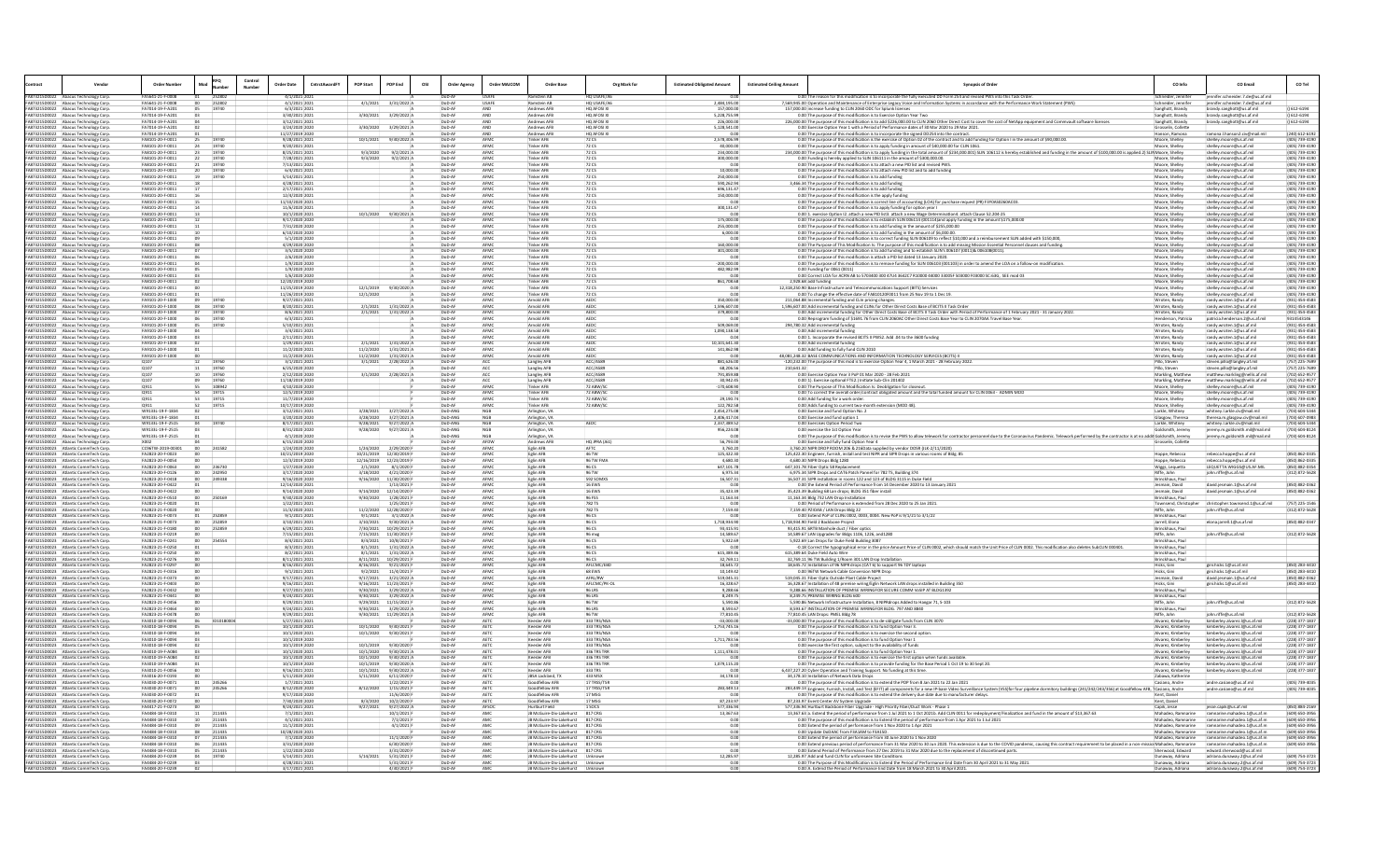|                      |                                                                                | <b>Order Numbe</b>                   | <b>RFQ</b><br>Mor | Control<br>Number | <b>Order Date</b>                 | CntrctAwardF | <b>POP Start</b>        | POP End                      | OSI | Order Agency                    | Order MAJCOM                   | <b>Order Base</b>                                                  | Org Mark for                 | <b>Estimated Obligated Amount</b> | <b>Estimated Ceiling Amount</b> | <b>Synopsis of Order</b>                                                                                                                                                                                                                                                                | CO Info                                  |                                                                  | CO Tel                                 |
|----------------------|--------------------------------------------------------------------------------|--------------------------------------|-------------------|-------------------|-----------------------------------|--------------|-------------------------|------------------------------|-----|---------------------------------|--------------------------------|--------------------------------------------------------------------|------------------------------|-----------------------------------|---------------------------------|-----------------------------------------------------------------------------------------------------------------------------------------------------------------------------------------------------------------------------------------------------------------------------------------|------------------------------------------|------------------------------------------------------------------|----------------------------------------|
|                      | FAR73215D0023 Atlantic CommTech Corp.<br>FA873215D0023 Atlantic CommTech Corp. | FA4484-20-F-0239<br>A4484-20-F-0239  |                   |                   | 2/17/2021 2021<br>9/18/2020 2020  |              | 9/18/2020               | 3/18/2021                    |     |                                 |                                | JB McGuire-Dix-Lakehurst Unknown<br><b>B McGuire-Dix-Lakehurst</b> |                              | 305.713.62                        |                                 | 0.00 Correct Ship To Code.<br>305.713.62 Base Year - One time Purchas                                                                                                                                                                                                                   | Dunaway, Adriana<br>Sherwood, Edward     | adriana.dunaway.2@us.af.mil<br>edward.sherwood@us.af.mil         | (609) 754-3723                         |
|                      | FAR73215D0023 Atlantic CommTech Corp                                           | FA4497-17-F-SRA3                     | 185588            |                   | 9/8/2020 2020                     |              | 9/8/2020                | $9/7/2021$ F                 |     | DoD-AF                          | AMA                            | lover AFR                                                          | 436 CS SCXP                  | 15,655.87                         |                                 | 0.00 Exercise option year 3                                                                                                                                                                                                                                                             | Banks, Richard                           |                                                                  |                                        |
|                      | FA873215D0023 Atlantic CommTech Corp                                           | FA4497-18-F-5T76                     | 185588            |                   | 12/28/2020 2021                   |              | 12/28/2020 12/27/2021 A |                              |     | DoD-AF                          | AM                             | Dover AFB                                                          | 436 SVS                      | 7,396.80                          |                                 | 0.00 Exercise and fund Option Year 2                                                                                                                                                                                                                                                    | McKenzie, Samue                          |                                                                  |                                        |
| <b>EAR73215D0023</b> | FA873215D0023 Atlantic CommTech Corp                                           | A4497-18-F-5T76<br>A4613-20-F-004    | 185588<br>245200  |                   | 12/28/2019 2020<br>6/2/2020 202   |              | 12/28/2019<br>6/3/2020  | 12/27/2020 A<br>11/16/2020   |     | DoD-AF<br>OoD-AF                |                                | Dover AFB<br>E Warren Al                                           | 436 SVS<br>90 CS/SC          | 7.167.60<br>51,109.1              |                                 | 7.167.60 Exercise Option Year 1<br>51,109.16 CAT-6 Wiring at 3 Missile Alert Facilities (B, E, F)                                                                                                                                                                                       | Roman, Juan<br>Lamarr, Trish             | juan.roman.1@us.af.mil<br>trisha.lamarr@us.af.mil                | (302) 677-672<br>307) 481-32           |
|                      | FA873215D0023 Atlantic CommTech Corp                                           | FA4620-20-F-0087                     |                   |                   | 2/16/2021 2021                    |              |                         | 3/31/2021 F                  |     | DoD-AF                          |                                | Fairchild AFB                                                      | <b>22 TRS</b>                | 000                               |                                 | 0.00 The purpose of this modification is to extend the period of performance and to add required provisions/clause                                                                                                                                                                      | Campbell, Edwar                          | edward.campbell.2@us.af.m                                        | (509) 247-197                          |
|                      | FA873215D0023 Atlantic CommTech Corp<br>EAR73215D0023 Atlantic CommTech Corr   | A4620-20-F-008<br>FA4654-16-F-0007   | 145340            |                   | 9/22/2020 2021<br>9/23/2021 2021  |              | 9/22/2020 1/28/2021 F   |                              |     | DoD-AF<br>DOD-AFR               | AFR                            | airchild AFE<br>Grissom ARB. IN                                    | 434 05/56                    | 2,004,177.50<br>$-15842029$       |                                 | 2,004,177.50 The replacement of the entire surveillance system at the Air Force Survival Evasion Resistance and Escape(SERE) School at Fairchild AFB WA<br>158,420.29 De-obligate unused funds                                                                                          | Campbell, Edwar<br>Stephen, Cynthi       | edward.campbell.2@us.af.m<br>ynthia.stephen@us.af.mil            | (509) 247-197<br>765) 688-280          |
|                      | FA873215D0023 Atlantic CommTech Corp                                           | FA4654-20-F-0005                     | 252859            |                   | 9/27/2021 2021                    |              |                         |                              |     | DOD-AFR                         | AFR                            | Grissom ARB, IN                                                    | 434 CS/S                     | $-66.854.35$                      |                                 | -66.854.35 The purpose of this modification is to de-obligate the unused funds from the base year of this contract and to incorporate FAR 52.212-4: Contract Terms and Conditions-Commercial IteStephen. Cynthia                                                                        |                                          | cynthia.stephen@us.af.mil                                        | 765) 688-280                           |
|                      | FA873215D0023 Atlantic CommTech Corp                                           | A4654-20-F-0005                      | 252859            |                   | 7/15/2021 2021                    |              |                         |                              |     | DOD-AFI                         |                                | Grissom ARB, IN                                                    | 434 CS/S                     | 7,906.1                           |                                 | 7,906.12 The purpose of this modification is to make an update to the work on modification FA4654-20-F-0005-P-00005. This modification includes an adjusted quote from the contractor                                                                                                   | Stephen, Cynthia                         | cynthia.stephen@us.af.mi                                         | 765) 688-280                           |
|                      | FA873215D0023 Atlantic CommTech Corp<br>FA873215D0023 Atlantic CommTech Corp   | A4654-20-F-0005<br>FA4654-20-F-0005  |                   |                   | 4/28/2021 202:<br>3/1/2021 2021   |              | 3/1/2021 2/28/2022 A    |                              |     | DOD-AFR<br>DOD-AFR              | AFR<br>AFR                     | irissom ARB, IN<br>Grissom ARB, IN                                 | 434 CS/S<br>434 CS/S         | 35,658.00<br>533,777.73           |                                 | 35,658.00 The purpose of this modification is to furnish, install and test (EFI&T) new infrastructure                                                                                                                                                                                   | itephen, Cynth<br>Stephen, Cynthia       | ynthia.stephen@us.af.mi<br>cynthia.stephen@us.af.mil             | (765) 688-280<br>(765) 688-280         |
| FA873215D0023        |                                                                                | A4654-20-F-000                       |                   |                   | 0/22/2020 202                     |              |                         |                              |     | OD-AF                           |                                | rissom ARB, I                                                      |                              |                                   |                                 | 45,000.00 The purpose of this modification is to exercise option year 1<br>0.00 The purpose of this modification is to correct the funding for CLIN 0002.                                                                                                                               | Stephen, Cynthi                          | ynthia.stephen@us.af.r                                           | 765) 688-280                           |
|                      | EAR73215D0023 Atlantic CommTech Corr                                           | FA4654-20-F-0005                     |                   |                   | 8/22/2020 2020                    |              |                         |                              |     | DOD-AFR                         | AFR                            | Grissom ARR IN                                                     | 434 05/56                    | 90,000.00                         |                                 | 90,000,00 Add value and funding to CITI task.                                                                                                                                                                                                                                           | Stephen, Cynthia                         | cynthia.stephen@us.af.mil                                        | 7651 688-2802                          |
|                      | FA873215D0023 Atlantic CommTech Corp<br>FA873215D0023 Atlantic CommTech Corp   | FA4654-20-F-0005<br>A4654-20-F-000   |                   |                   | 3/25/2020 2020<br>3/1/2020 2021   |              | 3/1/2020                | 2/28/2021                    |     | DOD-AFR<br>DOD-AFI              | AFR                            | Grissom ARB, IN<br>Grissom ARB, IN                                 | 434 CS/S                     | 0.00<br>491,434.8                 |                                 | 0.00 Mod to incoporate DFARS changes.<br>1,482,906.16 CITI Contract                                                                                                                                                                                                                     | Stephen, Cynthia<br>Stephen, Cynthia     | cynthia.stephen@us.af.mil<br>cynthia.stephen@us.af.mil           | (765) 688-280<br>(765) 688-2802        |
|                      | FA873215D0023 Atlantic CommTech Corp                                           | FA4819-20-F-0036                     | 19740             |                   | 5/7/2021 2021                     |              | 5/6/2021                | 5/21/2021                    |     | DoD-AF                          | ACC                            | Tyndall AFB                                                        | 325 FSS                      | 9,233.70                          |                                 | 9,233.70 The purpose of this modification is to incorporate supplemental work within scope of the contract                                                                                                                                                                              | Lahr, Matthew                            |                                                                  |                                        |
|                      | FA873215D0023 Atlantic CommTech Corp<br>FA873215D0023 Atlantic CommTech Corp   | FA4819-20-F-0036<br>FA4819-20-F-003  |                   |                   | 3/31/2021 2021<br>2/28/2021 202   |              |                         | 4/30/2021 F                  |     | DoD-AF<br>DoD-AF                |                                | Tyndall AFB<br>vndall AFE                                          | 325 FSS<br>325 FS            | 000                               |                                 | 0.00 The purpose of this modification is to extend the period of performance end date from 31 March 2021 to 30 April 2021<br>0.00 The purpose of this modification is to extend the period of performance end date from 8 March 2021 to 31 March 2021                                   | Lahr. Matthew<br>Lahr, Matthey           |                                                                  |                                        |
|                      | FA873215D0023 Atlantic CommTech Corp.                                          | FA4819-20-F-0036                     |                   |                   | 1/21/2021 2021                    |              |                         | 3/31/2021                    |     | DoD-AF                          | ACC                            | Tyndall AFB                                                        | 325 FSS                      | 28.660.76                         |                                 | 28.660.76 The purpose of this modification is to incorporate supplemental work within scope of the contract                                                                                                                                                                             | Lahr, Matthew                            |                                                                  |                                        |
|                      | FA873215D0023 Atlantic CommTech Corp                                           | FA4819-20-F-0036                     |                   |                   | 11/4/2020 2021                    |              |                         | 11/30/2020                   |     | DoD-AF                          | AC                             | yndall AFB                                                         | 325 FSS                      | 0.00                              |                                 | 0.00 The purpose this modification is to extend the end date of the period of performance from 1 Nov 2020 to 30 Nov 2020.                                                                                                                                                               | Lahr, Matthew                            |                                                                  |                                        |
|                      | FA873215D0023 Atlantic CommTech Corp<br>FA873215D0023 Atlantic CommTech Corp   | FA4819-20-F-003<br>FA4819-20-F-0090  | 19740             |                   | 7/30/2020 202<br>4/19/2021 2021   |              | 8/3/2020                | 11/1/2020<br>4/21/2021 8     |     | $D \cap D - \Delta F$<br>DoD-AF | <b>AFM</b>                     | yndall AFB<br>Tyndall AFB                                          | 325 FS<br>53 WFG             | 154,967.7<br>000                  |                                 | 154,967.71 325 Force Support Squadron inside and outside plant cabling requirements<br>0.00 The purpose of this modification is to extend the contract performance date for CLIN001 to 21 April 2021 to account for aGovernment Delay.                                                  | Lahr, Matthew<br>Pullen, Zachery         | Zachery.Pullen@us.af.mi                                          | 8501283-862                            |
|                      | FA873215D0023 Atlantic CommTech Corp                                           | FA4819-20-F-0090                     |                   |                   | 11/30/2020 2021                   |              |                         | 3/31/2021 F                  |     | DoD-AF                          | <b>AFM</b>                     | Tyndall AFB                                                        | 53 WEG                       | 0.00                              |                                 | 0.00 The purpose of this modification is to adjust the delivery schedule completion date to 31 March 2021.                                                                                                                                                                              | Pullen, Zachery                          | Zachery.Pullen@us.af.mi                                          | (850) 283-862                          |
|                      | FA873215D0023 Atlantic CommTech Cor                                            | FA4819-20-F-0090                     |                   |                   | 9/30/2020 2020                    |              | 9/30/2020               | 1/30/2021                    |     | DoD-AF                          | <b>AFM</b>                     | vndall AFB                                                         | 53 WFG                       | 179.196.82                        |                                 | 179,196.82 Vindicator IDS and Duress Alarm Consolidation for Tyndall AFB, FL.                                                                                                                                                                                                           | Pullen, Zachen                           | Zachery.Pullen@us.af.mil                                         | (850) 283-862                          |
|                      | FA873215D0023 Atlantic CommTech Corp.<br>FA873215D0023 Atlantic CommTech Corp  | FA4819-21-F-0041<br>A4887-20-F-0114  |                   |                   | 8/25/2021 2021<br>2/18/2021 2021  |              | 8/25/2021 11/25/2021 A  | 6/30/2021 F                  |     | DoD-AF<br>DoD-AF                | AETC<br>ACC                    | Tyndall AFB<br>avis-Monthan AF                                     | 325 FSS<br>56 RMC            | 92,721.56<br>0.01                 |                                 | 92.721.56 Lodging Plant Cabling from building 36199 to building 36272<br>0.00 The purpose of this modification is to extend the period of performance (POP) to 30 June 2021.                                                                                                            | Deffert, Karl<br>LaValley, Chad          | karl.deffert@shaw.af.mil<br>CHAD.LAVALLEY.1@US.AF.M              | (803) 895-5385<br>(623) 856-279        |
|                      | FA873215D0023 Atlantic CommTech Corp                                           | FA4887-20-F-0114                     |                   |                   | 8/19/2020 2020                    |              |                         |                              |     | DoD-AF                          | AC                             | Davis-Monthan AFE                                                  | S6 PM                        | 000                               |                                 | 0.00 Change the Line of accounting from 3080 to 3400 funds                                                                                                                                                                                                                              | Cloud, Terrel                            | TERREL.CLOUD@US.AF.MIL                                           | (623) 856-272                          |
|                      | FA873215D0023 Atlantic CommTech Corp<br>FA873215D0023 Atlantic CommTech Corp   | FA4887-20-F-0114                     | 200262            |                   | 7/31/2020 2020                    |              | 7/30/2020 2/28/2021 F   |                              |     | DoD-AF                          | ACC                            | Davis-Monthan AFB                                                  | 56 RMC                       | 191.144.31                        |                                 | 191,144.31 Gila bend Giant Voice system<br>1,496,625.42 The purpose of this modification is to de/obligate funding                                                                                                                                                                      | Cloud, Terrel                            | TERREL.CLOUD@US.AF.MIL                                           | (623) 856-2724<br>757-225-7718         |
|                      | EAR73215D0023 Atlantic CommTech Cor                                            | A4890-18-F-5021<br>FA4890-18-F-5021  | 200262            |                   | 9/13/2021 2021<br>7/19/2021 2021  |              | 12/1/2020 11/30/2021 4  |                              |     | DoD-AF<br>DoD-AF                | ACC<br>ACC                     | Langley AFB<br>angley AFB                                          | ACC/AMI<br>ACC/AMI           | $-821,625.94$<br>$-34,208,32$     |                                 | -587,798.91 The Purpose of this Modification is to adjust CLIN values and obligation amounts on certain CLINs.                                                                                                                                                                          | Awadzi, Desmono<br>Dudley Carrie         | desmond.awadzi@us.af.mil<br>carrie dudlev@us af mil              | 7571225-584                            |
|                      | FA873215D0023 Atlantic CommTech Corp                                           | FA4890-18-F-5021                     | 200262            |                   | 3/22/2021 2021                    |              | 12/1/2020 11/30/2021 A  |                              |     | DoD-AF                          | ACC                            | Langley AFB                                                        | ACC/AMI                      | 6.871.011.00                      |                                 | 0.00 The Purpose of this Modification is to add Incremental Funding                                                                                                                                                                                                                     | Dudley, Carrie                           | carrie.dudley@us.af.mil                                          | 757) 225-5841                          |
|                      | FA873215D0023 Atlantic CommTech Corp<br>FA873215D0023 Atlantic CommTech Corp   | A4890-18-F-5021<br>FA4890-18-F-5021  | 200262<br>200262  |                   | 12/1/2020 202:<br>11/17/2020 2021 |              | 12/1/2020<br>12/1/2019  | 11/30/2021 A<br>11/30/2020 4 |     | DoD-AF<br>DoD-AF                | ACC<br>AC                      | Langley AFB<br>Langley AFB                                         | ACC/AMI<br>ACC/AMI           | 6,328,989.0<br>1.508.900.00       |                                 | 0.00 The Purpose of this Modification is to Exercise Option Year Two<br>-1,508,900.00 De-Obligate funds from Base Year (BY), add FAR Clause 52.204-25 and to realign funding to this Task Order (TO).                                                                                   | Pena, Lisa                               | lisa.pena@langley.af.mi<br>matthew.johnson.158@us.af.n           | 757) 225-452<br>(757) 225-283          |
|                      | FA873215D0023 Atlantic CommTech Corp                                           | FA4890-18-F-5021                     |                   |                   | 1/15/2020 2020                    |              | 12/1/2019 11/30/2020 A  |                              |     | DoD-AF                          | ACC                            | Langley AFB                                                        | ACC/AMI                      | 9.900.000.00                      |                                 | 0.00 To fully fund all contract Option year CLINs except for Cost CLIN 1061- Special Projects, Cost CLIN 1062-Material/Equipment, and Cost CLIN 1063 Future Optional Labor.                                                                                                             | Pena, Lisa                               | lisa.pena@langley.af.mil                                         | 757) 225-4525                          |
|                      | FA873215D0023 Atlantic CommTech Corp.                                          | A4890-18-F-5021                      |                   |                   | 12/1/2019 2020                    |              | 12/1/2019               | 11/30/2020 A                 |     | DoD-AF                          | ACC                            | Langley AFB                                                        | ACC/AMI                      | 3,300,000.00                      |                                 | 0.00 Exercise Option 1                                                                                                                                                                                                                                                                  | Johnson, matther                         | matthew.johnson.158@us.af.m                                      | (757) 225-2839                         |
|                      | FA873215D0023 Atlantic CommTech Corp<br>FA873215D0023 Atlantic CommTech Corp   | FAS004-18-F-A07<br>FAS004-20-F-0042  | 243995            |                   | 7/2/2020 2021<br>4/15/2021 2021   |              | 4/15/2021               | 3/30/2020<br>6/30/2021       |     | DoD-AF<br>DoD-AF                | PACA<br>PACAF                  | ielson AF<br>Eielson AFB                                           | 354 CS<br>354 CES            | 40,203.14                         |                                 | 0.00 Change the Period of Performance from 365 Days from the Issue of the Notice to Proceed, to a completion date of 30September 2020.<br>40,203.14 Additional Work                                                                                                                     | Johnson, Gregory<br>Barrie, Alfred       | gregory.johnson.68@us.af.mil<br>alfred.barrie.1@us.af.mil        | (907) 377-246<br>(317) 377-3489        |
|                      | FA873215D0023 Atlantic CommTech Corp                                           | FAS004-20-F-0042                     | 243995            |                   | 7/17/2020 2021                    |              |                         | 10/30/2020                   |     | DoD-AF                          | PACAR                          | Eielson AFB                                                        | 354 CS                       |                                   |                                 | 0.00 Change period of performance from 07/31/2020 to 10/30/2020.                                                                                                                                                                                                                        | Hagan, Chad                              | chad.m.hagen2.mil@mail.mil                                       | 757) 764-760                           |
|                      | FA873215D0023 Atlantic CommTech Corp                                           | FA5004-20-F-0042                     | 243995            |                   | 5/1/2020 2020                     |              | 5/1/2020                | 7/31/2020 F                  |     | DoD-AF                          | <b>PACAR</b>                   | Eielson AFB                                                        | 354.05                       | 161,748.40                        |                                 | 161,748.40 Installation of three giant voice broadcast stations at Eielson AFB, AK                                                                                                                                                                                                      | Tracer, Brandor                          | $branchor.tracer@us.af.mil$                                      | (317) 377-5309                         |
|                      | FA873215D0023 Atlantic CommTech Corp<br>FA873215D0023 Atlantic CommTech Corp   | FAS240-19-F-A038<br>FAS606-20-F-0003 |                   |                   | 3/8/2021 2021<br>3/27/2020 2020   |              |                         | 7/8/2021 F<br>4/29/2020      |     | DoD-AF<br>DoD-AF                | PACAR<br>USAFE                 | Andersen AFB<br>Volkel AB                                          | 36 CONS LO<br>52 CS          | $-135.47$<br>0.00                 |                                 | -135.47 1. Lift the Stop Work Order issued on 28 Sep 20202. Adjust the Period of Performance by 121 days from 10 March 2021 to 8 July 2021.3. Reduce the cost of CLIN 00014. Add CLIN 00025 Orman, Jared<br>0.00 Change the Period of Performance for all work encompassed in CLIN 0010 | Hagen, Chad                              | chad.m.hagen2.mil@mail.mil                                       | (757) 764-7600                         |
|                      | FA873215D0023 Atlantic CommTech Corp                                           | FAS606-20-F-0003                     |                   |                   | 12/12/2019 2020                   |              |                         |                              |     | DoD-AF                          | USAFE                          | Volkel AB                                                          | 52 C                         | 0.00                              |                                 | 0.00 Change delivery address for items under CLIN 0010 from Volkel AB to Spangdahlem AB                                                                                                                                                                                                 | Mans, Claudia                            | claudia.mans.de@us.af.mil                                        |                                        |
|                      | FA873215D0023 Atlantic CommTech Corp.<br>FA873215D0023 Atlantic CommTech Corp  | FAS606-20-F-0003<br>FAS613-20-F-0180 |                   |                   | 11/15/2019 2020<br>8/3/2020 2020  |              | 11/15/2019<br>8/4/2020  | 3/15/2020<br>9/30/2020 F     |     | DoD-AF<br>DoD-AF                | USAFE<br>USAFE                 | Volkel AB<br>Kapaun AS                                             | 52 CS<br>Det 3 WP            | 351,633.85<br>9,036.44            |                                 | 351.633.85 Volkel ISP<br>9,036.44 The purpose of this modification is to add additional work under CLIN 0002 at a Price of \$9,036.44.                                                                                                                                                  | Mans, Claudia<br>Hawkins, Jacob          | claudia.mans.de@us.af.mil<br>jacob.hawkins.3@us.af.mi            | (314) 489-024                          |
|                      | FA873215D0023 Atlantic CommTech Corp                                           | FAS613-20-F-0180                     |                   |                   | 5/12/2020 2020                    |              | 6/1/2020                | 9/29/2020                    |     | DoD-AF                          | LISAFF                         | Kapaun AS                                                          | Det 3 WP                     | 154 755 52                        |                                 | 154,755.52 Polygone Network Infrastructure Upgrade                                                                                                                                                                                                                                      | Hawkins, Jacob                           | iacob.hawkins.3@us.af.mil                                        | 314) 489-024                           |
|                      | FA873215D0023 Atlantic CommTech Corp                                           | FAS613-20-F-0477                     |                   |                   | 9/17/2020 2020                    |              | 10/1/2020 6/30/2021     |                              |     | DoD-AF                          | USAFI                          | Kapaun AS                                                          |                              | 65,457.00                         |                                 | 65,457.00 install aWireless Local Area Network (2GWLAN) for 1 CBCS areas in and around buildings 2254, 2243 and theadjacent vehicle yard on Ramstein Air Base, Germany.                                                                                                                 | Young, Jessica                           | jessica.young.7@us.af.mi                                         | (530) 634-337                          |
|                      | FA873215D0023 Atlantic CommTech Corp<br>FA873215D0023 Atlantic CommTech Corp   | A6633-20-F-0002<br>FA6633-20-F-0002  |                   |                   | 1/14/2021 202:<br>9/18/2020 2020  |              | 9/18/2020 11/20/2020    |                              |     | DOD-AFR<br>DOD-AFR              | USAFF<br>LISAFR                | Minneapolis ARB, MM<br>finneapolis ARB, MN                         | 934 St<br>934.56             | 24,836.65                         |                                 | 0.00 DFARS 252.232-7006 Wide Area Workflow Payment instructions. 2018-12.Routing data table pay official DODACC FA6633 change to F87700<br>24,836.65 provide a turnkey solution to establish the fiber connectivity from Building 761 Comm and Building 744                             | Dahlquist, Chin K<br>Dahlquist, Chin Kuk | chin.dahlquist.1@us.af.mi<br>chin.dahlquist.1@us.af.mil          | (612) 713-142<br>(612) 713-1428        |
|                      | FA873215D0023 Atlantic CommTech Corp                                           | A6675-19-F-A01                       |                   |                   | 11/19/2020 202:                   |              |                         | 12/31/2020                   |     | DoD-NAVAL A                     | NAVAL AIR RES                  | <b>IRB Carswell Field</b>                                          | 301 FW COM                   | 0.01                              |                                 | 0.00 This modification is to change the performance end date to 31 December 2020 from 23 November 2020                                                                                                                                                                                  | Wells, Patricia                          | patricia.wells.4@us.af.mi                                        | 817) 782-5668                          |
|                      | FA873215D0023 Atlantic CommTech Cor                                            | FA6675-19-F-A017                     |                   |                   | 7/14/2020 2020                    |              | 7/15/2020 11/23/2020    |                              |     | DoD-NAVAL AR                    | NAVAL AIR RES                  | <b>JRB Carswell Field</b>                                          | 301 FW COMM                  | 000                               |                                 | 0.00 This modification is to have contractor start work on: 15 July 2020 and to change performance end date to: 23 November 2020.                                                                                                                                                       | Wells, Patricia                          | patricia.wells.4@us.af.mil                                       | (817) 782-5668                         |
|                      | FA873215D0023 Atlantic CommTech Corp.<br>FA873215D0023 Atlantic CommTech Corp  | FA6675-19-F-A017<br>A6675-19-F-A017  |                   |                   | 4/23/2020 2020<br>2/25/2020 2020  |              |                         | 7/15/2020 F                  |     | DoD-NAVAL AR<br>DoD-NAVAL AP    | NAVAL AIR RES<br>NAVAL AIR RES | <b>JRB Carswell Field</b><br><b>JRB Carswell Field</b>             | 301 FW COMM<br>301 FW COMI   | 0.00                              |                                 | 0.00 Delivery date changed due to COVID-19 related stop work order.<br>0.00 Administrative correction to the WAWF clause in contract.                                                                                                                                                   | Wells, Patricia<br>Walz, Robert          | patricia.wells.4@us.af.mil<br>obert.walz.1@us.af.mil             | (817) 782-5668<br>(817) 782-6195       |
|                      | FA873215D0023 Atlantic CommTech Corp                                           | FA8307-16-F-009:                     | 149419            |                   | 6/30/2021 202                     |              |                         |                              |     | <b>DCMA</b>                     |                                | ort Eustis, VA                                                     | HQ CPSG NI                   | $-2,227,791.53$                   |                                 | -2,227,791.53 Deobligate Funds                                                                                                                                                                                                                                                          | Trumpfheller, Cand                       | candy.trumpfheller@us.af.m                                       | $(210)$ 395-101                        |
|                      | EAR73215D0023 Atlantic CommTech Corr<br>FA873215D0023 Atlantic CommTech Corp   | FA8307-16-F-0091<br>A8307-18-F-009   | A00001 149419     |                   | 6/10/2021 2021<br>1/17/2020 2021  |              |                         |                              |     | DCMA                            | <b>DCMA</b>                    | Fort Eustis, VA<br>an Antonio, TX                                  | HO CPSG NI<br>HQ CPSG N      | 000                               |                                 | 0.00 The purpose of this modification is to change the Administration Office: FROM: S5111A TO: FA8307<br>0.00 Extend PoP on CLINS 1012-1015 due to a Government delay at no cost.                                                                                                       | Shumate Reniami<br>Jenrette, Debra       |                                                                  |                                        |
|                      | FA873215D0023 Atlantic CommTech Cor                                            | FA8307-18-F-0094                     |                   |                   | 12/10/2019 2020                   |              |                         |                              |     | DoD-AF                          | AFMO                           | San Antonio, TX                                                    | HO CPSG NI                   | 136,610.26                        | 35.013.351                      |                                                                                                                                                                                                                                                                                         | Jenrette, Debra                          |                                                                  |                                        |
|                      | FA873215D0023 Atlantic CommTech Corp                                           | FA8726-17-F-0026                     | 161032<br>13      |                   | 9/8/2021 2021                     |              |                         |                              |     | DoD-AF                          | AFMC                           | Hanscom AFB                                                        | AFLCMC/HN                    | 000                               |                                 | 0.00 Theater Deployable Communications (TDC) Contractor Logistics Support (CLS) Funding Realignment Modification                                                                                                                                                                        | Gomez, Filomena                          |                                                                  |                                        |
|                      | FAB73215D0023 Atlantic CommTech Corp<br>FA873215D0023 Atlantic CommTech Corp   | A8726-17-F-0026<br>FA8726-17-F-0026  | 161032<br>161032  |                   | 6/10/2021 2021<br>3/15/2021 202   |              | 3/17/2021 3/16/2022 A   |                              |     | DoD-AF                          | AFM<br>AFM                     | Hanscom AFE<br>Hanscom AFI                                         | AFLCMC/HI<br>AFLCMC/HI       | 3,375,175.36                      |                                 | 0.00 The purpose of this modification is to change the Administration Office: FROM: S5111A TO: FA8726<br>200,000.00 Exercise and Fund Option 4                                                                                                                                          | Shumate, Benjami<br>Gomez, Filomena      |                                                                  |                                        |
|                      | FA873215D0023 Atlantic CommTech Corp                                           | FA8726-17-F-0026                     | 161032            |                   | 11/5/2020 2021                    |              |                         |                              |     | DoD-AF                          | AFM                            | Hanscom AFB                                                        | AFLCMC/HN                    |                                   |                                 | 0.00 Change administrative office from DCMA to HNIK                                                                                                                                                                                                                                     | Granfield, William                       | william.granfield@us.af.m                                        | 781) 225-278                           |
|                      | FA873215D0023 Atlantic CommTech Corp<br>EAR73215D0023 Atlantic CommTech Cor    | FA8726-17-F-0026<br>FA8726-17-F-0026 | 161032<br>161032  |                   | 5/26/2020 2020<br>3/2/2020 2020   |              | 3/17/2020               | 3/16/2021A                   |     | DoD-AF<br>DoD-AF                | AFM<br><b>AFM</b>              | Hanscom AFB<br>lanscom AFB                                         | AFLCMC/HN<br>AFLCMC/HN       | $-400,400.00$<br>3.535.192.24     |                                 | 400,400.00 Deobligation of \$400,400.00 from CLINS 3050AA 3050AB 3070<br>0.00 Exercise and fund option 3                                                                                                                                                                                | Granfield, William<br>Granfield, William | william.granfield@us.af.mi                                       | (781) 225-2784<br>7811225-278          |
|                      | FA873215D0023 Atlantic CommTech Corp                                           | FA8773-19-F-A108                     |                   |                   | 2/25/2020 2020                    |              |                         | 4/10/2020 F                  |     | DoD-AF                          | AFSPO                          | Tinker AFB                                                         | 38 CEIG                      | 000                               |                                 | 0.00 The purpose of this modification is to change the Period of Performance (POP) FROM: 25 Feb 2020 TO: 10 Apr 2020                                                                                                                                                                    | Germosen, Jose                           | william.granfield@us.af.mil                                      | (405) 734-9250                         |
|                      | FA873215D0023 Atlantic CommTech Corp                                           | A8773-20-F-0002                      |                   |                   | 6/25/2020 2021                    |              |                         | 9/30/2020                    |     |                                 | AFSI                           | inker AFE                                                          | 100 CS/SCOS                  | 46,182.61                         |                                 | 46,182.61 First: Extend the Period of PerformanceFROM: 29 May 2020 TO: 30 September 2020Second: Provide funding for the remobilization                                                                                                                                                  | Smith, Maurice                           | terry.smith.33@us.af.mi                                          | (405) 734-736                          |
|                      | FA873215D0023 Atlantic CommTech Corp<br>FA873215D0023 Atlantic CommTech Corp   | FA8773-20-F-0002<br>FA8773-20-F-0002 |                   |                   | 2/4/2020 2021<br>10/7/2019 2020   |              | 10/7/2019 5/29/2020     |                              |     | $00 - 45$<br>DoD-AF             | AFS<br>AFSP                    | Tinker AFF<br><b>Tinker AFB</b>                                    | 100 CS/SCOSA<br>100 CS/SCOSA | 467,786.98                        |                                 | $0.00$ The purpose of this modification is to allow contractor to invoice based on milestones                                                                                                                                                                                           | mith, Maurice<br>Smith, Maurice          | terry.smith.33@us.af.mi<br>terry.smith.33@us.af.mil              | (405) 734-736<br>(405) 734-736         |
|                      | FAB73215D0023 Atlantic CommTech Corp.                                          | SX01                                 | Email             |                   | 1/7/2021 2021                     |              |                         |                              |     | DoD-AF                          | AFSP                           | Peterson AFE                                                       | 721 CS                       | $-20,901.35$                      |                                 | 467,786.98 Engineer, Design, Furnish, Install and Test (EDFI and T) a new Giant Voice (GV) and Emergency MassNotification System (EMNS) Integration/Installation at RAF Mildenhall UK.<br>-20,901.35 The Purpose of this modification is to De-obligate funds                           | Parrish, Justin                          | justin.parrish.2@us.af.mi                                        | 719) 556-419                           |
|                      | EA873215D0023 Atlantic CommTech Corr                                           | cyn1                                 | Fmail             |                   | 6/8/2020 2020                     |              | 6/8/2020                | 6/7/2021                     |     | DoD-AF                          | AFSP                           | Peterson AFF                                                       | 721.05                       | 53,874.84                         |                                 | 0.00 The Purpose of this modification is to exercise and fully fund Option Period Four (4)                                                                                                                                                                                              | McConnell Rya                            | rvan mrconnell@us af m                                           | 7191556-928                            |
|                      | FA873215D0023 Atlantic CommTech Corp<br>FA873215D0023 Atlantic CommTech Corp   |                                      | 137585<br>13758   |                   | 9/16/2021 2021<br>8/1/2020 2020   |              | 8/1/2020 7/31/2021      |                              |     | DoD-AF<br>DoD-AF                | <b>AFM</b><br>AFM              | Tinker AFB<br>Tinker AFE                                           | 837 COS<br>837 COS           | $-527,922.63$<br>3,192,385.7      |                                 | 527,922.63 This modification removes excess FY19 funding from Cost CLINs in the total amount of \$527,922.63<br>0.00 This modification is to exercise pre-priced option period 4 with a period of performance of 1 Aug 2020 - 31 Jul 2021.                                              | Holman, Tracie<br>Holman, Tracie         | tracie.holman@us.af.mil<br>tracie.holman@us.af.mil               | (405) 734-973<br>(405) 734-973         |
|                      | FAB73215D0023 Atlantic CommTech Corp                                           |                                      | 137585            |                   | 5/20/2020 2020                    |              |                         |                              |     | DoD-AF                          | <b>AFM</b>                     | <b>Tinker AFB</b>                                                  | 837 00*                      | -439.059.63                       |                                 | 0.00 This unliateral modification removes excess FY18 funds from Cost CLINs in the total amount of \$430,059.63                                                                                                                                                                         | Holman, Tracie                           | tracie.holman@us.af.mil                                          | (405) 734-9731<br>(256) 895-1389       |
|                      | FA873215D0023 Atlantic CommTech Corp                                           | W912DY-18-F-1045                     | 188739            |                   | 3/31/2020 2020                    |              |                         | 9/30/2019                    |     | DoD-AF                          | ARM                            | Huntsville, A                                                      | AFMAA/S                      | 20,400.00                         |                                 | 20,400.00 Fund within scope changes.<br>0.00 The purpose of this Modification is to extend the contract delivery date from 20 December 2019 to 20 February 2020.                                                                                                                        | Hamilton, Tezra                          | Tezra.J.Hamilton@usace.army.mil                                  | (586) 239-47                           |
|                      | FA873215D0024 CDO Technologies, Inc.<br>FA873215D0024 CDO Technologies, Inc    | <b>SR02</b>                          |                   |                   | 12/16/2019 2020<br>10/1/2019 2020 |              | 10/1/2019               | 2/20/2020<br>9/30/2020 F     |     | DoD-ANG<br>DoD-AF               | ANG<br>AMO                     | Arlington, V<br>over AFB                                           | ANG CS/CCLC<br>436 APS TRX   | 16,484.05                         |                                 |                                                                                                                                                                                                                                                                                         | Swiantek, Kirk<br>Jones, Talaya          | kirk.m.swiantek.civ@mail.mil<br>talava.iones@us.af.mil           | 3021 677-5226                          |
|                      | FA873215D0024 CDO Technologies, Inc.                                           |                                      | WS2P1J-17-R-MCF   |                   | 10/31/2019 2020                   |              |                         |                              |     | DoD-Army                        | ACC-Arm                        | <b>Schofield Barrack</b>                                           | HQ AUG/TDA                   | 0.00                              |                                 | 0.00 Exercise and Fund Option Year Three (3) starting 10ct19-30Sep20<br>0.00 1. Extend the Period of Performance from 01 November 2019 to 01 December 20192. Incorporate newly established Contracting Line Item Number (CLIN) 10                                                       | Luchsinger, Brya                         | BRYAN.G.LUCHSINGER.CIV@MAIL.MIL                                  | (309) 782-155                          |
|                      | FA873215D0024 CDO Technologies, In<br>FA873215D0024 CDO Technologies, Inc      | FA2517-17-F-9008<br>FA2517-17-F-9008 | 162896<br>162896  |                   | 5/13/2021 2021<br>4/15/2021 2021  |              | 4/15/2021 4/14/2022 A   |                              |     | DoD-AF<br>DoD-AF                | AFSPO<br>AFSP                  | eterson AFB<br>Peterson AFB                                        | AFSPC/CYSS<br>AFSPC/CYSS     | $-25.492.08$<br>1,242,978.04      |                                 | 0.00 De-obligate funding on CLINs 007001, 107001, 207001<br>0.00 Unilaterally exercise Option Year 4                                                                                                                                                                                    | Degruy, Madiso                           | nadison.degruy@us.af.mil                                         | (757) 225-414                          |
|                      | FA873215D0024 CDO Technologies, Inc                                            | FA2517-17-F-9008                     | 162896            |                   | 1/7/2021 2021                     |              |                         |                              |     | DoD-AF                          | AFSP                           | Peterson AFE                                                       | AFSPC/CYS                    |                                   |                                 | 0.00 1. Transfer Administration of this contract to DoDAAC FA4890, ACC AMIC.2. Update DFARS 252.232-7006, Wide Area Workflow Payment Instructions                                                                                                                                       | Young, Cortney<br>Ming, Christina        | christina.ming.2@us.af.mil                                       | 719) 556-610                           |
|                      | FA873215D0024 CDO Technologies, In                                             | FA2517-17-F-900                      | 162896            |                   | 4/8/2020 202                      |              | 4/15/2020               | $4/14/2021$ A                |     |                                 |                                | Peterson AF                                                        | AFSPC/CYS                    | 1,219,047.0                       |                                 | 0.00 A. Exercise Option Year 3, CLINs 3010 and 3070; and extend the period of performance to 14 April2021.B. Add FY20 funding                                                                                                                                                           | Ming, Christina                          | christina.ming.2@us.af.mil                                       | 719) 556-610                           |
|                      | FA873215D0024 CDO Technologies, Inc.<br>FA873215D0024 CDO Technologies, Inc    | FA2517-21-F-0127<br>FA2517-21-F-012  |                   |                   | 9/15/2021 2021<br>8/18/2021 2021  |              | 7/9/2021                | 7/9/2023 A                   |     | DoD-AF<br>DoD-AF                | AFSPO<br>AFSP                  | Peterson AFE<br>eterson AFB                                        | AFSPC/CYSS<br>AFSPC/CYS      | 000                               |                                 | 0.00 Incorporate the DD254<br>0.00 The purpose of this modification is to update the CLIN structure                                                                                                                                                                                     | Burks, Sheri<br>Burks, Sheri             | sheri.burks@peterson.af.mil<br>sheri.burks@peterson.af.m         | 719) 556-0050<br>719) 556-005          |
|                      | FA873215D0024 CDO Technologies, Inc                                            | EA2517-21-E-0121                     |                   |                   | 7/9/2021 202:                     |              | 7/9/2021                | 7/9/2023 A                   |     | DoD-AF                          | <b>AFSPO</b>                   | Peterson AFE                                                       | AFSPC/CYSS                   | 4.782.168.00                      |                                 | 6,379,368.00 Engineer, Furnish, Install, Test and Place into service a Unified Communication (UC) platform at Peterson AFB (PAFB) and provide failover capability to Schriever AFB to support C2 users Burks, Sheri                                                                     |                                          | sheri.burks@peterson.af.mil                                      | 719) 556-0050                          |
|                      | FA873215D0024 CDO Technologies, Inc                                            | FA2518-21-F-0015                     |                   |                   | 9/30/2021 2021                    |              |                         |                              |     | DoD-AF                          | USSI                           | Peterson AFB                                                       | 21 OSS                       | $-18.678.00$                      |                                 | -18,678.00 Price adjustment due to failure of contractor to conform to staffing requirements.                                                                                                                                                                                           | Weaver, Krister                          | kristen.weaver.2@spaceforce.mil                                  | 312-834-8049                           |
|                      | FA873215D0024 CDO Technologies, Inc<br>FA873215D0024 CDO Technologies, In      | FA2518-21-F-0015<br>FA2518-21-F-001  |                   |                   | 9/14/2021 2021<br>7/23/2021 202   |              |                         |                              |     | DoD-AF<br>0.0.45                | USSI<br>USSI                   | Peterson AFE<br>eterson AF                                         | 21 OSS<br>21.03              | 30,485.00<br>$-14,007.0$          |                                 | -30,485.00 Price adjustment due to failure of contractor to conform to staffing requirements.<br>-14,007.00 Reduce the FFP contract for SDA C2                                                                                                                                          | Weaver, Krister                          | kristen.weaver.2@spaceforce.mil<br>kristen.weaver.2@spaceforce.n | 312-834-804<br>312-834-8049            |
|                      | FA873215D0024 CDO Technologies, Inc                                            | FA2518-21-F-0015                     |                   |                   | 7/23/2021 2021                    |              |                         |                              |     | DoD-AF                          | LISSE                          | Peterson AFR                                                       | 21.059                       | 000                               |                                 | 0.00 1) Incorporate revised PWS dated, 19 July 20212) Incorporate technical proposal, including the staffing plan and staffing matrix.3) Change award NAICS from 541511 (used incorrect NAIWinfree, Tracie                                                                              |                                          | tracie winfree@us af mil                                         | 719) 556-8520                          |
| FA873215D0024        | CDO Technologies, In<br>FAB73215D0024 CDO Technologies, Inc                    | A2518-21-F-001<br>FA2521-19-F-A234   |                   |                   | 7/1/2021 202:<br>4/30/2020 2020   |              | 7/1/2021<br>4/30/2020   | 4/30/2022<br>9/10/2020 F     |     | DoD-AF                          | AFSPO                          | eterson AF<br>Patrick AFR                                          | 21 OS<br>45 RMS              | 896,324.00<br>37,059.20           |                                 | 4,539,680.00 Dahlgren Operations and Maintenance contract                                                                                                                                                                                                                               | Winfree, Tracie<br>Crossland, Cardin     | tracie.winfree@us.af.mi<br>cardin.crossland@us.af.mil            | 719) 556-852<br>(321) 494-995          |
|                      | FA873215D0024 CDO Technologies, Inc                                            | FA2521-19-F-A234                     |                   |                   | 10/25/2019 2020                   |              |                         |                              |     | DoD-AF                          | <b>AFSPO</b>                   | Patrick AFB                                                        | 45 RMS                       | 000                               |                                 | 37,059.20 Add additional funding<br>0.00 This modification hereby updates Attachment 2, Contract Security Classification Specification DD Form 254                                                                                                                                      | Carino, Heather                          | heather.carino@us.af.mil                                         | 321) 854-4393                          |
|                      | FA873215D0024 CDO Technologies, Inc                                            | A2521-21-F-0007                      | 162896            |                   | 6/1/2021 2021                     |              | 6/1/2021                | 9/30/2021                    |     | DoD-AF                          | AFSP                           | Patrick AFB                                                        | 45 RM                        | 53.358.68                         |                                 | 53,358.68 Extend the contract performance end date from 31 May 2021 to 30 September 2021 via the addition of CLIN 3012 and change to CLIN 3040                                                                                                                                          | Burke, Amy                               | amy.burke.2@us.af.mil                                            | (808) 448-294                          |
|                      | FA873215D0024 CDO Technologies, In<br>FA873215D0024 CDO Technologies, Inc      | FA2521-21-F-0007<br>FA2521-21-F-0007 |                   |                   | 3/26/2021 202<br>2/1/2021 2021    |              | 2/1/2021                | 5/31/2021                    |     | DoD-AP<br>DoD-AF                | AFSI<br>AFSP                   | Patrick AFB<br>Patrick AFB                                         | 45 <sub>RM</sub><br>45 RMS   | 17,494.64                         |                                 | 0.00 The purpose of this modification is to update the Line of Accounting applicable to CLIN 3010 from a U.S. Air Force appropriation to a U.S. Space Force appropriation.<br>17.494.64 Add in scope work                                                                               | Burke, Amy<br>Burke, Amy                 | amy.burke.2@us.af.mi<br>amy.burke.2@us.af.mil                    | 808) 448-294<br>(808) 448-294          |
|                      | FA873215D0024 CDO Technologies, In                                             | A2521-21-F-000                       |                   |                   | 10/1/2020 202:                    |              | 10/1/2020               | 5/31/2021                    |     | OoD-AF                          | AFSI                           | Patrick AFB                                                        | 45 RM                        | 92,397.68                         |                                 | 2,397.68 Information Systems Security Engineer (ISSE) Services                                                                                                                                                                                                                          | Burke, Amy                               | amy.burke.2@us.af.mi                                             | 808) 448-294                           |
|                      | FA873215D0024 CDO Technologies, Inc                                            | FA3016-19-F-A436                     |                   |                   | 10/18/2019 2020                   |              |                         | 11/22/2019 F                 |     | DoD-AF                          | AFTO                           | <b>IRSA Lackland TX</b>                                            | 343 TRS                      | 000                               |                                 | 0.00 The purpose of this modification is to extend the delivery date from 18 October 2019 to 22 November 2019.                                                                                                                                                                          | James, Christoph                         |                                                                  |                                        |
|                      | FA873215D0024 CDO Technologies, Inc<br>FA873215D0024 CDO Technologies, Inc.    | FA3016-19-F-A501<br>A3016-19-F-A50   |                   |                   | 10/15/2020 2021<br>8/20/2020 2021 |              |                         | 10/31/2020 F<br>10/15/2020   |     | DoD-AF<br>DoD-AF                | AET<br>AET                     | JBSA Lackland, TX<br>JBSA Lackland, TX                             | 802 CS<br>802 CS             | 000                               |                                 | 0.00 This modification is to extend the delivery date from 15 Oct 2020 to 31 Oct 2020 at no additional cost tothe government<br>0.00 This modification is to extend the delivery date from 28 Aug 2020 to 15 Oct 20                                                                     | DeLorenzo, Karen<br>DeLorenzo, Karer     | karen.delorenzo@us.af.mi<br>karen.delorenzo@us.af.mi             | $(210) 671 - 175$<br>$(210) 671 - 175$ |
|                      | FAB73215D0024 CDO Technologies, In                                             | FA3016-19-F-AS0:                     |                   |                   | 6/29/2020 2021                    |              |                         | 8/28/2020                    |     | DoD-AF                          | AET                            | <b>BSA Lackland</b> , T.                                           | 802 C                        |                                   |                                 | 0.00 The purpose of this modification is to extend the delivery date from 01 July 2020 to 28 August 2020 at no additional cost.                                                                                                                                                         | DeLorenzo, Karer                         | karen.delorenzo@us.af.mi                                         | (210) 671-175                          |
|                      | FA873215D0024 CDO Technologies, Inc<br>FA873215D0024 CDO Technologies, In      | FA3016-19-F-A501<br>FA3016-19-F-AS0  |                   |                   | 3/11/2020 2020<br>2/12/2020 202   |              |                         | 7/1/2020 F<br>3/15/2020      |     | DoD-AF<br>DoD-AF                | <b>AET</b><br>AET              | JBSA Lackland, TX<br><b>BSA Lackland</b> , T.                      | 802 CS<br>802 <sup>o</sup>   |                                   |                                 | 0.00 This modification is to extend the delivery date from 16 March 2020 to 01 July 2020.<br>0.00 This modification is to extend the delivery date from 17 February 2020 to 16 March 2020                                                                                               | Garcia, Cathy<br>DeLorenzo, Kare         | cathy.garcia@us.af.mil<br>caren.delorenzo@us.af.mi               | (210) 671-4151<br>(210) 671-175        |
|                      | FAB73215D0024 CDO Technologies, Inc                                            | FA3030-17-F-0052                     | 178655            |                   | 4/28/2021 2021                    |              | 8/1/2021                | 7/31/2022 A                  |     | DoD-AF                          | AFT                            | <b>Goodfellow AFR</b>                                              | 17 TRSS/TS                   | 1 118 958 00                      |                                 | 0.00 The purpose of this modification is to exercise option year four.                                                                                                                                                                                                                  | Simpkins, William                        | william.simpkins@goodfellow.af.mil                               | (325) 654-521                          |
|                      | FA873215D0024 CDO Technologies, Inc                                            | FA3030-17-F-0052                     | 178655            |                   | 2/1/2021 2021                     |              |                         |                              |     | DoD-AF                          | AET                            | Goodfellow AFB                                                     | 17 TRSS/TSF                  | 140,078.80                        |                                 | 426,553.24 This purpose of this modification is to add two additional administrators to support the workload in accordance with the PWS.                                                                                                                                                | Simpkins, William                        | william.simpkins@goodfellow.af.mil                               | (325) 654-5216                         |
|                      | FAB73215D0024 CDO Technologies, Inc<br>FAB73215D0024 CDO Technologies, Inc     | FA3030-17-F-0052<br>FA3030-17-F-0052 | 178655<br>178655  |                   | 8/1/2020 2021<br>11/6/2019 2020   |              | 12/1/2019 12/6/2019 A   |                              |     | DoD-AF<br>DoD-AF                | AET<br>AFT                     | oodfellow AFE<br>oodfellow AFE                                     | 17 TRSS/TS<br>17 TRSS/TS     | 831,030.36<br>2,486.00            |                                 | 0.00 The purpose of this modification is to exercise option year three<br>2,486.00 incorporate funding for one (1) contractor to attend IITSEC 2019 Conference in Orlando Florida in December 2019.                                                                                     | Kent, Daniel<br>Simpkins, William        | william.simpkins@goodfellow.af.mil                               | (325) 654-521                          |
|                      | FA873215D0024 CDO Technologies, Inc                                            | FA4418-19-F-A143                     |                   |                   | 8/12/2020 2020                    |              |                         |                              |     | DoD-AF                          |                                | Charleston AFB                                                     | 628 LBS                      | 16,000.29                         |                                 | 16,000.29 Create CLIN 0003 to fund additional work                                                                                                                                                                                                                                      | Harrelson, Terry                         | terry.harrelson.1@charleston.af.mil                              | (843) 963-5182                         |
|                      | FAB73215D0024 CDO Technologies, In                                             | FA4418-19-F-A143                     | 227227            |                   | 4/23/2020 2021                    |              |                         |                              |     | DoD-AP                          |                                | harleston AFE                                                      | 628 LRS                      | 18,300.87                         |                                 | 18,300.87 The purpose of this modification is to fund contractor's additional time and travel after government delay prevented project completion                                                                                                                                       | Harrelson, Terr                          | terry.harrelson.1@charleston.af.mil                              | (843) 963-5182                         |
|                      | FA873215D0024 CDO Technologies, Inc.<br>FA873215D0024 CDO Technologies, Inc.   | FA4427-19-F-A015<br>FA4427-19-F-A015 | 227227            |                   | 5/31/2021 2021<br>3/8/2021 202:   |              | 5/31/2021 5/30/2022 A   |                              |     | DoD-AF                          |                                | Travis AFB<br>ravis AFB                                            | 60 MSS<br>60 MS              | 47,390.64<br>$-1.855.53$          |                                 | 0.00 Exercise option year 2<br>0.00 The purpose of this modification is to deobligate CLIN 0001 (0010)                                                                                                                                                                                  | Kim, Vitaliv<br>Kim, Vitaliv             | vitaliv.kim@us.af.mil<br>vitaliy.kim@us.af.mil                   | 707) 816-3899<br>707) 816-3899         |
|                      | FA873215D0024 CDO Technologies, Inc.                                           | FA4427-19-F-A015                     | 227227            |                   | 5/31/2020 2020                    |              | 5/31/2020 5/30/2021 A   |                              |     |                                 |                                | Travis AFB                                                         | 60 MS                        | 46.012.5                          |                                 | 0.00 Exercise option year 1                                                                                                                                                                                                                                                             | Wiltz, Eric                              | eric.wiltz@us.af.mil                                             | (707) 424-2014                         |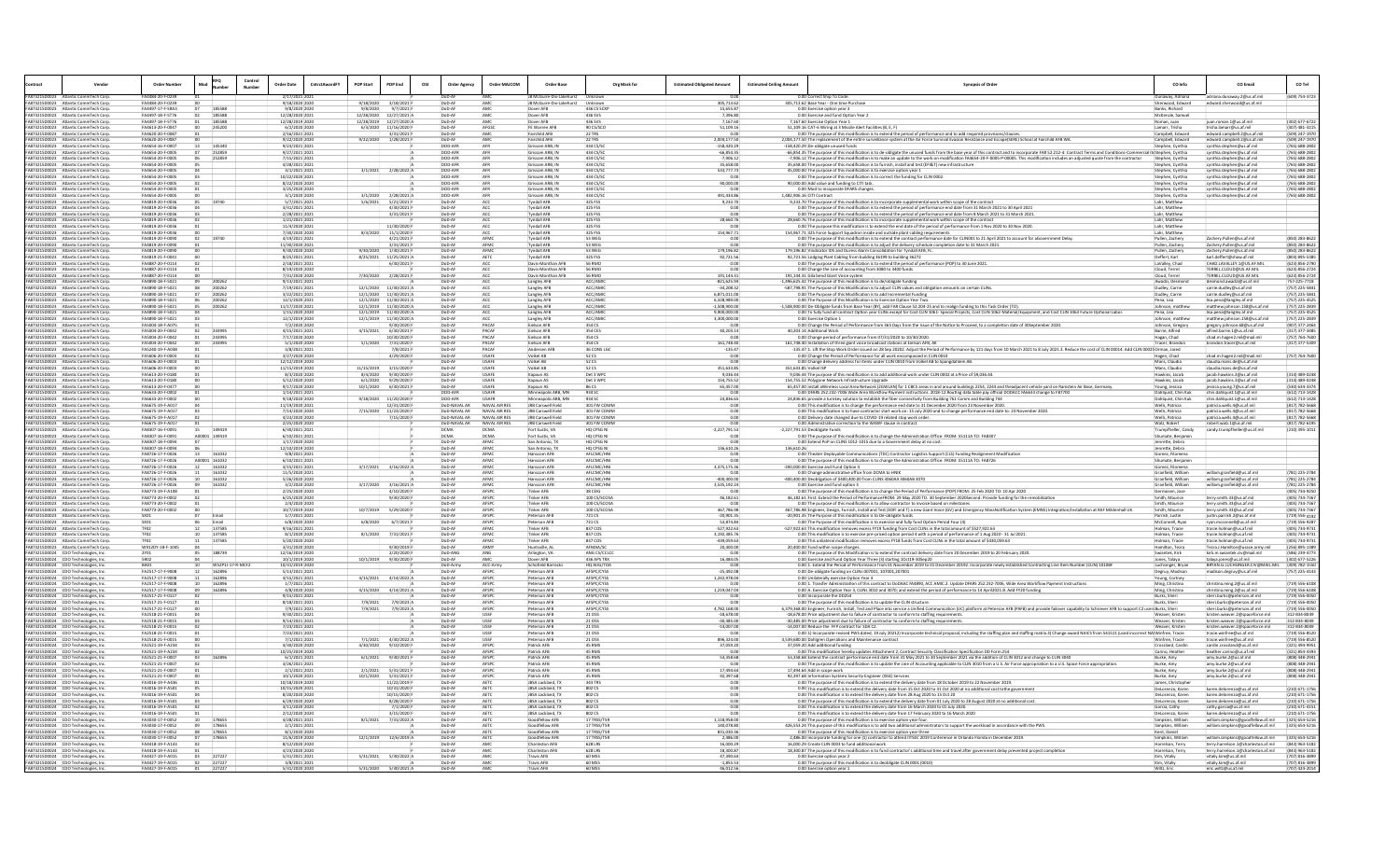|                                                                |                                                                             | <b>Order Numbe</b>                          |                  | Control<br>Number | Order Date<br>CntrctAwardF         | <b>POP Start</b>       | POP End                                      | OSI<br><b>Order Agenc</b>        | Order MAJCOM                        | Order Base                                              | Org Mark for                 | <b>Estimated Obligated Amount</b> | <b>Estimated Ceiling Amoun</b> | Synopsis of Ord                                                                                                                                                                                                                                                                                                                                         | CO Info                                   | CO Emai                                                        |                                    |
|----------------------------------------------------------------|-----------------------------------------------------------------------------|---------------------------------------------|------------------|-------------------|------------------------------------|------------------------|----------------------------------------------|----------------------------------|-------------------------------------|---------------------------------------------------------|------------------------------|-----------------------------------|--------------------------------|---------------------------------------------------------------------------------------------------------------------------------------------------------------------------------------------------------------------------------------------------------------------------------------------------------------------------------------------------------|-------------------------------------------|----------------------------------------------------------------|------------------------------------|
| FA873215D002                                                   | CDO Technologies, In-<br>FAB73215D0024 CDO Technologies, In                 | FA4497-17-F-5R36                            | FA4497-17-Q-000  |                   | 9/28/2020 2020                     | 9/28/2020              | 1/26/2021                                    | DoD-AF                           |                                     | over AFB                                                | 436 SVS                      | 9,387.76                          |                                | 00 Exercise Option Year 3 from 27 April 2021 through 26 April 202.<br>9,387.76 1. Add CLIN 2002 to install additional cameras.2. Add amended PWS dated 27 February 2020                                                                                                                                                                                 | McKenzie, Samur                           |                                                                |                                    |
|                                                                | FAB73215D0024 CDO Technologies, Inc                                         | FA4497-17-F-5836                            | FA4497-17-0-0001 |                   | 4/26/2020 2020                     |                        | $4/27/2020$ $4/26/2021$ $4$                  | $D \cap D - \Delta F$            | AMA                                 | Dover AFR                                               | 436 SVS                      | 000                               |                                | 0.00 1. Exercise Option Yr I from 27 April 2020 through 26 April 2021.2. Incorporate Wage Determination 2015-4217 Rev. 12 dated 23 December 2019 as attachment 2.                                                                                                                                                                                       | McKenzie Samue                            |                                                                |                                    |
|                                                                | FA873215D0024 CDO Technologies, Inc                                         | FA4497-17-F-5R36                            | FA4497-17-Q-0001 |                   | 4/29/2020 2020                     |                        |                                              | DoD-AF                           |                                     | Oover AFB                                               | 436 SV                       | 11.713.7                          |                                | 0.00 Increase funding to CLIN 2001(2010) by \$11,713.71 from \$0.00 to \$11,713.71.                                                                                                                                                                                                                                                                     | McKenzie, Samue                           |                                                                |                                    |
|                                                                | FA873215D0024 CDO Technologies, In<br>FA873215D0024 CDO Technologies, In    | FA4608-17-F-2011<br>FA4608-17-F-2011        | 184774<br>184774 |                   | 4/20/2020 202<br>7/30/2020 2020    |                        |                                              | $\ln 0$<br>$D \cap D - \Delta F$ |                                     | Barksdale AFI<br><b>Barksdale AFB</b>                   | 2 CS/SCX<br>205/500          | 13,931.6<br>64,247.04             |                                | -13,931.68 deobligate a total of \$ 13,931.68<br>0.00 exercise Option Year 3                                                                                                                                                                                                                                                                            | Baldomero, Edwin<br>Baldomero, Edwin      | edwin.baldomero@us.af.mi<br>edwin.baldomero@us.af.mil          | (850) 884-537<br>(850) 884-537     |
|                                                                | FA873215D0024 CDO Technologies, Inc                                         | FA4613-19-F-A062                            |                  |                   | 4/13/2020 2020                     |                        | 6/30/2020                                    | OoD-A                            | AFGS                                | E Warren AFE                                            | 90 CS/SC                     |                                   |                                | 0.00 The purpose of this modification is to change the end date of the period of performance from 17 April 2020 to 30 June 2020, in oing public health emergency of COVID-19.                                                                                                                                                                           | Barto, Larry                              | larry.barto.1@us.af.mil                                        | (307) 773-4752                     |
|                                                                | FA873215D0024 CDO Technologies, In                                          | EA4612-10-E-A062                            |                  |                   | 2/8/2020 2020                      |                        | 2/28/2020                                    | DoD-AP                           | AFGS                                | FE Warren AFB                                           | 90 CS/SC                     | 000                               |                                | 0.00 The purpose of this bilateral modification is to change the Period of Performance date from 07 Feb 2020 to 28 Feb 2020.                                                                                                                                                                                                                            | Barto, Larry                              | larry.barto.1@us.af.mil                                        | (307) 773-475                      |
|                                                                | FA873215D0024 CDO Technologies, Inc<br>FA873215D0024 CDO Technologies, Inc. | FA4613-19-F-A062<br>FA4613-19-F-A062        |                  |                   | 2/28/2020 2020<br>1/7/2020 2021    |                        | 4/17/2020                                    | DoD-AF<br>DoD-AF                 | AFGSO<br>AFGS                       | FE Warren AFB<br>FE Warren AFE                          | 90 CS/SCX<br>90 CS/SC        | 0.00                              |                                | 0.00 The purpose of this modification is to change the end date of the period of performance from 28 FEB 2020 to 17 APR 2020.<br>0.00 Change the Period of Performance date from 17 Jan 2020 to 07 Feb 2020                                                                                                                                             | Barto, Larry<br>Barto, Larry              | larry.barto.1@us.af.mil<br>larry.barto.1@us.af.mil             | (307) 773-4752<br>(307) 773-4752   |
| FA873215D0024                                                  | CDO Technologies, In                                                        | FA4613-19-F-A062                            |                  |                   | 12/1/2019 202                      |                        | 1/17/2020                                    | 0 <sup>o</sup>                   |                                     | E Warren AFE                                            | 90 CS/SC                     |                                   |                                | 0.00 To extend the end date of the Period of Performance (PoP) from 30 Nov 19 to 17 Jan 20                                                                                                                                                                                                                                                              | Barto, Larry                              | larry.barto.1@us.af.mil                                        | (307) 773-475                      |
|                                                                | FAB73215D0024 CDO Technologies, Inc                                         | FA4613-21-F-0110                            |                  |                   | 9/30/2021 2021                     |                        | 9/30/2021 12/30/2021 4                       | DoD-AF                           | <b>AFGS</b>                         | FE Warren AFB                                           | 90 05/50                     | 122 091 29                        |                                | 122,091.29 Design, procure, and install a system that supports the registration of multiple DX80, EX90, and 3rd party VTC Compression/Decompression Modules (CODECs). Establishes a directory :Bustillo, Maria                                                                                                                                          |                                           |                                                                |                                    |
|                                                                | FA873215D0024 CDO Technologies, Inc<br>FA873215D0024 CDO Technologies, I    | FA4613-21-F-0114<br>FA4620-19-F-A045        | 255788           |                   | 9/30/2021 2021<br>8/2/2021 2021    | 9/30/2021<br>10/1/2021 | 3/30/2022 A<br>$9/30/2022$ A                 | DoD-AF<br>DoD-AF                 | AFGSO                               | FE Warren AFB<br>airchild AFF                           | 90 CS/SCX                    | 681,941.92                        |                                | 681,941.92 NIPR ITN Core Switch Upgrade IAW Attachment 1 PWS<br>0.00 Exercise option year 02 of the contract. No FY22 funds availabe ye                                                                                                                                                                                                                 | Lamarr, Trisha<br>Wemhoff, Gregor         | trisha.lamarr@us.af.mil<br>gregory.wemhoff.1@us.af.mi          | $(307)$ 481-321<br>(509) 247-197   |
|                                                                | FA873215D0024 CDO Technologies, Inc.                                        | FA4620-19-F-A045                            |                  |                   | 1/14/2021 2021                     |                        |                                              | DoD-AF                           | AM                                  | Fairchild AFB                                           | 92 CS                        | 0.00                              |                                | 0.00 The purpose of this contract modification is to add provisions and clause                                                                                                                                                                                                                                                                          | Wemhoff, Gregory                          | gregory.wemhoff.1@us.af.mi                                     | (509) 247-1970                     |
|                                                                | FA873215D0024 CDO Technologies, Inc.                                        | FA4620-19-F-A045                            |                  |                   | 10/1/2020 2021                     |                        | 10/1/2020 9/30/2021 A                        | DoD-AF                           |                                     | Fairchild AFE                                           | 92 CS                        | 318,675.20                        |                                | 0.00 The purpose of this modification is to fund the following CLINs: 1010, 1011, 1012, 1013                                                                                                                                                                                                                                                            | Wemhoff, Gregory                          | gregory.wemhoff.1@us.af.mil                                    | (509) 247-197                      |
| FA873215D0024                                                  | CDO Technologies, In<br>FA873215D0024 CDO Technologies, In                  | <b>EA4620-19-E-A045</b><br>FA4620-19-F-A045 |                  |                   | /30/2020 202<br>5/7/2020 2020      |                        | 10/1/2020 9/30/2021                          | DoD-A<br>DoD-AF                  |                                     | airchild AF<br>Fairchild AFB                            | 92 CS                        |                                   |                                | cise option year one<br>0.00 The Purpose of This Modification Is: to administratively change the lines of accounting for the contract                                                                                                                                                                                                                   | Wemhoff, Gregory<br>Wemhoff, Gregory      | gregory.wemhoff.1@us.af.m                                      | 509) 247-197<br>(509) 247-197      |
|                                                                | FA873215D0024 CDO Technologies, Inc                                         | FA4620-19-F-A045                            |                  |                   | 2/20/2020 2020                     |                        |                                              | DoD-AF                           |                                     | Fairchild AFB                                           | 92 CS                        |                                   |                                | 0.00 The purpose of this modification is to change the normal hours of peration in section 3.1 of the Performance Work Statement                                                                                                                                                                                                                        | Wemhoff, Gregory                          | gregory.wemhoff.1@us.af.mil<br>gregory.wemhoff.1@us.af.mi      | (509) 247-197                      |
|                                                                | FA873215D0024 CDO Technologies, In                                          | FA4620-19-F-A045                            |                  |                   | 10/8/2019 2020                     |                        |                                              | DoD-AF                           | AM                                  | Fairchild AFF                                           | 92.09                        |                                   |                                | 0.00 The purpose of this modification is to incorporate FAR clause 52.204-25, "Prohibition on Contracting for Certain Telecommunications and Video Surveillance Services or Equipment" AUWemhoff, Gregory                                                                                                                                               |                                           | gregory.wemhoff.1@us.af.mil                                    | (509) 247-197                      |
|                                                                | FA873215D0024 CDO Technologies, Inc<br>FA873215D0024 CDO Technologies, Inc. | FA4620-19-F-A045<br>FA4625-19-F-A132        |                  |                   | 10/1/2019 2020<br>3/30/2021 202:   |                        | 10/1/2019 9/30/2020 A<br>4/19/2021           | DoD-AF<br>DoD-A                  | AM<br>AFGS                          | Fairchild AFB<br>Whiteman AFE                           | 92.05<br>509 CS/S            | 312,413.20                        |                                | 0.00 The purpose of this modification is to fund the base year.<br>0.00 Extend delivery for this contract by 1 month from 16 March 2021 to 19 April 2021                                                                                                                                                                                                | Wemhoff, Gregory<br>Wheeler, Mary         | gregory.wemhoff.1@us.af.mil                                    | (509) 247-1970                     |
|                                                                | FA873215D0024 CDO Technologies, In                                          | FA4625-19-F-A132                            |                  |                   | 10/21/2020 202                     |                        | 3/16/2021                                    | DoD-A                            | AFG!                                | Whiteman AFE                                            | 509 CS/SC                    |                                   |                                | 0.00 Extend delivery for this contract by 8 months 1 July 2020 to 16 March 2021 for SIPR VIDI Remediation                                                                                                                                                                                                                                               | Wheeler, Mary                             |                                                                |                                    |
|                                                                | FA873215D0024 CDO Technologies, In                                          | FA4625-19-F-A132                            |                  |                   | 4/17/2020 2020                     |                        | 6/30/2020                                    | DoD-AF                           | AFGS                                | Whiteman AFB                                            | 509 CS/SCC                   |                                   |                                | 0.00 Extend the delivery for this contract by 91 days from 31 March 2020 to 30 June 2020.                                                                                                                                                                                                                                                               | Cone, John                                | john.cone@us.af.mil                                            | (660) 687-400                      |
|                                                                | FA873215D0024 CDO Technologies, Inc<br>FAB73215D0024 CDO Technologies, In   | FA4625-19-F-A132<br>FA4659-20-F-0050        |                  |                   | 12/18/2019 2020<br>8/2/2021 2021   | 9/17/2021              | 3/31/2020<br>9/16/2022                       | DoD-AF<br>DoD-AF                 | AFGSO<br>ACC                        | Whiteman AFB<br><b>Grand Forks AFR</b>                  | 509 CS/SCC<br>319 CFS        | 147 610 20                        |                                | 0.00 EXTEND END DATE                                                                                                                                                                                                                                                                                                                                    | Henderson, Saman                          | karen.grinder@us.af.mil                                        | 701-362-3204                       |
|                                                                | FA873215D0024 CDO Technologies, Inc                                         | FA4659-20-F-0050                            |                  |                   | 9/15/2020 2020                     |                        | 9/17/2020 9/16/2021 A                        | DoD-AF                           |                                     | Grand Forks AFB                                         | 319 CES                      | 155,417.32                        |                                | 0.00 1. Exercise and fund the fist option year from 17 September 2021 through 16 September 2022.2. Incorporate the latest Wage Determination 2015-4973 rev 16 dated 21 July 2021.3. IncGrinder, Karen<br>759,238.24 IT support services for the 319th CES.                                                                                              | LeFever, Rene                             | rene.lefever@us.af.mil                                         | (701) 747-5281                     |
|                                                                | FA873215D0024 CDO Technologies, In                                          | FA4661-19-F-A041                            |                  |                   | 3/18/2020 2021                     |                        |                                              | DoD-AF                           | AFGS                                | Dyess AFB                                               | 7 SFS                        |                                   |                                | 0.00 The purpose of this modification is to reflect minor changes in the equipment and installation provided by the contractor                                                                                                                                                                                                                          | Bell, Brock                               | brock.bell@us.af.mi                                            | $(580)$ 481-726                    |
|                                                                | FA873215D0024 CDO Technologies, Inc<br>FA873215D0024 CDO Technologies, In   | FA4661-19-F-A041<br>FA4661-19-F-A041        |                  |                   | 1/29/2020 2020<br>1/15/2020 202    |                        | 2/14/2020<br>1/31/2020                       | DoD-AF<br>JoD-AF                 | AFGS<br>AFGS                        | Dyess AFB<br>Ovess AFB                                  | 7 SF<br>7 SF                 | 0.00                              |                                | 0.00 The purpose of this mod it to extend the PoP until 14 Feb 20.<br>0.00 The purpose of this modification is to extend the Period of performance until 31 Jan 2020 (14 days)                                                                                                                                                                          | Bell, Brock<br>Bell, Brock                | brock.bell@us.af.mil<br>brock.bell@us.af.mil                   | (580) 481-726<br>(580) 481-726     |
|                                                                | FA873215D0024 CDO Technologies, Inc                                         | FA4890-18-F-008:                            |                  |                   | 8/20/2021 2021                     | 8/15/2021              | 8/14/2022 A                                  | DoD-A                            | <b>USSTRATCO</b>                    | Dahlgren, V.                                            | <b>JWA</b>                   | 100,027.7                         |                                | 100,027.74 De-obligate \$100,027.74 in FY21 funding from CLIN 3001                                                                                                                                                                                                                                                                                      | Seamon, Joh                               | john.seamon.1@us.af.m                                          | (540) 284-145                      |
|                                                                | FAB73215D0024 CDO Technologies, In                                          | FA4890-18-F-0081                            | 203854           |                   | 8/15/2021 202:                     | 8/15/2021              | 8/14/2022 A                                  | DoD-AF                           | USSTRATCOM                          | Dahlgren, VA                                            | <b>JWA</b>                   | 133, 370, 32                      |                                | 0.00 The purpose of this modification is to exercise Option 3 represented by CLIN 3001(3010) and provide incremental funding                                                                                                                                                                                                                            | Seamon, John                              | iohn.seamon.1@us.af.mi                                         | (540) 284-145                      |
|                                                                | FA873215D0024 CDO Technologies, Inc<br>FA873215D0024 CDO Technologies, In   | FA4890-18-F-0081<br>FAS000-17-F-0152        | 203854<br>188499 |                   | 7/8/2020 2020<br>6/11/2021 202:    | 8/15/2020              | 8/14/2021 A                                  | DoD-AF<br>DoD-AF                 | <b>USSTRATCOM</b><br>PACAR          | Jahlgren, VA<br>mendorf AFB                             | 573D FSS/FSVS Fitness Cent   | 126,280.20<br>0.01                |                                | 0.00 The purpose of this modification is to exercise option on CLIN 2001(2010)<br>0.00 The purpose of this modification is to correct the Line of Accounting (LOA)                                                                                                                                                                                      | Seamon, John<br>Swoyer, Danie             | john.seamon.1@us.af.m<br>daniel.swoyer.1@us.af.m               | (540) 284-145<br>(317) 552-558     |
|                                                                | FA873215D0024 CDO Technologies, Inc                                         | FA5000-17-F-0152                            | 188499           |                   | 8/3/2021 2021                      | 8/3/2021               | 8/2/2022                                     | DoD-AF                           | PACAR                               | Fimendorf AFR                                           | 573D ESS/ESVS Fitness Cente  | 54.837.29                         |                                | 0.00 Exercise and fund the third option year warranty maintenance and repair starting 3 August 2021 and ending 2 August 2022.                                                                                                                                                                                                                           | Swover, Daniel                            | daniel.swover.1@us.af.mi                                       | (317) 552-5583                     |
|                                                                | FA873215D0024 CDO Technologies, Inc                                         | FAS000-17-F-0152                            | 188499           |                   | 8/3/2020 202                       | 8/3/2020               | 8/2/2021                                     | DoD-AF                           | PACA                                | Imendorf AFE                                            | 573D FSS/FSVS Fitness Cente  | 54,837.29                         |                                | 0.00 Exercise and fund the second option year warranty maintenance and repair starting 3 August 2020 and ending 2 August 2021.                                                                                                                                                                                                                          | Swoyer, Daniel                            | daniel.swoyer.1@us.af.mi                                       | (317) 552-558                      |
|                                                                | FA873215D0024 CDO Technologies, Inc                                         | FAS215-18-F-9001<br>FAS215-18-F-9001        |                  |                   | 7/27/2020 2021<br>$9/11/2020$ 2021 |                        | 1/29/2021                                    | DoD-AF<br>DoD-AF                 | PACA<br>PACA                        | Imendorf AF<br>Imendorf AFF                             | 611 Air Comm                 |                                   |                                | 0.00 Extend the POP end date to 29 January 2021                                                                                                                                                                                                                                                                                                         | Harper, Diane                             | diane.harper@us.af.mil                                         | (907) 552-27<br>940) 676-430       |
|                                                                | FA873215D0024 CDO Technologies, In<br>FA873215D0024 CDO Technologies, Inc   | FAS215-18-F-9001                            |                  |                   | 5/11/2020 2020                     |                        |                                              | DoD-AF                           | PACA                                | Imendorf AFB                                            | 611 Air Comr<br>611 Air Comm |                                   |                                | 0.00 Correct the obligation amount of P00003<br>326,683.84 Change CLIN description and funded amount, but no LoA                                                                                                                                                                                                                                        | Davis, Willie<br>Davis, Willie            | willie.davis.7@us.af.mi<br>willie.davis.7@us.af.mi             | (940) 676-430                      |
|                                                                | FA873215D0024 CDO Technologies, In                                          | FAS215-18-F-9001                            |                  |                   | 6/14/2020 2020                     |                        | 7/29/2020                                    | DoD-AF                           | PACAF                               | Imendorf AFB                                            | 611 Air Comm                 | 326.683.82                        |                                | 326,683.82 1) Update the SOW and increase the funded amount by \$326,683.84 as result of the update.2) Extend the PoP End date to 29 July 2020.                                                                                                                                                                                                         | Davis, Willie                             | willie.davis.7@us.af.mil                                       | (940) 676-430                      |
|                                                                | FAB73215D0024 CDO Technologies, In                                          | FAS215-18-F-9001                            | 234689           |                   | 11/21/2019 202                     |                        |                                              | DoD-AF                           | PACAR                               | Elmendorf AFB                                           | 611 Air Comm                 |                                   |                                | 0.00 Change LoA for SLIN 001001                                                                                                                                                                                                                                                                                                                         | Harper, Diane                             | diane.harper@us.af.mil                                         | (907) 552-277                      |
|                                                                | FA873215D0024 CDO Technologies, Inc<br>FA873215D0024 CDO Technologies, Inc  | FAS215-19-F-A070<br>FAS215-19-F-A070        |                  |                   | 12/23/2019 202<br>11/22/2019 202   |                        | 12/23/2019<br>12/22/2019                     | DoD-AF<br>DoD-AF                 | PACA<br>PACA                        | JB Pearl Harbor-Hickam, HI<br><b>B Pearl Harbor-His</b> | 15 CS/CCFD<br>15 CS/CCF      |                                   |                                | 0.00 Extend the period of performance by one (1) day through 23 December 2019<br>0.00 Extend the period of performance (PoP) by 30 days through 22 December 2019                                                                                                                                                                                        | Hayes, LiConstance<br>Hayes, LiConstance  | liconstance.hayes@us.af.m<br>liconstance.hayes@us.af.n         | (315) 471-432<br>$(315) 471 - 432$ |
|                                                                | FAB73215D0024 CDO Technologies, Inc                                         | FA7014-19-F-A057                            | 252859           |                   | $9/30/2021$ 2021                   |                        |                                              | DoD-AF                           | AFDW                                | Andrews AFR                                             | 744 05                       | 125,000.00                        |                                | 0.00 SubCLIN 200314 has created to incrementally fund CLIN 2003 on the contract by adding \$125,000.00<br>0.00 1. Add SLIN 200312 to fund CLIN 2003 in the amount of \$96,739.202. Add SLIN 20031 to fund CLIN 2003 in the amount o                                                                                                                     |                                           | trevor taylortillet@us af mi                                   | 0.612-6157                         |
|                                                                | FA873215D0024 CDO Technologies, Inc<br>FA873215D0024 CDO Technologies, In   | FA7014-19-F-A067<br>FA7014-19-F-A067        | 252859<br>252859 |                   | 9/20/2021 2021<br>8/23/2021 2021   |                        |                                              | OoD-A<br>DoD-AF                  | AFDW<br>AFDW                        | Andrews AFB                                             | 744.05                       | 113,736.30<br>373,060.54          |                                | 0.00 Incrementally fund CLIN 2003                                                                                                                                                                                                                                                                                                                       | Pittman, Lashalen                         | ashalene.n.pittman.mil@mail.                                   | 240-612-618<br>240-612-6184        |
|                                                                | FA873215D0024 CDO Technologies, In                                          | FA7014-19-F-A067                            | 252859           |                   | 8/6/2021 2021                      |                        |                                              | DoD-AF                           | AFDW                                | Andrews AFB<br>Andrews AFB                              | 744 CS                       | 38,577.22                         |                                | 0.00 1. To add a DPAS rating of DX-C9 to the contract2. Add SLIN 200309 to fund CLIN 2003 in the amount of \$38,577.22                                                                                                                                                                                                                                  | Taylor-Tillet, Trevor                     | ashalene.n.pittman.mil@mail.m<br>trevor.taylortillet@us.af.mil | (1612-6157                         |
|                                                                | FA873215D0024 CDO Technologies, Inc                                         | FA7014-19-F-A067                            | 252859           |                   | 7/14/2021 202:                     |                        |                                              | DoD-A                            | AFDV                                | Andrews AFI                                             |                              | 7,591,338.31                      |                                | 7,220,693.77 The purpose of this modification is to increase the ceiling and add funding.                                                                                                                                                                                                                                                               | Hyska, Ok                                 | ok.hyska@us.af.mil                                             | (240) 612-614                      |
|                                                                | FA873215D0024 CDO Technologies, In                                          | FA7014-19-F-A067                            |                  |                   | 4/22/2021 202                      |                        | $4/22/2021$ $4/21/2022$                      | OoD-A                            |                                     | <b>Indrews AF</b>                                       | 7440                         | 3,169,358.60                      |                                | 0.00 The Purpose of This Modification Is: to Exercise Option Year Two.                                                                                                                                                                                                                                                                                  | stills, Berlinda                          | erlinda.stills.3@us.af.m                                       | (240) 612-620                      |
| FA873215D0024                                                  | FA873215D0024 CDO Technologies, In<br>CDO Technologies, In                  | FA7014-19-F-A067<br>A7014-19-F-A06          |                  |                   | 4/14/2021 2021<br>3/1/2021 202:    |                        |                                              | DoD-AF                           | AFDW                                | Andrews AFB<br><b>Andrews AF</b>                        | 744 CS                       | 24.649.22<br>2,698,256.4          |                                | 0.00 Approved Projects to cover labor in support of the UCCX<br>8,515,060.87 Increase the ceiling for CLIN 1003(1060) (Material) and CLIN 1004 (1070)(Travel) for Option Year One (1) and the remainder option years.                                                                                                                                   | Stills, Berlinda<br>Stills, Berlinda      | berlinda.stills.3@us.af.mi<br>erlinda.stills.3@us.af.m         | (240) 612-620<br>$(240)$ 612-620   |
|                                                                | FA873215D0024 CDO Technologies, In                                          | FA7014-19-F-A057                            |                  |                   | 2/5/2021 2021                      |                        |                                              | DoD-AF                           | AFDW                                | Andrews AFB                                             | 744.05                       | 205,530.73                        |                                | 0.00 Fund CLIN 1003 (1060)                                                                                                                                                                                                                                                                                                                              | Stills Reclinda                           | berlinda.stills.3@us.af.mi                                     | (240) 612-620                      |
|                                                                | FA873215D0024 CDO Technologies, Inc                                         | FA7014-19-F-A067<br>FA7014-19-F-A067        |                  |                   | 12/8/2020 2021<br>9/28/2020 2020   |                        |                                              | DoD-AF                           | AFDW                                | Andrews AFB                                             | 744 CS<br>744 C              | 0.00<br>127,819.80                |                                | 2,155,062.50 The purpose of this modification is to:Increase the material CLINs for Option Year One (1) and the remainder option years to account for the cost of materials.                                                                                                                                                                            | Stills, Berlinda                          | berlinda.stills.3@us.af.mi                                     | (240) 612-620<br>(240) 612-620     |
|                                                                | FA873215D0024 CDO Technologies, Inc.<br>FA873215D0024 CDO Technologies, In  | FA7014-19-F-A067                            |                  |                   | 9/9/2020 2020                      |                        |                                              | OoD-A<br>DoD-AF                  | AFDW<br>AFD!                        | Andrews AFI<br>Indrews AFB                              | 744 C                        | 428,594.52                        |                                | 0.00 to increase the total value and funded amount of CLIN: 1003<br>23,919.28 total value and funded amount of CLINs 1060 and 1070                                                                                                                                                                                                                      | Stills, Berlinda<br>Stills, Berlind       | berlinda.stills.3@us.af.m<br>erlinda.stills.3@us.af.m          | (240) 612-620                      |
|                                                                | FA873215D0024 CDO Technologies, In                                          | FA7014-19-F-A067                            |                  |                   | 9/17/2020 2020                     |                        |                                              | DoD-AF                           | AFDW                                | Andrews AFB                                             | 744 C                        | 133,060.42                        |                                | 133,060.42 increase the total ceiling value and funded amount of CLIN 1031                                                                                                                                                                                                                                                                              | Stills, Berlinda                          | berlinda.stills.3@us.af.mil                                    | (240) 612-620                      |
| FA873215D0024                                                  | CDO Technologies, In<br>FAB73215D0024 CDO Technologies, In                  | A7014-19-F-A06<br>FA7014-20-F-0253          | 188499           |                   | 4/6/2020 2021<br>9/30/2021 2021    |                        | 4/22/2020 4/21/2021<br>9/30/2021 9/29/2022 A | DoD-AF                           | AFDW                                | <b>Andrews AF</b><br><b>Inint Rase Andrew</b>           | 744.05                       | 3,549,046.7<br>1.084.359.84       |                                | 0.00 The purpose of this modification is to Exercise Option Year One<br>0.00 The Purpose of This Modification Is: to Exercise Option Year One                                                                                                                                                                                                           | Grosselin, Collett<br>Stills Reclinda     | herlinda stilk 3@us af mil                                     | (240) 612-620                      |
|                                                                | FA873215D0024 CDO Technologies, Inc                                         | FA7014-20-F-0253                            |                  |                   | 10/16/2020 2021                    |                        |                                              | DoD-AF                           | AFDW                                | Joint Base Andrew:                                      | 744 CS                       | $-2.04$                           |                                | -25.84 to change the CLINS 0001, 0002, 1001, 1002, 2002, 2002, 3001, and 3002 for invoicing purposes                                                                                                                                                                                                                                                    | Stills, Berlinda                          | berlinda.stills.3@us.af.mil                                    | (240) 612-620                      |
|                                                                | FA873215D0024 CDO Technologies, Inc                                         | A7014-20-F-0253                             |                  |                   | 9/29/2020 2021                     |                        | 9/30/2020 9/29/2021                          | DoD-A                            | AFDV                                | oint Base Andrew                                        | 744 C                        | 1,061,474.0                       |                                | 4,385,142.72 EMC RESIDENT SUPPORT and CISCO RESIDENT SUPPORT                                                                                                                                                                                                                                                                                            | Stills, Berlinda                          | erlinda.stills.3@us.af.m                                       | $(240) 612 - 620$                  |
|                                                                | FA873215D0024 CDO Technologies, In                                          | FA8307-19-F-0006                            | 162896           |                   | 7/5/2021 202:                      |                        | 1/5/2022                                     | DoD-AF                           | AFM                                 | JBSA Randolph, TX                                       |                              | 358,738.93                        |                                | 358,738.93 The purpose of this modification is to Extend the performance period from 5 Jul 2021 to 5 Jan 2022 and add five additional install sites                                                                                                                                                                                                     | Frumpfheller, Cand                        | candy.trumpfheller@us.af.n                                     | (210) 395-101                      |
|                                                                | FA873215D0024 CDO Technologies, In<br>FA873215D0024 CDO Technologies, Inc   | FA8307-19-F-0006<br>FA8307-19-F-0006        |                  |                   | 10/5/2020 202:<br>4/22/2020 2020   |                        |                                              | DoD-AF<br>DoD-AF                 | AFM<br>AFM                          | JBSA Randolph, T.<br>JBSA Randolph, TX                  | Variou<br>Variou             | 90,951.76<br>0.00                 |                                | 90,951.76 The purpose of this modification is to Extend the Period of Performance for the base year only due to COVID-19; update PWS to add Atch 2; and incorporate Clauses<br>0.00 Update the PWS                                                                                                                                                      | Bremer, Richard<br>Leos, Tommy            | tommy.leos@us.af.mi                                            |                                    |
|                                                                | FAB73215D0024 CDO Technologies, In                                          | FA8307-19-F-0006                            |                  |                   | 3/11/2020 2020                     |                        |                                              | $D \cap D - \Delta F$            | AFMO                                | <b>IRSA Randolph TX</b>                                 | Variou                       |                                   |                                | 0.00 Incorporate DD Form 254.                                                                                                                                                                                                                                                                                                                           | Leos, Tomm                                | tommy.leos@us.af.mil                                           |                                    |
|                                                                | FA873215D0024 CDO Technologies, Inc.                                        | FA8307-19-F-0006                            |                  |                   | 1/6/2020 2020                      | 1/6/2020               | $1/5/2021$ F                                 | DoD-AF                           | <b>AFM</b>                          | JBSA Randolph, TX                                       | Variou                       | 7.868.771.47                      |                                | 27,145,759.35 Voice over Internet Protocol (VoIP) Monitoring and Recording Capability                                                                                                                                                                                                                                                                   | Leos, Tommy                               | tommy.leos@us.af.mil                                           |                                    |
|                                                                | FA873215D0024 CDO Technologies, Inc<br>FA873215D0024 CDO Technologies, In   | FA8751-21-F-0014<br>FAR751-21-F-0014        |                  |                   | 4/29/2021 202:<br>3/31/2021 202:   | 5/1/2021<br>4/1/2021   | 5/31/2021<br>4/30/2021                       | DoD-A<br>DoD-AF                  | AFM<br>AFM                          | come Labs<br>come Lab                                   | AFRL/RIS<br>AFRI /RIS        | 419,009.6<br>397 334 77           |                                | 250.00 The purpose of this modification is to exercise and incrementally fund Option Period 1.<br>817,451.92 Information Technology (IT) Services for the Air Force Research Laboratory (AFRL) Information Directorate(RI) - Bridge Order                                                                                                               | Tarbania, Jenna<br>Tarbania, Jenna        | jenna.tarbania@rl.af.mil<br>jenna.tarbania@rl.af.mil           | (315) 330-226<br>(315) 330-2260    |
|                                                                | FA873215D0024 CDO Technologies, In                                          | FA8773-20-F-0157                            | 252859           |                   | 9/22/2021 2021                     |                        | 9/22/2021 9/21/2022 A                        | DoD-AF                           | AFM                                 | <b>Tinker AFB</b>                                       | 38 FIG                       | 6.000.67                          |                                | 0.00 Exercise and Fund Option Period 01, Period of Performance 22 September 2021 to 21 September 2022                                                                                                                                                                                                                                                   | Chase, Julie                              | iulie.chase@us.af.mil                                          | (405) 734-971:                     |
|                                                                | FA873215D0024 CDO Technologies, Inc<br>FA873215D0024 CDO Technologies, In   | FA8773-20-F-015<br>FA8773-20-F-0157         |                  |                   | 2/12/2021 202:<br>9/22/2020 2020   |                        | 9/22/2020 9/21/2021 A                        | OoD-A<br>DoD-AF                  | AFM                                 | inker AFB<br><b>Tinker AFB</b>                          | 38 EIG<br>38 EIG             | 90.372.64                         |                                | 0.00 1. Update Inspection /Acceptance / Training date to 31 March 20212. Incorporate DFARS clause at 252.204-7020                                                                                                                                                                                                                                       | Chapman, Evar<br>Chapman, Evan            | evan.chapman.2@us.af.mi                                        | (312) 884-998                      |
|                                                                | FA873215D0024 CDO Technologies, Inc.                                        | FA9301-18-F-B028                            | FA930117R000     |                   | 9/29/2020 2020                     |                        |                                              | DoD-AF                           | AFMO                                | Edwards AFB, CA                                         | 412 CG/SCE                   |                                   |                                | 110,016.43 Non-Secure Video Teleconferencing(VTC) System n the 38 CEIG Commanders Conference Room<br>0.00 1. Decrease CLIN 2012 by \$50002. Increase CLIN 2014 By \$5000                                                                                                                                                                                | Story, Jennifer                           | evan.chapman.2@us.af.mil                                       | (312) 884-998                      |
|                                                                | FA873215D0024 CDO Technologies, In                                          | FA9301-18-F-B028                            | FA930117R0003    |                   | 11/1/2019 2020                     |                        | 11/1/2019 10/31/2020                         | DoD-AF                           | AFM                                 | Edwards AFB, CA                                         | 412 CG/SCEK                  | 241,775.56                        |                                | 0.00 To exercise CLINs 2011, 2012, 2013, 2014 to extend the term of the aforementioned contract andto provide funding for FY20.                                                                                                                                                                                                                         | Coney, Ryan                               |                                                                |                                    |
|                                                                | FA873215D0024 CDO Technologies, Inc                                         |                                             | 136442           |                   | 3/23/2020 2020                     |                        | 8/1/2020 7/31/2021                           | DoD-AF                           | AFSP                                | Vandenberg AFB                                          | 614,400                      | 584 808 00                        |                                | 0.00 Exercise and Fully Fund Option Year 4                                                                                                                                                                                                                                                                                                              | Sonnenberg, Davir                         |                                                                | 781-225-484                        |
| FA873215D0024                                                  | FA873215D0024 CDO Technologies, Inc<br>CDO Technologies, Inc                | <b>RS01</b>                                 | 135389<br>135389 |                   | 9/20/2021 202:<br>6/18/2020 2021   |                        |                                              | DoD-AF                           | <b>AFM</b>                          | Hanscom AFB<br>lanscom AFB                              | AFLCMC/HN                    | $-26,599.13$<br>61,245.0          |                                | 26,599.13 1. De-obligate ACRN AA by \$23,673.00.2. De-obligate ACRN AC by \$2,926.13<br>0.00 1. Re-allocate funds which will result in an increase to SubCLIN 3060AA ODC and a decrease, SubCLIN 2070AA Travel2. Establish and fund SubCLIN 308006 (306106).                                                                                            | Townsend, Alexandra<br>Granfield, William | alexandra.townsend@us.af.mi<br>william.granfield@us.af.mil     | (781) 225-278                      |
|                                                                | FA873215D0024 CDO Technologies, Inc.                                        | RX01                                        | 125000           |                   | 2/11/2021 202:                     |                        |                                              | DoD-AF                           | AFM                                 | Rome, NY                                                | AFRL/RIOS                    | 468,886.83                        |                                | -339,641.35 The purpose of this modification is to provide funding for Option Period 5 and to deobligate excess FY20 funds.                                                                                                                                                                                                                             | Tarbania, Jenna                           | ienna.tarbania@rl.af.mil                                       | (315) 330-226                      |
|                                                                | FA873215D0024 CDO Technologies, Inc.<br>FA873215D0024 CDO Technologies, In  | RX01<br>RX01                                | 125000<br>125000 |                   | 1/14/2021 2021<br>12/1/2020 2021   |                        |                                              | DoD-AF<br>DoD-AF                 | AFMO<br><b>AFM</b>                  | tome, NY<br>come, N                                     | AFRL/RIOS<br>AERI /RIOS      | 23,923.98<br>809,528.18           |                                | 0.00 The purpose of this modification is to provide funding for Option Period 5.                                                                                                                                                                                                                                                                        | Tarbania, Jenna<br>Tarbania, Jenna        | jenna.tarbania@rl.af.mil<br>enna.tarbania@rl.af.mil            | (315) 330-226<br>(315) 330-226     |
|                                                                | FA873215D0024 CDO Technologies, Inc                                         | RX01                                        | 125000           |                   | 11/18/2020 2021                    |                        |                                              | DoD-AF                           | AFMO                                | Rome, NY                                                | AFRL/RIOS                    | 0.00                              |                                | 0.00 The purpose of this modification is to provide funding for Option Period S.<br>0.00 The purpose of this modification is to incorporate Section 889(a)(1)(B)) mandatory requirements                                                                                                                                                                | Tarbania, Jenna                           | enna.tarbania@rl.af.mil                                        | (315) 330-226                      |
|                                                                | FA873215D0024 CDO Technologies, Inc                                         | RX01                                        | 125000           |                   | 10/27/2020 202:                    |                        |                                              | DoD-AF                           | <b>AFM</b>                          | Rome, N'                                                | AFRL/RIOS                    | 428.686.09                        |                                | 0.00 The purpose of this modification is to provide funding for Option Period 5.                                                                                                                                                                                                                                                                        | Tarbania, Jenna                           | jenna.tarbania@rl.af.mil                                       | (315) 330-226                      |
| FA873215D0024                                                  | CDO Technologies, In<br>FA873215D0024 CDO Technologies, Inc                 | RX01                                        | 125000<br>125000 |                   | 9/29/2020 202<br>8/19/2020 2020    |                        | 10/1/2020 3/31/2021<br>10/1/2020 3/31/2021   | OoD-A<br>DoD-AF                  | AFN<br>AFMO                         | kome, N<br>Rome, NY                                     | AFRL/RIO<br>AFRL/RIOS        | 494,852.2<br>0.00                 |                                | 0.00 The purpose of this modification is to exercise and incrementally fund Option Period 5.<br>2.569.579.14 ADD OPTION PERIOD 5                                                                                                                                                                                                                        | Haberer, John<br>Tarbania, Jenna          | John.Haberer@us.af.mi<br>ienna.tarbania@rl.af.mil              | $(315) 330 - 437$<br>(315) 330-226 |
| FA873215D0024                                                  | CDO Technologies, Inc                                                       |                                             | 125000           |                   | 5/7/2020 202                       |                        |                                              | OoD-A                            | AFM                                 | come, N                                                 | AFRL/RIO:                    | 344,879.62                        |                                | -344,879.62 The purpose of this modification is to deobligate excess FY18 and FY19 funds.                                                                                                                                                                                                                                                               | Farbania, Jenna                           | jenna.tarbania@rl.af.mi                                        | $(315) 330 - 226$                  |
|                                                                | FA873215D0024 CDO Technologies, In                                          | RX01                                        | 125000           |                   | 5/7/2020 2021                      |                        |                                              | DoD-AF                           | <b>AFM</b>                          | Rome, N'                                                | AFRI /RIO*                   | 53,041.78                         |                                | 0.00 The purpose of this modification is to provide funding for Option Year 4.                                                                                                                                                                                                                                                                          | Tarbania, Jenna                           | nna.tarbania@rl.af.mil                                         | (315) 330-226                      |
|                                                                | FA873215D0024 CDO Technologies, Inc                                         | RX01<br>RX01                                | 125000<br>125000 |                   | 4/1/2020 2020<br>4/14/2020 2020    |                        |                                              | DoD-AF<br>DoD-AF                 | AFMO                                | Rome, NY                                                | AFRL/RIOS<br>AFRL/RIOS       | 0.00<br>$-6.587.00$               |                                | 0.00 payment SLINS 403004 and 407004 from mod 56 are changed to 403005 and 407005<br>0.00 The purpose of this modification is to deobligate funding for Option Year 4.                                                                                                                                                                                  | Tarbania, Jenna<br>Tarbania, Jenna        | enna.tarbania@rl.af.mil                                        | (315) 330-226                      |
|                                                                | FA873215D0024 CDO Technologies, Inc.<br>FA873215D0024 CDO Technologies, In  |                                             | 125000           |                   | 3/4/2020 202                       |                        |                                              | DoD-AF                           | <b>AFM</b><br>AFN                   | Rome, N'<br>tome, N                                     | AFRI /RIO                    | 465,717.63                        |                                | 0.00 The purpose of this modification is to provide funding for Option Year 4                                                                                                                                                                                                                                                                           | Tarbania, Jenna                           | jenna.tarbania@rl.af.mil<br>jenna.tarbania@rl.af.mil           | (315) 330-226<br>(315) 330-226     |
|                                                                | FA873215D0024 CDO Technologies, In                                          | RX01                                        | 125000           |                   | 3/27/2020 2020                     |                        |                                              | DoD-AF                           | AFM                                 | Rome, NY                                                | AFRL/RIOS                    | 2.404.195.25                      |                                | $0.00$ The purpose of this modification is to provide funding for Option Year 4. $0.00$ provide funding for Option Year 4                                                                                                                                                                                                                               | Tarbania, Jenna                           | enna.tarbania@rl.af.mil                                        | (315) 330-226                      |
| FA873215D0024                                                  | CDO Technologies, In                                                        | RXO1                                        | 125000           |                   | 12/18/2019 202<br>11/7/2019 2020   |                        |                                              | DoD-AF                           | AFMO                                | come, N<br>Rome NY                                      | AFRL/RIO<br>AFRI /RIO*       | 832,239.1<br>69.230.41            |                                |                                                                                                                                                                                                                                                                                                                                                         | Farbania, Jenna<br>Tarbania, Jenna        | jenna.tarbania@rl.af.mi                                        | $(315) 330 - 226$<br>(315) 330-226 |
|                                                                | FA873215D0024 CDO Technologies, In<br>FA873215D0024 CDO Technologies, Inc   | W9133L-19-F-1830                            | 125000           |                   | 2/23/2021 2021                     |                        | 3/24/2021 3/23/2022 A                        | DoD-ANG                          | ANG                                 | Joint Base Andrew:                                      | ANGRC C4                     | 3.319.958.40                      |                                | 0.00 The purpose of this modification is to provide funding for Option Year 4.<br>0.00 exercises Option No. 2                                                                                                                                                                                                                                           | Larkle, Whitney                           | nna.tarbania@rl.af.mil<br>vhitney.Larkle.civ@mail.mi           | (703) 604-534                      |
|                                                                | FA873215D0024 CDO Technologies, Inc.                                        | W9133L-19-F-1830                            |                  |                   | 9/18/2020 202                      |                        |                                              | DoD-ANO                          |                                     | Joint Base Andrew:                                      | ANGRC C                      |                                   |                                | 0.00 1. The purpose of this modification is to remove and revise tasks in the Performance Work Statement and Deliverables table and addprovision 52.204-24 and clause 52.204-25 to this ta Goldsmith, Jeremy                                                                                                                                            |                                           | jeremy.m.goldsmith.mil@mail.m                                  | (703) 604-812                      |
|                                                                | FA873215D0024 CDO Technologies, In                                          | W9133L-19-F-1830                            |                  |                   | 3/20/2020 2021                     |                        | 3/24/2020 3/23/2021 A                        | DoD-AN                           |                                     | oint Base Andrey                                        | ANGRC C                      | 3,254,841.6                       |                                | 0.00 The Government hereby exercisaes Option Period 1                                                                                                                                                                                                                                                                                                   | Glasgow, Theres:                          | heresa.m.glasgow.civ@mail.mi                                   | (703) 607-098                      |
| FA873215D0024                                                  | FA873215D0024 CDO Technologies, In<br>CDO Technologies, In                  | W9133L-19-F-1830                            | 252859           |                   | 3/27/2020 2020<br>9/1/2021 202:    |                        |                                              | DoD-ANG<br>DoD-Arm               | US Army Corps of Eng.               | Joint Base Andrew<br>funtsville, A                      | ANGRC C4<br>Various          | $-1,017.55$                       |                                | 0.00 The purpose of this modification is to revise the PWS to allow telework for contractor personnel due to the Coronavirus Pandemic. Telework performed by the contractor is at no additi(Goldsmith, Jerem<br>1,017.55 1. Deobligate remaining funds from SLIN 007001 in the amount of \$2,337.22.2. A release of claims was received on 02 May 2020. | Bryant, Kennetl                           | jeremy.m.goldsmith.mil@mail.mil<br>neth.Bryant@usace.army.mi   | (703) 604-812<br>256-895-5294      |
|                                                                | FAB73215D0024 CDO Technologies, In                                          |                                             |                  |                   | 4/22/2020 2020                     |                        |                                              | DoD-Army                         | US Army Corps of Eng. Huntsville, A |                                                         |                              | $-1.017.55$                       |                                | -1,017.55 Deobligate funds from SLIN 007002 in the amount of \$1,011.55 to closeout task order.                                                                                                                                                                                                                                                         | Hamilton Terra                            | Tezra.J.Hamilton@usace.army.mil                                | (256) 895-138                      |
| FA873215D0025 EPS Corporation                                  |                                                                             | FA2823-19-F-A364                            |                  |                   | 1/15/2020 2020                     |                        | 2/29/2020                                    | DoD-AF                           | <b>AFM</b>                          | Eglin AFB                                               | 96 TW CF                     |                                   |                                | 0.00 The purpose of this modification is to extend the Period of Performance from 12 Dec 2019 to 29 Feb 2020.                                                                                                                                                                                                                                           | Brinckhaus, Pau                           |                                                                |                                    |
| FA873215D0025 EPS Corporation<br>FA873215D0025 EPS Corporatio  |                                                                             | FA2823-20-F-0253<br>FA2823-20-F-0253        |                  |                   | 12/16/2020 202:<br>11/4/2020 2021  |                        | 11/20/2020                                   | DoD-AF<br>DoD-AF                 | AFM                                 | Eglin AFB<br>Eglin AFB                                  | 96 TW<br>96 TW               | 5,809.10                          |                                | 5,809.10 Make within scope changes to the configuration of this order in order to fulfill the needs of the 46 TS/TGBB<br>0.00 The purpose of this modification is to extend the PoP from 07/20/2020 thru10/30/2020 to 07/20/2020 thru 11/20/2020.                                                                                                       | Riffe, John<br>Riffe, John                | john.riffe@us.af.m<br>john.riffe@us.af.mi                      | $(312) 872 - 562$<br>(312) 872-562 |
| FA873215D0025 EPS Corporation                                  |                                                                             | FA2823-20-F-0253                            |                  |                   | 10/1/2020 2021                     | 9/28/2020              | 10/30/2020                                   | DoD-AF                           | AFM                                 | Eglin AFB                                               | 96 TW                        | 2.084.65                          |                                | 2.084.65 install a new cable pathway into Room #241.                                                                                                                                                                                                                                                                                                    | Riffe, John                               | iohn.riffe@us.af.mil                                           | (312) 872-5628                     |
| FA873215D0025 EPS Corporatio                                   |                                                                             | FA2823-20-F-0253                            |                  |                   | 9/14/2020 2020                     | 9/10/2020              | 9/25/2020                                    | DoD-AF                           | <b>AFM</b>                          | Eglin AFB<br>Eglin AFB                                  | 96 TV                        | 2,473.00                          |                                | 2,473.00 Modify 2ea - existing 4" Conduits, per the Pathway Site Survey. The EPS Team will cut out a 5' section of the existing conduit pathway and replace with Solid Bottom Cable Tray to allow Riffe, John                                                                                                                                           |                                           | ohn.riffe@us.af.mil                                            | (312) 872-562                      |
| FA873215D0025 EPS Corporation<br>FAB73215D0025 EPS Corporation |                                                                             | FA2823-20-F-0253<br>FA2823-20-F-0339        |                  |                   | 7/2/2020 2020<br>3/2/2021 202:     | 7/20/2020              | 8/21/2020<br>3/31/2021                       | DoD-AF<br>DoD-AF                 | AFM<br>AFM                          | Eglin AFB                                               | 96 TW<br>96 CS               | 40,602.00<br>0.00                 |                                | 40,602.00 Complete Reconfiguration/Rewire of NIPR/SIPR in Bldg 85 Rm 241.<br>0.00 to extend the Period of Performance on the contract from 17 February 2021 to 31 March 2021.                                                                                                                                                                           | Riffe, John<br>Jarrell, Elona             | iohn.riffe@us.af.mil<br>elona.jarrell.1@us.af.mi               | (312) 872-562<br>(850) 882-034     |
| FA873215D0025 EPS Corporation                                  |                                                                             | FA2823-20-F-0339                            |                  |                   | 11/23/2020 202:                    |                        |                                              | DoD-AF                           | AFM                                 | Eglin AFB                                               | 96 C                         |                                   |                                | 0.00 The Purpose of This Modification Is: to correct the Pay Office DoDAAC.                                                                                                                                                                                                                                                                             | Jarrell, Elona                            | elona.jarrell.1@us.af.mi                                       | (850) 882-034                      |
| FAR73215D0025 FPS Corporatio                                   |                                                                             | FA2823-20-F-0339                            |                  |                   | 8/17/2020 2020                     |                        | 8/17/2020 2/17/2021                          | DoD-AF                           | AFM                                 | Eglin AFB                                               | 96C                          | 37.528.00                         |                                | 37,528.00 Bldg 13 LAN-Drop Installation                                                                                                                                                                                                                                                                                                                 | Jarrell, Elona                            | elona.jarrell.1@us.af.mi                                       | (850) 882-034                      |
| FA873215D0025 EPS Corporation<br>FA873215D0025 EPS Corpor      |                                                                             | FA2823-20-F-0339<br>FA2823-20-F-0414        |                  |                   | 8/24/2020 2020<br>9/11/2020 2020   | 9/15/2020              | 3/15/2021                                    | DoD-AF<br>DoD-AF                 | AFM<br>AFM                          | Eglin AFB<br>Eglin AFB                                  | 96 CS<br>782 T               | 24.669.91                         |                                | 0.00 ADMIN MOD<br>24,669.91 Purchase of NIPR Drops IAW Quote # N20N-035 (01 Aug 2020)                                                                                                                                                                                                                                                                   | Jarrell, Elona<br>Miner, Joh              | elona.jarrell.1@us.af.mi<br>hn.miner.3@us.af.mi                | (850) 882-034<br>(312) 882-340     |
| FA873215D0025 EPS Corporation                                  |                                                                             | FA2823-21-F-0205                            |                  |                   | 9/2/2021 2021                      | 7/14/2021              | 11/30/2021                                   | DoD-AF                           | AFMO                                | Eglin AFB                                               | 96 TW                        | 0.00                              |                                | 0.00 Extend the period of performance                                                                                                                                                                                                                                                                                                                   | Riffe, John                               | iohn.riffe@us.af.mil                                           | (312) 872-562                      |
| FA873215D0025 EPS Corporation                                  |                                                                             | FA2823-21-F-0205                            |                  |                   | 7/14/2021 202:                     | 7/14/2021              | $8/31/2021$ F                                | DoD-AF                           | AFM                                 | Eglin AFB                                               | 96 TW                        | 6,820.87                          |                                | 6,820.87 96th SEEK EAGLE Office (Bldg 990)BASE INFORMATION TRANSPORTINFRASTUCTURE (BITI) WIRELESSLOCAL AREA NETWORK                                                                                                                                                                                                                                     | Riffe, John                               | ohn.riffe@us.af.mil                                            | (312) 872-5628                     |
| FA873215D0025                                                  | EPS Corporatio                                                              | FA3016-19-F-A502                            |                  |                   | 11/1/2019 2020                     |                        | 31/2019                                      | DoD-AF                           | <b>AET</b>                          |                                                         | 802 0                        |                                   |                                | nber 2019 to 31 December 2019 at no cost to                                                                                                                                                                                                                                                                                                             | Garcia, Cathy                             | athy.garcia@us.af.m                                            | (210) 671-415                      |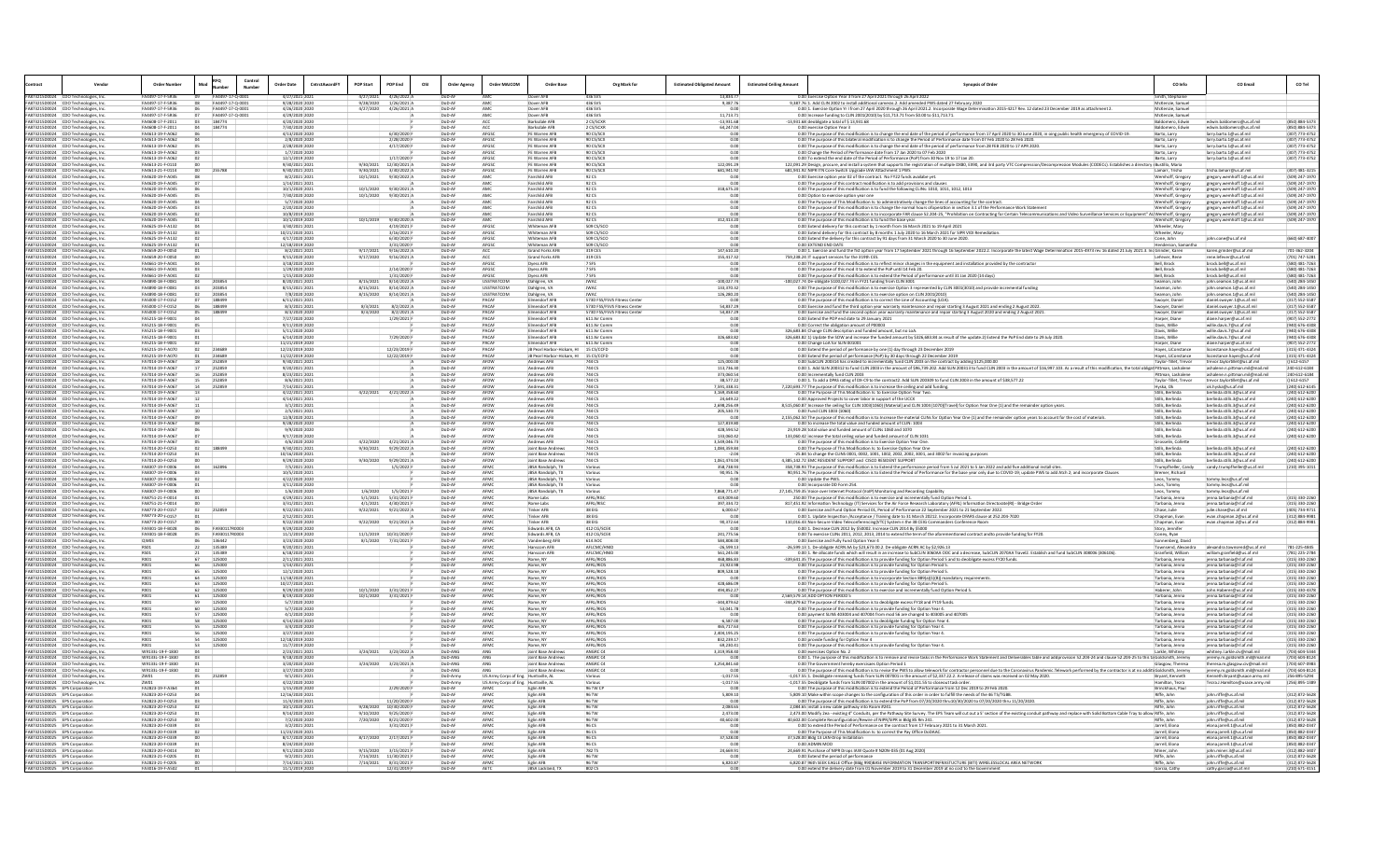|               |                                                                      | <b>Order Numbe</b>                   |                              | Control<br>Number | <b>Order Date</b>                    | CntrctAwardF | <b>POP Start</b>                 | POP End                               | OSI               | <b>Order Agency</b>      | Order MAJCOM                       | <b>Order Base</b>                                    | Org Mark for                                | <b>Estimated Obligated Amount</b> | <b>Estimated Ceiling Amoun</b> | <b>Synopsis of Order</b>                                                                                                                                                                                                                                                                                                                             | CO Info                                 | CO Email                                                                             | CO Tel                             |
|---------------|----------------------------------------------------------------------|--------------------------------------|------------------------------|-------------------|--------------------------------------|--------------|----------------------------------|---------------------------------------|-------------------|--------------------------|------------------------------------|------------------------------------------------------|---------------------------------------------|-----------------------------------|--------------------------------|------------------------------------------------------------------------------------------------------------------------------------------------------------------------------------------------------------------------------------------------------------------------------------------------------------------------------------------------------|-----------------------------------------|--------------------------------------------------------------------------------------|------------------------------------|
| FA873215D0    | <b>EPS Corporatio</b><br>FA873215D0025 EPS Corporatio                | FA3016-21-F-0012                     |                              |                   | 10/1/2020 2021                       |              | 10/1/2020                        | 9/30/2021                             |                   | DoD-AF                   |                                    | <b>JBSA Lackland.</b><br>JBSA Lackland, TX           | HO AFPC/FM                                  | 416,796.00                        |                                | 0.00 Exercise the First Option Year of the contract for the period 1 Oct 2021 through 30 Sep 2022. The total estimated amount of this option year is \$423,093.96 and will be funded in accord. Lopez, Nelds<br>4,259,666.16 Small Computer Information Technology Support Services for the Air Force Personnel Center (AFPC).                       | Lopez, Nelda                            | elda.lopez@us.af.mi<br>elda.lopez@us.af.mil                                          | (210) 652-858<br>(210) 652-858     |
|               | <b>EAR73215D0025 FPS Cornoration</b>                                 | FA3016-21-F-0288                     |                              |                   | 6/30/2021 2021                       |              | 6/30/2021                        | $2/8/2022$ $\triangle$                |                   | DoD-AF                   | <b>AFT</b>                         | <b>IRSA Lackland TX</b>                              | 502.05                                      | 326,099.50                        |                                | 326.099.50 Communication Duct Bank Recoute for Advance Pilot Program T7                                                                                                                                                                                                                                                                              | <b>Inhoson</b> Cole                     | ale johnson 9@us af mil                                                              | (210) 395-8744                     |
| FA873215D0025 | FAB73215D0025 EPS Corporation<br>EPS Corporatio                      | FA3016-21-F-0546<br>FA3016-21-F-054  |                              |                   | 9/23/2021 2021<br>9/20/2021 202      |              | 9/27/2021                        | 3/28/2022                             |                   | DoD-Al<br>$DnD-AI$       |                                    | JBSA Lackland, T<br>JBSA Lackland,                   | 502 CS                                      | 364.320.0                         |                                | 0.00 The purpose of this modification is to: incorporate DBA, WD, dated 9 Jul 21<br>364,320.05 Engineer, furnish, install, and test (EFIT) single mode (SM) fiber optic cable (FOC) from the new ADN at the BAMC fire station to existing ADNs at buildings 1062 and 1399                                                                            | Johnson, Cole<br>Johnson, Cole          | tole.johnson.9@us.af.mi<br>cole.johnson.9@us.af.m                                    | (210) 395-874<br>(210) 395-874     |
|               | FA873215D0025 EPS Corporatio                                         | FA3030-20-F-0019                     |                              |                   | 2/12/2020 2020                       |              | 2/12/2020 8/12/2020              |                                       |                   | DoD-AF                   |                                    | <b>Sondfellow AFR</b>                                | 17CS                                        | 507.173.99                        |                                | 507,173.99 Deliver and Install Fiber Optic Cable at the Emergency Communications Center at Goodfellow AFB.                                                                                                                                                                                                                                           | Lafever Rya                             | ryan.lefever@kirtland.af.m                                                           | (505) 853-775                      |
|               | FA873215D0025 EPS Corporatio<br>FA873215D0025 EPS Corporatio         | FA3030-20-F-0026<br>EA2020-20-F-0026 |                              |                   | 5/20/2020 2020<br>$5/27/2020$ , 2020 |              | 4/1/2020 7/31/2020               |                                       |                   | DoD-Al<br>DoD-AF         | <b>AFT</b>                         | oodfellow AFI<br>Goodfellow AFB                      | 17 TRSS/TSF<br>17 TRSS/TSR                  | 8,350.60                          |                                | 0.00 Update Attachment 1 Statement of Objectives<br>8,350.60 The purpose of this modification is to incorporate a change in monitor size required for this project.                                                                                                                                                                                  | Kent, Danie<br>Kent, Danie              |                                                                                      |                                    |
|               | FA873215D0025 EPS Corporatio                                         | FA3030-20-F-0026                     |                              |                   | 4/24/2020 2020                       |              |                                  |                                       |                   | DoD-AF                   | <b>AFTO</b>                        | Goodfellow AFB                                       | 17 TRSS/TSR                                 | 0.00                              |                                | 0.00 The purpose of this modification is to correct the Statement of Objectives.                                                                                                                                                                                                                                                                     | Kent, Daniel                            |                                                                                      |                                    |
| FA873215D0025 | FA873215D0025 EPS Corporation<br><b>EPS</b> Corporatio               | FA3030-20-F-0026<br>E43030-20-F-006  |                              |                   | 3/20/2020 2020<br>0/30/2020 202      |              |                                  | 4/1/2020 7/31/2020<br>1/30/2020       |                   | DoD-Al<br>$DnD-AI$       |                                    | Soodfellow AFB<br>odfellow AFI                       | 17 TRSS/TSR                                 | 344,504.47                        |                                | 344,504.47 AFSERS Video Walls<br>0.00 Install Fiber Optic Cable ITBs to ITBs completion date change.                                                                                                                                                                                                                                                 | Kent, Daniel<br>Kent, Dani              |                                                                                      |                                    |
|               | FA873215D0025 EPS Corporatio                                         | FA3030-20-F-0065                     |                              |                   | 10/22/2020 2021                      |              |                                  | 10/30/2020 1                          |                   | DoD-AF                   |                                    | <b>Goodfellow AFR</b>                                | 17C5                                        | n nr                              |                                | 0.00 Period of Performance Correction                                                                                                                                                                                                                                                                                                                | Kent Daniel                             |                                                                                      |                                    |
|               | FA873215D0025 EPS Corporation<br>FAB73215D0025 EPS Corporati         | FA3030-20-F-0065<br>FA3030-20-F-0065 |                              |                   | 10/5/2020 2021<br>8/6/2020 202       |              |                                  | 10/30/2020                            |                   | DoD-AF<br>DoD-AF         | AETC                               | Goodfellow AFB<br><b>Soodfellow AFR</b>              | 17 CS<br>17 <sub>c</sub>                    | 0.00<br>32 613 38                 |                                | 0.00 The purpose of this modification is to extend the period of performance for material delays<br>32,613.38 The purpose of this modification is to add additional wor                                                                                                                                                                              | Kent, Daniel<br>Kent, Danie             |                                                                                      |                                    |
|               | FA873215D0025 EPS Corporation                                        | FA3030-20-F-0065                     |                              |                   | 7/28/2020 2020                       |              | 7/29/2020                        | 9/28/2020                             |                   | DoD-AF                   | AFTO                               | Goodfellow AFB                                       | 17 CS                                       | 123.616.18                        |                                | 123.616.18 Install Fiber Optic Cable ITBs to ITBs                                                                                                                                                                                                                                                                                                    | Kent, Daniel                            |                                                                                      |                                    |
|               | FA873215D0025 EPS Corporation                                        | FA3030-21-F-0029<br>FA3030-21-F-004  |                              |                   | 8/11/2021 2021                       |              | 8/23/2021                        | 12/1/2021                             |                   | DoD-Al<br>0 <sub>0</sub> |                                    | Soodfellow AFB                                       | 17 <sub>CS</sub>                            | 93,604.85                         |                                | 93.604.85 FOC Install from B146 to B1001                                                                                                                                                                                                                                                                                                             | Norris, Taylor                          | tavlor.norris@us.af.mi                                                               | $(312)477 - 516$                   |
| FA873215D0025 | FA873215D0025 EPS Corporatio                                         | FA3030-21-F-0052                     |                              |                   | 9/30/2021 202<br>9/30/2021 2021      |              | 9/30/202:<br>9/30/2021           | 3/30/2022<br>12/30/2021 A             |                   | DoD-Al                   |                                    | oodfellow AFI<br>Goodfellow AFB                      | 17 C                                        | 47,336.6<br>76,276.56             |                                | 47,336.61 Engineer, furnish, install, and test (EFI and T) Telecommunications Room infrastructure and cable management<br>76.276.56 ISP/OSP STANDARDIZATION PHASE1                                                                                                                                                                                   | Scott, Michar<br>Scott, Michael         | nicheal.scott.1@us.af.m<br>micheal.scott.1@us.af.mil                                 | (325) 654-15<br>(325) 654-1588     |
|               | FA873215D0025 EPS Corporation                                        | FA3030-21-F-0061<br>FA4418-21-F-0004 |                              |                   | 9/21/2021 2021<br>1/7/2021 202       |              | 9/28/2021                        | 5/27/2022 A                           |                   | DoD-Al<br>DoD-AF         | AET(                               | Goodfellow AFB<br>JB Charleston, S                   | 17 CS<br>4370                               | 1,167,979.84                      |                                | 1,167,979.84 Copper-to-Desk in Building 530 at Goodfellow                                                                                                                                                                                                                                                                                            | Uzzle, Derrick<br>Davis Terr            | derrick.uzzle@us.af.mil                                                              | (325) 654-158<br>(312) 673-455     |
|               | FA873215D0025 EPS Corporatio<br>FA873215D0025 EPS Corporation        | FA4418-21-F-0004                     |                              |                   | 11/1/2020 2021                       |              | 11/1/2020                        | $9/30/2021$ A                         |                   | DoD-Al                   |                                    | JB Charleston, SC                                    | 437.00                                      | 370.118.10                        |                                | 0.00 The purpose of this modification is to correct the WAWF Clause to add a missing digit to the DoDAAC<br>1,617,861.06 437 Operations Group IT Support Service Contract                                                                                                                                                                            | Adams, Melissa                          | terri.davis.2@us.af.mil<br>melissa.adams.21@us.af.mil                                | (843) 963-5157                     |
|               | FA873215D0025 EPS Corporatio                                         | FA4418-21-F-0092                     |                              |                   | 9/15/2021 202                        |              | 10/1/2021                        | 11/15/2022                            |                   | DoD-Al                   |                                    | Charleston AFB                                       | 628 C                                       |                                   |                                | 0.00 Change the Period of Performance from 1 December 2021 - 16 January 2023 to 1 October 2021 - 15 November 2022                                                                                                                                                                                                                                    | Sumner, Aubreigh                        |                                                                                      |                                    |
|               | FA873215D0025 EPS Corporatio<br>FA873215D0025 EPS Corporation        | FA4418-21-F-0092<br>FA4427-20-F-0075 |                              |                   | 8/3/2021 202<br>9/29/2020 2020       |              | 8/3/2021<br>9/29/2020 12/31/2020 | 1/16/2023                             |                   | DoD-Al<br>DoD-Al         |                                    | Charleston AFB<br>Travis AFB                         | 628 C<br>60.03                              | 1.355.784.42<br>899,703.92        |                                | 1,355,784.42 Engineer, furnish, install and test (EFIT) new manhole/duct bank infrastructure and 48 single mode fiber optic cable to support the Fiber Optic Backbone Expansion project from Core NSumner, Aubreigh<br>899,703.92 The purpose of this projectis to modernize and upgrade the base wireless network.                                  | Kim, Vitaliy                            | vitaliv.kim@us.af.mil                                                                | (707) 816-389                      |
|               | FA873215D0025 EPS Corporation                                        | FA4427-20-F-0075                     |                              |                   | 9/29/2020 2020                       |              |                                  |                                       |                   | DoD-Al                   |                                    | <b>Travis AFB</b>                                    |                                             | $-899,703.92$                     |                                | -899,703.92 The purpose of this modification is to execute a No-Cost Termination for Convenience                                                                                                                                                                                                                                                     | Kim, Vitaliy                            | vitaliy.kim@us.af.mil                                                                | (707) 816-389                      |
|               | <b>EAR73215D0025 FPS Cornoratio</b><br>FAB73215D0025 EPS Corporation | FA4484-19-F-A160<br>FA4484-20-F-0172 |                              |                   | 2/13/2020 2020<br>8/13/2020 2020     |              | 8/13/2020                        | 3/1/2021                              |                   | DoD-AF<br>DoD-Al         |                                    | IB McGuire-Dix-Lakehurst<br>JB McGuire-Dix-Lakehurst | 87C5<br>87 CS SC                            | 0.00<br>17,643.47                 |                                | 0.00 Remove the request to install 36 strand fiber; only 12 strand will be ran from B2906 to B2603<br>17,643.47 services of installing fiber optic cable                                                                                                                                                                                             | <b>Brown Sarah</b><br>Sherwood, Edward  | arah.brown.22@us.af.mil<br>edward.sherwood@us.af.mi                                  | (609) 754-281                      |
|               | FA873215D0025 EPS Corporatio                                         | FA4608-20-F-0070                     |                              |                   | 7/27/2020 202                        |              | 8/1/2020                         | 11/29/2020                            |                   | DoD-Al                   |                                    | <b>Barksdale AFE</b>                                 |                                             | 117,390.16                        |                                | 117,390.16 MSG BITI WIFI Expansion                                                                                                                                                                                                                                                                                                                   | Baldomero, Edwi                         | edwin.baldomero@us.af.mi                                                             | (850) 884-537                      |
|               | FA873215D0025 EPS Corporatio<br>FA873215D0025 EPS Corporation        | FA4620-21-F-0094<br>FA4654-19-F-A010 |                              |                   | 9/14/2021 2021<br>11/19/2019 2020    |              | 9/14/2021                        | 5/14/2022<br>2/29/2020                |                   | DoD-AF<br>DOD-AFR        |                                    | Fairchild AFR<br>Grissom ARB, IN                     | 92C5<br>434 05/5                            | 487,921.05                        |                                | 487,921.05 The requirement is a commodity purchase for FOC and MaxCell including installation at various locations on Fairchild AFB, WA<br>0.00 The purpose of this Modification is to extend the Period Of Performance to 29 February 2020.                                                                                                         | Ray, Zachery<br>Correll, Sue            | achery.ray@us.af.mil<br>sue.correll@us.af.mil                                        | (509) 247-2608<br>(765) 688-234    |
|               | FA873215D0025 EPS Corporatio                                         | FA4654-19-F-A01                      |                              |                   | 10/18/2019 202                       |              |                                  | 2/31/2019                             |                   | DOD-AF                   |                                    | Grissom ARB, IN                                      | 434 CS/S                                    | 0.00                              |                                | 0.00 The purpose of this modification is to extend the Period of Performance date to December 31, 2019                                                                                                                                                                                                                                               | Correll, Sue                            | sue.correll@us.af.mil                                                                | (765) 688-234                      |
|               | FA873215D0025 EPS Corporation                                        | FA4809-20-F-0073<br>FA4809-20-F-0073 |                              |                   | 8/27/2021 2021                       |              | 7/14/2021                        | 7/30/2021                             |                   | DoD-AF<br>DoD-Al         |                                    | Seymour-Johnson AFB                                  | 4 EMS                                       | $-11.241.07$                      |                                | -11,241.07 Delete CLIN 0003. These costs will be moved to a new order as the pay office does not match the original contract and DFAS will not obligate the CLIN.                                                                                                                                                                                    | Demers, Michae                          | michael.demers@seymou                                                                | hnson.af.mil (919) 722-543         |
|               | FA873215D0025 EPS Corporatio<br>FA873215D0025 EPS Corporatio         | FA4809-20-F-0073                     |                              |                   | 8/1/2021 2021<br>4/1/2021 202        |              | 7/14/2021                        | 7/30/2021<br>5/31/2021                |                   | DoD-AF                   |                                    | Seymour-Johnson AFB<br>Seymour-Johnson AFB           | 4 EM<br>4 FM                                | 11,241.07<br>48,259.12            |                                | 0.00 1) Incorporate and fund CLIN 0010 in the amount of \$11,241.072) Extend the period of performance from 31 May 2021 to 30 July 2021.<br>48,259.12 The purpose of this modification is to incorporate and fund CLIN 0009 redeployment                                                                                                             | Demers, Michae<br>Alexander, Micha      | michael.demers@seymourjohnson.af.mil (919) 722-543<br>michael.alexander.52@us.af.mil | $(919) 722 - 172$                  |
|               | <b>EAR73215D0025 FPS Corporatio</b>                                  | FA4809-20-F-0073                     |                              |                   | 11/3/2020 2021                       |              |                                  | 12/31/2020                            |                   | DoD-AF                   |                                    | Sevmour-Johnson AFR                                  | 4 FMS                                       | 0.00                              |                                | 0.00 The purpose of this modification is to extend from 22 Oct 2020 to 31 Dec 2020.                                                                                                                                                                                                                                                                  | Docker Christine                        |                                                                                      |                                    |
|               | FA873215D0025 EPS Corporation<br>FA873215D0025 EPS Corporatio        | FA4809-20-F-0073<br>FA4809-21-F-0076 |                              |                   | 8/12/2020 2020<br>8/27/2021 202      |              | 8/12/2020 10/22/2020<br>8/1/2021 | 8/31/2021                             |                   | DoD-Al<br>DoD-Al         |                                    | Seymour-Johnson AFB<br>Seymour-Johnson AFB           | 4 EM:<br>4 CES/CEC                          | 632,578.28<br>11,241.0            |                                | 632,578.28 Turn-key telecommunications system for the Maintenance Operations Center, Command Post, EmergencyControl Center, (ECC) and enhanced 911 system (E911) for the Fire Depar<br>11,241.07 Re-deployment costs for finishing order FA480920F0073                                                                                               | tmerDocker, Christine<br>Demers, Michae | michael.demers@seymourjohnson.af.mil (919) 722-543                                   |                                    |
|               | FAB73215D0025 EPS Corporatio                                         | FA4830-19-F-A095                     | 188499                       |                   | 8/12/2021 2021                       |              | 7/14/2021                        | 7/30/2021 A                           |                   | DoD-AF                   |                                    | Moody AFB                                            |                                             | 94,502.08                         |                                | 94,502.08 Move and add funds for several CLINS                                                                                                                                                                                                                                                                                                       | Walker, Tyler                           | tyler.walker.4@us.af.mil                                                             | (312) 226-560                      |
|               | FA873215D0025 EPS Corporation<br>FA873215D0025 EPS Corporatio        | FA4830-19-F-A095<br>FA4830-19-F-A095 | 188499                       |                   | 5/7/2021 2021<br>1/25/2021 2021      |              |                                  |                                       |                   | DoD-Al<br>DoD-AF         |                                    | Moody AFB<br>Moody AFB                               | 23 CS<br>23 C                               | 567.96                            |                                | 0.00 Revise the Performance Work Statement to include the agreed upon verbiage for VoIP phones and the new Confined Space Entry Permit information.<br>2,271.84 1. Create two SLINs and move funds for two large work order projects.2. Increase Monthly Maintenance Unit price                                                                      | Twitty, Mary<br>Walker, Tyle            | mary.twitty.1@us.af.mil<br>tyler.walker.4@us.af.mi                                   | (229) 460-4722<br>$(312)$ 226-5602 |
|               | FA873215D0025 EPS Corporatio                                         | FA4830-19-F-A095                     |                              |                   | 10/1/2020 2021                       |              |                                  | 10/1/2020 9/30/2021 A                 |                   | DoD-AF                   |                                    | Moody AFB                                            | 23 CS                                       | 651.842.16                        |                                | 0.00 exercise and fund Option Year One (1) for the period of 01 Oct 2020 - 30 Sep 2021                                                                                                                                                                                                                                                               | Entwisle, Geran                         | gerard.entwisle.2@us.af.mi                                                           | (229) 460-250                      |
|               | FA873215D0025 EPS Corporation                                        | FA4830-19-F-A095                     |                              |                   | 8/26/2020 2020                       |              |                                  |                                       |                   | DoD-Al                   |                                    | Moody AFB                                            | 23 CS                                       | 415,599.54                        |                                | 0.00 The purpose of this modification is to add funding in the amount of \$69,164.77 for Waste Water, WorkOrder 200701MDY, and \$346,434.77 for Bldg E911, Work Order 200707MDY.                                                                                                                                                                     | Twitty, Mary                            | mary.twitty.1@us.af.mil                                                              | (229) 460-472                      |
|               | FA873215D0025 EPS Corporatio<br>FA873215D0025 EPS Corporatio         | FA4830-19-F-A095<br>FA4830-19-F-A095 |                              |                   | 6/2/2020 202<br>10/9/2019 2020       |              |                                  |                                       |                   | DoD-Al<br>DoD-AF         |                                    | Moody AFB<br>Moody AFR                               | 23 CS<br>23C                                | 205,104.15<br>0.01                |                                | 205,104.15 The purpose of this modification is to add funding to CLIN 2015(0011)<br>0.00 The purpose of this modification is to revise the PWS to read appropriately regarding Security clearances for CCNP and/or Site Lead position.                                                                                                               | Twitty, Mary<br>Twitty, Mary            | mary.twitty.1@us.af.mi<br>mary.twitty.1@us.af.mil                                    | $(229)460-472$<br>(229) 460-472    |
|               | FA873215D0025 EPS Corporatio                                         | FA4830-19-F-A095                     |                              |                   | 10/1/2019 2020                       |              | 10/1/2019 9/30/2020              |                                       |                   | DoD-Al                   |                                    | Moody AFB                                            | 23 C                                        |                                   |                                | 3,259,210.80 Base Telecommunications System Services                                                                                                                                                                                                                                                                                                 | Twitty, Mary                            | mary.twitty.1@us.af.mi                                                               | (229) 460-472                      |
|               | FA873215D0025 EPS Corporatio<br>FA873215D0025 EPS Corporation        | FA4830-19-F-A095<br>FA4877-20-F-0169 |                              |                   | 10/1/2019 2020<br>9/17/2021 2021     |              | 10/1/2019 9/30/2020              |                                       |                   | DoD-AF<br>DoD-AF         |                                    | Moody AFB<br>Davis-Monthan AFB                       | 23 CS<br>355 C                              | 651,842.16<br>58.06               |                                | 0.00 The purpose of this modification is to add funding<br>0.00 A) Add additional funding for Work Order 2021-00320: \$58.06 via CLIN 3015108) Increase Total Contract Obligation by \$58.06 from \$807,229.25 to \$807,287.31                                                                                                                       | Twitty, Mar<br>West, Cory               | mary.twitty.1@us.af.mi<br>cory.west.2@us.af.mil                                      | (229) 460-472<br>(520) 228-464     |
|               | FA873215D0025 EPS Corporation                                        | FA4877-20-F-0169                     |                              |                   | 9/17/2021 2021                       |              |                                  |                                       |                   | DoD-Al                   |                                    | Davis-Monthan AFB                                    | 355 C                                       | 37.169.71                         |                                | 0.00 The purpose of this modification is to Increase work order funding                                                                                                                                                                                                                                                                              | West, Cory                              | cory.west.2@us.af.mil                                                                | (520) 228-464                      |
|               | FAB73215D0025 EPS Corporatio<br>FA873215D0025 EPS Corporation        | FA4877-20-F-0169<br>FA4877-20-F-0169 |                              |                   | 8/20/2021 202<br>7/22/2021 2021      |              |                                  |                                       |                   | DoD-Al<br>DoD-AF         |                                    | Davis-Monthan AFB<br>Davis-Monthan AFB               | 355 C<br>355 C                              | 44,125.68<br>16.333.66            |                                | 0.00 The purpose of this modification is to Increase work order fur<br>0.00 The purpose of this modification is to Increase work order fundin                                                                                                                                                                                                        | West, Cory<br>West, Cory                | cory.west.2@us.af.mi<br>cory.west.2@us.af.mil                                        | (520) 228-464<br>(520) 228-464     |
| FA873215D0025 | <b>EPS Corporatio</b>                                                |                                      |                              |                   | 5/14/2021 2021                       |              |                                  |                                       |                   |                          |                                    | Davis-Monthan AFB                                    |                                             | 247,753.2                         |                                | 0.00 The purpose of this modification is to:Fund work order 2021-00065 and 2021-00186                                                                                                                                                                                                                                                                | West, Cory                              | cory.west.2@us.af.mi                                                                 | (520) 228-464                      |
|               | FAB73215D0025 EPS Corporatio<br>FA873215D0025 EPS Corporation        | FA4877-20-F-0169<br>FA4877-20-F-0169 |                              |                   | 4/21/2021 2021<br>11/23/2020 2021    |              |                                  |                                       |                   | DoD-AF<br>DoD-Al         |                                    | Davis-Monthan AFB<br>Davis-Monthan AFB               | 3550<br>355 CS                              | 11.538.19<br>18,283.76            |                                | 0.00 The purpose of this modification is to:increase work order funding<br>18.283.76 Increase work order funding (CLIN 3015)                                                                                                                                                                                                                         | West, Cory<br>West, Corv                | cory.west.2@us.af.mil<br>corv.west.2@us.af.mil                                       | (520) 228-464<br>(520) 228-464     |
|               | FA873215D0025 EPS Corporatio                                         | FA4877-20-F-0169                     |                              |                   | 10/1/2020 2021                       |              | 10/1/2020                        | 9/30/2021                             |                   |                          |                                    | Davis-Monthan AFB                                    | 355 C                                       | 432,024.9                         |                                | 0.00 Fund CLIN 3010 in the amount of \$432,024.96                                                                                                                                                                                                                                                                                                    | West, Cory                              | cory.west.2@us.af.mi                                                                 | (520) 228-464                      |
|               | FA873215D0025 EPS Corporatio                                         | FA4877-20-F-0169                     |                              |                   | 9/14/2020 2020                       |              | 10/1/2020                        | 9/30/2021 A                           |                   | DoD-Al                   |                                    | Davis-Monthan AFB                                    | 355 CS                                      | 0.01                              |                                | 4,901,656.08 Base Telecommunications ServiceSubject to FY21 funds availability                                                                                                                                                                                                                                                                       | West, Cory                              | cory.west.2@us.af.mil                                                                | (520) 228-464                      |
| FA873215D0025 | FA873215D0025 EPS Corporation<br><b>EPS Corporatio</b>               | FA4890-19-F-A057<br>FA4890-19-F-A057 |                              |                   | 8/1/2021 2021<br>5/13/2021 202       |              | 8/1/2021                         | 7/31/2022 A                           |                   | DoD-Al<br>DoD-Al         |                                    | Langley AFB<br>Langley AFB                           | ACC/DOX<br>ACC/DO                           | 407.743.70<br>$-15,000.0$         |                                | 0.00 Exercise option year two (OY2).<br>0.00 Add clauses and Deobligate residual funds                                                                                                                                                                                                                                                               | Dunn, James                             | ames.dunn.24@us.af.m<br>ames.dunn.24@us.af.mi                                        | 757-764-9529<br>757-764-9529       |
|               | FA873215D0025 EPS Corporatio                                         | FA4890-19-F-A057                     |                              |                   | 11/18/2020 2021                      |              |                                  |                                       |                   | DoD-AF                   |                                    | angley AFB                                           | ACC/DOX                                     | 397 257 63                        |                                | -128,763.20 1. Activate and fully fund the Task 4.5 2. Incorporate PWS Revision 023. Reduce the total task order value as a result of the Task 4.5 price reduction4. Apply funding to fully fund OY15. EPugh, Colin                                                                                                                                  |                                         | iolin.pugh@us.af.mil                                                                 | (163) 852-122                      |
| FA873215D0025 | FA873215D0025 EPS Corporation<br><b>EPS</b> Corporatio               | FA4890-19-F-A057<br>FA4890-19-F-A057 |                              |                   | 8/1/2020 2020<br>1/1/2020 202        |              |                                  | 8/1/2020 7/31/2021 A                  |                   | DoD-Al<br>DoD-Al         |                                    | Langley AFB<br>angley AFB                            | ACC/DOX<br>ACC/DO                           | 482,438.40<br>135,765.9           |                                | 0.00 Exercise option year one (OY1),<br>1,982,796.38 Additional requirements to satisfy tasks 4.5 and 4.6                                                                                                                                                                                                                                            | Pugh, Colin<br>Degruy, Madiso           | colin.pugh@us.af.mil<br>madison.degruy@us.af.mi                                      | (163) 852-122<br>(757) 225-414     |
|               | FA873215D0025 EPS Corporatio                                         | FAS215-17-F-R045                     | 180595                       |                   | 7/8/2021 2021                        |              |                                  | $9/30/2021$ 9/29/2022 A               |                   | DoD-AF                   | <b>PACA</b>                        | JB Pearl Harbor-Hickam, HI                           | 747 CS/SCXPM                                | 08 888 888                        |                                | 0.00 Exercise Option Year 4                                                                                                                                                                                                                                                                                                                          | Kim, Kaipo                              | kaipo.kim.1@us.af.mil                                                                | (808) 471-434                      |
|               | FA873215D0025 EPS Corporation<br>FA873215D0025 EPS Corporation       | FAS215-17-F-8045<br>FAS641-17-F-Q503 | 180595<br>174562             |                   | 9/22/2020 2020<br>6/15/2021 2021     |              | 9/30/2020                        | $9/29/2021$ A<br>8/1/2021 7/31/2022 A |                   | DoD-AF<br>DoD-Al         | PACA                               | JB Pearl Harbor-Hickam, HI<br>Ramstein AB            | 747 CS/SCXPM<br>HO USAFE/A                  | 660,403.20<br>8,240,107.96        |                                | 0.00 Exercise Option Year 3<br>5,000.00 The purpose of this in-scope modification is to Exercise/fund Option Year 4                                                                                                                                                                                                                                  | Pennock, Chistoph<br>Searing, Nathaniel | cristopher.pennock@us.af.mil<br>nathaniel.searing@us.af.mil                          | (314) 489-528                      |
|               | <b>EAR73215D0025 FPS Cornoratio</b>                                  | FAS641-17-F-0503                     | 174562                       |                   | 9/1/2020 2020                        |              |                                  |                                       |                   | DoD-AF                   | LISAFI                             | <b>Ramstein AR</b>                                   | HO USAFE/A                                  | 357 198.00                        |                                | 870,120.00 The purpose of this modification is to update the attached PWS (dated 28 Jul 2020), update CLIN 0014 (4010), and create CLIN 0015(3011)                                                                                                                                                                                                   | Collins Thomas                          | thomas collins de 16@us af mi                                                        | (631) 536-686                      |
| FA873215D0025 | FAB73215D0025 EPS Corporation<br>EPS Corporatio                      | FAS641-17-F-Q503<br>FAS641-17-F-Q503 | 174562<br>174562             |                   | 8/1/2020 2020<br>8/1/2020 202        |              |                                  | 8/1/2020 7/31/2021 A                  |                   | DoD-Al<br>DoD-Al         | USAFI<br>USAF                      | Ramstein AB<br>tamstein Al                           | HQ USAFE/A<br>HQ USAFE/A                    | 0.00                              |                                | 70,000.00 The purpose of this modification is to exercise and fully fund Option 3.<br>0.00 The purpose of this modification is to add the Mission Essential (ME) portion of the PWS to paragraphs 2.4.7 and 6.12                                                                                                                                     | Collins, Thomas<br>Collins, Thomas      | thomas.collins.de.16@us.af.mi<br>thomas.collins.de.16@us.af.m                        | (631) 536-686<br>$(631) 536 - 686$ |
|               | FAB73215D0025 EPS Corporatio                                         | FAS641-17-F-0503                     | 174562                       |                   | 8/1/2020 2020                        |              |                                  |                                       |                   | DoD-AF                   | LISAFI                             | amstein Al                                           | HO USAFE/A                                  |                                   |                                | 897,206.62 The purpose of this modification is to update the PWS (dated 20 May 2020) and change the CLIN price for 0013(3010) and 0014(4010).                                                                                                                                                                                                        | Collins Thoma                           | homas.collins.de.16@us.af.mi                                                         | (631) 536-686                      |
|               | FAB73215D0025 EPS Corporation                                        | FA7022-19-F-A007<br>FA7022-19-F-A007 |                              |                   | 8/4/2020 2020                        |              |                                  |                                       |                   | DoD-AF<br>DoD-Al         | AFSPO                              | Patrick AFB                                          | AFTAC/TT<br>AFTAC/T                         | 0.OC<br>731,213.35                |                                | -4,265.02 [1] Reduce the quantity (months) of CLIN 2012 from eleven to ten.(2) Add CLIN 2015 to add a quantity of one month at a reduced unit price amount of \$9,063.17 for Senior Systems Ad Culberth, Sam                                                                                                                                         |                                         | sam.culberth.1@us.af.mil                                                             | (321) 494-975                      |
|               | FA873215D0025 EPS Corporation<br>FA873215D0025 EPS Corporatio        | FA8136-21-F-0119                     |                              |                   | 10/24/2019 2020<br>9/29/2021 2021    |              | 11/1/2019 9/30/2020              | 2/3/2022 A                            |                   | DoD-AF                   | <b>AFSPO</b><br>AFM                | Patrick AFB<br><b>Tinker AFB</b>                     | 72 ABW/SO                                   | 0.00                              |                                | 0.00 The purpose of this modification is to exercise and fully fund option year 1.<br>0.00 This modification is in order to extend the Period of Performance by 90 days to 03 February 2022.                                                                                                                                                         | Culberth, Sam<br>Hacker, Todd           | sam.culberth.1@us.af.mil<br>lodd.hacker@us.af.mil                                    | (321) 494-9759<br>739-3368         |
|               | FAB73215D0025 EPS Corporation                                        | FA8136-21-F-0119<br>FA8136-21-F-0119 |                              |                   | 8/18/2021 2021                       |              | 8/9/2021                         | $11/3/2021$ A                         |                   | DoD-Al<br>DoD-Al         | <b>AFM</b><br>AFN                  | <b>Tinker AFB</b><br>Tinker AFB                      | 72 ABW/SO<br>72 ABW/SO                      | 0.00                              |                                | 0.00 Change the WAWF Delivery DoDAAC from F3YCFA to FU2039                                                                                                                                                                                                                                                                                           | Drinkard, Marcus                        | marcus.drinkard@us.af.m                                                              | 4053393513                         |
| FA873215D0025 | <b>EPS</b> Corporatio<br>FA873215D0025 EPS Corporatio                | FA8201-20-F-0315                     |                              |                   | 8/9/2021 202<br>3/29/2021 202        |              | 8/9/2021                         | 11/3/2021<br>5/31/2021                |                   | $DnD-A8$                 | AFM                                | Hill AFR                                             | 78 ARW                                      | 70,793.80                         |                                | 70,793.80 Install 4 Multiplexers and Equipment<br>0.00 Extend the Period of Performance from 29 March 2021 to 31 May 2021.                                                                                                                                                                                                                           | Drinkard, Marcus<br>Brock, Daniel       | marcus.drinkard@us.af.m<br>daniel.brock.5@us.af.mil                                  | 405339351<br>8011 775-530          |
|               | FA873215D0025 EPS Corporation                                        | FA8201-20-F-0315                     |                              |                   | 9/29/2020 2020                       |              | 9/29/2020                        | 3/29/2021                             |                   | DoD-Al                   | <b>AFM</b>                         | Hill AFB                                             | <b>78 ABW</b>                               | 500.283.84                        |                                | 500,283.84 e911 system technology refresh with installation and training.                                                                                                                                                                                                                                                                            | Johnson, Randa                          | randall.johnson.14@us.af.m                                                           | () 777-5394                        |
|               | FA873215D0025 EPS Corporation<br>FA873215D0025 EPS Corporatio        | FA8218-18-F-0012<br>FA8751-18-F-5009 | 192829<br>215507             |                   | 1/16/2020 2020<br>6/23/2021 2021     |              | 9/30/2021                        | $9/29/2022$ A                         |                   | DoD-Al<br>DoD-AF         | AFR                                | Hill AFB<br>Rome NY                                  | AFLCMC/PZZ<br>TRANSPORTATION OFFICER EPOT 2 | 244,206.68<br>323.273.64          |                                | -244,206.68 The purpose of this modification is to Deobligate funds for closeout purposes (since only acrn numbers were given without CLIN values I took \$200,000 from ODC and \$44206.68 fro tra/Neilson, Marshall<br>0.00 Exercise Option Year 3                                                                                                  | Tarbania, Jenna                         | marshall.neilson.1@us.af.mi<br>enna.tarbania@rl.af.mi                                | (315) 330-226                      |
|               | FA873215D0025 EPS Corporatio                                         | FA8751-18-F-5009                     | 215507                       |                   | 7/2/2020 2020                        |              | 9/30/2020                        | $9/29/2021$ A                         |                   | DoD-Al                   |                                    | Rome NY                                              | <b>TRANSPORTATION OFFICER EPOT 2</b>        | 318,511.08                        |                                | 0.00 Exercise Option Year 2                                                                                                                                                                                                                                                                                                                          | Tarbania, Jenna                         | enna.tarbania@rl.af.mi                                                               | (315) 330-226                      |
|               | FA873215D0025 EPS Corporatio<br>FA873215D0025 EPS Corporation        | FA8773-18-F-0227<br>FA8773-18-F-0227 |                              |                   | 9/24/2020 2020<br>5/8/2020 2020      |              | 9/24/2020                        | 9/23/2021                             |                   | DoD-AF<br>DoD-Al         | AFSP<br>AFSP                       | <b>Tinker AFB</b><br><b>Tinker AFB</b>               | 603/303<br>6CS/SCX                          | 1,033,039.6<br>0.00               |                                | 0.00 First: To exercise the Option IlSecond: The Period of Performance for this modification is for one year from 24-SEP-2020 TO 23-SEP-2021Third: Include Clauses FAR 52.204-24 and FAR 5 Germosen, Jos<br>0.00 The Purpose of This Modification Is: To add an additional location to the DD254 where work is to be performed, Lackland bldg. 1623. | Germosen, Jos                           |                                                                                      | (405) 734-925<br>(405) 734-9250    |
|               | FA873215D0025 EPS Corporation                                        | FA8773-19-F-A128                     |                              |                   | 9/30/2020 202                        |              |                                  | 0/30/2020                             |                   | DoD-Al                   | AFSP                               | Spangdahlem A                                        | 38 CEIG                                     |                                   |                                | 0.00 The purpose of this modification is to make a no cost period of performance extension                                                                                                                                                                                                                                                           | Robertson, Xavier                       | xavier.robertson@us.af.m                                                             | $(314)452-954$                     |
| FA873215D0025 | EPS Corporatio<br>FA873215D0025 EPS Corporatio                       | FA8773-19-F-A128<br>FA8773-19-F-A128 | ADDDDR                       |                   | 8/30/2020 202<br>7/31/2020 2020      |              |                                  | 9/30/2020<br>8/31/2020                |                   | DoD-Al<br>DoD-Al         | AFSPO                              | Spangdahlem AB                                       | 38 CEIG<br>38 CEIG                          | 0.0C                              |                                | 0.00 The purpose of this modification is to make a no cost extension to the period of performance by 30 daysThe new completion date shall be 30 September 2020<br>0.00 The purpose of this modification is to make a no cost extension to the period of performance by 30 days                                                                       | Driscoll, Bryan<br>Robertson, Xavie     | bryan.driscoll.3@us.af.m<br>xavier.robertson@us.af.mi                                | (314) 452-136<br>(314) 452-9540    |
|               | FA873215D0025 EPS Corporatio                                         | FA8773-19-F-A128                     | A00002                       |                   | 4/27/2020 202                        |              |                                  | 7/31/2020                             |                   | DoD-Al                   | AFSP                               | Spangdahlem AB<br>Spangdahlem Al                     | 38 CEIG                                     |                                   |                                | 0.00 Changing the Period of Performance from "on or before 30 April 2020" to "on or before 31 July 2020."                                                                                                                                                                                                                                            | Robertson, Xavie                        | cavier.robertson@us.af.m                                                             | (314) 452-954                      |
|               | FA873215D0025 EPS Corporatio                                         | FA8773-19-F-A128                     | A00001                       |                   | 11/8/2019 2020                       |              |                                  |                                       |                   | DoD-AF                   | AFSPO                              | pangdahlem AB                                        | 38 CFIG                                     | 365.512.47                        |                                | 0.00 The purpose of this modification is to add contract line of accounting and transfer administration duties to Spangdahlem AFB, Germany.                                                                                                                                                                                                          | Smith, Maurice                          | terry.smith.33@us.af.mil                                                             | (405) 734-736                      |
| FA873215D0025 | FA873215D0025 EPS Corporation<br><b>EPS Corporatio</b>               | FA8773-19-F-A149<br>FA8773-20-F-0144 |                              |                   | 1/20/2020 2020<br>12/16/2020 2021    |              |                                  | 2/20/2020<br>2/28/2021                |                   | DoD-AF<br>DoD-Al         | AFSPO                              | Cannon AFB<br>inker AFB                              | 27 SOCS/SO                                  | 0.00                              |                                | 0.00 The purpose of this modification is to change the Period of Performance (POP) FROM: 20 January 2020 TO: 20 February 2020.<br>0.00 The Purpose of This Modification Is: To extend the Period of Performance from 18-Dec-20 to 28-Feb-21.                                                                                                         | Germosen, Jose<br>Germosen, Jose        |                                                                                      | (405) 734-9250<br>(405) 734-925    |
|               | FA873215D0025 EPS Corporatio                                         | FA8773-20-F-0144                     |                              |                   | 9/15/2020 202                        |              | 9/16/2020                        | 12/18/2020                            |                   | DoD-AF                   | AFM                                | Tinker AFB                                           | 19 CS                                       | 126,271.1                         |                                | 126,271.11 PURCHASE AND INSTALL 36 SM FIBER FROM ITB 988 TO ITB 335                                                                                                                                                                                                                                                                                  | Sermosen, Jo                            |                                                                                      | (405) 734-925                      |
| FA873215D0025 | FA873215D0025 EPS Corporatio<br><b>EPS</b> Corporatio                | FA9101-21-F-0063<br>FA9401-20-F-0018 |                              |                   | 9/18/2021 2021<br>6/11/2020 202      |              | 9/18/2021                        | $3/18/2022$ A<br>31/2020              |                   | DoD-AF<br>DoD-Al         | AFMO                               | Arnold AFB<br>irtland AF                             | AFTO<br>AFRL/RD                             | 215.338.00                        |                                | 215,338.00 Conference Room Audio Visual System Upgrade<br>0.00 The purpose of this modification is to extend the period or performance from 30 June 20 to 31 August 20 at no additional cost to the government                                                                                                                                       | Greene, Robert<br>'ostma, Lisa          | sa.postma@us.af.m                                                                    | (505) 846-115                      |
|               | FA873215D0025 EPS Corporatio                                         | FA9401-20-F-0018                     |                              |                   | 5/11/2020 2020                       |              |                                  | 6/30/2020 8                           |                   | DoD-AF                   | <b>AFM</b>                         | Kirtland AFR                                         | AFRI /RD                                    | 0 <sup>0<sup>c</sup></sup>        |                                | 0.00 The purpose of this modification is to extend the period of performance from 27 May 20 to 30 June 20 at no additional cost to the government.                                                                                                                                                                                                   | Postma, Lisa                            | lisa.postma@us.af.mi                                                                 | (505) 846-115                      |
|               | FA873215D0025 EPS Corporation<br>FA873215D0025 EPS Corporation       | FA9401-20-F-0018<br>FA9401-20-F-0018 |                              |                   | 3/27/2020 2020<br>1/17/2020 202      |              | 1/27/2020                        | 5/27/2020  <br>4/27/2020              |                   | DoD-Al<br>DoD-Al         | AFMO                               | Kirtland AFB                                         | AFRL/RD<br>AFRL/RD                          | 0.001<br>102,157.00               |                                | 0.00 The purpose of this modification is to extend the delivery date for CLINS 2010 and 2040 from 27 Apr 20 to 27 May 20 at no additional cost the government.                                                                                                                                                                                       | Postma, Lisa                            | lisa.postma@us.af.mi                                                                 | (505) 846-1153                     |
|               | FA873215D0025 EPS Corporatio                                         | ID05200024                           |                              |                   | 9/1/2021 202                         |              | 9/28/2020                        | $6/24/2022$ A                         | GSA               |                          | GSA - Region                       | Kirtland AFB<br>Auburn, W/                           | HO AMC/A                                    |                                   |                                | 102,157.00 Wireless Survey for Research Engineering Network (DREN) Infrastructure AFRL/PRS<br>0.00 Extend the Period of Performance (PoP) of this Task Order from 09/28/2021 to 06/24/2022                                                                                                                                                           | Postma, Lisa<br>Sugiyama, Rya           | lisa.postma@us.af.mi                                                                 | (505) 846-115                      |
|               | FA873215D0025 EPS Corporatio                                         | ID05200024                           |                              |                   | 8/17/2021 2021                       |              | 9/28/2020                        | 9/27/2021 A                           | GSA<br>GSA        |                          | GSA - Region 10<br>GSA - Region 10 | Auburn, WA                                           | HO AMC/A6                                   | 53,406.68                         |                                | 53,406.68 Increase the ceiling amount for CLIN 0010 on this this Task Order<br>1,880,466.86 Joint Base McGuire Dix Lakehurst – Local Session Controller Expansic                                                                                                                                                                                     | Sugiyama, Ryan                          |                                                                                      |                                    |
| FA873215D0025 | EPS Corporatio<br><b>EAR73215D0025 FPS Corporation</b>               | ID0520002<br>1005200026              |                              |                   | 9/28/2020 2020<br>4/16/2021 2021     |              | 9/28/2020                        | 9/27/2021<br>$9/24/2020$ 11/30/2022 A | GSA               |                          | GSA - Region 5                     | Auburn, W<br>O Fallon II                             | HQ AMC/A<br>HO AMC/AF                       | 1,337,538.7<br>0.00               |                                | 0.00 The purpose of this modification is to update the PoP End Date for base year CLINs.                                                                                                                                                                                                                                                             | Sugiyama, Ryar<br>Clement, Kali         |                                                                                      | (618) 206-520                      |
|               | FAB73215D0025 EPS Corporation                                        | ID05200026                           |                              |                   | 4/8/2021 2021                        |              |                                  | 4/8/2021 9/22/2021 A                  | <b>GSA</b>        |                          | GSA - Region 5                     | O Fallon, IL                                         | HQ AMC/A6                                   | 130,421.66                        |                                | 130,421.66 The purpose of this modification is to exercise new CLIN for JC Pearl harbor-Hickam AFB 15AW CP CLIN.                                                                                                                                                                                                                                     | Clement, Kali                           |                                                                                      | (618) 206-520                      |
|               | FA873215D0025 EPS Corporation<br>FA873215D0025 EPS Corporatio        | ID0520002<br>ID0520002               |                              |                   | 1/6/2021 202<br>9/23/2020 202        |              | 9/23/2020                        | 9/22/2021                             |                   |                          | GSA - Region 5<br>GSA - Region     | Fallon, IL<br>O Fallon, I                            | HQ AMC/A<br>HQ AMC/A                        | 1,693,427.60<br>6,877,694.8       |                                | 1,693,427.60 The purpose of this modification is to exercise the OCONUS locations<br>6,877,694.86 Scott AFB, IL-AMC command Post Console Solution-11 sites funded                                                                                                                                                                                    | Clement, Kali<br>Clement, Kali          |                                                                                      | $(618)$ 206-52<br>$(618)$ 206-520  |
|               | FA873215D0025 EPS Corporation                                        | ID10170001                           |                              |                   | 5/6/2021 2021                        |              |                                  | 2/24/2021                             | GSA               |                          | GSA - Region 10                    | Auburn, WA                                           | 22 CS                                       | 0.00                              |                                | 0.00 The purpose of this modification is to close out this task order in its entirety, pursuant to Federal Acquisition Regulation (FAR) 4.804 closeout procedures. The period of performance en Tice, Robin                                                                                                                                          |                                         |                                                                                      | (253) 931-7718                     |
| FA873215D0025 | <b>EPS Corporatio</b><br>FA873215D0025 EPS Corporation               | ID1017000<br>ID10170001              |                              |                   | 12/15/2020 202<br>10/26/2020 2021    |              |                                  | 2/24/2021<br>12/26/2020               | GSA<br><b>GSA</b> |                          | GSA - Region 1<br>GSA - Region 1   | Auburn, W/<br>Auburn, WA                             | 22 CS<br>22 CS                              | n ni<br>0.00                      |                                | 0.00 As a result of Covid-19 the task order's period of performance is extended by 60 days<br>0.00 Extend the contract's period of performance by 60 days. As result of COVID-19 there has been a delay in delivery and receipt of the updated DODcertificates and new servers to finalize Tice, Robin                                               | Tice, Robir                             |                                                                                      | (253) 931-771<br>(253) 931-7718    |
|               | FAB73215D0025 EPS Corporation                                        | ID10170003                           |                              |                   | 8/18/2020 2020                       |              |                                  | 10/27/2020                            | GSA               |                          | GSA - Region 10                    | Auburn, WA                                           | 22 CS                                       | 0.00                              |                                | 0.00 Extend the Period of Performance by 60 days. New end date is 10/27/2020.                                                                                                                                                                                                                                                                        | Tice, Robin                             |                                                                                      | (253) 931-7718                     |
|               | FA873215D0025 EPS Corporatio<br>FA873215D0025 EPS Corporatio         | ID1017000<br>101017000               |                              |                   | 5/28/2020 2020<br>1/27/2020 202      |              |                                  | 8/28/2020<br>5/29/2020                | GSA               |                          | GSA - Region 10                    | Auburn, WA                                           | 22 CS<br>2205                               | 0.00                              |                                | 0.00 The purpose of this bilateral, no-cost modification is to extend the contract's period of performance by 91 days. New period of performance: 9/27/2017 to 08/28/2020<br>0.00 Extend the PoP to 5/29/2020                                                                                                                                        | Tice, Robin<br>Tire Robin               |                                                                                      | (253) 931-771<br>(253) 931-771     |
|               | FA873215D0025 EPS Corporation                                        | ID1017000                            |                              |                   | 10/18/2019 2020                      |              |                                  | 1/29/2020                             | GSA               |                          | GSA - Region 1<br>GSA - Region 10  | Auburn, WA<br>Auburn, WA                             | 22 CS                                       |                                   |                                | 0.00 The purpose of this Bilateral, no-cost modification is to extend the contract's period of performance by 90 days to 01/29/2020                                                                                                                                                                                                                  | Tice, Robin                             |                                                                                      | (253) 931-7718                     |
|               | FA873215D0025 EPS Corporatio<br>FA873215D0025 EPS Corporation        | 101018002                            | 470FA418K000                 |                   | 9/10/2021 202                        |              |                                  | 0/18/2021                             | GSA<br>GSA        |                          | GSA - Region 1                     | Auburn, WA                                           | HQ AMC/A                                    | 62.591.94                         |                                | 62,591.94 1. Deobligate \$75,260.01 from CLIN 0001 and move it CLIN 0003 COVID Delays.2. Add funding in the amount of \$62,591.94 to CLIN 0003 COVID Delays.                                                                                                                                                                                         | Sugiyama, Rya                           |                                                                                      |                                    |
|               | FAB73215D0025 EPS Corporation                                        | ID10180027<br>ID1018002              | 470FAA18K000<br>470FAA18K000 |                   | 7/29/2021 2021<br>6/30/2021 2021     |              |                                  | 10/18/2021<br>9/29/2021               |                   |                          | GSA - Region 10<br>GSA - Region 10 | Auburn, WA<br>Auburn, WA                             | HO AMC/A<br>HO AMC/A                        | 75.260.01<br>0.00                 |                                | 0.00 The purpose of this modification is extend the PoP to 10/18/2021 to allow and fund completion of the OSE requirement.<br>0.00 Extend PoP End Date to 9/29/2021                                                                                                                                                                                  | Sugiyama, Ryan<br>Sugiyama, Ryar        |                                                                                      |                                    |
| FA873215D0025 | EPS Corporation                                                      | ID10180027                           | 47QFAA18K000                 |                   | 4/23/2021 202                        |              | 4/8/2021                         | 4/30/2021                             |                   |                          | GSA - Region 1                     |                                                      | HQ AMC/A                                    | 0.00                              |                                | 0.00 Extend PoP End Date to 6/30/202                                                                                                                                                                                                                                                                                                                 | Sugiyama, Rya                           |                                                                                      |                                    |